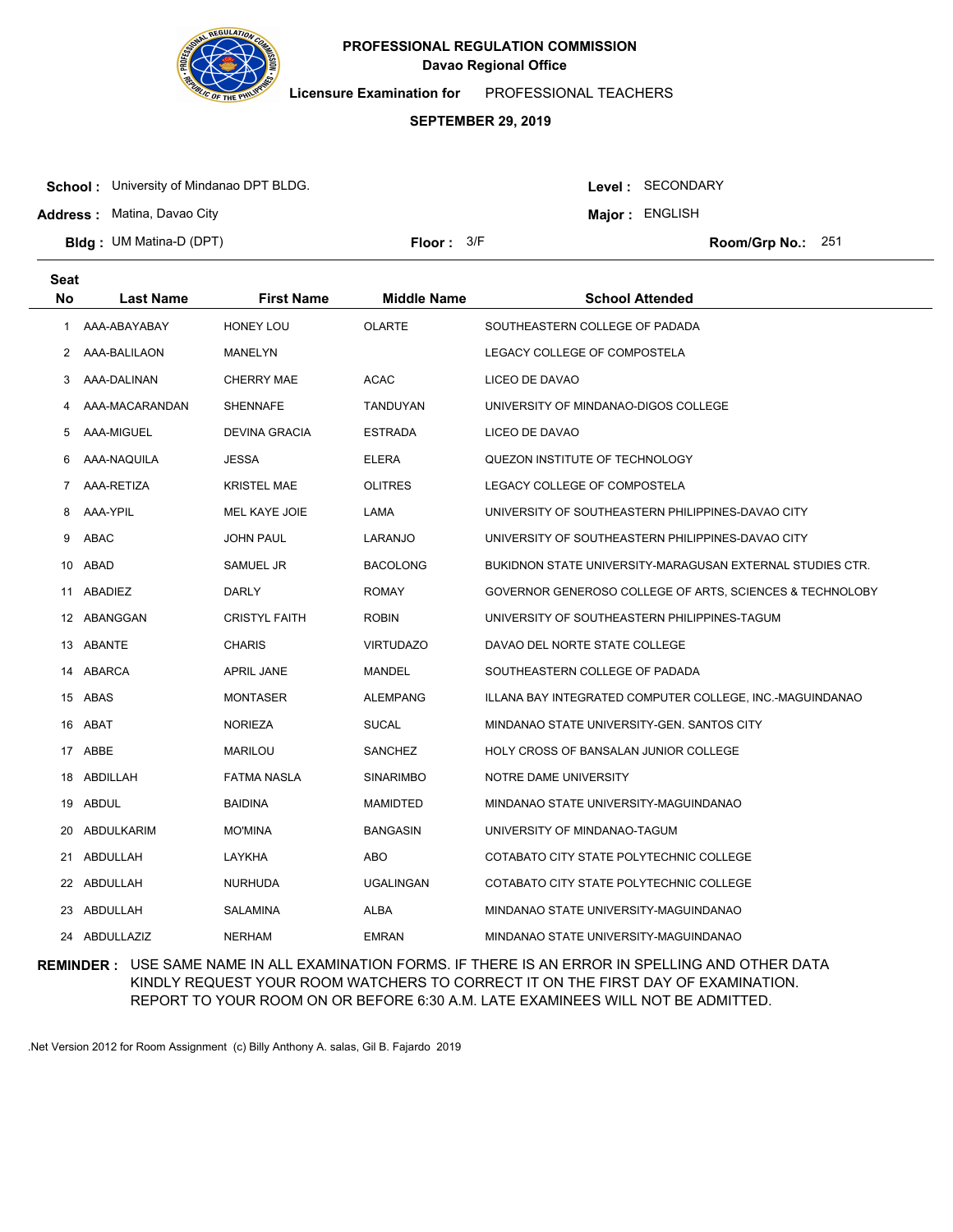

**Licensure Examination for**  PROFESSIONAL TEACHERS

# **SEPTEMBER 29, 2019**

**School :** University of Mindanao DPT BLDG.

**Address :** Matina, Davao City

Level : SECONDARY

**Major : ENGLISH** 

**Bldg : Floor : Room/Grp No.:** UM Matina-D (DPT)

Floor:  $3/F$  Room/Grp No.: 252

| <b>Seat</b>  |                  |                     |                    |                                                        |
|--------------|------------------|---------------------|--------------------|--------------------------------------------------------|
| <b>No</b>    | <b>Last Name</b> | <b>First Name</b>   | <b>Middle Name</b> | <b>School Attended</b>                                 |
| 1            | ABELLA           | <b>AIZA</b>         | <b>CURIMAO</b>     | LICEO DE DAVAO                                         |
| $\mathbf{2}$ | ABELLANA         | <b>SOFIA MAE</b>    | BANDIALA           | SOUTHEASTERN COLLEGE OF PADADA                         |
| 3            | ABELLANOSA       | <b>JEANNE GRACE</b> | DARUNDAY           | KAPALONG COLLEGE OF AGRICULTURE, SCIENCES & TECHNOLOGY |
| 4            | ABELLAR          | <b>JOANNE</b>       | <b>TURBILA</b>     | UNIVERSITY OF SOUTHEASTERN PHILIPPINES-TAGUM           |
| 5            | ABELLAR          | <b>RUEL</b>         | <b>SEÑERES</b>     | LEGACY COLLEGE OF COMPOSTELA                           |
| 6            | ABENDAN          | <b>JAY ANNE</b>     | <b>BARRETE</b>     | ATENEO DE DAVAO UNIVERSITY                             |
| 7            | ABENDAÑO         | <b>VEM JANE</b>     | <b>MONDERO</b>     | UNIVERSITY OF MINDANAO-TAGUM                           |
| 8            | ABENOJA          | <b>MEDEL JR</b>     | <b>GUIHAPON</b>    | SOUTHEASTERN COLLEGE OF PADADA                         |
| 9            | ABERGAS          | ARA JUZL            | <b>FONTANILLA</b>  | COMPOSTELA VALLEY STATE COLLEGE - MARAGUSAN BRANCH     |
|              | 10 ABINA         | <b>NORINA SHENN</b> | SABANAL            | UNIVERSITY OF SOUTHEASTERN PHILIPPINES-DAVAO CITY      |
| 11           | <b>ABING</b>     | <b>NELTON</b>       | <b>OGOC</b>        | MINDANAO STATE UNIVERSITY-MARAWI CITY                  |
|              | 12 ABING         | NICOLE FLETCHER     | ANZA               | UNIVERSITY OF MINDANAO-PENAPLATA                       |
|              | 13 ABLAS         | <b>CHERRY ANN</b>   | <b>MACAHILOS</b>   | UNIVERSITY OF MINDANAO-PANABO                          |
| 14           | ABOBAKAR         | NOOR-LAMAH          | WAHAB              | NOTRE DAME UNIVERSITY                                  |
|              | 15 ABON          | <b>JONNA</b>        | <b>VILLARMIA</b>   | JOHN PAUL II COLLEGE                                   |
|              | 16 ABPI          | <b>PAHMIA</b>       | <b>TUTIN</b>       | SULTAN KUDARAT STATE UNIVERSITY-TACURONG               |
|              | 17 ABRAHAN       | <b>IRISH</b>        | <b>DADONG</b>      | UNIVERSITY OF SOUTHEASTERN PHILIPPINES-BISLIG CAMPUS   |
| 18           | ABRASALDO        | <b>DHECE</b>        | <b>TAOTAO</b>      | SOUTHEASTERN COLLEGE OF PADADA                         |
|              | 19 ABREGAR       | JEANLY              | JAQUILMAC          | UNIVERSITY OF SOUTHEASTERN PHILIPPINES-TAGUM           |
| 20           | <b>ABSIN</b>     | ALFREDO JR          | <b>LAMSON</b>      | LICEO DE DAVAO                                         |
| 21           | ABUAN            | ALBERT              | <b>COLLAMAR</b>    | <b>JOHN PAUL II COLLEGE</b>                            |
| 22           | ABUBACAR         | <b>NASRAMIN</b>     | MAUTE              | <b>BALABAGAN TRADE SCHOOL</b>                          |
|              | 23 ABULENCIA     | <b>ROSEL</b>        | <b>BULACAN</b>     | UNIVERSITY OF SOUTHEASTERN PHILIPPINES-BISLIG CAMPUS   |
|              | 24 ACALAIN       | <b>JAMIE LOU</b>    | <b>AGUILLON</b>    | SAINT MARY'S COLLEGE-TAGUM                             |

**REMINDER :** USE SAME NAME IN ALL EXAMINATION FORMS. IF THERE IS AN ERROR IN SPELLING AND OTHER DATA KINDLY REQUEST YOUR ROOM WATCHERS TO CORRECT IT ON THE FIRST DAY OF EXAMINATION. REPORT TO YOUR ROOM ON OR BEFORE 6:30 A.M. LATE EXAMINEES WILL NOT BE ADMITTED.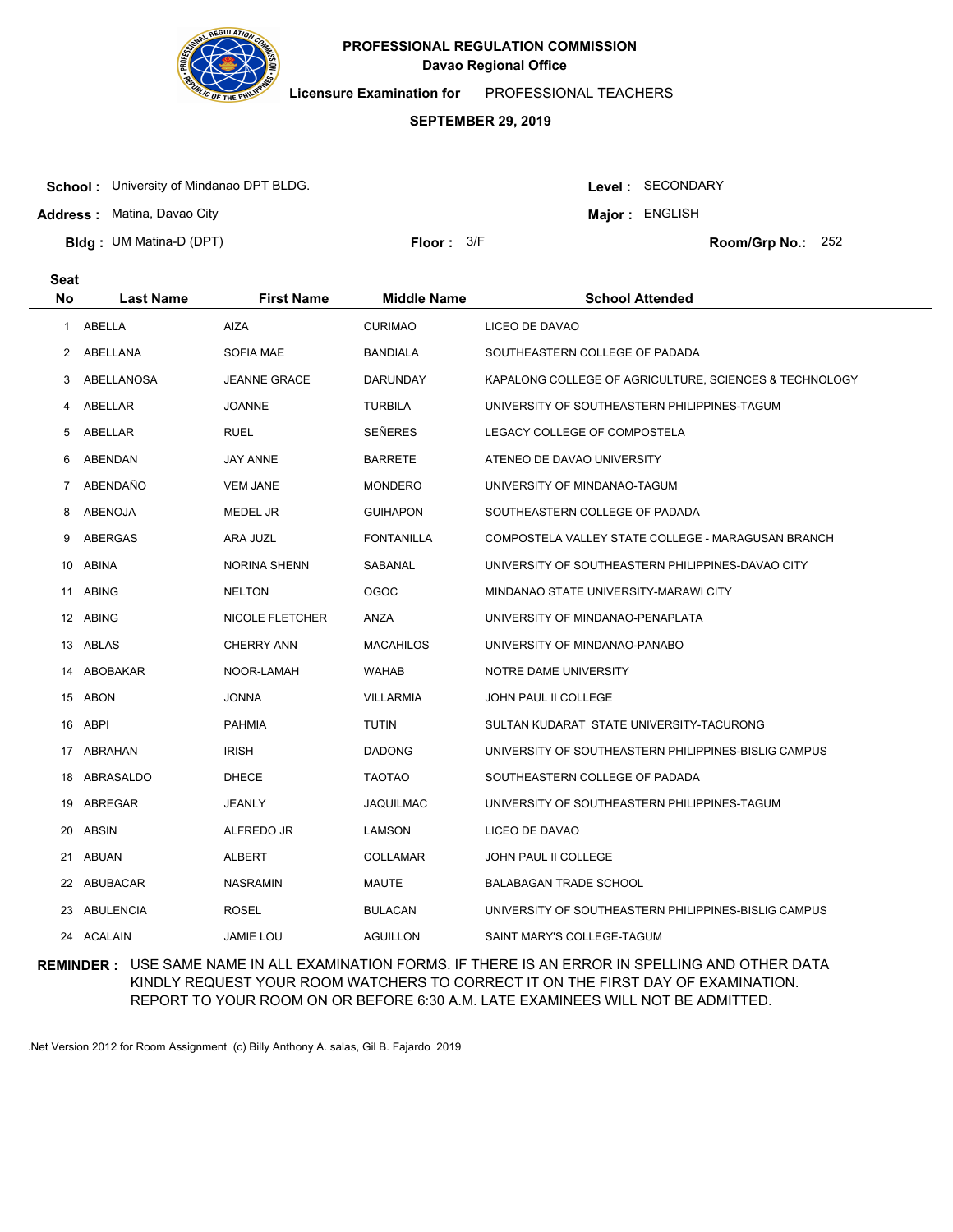

**Licensure Examination for**  PROFESSIONAL TEACHERS

### **SEPTEMBER 29, 2019**

**School :** University of Mindanao DPT BLDG.

**Address :** Matina, Davao City

Level : SECONDARY

**Major : ENGLISH** 

**Bldg : Floor : Room/Grp No.:** UM Matina-D (DPT)

Floor: 4/F Room/Grp No.: 253

| Seat        |                 |                          |                    |                                                           |
|-------------|-----------------|--------------------------|--------------------|-----------------------------------------------------------|
| <b>No</b>   | Last Name       | <b>First Name</b>        | <b>Middle Name</b> | <b>School Attended</b>                                    |
| 1           | <b>ACAS</b>     | <b>RENZ MURPHY</b>       | CAMPOREDONDO       | DAVAO DEL NORTE STATE COLLEGE                             |
| 2           | <b>ACEDERA</b>  | <b>MARJOY</b>            | <b>APOLE</b>       | SURIGAO STATE COLLEGE OF TECHNOLOGY                       |
| 3           | <b>ACEDERA</b>  | <b>RONNIE</b>            |                    | SURIGAO STATE COLLEGE OF TECHNOLOGY                       |
| 4           | ACEDO           | <b>ALLYSA NORRINE</b>    | <b>PUDOC</b>       | HOLY CROSS OF DAVAO COLLEGE                               |
| 5           | ACERO           | <b>MARIA DONNA</b>       | <b>CAMPOS</b>      | UNIVERSITY OF MINDANAO-DAVAO CITY                         |
| 6           | <b>ACESOR</b>   | <b>VEDASTO</b>           | <b>TRAYA</b>       | SAINT PETER'S COLLEGE OF TORIL                            |
| $7^{\circ}$ | <b>ACLA</b>     | <b>SHARON ANN</b>        | <b>AVADIEZ</b>     | BUKIDNON STATE UNIVERSITY-(FOR BUKIDNON STATE COLL)- MAIN |
| 8           | <b>ACMA</b>     | <b>HANNA MARJORIE</b>    | <b>CAJES</b>       | DON CARLOS POLYTECHNIC COLLEGE                            |
| 9           | <b>ACMAD</b>    | <b>AJADIA</b>            | <b>GALMAC</b>      | UNIVERSITY OF MINDANAO-PANABO                             |
| 10          | ACNADAL         | MARY-ANN                 | MAGBASA            | HOLY CHILD SCHOOL OF DAVAO                                |
| 11          | <b>ACOJEDO</b>  | RHEA DELLE               | SORDILLA           | COR JESU COLLEGE (HOLY CROSS OF DIGOS)                    |
|             | 12 ACOSTA       | <b>RUTH MAE</b>          | DEPEÑA             | UNIVERSITY OF SOUTHERN MINDANAO-KABACAN                   |
|             | 13 ACQUAS       | <b>RONEL</b>             | <b>ANTA</b>        | DAVAO VISION COLLEGES, INC- CATALUNAN, DAVAO CITY         |
| 14          | <b>ACUPANDA</b> | <b>RICHE</b>             | <b>LUSTRO</b>      | COTABATO CITY STATE POLYTECHNIC COLLEGE                   |
|             | 15 ADAM         | SARAH JANE               | <b>TAGURAN</b>     | SOUTHEASTERN COLLEGE OF PADADA                            |
|             | 16 ADAM         | SITTIE BAI SHAIMA        | <b>GUTIEREZ</b>    | MINDANAO STATE UNIVERSITY-MAGUINDANAO                     |
|             | 17 ADASA        | REY                      | JAYME              | HOLY CROSS COLLEGE OF CALINAN                             |
|             | 18 ADIM         | MARY LEE                 | GAO-GAO            | JOHN PAUL II COLLEGE                                      |
|             | 19 ADLAWON      | <b>ZUNNETH MARRIELLE</b> | <b>SAMORANOS</b>   | SOUTHEASTERN COLLEGE OF PADADA                            |
|             | 20 ADRAN        | DAPHNE JOY               | <b>MATA</b>        | UNIVERSITY OF MINDANAO-DAVAO CITY                         |
| 21          | ADVINCULA       | ANALYN                   | <b>PADIGOS</b>     | LEGACY COLLEGE OF COMPOSTELA                              |
|             | 22 ADZI         | RAMZIAH                  | <b>MONTAYRE</b>    | DE LA VIDA COLLEGE                                        |
| 23          | AFRICANO        | <b>CHARMAINE</b>         | <b>GARCIA</b>      | QUEZON COLLEGES OF SOUTHERN PHILLIPINES                   |
|             | 24 AGAMA        | <b>JULAIZA</b>           | ADEL               | DAVAO DEL NORTE STATE COLLEGE                             |
|             |                 |                          |                    |                                                           |

**REMINDER :** USE SAME NAME IN ALL EXAMINATION FORMS. IF THERE IS AN ERROR IN SPELLING AND OTHER DATA KINDLY REQUEST YOUR ROOM WATCHERS TO CORRECT IT ON THE FIRST DAY OF EXAMINATION. REPORT TO YOUR ROOM ON OR BEFORE 6:30 A.M. LATE EXAMINEES WILL NOT BE ADMITTED.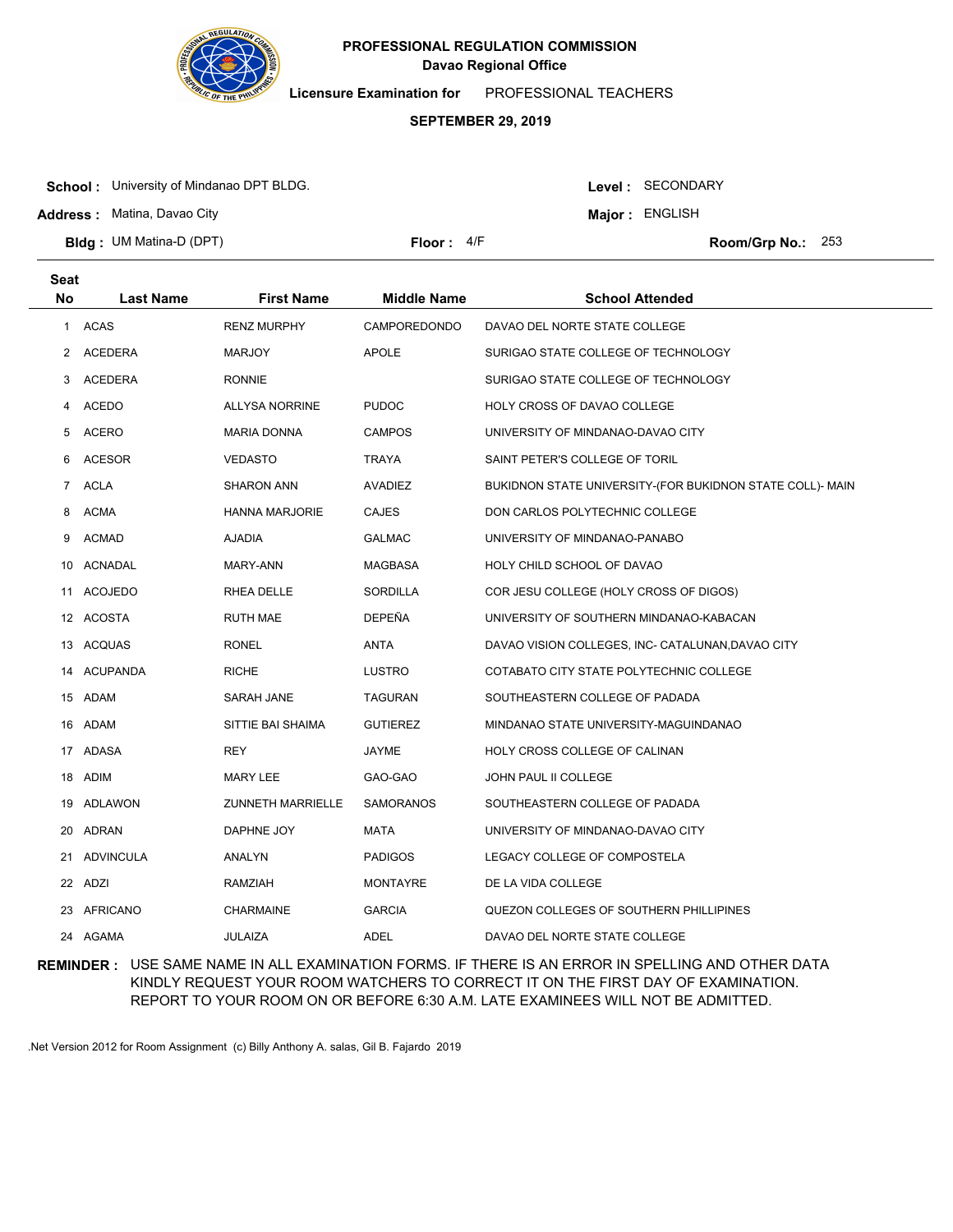

**Licensure Examination for**  PROFESSIONAL TEACHERS

# **SEPTEMBER 29, 2019**

**School :** University of Mindanao DPT BLDG.

Level : SECONDARY

**Major : ENGLISH** 

**Address :** Matina, Davao City

**Seat**

**Bldg : Floor : Room/Grp No.:** UM Matina-D (DPT)

Floor:  $4/F$  Room/Grp No.: 254

| υσαι           |                  |                       |                    |                                                           |
|----------------|------------------|-----------------------|--------------------|-----------------------------------------------------------|
| No             | <b>Last Name</b> | <b>First Name</b>     | <b>Middle Name</b> | <b>School Attended</b>                                    |
|                | 1 AGAN           | <b>JOEVELYN</b>       | <b>ALAGON</b>      | LEGACY COLLEGE OF COMPOSTELA                              |
| 2              | AGAN             | <b>MARY GRACE</b>     | <b>TARIPE</b>      | UNIVERSITY OF SOUTHEASTERN PHILIPPINES-TAGUM              |
| 3              | AGBAY            | <b>MEA NECCA</b>      | <b>DALISAY</b>     | UNIVERSITY OF MINDANAO-DAVAO CITY                         |
| 4              | AGREGADO         | <b>CRIS</b>           | ARANDILLA          | UNIVERSITY OF MINDANAO-DAVAO CITY                         |
| 5              | <b>AGRIPO</b>    | MARY JUNE             | QUIOCHO            | KAPALONG COLLEGE OF AGRICULTURE, SCIENCES & TECHNOLOGY    |
| 6              | <b>AGUADO</b>    | <b>CHRISTINE</b>      | <b>UMBAJENO</b>    | GOVERNOR GENEROSO COLLEGE OF ARTS, SCIENCES & TECHNOLOBY  |
| $\overline{7}$ | AGUANTA          | <b>ERNESTO JR</b>     | AMANTE             | UNIVERSITY OF MINDANAO-TAGUM                              |
| 8              | AGUILAR          | JOHN                  | QUINDALA           | MINDANAO STATE UNIVERSITY-GEN. SANTOS CITY                |
| 9              | AGUILAR          | MA. ELISA             | DAYANAN            | BUKIDNON STATE UNIVERSITY-STO TOMAS EXTERNAL STUDIES CTR. |
|                | 10 AHON          | <b>JOBERT</b>         | AVILA              | UNIVERSITY OF SOUTHEASTERN PHILIPPINES-TAGUM              |
|                | 11 AJOC          | RHEALYN               | <b>OCOY</b>        | UNIVERSITY OF MINDANAO-TAGUM                              |
|                | 12 AKAZ          | NOR-AIN               | <b>ABIOL</b>       | COTABATO CITY STATE POLYTECHNIC COLLEGE                   |
|                | 13 AL-AG         | RUSHEL JEAN           | ABUTANMO           | CENTRAL MINDANAO UNIVERSITY                               |
|                | 14 ALAMBATIN     | RODESSA JOIMAR        | ARANJUEZ           | HOLY CROSS COLLEGE OF CALINAN                             |
|                | 15 ALBA          | RHEA                  | ILIGAN             | UNIVERSITY OF SOUTHEASTERN PHILIPPINES-BISLIG CAMPUS      |
|                | 16 ALBACITE      | <b>HONEY GRACE</b>    | CASTILLO           | PHILIPPINE BEST TRAINING SYSTEMS COLLEGES, INC-RIZAL      |
|                | 17 ALBACITE      | <b>MAUREEN</b>        | <b>DIAGOSO</b>     | SOUTHEASTERN COLLEGE OF PADADA                            |
|                | 18 ALBARANDO     | <b>BLISS</b>          | <b>ENTRINA</b>     | UNIVERSITY OF SOUTHEASTERN PHILIPPINES-TAGUM              |
|                | 19 ALBARICO      | JULLIENE              | CAMELLO            | UNIVERSITY OF MINDANAO-DAVAO CITY                         |
|                | 20 ALBARRACIN    | <b>FEBIRLY</b>        | SABANAL            | SOUTHEASTERN COLLEGE OF PADADA                            |
|                | 21 ALBERCA       | JEZON                 | <b>NEMARIA</b>     | LICEO DE DAVAO                                            |
|                | 22 ALBERO        | <b>MARIELLE KHYNE</b> | <b>MACABENTA</b>   | HOLY CROSS COLLEGE OF CALINAN                             |
|                | 23 ALBERT        | <b>MONICA MAY</b>     | <b>PONCE</b>       | SOUTHEASTERN COLLEGE OF PADADA                            |
|                | 24 ALBERT        | <b>UNICA</b>          | <b>HEYRES</b>      | UNIVERSITY OF MINDANAO-DAVAO CITY                         |

**REMINDER :** USE SAME NAME IN ALL EXAMINATION FORMS. IF THERE IS AN ERROR IN SPELLING AND OTHER DATA KINDLY REQUEST YOUR ROOM WATCHERS TO CORRECT IT ON THE FIRST DAY OF EXAMINATION. REPORT TO YOUR ROOM ON OR BEFORE 6:30 A.M. LATE EXAMINEES WILL NOT BE ADMITTED.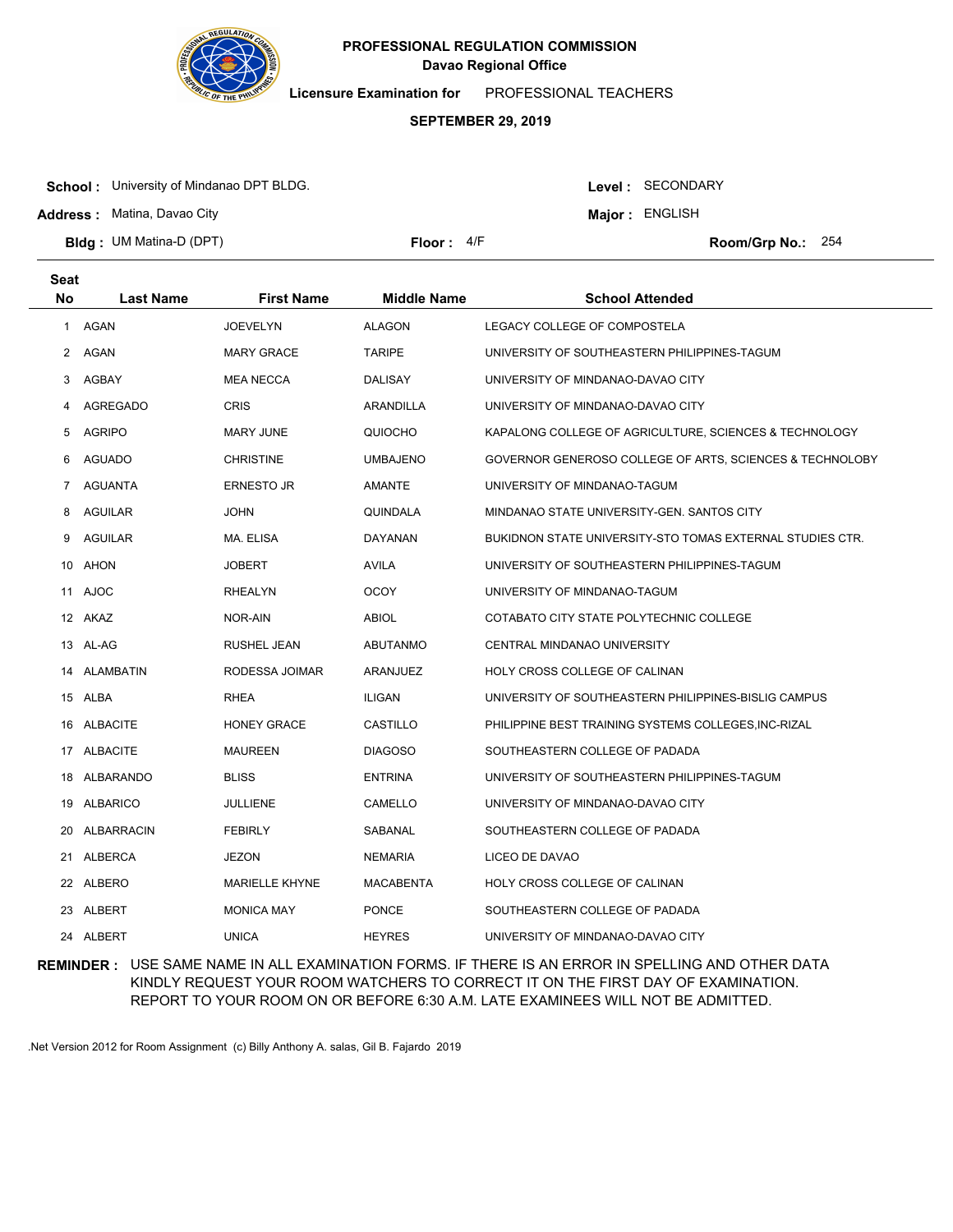

**Licensure Examination for**  PROFESSIONAL TEACHERS

# **SEPTEMBER 29, 2019**

**School :** University of Mindanao DPT BLDG.

Level : SECONDARY

**Major : ENGLISH** 

**Address :** Matina, Davao City

**Bldg : Floor : Room/Grp No.:** UM Matina-D (DPT)

Floor:  $4/F$  Room/Grp No.: 255

| <b>Seat</b>      |                      |                    |                                                          |
|------------------|----------------------|--------------------|----------------------------------------------------------|
| <b>Last Name</b> | <b>First Name</b>    | <b>Middle Name</b> | <b>School Attended</b>                                   |
| <b>ALBISO</b>    | <b>JEFFREY</b>       | HABAHAB            | JOHN PAUL II COLLEGE                                     |
| 2 ALBOS          | NOVEE LEE            | <b>SITON</b>       | SERAPION C. BASALO MEMORIAL FOUNDATION COLLEGE           |
| ALCALA           | <b>PRECYLI</b>       | <b>AMACIO</b>      | MONKAYO COLLEGE OF ARTS, SCIENCES & TECHNOLOGY           |
| ALCAYDE          | SHEILA MAE           | <b>BAJENTING</b>   | SOUTHEASTERN COLLEGE OF PADADA                           |
| <b>ALCOSERO</b>  | <b>EDERLYN JANE</b>  | PARDILLO           | NORTH DAVAO COLLEGES-PANABO                              |
| ALDERITE         | <b>JOAN</b>          | <b>PEPITO</b>      | MONKAYO COLLEGE OF ARTS, SCIENCES & TECHNOLOGY           |
| ALEGRE           | <b>FREDIE MIE</b>    | <b>VICENTE</b>     | LICEO DE DAVAO                                           |
| ALEJANDRE        | <b>ROSEMELITA</b>    | <b>MATOS</b>       | HOLY CROSS OF BANSALAN JUNIOR COLLEGE                    |
| ALENTAJAN        | <b>FERLY</b>         | <b>VARIACION</b>   | GOVERNOR GENEROSO COLLEGE OF ARTS, SCIENCES & TECHNOLOBY |
| 10 ALFARO        | <b>ROGEVITHA</b>     | RODRIGUEZ          | UNIVERSITY OF MINDANAO-TAGUM                             |
| 11 ALFEREZ       | <b>CHRISTINE JOY</b> | MAGLUPAY           | UNIVERSITY OF MINDANAO-TAGUM                             |
| 12 ALFEREZ       | MA. CHRISTINA        | <b>GONZALES</b>    | UNIVERSITY OF MINDANAO-DIGOS COLLEGE                     |
| 13 ALFORNON      | <b>APRIL ROSE</b>    | <b>MABONG</b>      | HINATUAN SOUTHERN COLLEGE (for.USP)                      |
| ALFREDO          | <b>JOAN</b>          | ANGGA              | HOLY CROSS OF DAVAO COLLEGE                              |
| 15 ALI           | ALMIRA               | ANGKAY             | COTABATO CITY STATE POLYTECHNIC COLLEGE                  |
| ALI              | <b>BAINAJEER</b>     | <b>MAMALAC</b>     | COTABATO CITY STATE POLYTECHNIC COLLEGE                  |
| 17 ALI           | <b>MARICEL</b>       | <b>ALOMBRO</b>     | NORTH DAVAO COLLEGES-PANABO                              |
| ALIGWAY          | <b>MICAH ANGELLI</b> | JAEL               | DAVAO ORIENTAL STATE COLLEGE OF SCIENCE & TECHNOLOGY     |
| ALIJO            | <b>JULIE ANN</b>     |                    | KAPALONG COLLEGE OF AGRICULTURE, SCIENCES & TECHNOLOGY   |
| ALINSONORIN      | <b>ALMIRA</b>        | <b>TANDINGAN</b>   | COMPOSTELA VALLEY STATE COLLEGE - MARAGUSAN BRANCH       |
| 21 ALIPAT        | <b>JONESA</b>        | CABAYA             | UNIVERSITY OF SOUTHERN MINDANAO-KABACAN                  |
| 22 ALIPOYO       | <b>GENE ROSE</b>     | CASAS              | SOUTHEASTERN COLLEGE OF PADADA                           |
| 23 ALIS          | LOWELL JANE          | BAON               | JOHN PAUL II COLLEGE                                     |
| 24 ALIVO         | <b>ARMIE</b>         | <b>BALORIO</b>     | UNIVERSITY OF SOUTHERN MINDANAO-KABACAN                  |
|                  |                      |                    |                                                          |

**REMINDER :** USE SAME NAME IN ALL EXAMINATION FORMS. IF THERE IS AN ERROR IN SPELLING AND OTHER DATA KINDLY REQUEST YOUR ROOM WATCHERS TO CORRECT IT ON THE FIRST DAY OF EXAMINATION. REPORT TO YOUR ROOM ON OR BEFORE 6:30 A.M. LATE EXAMINEES WILL NOT BE ADMITTED.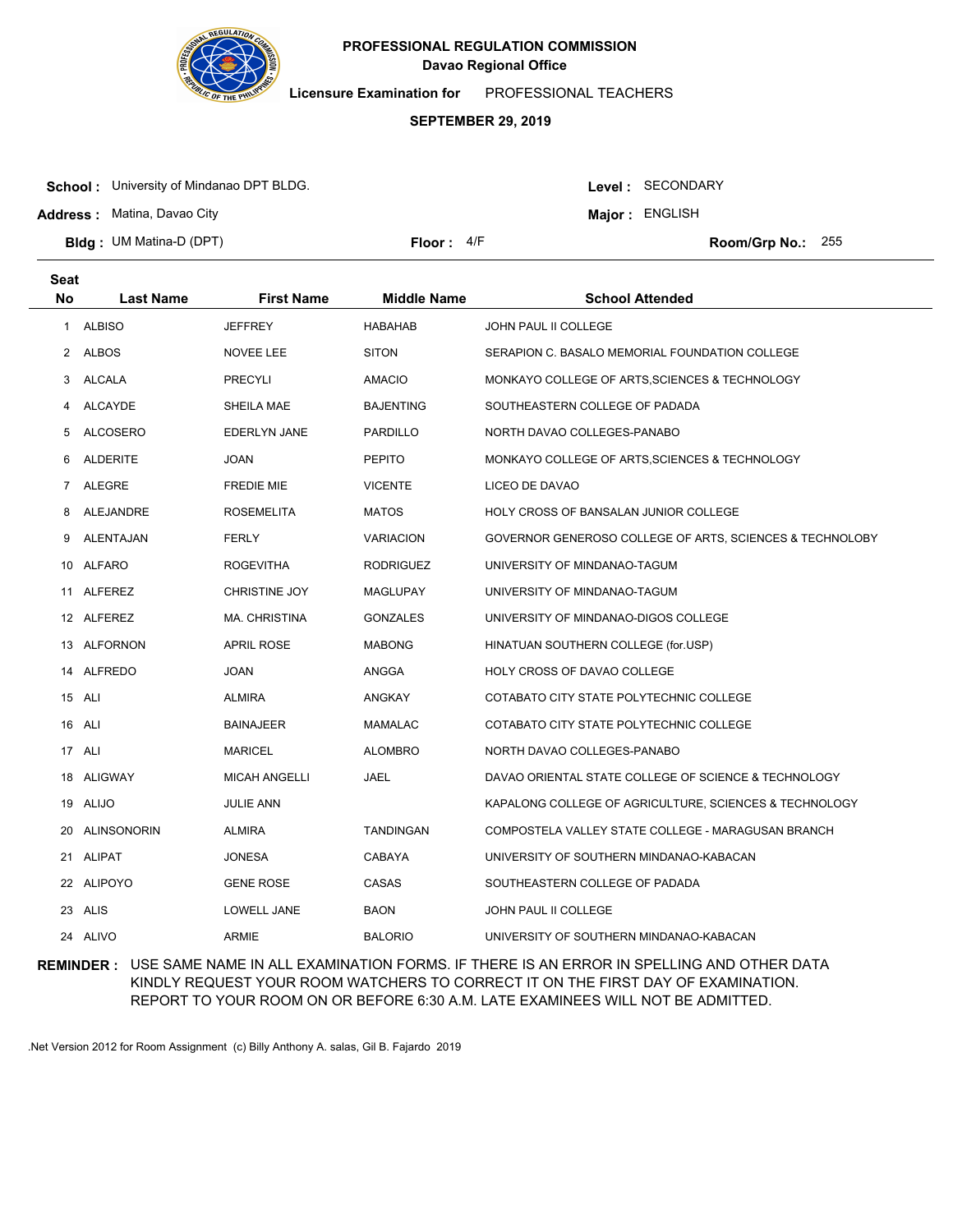

**Licensure Examination for**  PROFESSIONAL TEACHERS

### **SEPTEMBER 29, 2019**

**School :** University of Mindanao DPT BLDG.

**Address :** Matina, Davao City

Level : SECONDARY

**Major : ENGLISH** 

**Bldg : Floor : Room/Grp No.:** UM Matina-D (DPT)

Floor:  $4/F$  Room/Grp No.: 256

| <b>Seat</b>  |                  |                       |                    |                                                          |
|--------------|------------------|-----------------------|--------------------|----------------------------------------------------------|
| <b>No</b>    | <b>Last Name</b> | <b>First Name</b>     | <b>Middle Name</b> | <b>School Attended</b>                                   |
| $\mathbf{1}$ | <b>ALLOSO</b>    | <b>MELJUN</b>         | <b>FERNANDEZ</b>   | DAVAO CENTRAL COLLEGE                                    |
| 2            | ALMADRO          | ANGEL                 | <b>LECHIDO</b>     | UNIVERSITY OF SOUTHEASTERN PHILIPPINES-TAGUM             |
| 3            | ALMANZOR         | <b>CHENIE KATE</b>    |                    | KAPALONG COLLEGE OF AGRICULTURE, SCIENCES & TECHNOLOGY   |
| 4            | <b>ALMIRANTE</b> | LANIE- JOY            | <b>FRENILLA</b>    | NOTRE DAME OF SALAMAN COLLEGE                            |
| 5            | <b>ALMIROL</b>   | <b>MARWELYN</b>       | <b>DELA ROSA</b>   | CANDELARIA INSTITUTE OF CABADBARAN - CABADBARAN          |
| 6            | ALMOCERA         | <b>JAKE</b>           | ARAYAN             | ANDRES SORIANO COLLEGE                                   |
| $7^{\circ}$  | ALMODOVAR        | <b>MARY GRACE</b>     | LAGURA             | UNIVERSITY OF SOUTHEASTERN PHILIPPINES-DAVAO CITY        |
| 8            | <b>ALO</b>       | <b>JAY MARK</b>       | <b>RAMONES</b>     | GABRIEL TABORIN COLLEGE OF DAVAO FOUND.-DAVAO CITY       |
| 9            | <b>ALO</b>       | <b>MARLON</b>         | <b>SAPID</b>       | QUEZON INSTITUTE OF TECHNOLOGY                           |
|              | 10 ALOGON        | MELIZA                | <b>MANDO</b>       | CENTRAL MINDANAO UNIVERSITY                              |
|              | 11 ALONZO        | <b>DENISE</b>         | <b>ELID</b>        | UNIVERSITY OF MINDANAO-DAVAO CITY                        |
|              | 12 ALOYON        | ANGELICA              | <b>PERONG</b>      | UNIVERSITY OF SOUTHEASTERN PHILIPPINES-COMPOSTEAL CENTER |
|              | 13 ALPAJANDO     | MAY-JEAN              | SANSANO            | NOTRE DAME OF SALAMAN COLLEGE                            |
|              | 14 ALPANTA       | <b>JENILYN</b>        | GAMALE             | UNIVERSITY OF MINDANAO-DIGOS COLLEGE                     |
|              | 15 ALPOS         | MARIANNE              | <b>ALMAREZ</b>     | ASSUMPTION COLLEGE OF DAVAO                              |
|              | 16 ALQUIZAR      | <b>IRENE TERRY</b>    | <b>SITON</b>       | JOHN PAUL II COLLEGE                                     |
|              | 17 ALQUIZAR      | <b>MERIEJOY</b>       | <b>TURADO</b>      | UNIVERSITY OF SOUTHEASTERN PHILIPPINES-TAGUM             |
| 18           | ALQUIZAR         | <b>VINA VERONICA</b>  | <b>LABANON</b>     | DAVAO DEL NORTE STATE COLLEGE                            |
|              | 19 ALTON         | <b>ALJEN</b>          | <b>RUBILLA</b>     | ACES TAGUM COLLEGE                                       |
| 20           | ALUNI            | ANGELIE               | <b>INCEÑALES</b>   | HOLY CROSS COLLEGE OF CALINAN                            |
|              | 21 ALVAIRA       | <b>FRANCES CELINE</b> | <b>ARBAN</b>       | UNIVERSITY OF MINDANAO-DAVAO CITY                        |
|              | 22 ALVAR         | <b>DAPHNIE</b>        | <b>EVANGELIO</b>   | UNIVERSITY OF SOUTHEASTERN PHILIPPINES-BISLIG CAMPUS     |
|              | 23 ALVAREZ       | <b>JODI VAN</b>       | <b>ECHAVIA</b>     | GOVERNOR GENEROSO COLLEGE OF ARTS, SCIENCES & TECHNOLOBY |
|              | 24 ALVIA         | <b>ZHEA</b>           | CARELORIA          | LEGACY COLLEGE OF COMPOSTELA                             |
|              |                  |                       |                    |                                                          |

**REMINDER :** USE SAME NAME IN ALL EXAMINATION FORMS. IF THERE IS AN ERROR IN SPELLING AND OTHER DATA KINDLY REQUEST YOUR ROOM WATCHERS TO CORRECT IT ON THE FIRST DAY OF EXAMINATION. REPORT TO YOUR ROOM ON OR BEFORE 6:30 A.M. LATE EXAMINEES WILL NOT BE ADMITTED.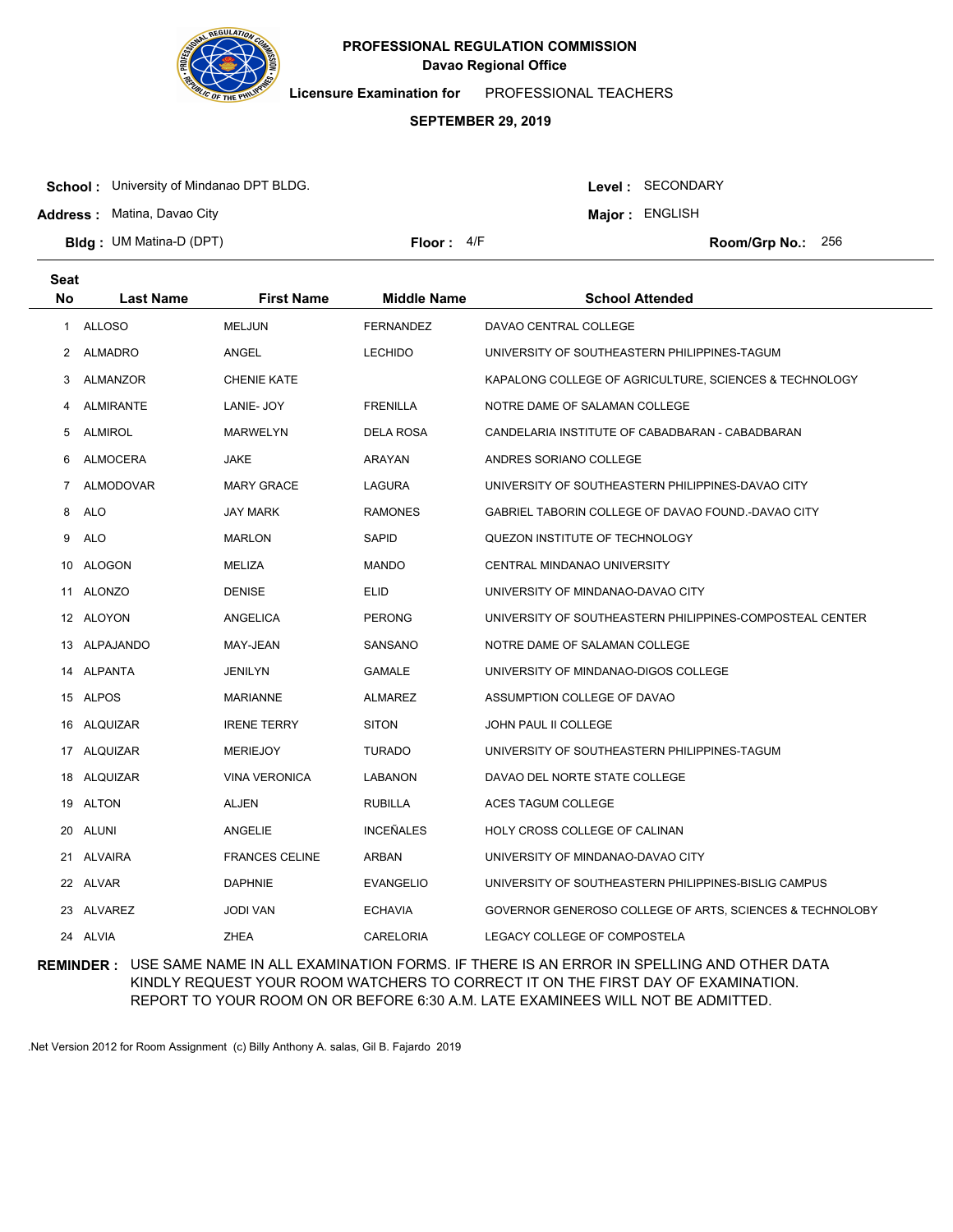

**Licensure Examination for**  PROFESSIONAL TEACHERS

# **SEPTEMBER 29, 2019**

**School :** University of Mindanao DPT BLDG.

Level : SECONDARY

**Major : ENGLISH** 

**Address :** Matina, Davao City

**Bldg : Floor : Room/Grp No.:** UM Matina-D (DPT)

Floor: 4/F Room/Grp No.: 257

| <b>Seat</b>  |                  |                         |                    |                                                           |
|--------------|------------------|-------------------------|--------------------|-----------------------------------------------------------|
| <b>No</b>    | <b>Last Name</b> | <b>First Name</b>       | <b>Middle Name</b> | <b>School Attended</b>                                    |
| $\mathbf{1}$ | <b>ALVIAR</b>    | DAN                     | <b>CASTARDO</b>    | UNIVERSITY OF MINDANAO-DAVAO CITY                         |
|              | 2 ALVITE         | <b>MARK OLIVER</b>      | LIM                | DAVAO ORIENTAL STATE COLLEGE OF SCIENCE & TECHNOLOGY      |
| 3            | AMAD             | <b>MOHAGER</b>          | SARIP              | MINDANAO STATE UNIVERSITY-MAGUINDANAO                     |
| 4            | AMBA-AN          | <b>DOMINGO</b>          | LATANG             | SOUTHEASTERN COLLEGE OF PADADA                            |
| 5            | AMBASAN          | <b>SHINIEMAE</b>        | <b>MARTIN</b>      | COMPOSTELA VALLEY STATE COLLEGE - MARAGUSAN BRANCH        |
| 6            | <b>AMBATO</b>    | SITTIE SHAIMA           | <b>GUTTIEREZ</b>   | DE LA VIDA COLLEGE                                        |
| 7            | AMIGO            | HANNIE JANE             | <b>CALUMBA</b>     | JOHN PAUL II COLLEGE                                      |
| 8            | AMILASAN         | KATRUN HANEYA           | ALI                | MATS COLLEGE OF TECHNOLOGY                                |
| 9            | <b>AMISTOSO</b>  | <b>CHERY GRACE</b>      | <b>NAQUILA</b>     | QUEZON INSTITUTE OF TECHNOLOGY                            |
|              | 10 AMODIA        | MAE-ANN                 | <b>VIOS</b>        | NOTRE DAME UNIVERSITY                                     |
|              | 11 AMOLO         | <b>MELODY</b>           | <b>BAJENTING</b>   | UNIVERSITY OF MINDANAO-DAVAO CITY                         |
|              | 12 AMORA         | <b>JOUIA MAE VINICE</b> | <b>MADRIA</b>      | UNIVERSITY OF MINDANAO-TAGUM                              |
|              | 13 AMORES        | JAZEL                   | <b>UMBAY</b>       | UNIVERSITY OF MINDANAO-TAGUM                              |
|              | 14 AMPER         | ANDREA MAE              | <b>TAMBO</b>       | UNIVERSITY OF SOUTHEASTERN PHILIPPINES-DAVAO CITY         |
|              | 15 AMPER         | WELMILYN                | DIA-ON             | DON CARLOS POLYTECHNIC COLLEGE                            |
|              | 16 AÑABEZA       | <b>MARIA ANNACEL</b>    | <b>TORINO</b>      | ILLANA BAY INTEGRATED COMPUTER COLLEGE, INC.-MAGUINDANAO  |
|              | 17 AÑANA         | ROSE ANNE               | <b>VILLERA</b>     | BUKIDNON STATE UNIVERSITY-MARAGUSAN EXTERNAL STUDIES CTR. |
|              | 18 AÑANA         | <b>ROSEMARIE</b>        | <b>GUARTICO</b>    | UNIVERSITY OF MINDANAO-PANABO                             |
|              | 19 AÑASCO        | JEE PEE                 | MANTE              | UNIVERSITY OF SOUTHEASTERN PHILIPPINES-DAVAO CITY         |
| 20           | ANAYATIN         | <b>MONISA</b>           | <b>OLIMPAIN</b>    | COTABATO CITY STATE POLYTECHNIC COLLEGE                   |
|              | 21 ANCOG         | <b>CHRISTINE MAE</b>    | <b>CESAR</b>       | LEGACY COLLEGE OF COMPOSTELA                              |
|              | 22 ANDO          | SHEILDON JOHN           | <b>VELEZ</b>       | SOUTHEASTERN COLLEGE OF PADADA                            |
|              | 23 ANDRES        | SHERYL                  | <b>MORALES</b>     | DAVAO VISION COLLEGES, INC- CATALUNAN, DAVAO CITY         |
|              | 24 ANDRESAN      | <b>LEALYN</b>           |                    | MONKAYO COLLEGE OF ARTS, SCIENCES & TECHNOLOGY            |

**REMINDER :** USE SAME NAME IN ALL EXAMINATION FORMS. IF THERE IS AN ERROR IN SPELLING AND OTHER DATA KINDLY REQUEST YOUR ROOM WATCHERS TO CORRECT IT ON THE FIRST DAY OF EXAMINATION. REPORT TO YOUR ROOM ON OR BEFORE 6:30 A.M. LATE EXAMINEES WILL NOT BE ADMITTED.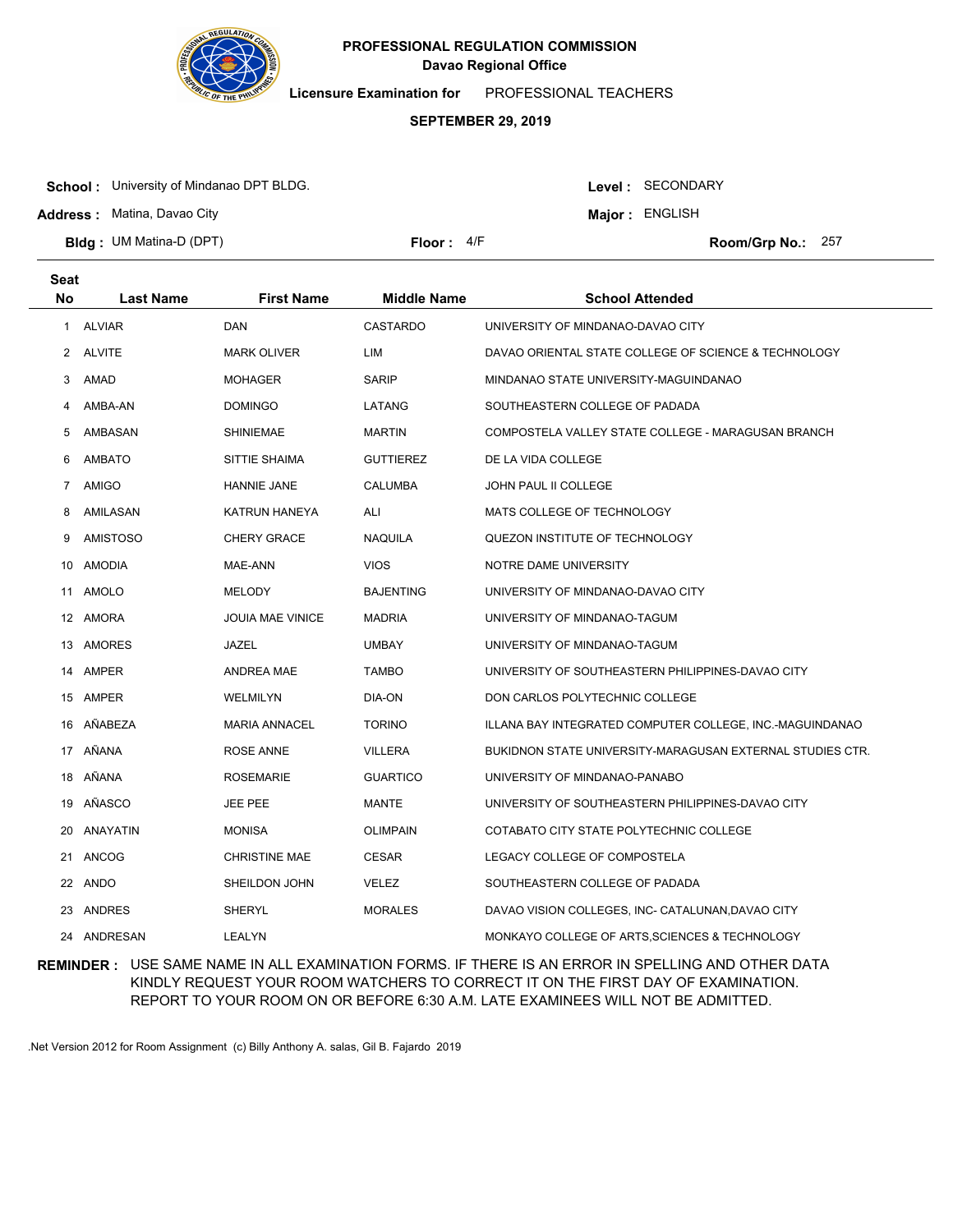

**Licensure Examination for**  PROFESSIONAL TEACHERS

# **SEPTEMBER 29, 2019**

**School :** University of Mindanao DPT BLDG.

Level : SECONDARY

**Major : ENGLISH** 

**Address :** Matina, Davao City

**Bldg : Floor : Room/Grp No.:** UM Matina-D (DPT)

Floor:  $4/F$  Room/Grp No.: 258

| <b>Seat</b>  |                  |                           |                     |                                                           |
|--------------|------------------|---------------------------|---------------------|-----------------------------------------------------------|
| <b>No</b>    | <b>Last Name</b> | <b>First Name</b>         | <b>Middle Name</b>  | <b>School Attended</b>                                    |
| $\mathbf{1}$ | <b>ANG</b>       | <b>CHELSEA</b>            | <b>ADOLFO</b>       | LEGACY COLLEGE OF COMPOSTELA                              |
| 2            | ANG              | <b>FILIPINAS</b>          | <b>DAMALERIO</b>    | SAINT MARY'S COLLEGE-TAGUM                                |
| 3            | <b>ANG</b>       | MAY JOYCE                 | <b>ELORCHA</b>      | COTABATO CITY STATE POLYTECHNIC COLLEGE                   |
| 4            | <b>ANGCHAY</b>   | ARIEL JR                  | <b>CATAYAS</b>      | DAVAO VISION COLLEGES, INC- CATALUNAN, DAVAO CITY         |
| 5            | ANGCO            | <b>REY RAPHAEL</b>        | <b>DELOS SANTOS</b> | ASSUMPTION COLLEGE OF NABUNTURAN                          |
| 6            | ANGELIA          | <b>LUTHER</b>             | <b>MARTOS</b>       | BUKIDNON STATE UNIVERSITY-(FOR BUKIDNON STATE COLL)- MAIN |
| 7            | <b>ANGI</b>      | <b>DEARLY ANN</b>         | PLAYDA              | NOTRE DAME OF SALAMAN COLLEGE                             |
| 8            | ANGKO            | JALIL                     | <b>NORODIN</b>      | MINDANAO STATE UNIVERSITY-MAGUINDANAO                     |
| 9            | ANGOS            | <b>IDEN SHADY</b>         | <b>BALORO</b>       | UNIVERSITY OF SOUTHEASTERN PHILIPPINES-DAVAO CITY         |
| 10           | <b>ANGWANI</b>   | ANGELIE                   | PAJO                | ATENEO DE DAVAO UNIVERSITY                                |
| 11           | ANIANA           | <b>RONEL</b>              | <b>LEDRES</b>       | KAPALONG COLLEGE OF AGRICULTURE, SCIENCES & TECHNOLOGY    |
|              | 12 ANIEL         | <b>RENALYN</b>            | <b>BARON</b>        | MATS COLLEGE OF TECHNOLOGY                                |
|              | 13 AÑORA         | <b>ALLENE</b>             | <b>VILLAMOR</b>     | SAINT VINCENT DE PAUL COLLEGE-BISLIG                      |
| 14           | ANTA             | <b>AIZA</b>               | <b>ACQUAS</b>       | DAVAO VISION COLLEGES, INC- CATALUNAN, DAVAO CITY         |
| 15           | ANTALAN          | DOLLY JANE                | <b>DESOYO</b>       | UNIVERSITY OF MINDANAO-PANABO                             |
| 16           | ANTICAMARA       | <b>JAYPEE</b>             | <b>OMBOY</b>        | SOUTHEASTERN COLLEGE OF PADADA                            |
| 17           | ANTIPOLO         | <b>JOCELYN</b>            | <b>YTAC</b>         | ANDRES SORIANO COLLEGE                                    |
| 18           | ANTIPUESTO       | <b>ROMELYN</b>            | <b>INSON</b>        | ACES TAGUM COLLEGE                                        |
| 19           | ANTOLIN          | <b>JEAN ROSELLE MARIE</b> | <b>BAGI</b>         | UNIVERSITY OF MINDANAO-DIGOS COLLEGE                      |
| 20           | <b>ANTONIO</b>   | <b>BELLY JOHN</b>         | <b>OPIÑA</b>        | BUKIDNON STATE UNIVERSITY-MARAGUSAN EXTERNAL STUDIES CTR. |
| 21           | <b>ANTONIO</b>   | <b>JANE MARIE</b>         | <b>ALITAO</b>       | PHILIPPINE COLLEGE OF TECHNOLOGY                          |
|              | 22 ANTOQUE       | PHOEBE JOY                | <b>CASTAÑARES</b>   | UNIVERSITY OF SOUTHEASTERN PHILIPPINES-DAVAO CITY         |
| 23           | ANUADA           | ROEL JR                   | <b>BOSIO</b>        | COR JESU COLLEGE (HOLY CROSS OF DIGOS)                    |
|              | 24 ANUNCIO       | <b>GLAIDEL</b>            | <b>PILOTOS</b>      | GOVERNOR GENEROSO COLLEGE OF ARTS, SCIENCES & TECHNOLOBY  |

**REMINDER :** USE SAME NAME IN ALL EXAMINATION FORMS. IF THERE IS AN ERROR IN SPELLING AND OTHER DATA KINDLY REQUEST YOUR ROOM WATCHERS TO CORRECT IT ON THE FIRST DAY OF EXAMINATION. REPORT TO YOUR ROOM ON OR BEFORE 6:30 A.M. LATE EXAMINEES WILL NOT BE ADMITTED.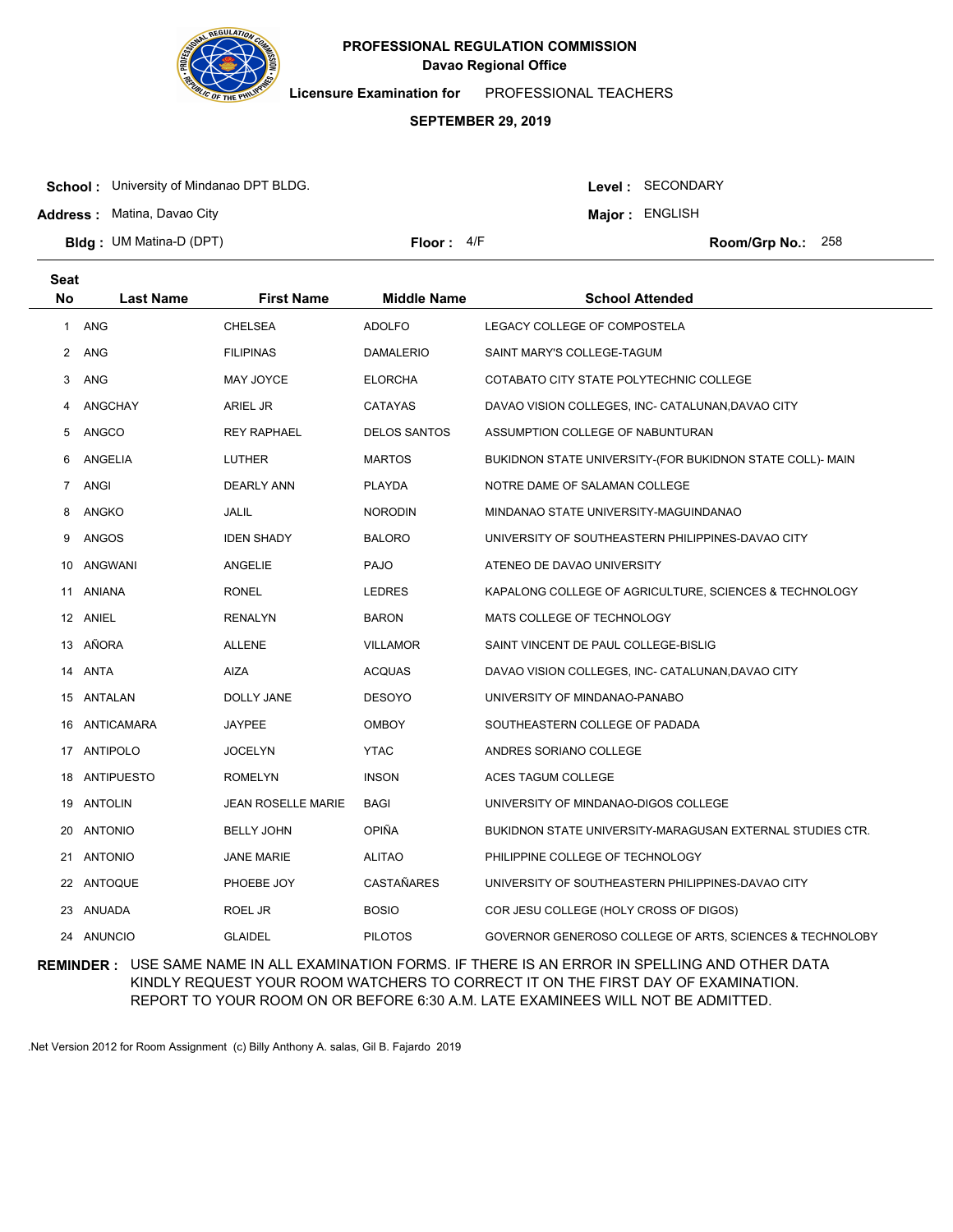

**Licensure Examination for**  PROFESSIONAL TEACHERS

### **SEPTEMBER 29, 2019**

**School :** University of Mindanao DPT BLDG.

**Address :** Matina, Davao City

Level : SECONDARY

**Major : ENGLISH** 

**Bldg : Floor : Room/Grp No.:** UM Matina-D (DPT)

Floor:  $4/F$  Room/Grp No.: 259

| <b>Seat</b> |                  |                             |                    |                                                          |
|-------------|------------------|-----------------------------|--------------------|----------------------------------------------------------|
| No          | <b>Last Name</b> | <b>First Name</b>           | <b>Middle Name</b> | <b>School Attended</b>                                   |
| 1           | ANUTA            | <b>MARICE</b>               | <b>CASTRO</b>      | DAVAO CENTRAL COLLEGE                                    |
| 2           | <b>APAO</b>      | ANDY LUKE                   | <b>FREDELUCES</b>  | CENTRAL MINDANAO UNIVERSITY                              |
| 3           | APARECE          | <b>KRISTAL MAE</b>          |                    | UNIVERSITY OF SOUTHEASTERN PHILIPPINES-TAGUM             |
| 4           | <b>APARICIO</b>  | RHEYCARL JAY                | <b>SANTOS</b>      | SOUTH PHILIPPINE ADVENTIST COLLEGE                       |
| 5           | <b>APATAN</b>    | <b>HAZEL ANNE</b>           | <b>RULONA</b>      | HOLY CROSS COLLEGE OF CALINAN                            |
| 6           | APOSTOL          | <b>KAREN</b>                | <b>MARTILLAN</b>   | SOUTHEASTERN COLLEGE OF PADADA                           |
| 7           | APOSTOL          | <b>PRIMAE</b>               | <b>MANDAWE</b>     | UNIVERSITY OF SOUTHEASTERN PHILIPPINES-DAVAO CITY        |
| 8           | AQUINO           | <b>DIANE KAYE</b>           | <b>LUAS</b>        | MONKAYO COLLEGE OF ARTS, SCIENCES & TECHNOLOGY           |
| 9           | <b>AQUINO</b>    | <b>MARY ANN</b>             | <b>ALBE</b>        | UNIVERSITY OF MINDANAO-TAGUM                             |
| 10          | AQUINO           | MARY CHESKA ANGELICAGUMISAD |                    | UNIVERSITY OF MINDANAO-TAGUM                             |
| 11          | ARABEJO          | APRIL                       | SAGUN              | GOVERNOR GENEROSO COLLEGE OF ARTS, SCIENCES & TECHNOLOBY |
|             | 12 ARAGON        | <b>ALTIMOR JR</b>           | <b>BAURO</b>       | NOTRE DAME OF SALAMAN COLLEGE                            |
|             | 13 ARAÑAS        | <b>GABRIEL</b>              | SEBALDA            | ATENEO DE DAVAO UNIVERSITY                               |
| 14          | ARANAS           | <b>MARICRIS</b>             | <b>PACULTAD</b>    | MONKAYO COLLEGE OF ARTS, SCIENCES & TECHNOLOGY           |
|             | 15 ARANDILLA     | LEAH JANINE                 | SOLOMON            | MINDANAO STATE UNIVERSITY-MAGUINDANAO                    |
|             | 16 ARANETA       | <b>LADY CARMEL</b>          | <b>PASAMANTE</b>   | NOTRE DAME UNIVERSITY                                    |
|             | 17 ARANTON       | <b>BABY JEAN</b>            | <b>CERILO</b>      | COMPOSTELA VALLEY STATE COLLEGE - MAIN                   |
| 18          | ARAS             | <b>JERALDINE</b>            | <b>MONTERA</b>     | LICEO DE DAVAO                                           |
| 19          | ARAYANI          | <b>LEA RIZZA</b>            | <b>RODRIGUEZ</b>   | UNIVERSITY OF SOUTHEASTERN PHILIPPINES-BISLIG CAMPUS     |
| 20          | ARCALA           | JUDY ANNE                   | PEREZ              | UNIVERSITY OF SOUTHEASTERN PHILIPPINES-TAGUM             |
| 21          | ARCENAL          | IRIS NIñA                   | <b>CAMORO</b>      | DAVAO CENTRAL COLLEGE                                    |
| 22          | ARDANI           | JUDY                        | <b>GUILLEN</b>     | KAPALONG COLLEGE OF AGRICULTURE, SCIENCES & TECHNOLOGY   |
| 23          | ARDEPOLLA        | <b>HONEY LYNN</b>           | <b>SUAZO</b>       | DAVAO CENTRAL COLLEGE                                    |
|             | 24 ARELLANO      | <b>JOHNALYN</b>             | <b>BUCOD</b>       | DAVAO CENTRAL COLLEGE                                    |

**REMINDER :** USE SAME NAME IN ALL EXAMINATION FORMS. IF THERE IS AN ERROR IN SPELLING AND OTHER DATA KINDLY REQUEST YOUR ROOM WATCHERS TO CORRECT IT ON THE FIRST DAY OF EXAMINATION. REPORT TO YOUR ROOM ON OR BEFORE 6:30 A.M. LATE EXAMINEES WILL NOT BE ADMITTED.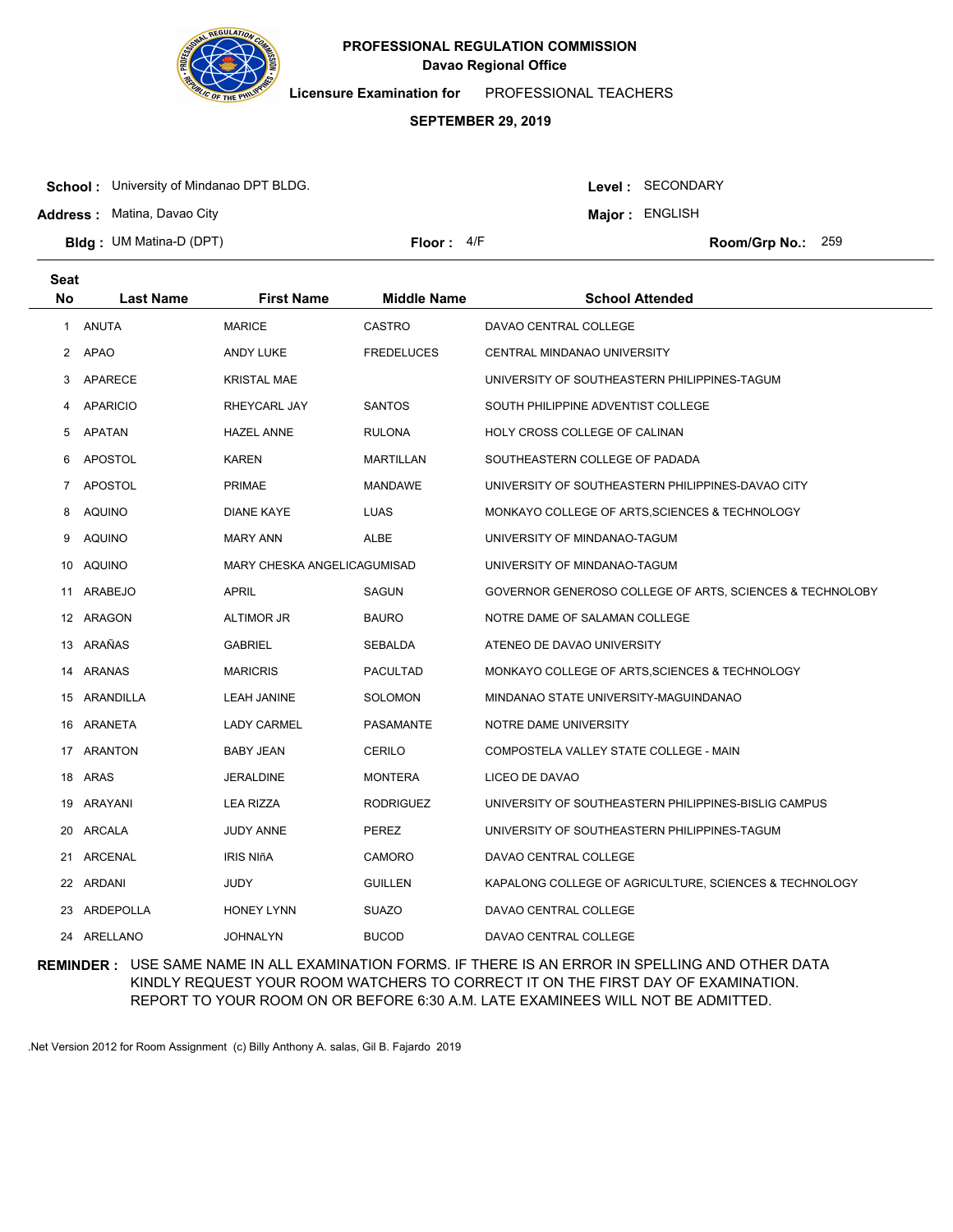

**Licensure Examination for**  PROFESSIONAL TEACHERS

### **SEPTEMBER 29, 2019**

**School :** University of Mindanao PET A BLDG (Engineering Bldg)

**Address :** Matina, Davao City

Level : SECONDARY

**Major : ENGLISH** 

**Bldg : Floor : Room/Grp No.:** UM Matina-E (PET A) Floor: 2/F Room/Grp No.: 260

| <b>Seat</b> |                  |                        |                    |                                                          |
|-------------|------------------|------------------------|--------------------|----------------------------------------------------------|
| <b>No</b>   | <b>Last Name</b> | <b>First Name</b>      | <b>Middle Name</b> | <b>School Attended</b>                                   |
| 1           | ARELLANO         | <b>LOVELY GRACE</b>    | <b>SALARDE</b>     | SOUTHEASTERN COLLEGE OF PADADA                           |
| 2           | ARENA            | DIZA ROSE              | <b>GOMEZ</b>       | DAVAO VISION COLLEGES, INC- CATALUNAN,DAVAO CITY         |
| 3           | <b>ARENDAIN</b>  | <b>TETCHIE</b>         | <b>DANUG</b>       | UNIVERSITY OF MINDANAO-DAVAO CITY                        |
| 4           | <b>AREVALO</b>   | JULEE WEEN             | <b>GABILANES</b>   | NOTRE DAME OF MIDSAYAP COLLEGE                           |
| 5           | ARGUILLA         | SHEKINAH GLORY         | <b>TINDOC</b>      | ATENEO DE DAVAO UNIVERSITY                               |
| 6           | ARIENZA          | <b>BRIDGETTE WYNN</b>  | <b>ACOSTA</b>      | SURIGAO DEL SUR STATE UNIVERSITY- MAIN CAMPUS            |
| 7           | <b>ARISTON</b>   | <b>ALJULIET</b>        | <b>QUINIENTOS</b>  | DE LA VIDA COLLEGE                                       |
| 8           | ARMECIN          | <b>MA. CAREN JOICE</b> | <b>PIALA</b>       | SOUTHEASTERN COLLEGE OF PADADA                           |
| 9           | <b>ARMOCILLA</b> | <b>EDJEAN</b>          | <b>PADORA</b>      | UNIVERSITY OF SOUTHEASTERN PHILIPPINES-TAGUM             |
| 10          | <b>ARNOCO</b>    | <b>MILDRED</b>         | <b>MORALES</b>     | GOVERNOR GENEROSO COLLEGE OF ARTS, SCIENCES & TECHNOLOBY |
|             | 11 ARNOZA        | KENETH DAVE            | <b>PIODOS</b>      | SERAPION C. BASALO MEMORIAL FOUNDATION COLLEGE           |
|             | 12 ARPILLEDA     | LEZEL                  | JULVE              | SAINT MICHAEL'S COLLEGE-SURIGAO DEL SUR                  |
|             | 13 ARTAJO        | ROSE ANN               | SAYSON             | UNIVERSITY OF SOUTHEASTERN PHILIPPINES-DAVAO CITY        |
| 14          | ARTIZONA         | <b>ELLEN GRACE</b>     | <b>DONATO</b>      | NOTRE DAME OF SALAMAN COLLEGE                            |
|             | 15 ARTIZONA      | RAZEL JAY              | LANSICAN           | NOTRE DAME OF SALAMAN COLLEGE                            |
| 16          | ASAO             | <b>JOHARA</b>          | <b>BUDZAL</b>      | SULTAN KUDARAT ISLAMIC ACADEMY                           |
| 17          | ASERDIN          | <b>JARRY</b>           | LAMPA              | BUKIDNON STATE UNIVERSITY-MONKAYO EXTERNAL STUDIES CTR.  |
| 18          | ASIGURADO        | JEMARIE                | <b>CRUSPERO</b>    | KAPALONG COLLEGE OF AGRICULTURE, SCIENCES & TECHNOLOGY   |
| 19          | ASILOM           | <b>MIARINA NOVY</b>    | CABAÑERO           | SAINT MARY'S COLLEGE-TAGUM                               |
| 20          | ASOY             | APRIL ANDREANNE        | LUCEÑARA           | UNIVERSITY OF SOUTHEASTERN PHILIPPINES-TAGUM             |
|             | 21 ASTILLO       | VERONICA               | <b>ALTESING</b>    | SAINT FRANCIS XAVIER COLLEGE                             |
|             | 22 ASUMBRADO     | <b>RAYMOND</b>         | <b>FERRATER</b>    | GOVERNOR GENEROSO COLLEGE OF ARTS, SCIENCES & TECHNOLOBY |
|             | 23 ATAZAR        | MARY JOY               | <b>CUER</b>        | LICEO DE DAVAO                                           |
|             | 24 ATUCHA        | <b>SUSIE MAE</b>       | <b>PERALES</b>     | DAVAO WINCHESTER COLLEGES                                |

**REMINDER :** USE SAME NAME IN ALL EXAMINATION FORMS. IF THERE IS AN ERROR IN SPELLING AND OTHER DATA KINDLY REQUEST YOUR ROOM WATCHERS TO CORRECT IT ON THE FIRST DAY OF EXAMINATION. REPORT TO YOUR ROOM ON OR BEFORE 6:30 A.M. LATE EXAMINEES WILL NOT BE ADMITTED.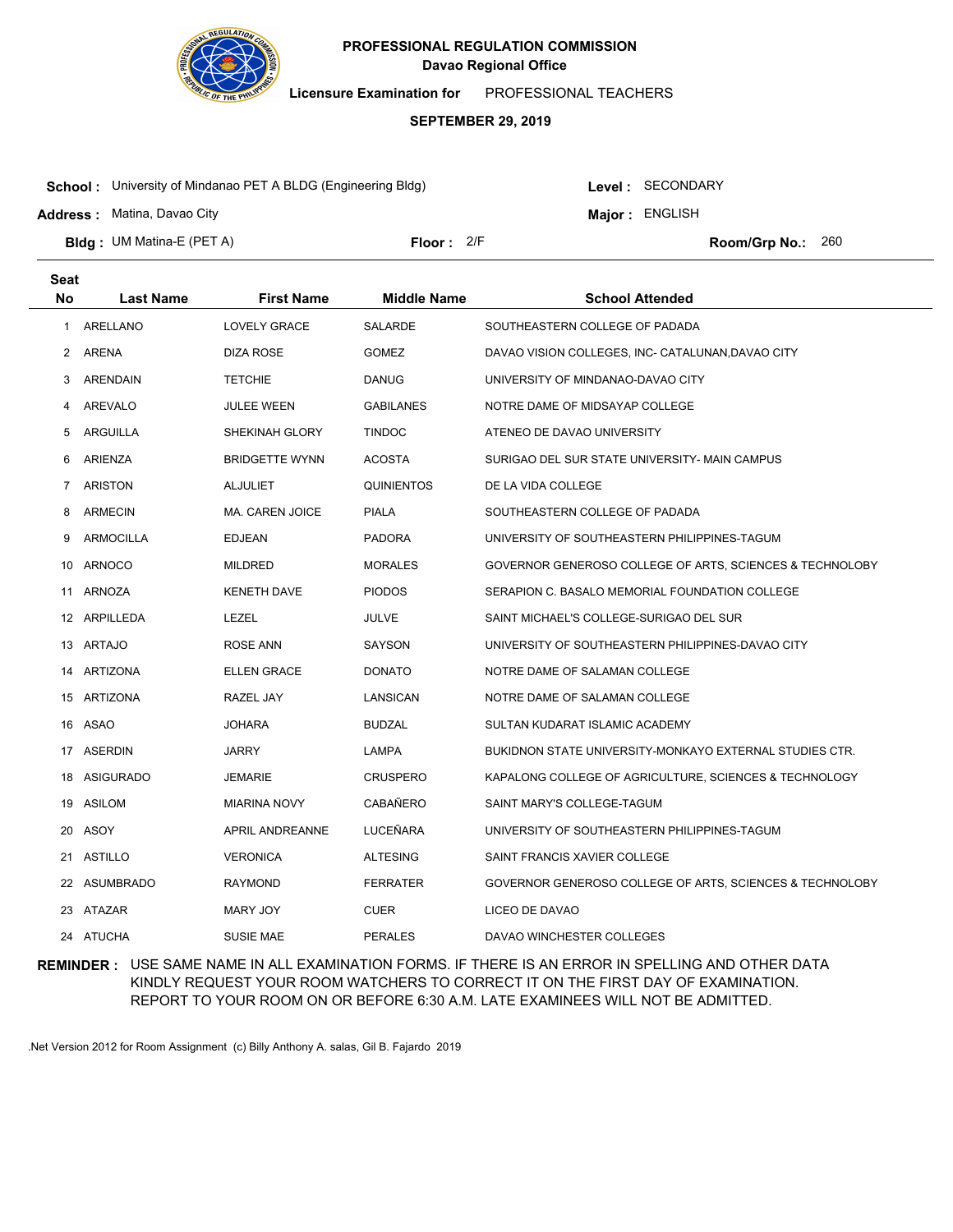

**Licensure Examination for**  PROFESSIONAL TEACHERS

### **SEPTEMBER 29, 2019**

**School :** University of Mindanao PET A BLDG (Engineering Bldg)

**Address :** Matina, Davao City

Level : SECONDARY

**Major : ENGLISH** 

**Bldg : Floor : Room/Grp No.:** UM Matina-E (PET A) Floor: 2/F Room/Grp No.: 261

| <b>Seat</b> |                  |                          |                    |                                                           |
|-------------|------------------|--------------------------|--------------------|-----------------------------------------------------------|
| <b>No</b>   | <b>Last Name</b> | <b>First Name</b>        | <b>Middle Name</b> | <b>School Attended</b>                                    |
| 1           | <b>AUGUIS</b>    | <b>RHINA</b>             | <b>RAFALLO</b>     | AGUSAN DEL SUR COLLEGE                                    |
|             | 2 AUNSO          | <b>JEMIMAH LEA</b>       | SOGO-AN            | HOLY CROSS OF DAVAO COLLEGE                               |
| 3           | AURESTELA        | <b>JAMES</b>             | LOZANO             | MONKAYO COLLEGE OF ARTS, SCIENCES & TECHNOLOGY            |
| 4           | AVELLANOSA       | <b>ELAINE DIANNE</b>     | GO                 | UNIVERSITY OF SOUTHEASTERN PHILIPPINES-DAVAO CITY         |
| 5           | <b>AVENIDO</b>   | <b>KATHERINE</b>         | <b>MADULIN</b>     | LEGACY COLLEGE OF COMPOSTELA                              |
| 6           | AWING            | <b>ERNA FE</b>           | <b>CARPENTERO</b>  | SERAPION C. BASALO MEMORIAL FOUNDATION COLLEGE            |
| 7           | <b>AYOB</b>      | <b>HAMIDA</b>            | <b>AKMAD</b>       | COTABATO CITY STATE POLYTECHNIC COLLEGE                   |
| 8           | AYOG             | <b>JENEFA</b>            | <b>GANAS</b>       | KAPALONG COLLEGE OF AGRICULTURE, SCIENCES & TECHNOLOGY    |
| 9           | BA               | <b>AQUILINE</b>          | <b>BADOL</b>       | HOLY CROSS COLLEGE OF CALINAN                             |
| 10          | BABAD            | <b>CLERX</b>             | <b>PAGSUGUIRON</b> | UNIVERSITY OF MINDANAO-TAGUM                              |
| 11          | <b>BABANO</b>    | RHEA JANE                | <b>OPAO</b>        | GOVERNOR GENEROSO COLLEGE OF ARTS, SCIENCES & TECHNOLOBY  |
| 12          | <b>BACALSO</b>   | <b>IVY CLAIRE</b>        | <b>UNGGAN</b>      | UNIVERSITY OF MINDANAO-DIGOS COLLEGE                      |
| 13          | <b>BACELES</b>   | <b>JOY</b>               | <b>NAUL</b>        | BUKIDNON STATE UNIVERSITY-MARAGUSAN EXTERNAL STUDIES CTR. |
| 14          | <b>BACLAAN</b>   | <b>AISA MARIEL</b>       | <b>PELICANO</b>    | MATS COLLEGE OF TECHNOLOGY                                |
| 15          | <b>BACLAON</b>   | <b>JULITO</b>            | <b>BANSAG</b>      | DAVAO CENTRAL COLLEGE                                     |
| 16          | BACO             | LIEZL MAE                | <b>YUSON</b>       | UNIVERSITY OF MINDANAO-TAGUM                              |
| 17          | <b>BACO</b>      | <b>MAE ANN</b>           | <b>PIOQUINTO</b>   | SAINT MARY'S COLLEGE-TAGUM                                |
| 18          | BACSAN           | <b>JERALDINE</b>         | <b>FLORES</b>      | JOHN PAUL II COLLEGE                                      |
| 19          | <b>BACULINAO</b> | <b>AILYN</b>             | <b>BACAS</b>       | UNIVERSITY OF SOUTHEASTERN PHILIPPINES-BISLIG CAMPUS      |
| 20          | <b>BACULNA</b>   | <b>MA. LORENZ BENCEA</b> | CORONADO           | COR JESU COLLEGE (HOLY CROSS OF DIGOS)                    |
| 21          | <b>BACUS</b>     | <b>KRIS JOHN</b>         | LARGO              | KAPALONG COLLEGE OF AGRICULTURE, SCIENCES & TECHNOLOGY    |
|             | 22 BADANG        | RHEA JESSA MAE           | <b>SEMACON</b>     | SAINT VINCENT DE PAUL COLLEGE-BISLIG                      |
| 23          | <b>BADANG</b>    | <b>ROSE ANN</b>          | <b>MANDABON</b>    | SAINT VINCENT DE PAUL COLLEGE-BISLIG                      |
|             | 24 BADARAN       | <b>DIVINE GRACE</b>      | <b>VIRAN</b>       | SOUTHEASTERN COLLEGE OF PADADA                            |
|             |                  |                          |                    |                                                           |

**REMINDER :** USE SAME NAME IN ALL EXAMINATION FORMS. IF THERE IS AN ERROR IN SPELLING AND OTHER DATA KINDLY REQUEST YOUR ROOM WATCHERS TO CORRECT IT ON THE FIRST DAY OF EXAMINATION. REPORT TO YOUR ROOM ON OR BEFORE 6:30 A.M. LATE EXAMINEES WILL NOT BE ADMITTED.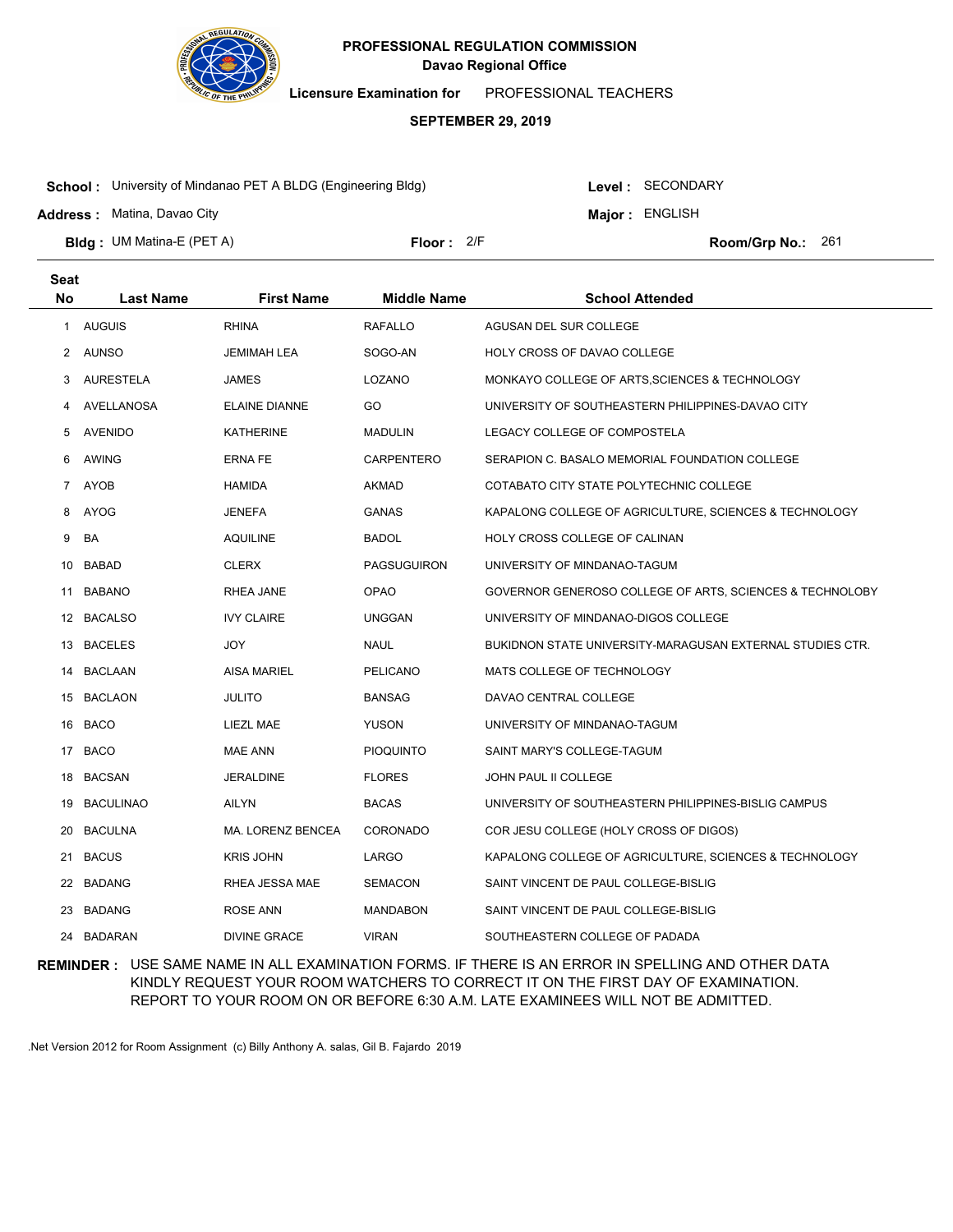

**Licensure Examination for**  PROFESSIONAL TEACHERS

### **SEPTEMBER 29, 2019**

**School :** University of Mindanao PET A BLDG (Engineering Bldg)

**Address :** Matina, Davao City

**Seat**

Level : SECONDARY

**Major : ENGLISH** 

**Bldg : Floor : Room/Grp No.:** UM Matina-E (PET A)

Floor: 2/F Room/Grp No.: 262

| υσαι |                  |                        |                      |                                                        |
|------|------------------|------------------------|----------------------|--------------------------------------------------------|
| No   | <b>Last Name</b> | <b>First Name</b>      | <b>Middle Name</b>   | <b>School Attended</b>                                 |
| 1    | <b>BADILLA</b>   | <b>ELOISA FAITH</b>    | <b>ANUTA</b>         | DAVAO CENTRAL COLLEGE                                  |
| 2    | <b>BADUDAO</b>   | JERRY                  | <b>BOCBOC</b>        | UNIVERSITY OF MINDANAO-DAVAO CITY                      |
| 3    | BAGAAN           | <b>RUVY MARIE</b>      | <b>MATURA</b>        | SOUTHEASTERN COLLEGE OF PADADA                         |
| 4    | BAGHUCAN         | <b>ANAH JOYCE</b>      | <b>PROPONIO</b>      | DAVAO DEL NORTE STATE COLLEGE                          |
| 5    | BAGNOL           | MICHELLE DAVE          | <b>POLINAR</b>       | UNIVERSITY OF SOUTHEASTERN PHILIPPINES-DAVAO CITY      |
| 6    | BAGNOL           | ROWENA JANE            | <b>MELLINA</b>       | SAINT THERESA COLLEGE-TANDAG                           |
| 7    | <b>BAGOLOD</b>   | <b>GERALDINE</b>       | <b>BAPLOR</b>        | SAINT FRANCIS XAVIER COLLEGE                           |
| 8    | BAGTILAY         | ZIARLA DONNA           | CARA-ANG             | UNIVERSITY OF MINDANAO-DAVAO CITY                      |
| 9    | <b>BAGUE</b>     | EDEN                   | JALMAANI             | DAVAO ORIENTAL STATE COLLEGE OF SCIENCE & TECHNOLOGY   |
| 10   | <b>BAGUIO</b>    | ANALIZA                | <b>GOLIS</b>         | UNIVERSITY OF MINDANAO-PANABO                          |
|      | 11 BAGUIO        | <b>NOLIGEN</b>         | <b>GOLIS</b>         | UNIVERSITY OF MINDANAO-PANABO                          |
|      | 12 BAGUIO        | ROSELLE JANE           | <b>GOROSPE</b>       | DAVAO CENTRAL COLLEGE                                  |
|      | 13 BAGUNDOL      | MAIKA                  | <b>DUPAL</b>         | UNIVERSITY OF SOUTHEASTERN PHILIPPINES-BISLIG CAMPUS   |
|      | 14 BAHINTING     | LUZ                    | <b>ARCENA</b>        | UNIVERSITY OF MINDANAO-TAGUM                           |
|      | 15 BAILLO        | JANNEEKAH MAE          | <b>OLARTE</b>        | SAINT VINCENT DE PAUL COLLEGE-BISLIG                   |
|      | 16 BAJO          | <b>CHARLYNEE</b>       | <b>VILLAVICENCIO</b> | UNIVERSITY OF MINDANAO-DAVAO CITY                      |
|      | 17 BALA          | KING DAVE ROEVER       | <b>CULIJARA</b>      | UNIVERSITY OF MINDANAO-DAVAO CITY                      |
|      | 18 BALABA        | <b>GAY MARIE</b>       | PEREZ                | KAPALONG COLLEGE OF AGRICULTURE, SCIENCES & TECHNOLOGY |
|      | 19 BALABADAN     | <b>HAKMUSIB</b>        | PAGAYAO              | GANI L. ABPI COLLEGES, INC.                            |
|      | 20 BALAHIM       | AL-JALIL               | UTTO                 | MINDANAO STATE UNIVERSITY-MAGUINDANAO                  |
| 21   | BALAMULA         | TAYA                   | MANGILALA            | UNIVERSITY OF SOUTHERN MINDANAO-KABACAN                |
|      | 22 BALANTE       | <b>CHRISTIAN JAMES</b> | MALLA                | RIZAL MEMORIAL COLLEGE                                 |
|      | 23 BALBARINO     | <b>GIDEON</b>          | <b>ABLIN</b>         | UNIVERSITY OF SOUTHEASTERN PHILIPPINES-TAGUM           |
|      | 24 BALBERAN      | <b>GRACE</b>           | <b>ESCATRON</b>      | AGUSAN DEL SUR COLLEGE                                 |
|      |                  |                        |                      |                                                        |

**REMINDER :** USE SAME NAME IN ALL EXAMINATION FORMS. IF THERE IS AN ERROR IN SPELLING AND OTHER DATA KINDLY REQUEST YOUR ROOM WATCHERS TO CORRECT IT ON THE FIRST DAY OF EXAMINATION. REPORT TO YOUR ROOM ON OR BEFORE 6:30 A.M. LATE EXAMINEES WILL NOT BE ADMITTED.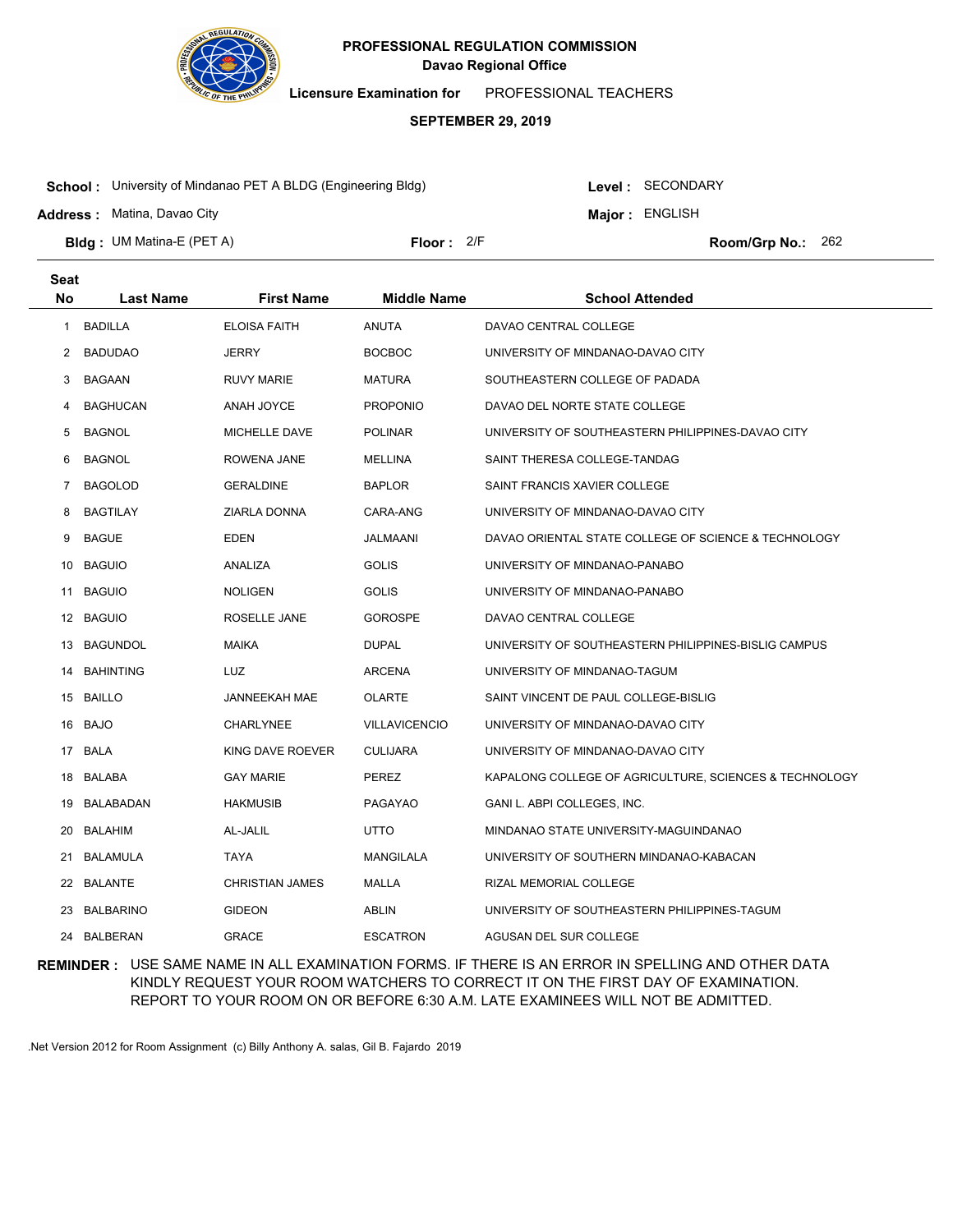

**Licensure Examination for**  PROFESSIONAL TEACHERS

### **SEPTEMBER 29, 2019**

**School :** University of Mindanao PET A BLDG (Engineering Bldg)

Level : SECONDARY

**Major : ENGLISH** 

**Address :** Matina, Davao City

**Bldg : Floor : Room/Grp No.:** UM Matina-E (PET A) Floor: 2/F Room/Grp No.: 263

| <b>Seat</b> |                  |                     |                    |                                                            |
|-------------|------------------|---------------------|--------------------|------------------------------------------------------------|
| <b>No</b>   | <b>Last Name</b> | <b>First Name</b>   | <b>Middle Name</b> | <b>School Attended</b>                                     |
| 1           | <b>BALBUENA</b>  | <b>ANIE</b>         | <b>PALACA</b>      | NORTH DAVAO COLLEGES-PANABO                                |
| 2           | <b>BALBUENA</b>  | <b>JELLY ROSE</b>   | BARTOLOME          | SAN PEDRO COLLEGE-DAVAO CITY                               |
| 3           | <b>BALDO</b>     | <b>QUENIE ROSE</b>  | <b>MERIDA</b>      | GENSANTOS FOUNDATION COLLEGE, INC.                         |
| 4           | <b>BALE</b>      | ANGELICA            | <b>SINONES</b>     | SURIGAO STATE COLLEGE OF TECHNOLOGY                        |
| 5           | BALI             | SHERLENE JOY        | <b>BRIETA</b>      | DAVAO CENTRAL COLLEGE                                      |
| 6           | <b>BALICOG</b>   | RIZZA MAE           | BATINGAL           | DAVAO CENTRAL COLLEGE                                      |
| 7           | <b>BALIENTOS</b> | <b>GILBEN</b>       | CABCA              | SOUTHEASTERN COLLEGE OF PADADA                             |
| 8           | <b>BALILI</b>    | <b>NEIL</b>         | ANDRADA            | ASSUMPTION COLLEGE OF NABUNTURAN                           |
| 9           | <b>BALINGIT</b>  | <b>MONNETTE</b>     | TABANAG            | UNIVERSITY OF MINDANAO-DIGOS COLLEGE                       |
| 10          | <b>BALIOCOG</b>  | <b>RONNEL</b>       | <b>AGNON</b>       | UNIVERSITY OF SOUTHEASTERN PHILIPPINES-DAVAO CITY          |
|             | 11 BALLASO       | <b>ROSHEL</b>       | DELA CRUZ          | SERAPION C. BASALO MEMORIAL FOUNDATION COLLEGE             |
|             | 12 BALLERA       | JERALD              | <b>ELIVERA</b>     | COMPOSTELA VALLEY STATE COLLEGE - MARAGUSAN BRANCH         |
|             | 13 BALMERA       | <b>REGINE</b>       | <b>SUAN</b>        | BUKIDNON STATE UNIVERSITY-COMPOSTELA EXTERNAL STUDIES CTR. |
|             | 14 BALNAJA       | <b>CRISTINE</b>     | <b>SEGOVIA</b>     | UNIVERSITY OF SOUTHEASTERN PHILIPPINES-TAGUM               |
|             | 15 BALOCA        | <b>NIKKI</b>        | <b>COBOL</b>       | UNIVERSITY OF MINDANAO-DIGOS COLLEGE                       |
|             | 16 BALOLOT       | CIELO               | <b>DAGOHOY</b>     | DAVAO VISION COLLEGES, INC- CATALUNAN, DAVAO CITY          |
| 17          | BALOLOT          | <b>IVY ROSE</b>     | <b>DONQUE</b>      | DAVAO ORIENTAL STATE COLLEGE OF SCIENCE & TECHNOLOGY       |
| 18          | BALONGA          | <b>EDHELYN</b>      | <b>TUBA</b>        | COMPOSTELA VALLEY STATE COLLEGE - NEW BATAAN BRANCH        |
|             | 19 BALONGO       | <b>APPLE</b>        | <b>CARMEN</b>      | SERAPION C. BASALO MEMORIAL FOUNDATION COLLEGE             |
| 20          | <b>BALONGO</b>   | <b>SHIRLEY</b>      | <b>CUTIN</b>       | SERAPION C. BASALO MEMORIAL FOUNDATION COLLEGE             |
| 21          | <b>BALUG</b>     | <b>HARLENE</b>      | <b>PUA</b>         | ST. MARY'S COLLEGE OF BAGANGA-BAGANGA, DAVAO ORIENTAL      |
|             | 22 BAMAN         | MAILA               | <b>KINTOG</b>      | MINDANAO STATE UNIVERSITY-MAGUINDANAO                      |
|             | 23 BAÑADOS       | <b>ALMIRA</b>       | <b>AUZA</b>        | UNIVERSITY OF SOUTHEASTERN PHILIPPINES-TAGUM               |
|             | 24 BAÑAGASO      | <b>ELAIZA THARA</b> | <b>CLITAR</b>      | UNIVERSITY OF SOUTHEASTERN PHILIPPINES-DAVAO CITY          |

**REMINDER :** USE SAME NAME IN ALL EXAMINATION FORMS. IF THERE IS AN ERROR IN SPELLING AND OTHER DATA KINDLY REQUEST YOUR ROOM WATCHERS TO CORRECT IT ON THE FIRST DAY OF EXAMINATION. REPORT TO YOUR ROOM ON OR BEFORE 6:30 A.M. LATE EXAMINEES WILL NOT BE ADMITTED.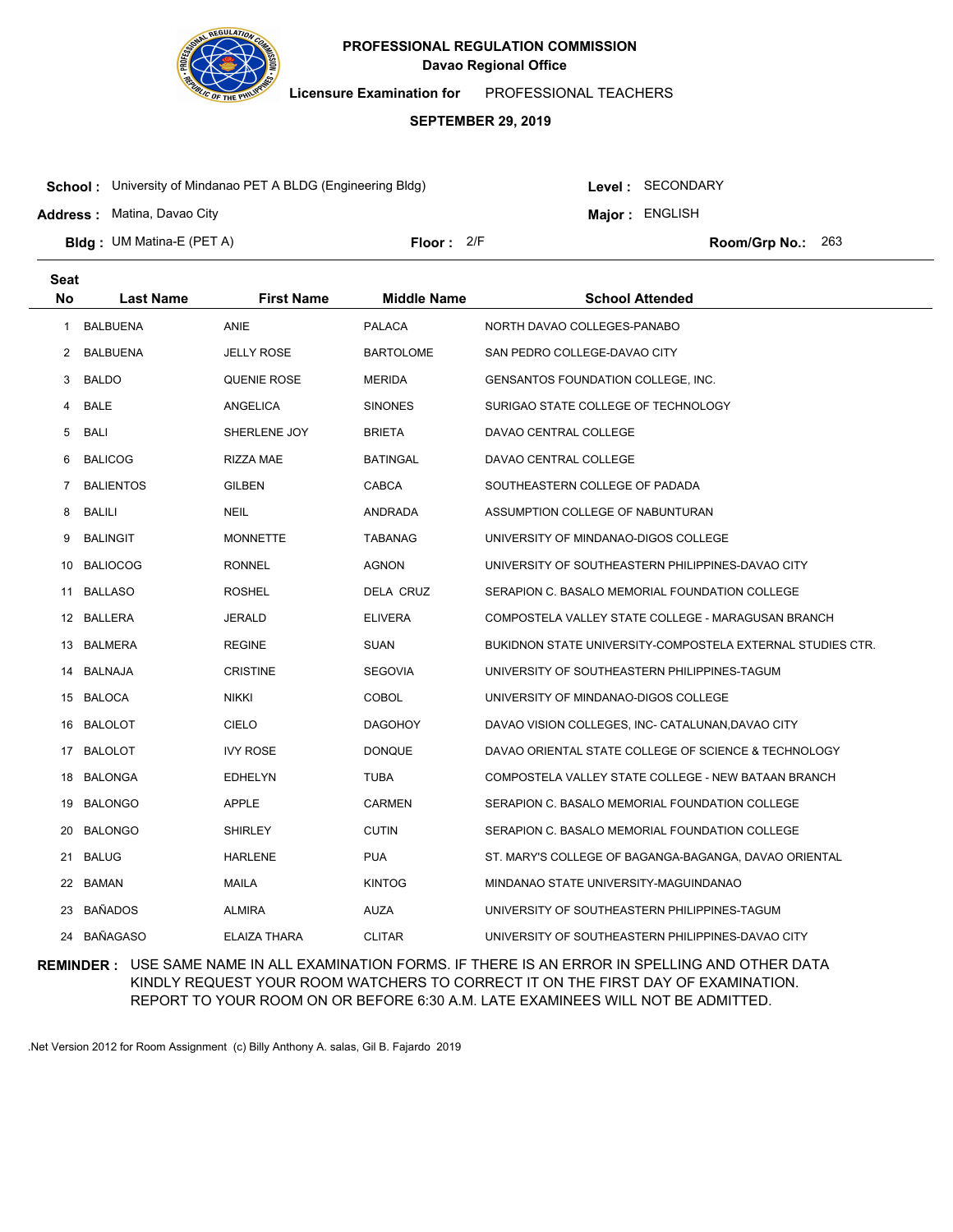

**Licensure Examination for**  PROFESSIONAL TEACHERS

#### **SEPTEMBER 29, 2019**

**School :** University of Mindanao PET A BLDG (Engineering Bldg)

Level : SECONDARY

**Major : ENGLISH** 

**Address :** Matina, Davao City

**Bldg : Floor : Room/Grp No.:** UM Matina-E (PET A) Floor: 2/F Room/Grp No.: 264

| <b>Seat</b> |                   |                      |                    |                                                           |
|-------------|-------------------|----------------------|--------------------|-----------------------------------------------------------|
| <b>No</b>   | <b>Last Name</b>  | <b>First Name</b>    | <b>Middle Name</b> | <b>School Attended</b>                                    |
| 1           | <b>BAÑARES</b>    | <b>JOREZA MAE</b>    | <b>GATINAO</b>     | MONKAYO COLLEGE OF ARTS, SCIENCES & TECHNOLOGY            |
| 2           | BAÑAS             | ANJAYLYN             | <b>NONE</b>        | UNIVERSITY OF SOUTHEASTERN PHILIPPINES-TAGUM              |
| 3           | <b>BANCALE</b>    | <b>CLARIBEL</b>      | <b>TECSON</b>      | DAVAO ORIENTAL STATE COLLEGE OF SCIENCE & TECHNOLOGY      |
| 4           | <b>BANCIL</b>     | MAREMADEL            | AMESOLA            | PHILIPPINE COLLEGE OF TECHNOLOGY                          |
| 5           | <b>BANDA</b>      | <b>ERLAN JHON</b>    | <b>TIRANDO</b>     | UNIVERSITY OF MINDANAO-PENAPLATA                          |
| 6           | BANDAHALA         | NURJANE-ANNE         | AHADI              | COR JESU COLLEGE (HOLY CROSS OF DIGOS)                    |
| 7           | <b>BANDAYANON</b> | <b>JENEVIB</b>       | <b>YTAC</b>        | UNIVERSITY OF SOUTHEASTERN PHILIPPINES-BISLIG CAMPUS      |
| 8           | <b>BANDAYANON</b> | <b>ROSE ANN</b>      | <b>LIMPIO</b>      | UNIVERSITY OF MINDANAO-DAVAO CITY                         |
| 9           | <b>BANDAYANON</b> | <b>RUBELYN</b>       | <b>LIMPIO</b>      | ST. MARY'S COLLEGE OF BAGANGA-BAGANGA, DAVAO ORIENTAL     |
| 10          | <b>BANDIOLA</b>   | <b>JOVANIE</b>       | PENDIJETO          | SAINT VINCENT DE PAUL COLLEGE-BISLIG                      |
| 11          | <b>BANDOY</b>     | <b>GINA</b>          | BELLO              | NOTRE DAME RVM COLLEGE OF COTABATO-COTABATO CITY          |
|             | 12 BANDRIA        | RAñEL                | <b>GALON</b>       | BUKIDNON STATE UNIVERSITY-(FOR BUKIDNON STATE COLL)- MAIN |
|             | 13 BAÑEZ          | <b>RESTER JAZZLE</b> | MELLA              | BUKIDNON STATE UNIVERSITY-STO TOMAS EXTERNAL STUDIES CTR. |
| 14          | BANGA             | <b>JELLAMARIE</b>    | <b>DIMZON</b>      | NOTRE DAME OF KIDAPAWAN COLLEGE                           |
|             | 15 BANGCAYA       | <b>AIFE</b>          | BASTASA            | MONKAYO COLLEGE OF ARTS, SCIENCES & TECHNOLOGY            |
| 16          | <b>BANGUIS</b>    | <b>VANESSA KAYE</b>  | <b>RAMIREZ</b>     | UNIVERSITY OF MINDANAO-TAGUM                              |
|             | 17 BANLASAN       | <b>KARL JACOB</b>    | BRIETA             | UNIVERSITY OF SOUTHEASTERN PHILIPPINES-DAVAO CITY         |
| 18          | <b>BANO</b>       | <b>MONERA</b>        | KASIM              | SHARIFF KABUNSUAN COLLEGE                                 |
| 19          | <b>BAÑOC</b>      | <b>AIMEE</b>         | LUBIANO            | UNIVERSITY OF MINDANAO-TAGUM                              |
| 20          | <b>BANTILAN</b>   | <b>MICAH</b>         | ROZANO             | ANDRES SORIANO COLLEGE                                    |
| 21          | <b>BANTILING</b>  | PRINCE MAE           | ANTALA             | UNIVERSITY OF MINDANAO-PANABO                             |
| 22          | BAQUIANO          | <b>ALLAYSA</b>       | <b>TOLEDO</b>      | DAVAO VISION COLLEGES, INC- CATALUNAN, DAVAO CITY         |
| 23          | BARAQUEL          | SHEILA MAE           | LAGUE              | LEGACY COLLEGE OF COMPOSTELA                              |
| 24          | <b>BARBATON</b>   | CHERRY MAE           | <b>DAYANAN</b>     | DAVAO VISION COLLEGES, INC- CATALUNAN, DAVAO CITY         |

**REMINDER :** USE SAME NAME IN ALL EXAMINATION FORMS. IF THERE IS AN ERROR IN SPELLING AND OTHER DATA KINDLY REQUEST YOUR ROOM WATCHERS TO CORRECT IT ON THE FIRST DAY OF EXAMINATION. REPORT TO YOUR ROOM ON OR BEFORE 6:30 A.M. LATE EXAMINEES WILL NOT BE ADMITTED.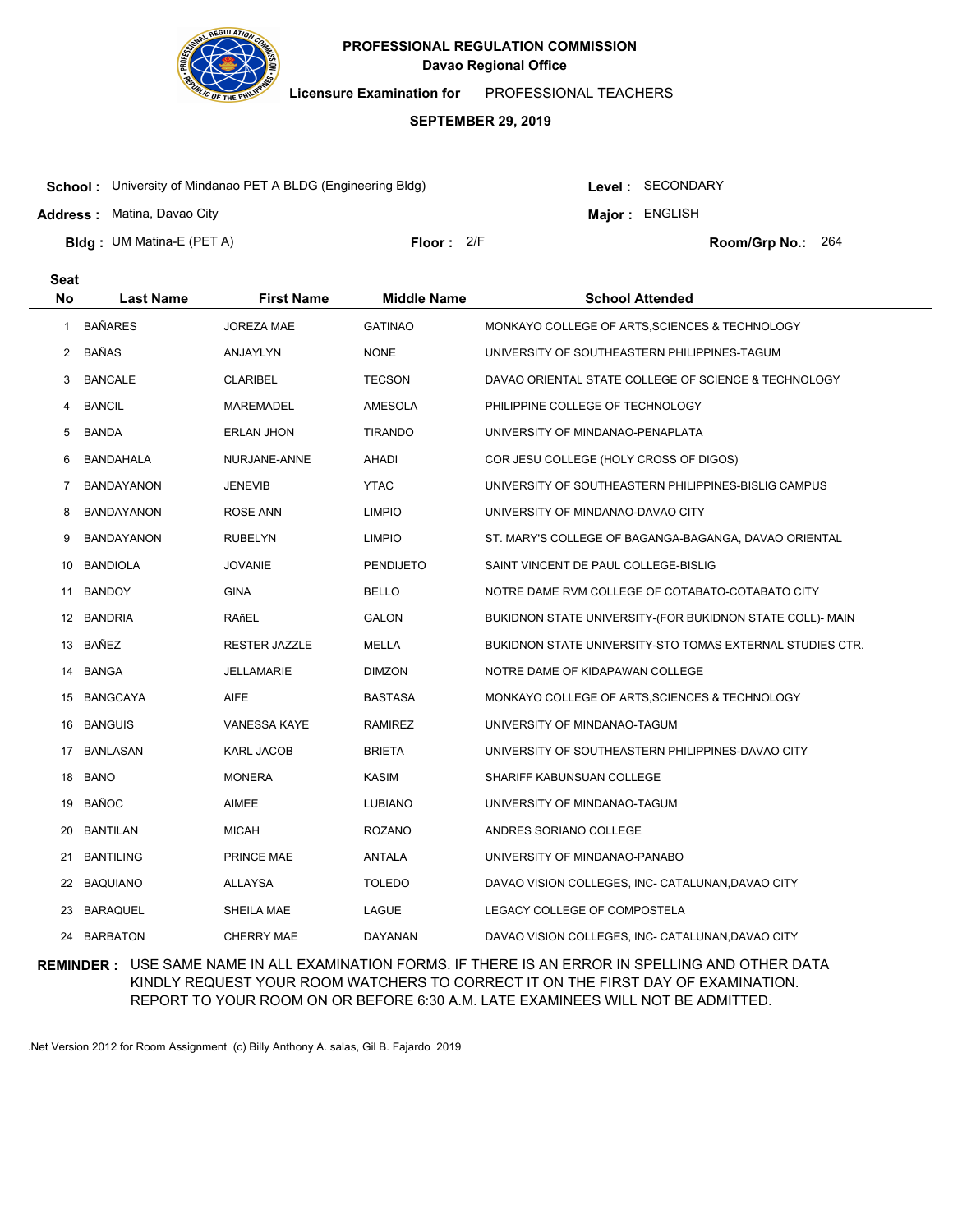

**Licensure Examination for**  PROFESSIONAL TEACHERS

### **SEPTEMBER 29, 2019**

**School :** University of Mindanao PET A BLDG (Engineering Bldg)

**Address :** Matina, Davao City

Level : SECONDARY

**Major : ENGLISH** 

**Bldg : Floor : Room/Grp No.:** UM Matina-E (PET A) Floor: 2/F Room/Grp No.: 265

| <b>Seat</b> |                   |                       |                    |                                                           |
|-------------|-------------------|-----------------------|--------------------|-----------------------------------------------------------|
| <b>No</b>   | <b>Last Name</b>  | <b>First Name</b>     | <b>Middle Name</b> | <b>School Attended</b>                                    |
| 1           | <b>BARBERAN</b>   | PHOEBE GRACE          | <b>VISTAL</b>      | UNIVERSITY OF MINDANAO-TAGUM                              |
| 2           | <b>BARCELONA</b>  | <b>JOFE</b>           | ABBOC              | JOHN PAUL II COLLEGE                                      |
| 3           | <b>BARCENA</b>    | <b>JESHEIL</b>        |                    | UNIVERSITY OF MINDANAO-TAGUM                              |
| 4           | <b>BARDINAS</b>   | <b>APRIL</b>          | <b>MALIMA</b>      | UNIVERSITY OF MINDANAO-TAGUM                              |
| 5           | <b>BARET</b>      | <b>MECHELLE</b>       | SARENO             | COMPOSTELA VALLEY STATE COLLEGE - MAIN                    |
| 6           | <b>BARGAMENTO</b> | <b>IRENE</b>          | <b>APORBO</b>      | UNIVERSITY OF SOUTHEASTERN PHILIPPINES-BISLIG CAMPUS      |
| 7           | <b>BARI</b>       | <b>MARYDEN</b>        | <b>LACNO</b>       | KAPALONG COLLEGE OF AGRICULTURE, SCIENCES & TECHNOLOGY    |
| 8           | <b>BARING</b>     | <b>FREBEE KHEN</b>    | <b>PALMERO</b>     | UNIVERSITY OF MINDANAO-TAGUM                              |
| 9           | <b>BARLIZO</b>    | <b>CHRISTELLE MAE</b> | <b>GALOPE</b>      | UNIVERSITY OF SOUTHEASTERN PHILIPPINES-DAVAO CITY         |
| 10          | <b>BARLOMENTO</b> | <b>FHEB</b>           | <b>PORIO</b>       | HOLY CROSS COLLEGE OF SASA, INC.                          |
| 11          | <b>BARONG</b>     | JELIFER               | <b>SAMAR</b>       | ASSUMPTION COLLEGE OF DAVAO                               |
|             | 12 BARRERA        | QUENIE                | <b>BRIONES</b>     | BUKIDNON STATE UNIVERSITY-(FOR BUKIDNON STATE COLL)- MAIN |
|             | 13 BARRERA        | <b>RICHIE</b>         | <b>NONOL</b>       | SOUTHEASTERN COLLEGE OF PADADA                            |
| 14          | <b>BARRETE</b>    | <b>CHRISTINE</b>      | <b>MESIONA</b>     | UNIVERSITY OF MINDANAO-DAVAO CITY                         |
| 15          | <b>BARRIOS</b>    | <b>RAMON JR</b>       | BAGA-AN            | SURIGAO DEL SUR STATE UNIVERSITY- MAIN CAMPUS             |
| 16          | <b>BARROGA</b>    | OLGA JANE             | TAN                | COMPOSTELA VALLEY STATE COLLEGE - MARAGUSAN BRANCH        |
| 17          | <b>BARROS</b>     | <b>IVIE</b>           | <b>PETOGO</b>      | SAN ISIDRO COLLEGE                                        |
| 18          | <b>BARTOLOME</b>  | <b>MARY ANN</b>       | <b>CONEJAR</b>     | SAINT FRANCIS XAVIER COLLEGE                              |
| 19          | <b>BASADRE</b>    | <b>MARLON</b>         | <b>ARGENTE</b>     | SURIGAO STATE COLLEGE OF TECHNOLOGY                       |
| 20          | <b>BASAGAN</b>    | SHELA MAY             | <b>BACONG</b>      | LICEO DE DAVAO                                            |
| 21          | <b>BASALO</b>     | <b>JESSA MAE</b>      | <b>IBALIO</b>      | COR JESU COLLEGE (HOLY CROSS OF DIGOS)                    |
| 22          | BASAN             | <b>STEVEN</b>         | <b>GIRAO</b>       | MOUNT CARMEL COLLEGE-AGUSAN DEL SUR                       |
| 23          | <b>BASBAS</b>     | <b>DULCE COLLEN</b>   | <b>GANADOS</b>     | DAVAO DEL NORTE STATE COLLEGE                             |
| 24          | <b>BASONG</b>     | <b>RESA MAE</b>       | <b>GOMEZ</b>       | UNIVERSITY OF SOUTHEASTERN PHILIPPINES-TAGUM              |

**REMINDER :** USE SAME NAME IN ALL EXAMINATION FORMS. IF THERE IS AN ERROR IN SPELLING AND OTHER DATA KINDLY REQUEST YOUR ROOM WATCHERS TO CORRECT IT ON THE FIRST DAY OF EXAMINATION. REPORT TO YOUR ROOM ON OR BEFORE 6:30 A.M. LATE EXAMINEES WILL NOT BE ADMITTED.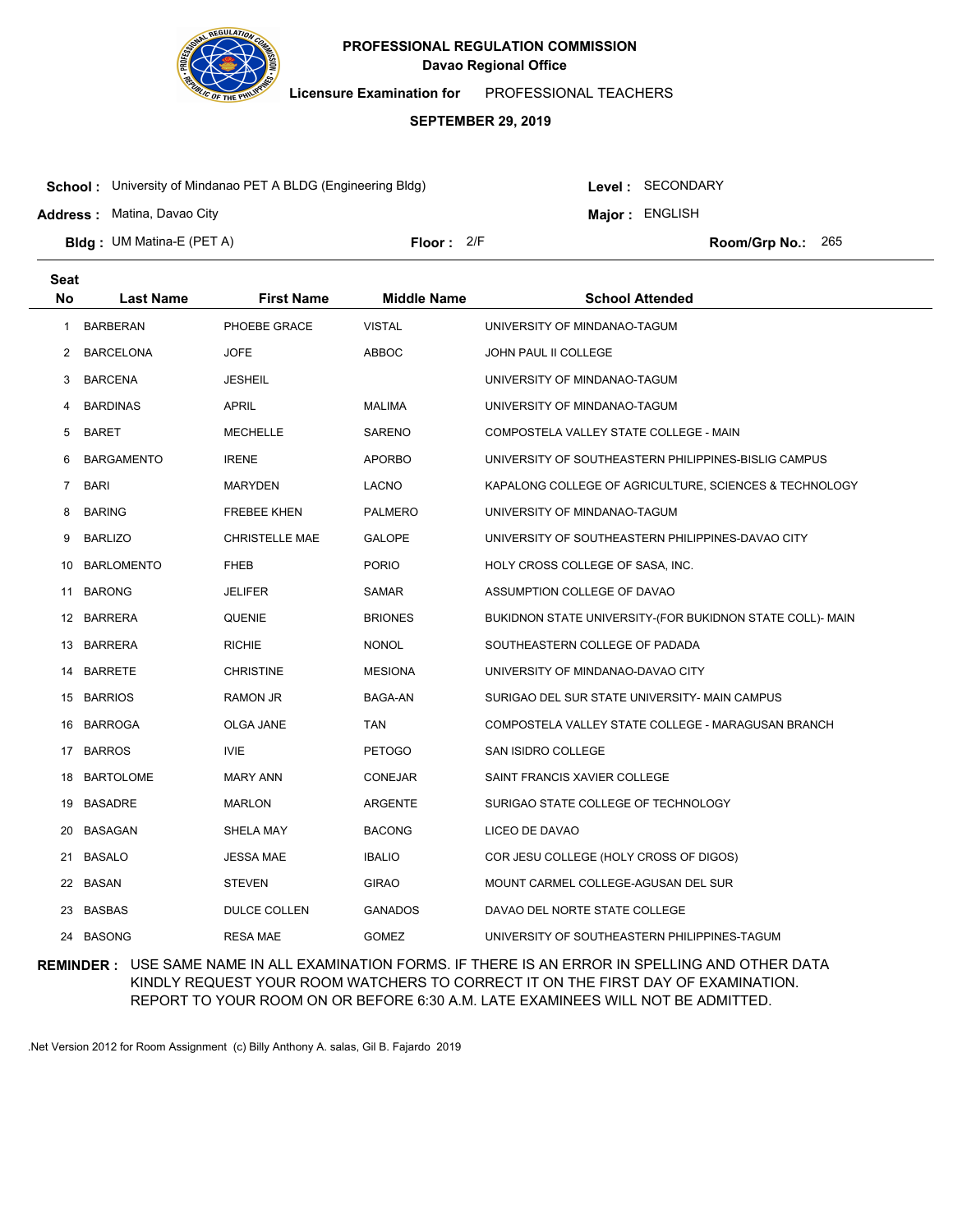

**Licensure Examination for**  PROFESSIONAL TEACHERS

### **SEPTEMBER 29, 2019**

**School :** University of Mindanao PET A BLDG (Engineering Bldg)

**Address :** Matina, Davao City

**Seat**

Level : SECONDARY

**Major : ENGLISH** 

**Bldg : Floor : Room/Grp No.:** UM Matina-E (PET A) Floor: 2/F Room/Grp No.: 266

| υσαι |                   |                        |                       |                                                           |
|------|-------------------|------------------------|-----------------------|-----------------------------------------------------------|
| No   | <b>Last Name</b>  | <b>First Name</b>      | <b>Middle Name</b>    | <b>School Attended</b>                                    |
| 1    | <b>BASTILLADA</b> | <b>SHILA</b>           | <b>BABAO</b>          | DAVAO WINCHESTER COLLEGES                                 |
| 2    | <b>BATAC</b>      | DANIEL                 | <b>CONSTANTINOPLA</b> | JOHN PAUL II COLLEGE                                      |
| 3    | <b>BATALON</b>    | CYD.                   | <b>MONDELO</b>        | MINDANAO STATE UNIVERSITY-MARAWI CITY                     |
| 4    | <b>BATANGON</b>   | MIKAH                  | <b>PATAC</b>          | UNIVERSITY OF SOUTHEASTERN PHILIPPINES-TAGUM              |
| 5    | <b>BATILA</b>     | <b>JENNYFREL MARIE</b> | <b>PATORGO</b>        | KAPALONG COLLEGE OF AGRICULTURE, SCIENCES & TECHNOLOGY    |
| 6    | BATINGAL          | <b>CIELO</b>           | LANGUIDO              | UNIVERSITY OF MINDANAO-TAGUM                              |
| 7    | <b>BATOBATAN</b>  | <b>ICHEM</b>           | <b>ALFEREZ</b>        | LEGACY COLLEGE OF COMPOSTELA                              |
| 8    | BATOBATAN         | ZAIRRAH                | <b>ALFEREZ</b>        | LEGACY COLLEGE OF COMPOSTELA                              |
| 9    | <b>BATOHANON</b>  | <b>GLADYS GAY</b>      | MARA                  | NORTH DAVAO COLLEGE-TAGUM FOUNDATION                      |
| 10   | <b>BATOHANON</b>  | PRINCESS DIANNE        | MARA                  | COMPOSTELA VALLEY STATE COLLEGE - MARAGUSAN BRANCH        |
| 11   | <b>BATOTO</b>     | <b>RANEAN</b>          | DAHIROC               | SOUTHEASTERN COLLEGE OF PADADA                            |
|      | 12 BATOY          | ARBBIE                 | <b>BUNED</b>          | UNIVERSITY OF MINDANAO-PANABO                             |
|      | 13 BATUTO         | RHOCYL                 | <b>ERANDIO</b>        | JOHN PAUL II COLLEGE                                      |
|      | 14 BAUTISTA       | <b>GERTRUDEZ GEM</b>   | CABILLO               | JOHN PAUL II COLLEGE                                      |
|      | 15 BAUTISTA       | <b>MARY FELICITE</b>   | CABILLO               | JOHN PAUL II COLLEGE                                      |
|      | 16 BAUTISTA       | REY                    | <b>CEBALLOS</b>       | BUKIDNON STATE UNIVERSITY-(FOR BUKIDNON STATE COLL)- MAIN |
|      | 17 BAUTISTA       | RICARDO JR             | <b>JAICTIN</b>        | KAPALONG COLLEGE OF AGRICULTURE, SCIENCES & TECHNOLOGY    |
|      | 18 BAYADOG        | <b>MERRY KNOL</b>      | <b>OJA</b>            | UNIVERSITY OF MINDANAO-PANABO                             |
|      | 19 BAYHON         | JOMALYN                | <b>OSORIO</b>         | UNIVERSITY OF MINDANAO-TAGUM                              |
|      | 20 BAYOD          | SHEENA MAE             | <b>FERNANDEZ</b>      | UNIVERSITY OF MINDANAO-DIGOS COLLEGE                      |
| 21   | <b>BAYUCAN</b>    | <b>JULIUS PATRICK</b>  | <b>PEPITO</b>         | COTABATO CITY STATE POLYTECHNIC COLLEGE                   |
|      | 22 BEDSOK         | <b>JASMIN</b>          | MALAGUNAY             | UNIVERSITY OF SOUTHERN MINDANAO-KABACAN                   |
|      | 23 BEIERLY        | <b>JELYN</b>           | <b>DOMANAYOS</b>      | COR JESU COLLEGE (HOLY CROSS OF DIGOS)                    |
|      | 24 BEJARIN        | <b>ROJELYN</b>         | <b>BOCTOT</b>         | UNIVERSITY OF MINDANAO-DAVAO CITY                         |
|      |                   |                        |                       |                                                           |

**REMINDER :** USE SAME NAME IN ALL EXAMINATION FORMS. IF THERE IS AN ERROR IN SPELLING AND OTHER DATA KINDLY REQUEST YOUR ROOM WATCHERS TO CORRECT IT ON THE FIRST DAY OF EXAMINATION. REPORT TO YOUR ROOM ON OR BEFORE 6:30 A.M. LATE EXAMINEES WILL NOT BE ADMITTED.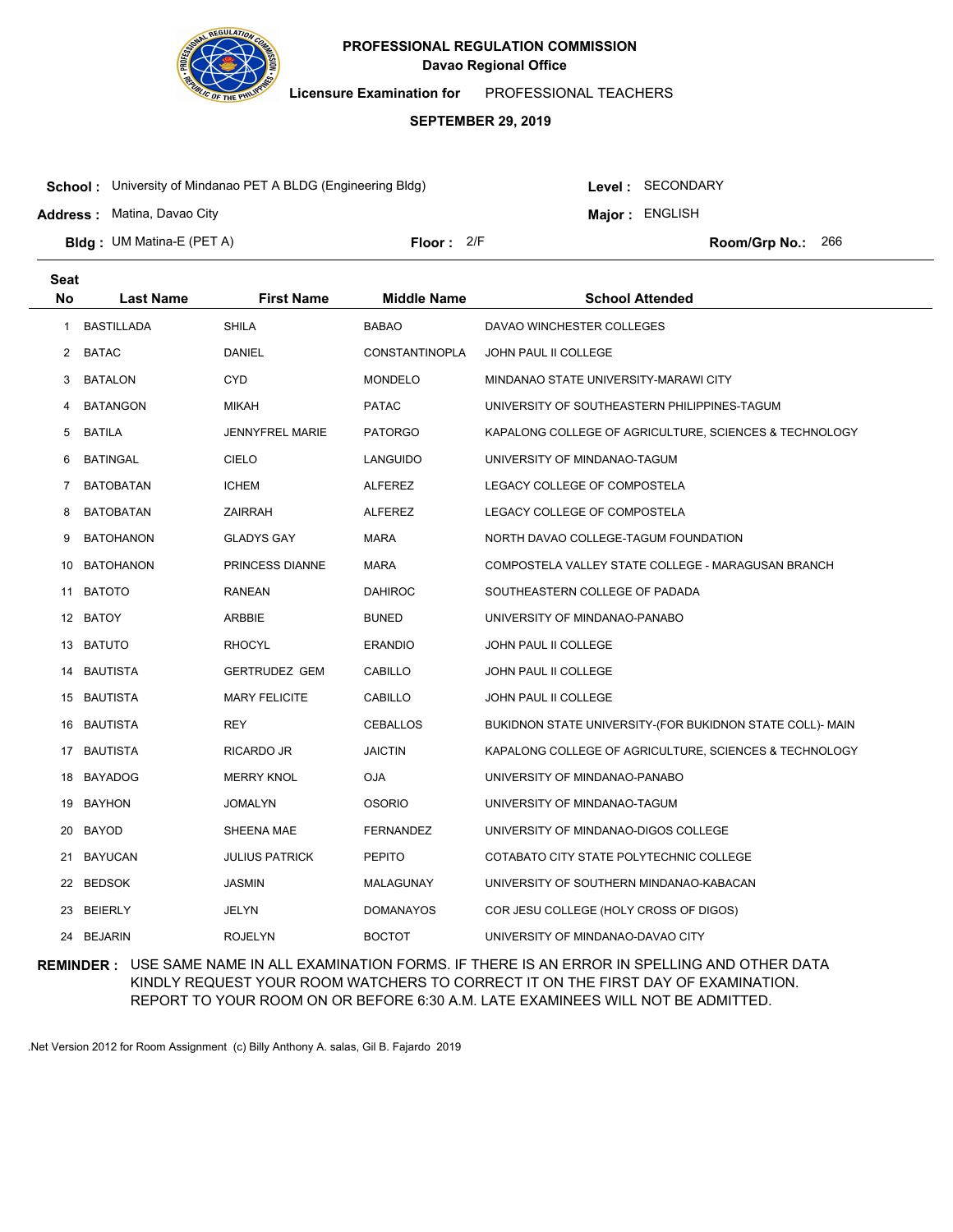

**Licensure Examination for**  PROFESSIONAL TEACHERS

### **SEPTEMBER 29, 2019**

**School :** University of Mindanao PET A BLDG (Engineering Bldg)

**Address :** Matina, Davao City

Level : SECONDARY

**Major : ENGLISH** 

**Bldg : Floor : Room/Grp No.:** UM Matina-E (PET A) Floor: 2/F Room/Grp No.: 267

| <b>Seat</b> |                   |                                |                    |                                                        |
|-------------|-------------------|--------------------------------|--------------------|--------------------------------------------------------|
| <b>No</b>   | <b>Last Name</b>  | <b>First Name</b>              | <b>Middle Name</b> | <b>School Attended</b>                                 |
| 1           | <b>BELAGANTOL</b> | <b>REENA</b>                   | AYETANO            | MONKAYO COLLEGE OF ARTS, SCIENCES & TECHNOLOGY         |
| 2           | <b>BELARMINO</b>  | JANICE                         | <b>ROPEROS</b>     | UNIVERSITY OF SOUTHEASTERN PHILIPPINES-TAGUM           |
| 3           | <b>BELARMINO</b>  | SHIELA MAE                     | <b>TANILON</b>     | SOUTHERN CHRISTIAN COLLEGE                             |
| 4           | <b>BELBAR</b>     | <b>BERNADETH</b>               | LARANJO            | NOTRE DAME RVM COLLEGE OF COTABATO-COTABATO CITY       |
| 5           | <b>BELINARIO</b>  | RACHELL JANE                   | <b>RELATADO</b>    | LEGACY COLLEGE OF COMPOSTELA                           |
| 6           | BELLELA           | <b>CRISTY</b>                  | LAURON             | SOUTHEASTERN COLLEGE OF PADADA                         |
| 7           | <b>BENDONG</b>    | <b>LORENZ KRISTOFER</b>        | <b>LABARO</b>      | NOTRE DAME RVM COLLEGE OF COTABATO-COTABATO CITY       |
| 8           | <b>BENEDICTO</b>  | ZHEENA MAE                     | <b>CENIZA</b>      | KAPALONG COLLEGE OF AGRICULTURE, SCIENCES & TECHNOLOGY |
| 9           | <b>BENEGIAN</b>   | <b>RONDELYN</b>                | <b>PENES</b>       | HOLY CROSS OF DAVAO COLLEGE                            |
| 10          | BERDAD            | <b>RECKEBOY</b>                | <b>TAWAS</b>       | KAPALONG COLLEGE OF AGRICULTURE, SCIENCES & TECHNOLOGY |
|             | 11 BERESO         | DARYLL                         | SAQUIDO            | SOUTHEASTERN COLLEGE OF PADADA                         |
|             | 12 BERIOSO        | <b>MELDRED</b>                 | <b>MANGUBAT</b>    | QUEZON INSTITUTE OF TECHNOLOGY                         |
|             | 13 BERJA          | ALYANNA PATRICIA MONIBABATUGON |                    | DAVAO ORIENTAL STATE COLLEGE OF SCIENCE & TECHNOLOGY   |
| 14          | <b>BERMUDEZ</b>   | LEA MELCA                      | LANIBA             | COMPOSTELA VALLEY STATE COLLEGE - MONTEVISTA BRANCH    |
| 15          | <b>BERNABE</b>    | <b>JOHN NHOEL</b>              | MANAGBANAG         | NORTH DAVAO COLLEGES-PANABO                            |
| 16          | <b>BERNADAZ</b>   | ROSIE MAE                      | ADO                | SOUTHERN BAPTIST COLLEGE                               |
| 17          | <b>BERNASOR</b>   | <b>ELLEONOR</b>                | <b>RAMOS</b>       | ATENEO DE DAVAO UNIVERSITY                             |
| 18          | <b>BERNAT</b>     | JUDY-ANN                       | <b>SALVA</b>       | UNIVERSITY OF MINDANAO-PANABO                          |
| 19          | <b>BESINAN</b>    | <b>DIANA ROSE</b>              | <b>BANDICO</b>     | HOLY CROSS OF BANSALAN JUNIOR COLLEGE                  |
| 20          | <b>BESINIO</b>    | QUINCY XANOVA                  | <b>SUAREZ</b>      | COMPOSTELA VALLEY STATE COLLEGE - MAIN                 |
|             | 21 BETE           | <b>APRIL JIEN</b>              | <b>DIQUITO</b>     | QUEZON INSTITUTE OF TECHNOLOGY                         |
|             | 22 BETITA         | <b>HEMIJAN</b>                 | <b>CUTAMORA</b>    | SAINT FRANCIS XAVIER COLLEGE                           |
|             | 23 BILAAN         | <b>IRENE JOY</b>               | <b>ROJO</b>        | COMPOSTELA VALLEY STATE COLLEGE - MARAGUSAN BRANCH     |
|             | 24 BILBAO         | <b>EOS</b>                     | <b>BAJADOR</b>     | HOLY CROSS OF DAVAO COLLEGE                            |

**REMINDER :** USE SAME NAME IN ALL EXAMINATION FORMS. IF THERE IS AN ERROR IN SPELLING AND OTHER DATA KINDLY REQUEST YOUR ROOM WATCHERS TO CORRECT IT ON THE FIRST DAY OF EXAMINATION. REPORT TO YOUR ROOM ON OR BEFORE 6:30 A.M. LATE EXAMINEES WILL NOT BE ADMITTED.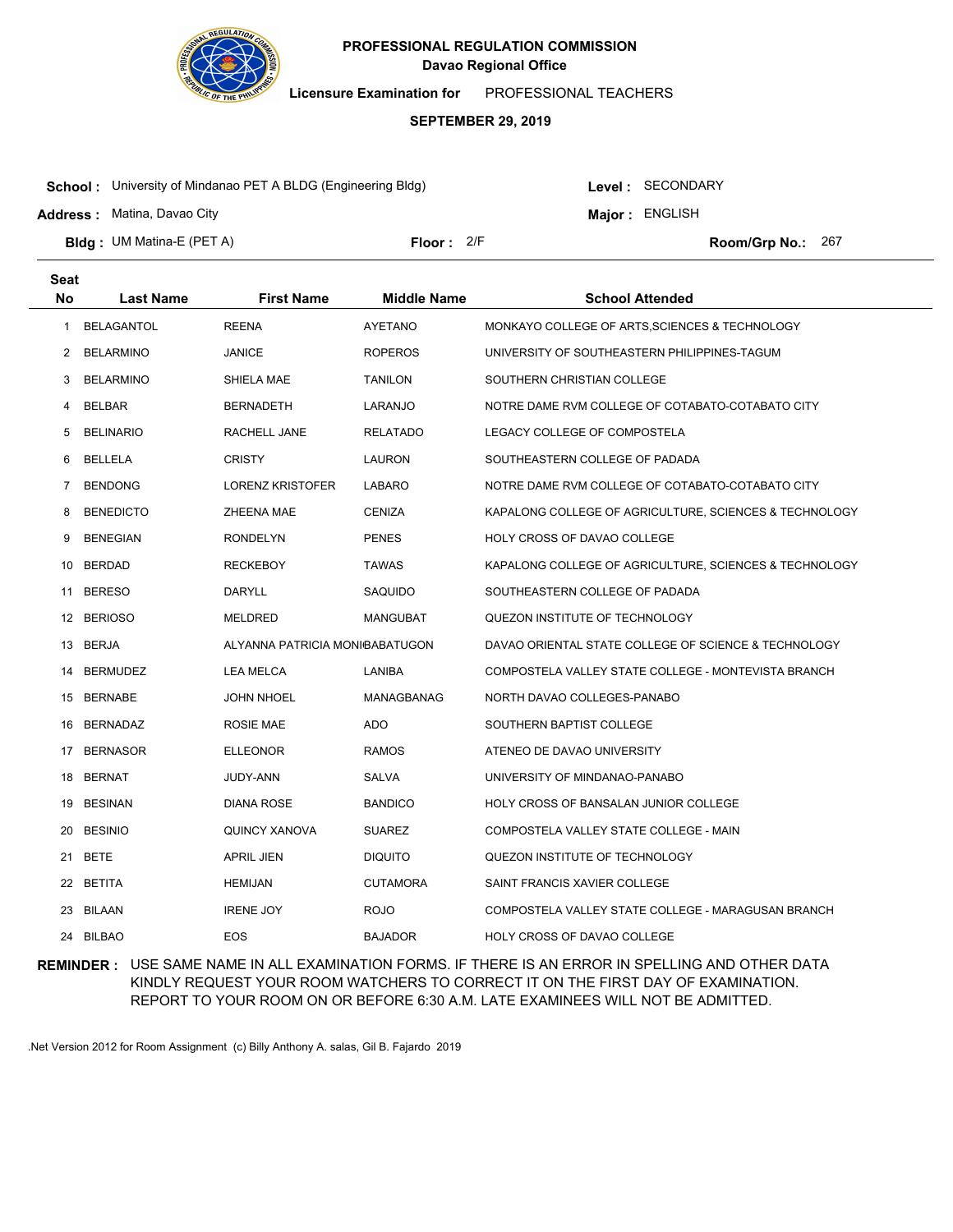

**Licensure Examination for**  PROFESSIONAL TEACHERS

### **SEPTEMBER 29, 2019**

**School :** University of Mindanao PET A BLDG (Engineering Bldg)

**Address :** Matina, Davao City

Level : SECONDARY

**Major : ENGLISH** 

**Bldg : Floor : Room/Grp No.:** UM Matina-E (PET A) Floor: 2/F Room/Grp No.: 268

| <b>Seat</b> |                  |                          |                    |                                                           |
|-------------|------------------|--------------------------|--------------------|-----------------------------------------------------------|
| <b>No</b>   | <b>Last Name</b> | <b>First Name</b>        | <b>Middle Name</b> | <b>School Attended</b>                                    |
| 1           | <b>BIMBO</b>     | <b>KREZELLE ANN</b>      | <b>BENTULAN</b>    | SOUTHEASTERN COLLEGE OF PADADA                            |
| 2           | <b>BINASING</b>  | RHEA JANE                | MAGAMUNDO          | UNIVERSITY OF SOUTHERN MINDANAO-KABACAN                   |
| 3           | <b>BINONDO</b>   | JP                       | <b>TUTOR</b>       | UNIVERSITY OF SOUTHEASTERN PHILIPPINES-BISLIG CAMPUS      |
| 4           | <b>BINONGO</b>   | ANGELINE                 | <b>CALIHAT</b>     | UNIVERSITY OF SOUTHEASTERN PHILIPPINES-BISLIG CAMPUS      |
| 5           | <b>BIRAO</b>     | <b>MARICEL</b>           | <b>ERJAS</b>       | SOUTHEASTERN COLLEGE OF PADADA                            |
| 6           | <b>BISAS</b>     | <b>JETHRO BRYAN</b>      | <b>ACOG</b>        | UNIVERSITY OF SOUTHEASTERN PHILIPPINES-BISLIG CAMPUS      |
| 7           | <b>BISQUERA</b>  | <b>KRYSTAL</b>           | MEDEL              | DAVAO CENTRAL COLLEGE                                     |
| 8           | <b>BITOS</b>     | TRAXY                    | <b>ESPINOSA</b>    | UNIVERSITY OF SOUTHEASTERN PHILIPPINES-BISLIG CAMPUS      |
| 9           | <b>BOJA</b>      | <b>GERBE</b>             | <b>TUDAS</b>       | ATENEO DE DAVAO UNIVERSITY                                |
| 10          | <b>BOJA</b>      | <b>REGINA KATE</b>       | <b>TAMBAL</b>      | ATENEO DE DAVAO UNIVERSITY                                |
| 11          | <b>BOLAMBOT</b>  | CHRISTIANA JADE          | <b>PLACA</b>       | COR JESU COLLEGE (HOLY CROSS OF DIGOS)                    |
|             | 12 BOLASTIG      | <b>MERRY JOY</b>         | CALUNSAG           | BUKIDNON STATE UNIVERSITY-MARAGUSAN EXTERNAL STUDIES CTR. |
|             | 13 BOLO          | <b>CRISTINE JOY</b>      | <b>DOMINGO</b>     | DAVAO CENTRAL COLLEGE                                     |
| 14          | <b>BOLO</b>      | <b>VICTORIO III</b>      | <b>DOMINGO</b>     | DAVAO CENTRAL COLLEGE                                     |
| 15          | <b>BOLOCON</b>   | <b>RICKY</b>             | <b>GERGIO</b>      | LEGACY COLLEGE OF COMPOSTELA                              |
| 16          | <b>BOLONOS</b>   | <b>GISELLE</b>           | <b>PALMERA</b>     | UNIVERSITY OF SOUTHEASTERN PHILIPPINES-TAGUM              |
| 17          | BOLOY            | JINKY                    | <b>TAGOSE</b>      | SOUTHEASTERN COLLEGE OF PADADA                            |
| 18          | <b>BONALOS</b>   | MAYBELYN                 | CAÑA               | DAVAO VISION COLLEGES, INC- CATALUNAN, DAVAO CITY         |
| 19          | <b>BONETE</b>    | <b>FRANCES KATHERINE</b> | <b>BARING</b>      | JOHN PAUL II COLLEGE                                      |
| 20          | <b>BONGCAWEL</b> | ARLEN                    | AMBOY              | ASSUMPTION COLLEGE OF DAVAO                               |
| 21          | <b>BONITE</b>    | <b>JOCILA</b>            | <b>PACALDO</b>     | JOHN PAUL II COLLEGE                                      |
| 22          | <b>BONOTAN</b>   | <b>FORTUNE ANGEL</b>     | <b>IBAG</b>        | GABRIEL TABORIN COLLEGE OF DAVAO FOUND.-DAVAO CITY        |
| 23          | <b>BONSUBRE</b>  | LOUIE JAY                | <b>TAGARAO</b>     | SAINT FRANCIS XAVIER COLLEGE                              |
|             | 24 BOQUIL        | <b>ELLEN MAE</b>         | <b>BESIN</b>       | MONKAYO COLLEGE OF ARTS, SCIENCES & TECHNOLOGY            |

**REMINDER :** USE SAME NAME IN ALL EXAMINATION FORMS. IF THERE IS AN ERROR IN SPELLING AND OTHER DATA KINDLY REQUEST YOUR ROOM WATCHERS TO CORRECT IT ON THE FIRST DAY OF EXAMINATION. REPORT TO YOUR ROOM ON OR BEFORE 6:30 A.M. LATE EXAMINEES WILL NOT BE ADMITTED.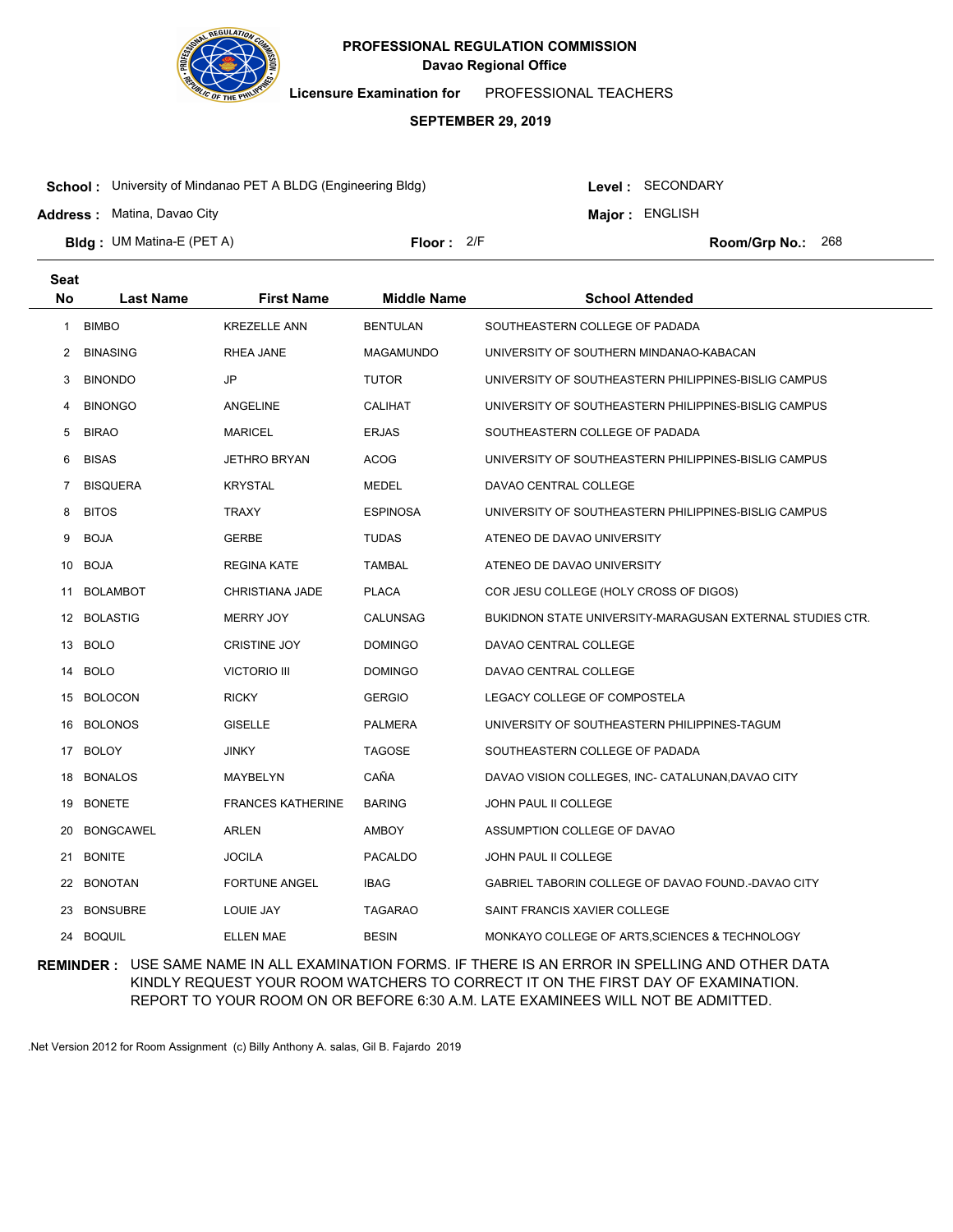

**Licensure Examination for**  PROFESSIONAL TEACHERS

### **SEPTEMBER 29, 2019**

**School :** University of Mindanao PET A BLDG (Engineering Bldg)

**Address :** Matina, Davao City

**Seat**

Level : SECONDARY

**Major : ENGLISH** 

**Bldg : Floor : Room/Grp No.:** UM Matina-E (PET A)

Floor: 2/F Room/Grp No.: 269

| υσαι         |                    |                              |                    |                                                           |
|--------------|--------------------|------------------------------|--------------------|-----------------------------------------------------------|
| No           | <b>Last Name</b>   | <b>First Name</b>            | <b>Middle Name</b> | <b>School Attended</b>                                    |
| $\mathbf{1}$ | <b>BORJA</b>       | ANTHONY JAYSON               | <b>AZUELO</b>      | NOTRE DAME RVM COLLEGE OF COTABATO-COTABATO CITY          |
| 2            | <b>BORNEA</b>      | <b>MAICA ELOISE ANN</b>      | <b>PITOY</b>       | UNIVERSITY OF THE IMMACULATE CONCEPTION-DAVAO             |
| 3            | <b>BORRES</b>      | JENNY                        | <b>OPON</b>        | MONKAYO COLLEGE OF ARTS, SCIENCES & TECHNOLOGY            |
| 4            | <b>BOSTON</b>      | LORELIE JANE                 | <b>TAMPOS</b>      | UNIVERSITY OF SOUTHEASTERN PHILIPPINES-TAGUM              |
| 5            | <b>BRAVO</b>       | <b>FREDELYN</b>              | <b>SUMABONG</b>    | UNIVERSITY OF SOUTHEASTERN PHILIPPINES-TAGUM              |
| 6            | <b>BRAVO</b>       | LENETH                       | LOMOTOS            | UNIVERSITY OF SOUTHEASTERN PHILIPPINES-TAGUM              |
| 7            | <b>BRAZIL</b>      | LOVELLA GRACE                | <b>GETES</b>       | UNIVERSITY OF SOUTHEASTERN PHILIPPINES-DAVAO CITY         |
| 8            | <b>BREGENTE</b>    | RACHEL                       | <b>SANORIA</b>     | ATENEO DE DAVAO UNIVERSITY                                |
| 9            | <b>BRION</b>       | ALEXEJ BROOKE COOLEECALINAYA |                    | UNIVERSITY OF SOUTHEASTERN PHILIPPINES-BISLIG CAMPUS      |
| 10           | <b>BRIONES</b>     | AMETHYST                     | <b>BANTILAN</b>    | UNIVERSITY OF SOUTHEASTERN PHILIPPINES-TAGUM              |
| 11           | <b>BRIONES</b>     | KIMBERLY                     | <b>FABRACUER</b>   | HOLY CROSS OF DAVAO COLLEGE                               |
|              | 12 BUAN            | JEFFRIEL                     | CABCA              | MINDANAO STATE UNIVERSITY-GEN. SANTOS CITY                |
|              | 13 BUCALING        | MARY JOY                     | <b>OMBAY</b>       | BUKIDNON STATE UNIVERSITY-MARAGUSAN EXTERNAL STUDIES CTR. |
| 14           | <b>BUDIONGANON</b> | KEMBERLY                     | <b>BUCTUANON</b>   | UNIVERSITY OF SOUTHEASTERN PHILIPPINES-BISLIG CAMPUS      |
| 15           | <b>BUENALUZ</b>    | KATE                         | <b>ASTRONOMO</b>   | DAVAO DEL NORTE STATE COLLEGE                             |
| 16           | <b>BUENO</b>       | <b>KNORR NOCHE</b>           | CABALLERO          | COR JESU COLLEGE (HOLY CROSS OF DIGOS)                    |
| 17           | <b>BUISAN</b>      | SAMBABY                      | <b>MULID</b>       | SOUTHERN MINDANAO INSTITUTE OF TECHNOLOGY                 |
| 18           | <b>BULACITO</b>    | <b>JAN PAOLA</b>             | <b>VIERNES</b>     | SAINT PETER'S COLLEGE OF TORIL                            |
| 19           | <b>BULACLAC</b>    | <b>REDLYN</b>                | <b>PEDREGOSA</b>   | SOUTHERN BAPTIST COLLEGE                                  |
| 20           | <b>BULASO</b>      | <b>CHERILYN MAE</b>          | <b>MARTINEZ</b>    | HINATUAN SOUTHERN COLLEGE (for.USP)                       |
| 21           | <b>BULLEQUE</b>    | GRACE                        | VILLANUEVA         | COTABATO CITY STATE POLYTECHNIC COLLEGE                   |
|              | 22 BULOSAN         | <b>HANNAH FAITH</b>          | <b>BADICAO</b>     | HOLY CROSS OF BANSALAN JUNIOR COLLEGE                     |
|              | 23 BUNDAN          | <b>FRANCES DIAN</b>          | <b>PABLICA</b>     | UNIVERSITY OF SOUTHEASTERN PHILIPPINES-TAGUM              |
|              | 24 BURCE           | <b>IRISH JOY</b>             | <b>BERNALES</b>    | ST. THOMAS MORE SCHOOL OF LAW & BUSINESS - TAGUM CITY     |

**REMINDER :** USE SAME NAME IN ALL EXAMINATION FORMS. IF THERE IS AN ERROR IN SPELLING AND OTHER DATA KINDLY REQUEST YOUR ROOM WATCHERS TO CORRECT IT ON THE FIRST DAY OF EXAMINATION. REPORT TO YOUR ROOM ON OR BEFORE 6:30 A.M. LATE EXAMINEES WILL NOT BE ADMITTED.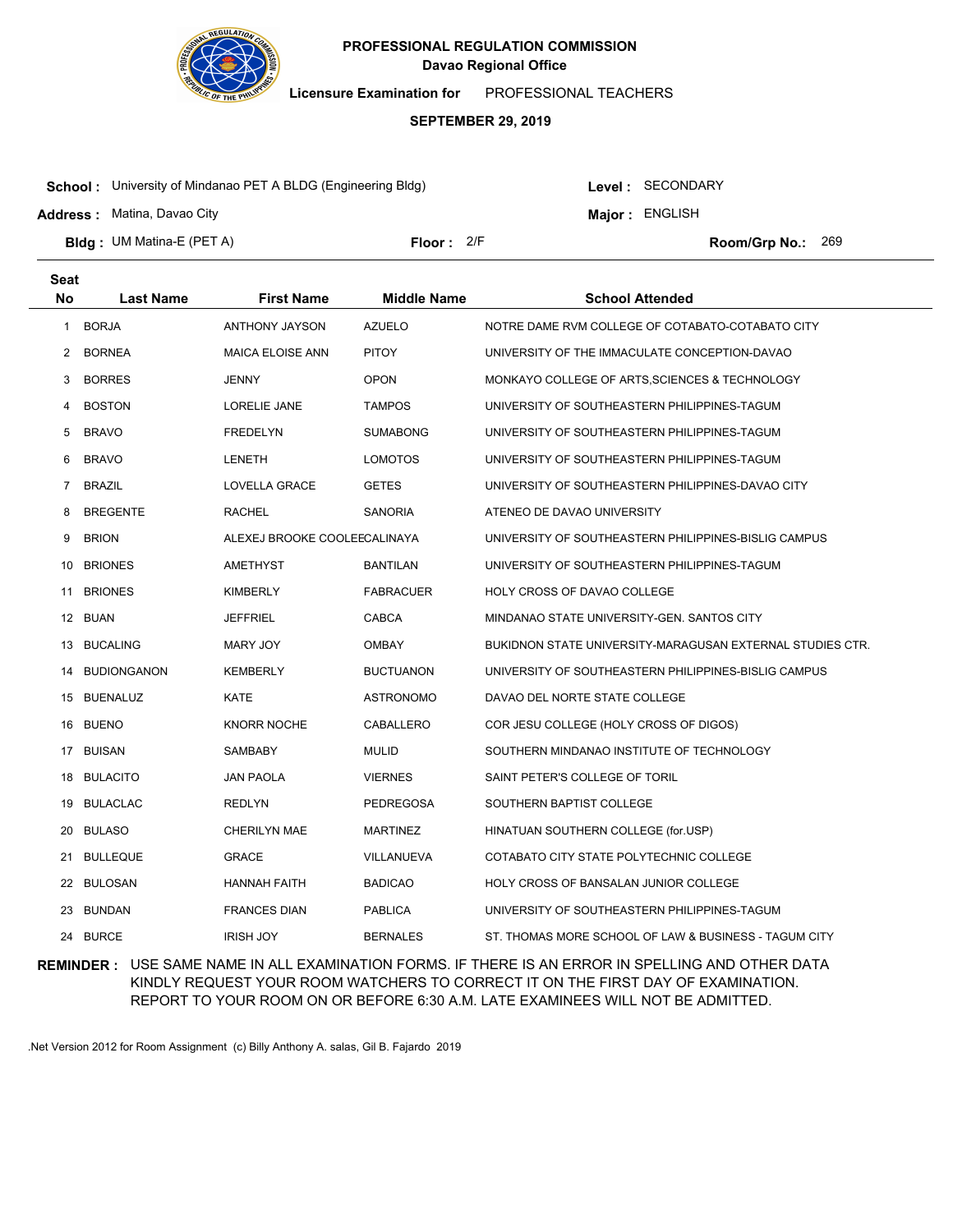

**Licensure Examination for**  PROFESSIONAL TEACHERS

### **SEPTEMBER 29, 2019**

**School :** University of Mindanao PET A BLDG (Engineering Bldg)

**Address :** Matina, Davao City

Level : SECONDARY

**Major : ENGLISH** 

Floor: 2/F Room/Grp No.: 270

**Bldg : Floor : Room/Grp No.:** UM Matina-E (PET A)

| <b>Seat</b> |                   |                    |                     |                                                          |
|-------------|-------------------|--------------------|---------------------|----------------------------------------------------------|
| <b>No</b>   | <b>Last Name</b>  | <b>First Name</b>  | <b>Middle Name</b>  | <b>School Attended</b>                                   |
| 1.          | <b>BURIAS</b>     | <b>GLORY BABE</b>  | <b>DANILA</b>       | UNIVERSITY OF SOUTHEASTERN PHILIPPINES-DAVAO CITY        |
| 2           | <b>BUSCATO</b>    | <b>JENNIFER</b>    | <b>DEITA</b>        | SOUTHEASTERN COLLEGE OF PADADA                           |
| 3           | <b>BUSH</b>       | JANICE             | AREDEDON            | PHILIPPINE COLLEGE OF TECHNOLOGY                         |
| 4           | <b>BUSTAMANTE</b> | <b>GLEIN</b>       | <b>BUENAVENTURA</b> | <b>JOHN PAUL II COLLEGE</b>                              |
| 5           | <b>BUSTO</b>      | LYNIE LUZA         | DAWAL               | UNIVERSITY OF MINDANAO-PANABO                            |
| 6           | <b>BUTON</b>      | <b>JOY</b>         | ANECOCHE            | UNIVERSITY OF MINDANAO-TAGUM                             |
| 7           | <b>BUTUAN</b>     | ABDULKADIL         | <b>MELOD</b>        | MINDANAO STATE UNIVERSITY-MAGUINDANAO                    |
| 8           | <b>BUYO</b>       | <b>MARNEL</b>      | <b>MARIENTES</b>    | KAPALONG COLLEGE OF AGRICULTURE, SCIENCES & TECHNOLOGY   |
| 9           | CAALIM            | <b>NIEL</b>        | <b>BUENO</b>        | NOTRE DAME OF MIDSAYAP COLLEGE                           |
| 10          | CAANG             | CARLYNNE JOY       | <b>TOPIA</b>        | SULTAN KUDARAT STATE UNIVERSITY-KALAMANSIG               |
| 11          | CABABAT           | <b>HELLYN</b>      | <b>MANDAGUIO</b>    | DAVAO ORIENTAL STATE COLLEGE OF SCIENCE & TECHNOLOGY     |
|             | 12 CABALE         | <b>GLADYS</b>      | <b>MALCAMPO</b>     | COMPOSTELA VALLEY STATE COLLEGE - MAIN                   |
|             | 13 CABALE         | PHILLINE GRACE     | <b>MALONES</b>      | COR JESU COLLEGE (HOLY CROSS OF DIGOS)                   |
|             | 14 CABALFIN       | <b>JESTONI</b>     | <b>PLATON</b>       | NOTRE DAME OF KIDAPAWAN COLLEGE                          |
| 15          | CABALIDA          | <b>FERLYN</b>      | <b>JUSON</b>        | UNIVERSITY OF SOUTHEASTERN PHILIPPINES-DAVAO CITY        |
| 16          | CABALLERO         | LYOD BRYAN         | <b>PANTOJA</b>      | UNIVERSITY OF MINDANAO-DAVAO CITY                        |
|             | 17 CABALLERO      | SHEREEN JADE       | <b>GUNGOB</b>       | UNIVERSITY OF SOUTHEASTERN PHILIPPINES-TAGUM             |
| 18          | CABALLES          | <b>JOANA MARIE</b> | CAMPUGAN            | HOLY CROSS COLLEGE OF CALINAN                            |
| 19          | CABALLES          | ROSE MARIE         | SORONIO             | UNIVERSITY OF SOUTHEASTERN PHILIPPINES-TAGUM             |
| 20          | CABALLES          | SHENALOU           | ABEDEJOS            | GOVERNOR GENEROSO COLLEGE OF ARTS, SCIENCES & TECHNOLOBY |
| 21          | CABALQUINTO       | <b>ELGE MARRE</b>  | NO MIDDLE NAME      | DAVAO DEL NORTE STATE COLLEGE                            |
| 22          | CABALUNA          | ANGEL CHARESS      | TAMARA              | HOLY CROSS COLLEGE OF SASA, INC.                         |
| 23          | CABANGISAN        | <b>JAYCEL MAE</b>  | <b>CAMRAL</b>       | UNIVERSITY OF MINDANAO-DAVAO CITY                        |
|             | 24 CABANO         | <b>ARJIE</b>       | <b>DAYON</b>        | SOUTHEASTERN COLLEGE OF PADADA                           |

**REMINDER :** USE SAME NAME IN ALL EXAMINATION FORMS. IF THERE IS AN ERROR IN SPELLING AND OTHER DATA KINDLY REQUEST YOUR ROOM WATCHERS TO CORRECT IT ON THE FIRST DAY OF EXAMINATION. REPORT TO YOUR ROOM ON OR BEFORE 6:30 A.M. LATE EXAMINEES WILL NOT BE ADMITTED.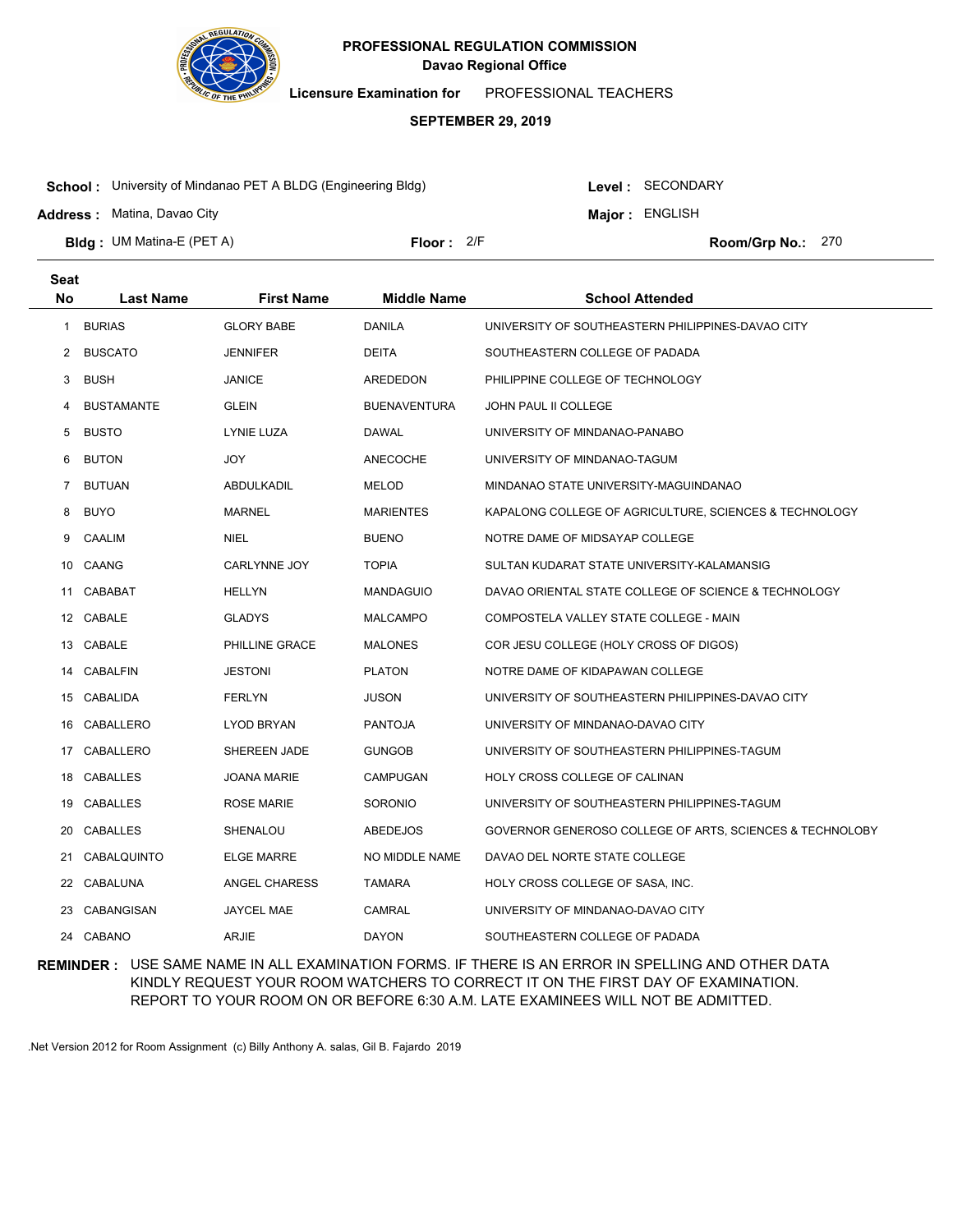

**Licensure Examination for**  PROFESSIONAL TEACHERS

### **SEPTEMBER 29, 2019**

**School :** University of Mindanao PET A BLDG (Engineering Bldg)

**Address :** Matina, Davao City

**Seat**

Level : SECONDARY

**Major : ENGLISH** 

**Bldg : Floor : Room/Grp No.:** UM Matina-E (PET A)

Floor: 2/F Room/Grp No.: 271

| No | <b>Last Name</b> | <b>First Name</b>   | <b>Middle Name</b> | <b>School Attended</b>                                    |
|----|------------------|---------------------|--------------------|-----------------------------------------------------------|
| 1  | <b>CABANTOG</b>  | <b>JENNYVE</b>      | <b>RACAZA</b>      | NOTRE DAME RVM COLLEGE OF COTABATO-COTABATO CITY          |
|    | 2 CABARDO        | JAKE                | AGLIN              | DAVAO CENTRAL COLLEGE                                     |
| 3  | CABARSE          | WHEL MEI JEAN       | CAÑETE             | SOUTHEASTERN COLLEGE OF PADADA                            |
| 4  | CABATAÑA         | SHERYL              | ROSERO             | SAINT FRANCIS XAVIER COLLEGE                              |
| 5  | CABATINGAN       | JOEL                | <b>AMESTOSO</b>    | NORTH DAVAO COLLEGES-PANABO                               |
| 6  | CABATINGAN       | <b>MARIE CARL</b>   | MIÑOZA             | HOLY CROSS OF DAVAO COLLEGE                               |
| 7  | <b>CABELIÑO</b>  | <b>LUCELLE</b>      | <b>PARIAN</b>      | UNIVERSITY OF SOUTHEASTERN PHILIPPINES-BISLIG CAMPUS      |
| 8  | <b>CABELIÑO</b>  | MARCLESZA GEE       | <b>UMACOB</b>      | UNIVERSITY OF SOUTHEASTERN PHILIPPINES-BISLIG CAMPUS      |
| 9  | CABERO           | <b>NOELYN</b>       | <b>TINAMPAY</b>    | HINATUAN SOUTHERN COLLEGE (for.USP)                       |
|    | 10 CABEROS       | <b>IRENE</b>        | <b>MENQUE</b>      | BUKIDNON STATE UNIVERSITY-(FOR BUKIDNON STATE COLL)- MAIN |
| 11 | <b>CABIDOG</b>   | <b>MONICA</b>       | LOOT               | SOUTHERN MINDANAO INSTITUTE OF TECHNOLOGY                 |
|    | 12 CABUDLAN      | <b>JASPER GLENN</b> | <b>BOLONOS</b>     | MONKAYO COLLEGE OF ARTS, SCIENCES & TECHNOLOGY            |
|    | 13 CABURNAY      | JOY                 | PEDRANO            | UNIVERSITY OF SOUTHEASTERN PHILIPPINES-TAGUM              |
|    | 14 CABUROBIAS    | JOVY                |                    | NORTH DAVAO COLLEGES-PANABO                               |
|    | 15 CABUYAO       | <b>MARGIE</b>       | <b>OPADA</b>       | DAVAO VISION COLLEGES, INC- CATALUNAN, DAVAO CITY         |
|    | 16 CADAYONA      | DANICA              | ASQUILLA           | UNIVERSITY OF SOUTHEASTERN PHILIPPINES-DAVAO CITY         |
|    | 17 CADELIÑA      | <b>CONNIE</b>       | <b>RIVERA</b>      | DAVAO WINCHESTER COLLEGES                                 |
|    | 18 CADENAS       | <b>APRIL GRACE</b>  | <b>DEGUILMO</b>    | NORTH DAVAO COLLEGES-PANABO                               |
|    | 19 CADIENTE      | ANGELICA            | <b>SIMEON</b>      | DAVAO WINCHESTER COLLEGES                                 |
|    | 20 CADUNGOG      | RANGIE              | LAGMAY             | NOTRE DAME UNIVERSITY                                     |
|    | 21 CADUYA        | CHLOE JIN           | ARANDELA           | UNIVERSITY OF MINDANAO-DAVAO CITY                         |
|    | 22 CAFE          | <b>CINDY</b>        | <b>NAVACILLA</b>   | UNIVERSITY OF MINDANAO-DAVAO CITY                         |
|    | 23 CAGALITAN     | JANE DANIELLE       | <b>TABASA</b>      | COR JESU COLLEGE (HOLY CROSS OF DIGOS)                    |
|    | 24 CAGANG        | <b>SYLVESTER</b>    | <b>EBOJO</b>       | SOUTHEASTERN COLLEGE OF PADADA                            |

**REMINDER :** USE SAME NAME IN ALL EXAMINATION FORMS. IF THERE IS AN ERROR IN SPELLING AND OTHER DATA KINDLY REQUEST YOUR ROOM WATCHERS TO CORRECT IT ON THE FIRST DAY OF EXAMINATION. REPORT TO YOUR ROOM ON OR BEFORE 6:30 A.M. LATE EXAMINEES WILL NOT BE ADMITTED.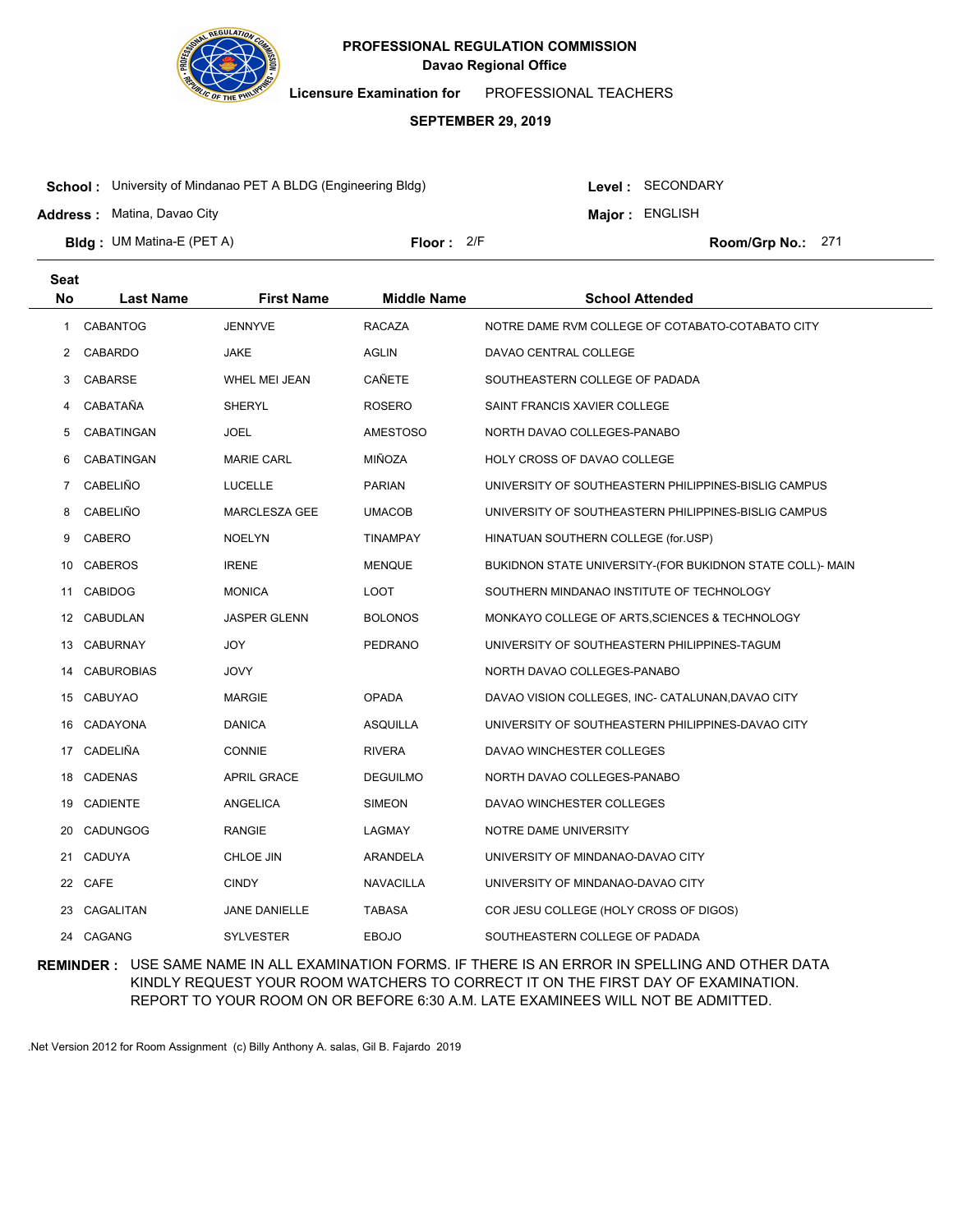

**Licensure Examination for**  PROFESSIONAL TEACHERS

### **SEPTEMBER 29, 2019**

**School :** University of Mindanao PET A BLDG (Engineering Bldg)

Level : SECONDARY

**Major : ENGLISH** 

**Address :** Matina, Davao City

**Bldg : Floor : Room/Grp No.:** UM Matina-E (PET A) Floor: 2/F Room/Grp No.: 272

| <b>Seat</b>  |                  |                    |                    |                                                           |
|--------------|------------------|--------------------|--------------------|-----------------------------------------------------------|
| <b>No</b>    | <b>Last Name</b> | <b>First Name</b>  | <b>Middle Name</b> | <b>School Attended</b>                                    |
| $\mathbf{1}$ | CAGO             | VANESSA GRACE      | <b>PANIO</b>       | HOLY CROSS OF DAVAO COLLEGE                               |
| 2            | <b>CAGUIOA</b>   | DAHLENE JOY        | LABAYEN            | UNIVERSITY OF SOUTHEASTERN PHILIPPINES-DAVAO CITY         |
| 3            | <b>CAHILIG</b>   | <b>GLENDEL LOU</b> | <b>ALAGOS</b>      | NOTRE DAME OF MIDSAYAP COLLEGE                            |
| 4            | <b>CAHINDE</b>   | <b>WENDY</b>       | BERMOY             | UNIVERSITY OF SOUTHEASTERN PHILIPPINES-DAVAO CITY         |
| 5            | <b>CAINONG</b>   | DIOSCORO JR        | <b>DUMABOC</b>     | BUKIDNON STATE UNIVERSITY-(FOR BUKIDNON STATE COLL)- MAIN |
| 6            | <b>CAINTIC</b>   | <b>CLOWIE</b>      | <b>PLAZO</b>       | UNIVERSITY OF SOUTHEASTERN PHILIPPINES-BISLIG CAMPUS      |
| 7            | <b>CAITONA</b>   | <b>HAIDE</b>       | <b>ORO</b>         | DON CARLOS POLYTECHNIC COLLEGE                            |
| 8            | <b>CAJES</b>     | CARLA JOY          | <b>SALINAS</b>     | DAVAO VISION COLLEGES, INC- CATALUNAN, DAVAO CITY         |
| 9            | <b>CAJES</b>     | <b>GLORY JEAN</b>  | <b>RAVELO</b>      | LEGACY COLLEGE OF COMPOSTELA                              |
| 10           | CAJETAS          | <b>KISSLE</b>      | LAAB               | LEGACY COLLEGE OF COMPOSTELA                              |
| 11           | CALAMBA          | GERLIE             | ROBILLA            | BUKIDNON STATE UNIVERSITY-(FOR BUKIDNON STATE COLL)- MAIN |
|              | 12 CALANO        | ANGELIKA           | GALLARDE           | <b>HOLY CROSS OF DAVAO COLLEGE</b>                        |
|              | 13 CALANTINA     | <b>ROSIE</b>       | SALCEDO            | KAPALONG COLLEGE OF AGRICULTURE, SCIENCES & TECHNOLOGY    |
| 14           | CALAQUE          | EL AYESSA MARIE    | BRANZUELA          | ASSUMPTION COLLEGE OF DAVAO                               |
|              | 15 CALI          | <b>SALIHA</b>      | <b>PASIGADO</b>    | UNIVERSITY OF SOUTHEASTERN PHILIPPINES-DAVAO CITY         |
| 16           | CALIAGAN         | <b>NORVEA</b>      | <b>PANAY</b>       | SOUTHEASTERN COLLEGE OF PADADA                            |
|              | 17 CALIBO        | <b>IVY GRACE</b>   | <b>LINANTUD</b>    | UNIVERSITY OF MINDANAO-PANABO                             |
| 18           | <b>CALICOY</b>   | JUNALYN            | <b>SUBIDO</b>      | BUKIDNON STATE UNIVERSITY-MARAGUSAN EXTERNAL STUDIES CTR. |
|              | 19 CALINGA       | <b>KEITH RYAN</b>  | <b>MUTA</b>        | UNIVERSITY OF MINDANAO-DAVAO CITY                         |
| 20           | CALIPUSAN        | <b>CHARITY</b>     | <b>HEMOROZ</b>     | NORTH DAVAO COLLEGES-PANABO                               |
| 21           | <b>CALIS</b>     | <b>ALMIE GRACE</b> | GEVEROLA           | BUKIDNON STATE UNIVERSITY-(FOR BUKIDNON STATE COLL)- MAIN |
|              | 22 CALIXTO       | <b>MARYLEN</b>     | <b>MONTERON</b>    | UNIVERSITY OF MINDANAO-DAVAO CITY                         |
| 23           | CALLELERO        | <b>GIANELLE</b>    | <b>CALAMBA</b>     | BUKIDNON STATE UNIVERSITY-(FOR BUKIDNON STATE COLL)- MAIN |
|              | 24 CALMA         | PHOEBE             | <b>DIZON</b>       | SERAPION C. BASALO MEMORIAL FOUNDATION COLLEGE            |

**REMINDER :** USE SAME NAME IN ALL EXAMINATION FORMS. IF THERE IS AN ERROR IN SPELLING AND OTHER DATA KINDLY REQUEST YOUR ROOM WATCHERS TO CORRECT IT ON THE FIRST DAY OF EXAMINATION. REPORT TO YOUR ROOM ON OR BEFORE 6:30 A.M. LATE EXAMINEES WILL NOT BE ADMITTED.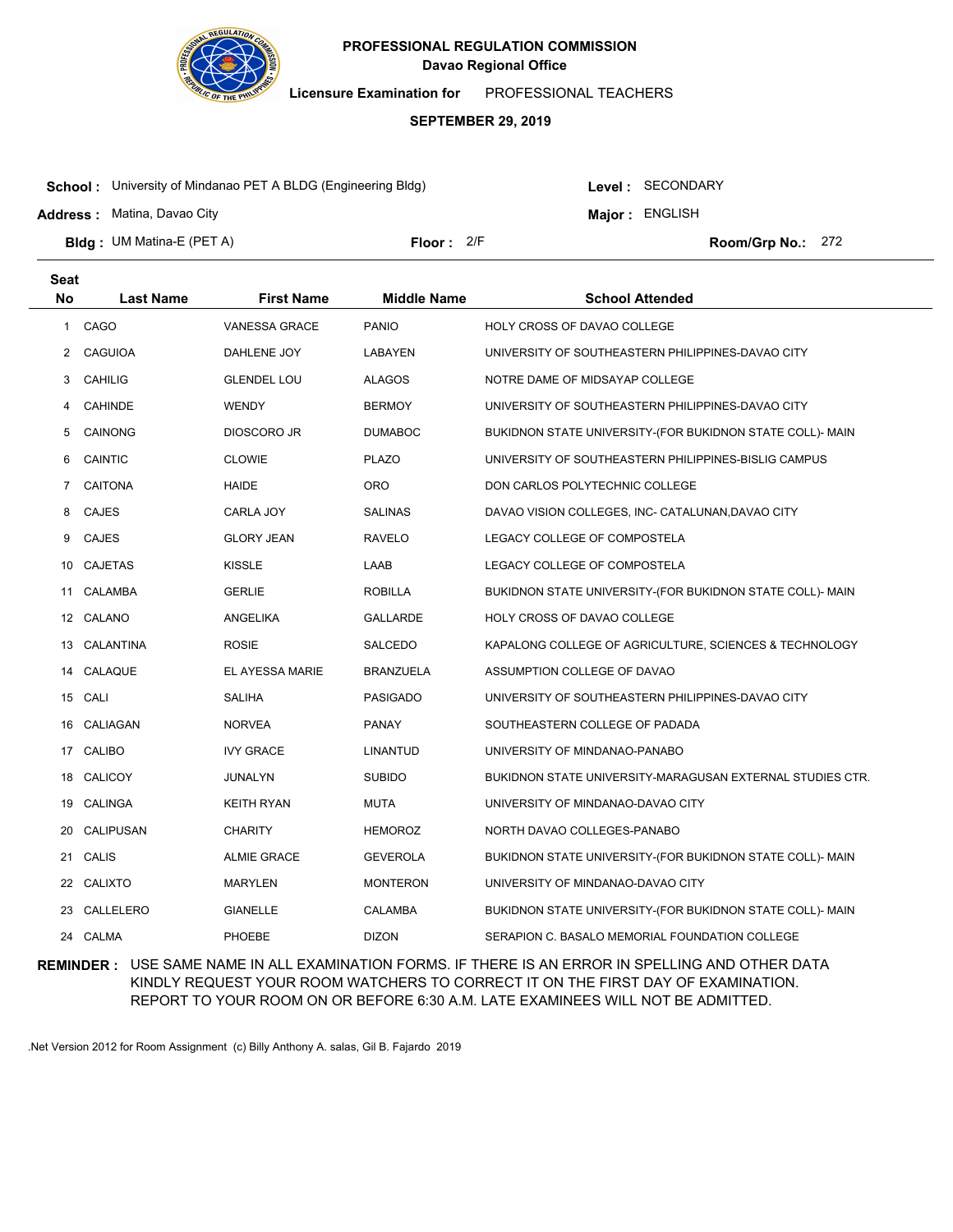

**Licensure Examination for**  PROFESSIONAL TEACHERS

### **SEPTEMBER 29, 2019**

**School :** University of Mindanao PET A BLDG (Engineering Bldg)

**Address :** Matina, Davao City

Level : SECONDARY

**Major : ENGLISH** 

**Bldg : Floor : Room/Grp No.:** UM Matina-E (PET A)

Floor: 2/F Room/Grp No.: 273

| <b>Seat</b> |                   |                            |                    |                                                            |
|-------------|-------------------|----------------------------|--------------------|------------------------------------------------------------|
| <b>No</b>   | <b>Last Name</b>  | <b>First Name</b>          | <b>Middle Name</b> | <b>School Attended</b>                                     |
| 1           | CALOC             | <b>LOUIE JAY</b>           | <b>ROSARIO</b>     | JOHN PAUL II COLLEGE                                       |
| 2           | CALUNSAG          | CATHERINE                  | CARAS              | UNIVERSITY OF SOUTHEASTERN PHILIPPINES-TAGUM               |
| 3           | <b>CAMACHO</b>    | <b>JEZIEL JADE</b>         | <b>BERNABE</b>     | SHARIFF KABUNSUAN COLLEGE                                  |
| 4           | CAMBONGGA         | RUTH                       | <b>TIONGSON</b>    | BUKIDNON STATE UNIVERSITY-COMPOSTELA EXTERNAL STUDIES CTR. |
| 5           | <b>CAMIGUING</b>  | LEANEZA                    | DURA               | SERAPION C. BASALO MEMORIAL FOUNDATION COLLEGE             |
| 6           | <b>CAMIGUING</b>  | <b>MELANIE</b>             | CABABAT            | SERAPION C. BASALO MEMORIAL FOUNDATION COLLEGE             |
| 7           | CAMILLO           | JASMEñA DEA                | <b>MOSQUESA</b>    | HOLY CROSS OF BANSALAN JUNIOR COLLEGE                      |
| 8           | CAMON             | MARY JOY                   | HALASAN            | SAINT MARY'S COLLEGE-TAGUM                                 |
| 9           | <b>CAMPANER</b>   | <b>VANESSA</b>             | <b>GARZON</b>      | RIZAL MEMORIAL COLLEGE                                     |
| 10          | <b>CAMPOMANES</b> | <b>CRISTY MAE</b>          | LARGADO            | HOLY CROSS OF BANSALAN JUNIOR COLLEGE                      |
| 11          | <b>CAMPOMANES</b> | JEJAN                      | <b>SUGORAN</b>     | COR JESU COLLEGE (HOLY CROSS OF DIGOS)                     |
| 12          | CAMPOREDONDO      | JEANSLIE                   | PEREZ              | SOUTHEASTERN COLLEGE OF PADADA                             |
| 13          | CANA              | <b>KUDZAIPE</b>            | <b>SABANG</b>      | SHARIFF KABUNSUAN COLLEGE                                  |
| 14          | CANADA            | <b>VANESSA MAE</b>         | <b>ANCOG</b>       | COMPOSTELA VALLEY STATE COLLEGE - MONTEVISTA BRANCH        |
| 15          | <b>CANALES</b>    | AIANA DIXIE                | <b>BARBARONA</b>   | UNIVERSITY OF MINDANAO-TAGUM                               |
| 16          | CAÑAREJO          | <b>RANELYN</b>             | <b>CASTRO</b>      | ASIAN DEVELOPMENT FOUNDATION COLLEGE                       |
| 17          | CAÑAVERAL         | <b>GIOVELLA PRINCESS</b>   | <b>PAREÑAS</b>     | UNIVERSITY OF SOUTHEASTERN PHILIPPINES-COMPOSTEAL CENTER   |
| 18          | CANDAO            | <b>BAI HAGUIAR FARIZZA</b> | CANA               | NOTRE DAME UNIVERSITY                                      |
| 19          | CANDELON          | <b>BAL JOSEPH</b>          | <b>HEY</b>         | DAVAO WINCHESTER COLLEGES                                  |
| 20          | <b>CANDIDO</b>    | GLYZA                      | SILAWAN            | UNIVERSITY OF MINDANAO-PENAPLATA                           |
| 21          | CAÑETAN           | <b>GEAN</b>                | <b>CABUSAS</b>     | SOUTHEASTERN COLLEGE OF PADADA                             |
| 22          | CAÑETE            | <b>DOHREN GRACE</b>        | <b>GANANCIAL</b>   | UNIVERSITY OF SOUTHEASTERN PHILIPPINES-DAVAO CITY          |
| 23          | CAÑETE            | <b>DOREEN</b>              | JAMISOLA           | UNIVERSITY OF SOUTHEASTERN PHILIPPINES-TAGUM               |
|             | 24 CAÑEZAL        | <b>HANNAH FAYE</b>         | <b>FLORES</b>      | UNIVERSITY OF SOUTHEASTERN PHILIPPINES-DAVAO CITY          |

**REMINDER :** USE SAME NAME IN ALL EXAMINATION FORMS. IF THERE IS AN ERROR IN SPELLING AND OTHER DATA KINDLY REQUEST YOUR ROOM WATCHERS TO CORRECT IT ON THE FIRST DAY OF EXAMINATION. REPORT TO YOUR ROOM ON OR BEFORE 6:30 A.M. LATE EXAMINEES WILL NOT BE ADMITTED.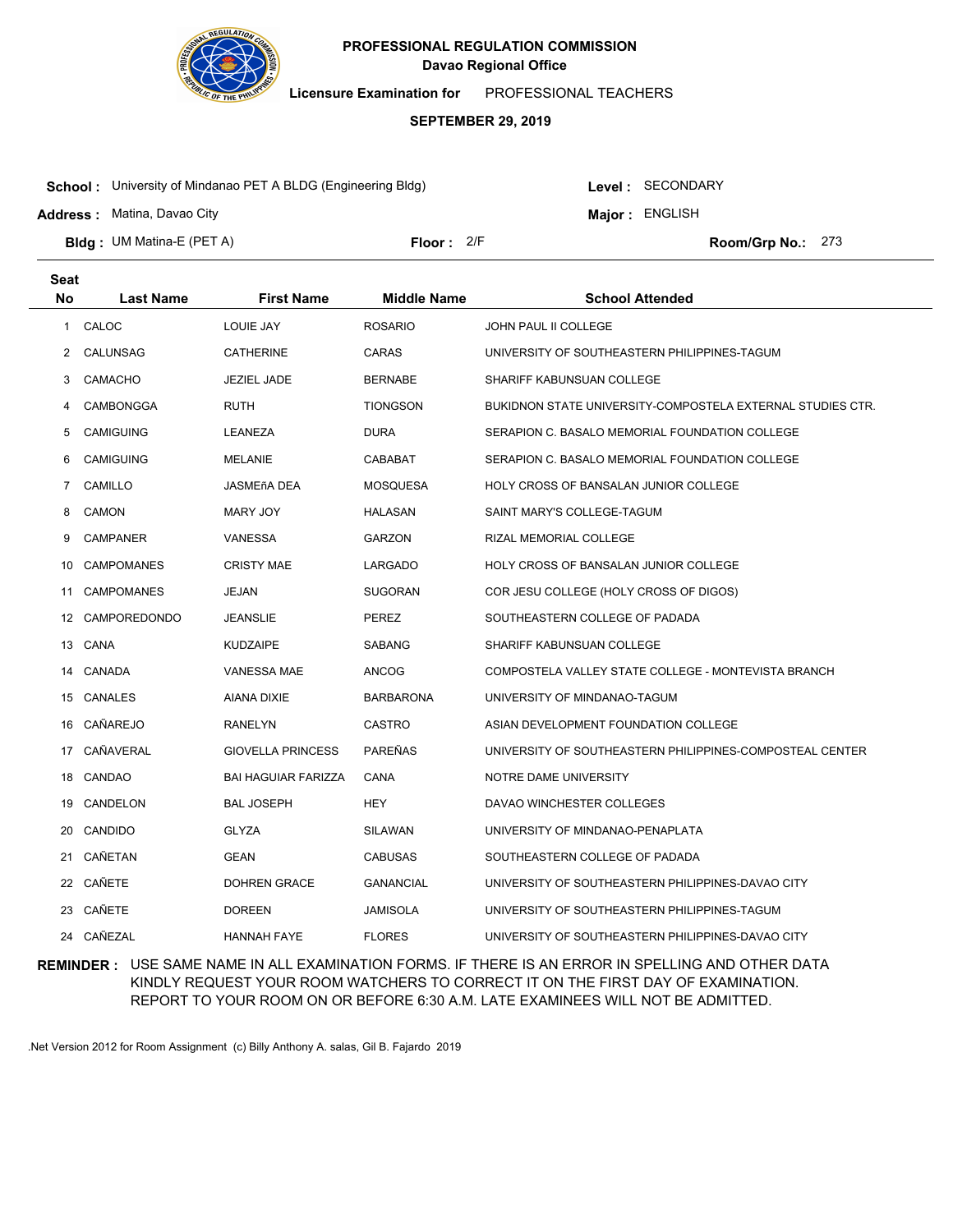

**Licensure Examination for**  PROFESSIONAL TEACHERS

### **SEPTEMBER 29, 2019**

**School :** University of Mindanao PET A BLDG (Engineering Bldg)

Level : SECONDARY

**Major : ENGLISH** 

**Address :** Matina, Davao City

**Bldg : Floor : Room/Grp No.:** UM Matina-E (PET A) Floor: 2/F Room/Grp No.: 274

| <b>Seat</b> |                   |                     |                    |                                                           |
|-------------|-------------------|---------------------|--------------------|-----------------------------------------------------------|
| <b>No</b>   | <b>Last Name</b>  | <b>First Name</b>   | <b>Middle Name</b> | <b>School Attended</b>                                    |
| 1           | <b>CANSING</b>    | <b>MAICA</b>        | <b>TANDA</b>       | SAINT PETER'S COLLEGE OF TORIL                            |
| 2           | CANTA             | <b>NOEL</b>         | <b>MARATAS</b>     | BUKIDNON STATE UNIVERSITY-(FOR BUKIDNON STATE COLL)- MAIN |
| 3           | CANTOMAYOR        | <b>MARIEL</b>       | <b>ALIDO</b>       | NOTRE DAME OF MIDSAYAP COLLEGE                            |
| 4           | <b>CANTOR</b>     | HANNA JEAN          | <b>DIZON</b>       | SOUTHERN MINDANAO INSTITUTE OF TECHNOLOGY                 |
| 5           | CANTUTAY          | <b>CHARRITY</b>     | <b>VERANDA</b>     | SERAPION C. BASALO MEMORIAL FOUNDATION COLLEGE            |
| 6           | CANUTO            | ELLA MAE            | <b>ESCONDIDA</b>   | NOTRE DAME OF MIDSAYAP COLLEGE                            |
| 7           | <b>CAPALIT</b>    | <b>JINKY</b>        | <b>SALARIO</b>     | DAVAO ORIENTAL STATE COLLEGE OF SCIENCE & TECHNOLOGY      |
| 8           | CAPIDTU-AN        | <b>MELLANIE</b>     | <b>AUREO</b>       | BUKIDNON STATE UNIVERSITY-MARAGUSAN EXTERNAL STUDIES CTR. |
| 9           | <b>CAPISTRANO</b> | <b>JONNA MAE</b>    | <b>SARSONA</b>     | SURIGAO STATE COLLEGE OF TECHNOLOGY                       |
| 10          | <b>CAPISTRANO</b> | <b>MAYBELLE</b>     | <b>LOPEZ</b>       | JOHN PAUL II COLLEGE                                      |
|             | 11 CAPON          | <b>CHERRY ANN</b>   | <b>BATOBATAN</b>   | LEGACY COLLEGE OF COMPOSTELA                              |
|             | 12 CAPOY          | <b>GUADALUPE JR</b> | <b>JOVITA</b>      | UNIVERSITY OF SOUTHEASTERN PHILIPPINES-DAVAO CITY         |
|             | 13 CAPOY          | MICHELLE ANNE       |                    | UNIVERSITY OF SOUTHEASTERN PHILIPPINES-TAGUM              |
|             | 14 CAPUYAN        | <b>MARY FRANCIS</b> |                    | NOTRE DAME OF MIDSAYAP COLLEGE                            |
|             | 15 CARAEL         | MARVIN              | <b>ASUMBRADO</b>   | UNIVERSITY OF MINDANAO-PANABO                             |
| 16          | CARAEL            | SHIERRA ANNE        | <b>JUNASA</b>      | UNIVERSITY OF SOUTHEASTERN PHILIPPINES-TAGUM              |
|             | 17 CARALDE        | <b>DIVINA</b>       | <b>BARON</b>       | SOUTHEASTERN COLLEGE OF PADADA                            |
| 18          | CARANDANG         | <b>CHARLYN</b>      | <b>PALOMO</b>      | ACES TAGUM COLLEGE                                        |
| 19          | CARBALLO          | <b>ETIEL</b>        | <b>BARING</b>      | SOUTHEASTERN COLLEGE OF PADADA                            |
| 20          | CARCELLER         | LYNIE               | <b>CARPINA</b>     | HOLY CROSS COLLEGE OF SASA, INC.                          |
| 21          | <b>CARESOSA</b>   | CHELO JANE          | YAP                | UNIVERSITY OF SOUTHEASTERN PHILIPPINES-DAVAO CITY         |
|             | 22 CARIAN         | <b>EVANGELICA</b>   | <b>ENGALLADO</b>   | NORTH DAVAO COLLEGE-TAGUM FOUNDATION                      |
| 23          | <b>CARIAS</b>     | CHERILYN            | <b>DEGUILMO</b>    | NORTH DAVAO COLLEGES-PANABO                               |
|             | 24 CARILLO        | <b>JESSA MAE</b>    | <b>PARAMI</b>      | ATENEO DE DAVAO UNIVERSITY                                |

**REMINDER :** USE SAME NAME IN ALL EXAMINATION FORMS. IF THERE IS AN ERROR IN SPELLING AND OTHER DATA KINDLY REQUEST YOUR ROOM WATCHERS TO CORRECT IT ON THE FIRST DAY OF EXAMINATION. REPORT TO YOUR ROOM ON OR BEFORE 6:30 A.M. LATE EXAMINEES WILL NOT BE ADMITTED.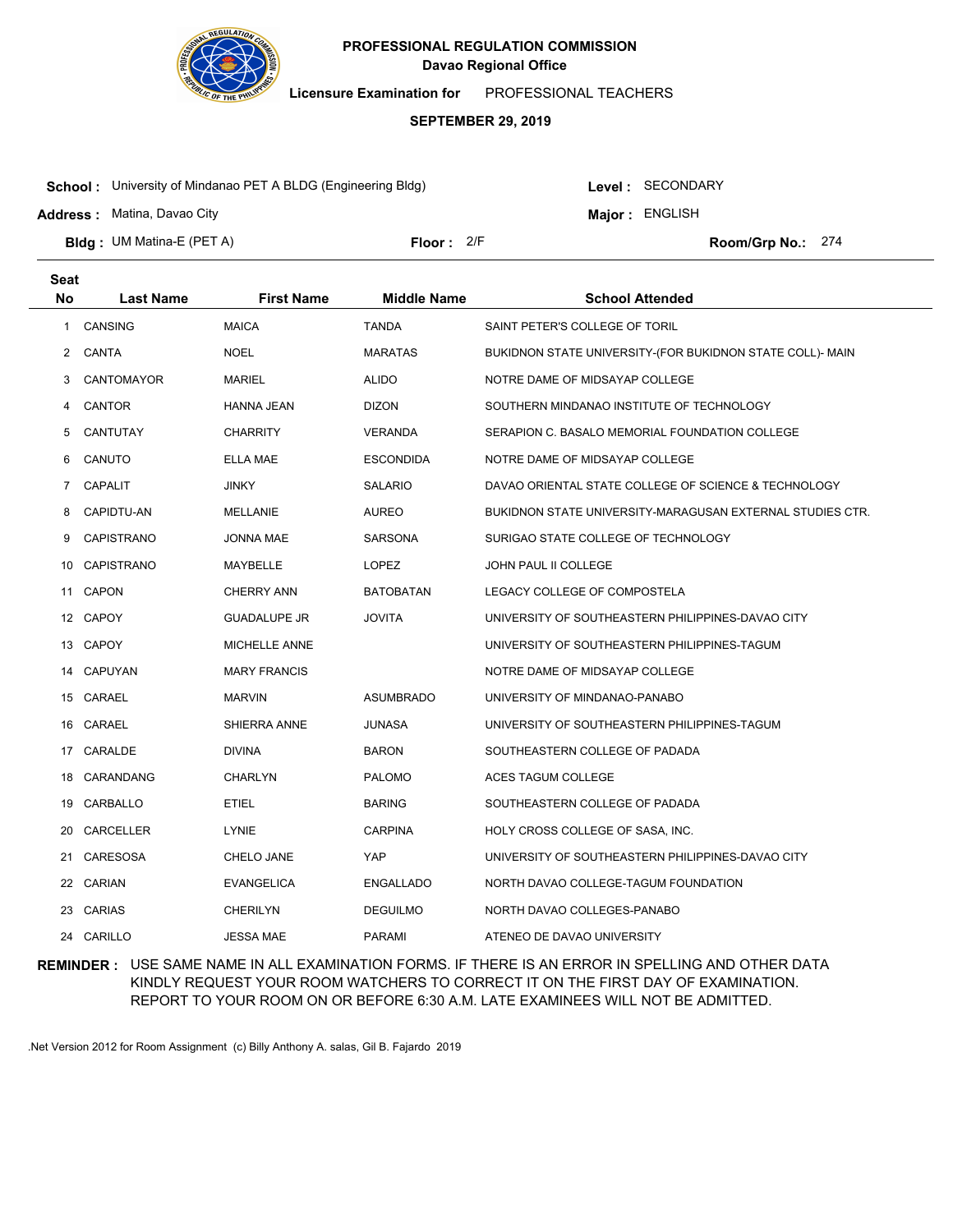

**Licensure Examination for**  PROFESSIONAL TEACHERS

### **SEPTEMBER 29, 2019**

**School :** University of Mindanao PET A BLDG (Engineering Bldg)

**Address :** Matina, Davao City

Level : SECONDARY

**Major : ENGLISH** 

**Bldg : Floor : Room/Grp No.:** UM Matina-E (PET A)

Floor: 2/F Room/Grp No.: 275

| <b>Seat</b>  |                  |                        |                    |                                                           |
|--------------|------------------|------------------------|--------------------|-----------------------------------------------------------|
| <b>No</b>    | <b>Last Name</b> | <b>First Name</b>      | <b>Middle Name</b> | <b>School Attended</b>                                    |
| $\mathbf{1}$ | <b>CARIN</b>     | <b>GRACEL</b>          | <b>BATILA</b>      | UNIVERSITY OF MINDANAO-TAGUM                              |
| 2            | CARLON           | <b>MAY ROSE</b>        | QUILAB             | JOHN PAUL II COLLEGE                                      |
| 3            | <b>CARMEN</b>    | <b>RALPH KEVIN</b>     | ANDO               | KAPALONG COLLEGE OF AGRICULTURE, SCIENCES & TECHNOLOGY    |
| 4            | <b>CARNECER</b>  | <b>LYNDON</b>          | LINTUAN            | KAPALONG COLLEGE OF AGRICULTURE, SCIENCES & TECHNOLOGY    |
| 5            | <b>CARRIEDO</b>  | <b>RICHELLE</b>        | <b>PAKIWAG</b>     | DAVAO WINCHESTER COLLEGES                                 |
| 6            | CARTIN           | SALLE IAN              | MANGUIOB           | UNIVERSITY OF THE IMMACULATE CONCEPTION-DAVAO             |
| 7            | CARUGDA          | <b>KRISTINE MAE</b>    | WASNON             | UNIVERSITY OF MINDANAO-TAGUM                              |
| 8            | CARWA            | ELY JR                 | <b>TARABOC</b>     | NORTH DAVAO COLLEGES-PANABO                               |
| 9            | <b>CASALMER</b>  | <b>LESTER JOHN</b>     | <b>MIRAL</b>       | UNIVERSITY OF SOUTHEASTERN PHILIPPINES-TAGUM              |
| 10           | CASAMINO         | <b>AEZYL EDNA</b>      | TUMAMAK            | ATENEO DE DAVAO UNIVERSITY                                |
| 11           | CASANAAN         | <b>JESSA CHRISTINE</b> | PAGANTIAN          | UNIVERSITY OF SOUTHEASTERN PHILIPPINES-DAVAO CITY         |
|              | 12 CASASAWAN     | <b>BAYRANA</b>         | TAMAMA             | <b>JOSE MARIA COLLEGE</b>                                 |
| 13           | CASCOLAN         | <b>JOSELITO</b>        | ABELLA             | BUKIDNON STATE UNIVERSITY-STO TOMAS EXTERNAL STUDIES CTR. |
| 14           | <b>CASIDSID</b>  | <b>LEMUEL</b>          | <b>ROTULO</b>      | LEGACY COLLEGE OF COMPOSTELA                              |
| 15           | CASTAÑAS         | <b>KRISTEL MAE</b>     | <b>SERNA</b>       | HINATUAN SOUTHERN COLLEGE (for.USP)                       |
| 16           | <b>CASTAÑEDA</b> | <b>RISHELL</b>         | <b>DAMPALES</b>    | MINDANAO STATE UNIVERSITY-MAGUINDANAO                     |
| 17           | CASTARITAS       | <b>DADING</b>          | ALCALA             | HOLY CROSS COLLEGE OF CALINAN                             |
| 18           | CASTILLO         | <b>JECSLER</b>         | PAGARAN            | UNIVERSITY OF SOUTHEASTERN PHILIPPINES-BISLIG CAMPUS      |
| 19           | CASTILLO         | <b>MARIA VENUS MAE</b> | <b>MIRA</b>        | UNIVERSITY OF SOUTHEASTERN PHILIPPINES-BISLIG CAMPUS      |
| 20           | CASTRO           | <b>MERASOL</b>         | LABRIGAS           | <b>JOSE MARIA COLLEGE</b>                                 |
| 21           | CATAHUM          | <b>NOELLYN</b>         | DOLOROSA           | NOTRE DAME OF SALAMAN COLLEGE                             |
| 22           | CATHARIG         | <b>ILYN</b>            | MAGAMOMO           | SULTAN KUDARAT STATE UNIVERSITY-KALAMANSIG                |
| 23           | CATULONG         | <b>KAREN</b>           | <b>PARZAN</b>      | UNIVERSITY OF MINDANAO-DAVAO CITY                         |
|              | 24 CATURLA       | <b>STELLA MARIS</b>    | <b>CAYOBIT</b>     | SAINT PAUL UNIVERSITY-SURIGAO                             |

**REMINDER :** USE SAME NAME IN ALL EXAMINATION FORMS. IF THERE IS AN ERROR IN SPELLING AND OTHER DATA KINDLY REQUEST YOUR ROOM WATCHERS TO CORRECT IT ON THE FIRST DAY OF EXAMINATION. REPORT TO YOUR ROOM ON OR BEFORE 6:30 A.M. LATE EXAMINEES WILL NOT BE ADMITTED.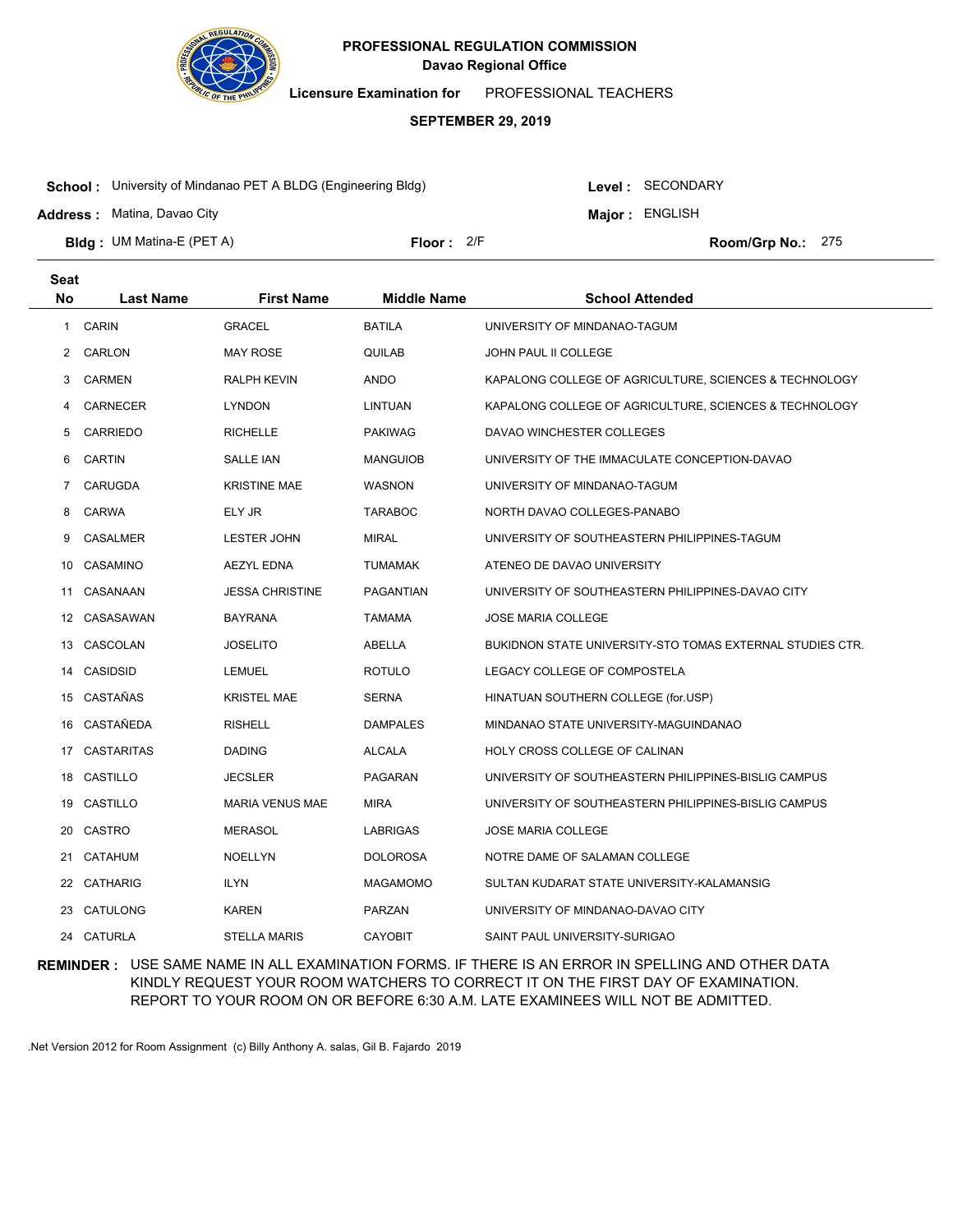

**Licensure Examination for**  PROFESSIONAL TEACHERS

### **SEPTEMBER 29, 2019**

**School :** University of Mindanao PET A BLDG (Engineering Bldg)

**Address :** Matina, Davao City

**Seat**

Level : SECONDARY

**Major : ENGLISH** 

**Bldg : Floor : Room/Grp No.:** UM Matina-E (PET A) Floor: 2/F Room/Grp No.: 276

| υσαι           |                  |                       |                    |                                                           |
|----------------|------------------|-----------------------|--------------------|-----------------------------------------------------------|
| No             | <b>Last Name</b> | <b>First Name</b>     | <b>Middle Name</b> | <b>School Attended</b>                                    |
| $\mathbf{1}$   | CAUSING          | ALICIA NICOLE         | CATALUÑA           | ATENEO DE DAVAO UNIVERSITY                                |
|                | 2 CAYABYAB       | <b>NORWIL</b>         | <b>SIBONGA</b>     | KAPALONG COLLEGE OF AGRICULTURE, SCIENCES & TECHNOLOGY    |
| 3              | CAYANONG         | <b>RIZALIE</b>        | <b>BARILA</b>      | UNIVERSITY OF MINDANAO-PANABO                             |
| 4              | CAYLAN           | ROSELYN MAE           |                    | BUKIDNON STATE UNIVERSITY-MARAGUSAN EXTERNAL STUDIES CTR. |
| 5              | <b>CAYOBIT</b>   | JEMIMA                | <b>MARQUEZ</b>     | UNIVERSITY OF SOUTHEASTERN PHILIPPINES-TAGUM              |
| 6              | <b>CEIT</b>      | <b>MARIA CRISTINA</b> | <b>MORINES</b>     | COR JESU COLLEGE (HOLY CROSS OF DIGOS)                    |
| $7\phantom{.}$ | CELA             | <b>PRINCESS</b>       | <b>ESTOMO</b>      | ST. THOMAS MORE SCHOOL OF LAW & BUSINESS - TAGUM CITY     |
| 8              | CELEDIO          | THERESA MAE           | JADRAQUE           | UNIVERSITY OF SOUTHEASTERN PHILIPPINES-BISLIG CAMPUS      |
| 9              | <b>CELESTE</b>   | CHARYL JANE           | <b>DORADO</b>      | NOTRE DAME RVM COLLEGE OF COTABATO-COTABATO CITY          |
|                | 10 CELESTE       | STAR                  | <b>LINCUNA</b>     | ACES TAGUM COLLEGE                                        |
|                | 11 CELLAR        | <b>WENNA</b>          | <b>MONTELLANO</b>  | QUEZON INSTITUTE OF TECHNOLOGY                            |
|                | 12 CELOCIA       | SHAHARRA DEE          | CABATINGAN         | DAVAO DEL NORTE STATE COLLEGE                             |
|                | 13 CENIZA        | ARNEL                 | <b>DEGAMO</b>      | GOVERNOR GENEROSO COLLEGE OF ARTS, SCIENCES & TECHNOLOBY  |
| 14             | CENTILLAS        | <b>EMELY</b>          | <b>MIRAFUENTES</b> | KAPALONG COLLEGE OF AGRICULTURE, SCIENCES & TECHNOLOGY    |
| 15             | CENTINALES       | <b>JUVYLEN</b>        | ABAQUITA           | UNIVERSITY OF MINDANAO-DAVAO CITY                         |
|                | 16 CEQUIÑA       | JENNIFER              | LANUTAN            | UNIVERSITY OF SOUTHEASTERN PHILIPPINES-DAVAO CITY         |
|                | 17 CERALVO       | <b>MARK RYAN</b>      | CALINSAWE          | MINDANAO STATE UNIVERSITY-GEN. SANTOS CITY                |
|                | 18 CERIACO       | <b>EMEROSE</b>        | LUNGAYAW           | SOUTHEASTERN COLLEGE OF PADADA                            |
|                | 19 CERNA         | <b>MARIDEL</b>        |                    | UNIVERSITY OF MINDANAO-PANABO                             |
|                | 20 CERRO         | JONALYN               | <b>DALION</b>      | SURIGAO DEL SUR STATE UNIVERSITY- MAIN CAMPUS             |
|                | 21 CHACON        | LYNDELOU              | <b>QUIRANTE</b>    | BUKIDNON STATE UNIVERSITY-MARAGUSAN EXTERNAL STUDIES CTR. |
|                | 22 CHAVEZ        | <b>EMMARIE</b>        | <b>EDAGA</b>       | UNIVERSITY OF MINDANAO-PANABO                             |
|                | 23 CHAVEZ        | <b>MARIELLA</b>       |                    | MATS COLLEGE OF TECHNOLOGY                                |
|                | 24 CINCO         | <b>DIONA ROSE</b>     | LUNA               | NEW ERA UNIVERSITY                                        |
|                |                  |                       |                    |                                                           |

**REMINDER :** USE SAME NAME IN ALL EXAMINATION FORMS. IF THERE IS AN ERROR IN SPELLING AND OTHER DATA KINDLY REQUEST YOUR ROOM WATCHERS TO CORRECT IT ON THE FIRST DAY OF EXAMINATION. REPORT TO YOUR ROOM ON OR BEFORE 6:30 A.M. LATE EXAMINEES WILL NOT BE ADMITTED.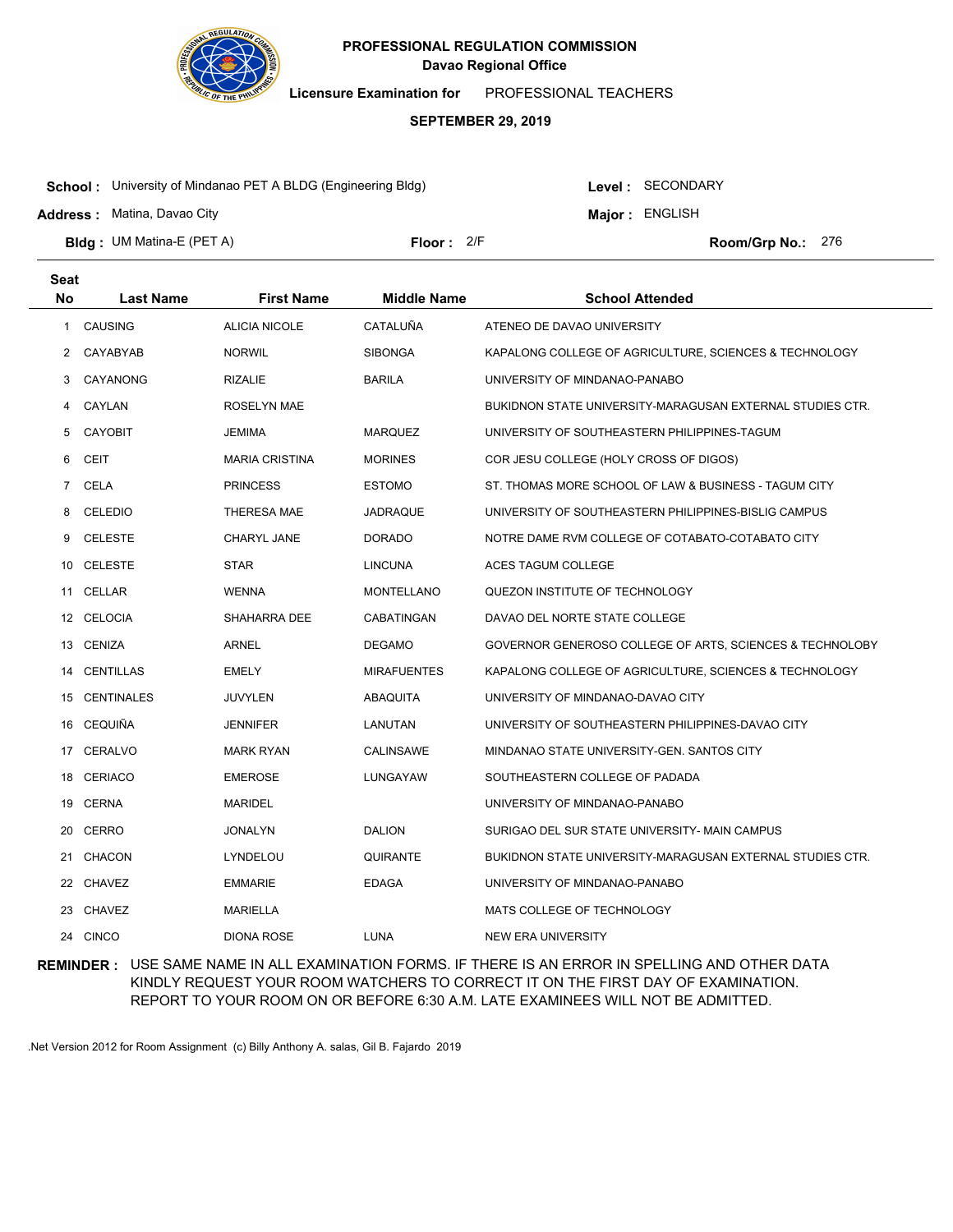

**Licensure Examination for**  PROFESSIONAL TEACHERS

### **SEPTEMBER 29, 2019**

**School :** University of Mindanao PET A BLDG (Engineering Bldg)

**Address :** Matina, Davao City

Level : SECONDARY

**Major : ENGLISH** 

**Bldg : Floor : Room/Grp No.:** UM Matina-E (PET A)

Floor: 2/F Room/Grp No.: 277

| <b>Seat</b> |                   |                       |                    |                                                           |
|-------------|-------------------|-----------------------|--------------------|-----------------------------------------------------------|
| <b>No</b>   | <b>Last Name</b>  | <b>First Name</b>     | <b>Middle Name</b> | <b>School Attended</b>                                    |
| 1           | <b>CIRUNAY</b>    | <b>KRISTINE MARIE</b> | DE GUZMAN          | UNIVERSITY OF MINDANAO-DAVAO CITY                         |
| 2           | <b>CLARIDAD</b>   | ANGELICA              | <b>SALVADOR</b>    | SAINT FRANCIS XAVIER COLLEGE                              |
| 3           | <b>CLARIDO</b>    | <b>EDGELEEN MAE</b>   | <b>ALIVIO</b>      | LEGACY COLLEGE OF COMPOSTELA                              |
| 4           | <b>CLARO</b>      | MERBE                 | WAMILDA            | KAPALONG COLLEGE OF AGRICULTURE, SCIENCES & TECHNOLOGY    |
| 5           | <b>CLAROS</b>     | <b>MARRY JOY</b>      | <b>ICOY</b>        | UNIVERSITY OF MINDANAO-DAVAO CITY                         |
| 6           | <b>CLEMENTE</b>   | GLORY JOY             | <b>MERANTES</b>    | UNIVERSITY OF SOUTHEASTERN PHILIPPINES-TAGUM              |
| $7^{\circ}$ | <b>COBOL</b>      | SHAREE CANDACE        | <b>NINTE</b>       | UNIVERSITY OF SOUTHEASTERN PHILIPPINES-DAVAO CITY         |
| 8           | CODAL             | <b>DARLITA</b>        | <b>DELA CERNA</b>  | SOUTHEASTERN COLLEGE OF PADADA                            |
| 9           | CODILLO           | CHLOE HOPE            | <b>ESTREBA</b>     | UNIVERSITY OF SOUTHEASTERN PHILIPPINES-TAGUM              |
| 10          | <b>CODINO</b>     | JOSEPH                | <b>CABREROS</b>    | SOUTHEASTERN COLLEGE OF PADADA                            |
|             | 11 COLANO         | <b>JESSICA</b>        | CAYO               | <b>JOHN PAUL II COLLEGE</b>                               |
|             | 12 COLAS          | ROLFIE JHON           | <b>URBANO</b>      | COMPOSTELA VALLEY STATE COLLEGE - MONTEVISTA BRANCH       |
| 13          | COLIPANO          | JUDY ANN              | RASONABLE          | BUKIDNON STATE UNIVERSITY-(FOR BUKIDNON STATE COLL)- MAIN |
| 14          | COLOCAR           | <b>REYNAN</b>         | <b>CAMPOMAYOR</b>  | DAVAO ORIENTAL STATE COLLEGE OF SCIENCE & TECHNOLOGY      |
| 15          | COLONIA           | <b>MICHELLE</b>       | YAPOC              | MATS COLLEGE OF TECHNOLOGY                                |
| 16          | <b>COMALING</b>   | <b>ARNIEL</b>         | <b>SARABILLO</b>   | SOUTHEASTERN COLLEGE OF PADADA                            |
| 17          | COMALING          | <b>EFRELYN</b>        | <b>MAMALIA</b>     | SOUTHEASTERN COLLEGE OF PADADA                            |
| 18          | <b>COMIGHOD</b>   | <b>MYRIN</b>          | QUIJOY             | SOUTHEASTERN COLLEGE OF PADADA                            |
| 19          | CONAT             | <b>EISHIELL</b>       |                    | DAVAO ORIENTAL STATE COLLEGE OF SCIENCE & TECHNOLOGY      |
| 20          | <b>CONCEPCION</b> | <b>CATHY</b>          | JAYME              | UNIVERSITY OF MINDANAO-DAVAO CITY                         |
| 21          | CONCEPCION        | PAULINE JANE          | <b>UNDAR</b>       | UNIVERSITY OF SOUTHEASTERN PHILIPPINES-DAVAO CITY         |
| 22          | CONCHA            | <b>BENEDICT LABIO</b> | <b>SUAYBAGUIO</b>  | UNIVERSITY OF MINDANAO-TAGUM                              |
| 23          | <b>CONCON</b>     | <b>BEECHAM</b>        | <b>MILO</b>        | UNIVERSITY OF MINDANAO-TAGUM                              |
|             | 24 CONDEZ         | <b>KRISTINE AKIKO</b> | <b>RIVERO</b>      | UNIVERSITY OF MINDANAO-DAVAO CITY                         |

**REMINDER :** USE SAME NAME IN ALL EXAMINATION FORMS. IF THERE IS AN ERROR IN SPELLING AND OTHER DATA KINDLY REQUEST YOUR ROOM WATCHERS TO CORRECT IT ON THE FIRST DAY OF EXAMINATION. REPORT TO YOUR ROOM ON OR BEFORE 6:30 A.M. LATE EXAMINEES WILL NOT BE ADMITTED.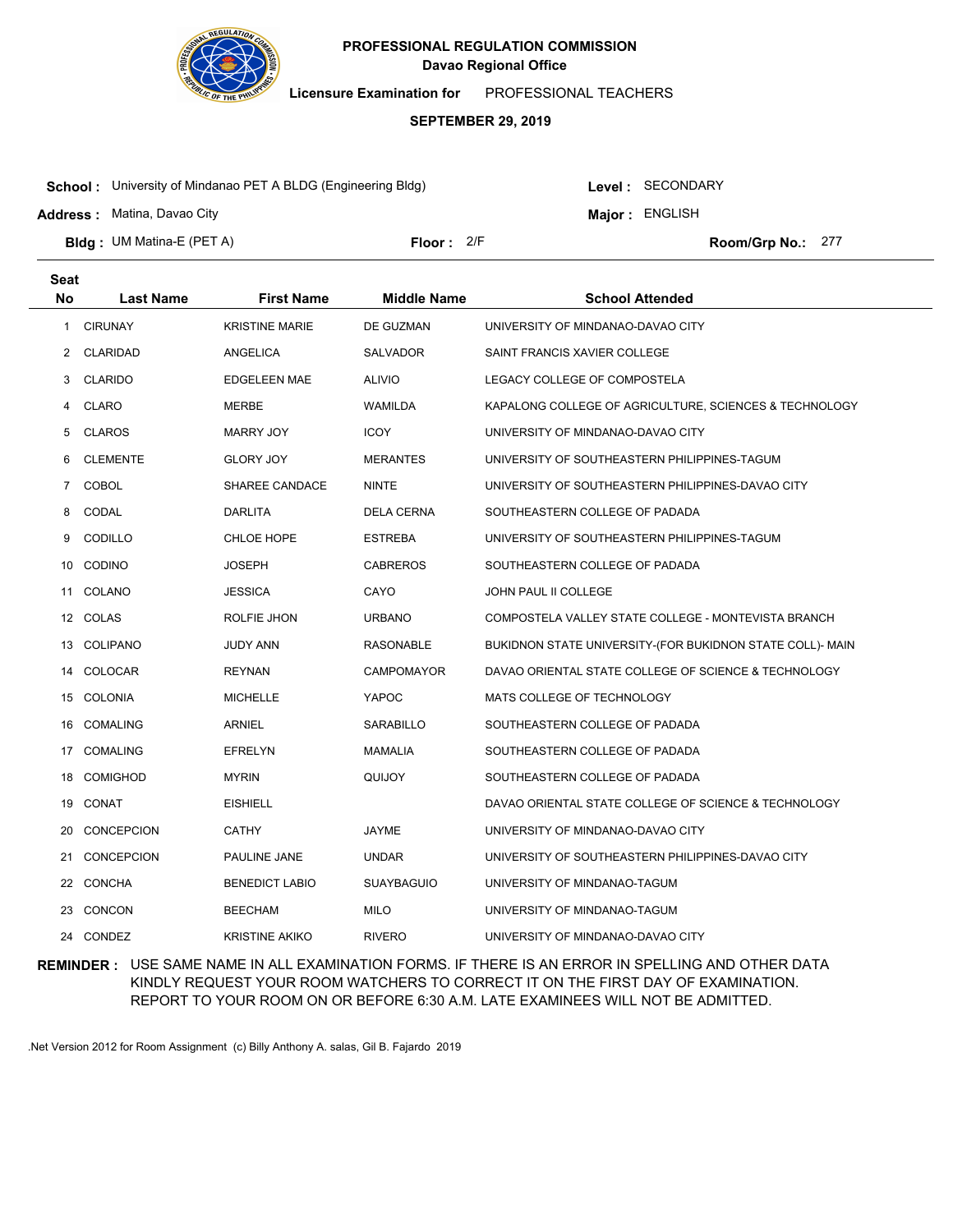

**Licensure Examination for**  PROFESSIONAL TEACHERS

### **SEPTEMBER 29, 2019**

**School :** University of Mindanao PET A BLDG (Engineering Bldg)

**Address :** Matina, Davao City

Level : SECONDARY

**Major : ENGLISH** 

**Bldg : Floor : Room/Grp No.:** UM Matina-E (PET A)

Floor: 2/F Room/Grp No.: 278

| <b>Seat</b>    |                  |                     |                    |                                                            |
|----------------|------------------|---------------------|--------------------|------------------------------------------------------------|
| <b>No</b>      | <b>Last Name</b> | <b>First Name</b>   | <b>Middle Name</b> | <b>School Attended</b>                                     |
| 1              | <b>CONDIMAN</b>  | <b>JESTHER</b>      | <b>NAYPA</b>       | COMPOSTELA VALLEY STATE COLLEGE - MONTEVISTA BRANCH        |
| 2              | <b>CONDIMAN</b>  | <b>MARY ANN</b>     | <b>BERNADOS</b>    | LEGACY COLLEGE OF COMPOSTELA                               |
| 3              | <b>CONDINATO</b> | PATRIXIA GEN        | QUIAY QUIAY        | UNIVERSITY OF MINDANAO-DAVAO CITY                          |
| 4              | CONSTANTINO      | KHERSTINE JANE      | <b>GUMAPAC</b>     | SOUTHEASTERN COLLEGE OF PADADA                             |
| 5              | CORDERO          | <b>EARLY SHINE</b>  | <b>BALDEVIESO</b>  | BUKIDNON STATE UNIVERSITY-(FOR BUKIDNON STATE COLL)- MAIN  |
| 6              | <b>CORDORA</b>   | <b>BRIAN</b>        | CARELLAS           | LEGACY COLLEGE OF COMPOSTELA                               |
| $\overline{7}$ | CORGEO           | <b>CHARIS JOY</b>   | <b>CASTAÑEROS</b>  | HOLY CROSS OF DAVAO COLLEGE                                |
| 8              | <b>CORNELIO</b>  | <b>ELSA</b>         | <b>NICOMEDIZ</b>   | DAVAO ORIENTAL STATE COLLEGE OF SCIENCE & TECHNOLOGY       |
| 9              | <b>CORONEL</b>   | <b>KIM NOREEN</b>   | <b>OCON</b>        | UNIVERSITY OF SOUTHEASTERN PHILIPPINES-TAGUM               |
| 10.            | CORPORAL         | <b>AIMEE CLAIRE</b> | LAMORIN            | UNIVERSITY OF MINDANAO-TAGUM                               |
|                | 11 CORPUZ        | <b>GERALDINE</b>    | <b>BANTAY</b>      | UNIVERSITY OF MINDANAO-DAVAO CITY                          |
|                | 12 CORPUZ        | <b>JONEL</b>        | <b>CASTANTE</b>    | SULTAN KUDARAT STATE UNIVERSITY-KALAMANSIG                 |
|                | 13 CORPUZ        | <b>JULIET MAE</b>   | <b>PALEC</b>       | DON CARLOS POLYTECHNIC COLLEGE                             |
| 14             | <b>CORPUZ</b>    | ROY PATRICK         | <b>SAYCON</b>      | UNIVERSITY OF MINDANAO-TAGUM                               |
| 15             | CORTEZ           | <b>CRESLYN RIO</b>  | <b>PABILAN</b>     | LEGACY COLLEGE OF COMPOSTELA                               |
| 16             | CORTEZ           | <b>EVAFLOR</b>      | <b>QUINES</b>      | COMPOSTELA VALLEY STATE COLLEGE - MARAGUSAN BRANCH         |
| 17             | CORTEZ           | FERNANDO JR         | <b>ICOY</b>        | MONKAYO COLLEGE OF ARTS, SCIENCES & TECHNOLOGY             |
| 18             | <b>CORTEZA</b>   | <b>MERIAN REY</b>   | LOZADA             | UNIVERSITY OF SOUTHEASTERN PHILIPPINES-BISLIG CAMPUS       |
| 19             | <b>CORVERA</b>   | <b>ELLOUNORA</b>    | <b>OLAYVAR</b>     | NORTH DAVAO COLLEGES-PANABO                                |
| 20             | COSE             | <b>JACQUELYN</b>    | <b>ALMOCERA</b>    | NORTH DAVAO COLLEGES-PANABO                                |
| 21             | <b>COSTAN</b>    | RACHEL MAE          | <b>ARO</b>         | SOUTHEASTERN COLLEGE OF PADADA                             |
| 22             | <b>CRUDA</b>     | <b>CHRISTOPER</b>   | <b>LAPINIG</b>     | BUKIDNON STATE UNIVERSITY-NEW BATAAN EXTERNAL STUDIES CTR. |
| 23             | <b>CRUZA</b>     | <b>JASMINE</b>      | <b>BASADRE</b>     | ASSUMPTION COLLEGE OF NABUNTURAN                           |
|                | 24 CRUZA         | <b>JOANIE</b>       | <b>PIAMONTE</b>    | UNIVERSITY OF SOUTHEASTERN PHILIPPINES-BISLIG CAMPUS       |

**REMINDER :** USE SAME NAME IN ALL EXAMINATION FORMS. IF THERE IS AN ERROR IN SPELLING AND OTHER DATA KINDLY REQUEST YOUR ROOM WATCHERS TO CORRECT IT ON THE FIRST DAY OF EXAMINATION. REPORT TO YOUR ROOM ON OR BEFORE 6:30 A.M. LATE EXAMINEES WILL NOT BE ADMITTED.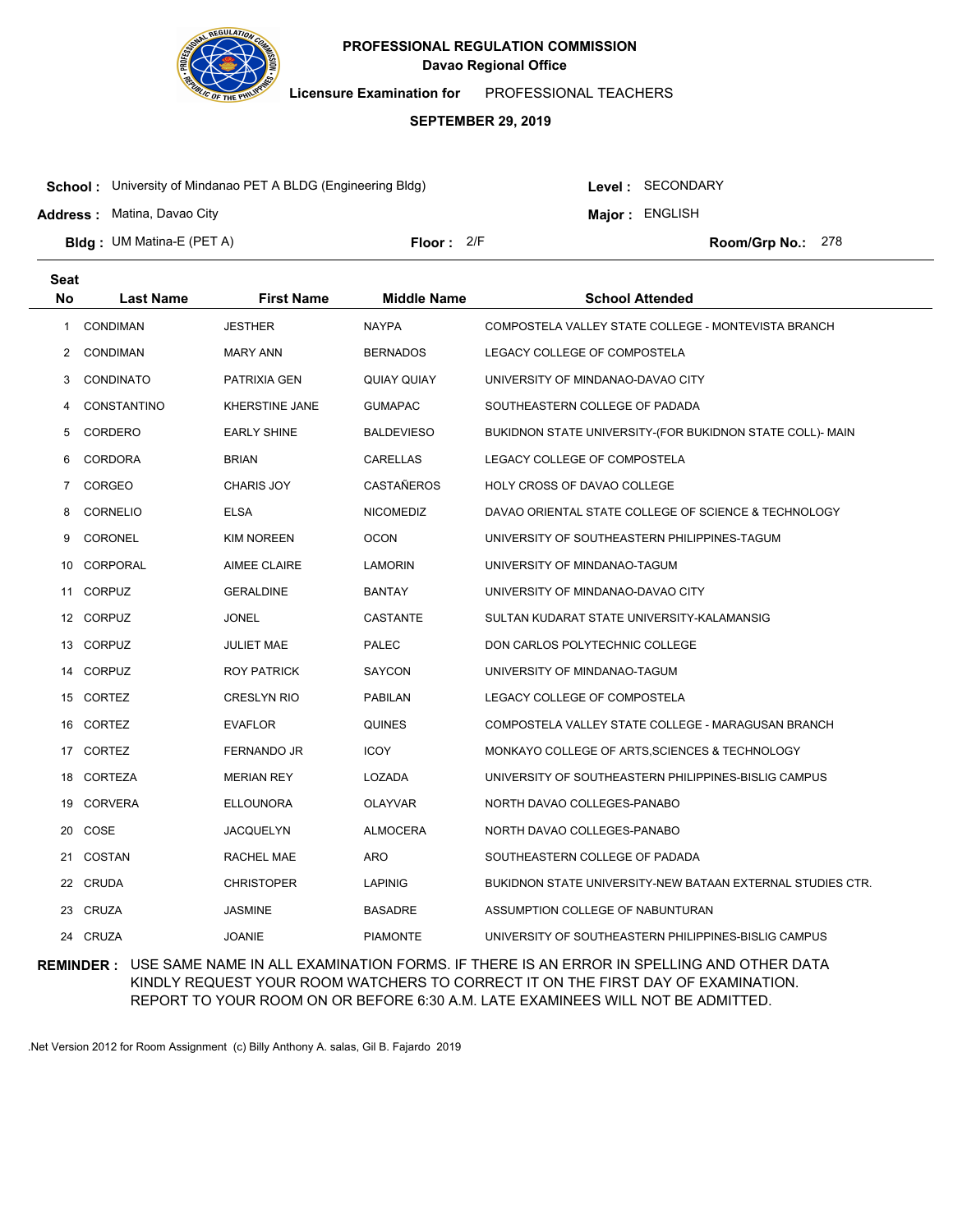

**Licensure Examination for**  PROFESSIONAL TEACHERS

### **SEPTEMBER 29, 2019**

**School :** University of Mindanao PET A BLDG (Engineering Bldg)

**Address :** Matina, Davao City

Level : SECONDARY

**Major : ENGLISH** 

**Bldg : Floor : Room/Grp No.:** UM Matina-E (PET A)

Floor: 2/F Room/Grp No.: 279

| Seat |                  |                             |                     |                                                      |
|------|------------------|-----------------------------|---------------------|------------------------------------------------------|
| No   | Last Name        | <b>First Name</b>           | <b>Middle Name</b>  | <b>School Attended</b>                               |
| 1    | <b>CUADRASAL</b> | <b>CHARISSE</b>             | <b>BOCO</b>         | UNIVERSITY OF SOUTHEASTERN PHILIPPINES-BISLIG CAMPUS |
| 2    | CUANAN           | ANA MARIE                   | CABALLERO           | UNIVERSITY OF MINDANAO-TAGUM                         |
| 3.   | <b>CUANAS</b>    | PHOEBE GWYN PAULETTIGALATIS |                     | UNIVERSITY OF SOUTHEASTERN PHILIPPINES-DAVAO CITY    |
| 4    | <b>CUBCUBAN</b>  | <b>RHEALYN</b>              | <b>DIVINAGRACIA</b> | QUEZON INSTITUTE OF TECHNOLOGY                       |
| 5    | <b>CUBERO</b>    | <b>CAROLYN</b>              | <b>LICONG</b>       | JOHN PAUL II COLLEGE                                 |
| 6    | <b>CUBILLAS</b>  | <b>WINONA KYLE</b>          | <b>LUCHANA</b>      | UNIVERSITY OF SOUTHEASTERN PHILIPPINES-DAVAO CITY    |
| 7    | <b>CUBRESIS</b>  | LOUIE ANNE                  | <b>DUBRIA</b>       | UNIVERSITY OF SOUTHEASTERN PHILIPPINES-DAVAO CITY    |
| 8    | <b>CUDALES</b>   | <b>NASHRIN MAE</b>          | <b>DINAULOG</b>     | UNIVERSITY OF SOUTHERN MINDANAO-KABACAN              |
| 9    | <b>CULEJARA</b>  | <b>GEM</b>                  | ASEO                | SOUTHEASTERN COLLEGE OF PADADA                       |
| 10   | <b>CURAYAG</b>   | <b>KAYE MARI</b>            | CAINGLET            | UNIVERSITY OF SOUTHEASTERN PHILIPPINES-TAGUM         |
| 11   | <b>CURIBA</b>    | CHRISTEL JOY                | <b>OCTAL</b>        | COMPOSTELA VALLEY STATE COLLEGE - MARAGUSAN BRANCH   |
|      | 12 CUTAMORA      | <b>KEZIA VR</b>             | <b>BOGO</b>         | LEGACY COLLEGE OF COMPOSTELA                         |
|      | 13 CUTAS         | <b>MARIMAR</b>              | <b>NEUDA</b>        | SOUTHERN TECHNOLOGICAL INSTITUTE OF THE PHILIPPINES  |
| 14   | <b>DABLO</b>     | <b>MARILOU</b>              | <b>GUMAPAC</b>      | HOLY CHILD SCHOOL OF DAVAO                           |
| 15   | <b>DACILLO</b>   | <b>MIKEE ROSE</b>           | LAGUNA              | DAVAO ORIENTAL STATE COLLEGE OF SCIENCE & TECHNOLOGY |
| 16   | <b>DADING</b>    | <b>ARNALYN</b>              | <b>SUMBID</b>       | LEGACY COLLEGE OF COMPOSTELA                         |
| 17   | DAGA-ANG         | <b>JOVELYN JANE</b>         | <b>PARDILLO</b>     | COMPOSTELA VALLEY STATE COLLEGE - MARAGUSAN BRANCH   |
| 18   | DAGALANGIT       | <b>MUSMIRA</b>              | <b>PAGKA</b>        | DE LA VIDA COLLEGE                                   |
| 19   | DAGO-OC          | MA. MORDELYN                | <b>AUTENTICO</b>    | NORTH DAVAO COLLEGES-PANABO                          |
| 20   | <b>DAGOHOY</b>   | ANGELICA                    | <b>CABUNGCAG</b>    | UNIVERSITY OF MINDANAO-DIGOS COLLEGE                 |
| 21   | DAGSANGAN        | <b>DOMINIC</b>              | COMAÑA              | LICEO DE DAVAO                                       |
| 22   | <b>DAGSUAN</b>   | <b>JESSIBEL</b>             | <b>TECSON</b>       | UNIVERSITY OF SOUTHEASTERN PHILIPPINES-DAVAO CITY    |
| 23   | <b>DAIS</b>      | <b>JESIELYN</b>             | DANDAN              | SOUTHERN CHRISTIAN COLLEGE                           |
| 24   | <b>DALAGAN</b>   | <b>VIRGILIO</b>             | <b>LACSON</b>       | SAINT VINCENT DE PAUL COLLEGE-BISLIG                 |

**REMINDER :** USE SAME NAME IN ALL EXAMINATION FORMS. IF THERE IS AN ERROR IN SPELLING AND OTHER DATA KINDLY REQUEST YOUR ROOM WATCHERS TO CORRECT IT ON THE FIRST DAY OF EXAMINATION. REPORT TO YOUR ROOM ON OR BEFORE 6:30 A.M. LATE EXAMINEES WILL NOT BE ADMITTED.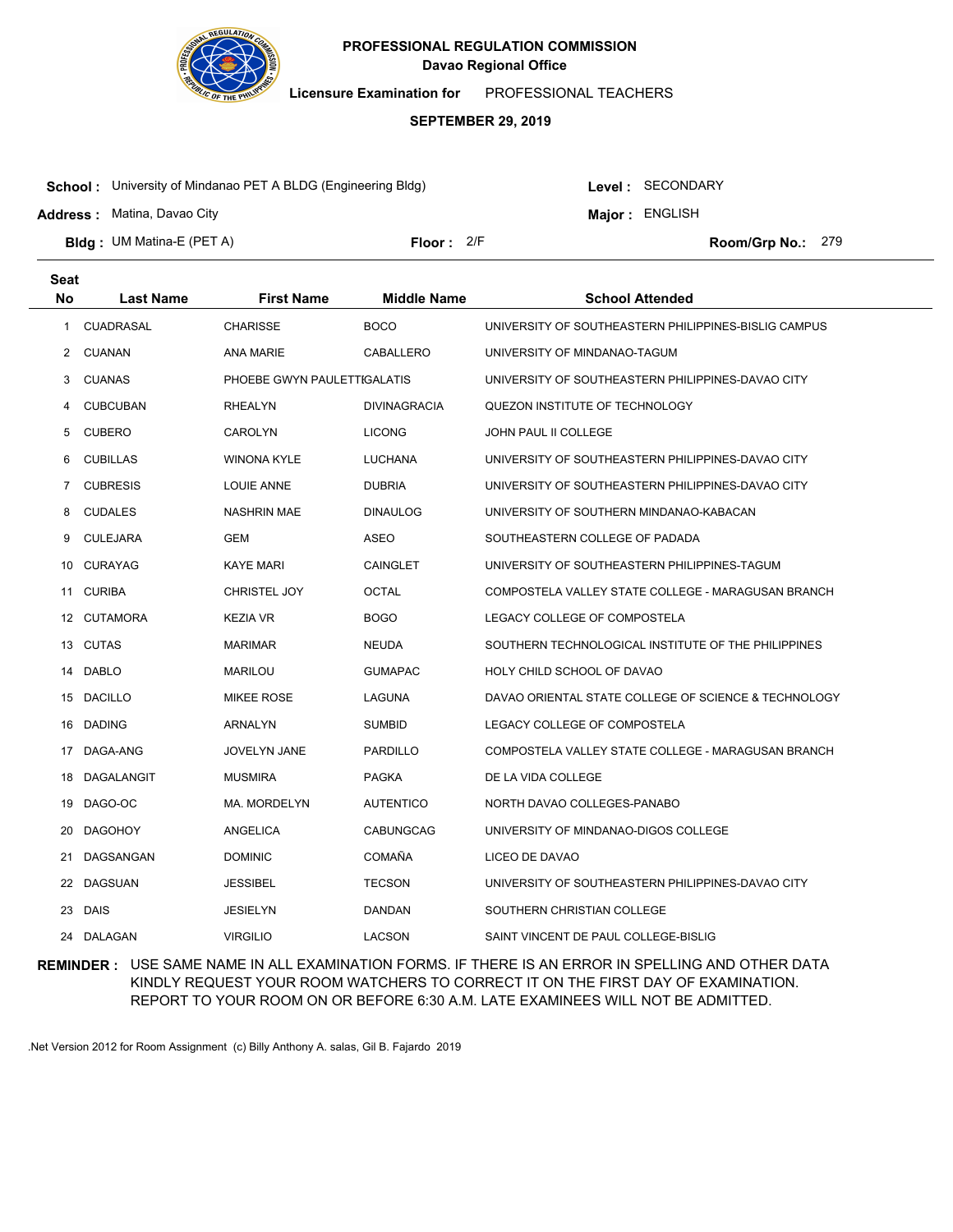

**Licensure Examination for**  PROFESSIONAL TEACHERS

### **SEPTEMBER 29, 2019**

**School :** University of Mindanao PET A BLDG (Engineering Bldg)

**Address :** Matina, Davao City

**Seat**

Level : SECONDARY

**Major : ENGLISH** 

**Bldg : Floor : Room/Grp No.:** UM Matina-E (PET A)

Floor: 2/F Room/Grp No.: 280

| υσαι        |                   |                    |                    |                                                            |
|-------------|-------------------|--------------------|--------------------|------------------------------------------------------------|
| No          | <b>Last Name</b>  | <b>First Name</b>  | <b>Middle Name</b> | <b>School Attended</b>                                     |
| 1           | <b>DALAGON</b>    | MA. NOVELYN        | <b>DONAIRE</b>     | COMPOSTELA VALLEY STATE COLLEGE - MARAGUSAN BRANCH         |
| 2           | DALAMA            | <b>GINEVIVE</b>    | LABAJO             | <b>JOHN PAUL II COLLEGE</b>                                |
| 3           | DALAYON           | <b>RIO</b>         | CASIYO             | SOUTHERN BAPTIST COLLEGE                                   |
| 4           | <b>DALIGDIG</b>   | LARA MELODY        | LUMAWAG            | SOUTHEASTERN COLLEGE OF PADADA                             |
| 5           | <b>DALIPE</b>     | ANDREI MIKE        | PANTALEON          | <b>JOHN PAUL II COLLEGE</b>                                |
| 6           | <b>DALIPE</b>     | PAUL DENNISE       | <b>OMBOY</b>       | UNIVERSITY OF MINDANAO-DIGOS COLLEGE                       |
| $7^{\circ}$ | <b>DALJOG</b>     | <b>HANNAH</b>      | <b>VERTUCIO</b>    | UNIVERSITY OF SOUTHEASTERN PHILIPPINES-TAGUM               |
| 8           | <b>DALUMPINES</b> | <b>CATHERIN</b>    | MELMIDA            | KAPALONG COLLEGE OF AGRICULTURE, SCIENCES & TECHNOLOGY     |
| 9           | <b>DALUPAN</b>    | REY                | <b>CLARIN</b>      | UNIVERSITY OF SOUTHEASTERN PHILIPPINES-TAGUM               |
| 10          | <b>DAMA</b>       | MONAIMA            | VILLANUEVA         | <b>JOHN PAUL II COLLEGE</b>                                |
| 11          | <b>DAMASCO</b>    | <b>CRIS IAN</b>    | <b>ROMERO</b>      | UNIVERSITY OF SOUTHEASTERN PHILIPPINES-TAGUM               |
|             | 12 DANGKA         | AISA               | ABUBAKAR           | JOHN PAUL II COLLEGE                                       |
|             | 13 DANTE          | <b>ELSIE</b>       | <b>PANGAON</b>     | BUKIDNON STATE UNIVERSITY-NEW BATAAN EXTERNAL STUDIES CTR. |
|             | 14 DAPAT          | IVY                | AUMAN              | HOLY CROSS COLLEGE OF CALINAN                              |
|             | 15 DAPUSALA       | GRACE              | MANDI              | NORTH DAVAO COLLEGES-PANABO                                |
|             | 16 DAQUIADO       | <b>ROMELYN</b>     | <b>LINGAMEN</b>    | ROMAN C. VILLALON MEMORIAL COLLEGES FOUNDATION             |
|             | 17 DAQUIZ         | <b>JOVYLEN</b>     | <b>ALLAN</b>       | DAVAO VISION COLLEGES, INC- CATALUNAN, DAVAO CITY          |
|             | 18 DARUTI         | <b>BHAILENG</b>    | <b>ALANG</b>       | SOUTHERN BAPTIST COLLEGE                                   |
| 19          | DATULAYTA         | DANLYN             | <b>BALAGIS</b>     | LEGACY COLLEGE OF COMPOSTELA                               |
| 20          | DATULAYTA         | <b>JULIE FARAH</b> | ABELLA             | SOUTHEASTERN COLLEGE OF PADADA                             |
| 21          | <b>DAUD</b>       | AINA               | <b>KADIR</b>       | COTABATO CITY STATE POLYTECHNIC COLLEGE                    |
|             | 22 DAVAO          | <b>ELTON</b>       | <b>DESECORO</b>    | DAVAO ORIENTAL STATE COLLEGE OF SCIENCE & TECHNOLOGY       |
|             | 23 DAVIDE         | <b>ROCHEL</b>      | ARANZADO           | SOUTHEASTERN COLLEGE OF PADADA                             |
|             | 24 DAVIN          | <b>GENEVIEVE</b>   | <b>REPOLIDON</b>   | SOUTHEASTERN COLLEGE OF PADADA                             |
|             |                   |                    |                    |                                                            |

**REMINDER :** USE SAME NAME IN ALL EXAMINATION FORMS. IF THERE IS AN ERROR IN SPELLING AND OTHER DATA KINDLY REQUEST YOUR ROOM WATCHERS TO CORRECT IT ON THE FIRST DAY OF EXAMINATION. REPORT TO YOUR ROOM ON OR BEFORE 6:30 A.M. LATE EXAMINEES WILL NOT BE ADMITTED.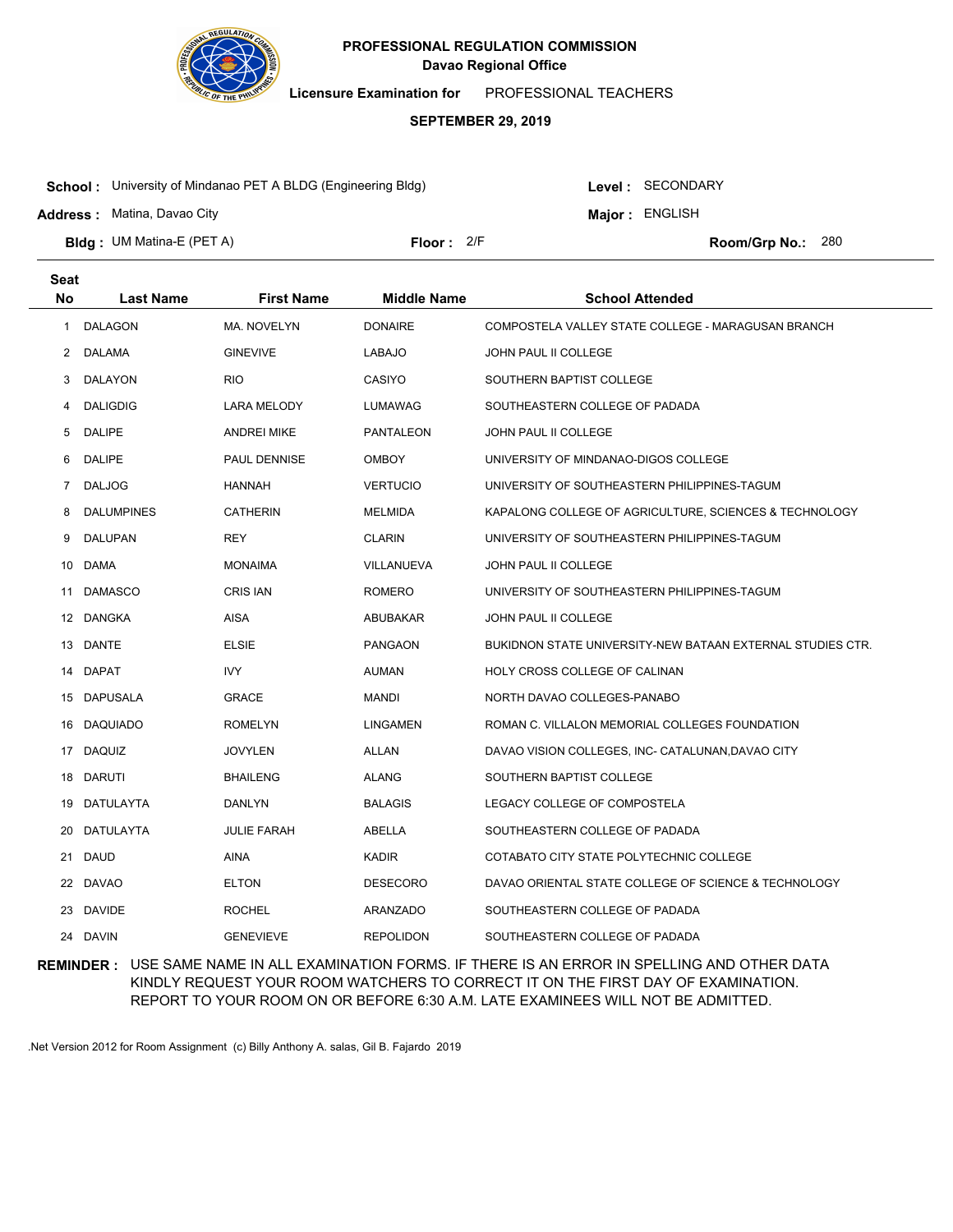

**Licensure Examination for**  PROFESSIONAL TEACHERS

### **SEPTEMBER 29, 2019**

**School :** University of Mindanao PET B BLDG (Accountancy Bldg)

**Address :** Matina, Davao City

Level : SECONDARY

**Major : ENGLISH** 

**Bldg : Floor : Room/Grp No.:** UM Matina-F (PET B)

Floor: 3/F Room/Grp No.: 281

| <b>Seat</b>  |                    |                       |                    |                                                            |
|--------------|--------------------|-----------------------|--------------------|------------------------------------------------------------|
| No           | <b>Last Name</b>   | <b>First Name</b>     | <b>Middle Name</b> | <b>School Attended</b>                                     |
| $\mathbf{1}$ | <b>DAVIS</b>       | <b>MOISES JR</b>      | <b>MANIAPAO</b>    | UNIVERSITY OF MINDANAO-DIGOS COLLEGE                       |
| 2            | DAYADAS            | <b>ERNIE DAVE</b>     | LIGUE              | HOLY CROSS OF BANSALAN JUNIOR COLLEGE                      |
| 3            | DAYADAY            | REMAR JOEVER          | ABACIAL            | UNIVERSITY OF SOUTHEASTERN PHILIPPINES-DAVAO CITY          |
| 4            | <b>DAYTO</b>       | <b>NORCENA</b>        | <b>ALVAREZ</b>     | UNIVERSITY OF MINDANAO-PANABO                              |
| 5            | DE GUZMAN          | <b>BERTCHER</b>       | <b>TECARO</b>      | UNIVERSITY OF MINDANAO-DAVAO CITY                          |
| 6            | DE LA CERNA        | LIEZEL                | <b>COMILANG</b>    | SERAPION C. BASALO MEMORIAL FOUNDATION COLLEGE             |
| 7            | DE LA GENTE        | <b>CARLA MAY</b>      | ZACAL              | HOLY CROSS COLLEGE OF SASA, INC.                           |
| 8            | DE LA SALDE        | <b>BABES</b>          | <b>PELINEO</b>     | HOLY CHILD COLLEGE OF BUTUAN                               |
| 9            | DE LEON            | KIMBERLY CATES        | <b>DOLARIZA</b>    | UNIVERSITY OF SOUTHEASTERN PHILIPPINES-TAGUM               |
|              | 10 DE LEON         | MA. YZABELLE          | <b>REMEGIO</b>     | MONKAYO COLLEGE OF ARTS, SCIENCES & TECHNOLOGY             |
|              | 11 DECATORIA       | <b>EDWIN</b>          | ANUTA              | BUKIDNON STATE UNIVERSITY-COMPOSTELA EXTERNAL STUDIES CTR. |
|              | 12 DECENA          | <b>CHARITY</b>        | VALLECER           | NORTH DAVAO COLLEGES-PANABO                                |
|              | 13 DECENA          | JENNY LYN             | <b>DUJALE</b>      | COTABATO CITY STATE POLYTECHNIC COLLEGE                    |
|              | 14 DECENA          | <b>MELODY</b>         | <b>ACTOY</b>       | <b>JOHN PAUL II COLLEGE</b>                                |
|              | 15 DEFUZ           | <b>CAMILLE SHAIRA</b> | PUGASAN            | UNIVERSITY OF MINDANAO-TAGUM                               |
| 16           | <b>DEGAMO</b>      | <b>CRISDELYN</b>      | SANDAG             | SURIGAO STATE COLLEGE OF TECHNOLOGY                        |
| 17           | DEGAYNON           | <b>RIMBERT JOHN</b>   | MANSANADEZ         | UNIVERSITY OF MINDANAO-DAVAO CITY                          |
| 18           | DEGUILMO           | LUTHER                | <b>ESPIRITU</b>    | HOLY CROSS COLLEGE OF CALINAN                              |
| 19           | DEIPARINE          | <b>MARIEL LEAH</b>    | CASTULO            | UNIVERSITY OF MINDANAO-TAGUM                               |
| 20           | <b>DEL ROSARIO</b> | <b>JOANIE</b>         | AMARILLO           | UNIVERSITY OF MINDANAO-DIGOS COLLEGE                       |
| 21           | <b>DELA CERNA</b>  | <b>JERRY</b>          | <b>ALMORADO</b>    | SERAPION C. BASALO MEMORIAL FOUNDATION COLLEGE             |
| 22           | DELA CERNA         | <b>RANDY</b>          | <b>MORALES</b>     | SOUTHERN LEYTE STATE UNIVERSITY (SLSCST)-SOGOD             |
| 23           | DELA CRUZ          | <b>CHERRY ANN</b>     | AMARILLO           | <b>JOHN PAUL II COLLEGE</b>                                |
|              | 24 DELA CRUZ       | <b>CHRISTOPHER</b>    | <b>MAQUILLA</b>    | NOTRE DAME UNIVERSITY                                      |

**REMINDER :** USE SAME NAME IN ALL EXAMINATION FORMS. IF THERE IS AN ERROR IN SPELLING AND OTHER DATA KINDLY REQUEST YOUR ROOM WATCHERS TO CORRECT IT ON THE FIRST DAY OF EXAMINATION. REPORT TO YOUR ROOM ON OR BEFORE 6:30 A.M. LATE EXAMINEES WILL NOT BE ADMITTED.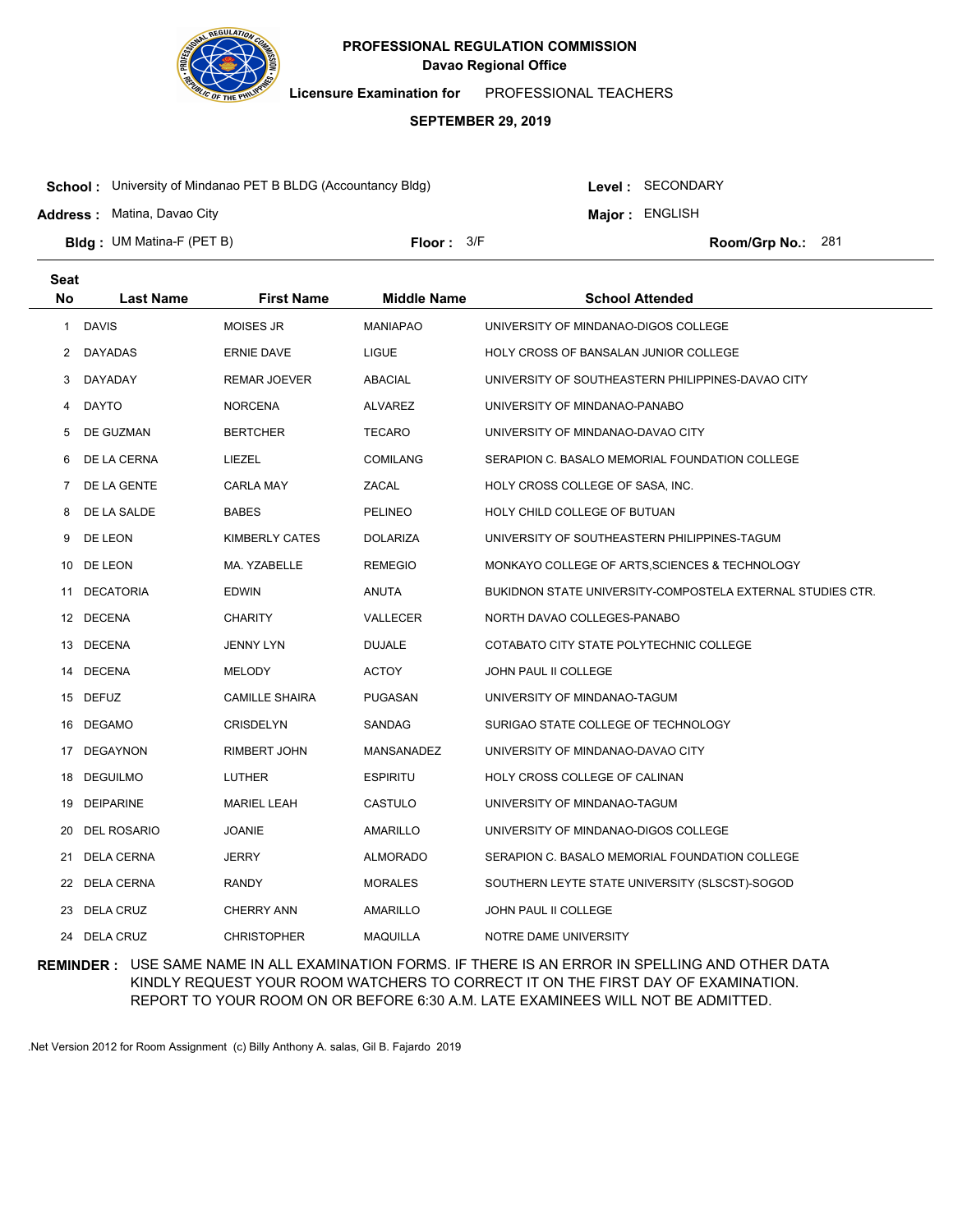

**Licensure Examination for**  PROFESSIONAL TEACHERS

### **SEPTEMBER 29, 2019**

**School :** University of Mindanao PET B BLDG (Accountancy Bldg)

**Address :** Matina, Davao City

Level : SECONDARY

**Major : ENGLISH** 

**Bldg : Floor : Room/Grp No.:** UM Matina-F (PET B)

Floor:  $3/F$  Room/Grp No.: 282

| <b>Seat</b> |                    |                      |                    |                                                           |
|-------------|--------------------|----------------------|--------------------|-----------------------------------------------------------|
| <b>No</b>   | <b>Last Name</b>   | <b>First Name</b>    | <b>Middle Name</b> | <b>School Attended</b>                                    |
| 1           | <b>DELA CRUZ</b>   | <b>CRISTY</b>        | SOLANO             | GOVERNOR GENEROSO COLLEGE OF ARTS, SCIENCES & TECHNOLOBY  |
| 2           | DELA CRUZ          | <b>LOUIELMA</b>      | <b>VILLAR</b>      | GOVERNOR GENEROSO COLLEGE OF ARTS, SCIENCES & TECHNOLOBY  |
| 3           | <b>DELA CRUZ</b>   | SARAH                | <b>SANCHEZ</b>     | LEGACY COLLEGE OF COMPOSTELA                              |
| 4           | DELA PEÑA          | <b>REGINE</b>        | <b>UGDOL</b>       | KAPALONG COLLEGE OF AGRICULTURE, SCIENCES & TECHNOLOGY    |
| 5           | <b>DELA ROSA</b>   | <b>KHAREN KEITH</b>  | <b>GUMBOK</b>      | HOLY CROSS COLLEGE OF CALINAN                             |
| 6           | DELA ROSA          | <b>KIMBERLY</b>      | JANDOQUILE         | NOTRE DAME UNIVERSITY                                     |
| 7           | <b>DELA SERNA</b>  | <b>BEAH MARIE</b>    | <b>MAGALLANES</b>  | UNIVERSITY OF SOUTHERN MINDANAO-KABACAN                   |
| 8           | <b>DELA TORRE</b>  | <b>JO ANN</b>        | <b>VILLARMIA</b>   | DE LA VIDA COLLEGE                                        |
| 9           | DELABAHAN          | JEFFREY              | <b>LUMERAN</b>     | STRATFORD INTERNATIONAL SCHOOL                            |
| 10          | <b>DELANTAR</b>    | <b>JONALET</b>       | BANTILAN           | BUKIDNON STATE UNIVERSITY-(FOR BUKIDNON STATE COLL)- MAIN |
| 11          | <b>DELEJERO</b>    | SHELLA MAE           | LEO                | HOLY CROSS COLLEGE OF CALINAN                             |
|             | 12 DELGADO         | <b>WYETH</b>         | <b>ADVINCULA</b>   | UNIVERSITY OF SOUTHEASTERN PHILIPPINES-BISLIG CAMPUS      |
|             | 13 DELMA           | <b>KRISTEL KAYE</b>  | <b>TAPILOT</b>     | UNIVERSITY OF MINDANAO-DAVAO CITY                         |
|             | 14 DELMO           | <b>CHUANCEY</b>      | CALZADA            | DAVAO CENTRAL COLLEGE                                     |
|             | 15 DELOS REYES     | <b>ADONIS</b>        | ALBARRACIN         | SERAPION C. BASALO MEMORIAL FOUNDATION COLLEGE            |
| 16          | <b>DELOS REYES</b> | AIMIE                | <b>RELLANOS</b>    | SOUTHEASTERN COLLEGE OF PADADA                            |
|             | 17 DELOS REYES     | <b>TERESITO JR</b>   | <b>REYES</b>       | MONKAYO COLLEGE OF ARTS, SCIENCES & TECHNOLOGY            |
| 18          | <b>DELOSO</b>      | MEL                  | <b>GODEN</b>       | UNIVERSITY OF SOUTHEASTERN PHILIPPINES-BISLIG CAMPUS      |
| 19          | <b>DEMECILLO</b>   | <b>MARIFE</b>        | POLINAR            | LEGACY COLLEGE OF COMPOSTELA                              |
| 20          | <b>DEMECILLO</b>   | <b>RIVA BELLE</b>    |                    | GOVERNOR GENEROSO COLLEGE OF ARTS, SCIENCES & TECHNOLOBY  |
| 21          | <b>DEMEGILLO</b>   | <b>JAYSON</b>        | CABAYLO            | UNIVERSITY OF MINDANAO-DAVAO CITY                         |
|             | 22 DENOSTA         | ABBIE                | BAWAN              | UNIVERSITY OF MINDANAO-DAVAO CITY                         |
| 23          | <b>DENOSTA</b>     | <b>ELVI ANN</b>      | <b>HUQUERIZA</b>   | NOTRE DAME OF DADIANGAS UNIVERSITY, INC.                  |
|             | 24 DEPALUBOS       | <b>MAILEEN GRACE</b> | N/A                | UNIVERSITY OF MINDANAO-PANABO                             |

**REMINDER :** USE SAME NAME IN ALL EXAMINATION FORMS. IF THERE IS AN ERROR IN SPELLING AND OTHER DATA KINDLY REQUEST YOUR ROOM WATCHERS TO CORRECT IT ON THE FIRST DAY OF EXAMINATION. REPORT TO YOUR ROOM ON OR BEFORE 6:30 A.M. LATE EXAMINEES WILL NOT BE ADMITTED.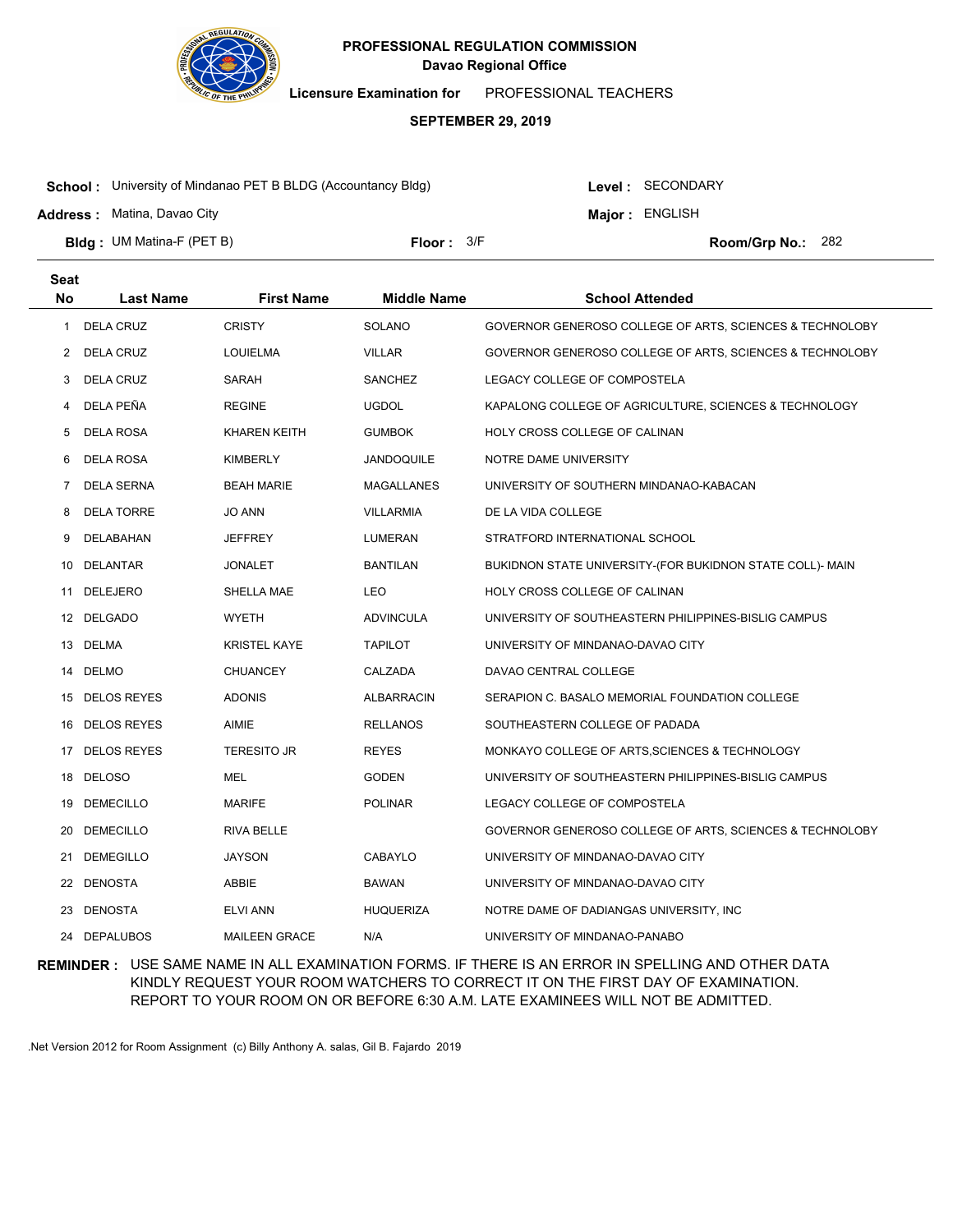

**Licensure Examination for**  PROFESSIONAL TEACHERS

### **SEPTEMBER 29, 2019**

**School :** University of Mindanao PET B BLDG (Accountancy Bldg)

Level : SECONDARY

**Major : ENGLISH** 

**Address :** Matina, Davao City

**Bldg : Floor : Room/Grp No.:** UM Matina-F (PET B) Floor:  $3/F$  Room/Grp No.: 283

| <b>Seat</b>  |                     |                     |                    |                                                           |
|--------------|---------------------|---------------------|--------------------|-----------------------------------------------------------|
| No           | <b>Last Name</b>    | <b>First Name</b>   | <b>Middle Name</b> | <b>School Attended</b>                                    |
| $\mathbf{1}$ | <b>DERACO</b>       | <b>MARIBEL</b>      | <b>ADORABLE</b>    | UNIVERSITY OF SOUTHERN MINDANAO-KABACAN                   |
| 2            | <b>DESALES</b>      | JESAH MIE           | <b>VILARMENTE</b>  | NORTH DAVAO COLLEGES-PANABO                               |
| 3            | <b>DESPARES</b>     | AIEN                | <b>TULISANA</b>    | PHILIPPINE COLLEGE OF TECHNOLOGY                          |
| 4            | <b>DETROS</b>       | <b>CATHY</b>        | <b>REBUCAS</b>     | ACES POLYTECHNIC COLLEGE - PANABO CITY                    |
| 5            | <b>DIAMANTE</b>     | <b>OSCAR</b>        | <b>TACAY</b>       | SOUTHEASTERN COLLEGE OF PADADA                            |
| 6            | <b>DIANGCO</b>      | MARLON              | SAMUYA             | UNIVERSITY OF MINDANAO-TAGUM                              |
| 7            | <b>DIAPANA</b>      | <b>ERWIN</b>        | <b>MANSUETO</b>    | SOUTHEASTERN COLLEGE OF PADADA                            |
| 8            | <b>DIBDIB</b>       | SHIELA              | SABELLO            | UNIVERSITY OF MINDANAO-DAVAO CITY                         |
| 9            | <b>DIDAL</b>        | <b>CHARLYN</b>      | <b>AMORO</b>       | DAVAO ORIENTAL STATE COLLEGE OF SCIENCE & TECHNOLOGY      |
| 10           | DIEZ                | <b>MARILYN</b>      | <b>OMEGA</b>       | COR JESU COLLEGE (HOLY CROSS OF DIGOS)                    |
| 11           | <b>DIFUNTORUM</b>   | JELYN               | MALAKI             | COMPOSTELA VALLEY STATE COLLEGE - MARAGUSAN BRANCH        |
| 12           | <b>DIGAYNON</b>     | JEMEUL              | <b>BANTAYAN</b>    | BUKIDNON STATE UNIVERSITY-(FOR BUKIDNON STATE COLL)- MAIN |
| 13           | <b>DIMAPORO</b>     | <b>NAJMA</b>        | <b>BILAO</b>       | COTABATO CITY STATE POLYTECHNIC COLLEGE                   |
| 14           | <b>DIMARAW</b>      | MAISARA             | <b>MACARIMBANG</b> | NOTRE DAME RVM COLLEGE OF COTABATO-COTABATO CITY          |
| 15           | <b>DIMASUHID</b>    | <b>KYLLA MARIST</b> | <b>SUMOGOY</b>     | MONKAYO COLLEGE OF ARTS, SCIENCES & TECHNOLOGY            |
| 16           | <b>DIMATUNDAY</b>   | <b>RACMA</b>        | <b>TANGGO</b>      | ILLANA BAY INTEGRATED COMPUTER COLLEGE, INC.-MAGUINDANAO  |
| 17           | <b>DINAMPO</b>      | RITCHELLE JOY       | <b>BARRIGA</b>     | KAPALONG COLLEGE OF AGRICULTURE, SCIENCES & TECHNOLOGY    |
| 18           | <b>DINGDING</b>     | ZENNITH             | MANTE              | SAINT FRANCIS XAVIER COLLEGE                              |
| 19           | <b>DIO</b>          | PRINCESS EDESSA     | <b>PORQUIADO</b>   | UNIVERSITY OF MINDANAO-DIGOS COLLEGE                      |
| 20           | <b>DIONIO</b>       | <b>HARA SENDI</b>   | CAÑAS              | UNIVERSITY OF SOUTHEASTERN PHILIPPINES-DAVAO CITY         |
| 21           | <b>DISTOR</b>       | JUDY ANN            | DELA CRUZ          | HOLY CROSS COLLEGE OF CALINAN                             |
| 22           | <b>DIVINAGRACIA</b> | PRINCESS MAE        | <b>OLIVEROS</b>    | SOUTHEASTERN COLLEGE OF PADADA                            |
| 23           | <b>DIVINO</b>       | <b>FATIMA</b>       | <b>TIBOR</b>       | SOUTHEASTERN COLLEGE OF PADADA                            |
|              | 24 DIZON            | MARY JOY            | <b>SARDIDO</b>     | SERAPION C. BASALO MEMORIAL FOUNDATION COLLEGE            |

**REMINDER :** USE SAME NAME IN ALL EXAMINATION FORMS. IF THERE IS AN ERROR IN SPELLING AND OTHER DATA KINDLY REQUEST YOUR ROOM WATCHERS TO CORRECT IT ON THE FIRST DAY OF EXAMINATION. REPORT TO YOUR ROOM ON OR BEFORE 6:30 A.M. LATE EXAMINEES WILL NOT BE ADMITTED.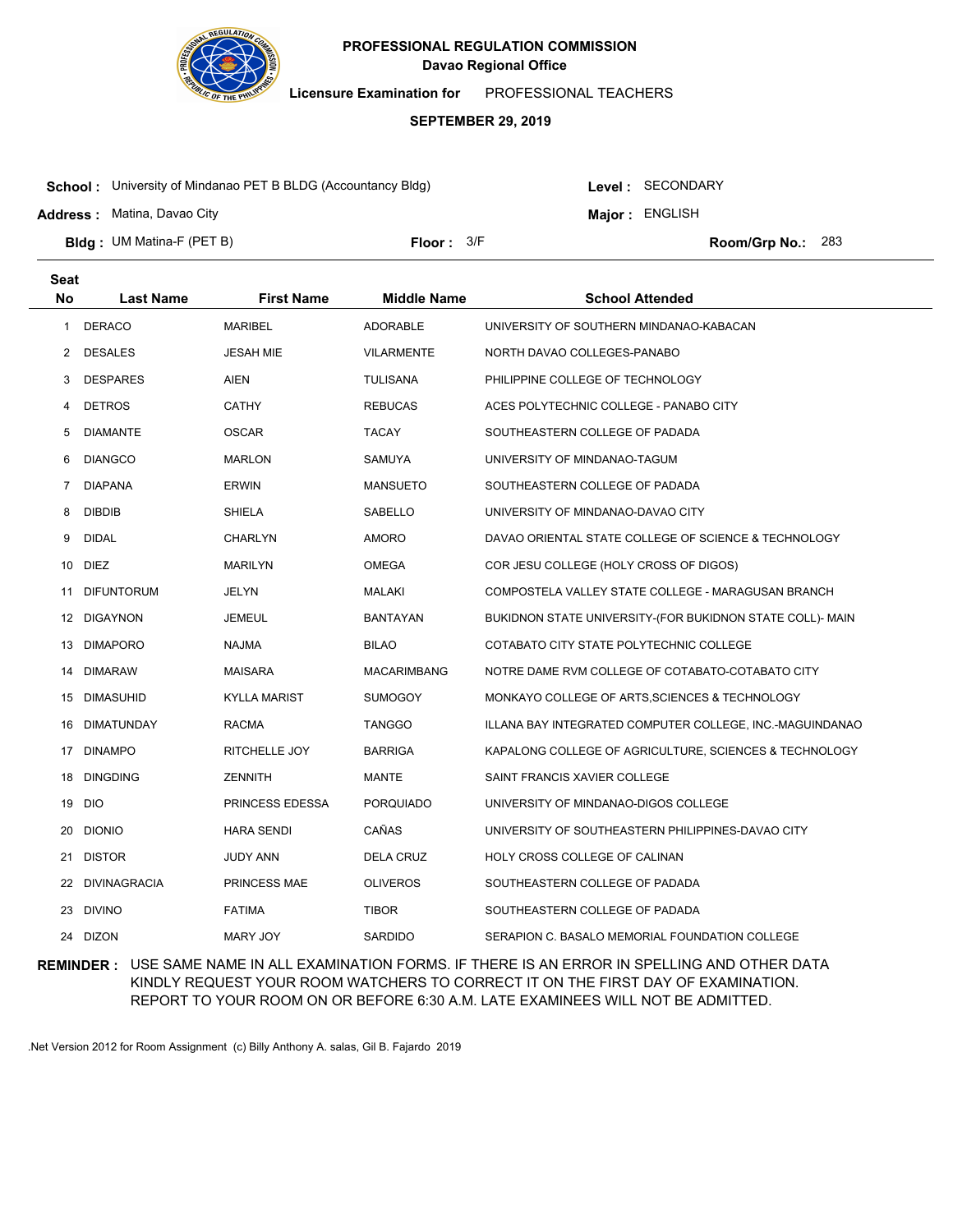

**Licensure Examination for**  PROFESSIONAL TEACHERS

### **SEPTEMBER 29, 2019**

**School :** University of Mindanao PET B BLDG (Accountancy Bldg)

Level : SECONDARY **Major : ENGLISH** 

**Address :** Matina, Davao City

**Bldg : Floor : Room/Grp No.:** UM Matina-F (PET B) Floor: 3/F Room/Grp No.: 284

| <b>Seat</b>  |                  |                       |                    |                                                   |
|--------------|------------------|-----------------------|--------------------|---------------------------------------------------|
| <b>No</b>    | <b>Last Name</b> | <b>First Name</b>     | <b>Middle Name</b> | <b>School Attended</b>                            |
| $\mathbf{1}$ | <b>DOCTOLERO</b> | <b>ROBINSIR</b>       | <b>PASON</b>       | JOHN PAUL II COLLEGE                              |
| 2            | <b>DOHINOG</b>   | <b>VENUS</b>          | VASQUEZ            | NORTH DAVAO COLLEGES-PANABO                       |
| 3            | <b>DOMATO</b>    | <b>HARRA JANE</b>     | IBAÑEZ             | DE LA VIDA COLLEGE                                |
| 4            | <b>DOMINGO</b>   | <b>JEANNIE MAE</b>    | DOMINGO            | UNIVERSITY OF MINDANAO-PANABO                     |
| 5            | <b>DOMIO</b>     | <b>RHODALIENE</b>     | MALUYO             | SOUTHERN MINDANAO INSTITUTE OF TECHNOLOGY         |
| 6            | <b>DONQUE</b>    | ROSE JEAN             |                    | UNIVERSITY OF MINDANAO-DAVAO CITY                 |
| 7            | <b>DOROMAL</b>   | <b>YVONNE</b>         | <b>BALOALOA</b>    | COMPOSTELA VALLEY STATE COLLEGE - MAIN            |
| 8            | <b>DORONIO</b>   | <b>RUDY</b>           | RANALAN            | UNIVERSITY OF SOUTHEASTERN PHILIPPINES-DAVAO CITY |
| 9            | <b>DUA</b>       | <b>RUFA KYTE</b>      | <b>CINCO</b>       | UNIVERSITY OF SOUTHEASTERN PHILIPPINES-TAGUM      |
| 10           | <b>DUARTE</b>    | <b>ARCHELL</b>        | <b>CABONILLAS</b>  | UNIVERSITY OF THE IMMACULATE CONCEPTION-DAVAO     |
| 11           | <b>DUAZO</b>     | AHRA KRIZALYNE        | <b>PASCUAL</b>     | SERAPION C. BASALO MEMORIAL FOUNDATION COLLEGE    |
|              | 12 DUAZO         | <b>JHON RASSEL</b>    | BULOSAN            | SOUTHEASTERN COLLEGE OF PADADA                    |
|              | 13 DUAZO         | <b>STEFFANIE</b>      | <b>GENTEROLISO</b> | SERAPION C. BASALO MEMORIAL FOUNDATION COLLEGE    |
|              | 14 DUBPALEG      | <b>HAMIDA</b>         | ANGKAD             | NOTRE DAME OF MIDSAYAP COLLEGE                    |
|              | 15 DUGCOT        | <b>CYNNA MAE</b>      | <b>TIDALGO</b>     | UNIVERSITY OF SOUTHEASTERN PHILIPPINES-TAGUM      |
|              | 16 DUHAYLUNGSOD  | <b>DAISYREE</b>       | HAO                | UNIVERSITY OF MINDANAO-DAVAO CITY                 |
|              | 17 DULGUIME      | <b>JHIERA MAE</b>     | RAVELA             | ANDRES SORIANO COLLEGE                            |
| 18           | DUMAGAN          | <b>LOVELY ROSENIL</b> | <b>GULPO</b>       | ATENEO DE DAVAO UNIVERSITY                        |
| 19           | DUMAGIL          | SHEILAH               | ABRATIGUIN         | ASSUMPTION COLLEGE OF NABUNTURAN                  |
| 20           | <b>DUMANAYOS</b> | ARTEMIO JR            | LAPA               | LEGACY COLLEGE OF COMPOSTELA                      |
| 21           | DUMANDAN         | LINA RIZA             | <b>TOLOMORO</b>    | UNIVERSITY OF MINDANAO-DIGOS COLLEGE              |
| 22           | DUMANDAN         | <b>TERESA MARIE</b>   | PALGAN             | ATENEO DE DAVAO UNIVERSITY                        |
| 23           | DUMAQUE          | <b>ROMIE</b>          | <b>MACAPAS</b>     | CENTRAL MINDANAO UNIVERSITY                       |
|              | 24 DUMASAPAL     | <b>JAMES</b>          | <b>ELTAGONDE</b>   | SOUTHEASTERN COLLEGE OF PADADA                    |

**REMINDER :** USE SAME NAME IN ALL EXAMINATION FORMS. IF THERE IS AN ERROR IN SPELLING AND OTHER DATA KINDLY REQUEST YOUR ROOM WATCHERS TO CORRECT IT ON THE FIRST DAY OF EXAMINATION. REPORT TO YOUR ROOM ON OR BEFORE 6:30 A.M. LATE EXAMINEES WILL NOT BE ADMITTED.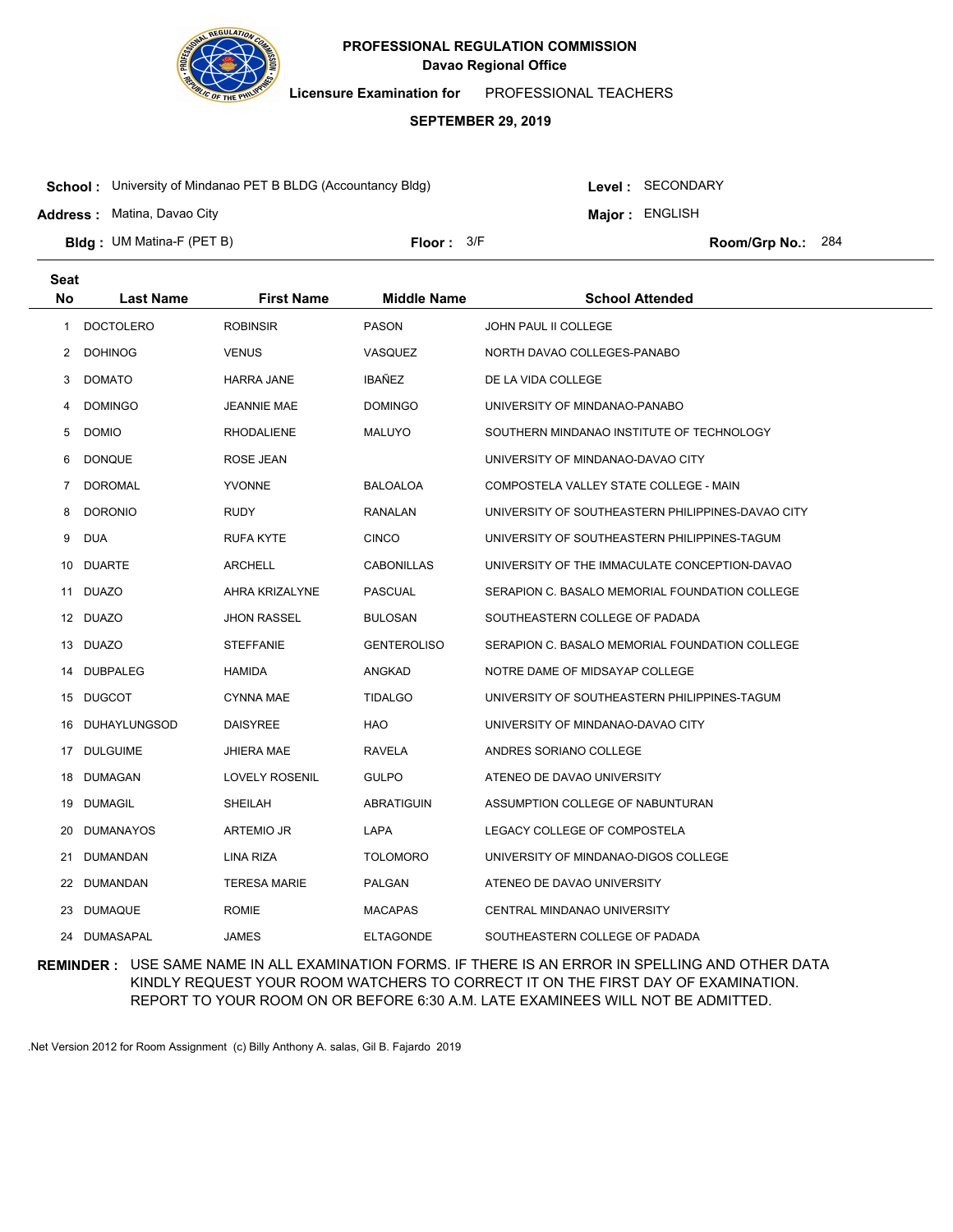

**Licensure Examination for**  PROFESSIONAL TEACHERS

### **SEPTEMBER 29, 2019**

**School :** University of Mindanao PET B BLDG (Accountancy Bldg)

Level : SECONDARY

**Major : ENGLISH** 

**Address :** Matina, Davao City

**Bldg : Floor : Room/Grp No.:** UM Matina-F (PET B) Floor:  $3/F$  Room/Grp No.: 285

| <b>Seat</b> |                  |                        |                    |                                                           |
|-------------|------------------|------------------------|--------------------|-----------------------------------------------------------|
| <b>No</b>   | <b>Last Name</b> | <b>First Name</b>      | <b>Middle Name</b> | <b>School Attended</b>                                    |
| 1           | DUMLAO           | <b>SHAYNA PAULA</b>    | SOMOSO             | <b>HOLY CROSS COLLEGE OF CALINAN</b>                      |
| 2           | <b>DUPLITO</b>   | <b>JANINE DANEILLE</b> | <b>AMPARO</b>      | UNIVERSITY OF SOUTHEASTERN PHILIPPINES-DAVAO CITY         |
| 3           | <b>DURA</b>      | <b>IVONY HAZEL</b>     | ARELLANO           | SERAPION C. BASALO MEMORIAL FOUNDATION COLLEGE            |
| 4           | DURBAN           | <b>JOVELON</b>         | <b>AMATONG</b>     | UNIVERSITY OF SOUTHEASTERN PHILIPPINES-DAVAO CITY         |
| 5           | <b>DWYER</b>     | ANNA KARENINA          | SUMAGAYAN          | ALL NATIONS COLLEGE                                       |
| 6           | EBOL             | <b>MELISA</b>          | QUIBEDO            | SURIGAO STATE COLLEGE OF TECHNOLOGY                       |
| 7           | EBORDA           | ELLA MAE               | <b>EXCLAMADO</b>   | UNIVERSITY OF SOUTHEASTERN PHILIPPINES-DAVAO CITY         |
| 8           | <b>EBRAHIM</b>   | MATET                  | MAMA               | MINDANAO STATE UNIVERSITY-MAGUINDANAO                     |
| 9           | <b>EDIG</b>      | <b>KC AMOR</b>         | <b>PLACEROS</b>    | UNIVERSITY OF SOUTHEASTERN PHILIPPINES-DAVAO CITY         |
| 10          | <b>EDUSMA</b>    | <b>CRISTINE MAE</b>    | <b>GATAB</b>       | MONKAYO COLLEGE OF ARTS, SCIENCES & TECHNOLOGY            |
|             | 11 EGANG         | <b>MARJORIE</b>        | REDERA             | COMPOSTELA VALLEY STATE COLLEGE - MAIN                    |
|             | 12 EGO-OGAN      | <b>MICHELL</b>         | <b>VILLAMOR</b>    | UNIVERSITY OF MINDANAO-DAVAO CITY                         |
|             | 13 EGOT          | <b>JOBELYN</b>         | DAYANAN            | BUKIDNON STATE UNIVERSITY-MARAGUSAN EXTERNAL STUDIES CTR. |
|             | 14 EJINA         | JENIDA                 | LAGASAN            | DAVAO CENTRAL COLLEGE                                     |
|             | 15 EJIS          | LOBELYN                | VILLATURA          | ANDRES SORIANO COLLEGE                                    |
| 16          | <b>ELARCOSA</b>  | <b>GEMSEI</b>          | <b>VILLABETO</b>   | MONKAYO COLLEGE OF ARTS, SCIENCES & TECHNOLOGY            |
|             | 17 ELCARTE       | <b>SHARMAINE ROSE</b>  | <b>PLASABAS</b>    | QUEZON COLLEGES OF SOUTHERN PHILLIPINES                   |
| 18          | ELEMENTO         | RACHEL                 | DALO               | SOUTHEASTERN COLLEGE OF PADADA                            |
| 19          | ELINO            | NORAINE ASHREEN        | <b>FELIPE</b>      | DAVAO ORIENTAL STATE COLLEGE OF SCIENCE & TECHNOLOGY      |
| 20          | <b>ELLADORA</b>  | <b>IVY GRACE</b>       | <b>VIDUYA</b>      | HINATUAN SOUTHERN COLLEGE (for.USP)                       |
|             | 21 ELLAN         | <b>JUCEL</b>           | <b>BUTLIG</b>      | LEGACY COLLEGE OF COMPOSTELA                              |
|             | 22 ELLAZO        | <b>GRACE JOY</b>       | <b>RULIDA</b>      | UNIVERSITY OF SOUTHEASTERN PHILIPPINES-BISLIG CAMPUS      |
|             | 23 ELLAZO        | <b>MELANIE</b>         | <b>CARMEN</b>      | SAINT VINCENT DE PAUL COLLEGE-BISLIG                      |
|             | 24 ELLORAN       | <b>GENAMIE</b>         | <b>GUJOL</b>       | ASSUMPTION COLLEGE OF DAVAO                               |

**REMINDER :** USE SAME NAME IN ALL EXAMINATION FORMS. IF THERE IS AN ERROR IN SPELLING AND OTHER DATA KINDLY REQUEST YOUR ROOM WATCHERS TO CORRECT IT ON THE FIRST DAY OF EXAMINATION. REPORT TO YOUR ROOM ON OR BEFORE 6:30 A.M. LATE EXAMINEES WILL NOT BE ADMITTED.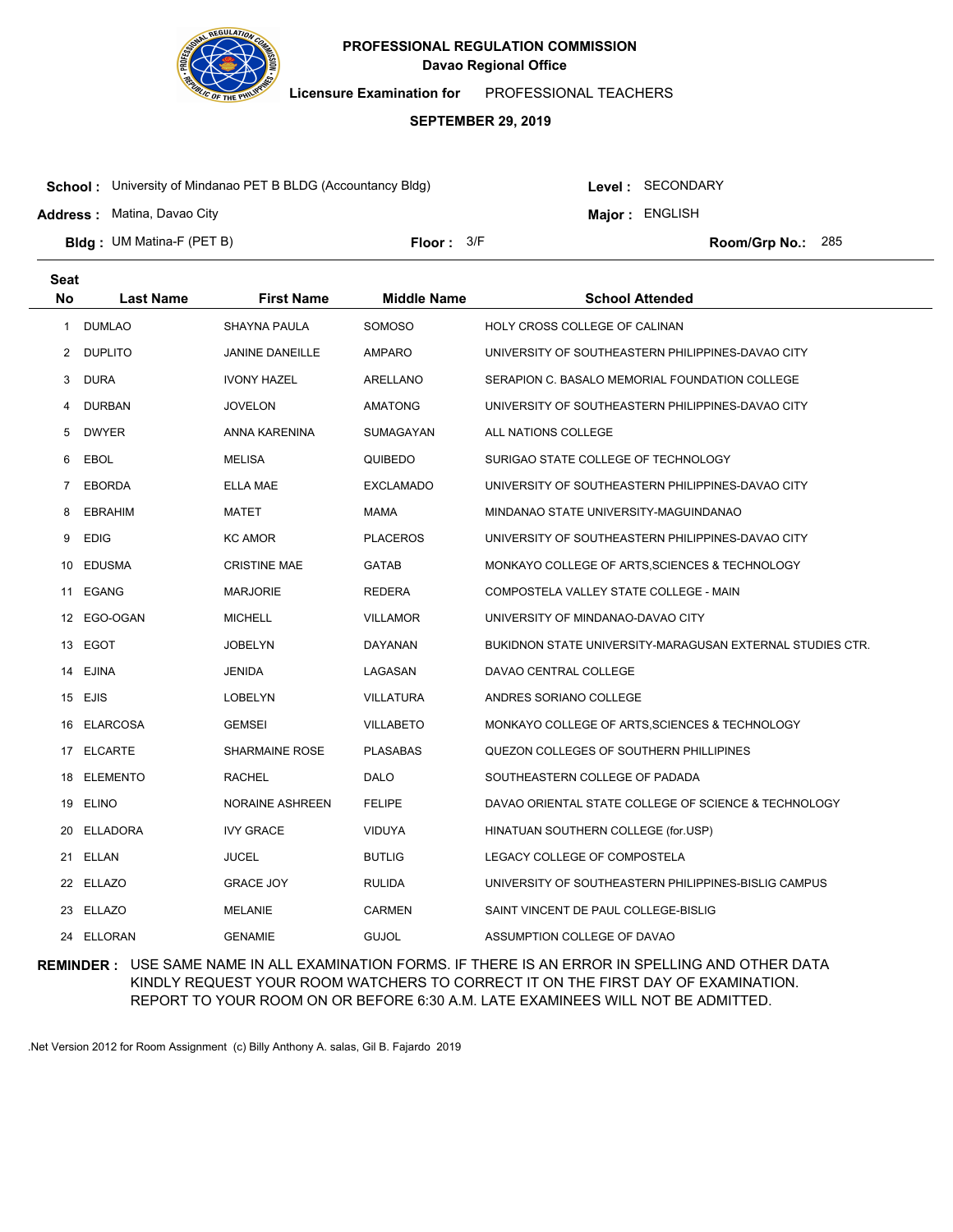

**Licensure Examination for**  PROFESSIONAL TEACHERS

### **SEPTEMBER 29, 2019**

**School :** University of Mindanao PET B BLDG (Accountancy Bldg)

Level : SECONDARY

**Major : ENGLISH** 

**Address :** Matina, Davao City

**Bldg : Floor : Room/Grp No.:** UM Matina-F (PET B) Floor:  $3/F$  Room/Grp No.: 286

| <b>Seat</b> |                  |                       |                    |                                                        |
|-------------|------------------|-----------------------|--------------------|--------------------------------------------------------|
| No          | <b>Last Name</b> | <b>First Name</b>     | <b>Middle Name</b> | <b>School Attended</b>                                 |
| 1           | <b>ELLORAN</b>   | <b>HILARIO JR</b>     | <b>FALCIS</b>      | UNIVERSITY OF MINDANAO-DAVAO CITY                      |
| 2           | <b>ELLOREN</b>   | <b>THERESA</b>        | <b>BETARMOS</b>    | UNIVERSITY OF SOUTHEASTERN PHILIPPINES-TAGUM           |
| 3           | ELMEDULAN        | <b>CHERRY MAE</b>     | <b>ESTOQUE</b>     | UNIVERSITY OF MINDANAO-TAGUM                           |
| 4           | <b>ELTAGONDE</b> | <b>IRYL MAE</b>       | <b>REYES</b>       | UNIVERSITY OF MINDANAO-DIGOS COLLEGE                   |
| 5           | <b>ELUSFA</b>    | RIVA NIñA             | <b>LAPINED</b>     | UNIVERSITY OF SOUTHERN MINDANAO-KABACAN                |
| 6           | <b>EMBAC</b>     | MARY JOY              | <b>ARCENO</b>      | NORTH DAVAO COLLEGES-PANABO                            |
| 7           | <b>EMBALSADO</b> | <b>IAN CLARK</b>      | <b>BOLIVER</b>     | ATENEO DE DAVAO UNIVERSITY                             |
| 8           | <b>EMBLAWA</b>   | RASHIA                | <b>MACOG</b>       | COTABATO CITY STATE POLYTECHNIC COLLEGE                |
| 9           | <b>EMONAGA</b>   | <b>AIRENE</b>         | <b>JURIAL</b>      | KAPALONG COLLEGE OF AGRICULTURE, SCIENCES & TECHNOLOGY |
|             | 10 ENATE         | ZYRA JEAN             | <b>TALAMAN</b>     | SOUTHERN BAPTIST COLLEGE                               |
| 11          | ENCALLADO        | ROEL JR               | <b>MAYOR</b>       | SOUTHEASTERN COLLEGE OF PADADA                         |
|             | 12 ENCISO        | PRINCESS CLAUDINE     | <b>DELOS REYES</b> | SOUTHEASTERN COLLEGE OF PADADA                         |
|             | 13 ENDEREZ       | <b>LEA THEA GRACE</b> | <b>DIONSON</b>     | UNIVERSITY OF SOUTHEASTERN PHILIPPINES-TAGUM           |
| 14          | <b>ENERO</b>     | RISZIE DAME           | ZARTIGA            | UNIVERSITY OF SOUTHEASTERN PHILIPPINES-DAVAO CITY      |
|             | 15 ENGALAN       | <b>MARIA JUNESA</b>   | <b>DAVINES</b>     | HINATUAN SOUTHERN COLLEGE (for.USP)                    |
|             | 16 ENO           | <b>MARRY JOY</b>      | <b>AGUADO</b>      | UNIVERSITY OF MINDANAO-PENAPLATA                       |
| 17          | <b>ENRIGA</b>    | JOEL                  | AMARILLE           | UNIVERSITY OF SOUTHEASTERN PHILIPPINES-BISLIG CAMPUS   |
| 18          | <b>ENRIQUEZ</b>  | <b>CLARES FE</b>      | <b>EMBRADORA</b>   | UNIVERSITY OF MINDANAO-PENAPLATA                       |
| 19          | <b>ENRIQUEZ</b>  | <b>KEVIN</b>          | <b>DANCEL</b>      | HOLY CROSS OF BANSALAN JUNIOR COLLEGE                  |
| 20          | <b>ENRIQUEZ</b>  | <b>RIZANIL</b>        | PAMATLAWAN         | ST. MARY'S COLLEGE OF BAGANGA-BAGANGA, DAVAO ORIENTAL  |
| 21          | ENTRINA          | <b>IAN FE</b>         | <b>LIBRE</b>       | NOTRE DAME OF SIENA COLLEGE                            |
|             | 22 EPAL          | JIMUEL                |                    | DAVAO VISION COLLEGES, INC- CATALUNAN, DAVAO CITY      |
|             | 23 EPIFANIO      | <b>NELSON</b>         | <b>TALILI</b>      | KAPALONG COLLEGE OF AGRICULTURE, SCIENCES & TECHNOLOGY |
|             | 24 ESCALA        | SHELLA MAE            | <b>AGUIRRE</b>     | UNIVERSITY OF MINDANAO-DAVAO CITY                      |

**REMINDER :** USE SAME NAME IN ALL EXAMINATION FORMS. IF THERE IS AN ERROR IN SPELLING AND OTHER DATA KINDLY REQUEST YOUR ROOM WATCHERS TO CORRECT IT ON THE FIRST DAY OF EXAMINATION. REPORT TO YOUR ROOM ON OR BEFORE 6:30 A.M. LATE EXAMINEES WILL NOT BE ADMITTED.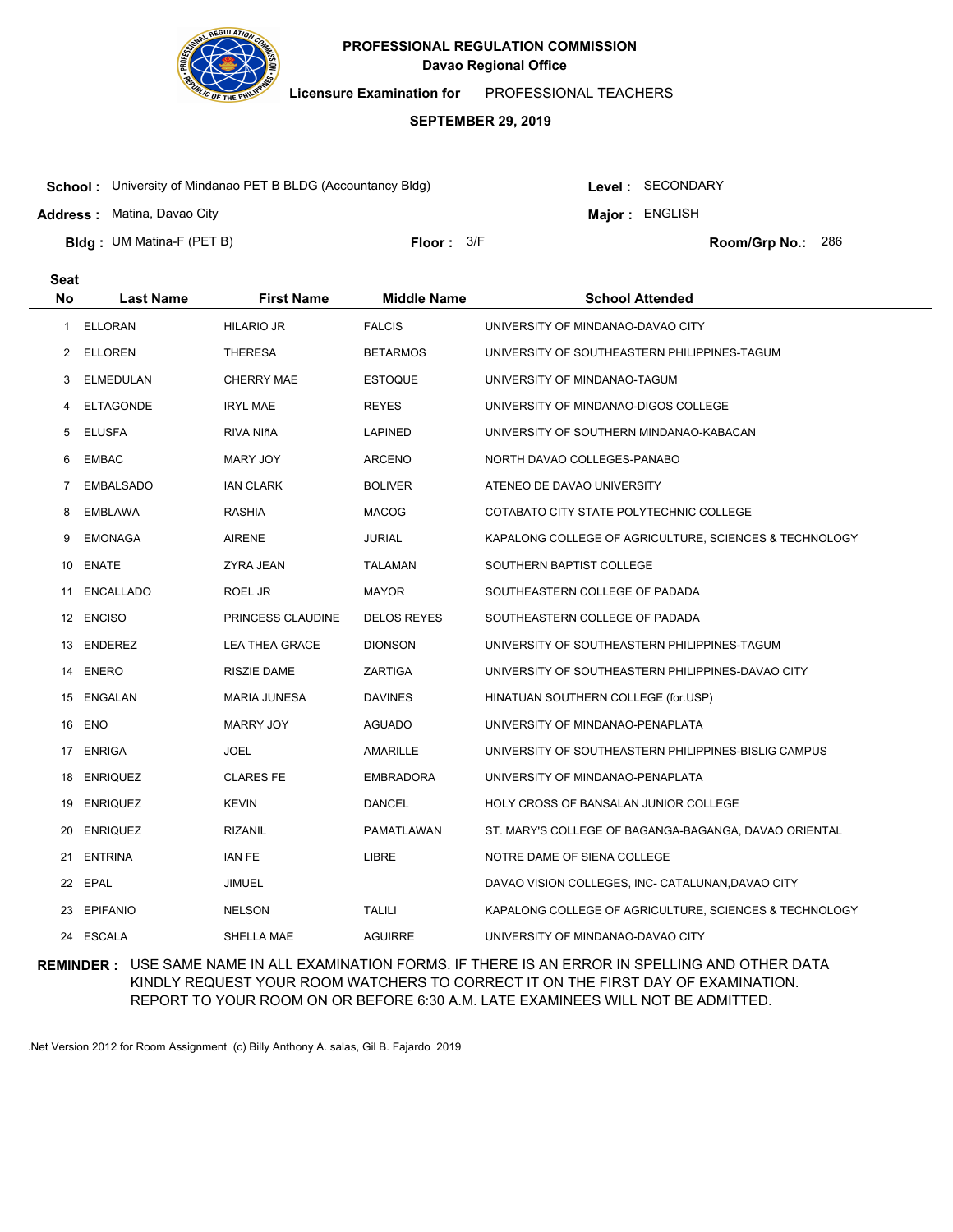

**Licensure Examination for**  PROFESSIONAL TEACHERS

### **SEPTEMBER 29, 2019**

**School :** University of Mindanao PET B BLDG (Accountancy Bldg)

**Address :** Matina, Davao City

Level : SECONDARY

**Major : ENGLISH** 

**Bldg : Floor : Room/Grp No.:** UM Matina-F (PET B)

Floor: 3/F Room/Grp No.: 287

| <b>Seat</b>    |                  |                        |                    |                                                           |
|----------------|------------------|------------------------|--------------------|-----------------------------------------------------------|
| <b>No</b>      | <b>Last Name</b> | <b>First Name</b>      | <b>Middle Name</b> | <b>School Attended</b>                                    |
| 1              | <b>ESCARPE</b>   | <b>ELBERT</b>          | <b>ORBITA</b>      | COMPOSTELA VALLEY STATE COLLEGE - MONTEVISTA BRANCH       |
| 2              | <b>ESCATRON</b>  | <b>JERIEMAE MICCA</b>  | <b>PAGULONG</b>    | <b>HOLY CROSS OF DAVAO COLLEGE</b>                        |
| 3              | <b>ESCOBAL</b>   | ANGELICA               | <b>INTAS</b>       | SAINT THERESA COLLEGE-TANDAG                              |
| 4              | <b>ESCOBAR</b>   | <b>CARLA ROTSEN</b>    | <b>SUAREZ</b>      | SOUTHEASTERN COLLEGE OF PADADA                            |
| 5              | <b>ESCOBAR</b>   | <b>GRACE</b>           | <b>OGONG</b>       | SOUTHEASTERN COLLEGE OF PADADA                            |
| 6              | <b>ESCROPOLO</b> | JANINE                 | <b>NGUHO</b>       | COMPOSTELA VALLEY STATE COLLEGE - MONTEVISTA BRANCH       |
| $\overline{7}$ | <b>ESCUADRO</b>  | JEAN                   | <b>BOLASTIG</b>    | BUKIDNON STATE UNIVERSITY-MARAGUSAN EXTERNAL STUDIES CTR. |
| 8              | <b>ESCUALA</b>   | DARYL JETD             | <b>DALOCANOG</b>   | UNIVERSITY OF THE IMMACULATE CONCEPTION-DAVAO             |
| 9              | <b>ESGUERRA</b>  | <b>JUNLYBEN</b>        | NOGALIZA           | SURIGAO STATE COLLEGE OF TECHNOLOGY                       |
| 10             | <b>ESMAEL</b>    | SAIDA                  | <b>POLAO</b>       | COTABATO CITY STATE POLYTECHNIC COLLEGE                   |
| 11             | ESMALLA          | <b>DANIELLE MARIE</b>  | LIZADA             | SAINT MARY'S COLLEGE-TAGUM                                |
|                | 12 ESMUNDO       | <b>NORMAN</b>          | <b>GUMABON</b>     | NOTRE DAME UNIVERSITY                                     |
|                | 13 ESON          | CANDAO                 | <b>TIOMA</b>       | GANI L. ABPI COLLEGES, INC.                               |
| 14             | <b>ESPADA</b>    | <b>GENEVIEVE</b>       | <b>SAYPAN</b>      | DAVAO ORIENTAL STATE COLLEGE OF SCIENCE & TECHNOLOGY      |
| 15             | ESPAÑOLA         | MODEROSE               | DELA VEGA          | NOTRE DAME OF SALAMAN COLLEGE                             |
| 16             | <b>ESPARAGO</b>  | <b>TRISHA ANGELICA</b> | <b>PABILAR</b>     | UNIVERSITY OF SOUTHEASTERN PHILIPPINES-DAVAO CITY         |
| 17             | <b>ESPARES</b>   | <b>GLENDA MAE</b>      | <b>RAMOS</b>       | NOTRE DAME OF SALAMAN COLLEGE                             |
| 18             | <b>ESPARTERO</b> | <b>CLAREZ</b>          | SAGA               | SAINT MARY'S COLLEGE-TAGUM                                |
| 19             | <b>ESPERANZA</b> | <b>FAITH MYRILL</b>    | LANOY              | COMPOSTELA VALLEY STATE COLLEGE - NEW BATAAN BRANCH       |
| 20             | <b>ESPINA</b>    | <b>GEMMA</b>           | <b>GEONSON</b>     | UNIVERSITY OF MINDANAO-PANABO                             |
| 21             | <b>ESPINA</b>    | SHELAMAE               | <b>OMBOY</b>       | SERAPION C. BASALO MEMORIAL FOUNDATION COLLEGE            |
| 22             | <b>ESPINO</b>    | <b>KENT ALBERT</b>     | <b>HERNAEZ</b>     | DAVAO ORIENTAL STATE COLLEGE OF SCIENCE & TECHNOLOGY      |
| 23             | <b>ESPIRITU</b>  | MAE JOY                | <b>SAGURAN</b>     | AGUSAN DEL SUR COLLEGE                                    |
| 24             | <b>ESTABILLO</b> | <b>RJ BABES</b>        | <b>AMBROCIO</b>    | SOUTHERN MINDANAO INSTITUTE OF TECHNOLOGY                 |

**REMINDER :** USE SAME NAME IN ALL EXAMINATION FORMS. IF THERE IS AN ERROR IN SPELLING AND OTHER DATA KINDLY REQUEST YOUR ROOM WATCHERS TO CORRECT IT ON THE FIRST DAY OF EXAMINATION. REPORT TO YOUR ROOM ON OR BEFORE 6:30 A.M. LATE EXAMINEES WILL NOT BE ADMITTED.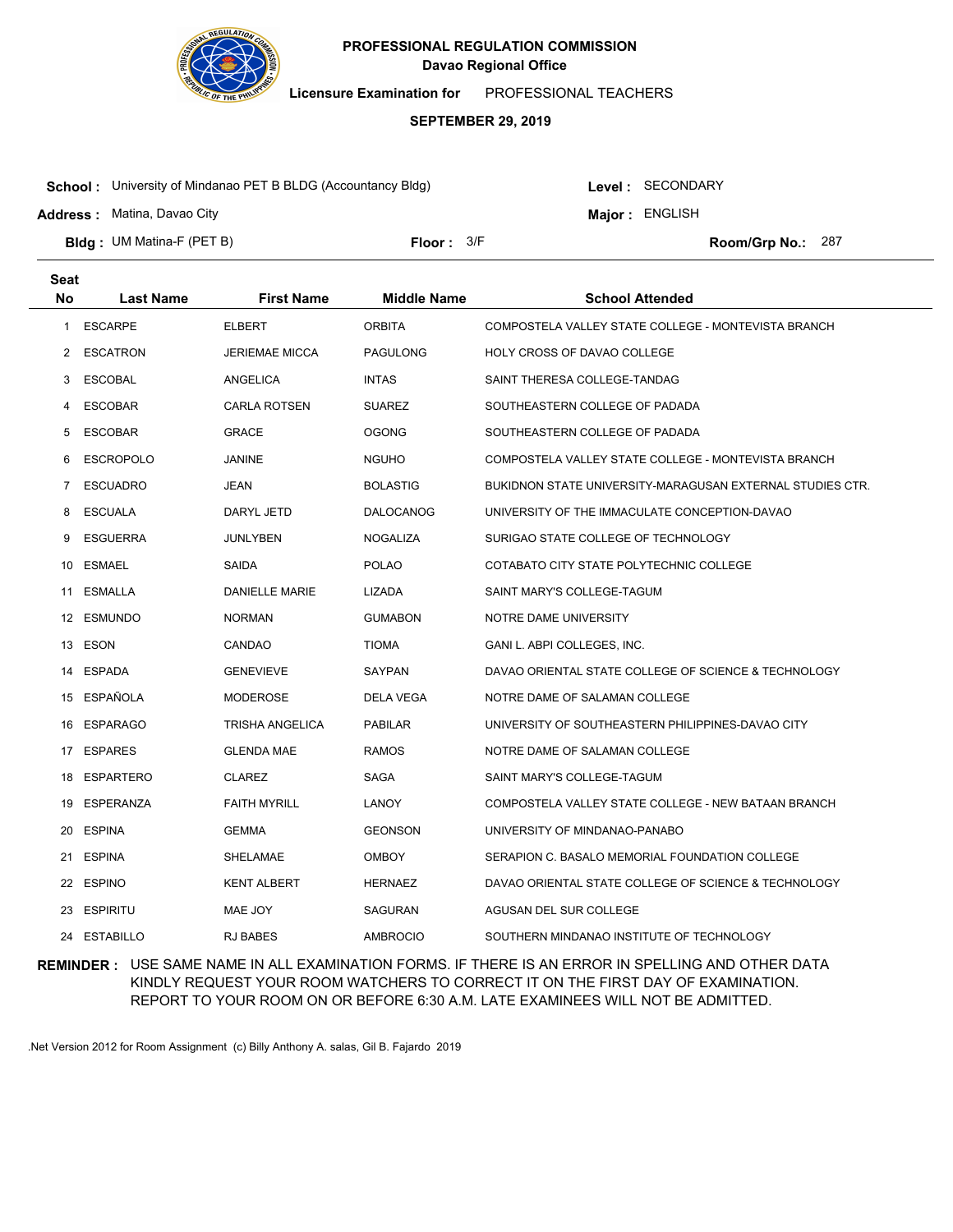

**Licensure Examination for**  PROFESSIONAL TEACHERS

### **SEPTEMBER 29, 2019**

**School :** University of Mindanao PET B BLDG (Accountancy Bldg)

Level : SECONDARY

**Major : ENGLISH** 

**Address :** Matina, Davao City

**Bldg : Floor : Room/Grp No.:** UM Matina-F (PET B) Floor:  $3/F$  Room/Grp No.: 288

| <b>Seat</b> |                  |                        |                    |                                                           |
|-------------|------------------|------------------------|--------------------|-----------------------------------------------------------|
| <b>No</b>   | <b>Last Name</b> | <b>First Name</b>      | <b>Middle Name</b> | <b>School Attended</b>                                    |
| 1           | <b>ESTACION</b>  | <b>MARNIE</b>          | <b>PACNA</b>       | UNIVERSITY OF SOUTHEASTERN PHILIPPINES-TAGUM              |
| 2           | <b>ESTAL</b>     | <b>JOSIE</b>           | SAGUDAQUIL         | HOLY CROSS OF DAVAO COLLEGE                               |
| 3           | <b>ESTANIQUE</b> | ERMIE JOY              | <b>MERTO</b>       | UNIVERSITY OF SOUTHEASTERN PHILIPPINES-DAVAO CITY         |
| 4           | <b>ESTOR</b>     | JOANNA                 | <b>BONITA</b>      | UNIVERSITY OF SOUTHEASTERN PHILIPPINES-DAVAO CITY         |
| 5           | <b>ESTORGIO</b>  | <b>RONNEL</b>          | <b>MILLANG</b>     | UNIVERSITY OF SOUTHEASTERN PHILIPPINES-DAVAO CITY         |
| 6           | <b>ESTOSE</b>    | JAY                    | <b>HIPOLAN</b>     | BUKIDNON STATE UNIVERSITY-MARAGUSAN EXTERNAL STUDIES CTR. |
| 7           | <b>ESTRADA</b>   | <b>CHARLES</b>         | <b>GUARIN</b>      | MONKAYO COLLEGE OF ARTS, SCIENCES & TECHNOLOGY            |
| 8           | <b>ESTRELLA</b>  | <b>REYNA JANE</b>      | <b>JUATON</b>      | DAVAO ORIENTAL STATE COLLEGE OF SCIENCE & TECHNOLOGY      |
| 9           | <b>ESTUESTA</b>  | <b>ANGELICA</b>        | CAWAYAN            | DAVAO CENTRAL COLLEGE                                     |
| 10          | EVANGELISTA      | LIEZEL                 | <b>GUILLERMO</b>   | ST. THOMAS MORE SCHOOL OF LAW & BUSINESS - TAGUM CITY     |
| 11          | EVASCO           | <b>HANNY JEN</b>       | <b>OSTOS</b>       | UNIVERSITY OF MINDANAO-DAVAO CITY                         |
|             | 12 EYAS          | <b>MARY CECILE</b>     | <b>BERNALES</b>    | NOTRE DAME OF SALAMAN COLLEGE                             |
|             | 13 FABILLAR      | JESHELL                | <b>MAMITES</b>     | HOLY CROSS OF DAVAO COLLEGE-BABAK                         |
|             | 14 FABROA        | <b>JAZZEL MARICE</b>   | <b>SARDIDO</b>     | SOUTHEASTERN COLLEGE OF PADADA                            |
|             | 15 FAJA          | HASSAN                 | OLALO              | ACES TAGUM COLLEGE                                        |
| 16          | FALCONI          | PRINCESS MAY           | QUINILOG           | COMPOSTELA VALLEY STATE COLLEGE - MARAGUSAN BRANCH        |
|             | 17 FARASE        | <b>KRYSSTAL JEANNE</b> | <b>CADUNGOG</b>    | UNIVERSITY OF SOUTHERN MINDANAO-KABACAN                   |
| 18          | FAROLA           | <b>JOHNEL MARCK</b>    | <b>BASILISCO</b>   | DAVAO WINCHESTER COLLEGES                                 |
| 19          | <b>FEDERICO</b>  | <b>VANESSA</b>         | <b>SABROSO</b>     | UNIVERSITY OF MINDANAO-DIGOS COLLEGE                      |
| 20          | <b>FEGARIDO</b>  | <b>JERICK</b>          | <b>ENRIQUE</b>     | NOTRE DAME OF MARBEL UNIVERSITY                           |
| 21          | FERNANDEZ        | <b>FAITH HANNAH</b>    | <b>PLAZA</b>       | UNIVERSITY OF SOUTHEASTERN PHILIPPINES-BISLIG CAMPUS      |
| 22          | FERNANDEZ        | <b>KEN MOSES</b>       | <b>CABOS</b>       | UNIVERSITY OF MINDANAO-DAVAO CITY                         |
| 23          | FERNANDEZ        | RENALDO JR             | <b>ARCIPE</b>      | UNIVERSITY OF SOUTHEASTERN PHILIPPINES-DAVAO CITY         |
|             | 24 FIDELES       | <b>JHUNLEE</b>         | LERIO              | SURIGAO STATE COLLEGE OF TECHNOLOGY                       |

**REMINDER :** USE SAME NAME IN ALL EXAMINATION FORMS. IF THERE IS AN ERROR IN SPELLING AND OTHER DATA KINDLY REQUEST YOUR ROOM WATCHERS TO CORRECT IT ON THE FIRST DAY OF EXAMINATION. REPORT TO YOUR ROOM ON OR BEFORE 6:30 A.M. LATE EXAMINEES WILL NOT BE ADMITTED.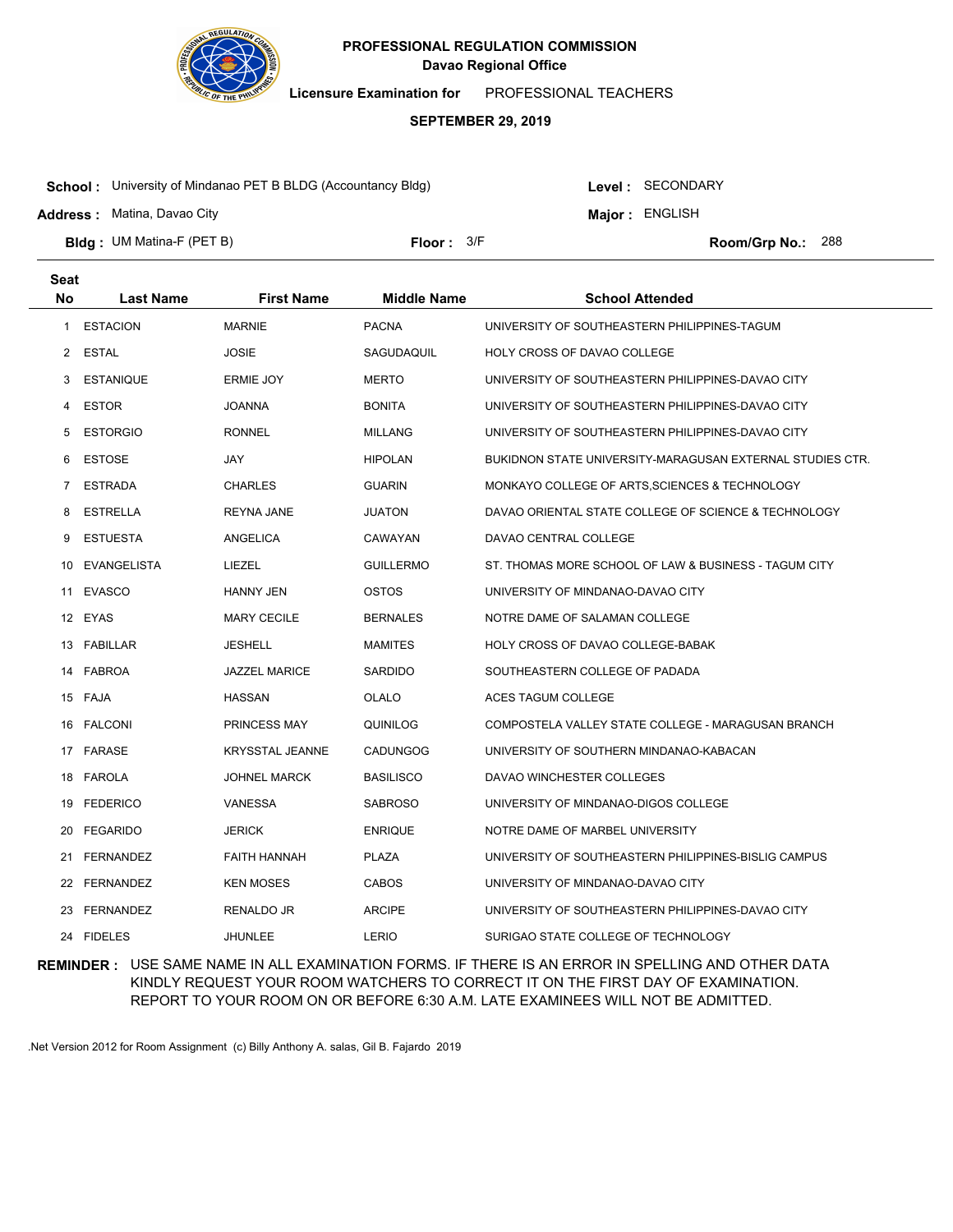

**Licensure Examination for**  PROFESSIONAL TEACHERS

#### **SEPTEMBER 29, 2019**

**School :** University of Mindanao PET B BLDG (Accountancy Bldg)

Level : SECONDARY

**Major : ENGLISH** 

**Address :** Matina, Davao City

**Bldg : Floor : Room/Grp No.:** UM Matina-F (PET B) Floor:  $3/F$  Room/Grp No.: 289

| <b>Seat</b> |                   |                        |                    |                                                         |
|-------------|-------------------|------------------------|--------------------|---------------------------------------------------------|
| No          | <b>Last Name</b>  | <b>First Name</b>      | <b>Middle Name</b> | <b>School Attended</b>                                  |
| 1           | <b>FIEL</b>       | <b>JOYCEE MAE</b>      | <b>SANORIA</b>     | UNIVERSITY OF MINDANAO-DIGOS COLLEGE                    |
| 2           | <b>FIJO</b>       | MADELYN                | MANTILLA           | MATS COLLEGE OF TECHNOLOGY                              |
| 3           | <b>FLOJO</b>      | <b>MONALIZA</b>        | <b>HIMARANGAN</b>  | UNIVERSITY OF MINDANAO-PANABO                           |
| 4           | <b>FLORECE</b>    | JOESHELLE              | <b>CONSTANCIO</b>  | UNIVERSITY OF MINDANAO-DAVAO CITY                       |
| 5           | <b>FLORENTINO</b> | ARISTODAZZIE           | <b>ALTUBAR</b>     | SOUTH PHILIPPINE ADVENTIST COLLEGE                      |
| 6           | <b>FLORES</b>     | <b>HYLIN</b>           | <b>GARCIA</b>      | UNIVERSITY OF MINDANAO-DAVAO CITY                       |
| 7           | <b>FLORES</b>     | JIEZA MAE              | CAMBA              | DAVAO DEL NORTE STATE COLLEGE                           |
| 8           | <b>FLORES</b>     | LORIE MAE              | <b>PANGAN</b>      | DAVAO CENTRAL COLLEGE                                   |
| 9           | <b>FLORES</b>     | <b>MERNA</b>           | <b>HINAMPAS</b>    | UNIVERSITY OF SOUTHEASTERN PHILIPPINES-DAVAO CITY       |
| 10          | <b>FLORES</b>     | <b>SHENNA</b>          | SALUTAN            | UNIVERSITY OF MINDANAO-TAGUM                            |
| 11          | FORTALEZA         | <b>RISSAFEL</b>        | <b>CADUNGOG</b>    | BUKIDNON STATE UNIVERSITY-MONKAYO EXTERNAL STUDIES CTR. |
|             | 12 FRAGATA        | <b>CRISTINE MAE</b>    | <b>DEJARME</b>     | UNIVERSITY OF SOUTHEASTERN PHILIPPINES-TAGUM            |
| 13          | <b>FRANCISCO</b>  | ANGEL-ANN              |                    | HINATUAN SOUTHERN COLLEGE (for.USP)                     |
| 14          | <b>FRUCTUOSO</b>  | <b>KIMBERLY</b>        | <b>DADOR</b>       | UNIVERSITY OF MINDANAO-PANABO                           |
|             | 15 FUENTES        | <b>MARVIN</b>          | <b>CARDINAL</b>    | UNIVERSITY OF MINDANAO-TAGUM                            |
| 16          | <b>FUENTES</b>    | RIZZA JEAN             | LANZO              | PHILIPPINE COLLEGE OF TECHNOLOGY                        |
|             | 17 FUENTIBELLA    | <b>LUCHIE MARIE</b>    | <b>MORALES</b>     | GENSANTOS FOUNDATION COLLEGE, INC.                      |
| 18          | <b>FULGARINAS</b> | <b>MICHELLE</b>        | <b>TEJANO</b>      | MATS COLLEGE OF TECHNOLOGY                              |
| 19          | <b>GABALES</b>    | <b>KRISTELLE JOYCE</b> | <b>SARDA</b>       | SOUTHEASTERN COLLEGE OF PADADA                          |
| 20          | <b>GABASA</b>     | <b>JESSA</b>           | <b>JAVINES</b>     | KAPALONG COLLEGE OF AGRICULTURE, SCIENCES & TECHNOLOGY  |
| 21          | GABI              | <b>DENNIS</b>          | <b>GALLEMASO</b>   | KAPALONG COLLEGE OF AGRICULTURE, SCIENCES & TECHNOLOGY  |
| 22          | GABONADA          | <b>FRIEL JAY</b>       | <b>COMIDOY</b>     | MONKAYO COLLEGE OF ARTS, SCIENCES & TECHNOLOGY          |
| 23          | <b>GABOTERO</b>   | <b>JENEFER</b>         | <b>DALING</b>      | KAPALONG COLLEGE OF AGRICULTURE, SCIENCES & TECHNOLOGY  |
|             | 24 GADOR          | <b>NOLI</b>            | DATULAYTA          | SOUTHEASTERN COLLEGE OF PADADA                          |

**REMINDER :** USE SAME NAME IN ALL EXAMINATION FORMS. IF THERE IS AN ERROR IN SPELLING AND OTHER DATA KINDLY REQUEST YOUR ROOM WATCHERS TO CORRECT IT ON THE FIRST DAY OF EXAMINATION. REPORT TO YOUR ROOM ON OR BEFORE 6:30 A.M. LATE EXAMINEES WILL NOT BE ADMITTED.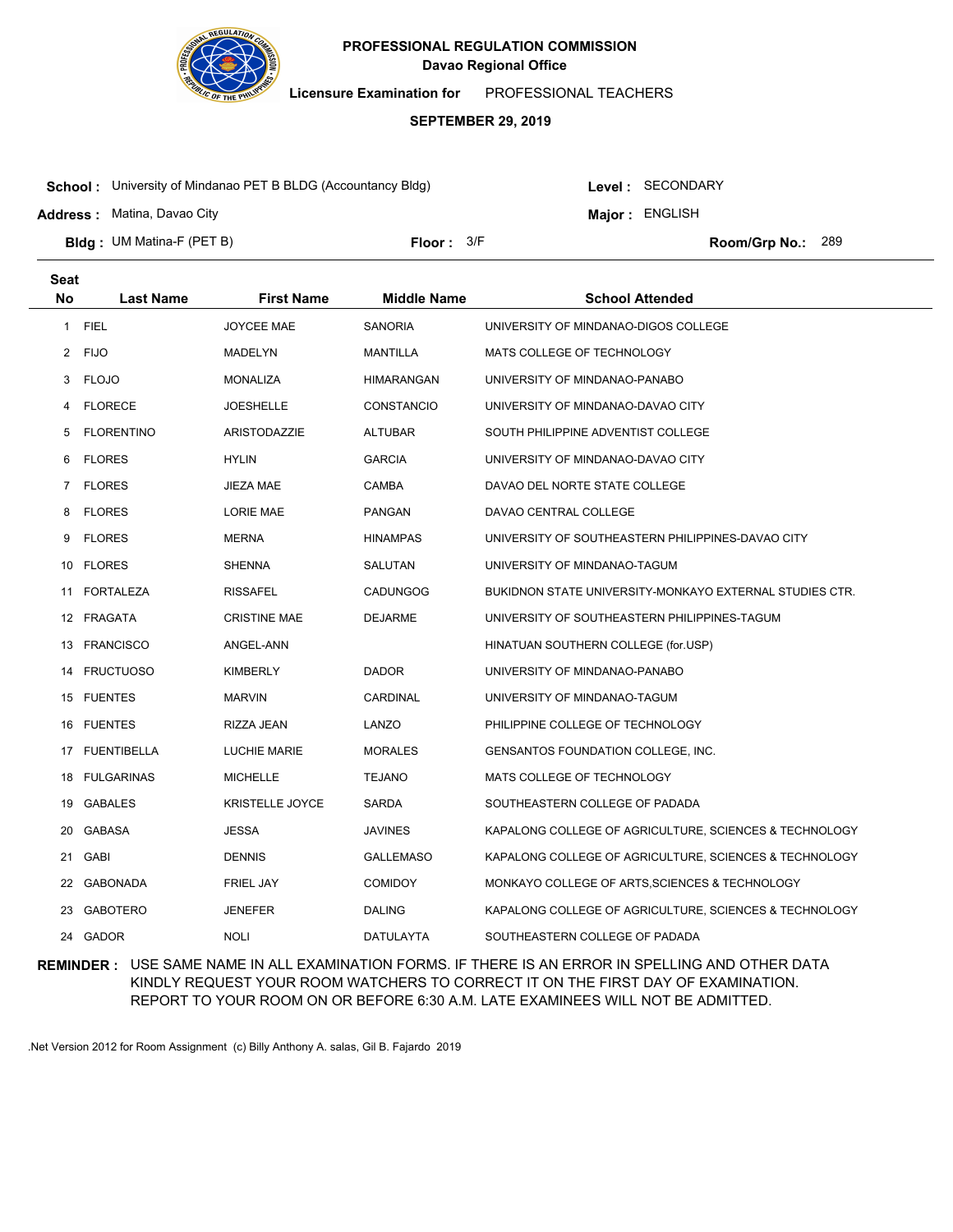

**Licensure Examination for**  PROFESSIONAL TEACHERS

### **SEPTEMBER 29, 2019**

**School :** University of Mindanao PET B BLDG (Accountancy Bldg)

**Address :** Matina, Davao City

**Seat**

Level : SECONDARY

**Major : ENGLISH** 

**Bldg : Floor : Room/Grp No.:** UM Matina-F (PET B)

Floor:  $3/F$  Room/Grp No.: 290

| συαι         |                  |                       |                    |                                                           |
|--------------|------------------|-----------------------|--------------------|-----------------------------------------------------------|
| No           | <b>Last Name</b> | <b>First Name</b>     | <b>Middle Name</b> | <b>School Attended</b>                                    |
| $\mathbf{1}$ | <b>GAERLAN</b>   | SARAH RISHA           | <b>PASTOR</b>      | ASSUMPTION COLLEGE OF DAVAO                               |
| 2            | <b>GAFATE</b>    | <b>MARGIE</b>         | <b>ESTOCADA</b>    | JOHN PAUL II COLLEGE                                      |
| 3            | GAJO             | DANICA AILEN          | <b>JUNGOY</b>      | PHILIPPINE COLLEGE OF TECHNOLOGY                          |
| 4            | <b>GALAMITON</b> | <b>NORMIELYN</b>      | ARQUILLANO         | UNIVERSITY OF SOUTHEASTERN PHILIPPINES-DAVAO CITY         |
| 5            | <b>GALEOS</b>    | JIMWELL               | <b>ALBARACIN</b>   | HOLY CROSS OF BANSALAN JUNIOR COLLEGE                     |
| 6            | <b>GALINDO</b>   | <b>ADAM KENT</b>      | <b>TINDUGAN</b>    | UNIVERSITY OF SOUTHEASTERN PHILIPPINES-BISLIG CAMPUS      |
| 7            | <b>GALINDO</b>   | <b>RIZAFLOR</b>       | <b>LISBO</b>       | SURIGAO STATE COLLEGE OF TECHNOLOGY                       |
| 8            | <b>GALINO</b>    | <b>MELANIE</b>        | AMPO               | ACES TAGUM COLLEGE                                        |
| 9            | <b>GALLANO</b>   | <b>KENNETH JED</b>    | <b>MARFIL</b>      | NOTRE DAME OF MIDSAYAP COLLEGE                            |
| 10           | <b>GALLARDO</b>  | <b>MELISSA</b>        | CORALAT            | UNIVERSITY OF SOUTHEASTERN PHILIPPINES-BISLIG CAMPUS      |
| 11           | <b>GALLEGO</b>   | <b>KRISTINE LORA</b>  | SEÑORAN            | UNIVERSITY OF SOUTHEASTERN PHILIPPINES-TAGUM              |
| 12           | GALOLO           | <b>MERALUNA</b>       | <b>TECSON</b>      | JOHN PAUL II COLLEGE                                      |
| 13           | <b>GALVEZ</b>    | <b>ROBELIZA</b>       | <b>DURON</b>       | BUKIDNON STATE UNIVERSITY-(FOR BUKIDNON STATE COLL)- MAIN |
| 14           | <b>GALVEZ</b>    | <b>TEODERICK</b>      | <b>ROMA</b>        | UNIVERSITY OF MINDANAO-TAGUM                              |
| 15           | <b>GAMBOA</b>    | <b>EFREN</b>          | <b>AMBAIC</b>      | DAVAO ORIENTAL STATE COLLEGE OF SCIENCE & TECHNOLOGY      |
| 16           | GAMIT            | ELUETERIO JR          | <b>SIGUE</b>       | UNIVERSITY OF SOUTHEASTERN PHILIPPINES-DAVAO CITY         |
| 17           | GANAD            | <b>PETER</b>          | <b>GAMPANAN</b>    | LICEO DE DAVAO                                            |
| 18           | GANTE            | <b>SHELDON</b>        | <b>PONTILLANO</b>  | BUKIDNON STATE UNIVERSITY-MARAGUSAN EXTERNAL STUDIES CTR. |
| 19           | <b>GAPANG</b>    | ELEANE GRACE          |                    | KAPALONG COLLEGE OF AGRICULTURE, SCIENCES & TECHNOLOGY    |
| 20           | GARADO           | <b>MARY ANN</b>       | <b>NUÑEZ</b>       | UNIVERSITY OF MINDANAO-PANABO                             |
| 21           | GARAO            | <b>IVAN CARLO</b>     | <b>REQUINA</b>     | GOVERNOR GENEROSO COLLEGE OF ARTS, SCIENCES & TECHNOLOBY  |
|              | 22 GARAY         | <b>KHYRSS ANGELIE</b> | PALACPAC           | UNIVERSITY OF SOUTHEASTERN PHILIPPINES-BISLIG CAMPUS      |
| 23           | GARBO            | <b>RILLINE</b>        | <b>HABAN</b>       | MINDANAO STATE UNIVERSITY-MARAWI CITY                     |
|              | 24 GARCIA        | <b>CLAIRE</b>         | CANSANCIO          | UNIVERSITY OF MINDANAO-DIGOS COLLEGE                      |
|              |                  |                       |                    |                                                           |

**REMINDER :** USE SAME NAME IN ALL EXAMINATION FORMS. IF THERE IS AN ERROR IN SPELLING AND OTHER DATA KINDLY REQUEST YOUR ROOM WATCHERS TO CORRECT IT ON THE FIRST DAY OF EXAMINATION. REPORT TO YOUR ROOM ON OR BEFORE 6:30 A.M. LATE EXAMINEES WILL NOT BE ADMITTED.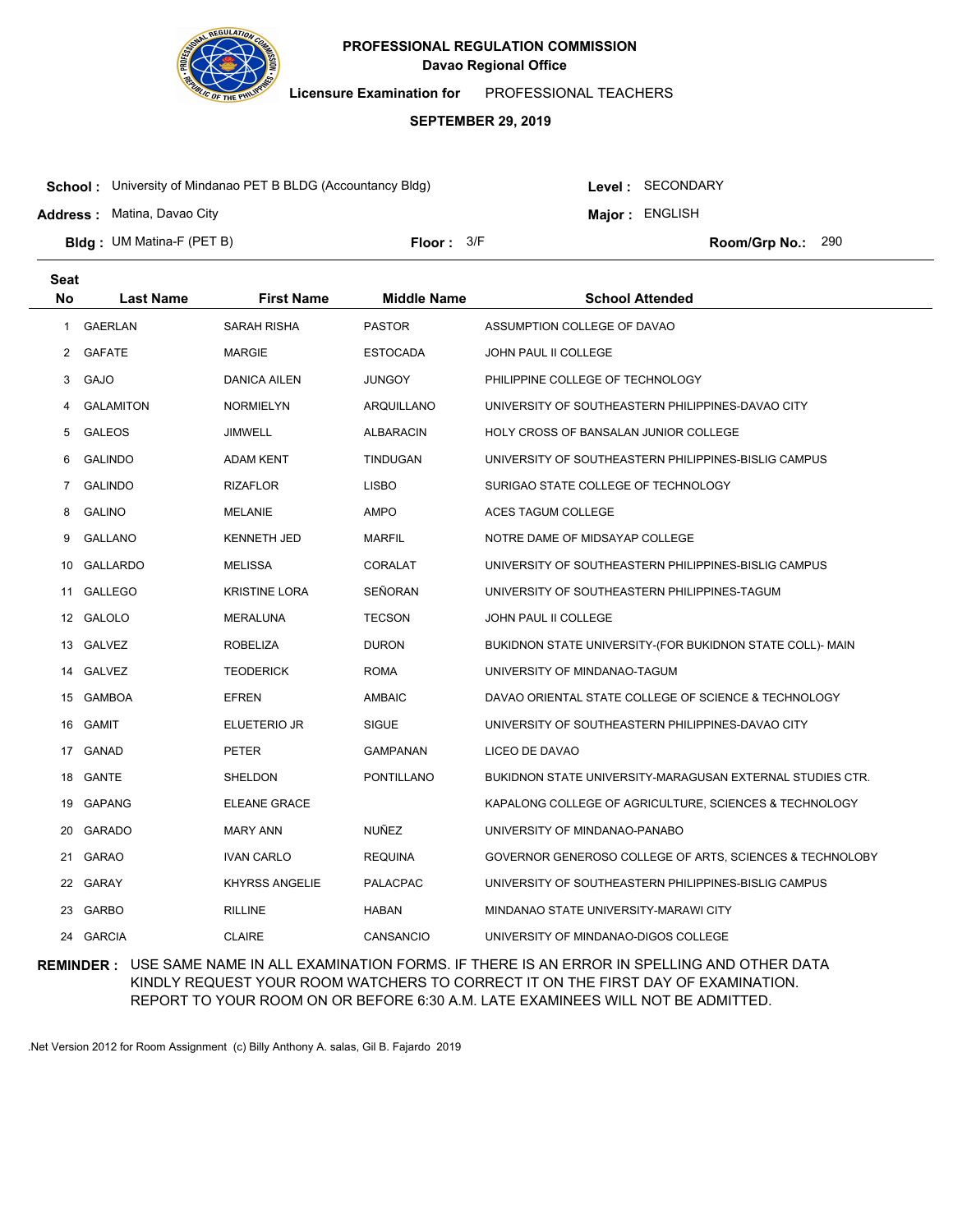

**Licensure Examination for**  PROFESSIONAL TEACHERS

### **SEPTEMBER 29, 2019**

**School :** University of Mindanao PET B BLDG (Accountancy Bldg)

**Address :** Matina, Davao City

Level : SECONDARY

**Major : ENGLISH** 

**Bldg : Floor : Room/Grp No.:** UM Matina-F (PET B) Floor: 3/F Room/Grp No.: 291

| <b>Seat</b> |                  |                        |                    |                                                        |
|-------------|------------------|------------------------|--------------------|--------------------------------------------------------|
| <b>No</b>   | <b>Last Name</b> | <b>First Name</b>      | <b>Middle Name</b> | <b>School Attended</b>                                 |
| 1           | <b>GARCIA</b>    | PRINCESS JOY           | <b>MOSQUERA</b>    | NOTRE DAME UNIVERSITY                                  |
| 2           | GARDE            | <b>MARY JANE</b>       | <b>SAYCO</b>       | UNIVERSITY OF SOUTHEASTERN PHILIPPINES-DAVAO CITY      |
| 3           | <b>GARGANTA</b>  | <b>MARLYN</b>          | <b>TARAY</b>       | UNIVERSITY OF MINDANAO-TAGUM                           |
| 4           | <b>GARING</b>    | <b>RACQUEL</b>         | <b>BIBAS</b>       | KAPALONG COLLEGE OF AGRICULTURE, SCIENCES & TECHNOLOGY |
| 5           | <b>GARLET</b>    | AZOR                   | <b>PASAY</b>       | <b>MOUNTAIN VIEW COLLEGE</b>                           |
| 6           | <b>GAROPEL</b>   | <b>CHERRY</b>          | <b>BAYLOCES</b>    | AGUSAN DEL SUR COLLEGE                                 |
| 7           | <b>GARRIDO</b>   | KACY                   | <b>COSTINAR</b>    | UNIVERSITY OF SOUTHEASTERN PHILIPPINES-DAVAO CITY      |
| 8           | <b>GARSUTA</b>   | MARY ANN FLOREJANE     | BAT-AO             | AGUSAN DEL SUR COLLEGE                                 |
| 9           | <b>GASCON</b>    | SHEENLY                | ARGUELLES          | SOUTHEASTERN COLLEGE OF PADADA                         |
| 10          | GASOC            | <b>MARLON</b>          | <b>BAPILAR</b>     | KAPALONG COLLEGE OF AGRICULTURE, SCIENCES & TECHNOLOGY |
| 11          | <b>GAUDICOS</b>  | PAMELA MAE             | MARTINEZ           | SURIGAO DEL SUR STATE UNIVERSITY- MAIN CAMPUS          |
|             | 12 GAUM          | <b>NORDAN</b>          | SALARDA            | SAINT MARY'S COLLEGE-TAGUM                             |
|             | 13 GAURANA       | YANCY JOY              | <b>AMORES</b>      | NORTH DAVAO COLLEGES-PANABO                            |
| 14          | GAWAT            | JASMIN                 | VALDEZ             | UNIVERSITY OF THE IMMACULATE CONCEPTION-DAVAO          |
|             | 15 GELITO        | DARLEN                 | <b>DAVILA</b>      | COR JESU COLLEGE (HOLY CROSS OF DIGOS)                 |
| 16          | <b>GEMAO</b>     | <b>GEZELLE</b>         | <b>PARUG</b>       | PHILIPPINE NORMAL UNIVERSITY- MINDANAO                 |
| 17          | <b>GEMENTIZA</b> | <b>GRETCHEL</b>        | <b>GARAY</b>       | UNIVERSITY OF MINDANAO-TAGUM                           |
| 18          | <b>GEMINO</b>    | ESMERALDO JR           | <b>ORBITA</b>      | SOUTHEASTERN COLLEGE OF PADADA                         |
| 19          | <b>GEMINO</b>    | <b>MARY JOY</b>        | <b>OMBAO</b>       | JOHN PAUL II COLLEGE                                   |
| 20          | <b>GEMPERONA</b> | <b>MARJORIE</b>        | <b>PRESORES</b>    | NORTH DAVAO COLLEGES-PANABO                            |
| 21          | <b>GEMPESAW</b>  | ALTHEA MAE             | LABOSTRO           | UNIVERSITY OF MINDANAO-DAVAO CITY                      |
|             | 22 GENAYAS       | <b>MARIE ENCARNATE</b> | <b>DAIRO</b>       | UNIVERSITY OF THE IMMACULATE CONCEPTION-DAVAO          |
| 23          | <b>GENERALE</b>  | <b>CHARMINE</b>        | CALLANGAN          | UNIVERSITY OF SOUTHEASTERN PHILIPPINES-TAGUM           |
|             | 24 GENOTIVO      | <b>WELMER</b>          | <b>MONDREZA</b>    | JOHN PAUL II COLLEGE                                   |

**REMINDER :** USE SAME NAME IN ALL EXAMINATION FORMS. IF THERE IS AN ERROR IN SPELLING AND OTHER DATA KINDLY REQUEST YOUR ROOM WATCHERS TO CORRECT IT ON THE FIRST DAY OF EXAMINATION. REPORT TO YOUR ROOM ON OR BEFORE 6:30 A.M. LATE EXAMINEES WILL NOT BE ADMITTED.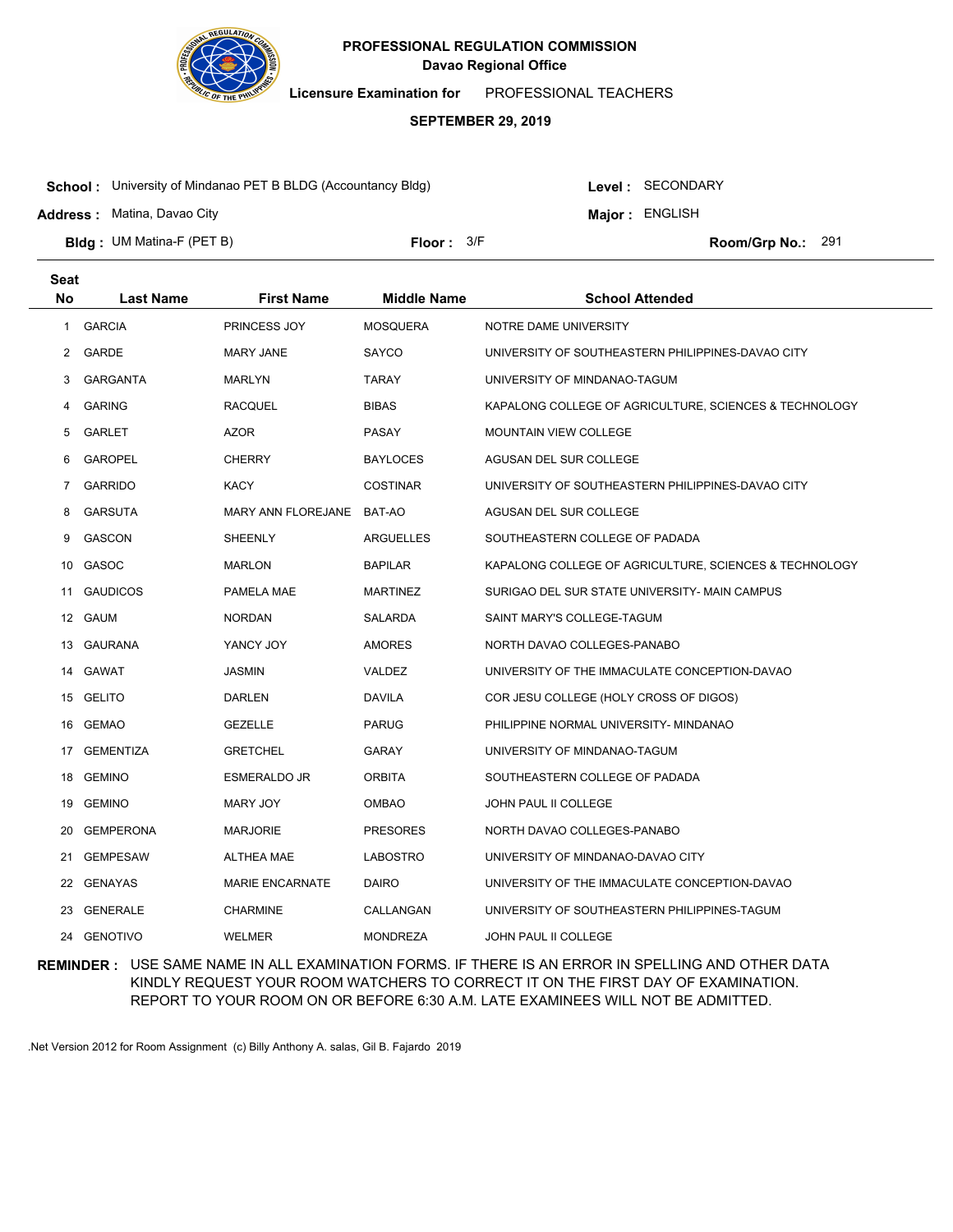

**Licensure Examination for**  PROFESSIONAL TEACHERS

### **SEPTEMBER 29, 2019**

**School :** University of Mindanao PET B BLDG (Accountancy Bldg)

**Address :** Matina, Davao City

Level : SECONDARY

**Major : ENGLISH** Floor:  $3/F$  Room/Grp No.: 292

**Bldg : Floor : Room/Grp No.:** UM Matina-F (PET B)

| <b>Seat</b> |                   |                       |                    |                                                           |
|-------------|-------------------|-----------------------|--------------------|-----------------------------------------------------------|
| <b>No</b>   | <b>Last Name</b>  | <b>First Name</b>     | <b>Middle Name</b> | <b>School Attended</b>                                    |
| 1           | <b>GENOVA</b>     | <b>COLLEEN KAYE</b>   | <b>GRANDE</b>      | NOTRE DAME OF MIDSAYAP COLLEGE                            |
| 2           | <b>GENQUISCAS</b> | <b>MIRIAM TERESA</b>  | DIGAL              | BUKIDNON STATE UNIVERSITY-(FOR BUKIDNON STATE COLL)- MAIN |
| 3           | GENTALLAN         | JAY                   | <b>OCHARON</b>     | UNIVERSITY OF SOUTHEASTERN PHILIPPINES-TAGUM              |
| 4           | <b>GENTILES</b>   | <b>JOYLYN MAE</b>     | <b>MASUGBOD</b>    | KAPALONG COLLEGE OF AGRICULTURE, SCIENCES & TECHNOLOGY    |
| 5           | <b>GEONZON</b>    | <b>KAYE CHARISSE</b>  | SACEDON            | SAN PEDRO COLLEGE-DAVAO CITY                              |
| 6           | <b>GERALI</b>     | RAZEL MAE             | <b>ALCAIN</b>      | HOLY CROSS COLLEGE OF CALINAN                             |
| 7           | <b>GERONA</b>     | <b>MARIA VICTORIA</b> | <b>HAGURILES</b>   | UNIVERSITY OF SOUTHEASTERN PHILIPPINES-DAVAO CITY         |
| 8           | <b>GERONIMO</b>   | MARSHA LIZA           | DAYLO              | <b>JOHN PAUL II COLLEGE</b>                               |
| 9           | GETALLA           | <b>DARIEL KIM</b>     | <b>BULAT - AG</b>  | SOUTHEASTERN COLLEGE OF PADADA                            |
| 10          | GETALLA           | JEAN                  | <b>RENDON</b>      | SOUTHEASTERN COLLEGE OF PADADA                            |
|             | 11 GEVERO         | <b>MICHELLE</b>       | <b>TAGUIBAO</b>    | UNIVERSITY OF MINDANAO-DAVAO CITY                         |
|             | 12 GEVEROLA       | <b>DEVINE</b>         | CABILLO            | SOUTHEASTERN COLLEGE OF PADADA                            |
|             | 13 GEVEROLA       | <b>IRIS</b>           | <b>GETALLA</b>     | SOUTHEASTERN COLLEGE OF PADADA                            |
| 14          | GEVESO            | <b>RUBY MAR</b>       | <b>ESMEJARDA</b>   | NOTRE DAME UNIVERSITY                                     |
|             | 15 GILAGA         | JULIUS                | <b>ESTALANE</b>    | HINATUAN SOUTHERN COLLEGE (for.USP)                       |
| 16          | GIMANG            | <b>ROSELYN</b>        | <b>UNGRIA</b>      | COMPOSTELA VALLEY STATE COLLEGE - MARAGUSAN BRANCH        |
|             | 17 GIMANTOG       | JUDY ANN              | TUBONGBANUA        | BUKIDNON STATE UNIVERSITY-MARAGUSAN EXTERNAL STUDIES CTR. |
| 18          | <b>GIMONGALA</b>  | <b>MARIEN</b>         | <b>GEYROZAGA</b>   | SOUTHEASTERN COLLEGE OF PADADA                            |
| 19          | GIMONGALA         | <b>RAZEL</b>          | <b>GEYROZAGA</b>   | SOUTHEASTERN COLLEGE OF PADADA                            |
| 20          | <b>GINGGO</b>     | <b>JOAN</b>           | <b>MANGENTE</b>    | GABRIEL TABORIN COLLEGE OF DAVAO FOUND.-DAVAO CITY        |
|             | 21 GLORIA         | CHRISTINE JOY         | <b>ADENIT</b>      | MONKAYO COLLEGE OF ARTS, SCIENCES & TECHNOLOGY            |
|             | 22 GOC-ONG        | <b>ETHYL</b>          | <b>MIRASOL</b>     | UNIVERSITY OF MINDANAO-DIGOS COLLEGE                      |
|             | 23 GOKOTANO       | <b>LOREN</b>          | <b>TANILON</b>     | ATENEO DE DAVAO UNIVERSITY                                |
|             | 24 GOLES          | <b>CHARLINE</b>       | <b>BALCITA</b>     | DAVAO CENTRAL COLLEGE                                     |

**REMINDER :** USE SAME NAME IN ALL EXAMINATION FORMS. IF THERE IS AN ERROR IN SPELLING AND OTHER DATA KINDLY REQUEST YOUR ROOM WATCHERS TO CORRECT IT ON THE FIRST DAY OF EXAMINATION. REPORT TO YOUR ROOM ON OR BEFORE 6:30 A.M. LATE EXAMINEES WILL NOT BE ADMITTED.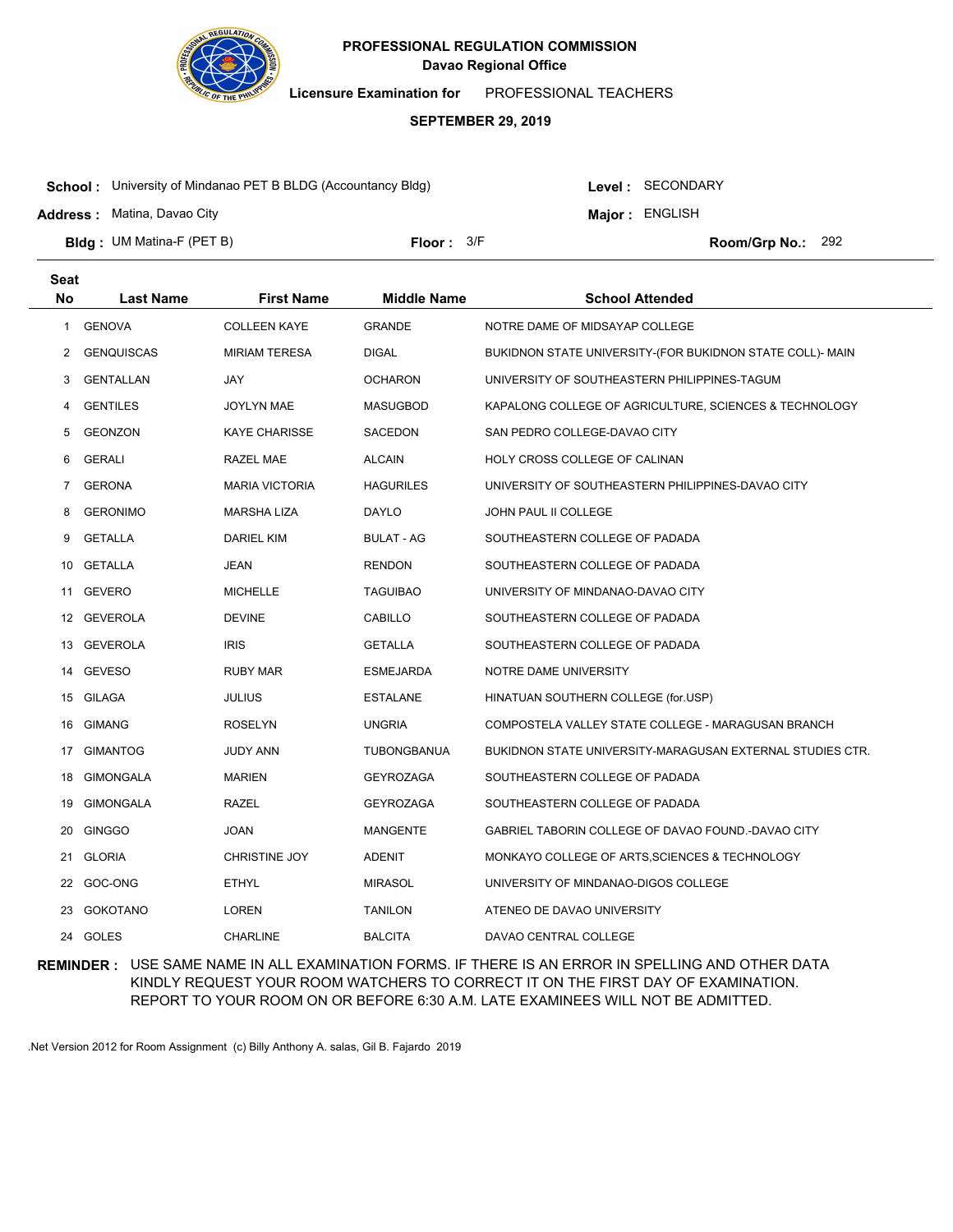

**Licensure Examination for**  PROFESSIONAL TEACHERS

### **SEPTEMBER 29, 2019**

**School :** University of Mindanao PET B BLDG (Accountancy Bldg)

**Address :** Matina, Davao City

Level : SECONDARY

**Major : ENGLISH** 

**Bldg : Floor : Room/Grp No.:** UM Matina-F (PET B) Floor:  $3/F$  Room/Grp No.: 293

| <b>Seat</b>  |                     |                       |                    |                                                           |
|--------------|---------------------|-----------------------|--------------------|-----------------------------------------------------------|
| <b>No</b>    | <b>Last Name</b>    | <b>First Name</b>     | <b>Middle Name</b> | <b>School Attended</b>                                    |
| $\mathbf{1}$ | <b>GOLES</b>        | <b>FEMIE</b>          | CARTAGENA          | UNIVERSITY OF THE IMMACULATE CONCEPTION-DAVAO             |
| 2            | <b>GOLIMLIM</b>     | <b>KIRBY</b>          | <b>ALBERCA</b>     | SOUTHEASTERN COLLEGE OF PADADA                            |
| 3            | <b>GOMEZ</b>        | <b>GRIZELLE</b>       | <b>VARRON</b>      | ST. MARY'S COLLEGE OF BAGANGA-BAGANGA, DAVAO ORIENTAL     |
| 4            | <b>GOMEZ</b>        | <b>JOSEPH</b>         | CAPONGPONGAN       | UNIVERSITY OF SOUTHEASTERN PHILIPPINES-TAGUM              |
| 5            | <b>GOMEZ</b>        | <b>MARC NELSON</b>    | <b>MALAZARTE</b>   | ASSUMPTION COLLEGE OF NABUNTURAN                          |
| 6            | <b>GOMOBAO</b>      | <b>JOWELYN</b>        | <b>MACASAOL</b>    | ASSUMPTION COLLEGE OF DAVAO                               |
| 7            | GONO                | <b>GLYDEL MAE</b>     | PUSA               | UNIVERSITY OF MINDANAO-TAGUM                              |
| 8            | <b>GONZALES</b>     | <b>JAYCEL</b>         | LARA               | HOLY CROSS OF DAVAO COLLEGE                               |
| 9            | <b>GONZALES</b>     | <b>ROBIE AN</b>       | <b>MACATIVO</b>    | JOHN PAUL II COLLEGE                                      |
| 10           | GORRE               | <b>LEAH MAE</b>       | LANOS              | UNIVERSITY OF MINDANAO-DAVAO CITY                         |
|              | 11 GOTUBAT          | JAIME JR              | <b>CATOR</b>       | DAVAO DEL NORTE STATE COLLEGE                             |
| 12           | GOZON               | <b>JOAN</b>           | <b>POJADAS</b>     | BUKIDNON STATE UNIVERSITY-MARAGUSAN EXTERNAL STUDIES CTR. |
| 13           | GRAN                | <b>CRISTINA</b>       | JANOYAN            | ASSUMPTION COLLEGE OF NABUNTURAN                          |
| 14           | <b>GRAN</b>         | <b>RECHELLE MARIE</b> | LAGRIA             | UNIVERSITY OF SOUTHEASTERN PHILIPPINES-DAVAO CITY         |
| 15           | <b>GRANADEROS</b>   | <b>ELVIE</b>          | <b>PENIONES</b>    | UNIVERSITY OF SOUTHEASTERN PHILIPPINES-BISLIG CAMPUS      |
| 16           | GRANDE              | <b>ELLEN FAITH</b>    | <b>LOPEZ</b>       | UNIVERSITY OF SOUTHEASTERN PHILIPPINES-DAVAO CITY         |
| 17           | GRECIA              | <b>BABY JEAN</b>      | <b>REVILLA</b>     | UNIVERSITY OF SOUTHEASTERN PHILIPPINES-TAGUM              |
| 18           | <b>GREGORIO</b>     | <b>RACHELLE</b>       | <b>SIM</b>         | NOTRE DAME OF MIDSAYAP COLLEGE                            |
| 19           | <b>GUADALQUIVER</b> | ANGEL                 | <b>GIMENO</b>      | SAINT PETER'S COLLEGE OF TORIL                            |
| 20           | <b>GUARDADOS</b>    | <b>HONEYPIE</b>       | <b>MASAMBO</b>     | ASSUMPTION COLLEGE OF NABUNTURAN                          |
| 21           | <b>GUARIN</b>       | <b>KATHLEEN MEA</b>   | <b>GALLARDO</b>    | UNIVERSITY OF SOUTHEASTERN PHILIPPINES-BISLIG CAMPUS      |
|              | 22 GUARTICO         | <b>JOEVIE</b>         | <b>ALFONSO</b>     | ALL NATIONS COLLEGE                                       |
| 23           | GUCOR               | <b>LORELEI</b>        | <b>FLORES</b>      | SOUTHEASTERN COLLEGE OF PADADA                            |
|              | 24 GUDEN            | <b>IVY</b>            | <b>MASTE</b>       | MONKAYO COLLEGE OF ARTS, SCIENCES & TECHNOLOGY            |

**REMINDER :** USE SAME NAME IN ALL EXAMINATION FORMS. IF THERE IS AN ERROR IN SPELLING AND OTHER DATA KINDLY REQUEST YOUR ROOM WATCHERS TO CORRECT IT ON THE FIRST DAY OF EXAMINATION. REPORT TO YOUR ROOM ON OR BEFORE 6:30 A.M. LATE EXAMINEES WILL NOT BE ADMITTED.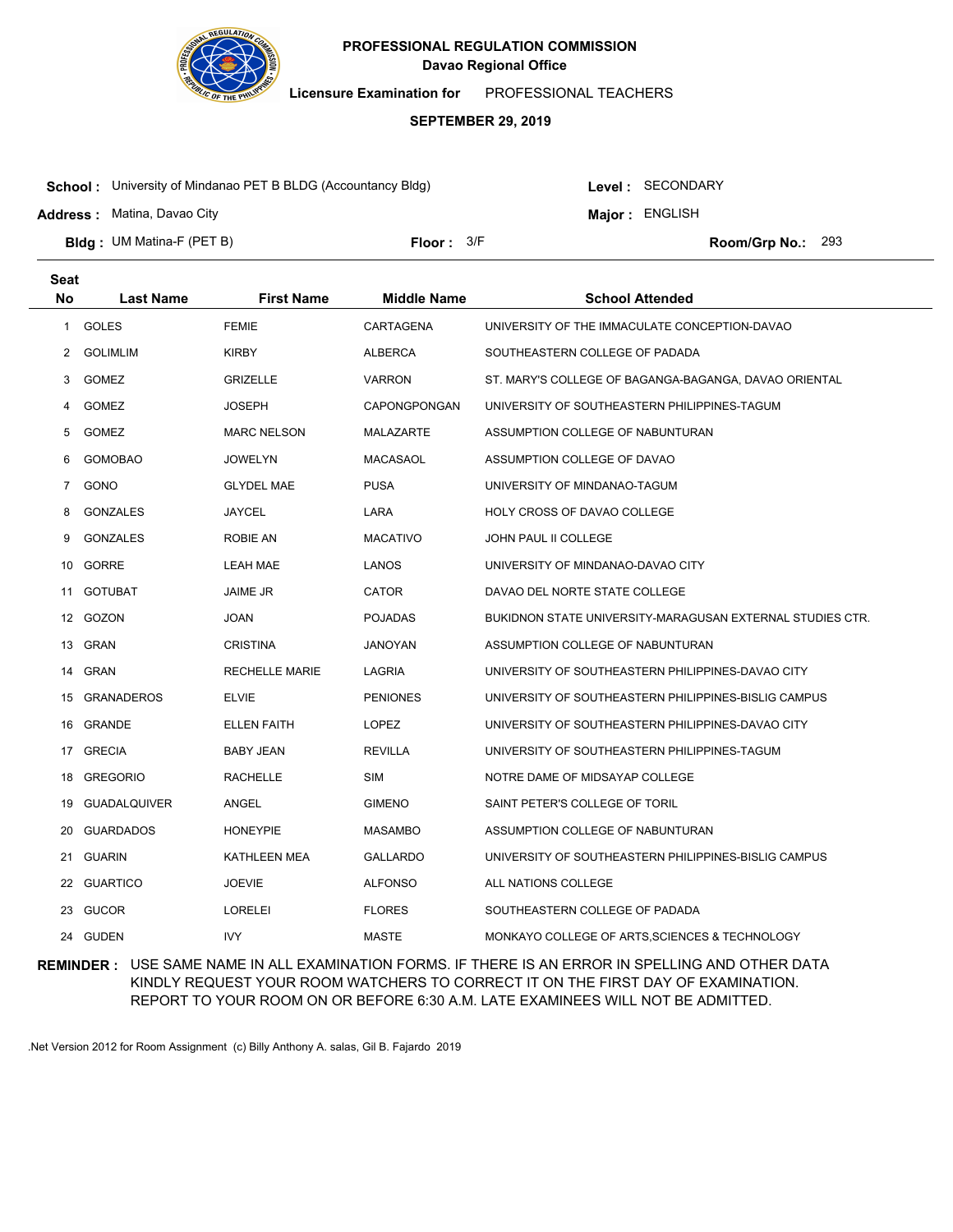

**Licensure Examination for**  PROFESSIONAL TEACHERS

### **SEPTEMBER 29, 2019**

**School :** University of Mindanao PET B BLDG (Accountancy Bldg)

Level : SECONDARY

**Major : ENGLISH** 

**Address :** Matina, Davao City

**Bldg : Floor : Room/Grp No.:** UM Matina-F (PET B) Floor: 3/F Room/Grp No.: 294

| <b>Seat</b><br><b>No</b> | <b>Last Name</b> | <b>First Name</b>     | <b>Middle Name</b> | <b>School Attended</b>                                |
|--------------------------|------------------|-----------------------|--------------------|-------------------------------------------------------|
|                          |                  |                       |                    |                                                       |
| $\mathbf{1}$             | <b>GUDIS</b>     | <b>WENDY KATE</b>     | <b>POL</b>         | UNIVERSITY OF SOUTHEASTERN PHILIPPINES-TAGUM          |
| 2                        | <b>GUERRA</b>    | <b>KESHA</b>          | <b>ESCANILLA</b>   | RAMON MAGSAYSAY MEMORIAL COLLEGE-MARBEL               |
| 3                        | <b>GUEVARRA</b>  | ED SHERLYN            | <b>CUMAMAO</b>     | UNIVERSITY OF SOUTHEASTERN PHILIPPINES-DAVAO CITY     |
| 4                        | <b>GUIABAR</b>   | <b>MONHASSER</b>      | <b>MAPAGAGONG</b>  | SULTAN KUDARAT STATE UNIVERSITY-KALAMANSIG            |
| 5                        | <b>GUIALEL</b>   | <b>MARIA NILDA</b>    | <b>MASMODI</b>     | COTABATO CITY STATE POLYTECHNIC COLLEGE               |
| 6                        | <b>GUIAPAL</b>   | WAHIDA                | EDZEL              | MINDANAO STATE UNIVERSITY-MAGUINDANAO                 |
| 7                        | <b>GUIAS</b>     | JAMICA                | <b>GRANADA</b>     | UNIVERSITY OF MINDANAO-TAGUM                          |
| 8                        | <b>GUIDES</b>    | JASPER                |                    | UNIVERSITY OF MINDANAO-TAGUM                          |
| 9                        | <b>GUILLEN</b>   | <b>MARIMA</b>         | <b>RABE</b>        | DAVAO CENTRAL COLLEGE                                 |
| 10                       | GUIMARY          | GHAYMARIE             | ORNOS              | UNIVERSITY OF MINDANAO-PENAPLATA                      |
| 11                       | <b>GUINAR</b>    | <b>NADZMA</b>         | <b>ONOS</b>        | COTABATO CITY STATE POLYTECHNIC COLLEGE               |
|                          | 12 GUIÑARES      | ALLIENA               | <b>POSTANES</b>    | NORTH DAVAO COLLEGE-TAGUM FOUNDATION                  |
| 13                       | GUINAWATAN       | ROXAN                 | <b>MAYNOCAO</b>    | JOHN PAUL II COLLEGE                                  |
|                          | 14 GUINGUE       | SHEDIE-GALE           | <b>GAMBONG</b>     | UNIVERSITY OF MINDANAO-DAVAO CITY                     |
|                          | 15 GUINTEM       | <b>ROSMIA</b>         | SALIKAN            | MINDANAO STATE UNIVERSITY-MAGUINDANAO                 |
|                          | 16 GUISANG       | <b>GEORGIE MAY</b>    | <b>SUYOM</b>       | UNIVERSITY OF SOUTHEASTERN PHILIPPINES-TAGUM          |
|                          | 17 GUIWAN        | <b>MAY ROSE</b>       | MAGDAGASANG        | ST. MARY'S COLLEGE OF BAGANGA-BAGANGA, DAVAO ORIENTAL |
| 18                       | GULE             | JHOANNA MARIE         | CHU                | ATENEO DE DAVAO UNIVERSITY                            |
| 19                       | GULOK            | <b>VANESSA LOREEN</b> | LABUSTRO           | UNIVERSITY OF SOUTHEASTERN PHILIPPINES-DAVAO CITY     |
| 20                       | GUMBAN           | <b>HAZEL KATE</b>     | <b>MONTEALTO</b>   | UNIVERSITY OF MINDANAO-PANABO                         |
| 21                       | GUNAYAN          | <b>NANCY ROSE</b>     | <b>AGABON</b>      | JOHN PAUL II COLLEGE                                  |
|                          | 22 GUNTING       | RAYMUND               | <b>BALIGHOT</b>    | JOHN PAUL II COLLEGE                                  |
|                          | 23 GURA          | CHERRYLOU             | DELA PEÑA          | LEGACY COLLEGE OF COMPOSTELA                          |
|                          | 24 GURANG        | <b>JOSE</b>           | <b>ALAMPAYAN</b>   | UNIVERSITY OF MINDANAO-TAGUM                          |

**REMINDER :** USE SAME NAME IN ALL EXAMINATION FORMS. IF THERE IS AN ERROR IN SPELLING AND OTHER DATA KINDLY REQUEST YOUR ROOM WATCHERS TO CORRECT IT ON THE FIRST DAY OF EXAMINATION. REPORT TO YOUR ROOM ON OR BEFORE 6:30 A.M. LATE EXAMINEES WILL NOT BE ADMITTED.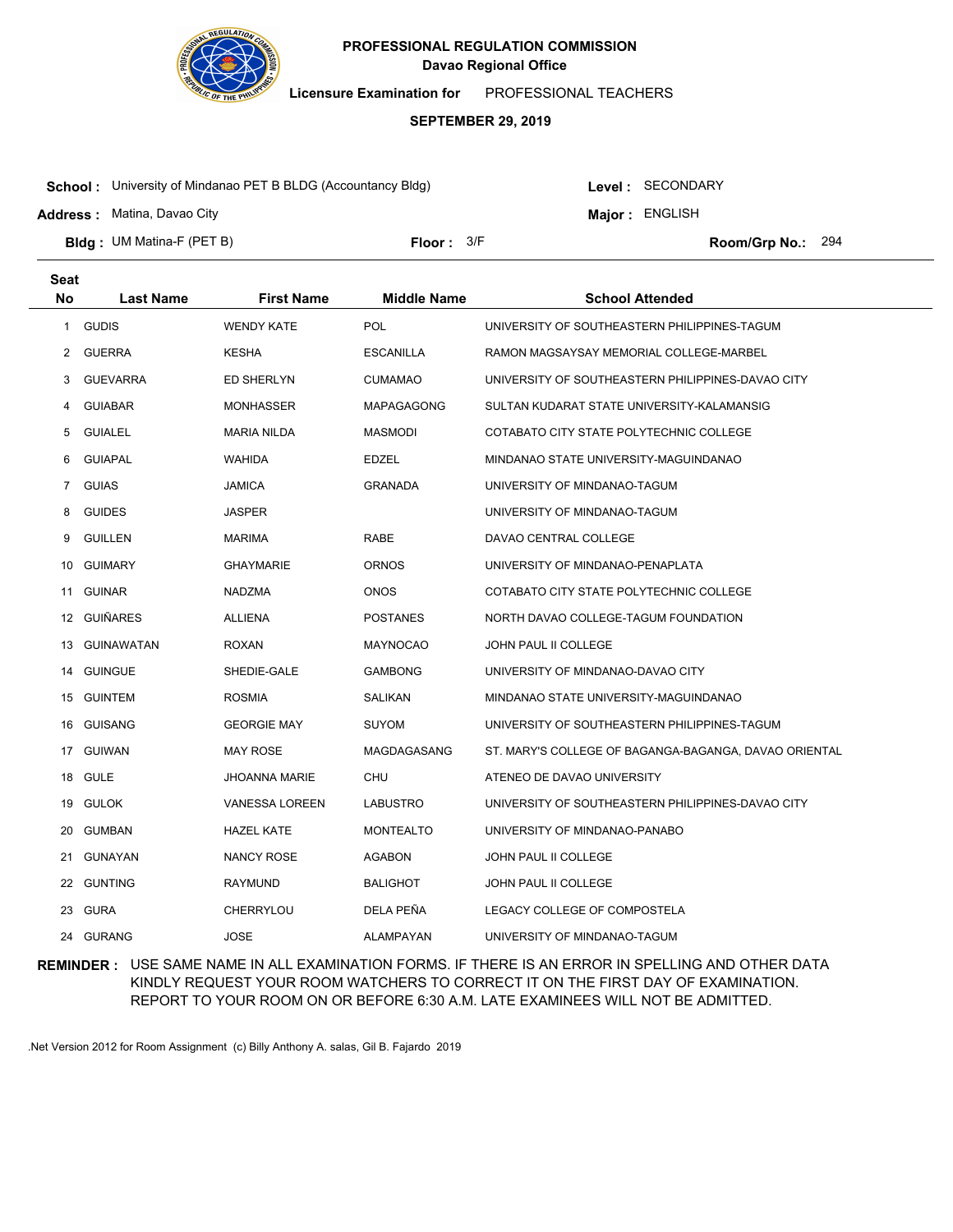

**Licensure Examination for**  PROFESSIONAL TEACHERS

### **SEPTEMBER 29, 2019**

**School :** University of Mindanao PET B BLDG (Accountancy Bldg)

**Address :** Matina, Davao City

**Seat**

Level : SECONDARY

**Major : ENGLISH** 

**Bldg : Floor : Room/Grp No.:** UM Matina-F (PET B) Floor:  $3/F$  Room/Grp No.: 295

| υσαι |                      |                       |                    |                                                           |
|------|----------------------|-----------------------|--------------------|-----------------------------------------------------------|
| No   | <b>Last Name</b>     | <b>First Name</b>     | <b>Middle Name</b> | <b>School Attended</b>                                    |
| 1    | <b>GUTIERREZ</b>     | <b>CHEERWIN HIYAS</b> | <b>ULGASAN</b>     | SAINT MARY'S COLLEGE-TAGUM                                |
| 2    | <b>GUYO</b>          | ALMA JOY              | <b>PAGUTAYAO</b>   | HOLY CROSS COLLEGE OF SASA, INC.                          |
| 3    | GUZON                | <b>GLORIJEANNE</b>    | AÑASCO             | UNIVERSITY OF SOUTHEASTERN PHILIPPINES-BISLIG CAMPUS      |
| 4    | <b>GUZON</b>         | SHAMMAH               |                    | SOUTHEASTERN COLLEGE OF PADADA                            |
| 5    | <b>HADJI MOHAMAD</b> | AMMARAH               | CAPUNIHAN          | COTABATO CITY STATE POLYTECHNIC COLLEGE                   |
| 6    | <b>HADJIRULLA</b>    | JAYHAN                | <b>IÑIGO</b>       | DAVAO DEL NORTE STATE COLLEGE                             |
| 7    | <b>HANGGAM</b>       | <b>CRISTEL</b>        | <b>MABANDING</b>   | LICEO DE DAVAO                                            |
| 8    | <b>HARAYO</b>        | <b>GIOVANNI</b>       | QUIMNO             | SULTAN KUDARAT STATE UNIVERSITY-KALAMANSIG                |
| 9    | <b>HERMANO</b>       | MICHELLE MABEL        | <b>NOVARES</b>     | ACES TAGUM COLLEGE                                        |
|      | 10 HERRERA           | <b>DIANA ROSE</b>     | <b>SERVALES</b>    | LICEO DE DAVAO                                            |
|      | 11 HIBALAY           | <b>JOY LYN</b>        | <b>RULE</b>        | JOHN PAUL II COLLEGE                                      |
|      | 12 HIDLAY            | LENNETH               | SERDIÑA            | BUKIDNON STATE UNIVERSITY-(FOR BUKIDNON STATE COLL)- MAIN |
|      | 13 HILARIO           | <b>GRENIL</b>         | <b>SUMGAY</b>      | JOHN PAUL II COLLEGE                                      |
|      | 14 HIMAGAN           | ROSA                  | DALAGAN            | BUKIDNON STATE UNIVERSITY-MARAGUSAN EXTERNAL STUDIES CTR. |
|      | 15 HINALOC           | KIRSTIE JAY           | LOZADA             | GOVERNOR GENEROSO COLLEGE OF ARTS, SCIENCES & TECHNOLOBY  |
|      | 16 HINAUT            | ALYSSA MAE            | <b>URSOS</b>       | UNIVERSITY OF MINDANAO-PANABO                             |
|      | 17 HINGGO            | <b>NORYFE</b>         | <b>CORTEZ</b>      | BUKIDNON STATE UNIVERSITY-MARAGUSAN EXTERNAL STUDIES CTR. |
| 18   | HISU-AN              | JENELYN               | <b>GENILLA</b>     | UNIVERSITY OF SOUTHEASTERN PHILIPPINES-TAGUM              |
| 19   | HOMBRE               | JERYN                 | SARAMOSING         | NORTH DAVAO COLLEGES-PANABO                               |
| 20   | HONDANERO            | <b>CYRILL JANE</b>    | <b>GURREA</b>      | HOLY CHILD SCHOOL OF DAVAO                                |
|      | 21 HONTIVEROS        | SHEILA                | <b>NUEVA ECIJA</b> | SOUTHERN MINDANAO INSTITUTE OF TECHNOLOGY                 |
|      | 22 HORTEZA           | <b>FLORAME</b>        | <b>NAVARRO</b>     | UNIVERSITY OF MINDANAO-DAVAO CITY                         |
|      | 23 HUBAHIB           | <b>RAYMOND</b>        | <b>COMAMAO</b>     | MONKAYO COLLEGE OF ARTS, SCIENCES & TECHNOLOGY            |
|      | 24 HUSAIN            | <b>JAMESRUSSELL</b>   | <b>GUINGUE</b>     | UNIVERSITY OF MINDANAO-PENAPLATA                          |

# **REMINDER :** USE SAME NAME IN ALL EXAMINATION FORMS. IF THERE IS AN ERROR IN SPELLING AND OTHER DATA KINDLY REQUEST YOUR ROOM WATCHERS TO CORRECT IT ON THE FIRST DAY OF EXAMINATION. REPORT TO YOUR ROOM ON OR BEFORE 6:30 A.M. LATE EXAMINEES WILL NOT BE ADMITTED.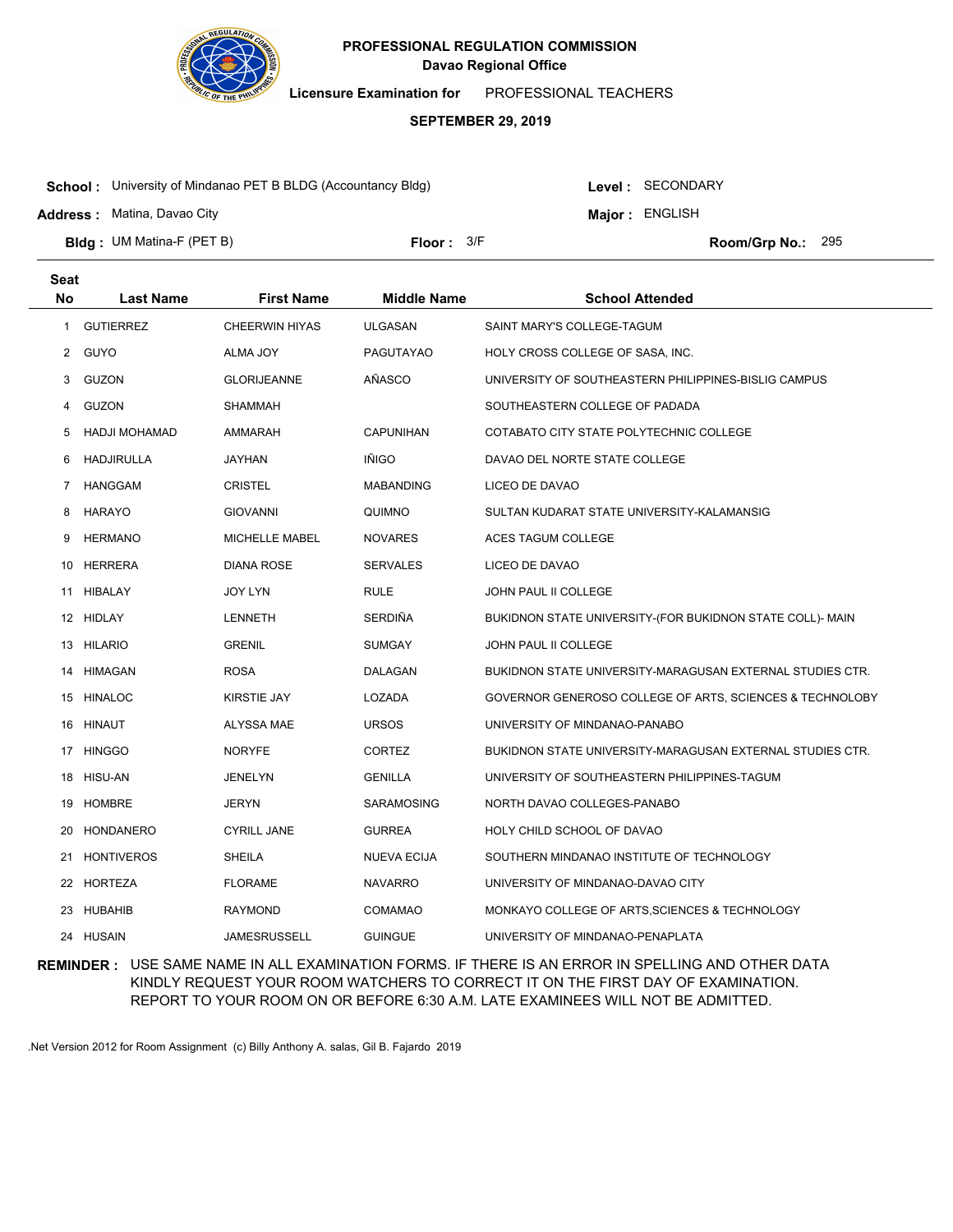

**Licensure Examination for**  PROFESSIONAL TEACHERS

### **SEPTEMBER 29, 2019**

**School :** University of Mindanao PET B BLDG (Accountancy Bldg)

**Address :** Matina, Davao City

**Seat**

Level : SECONDARY

**Major : ENGLISH** 

**Bldg : Floor : Room/Grp No.:** UM Matina-F (PET B)

Floor:  $3/F$  Room/Grp No.: 296

| συαι           |                  |                      |                    |                                                           |
|----------------|------------------|----------------------|--------------------|-----------------------------------------------------------|
| No             | <b>Last Name</b> | <b>First Name</b>    | <b>Middle Name</b> | <b>School Attended</b>                                    |
| $\mathbf{1}$   | IBAÑEZ           | <b>GLYZL MAE</b>     | <b>TRAJANO</b>     | COMPOSTELA VALLEY STATE COLLEGE - MARAGUSAN BRANCH        |
| $\overline{2}$ | IBAÑEZ           | <b>JESSA MAE</b>     | <b>ORONGAN</b>     | DAVAO ORIENTAL STATE COLLEGE OF SCIENCE & TECHNOLOGY      |
| 3              | <b>IBAOS</b>     | <b>VANESSA MAY</b>   | SANICO             | HOLY CROSS OF DAVAO COLLEGE                               |
| 4              | <b>IBOT</b>      | WINZIEL              | TIMBAD             | SOUTHEASTERN COLLEGE OF PADADA                            |
| 5              | <b>IBRAHIM</b>   | ADZMIE               | <b>MASLA</b>       | COTABATO CITY STATE POLYTECHNIC COLLEGE                   |
| 6              | <b>ICAGOY</b>    | <b>MARY JEANE</b>    | <b>CARONA</b>      | UNIVERSITY OF SOUTHEASTERN PHILIPPINES-DAVAO CITY         |
| $\overline{7}$ | IDUYAN           | <b>KYENNA</b>        | <b>CUSTODIO</b>    | UNIVERSITY OF SOUTHEASTERN PHILIPPINES-TAGUM              |
| 8              | <b>IGLESIAS</b>  | KIRK DENZEL          | <b>FERNANDEZ</b>   | COR JESU COLLEGE (HOLY CROSS OF DIGOS)                    |
| 9              | <b>IGNACIO</b>   | DIONISIO JR          | <b>ESPRA</b>       | MONKAYO COLLEGE OF ARTS, SCIENCES & TECHNOLOGY            |
| 10             | <b>ILAYGAN</b>   | <b>MARNEL JOSHUA</b> | <b>CONCHA</b>      | SAINT VINCENT DE PAUL COLLEGE-BISLIG                      |
| 11             | IMAHEN           | JOSE MA.             | <b>PAREJA</b>      | HOLY CROSS OF DAVAO COLLEGE                               |
|                | 12 IMPERIAL      | <b>MARICEL</b>       | SOLANA             | SOUTHERN TECHNOLOGICAL INSTITUTE OF THE PHILIPPINES       |
| 13             | <b>INAMPO</b>    | <b>TELIA</b>         | <b>TUTUPAN</b>     | UNIVERSITY OF MINDANAO-DAVAO CITY                         |
|                | 14 INANSUGAN     | <b>KETHELLE</b>      | <b>DURAN</b>       | NORTH DAVAO COLLEGE-TAGUM FOUNDATION                      |
|                | 15 INANTAY       | <b>FREM ROSE</b>     | DADO               | SOUTHEASTERN COLLEGE OF PADADA                            |
|                | 16 INDAC         | <b>SHIELA</b>        | <b>SALMINANG</b>   | SOUTHEASTERN COLLEGE OF PADADA                            |
|                | 17 INDINO        | MA. ANALYN           | <b>CRUJEDO</b>     | PHILIPPINE COLLEGE OF TECHNOLOGY                          |
|                | 18 INFANTE       | <b>JESTONI</b>       | <b>GONZALES</b>    | <b>BALABAGAN TRADE SCHOOL</b>                             |
| 19             | <b>INOCILLAS</b> | <b>NIMRODE</b>       | <b>CAPINDA</b>     | NORTH DAVAO COLLEGES-PANABO                               |
| 20             | <b>INOFERIO</b>  | ANALIZA              | <b>ROSALINDA</b>   | BUKIDNON STATE UNIVERSITY-MARAGUSAN EXTERNAL STUDIES CTR. |
| 21             | INTING           | <b>MARY JEAN</b>     | <b>CUEME</b>       | UNIVERSITY OF MINDANAO-DIGOS COLLEGE                      |
|                | 22 IRIZARI       | SHIERA MAE           | <b>BASON</b>       | HINATUAN SOUTHERN COLLEGE (for.USP)                       |
|                | 23 ISAAC         | AMADEL               | <b>POLISTICO</b>   | ASSUMPTION COLLEGE OF NABUNTURAN                          |
|                | 24 ISMAEL        | AMERA                | <b>GEVEROLA</b>    | COR JESU COLLEGE (HOLY CROSS OF DIGOS)                    |

**REMINDER :** USE SAME NAME IN ALL EXAMINATION FORMS. IF THERE IS AN ERROR IN SPELLING AND OTHER DATA KINDLY REQUEST YOUR ROOM WATCHERS TO CORRECT IT ON THE FIRST DAY OF EXAMINATION. REPORT TO YOUR ROOM ON OR BEFORE 6:30 A.M. LATE EXAMINEES WILL NOT BE ADMITTED.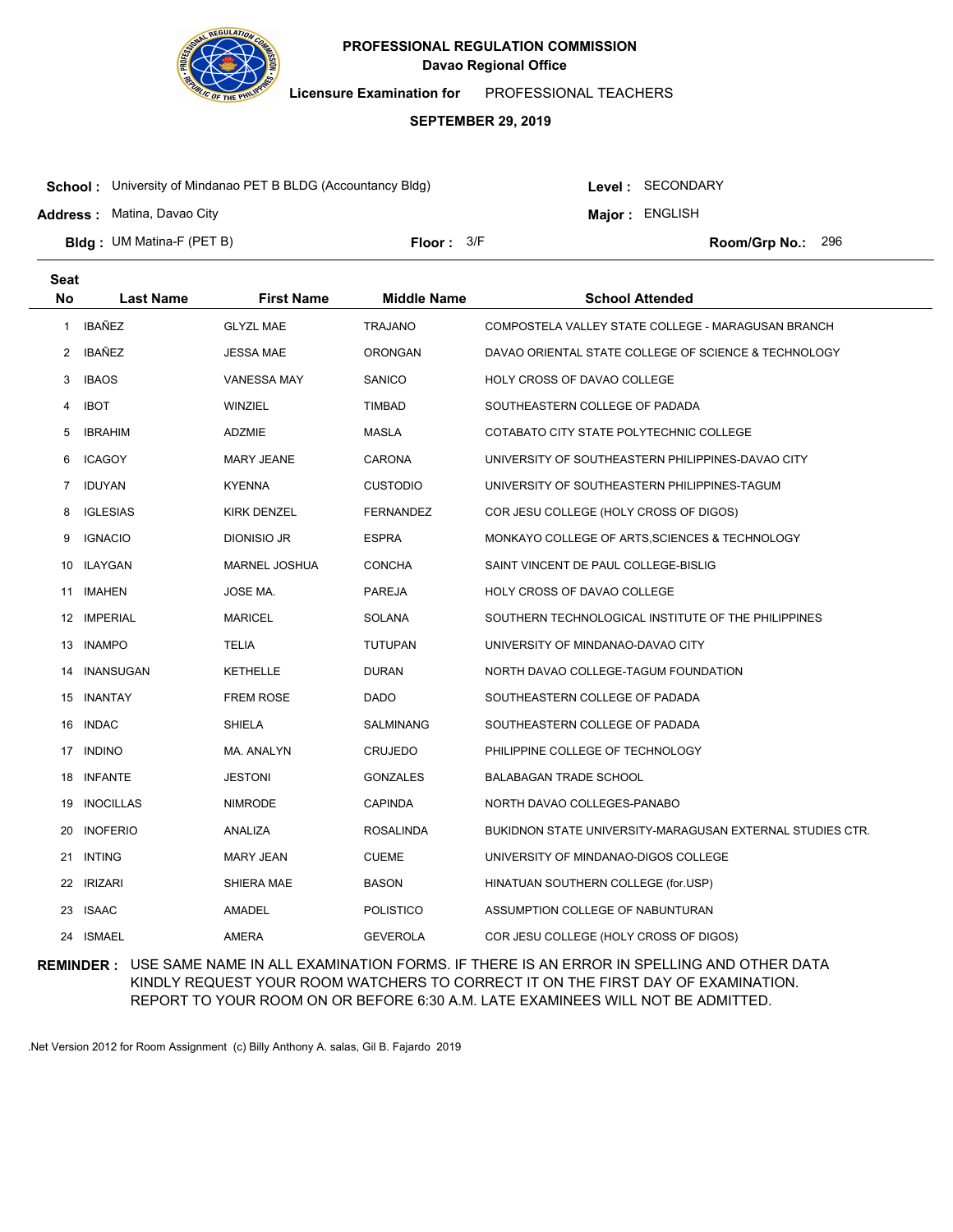

**Licensure Examination for**  PROFESSIONAL TEACHERS

### **SEPTEMBER 29, 2019**

**School :** University of Mindanao PET B BLDG (Accountancy Bldg)

**Address :** Matina, Davao City

Level : SECONDARY

**Major : ENGLISH** 

**Bldg : Floor : Room/Grp No.:** UM Matina-F (PET B)

Floor:  $3/F$  Room/Grp No.: 297

| <b>Seat</b> |                  |                     |                    |                                                           |
|-------------|------------------|---------------------|--------------------|-----------------------------------------------------------|
| <b>No</b>   | <b>Last Name</b> | <b>First Name</b>   | <b>Middle Name</b> | <b>School Attended</b>                                    |
| 1           | <b>JABAGAT</b>   | <b>CHERYL</b>       | <b>SAYABO</b>      | KAPALONG COLLEGE OF AGRICULTURE, SCIENCES & TECHNOLOGY    |
| 2           | JABAGAT          | <b>EDA KRISTINE</b> | <b>ILANDAG</b>     | UNIVERSITY OF SOUTHEASTERN PHILIPPINES-BISLIG CAMPUS      |
| 3           | <b>JACKILYN</b>  | <b>NIERRAS</b>      | <b>AVILA</b>       | DAVAO CENTRAL COLLEGE                                     |
| 4           | JAKOSALEM        | <b>DIANA KEZIAH</b> | <b>FAMULAGAN</b>   | SOUTHEASTERN COLLEGE OF PADADA                            |
| 5           | <b>JAMCO</b>     | DANILYN             | PACTAO-IN          | COR JESU COLLEGE (HOLY CROSS OF DIGOS)                    |
| 6           | <b>JARABELO</b>  | <b>MITZI</b>        | <b>PATAGOC</b>     | COR JESU COLLEGE (HOLY CROSS OF DIGOS)                    |
| 7           | JARANTILLA       | APRIL               | <b>CORTEZ</b>      | BUKIDNON STATE UNIVERSITY-(FOR BUKIDNON STATE COLL)- MAIN |
| 8           | <b>JAVIER</b>    | <b>ANNIE MUREY</b>  | <b>ZAPANTA</b>     | GOVERNOR GENEROSO COLLEGE OF ARTS, SCIENCES & TECHNOLOBY  |
| 9           | <b>JAVIER</b>    | ROLYN JANE          | SARTAGODA          | DAVAO DEL NORTE STATE COLLEGE                             |
| 10          | JAYA             | PRENZ NIKKA         | <b>CAPOY</b>       | KAPALONG COLLEGE OF AGRICULTURE, SCIENCES & TECHNOLOGY    |
| 11          | JAYAGAN          | CHRISTYL JEAN       | <b>SOLIS</b>       | UNIVERSITY OF SOUTHEASTERN PHILIPPINES-DAVAO CITY         |
| 12          | <b>JAYOMA</b>    | ANGELIE             | <b>ORQUITA</b>     | UNIVERSITY OF SOUTHEASTERN PHILIPPINES-BISLIG CAMPUS      |
| 13          | <b>JEMILLA</b>   | <b>KENNETH</b>      | <b>BAROMAN</b>     | UNIVERSITY OF SOUTHEASTERN PHILIPPINES-DAVAO CITY         |
| 14          | <b>JEMINO</b>    | <b>MITZY</b>        | RAÑOLA             | GABRIEL TABORIN COLLEGE OF DAVAO FOUND.-DAVAO CITY        |
|             | 15 JIMENEZ       | JESSA               | <b>GEGARE</b>      | ROMBLON STATE UNIV.(FOR ROMBLON S.C.)- ODIONGAN           |
| 16          | <b>JIMENEZ</b>   | <b>MICAH ELLA</b>   | ABELLANA           | COMPOSTELA VALLEY STATE COLLEGE - MONTEVISTA BRANCH       |
|             | 17 JOSE          | GLODEL              | <b>BRIGOLE</b>     | KAPALONG COLLEGE OF AGRICULTURE, SCIENCES & TECHNOLOGY    |
| 18          | <b>JOSE</b>      | <b>KIM RALPH</b>    | <b>SALAS</b>       | KAPALONG COLLEGE OF AGRICULTURE, SCIENCES & TECHNOLOGY    |
| 19          | JUAN             | EVA MAE             | <b>OPONG</b>       | JOHN PAUL II COLLEGE                                      |
| 20          | <b>JUAQUEN</b>   | LINDO EDWIN         |                    | HINATUAN SOUTHERN COLLEGE (for.USP)                       |
| 21          | <b>JUARIO</b>    | RHEA JOY            | <b>ARENDAIN</b>    | LEGACY COLLEGE OF COMPOSTELA                              |
| 22          | <b>JUARIO</b>    | STEFFANIE JOY       | <b>POLANCOS</b>    | SOUTHEASTERN COLLEGE OF PADADA                            |
| 23          | <b>JUBAN</b>     | <b>FLOSABEL</b>     | <b>SALADO</b>      | COR JESU COLLEGE (HOLY CROSS OF DIGOS)                    |
|             | 24 JUBANE        | LEAHNA GEM          | <b>RABE</b>        | ASSUMPTION COLLEGE OF NABUNTURAN                          |

**REMINDER :** USE SAME NAME IN ALL EXAMINATION FORMS. IF THERE IS AN ERROR IN SPELLING AND OTHER DATA KINDLY REQUEST YOUR ROOM WATCHERS TO CORRECT IT ON THE FIRST DAY OF EXAMINATION. REPORT TO YOUR ROOM ON OR BEFORE 6:30 A.M. LATE EXAMINEES WILL NOT BE ADMITTED.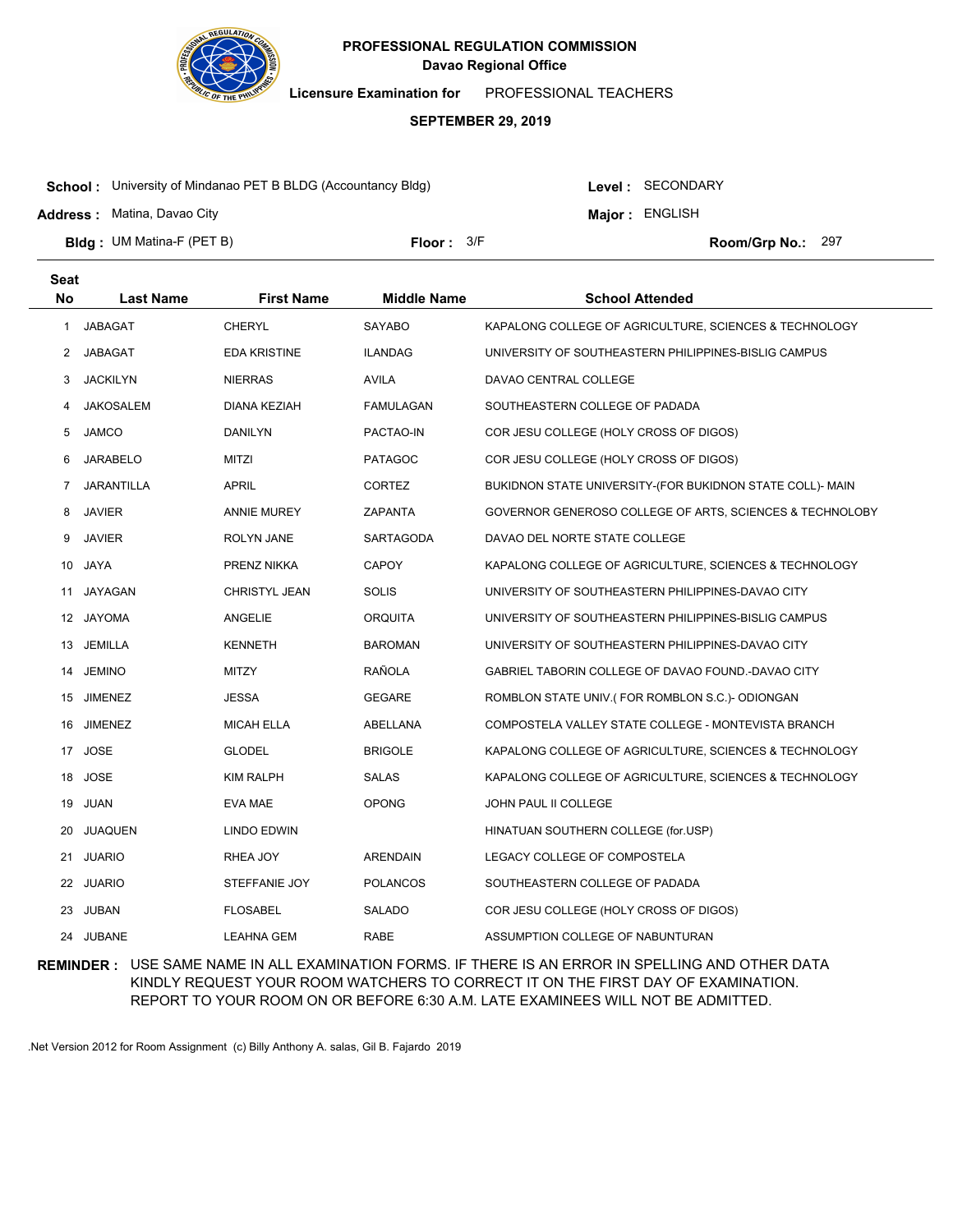

**Licensure Examination for**  PROFESSIONAL TEACHERS

### **SEPTEMBER 29, 2019**

**School :** University of Mindanao PET B BLDG (Accountancy Bldg)

Level : SECONDARY

**Major : ENGLISH** 

**Address :** Matina, Davao City

**Bldg : Floor : Room/Grp No.:** UM Matina-F (PET B)

Floor:  $3/F$  Room/Grp No.: 298

| <b>Seat</b> |                  |                        |                    |                                                           |
|-------------|------------------|------------------------|--------------------|-----------------------------------------------------------|
| <b>No</b>   | <b>Last Name</b> | <b>First Name</b>      | <b>Middle Name</b> | <b>School Attended</b>                                    |
| 1           | <b>JUGARAP</b>   | <b>CHARVITT</b>        | <b>ORAG</b>        | HOLY CROSS OF DAVAO COLLEGE                               |
| 2           | JULIAN           | <b>MIKE</b>            | MACARANDAN         | DAVAO VISION COLLEGES, INC- CATALUNAN, DAVAO CITY         |
| 3           | <b>JUMALON</b>   | <b>HANNAH FAYE</b>     | APAS               | LEGACY COLLEGE OF COMPOSTELA                              |
| 4           | <b>JUMERAS</b>   | <b>JESS CHAMMA MAY</b> | SOSAS              | BUKIDNON STATE UNIVERSITY-(FOR BUKIDNON STATE COLL)- MAIN |
| 5           | <b>JUNTILLA</b>  | DAYANARA ANNE          | <b>GAMIT</b>       | NORTH DAVAO COLLEGES-PANABO                               |
| 6           | <b>JURIDICO</b>  | <b>MANILYN</b>         | <b>ALIVIO</b>      | NOTRE DAME OF SALAMAN COLLEGE                             |
| 7           | <b>JUSAY</b>     | <b>DONN ANDREI</b>     | <b>MARAUG</b>      | GABRIEL TABORIN COLLEGE OF DAVAO FOUND.-DAVAO CITY        |
| 8           | KADIL            | <b>ANIFA</b>           | <b>MASUNDIG</b>    | GANI L. ABPI COLLEGES, INC.                               |
| 9           | <b>KADON</b>     | SAIDA                  | <b>KANDADO</b>     | GANI L. ABPI COLLEGES, INC.                               |
| 10          | KALIA            | SITTIE AIZA            | WATAMAMA           | MINDANAO STATE UNIVERSITY-MAGUINDANAO                     |
| 11          | KANGKEE          | <b>RHETA</b>           | DAYATDAYATAN       | HOLY CROSS COLLEGE OF CALINAN                             |
|             | 12 KARIM         | <b>JEMMA</b>           | <b>TURUGANON</b>   | MAGUINDANAO STATE UNIVERSITY                              |
|             | 13 KARIM         | <b>NESRIN</b>          | <b>GUIAMLA</b>     | UNIVERSITY OF THE IMMACULATE CONCEPTION-DAVAO             |
|             | 14 KASAN         | <b>BAINOR</b>          | SANDIGAN           | COTABATO CITY STATE POLYTECHNIC COLLEGE                   |
|             | 15 KASIM         | MARAIDA                | <b>ENGID</b>       | HOLY CHILD SCHOOL OF DAVAO                                |
| 16          | KASUYO           | <b>ZAMRA</b>           | <b>MUSA</b>        | WESTERN MINDANAO STATE U-PAGADIAN CITY                    |
|             | 17 KINGCO        | <b>JESIEJEN</b>        | <b>ESPEJON</b>     | UNIVERSITY OF MINDANAO-DAVAO CITY                         |
| 18          | KUDA             | NOR-AIN                | <b>TAPAGAY</b>     | ILLANA BAY INTEGRATED COMPUTER COLLEGE, INC.-MAGUINDANAO  |
| 19          | KUSAIN           | <b>FATIMA</b>          | ALHAMID            | COTABATO CITY STATE POLYTECHNIC COLLEGE                   |
| 20          | LABAJO           | <b>RECHELLE</b>        | <b>MOSQUITO</b>    | DAVAO ORIENTAL STATE COLLEGE OF SCIENCE & TECHNOLOGY      |
|             | 21 LABANON       | <b>HELEN GRACE</b>     | ADRADA             | HOLY CROSS OF DAVAO COLLEGE                               |
|             | 22 LABIN         | <b>MARK CYRIL</b>      |                    | UNIVERSITY OF SOUTHEASTERN PHILIPPINES-TAGUM              |
| 23          | LABRAMONTE       | GELLI                  | CASPILLO           | NORTH DAVAO COLLEGES-PANABO                               |
|             | 24 LACADEN       | <b>JESSIEL</b>         | <b>ACOSTA</b>      | UNIVERSITY OF SOUTHEASTERN PHILIPPINES-TAGUM              |

**REMINDER :** USE SAME NAME IN ALL EXAMINATION FORMS. IF THERE IS AN ERROR IN SPELLING AND OTHER DATA KINDLY REQUEST YOUR ROOM WATCHERS TO CORRECT IT ON THE FIRST DAY OF EXAMINATION. REPORT TO YOUR ROOM ON OR BEFORE 6:30 A.M. LATE EXAMINEES WILL NOT BE ADMITTED.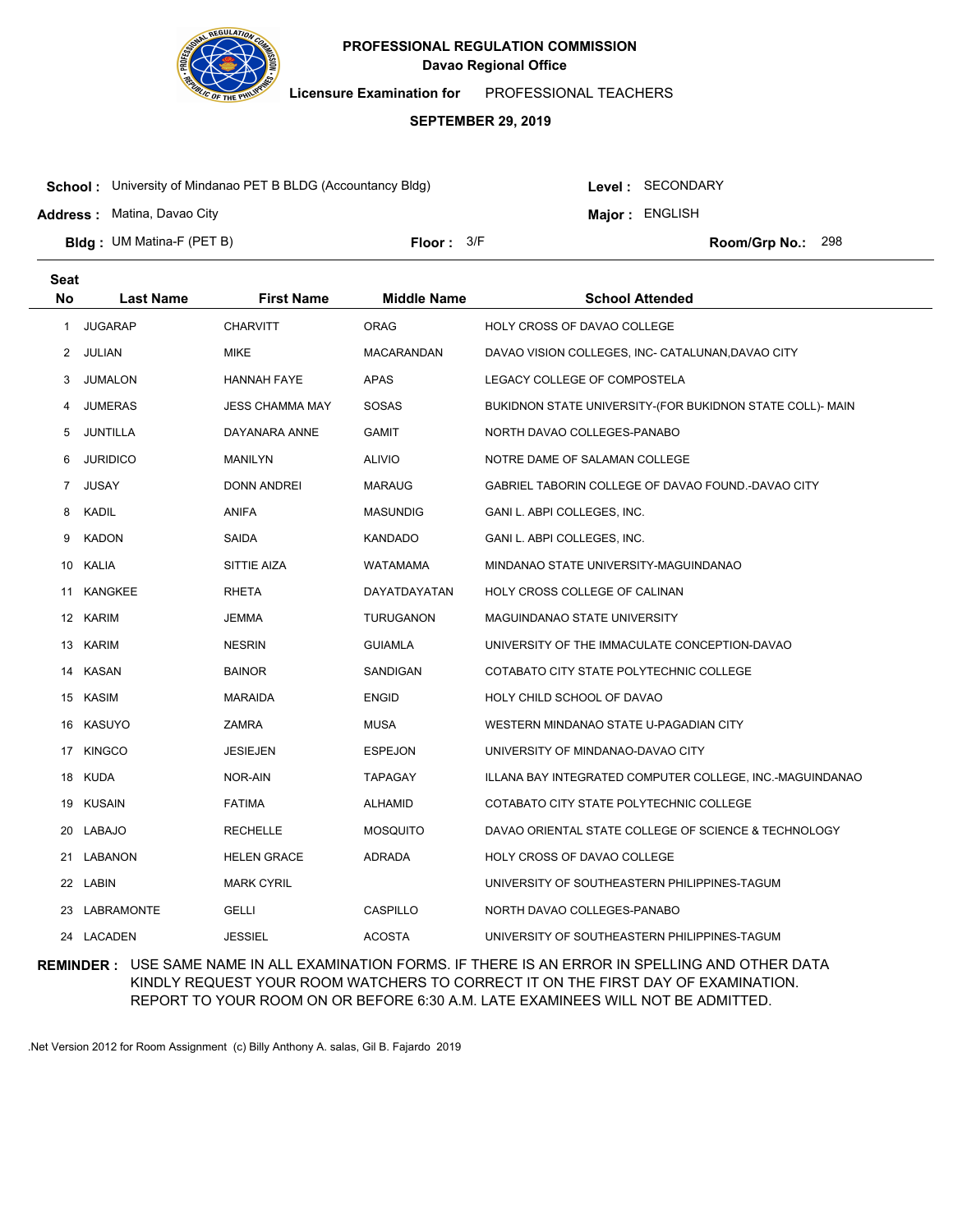

**Licensure Examination for**  PROFESSIONAL TEACHERS

### **SEPTEMBER 29, 2019**

**School :** University of Mindanao PET B BLDG (Accountancy Bldg)

Level : SECONDARY

**Major : ENGLISH** 

**Address :** Matina, Davao City

**Bldg : Floor : Room/Grp No.:** UM Matina-F (PET B) Floor:  $3/F$  Room/Grp No.: 299

| <b>Seat</b> |                  |                    |                    |                                                           |
|-------------|------------------|--------------------|--------------------|-----------------------------------------------------------|
| <b>No</b>   | <b>Last Name</b> | <b>First Name</b>  | <b>Middle Name</b> | <b>School Attended</b>                                    |
| 1           | LACARAN          | <b>GLENDO</b>      | <b>BOYLES</b>      | KAPALONG COLLEGE OF AGRICULTURE, SCIENCES & TECHNOLOGY    |
| 2           | LACARAN          | <b>REJEAN</b>      | OMANDAC            | BUKIDNON STATE UNIVERSITY-(FOR BUKIDNON STATE COLL)- MAIN |
| 3           | LACORTE          | <b>KAYE</b>        | SAJULAN            | JOHN PAUL II COLLEGE                                      |
| 4           | LACUARTA         | <b>JAYCEL</b>      | <b>POLLAN</b>      | RAMON MAGSAYSAY MEMORIAL COLLEGE-MARBEL                   |
| 5           | <b>LAD</b>       | <b>MARIBETH</b>    | <b>MULAY</b>       | HINATUAN SOUTHERN COLLEGE (for.USP)                       |
| 6           | LADA             | <b>RETCHEL</b>     | <b>TALLEDO</b>     | COMPOSTELA VALLEY STATE COLLEGE - MARAGUSAN BRANCH        |
| $7^{\circ}$ | LADROMA          | <b>MERVIE</b>      | <b>BRILLANTES</b>  | UNIVERSITY OF MINDANAO-TAGUM                              |
| 8           | LAGAHIT          | <b>UELLAH JANE</b> | <b>TIMARIO</b>     | HOLY CROSS OF DAVAO COLLEGE                               |
| 9           | LAGALLO          | <b>MAY VERLY</b>   | SOMBO              | JOHN PAUL II COLLEGE                                      |
|             | 10 LAGANSUA      | AMELITO JR         | ZAMORA             | SOUTHEASTERN COLLEGE OF PADADA                            |
|             | 11 LAGMAN        | <b>ELPE</b>        | OLANDRICA          | COMPOSTELA VALLEY STATE COLLEGE - MAIN                    |
|             | 12 LAGNAYO       | <b>MAY ANN</b>     | BANTAYAN           | DAVAO ORIENTAL STATE COLLEGE OF SCIENCE & TECHNOLOGY      |
|             | 13 LAGNO         | <b>DIANA MANE</b>  | <b>ACAO</b>        | BUKIDNON STATE UNIVERSITY-(FOR BUKIDNON STATE COLL)- MAIN |
|             | 14 LAGRIA        | <b>KERLEY</b>      | MANUAL             | DAVAO ORIENTAL STATE COLLEGE OF SCIENCE & TECHNOLOGY      |
|             | 15 LAGUROS       | <b>GABRIEL</b>     | <b>MORALES</b>     | DAVAO VISION COLLEGES, INC- CATALUNAN, DAVAO CITY         |
|             | 16 LAJERA        | <b>DENNURIE</b>    | <b>VILLABER</b>    | UNIVERSITY OF SOUTHEASTERN PHILIPPINES-DAVAO CITY         |
|             | 17 LAJOS         | LOVELY             | BALABA             | KAPALONG COLLEGE OF AGRICULTURE, SCIENCES & TECHNOLOGY    |
| 18          | LALAMONAN        | <b>CHERIEMAE</b>   | <b>ARCILLA</b>     | NEGROS ORIENTAL STATE UNIVERSITY (CVPC)-DUMAGUETE         |
|             | 19 LALONG        | <b>NHORBAYSA</b>   | <b>PINUTE</b>      | UNIVERSITY OF MINDANAO-TAGUM                              |
| 20          | LAMATAN          | <b>EMARLYN JEN</b> | <b>TOMANDA</b>     | UNIVERSITY OF MINDANAO-TAGUM                              |
| 21          | LAMBONG          | JAE                | <b>ANDIPA</b>      | RIZAL MEMORIAL COLLEGE                                    |
|             | 22 LAMOSTE       | <b>JENELIE</b>     |                    | MONKAYO COLLEGE OF ARTS, SCIENCES & TECHNOLOGY            |
| 23          | LAMOSTE          | <b>NIKKI</b>       | <b>TOREJAS</b>     | SOUTHEASTERN COLLEGE OF PADADA                            |
|             | 24 LAMPARAS      | <b>GINALYN</b>     | <b>BAGAS</b>       | BUKIDNON STATE UNIVERSITY-MARAGUSAN EXTERNAL STUDIES CTR. |

**REMINDER :** USE SAME NAME IN ALL EXAMINATION FORMS. IF THERE IS AN ERROR IN SPELLING AND OTHER DATA KINDLY REQUEST YOUR ROOM WATCHERS TO CORRECT IT ON THE FIRST DAY OF EXAMINATION. REPORT TO YOUR ROOM ON OR BEFORE 6:30 A.M. LATE EXAMINEES WILL NOT BE ADMITTED.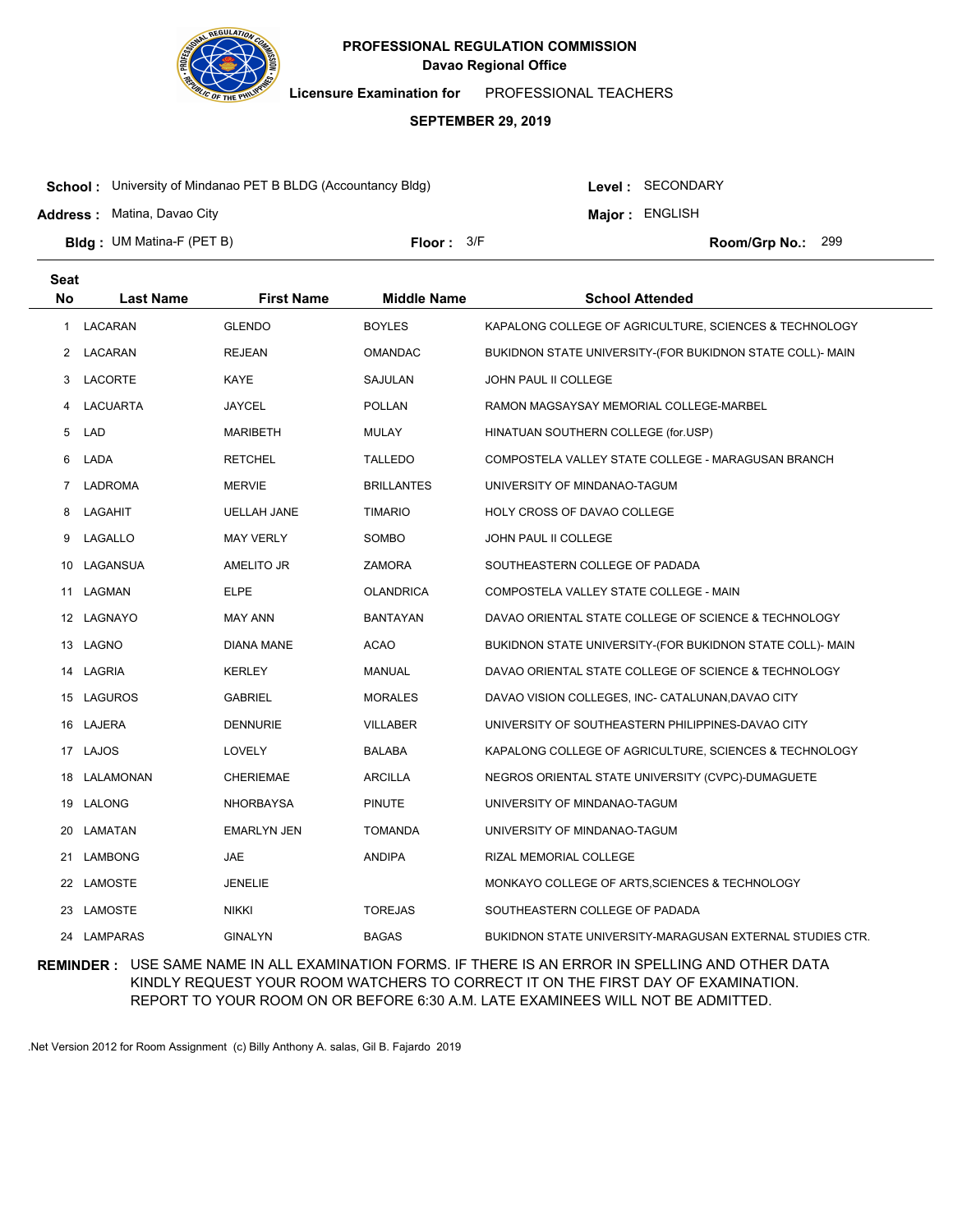

**Licensure Examination for**  PROFESSIONAL TEACHERS

### **SEPTEMBER 29, 2019**

**School :** University of Mindanao PET B BLDG (Accountancy Bldg)

Level : SECONDARY

**Major : ENGLISH** 

**Address :** Matina, Davao City

**Seat**

**Bldg : Floor : Room/Grp No.:** UM Matina-F (PET B)

Floor:  $3/F$  Room/Grp No.: 300

| υσαι |                  |                        |                    |                                                        |
|------|------------------|------------------------|--------------------|--------------------------------------------------------|
| No   | <b>Last Name</b> | <b>First Name</b>      | <b>Middle Name</b> | <b>School Attended</b>                                 |
| 1    | LANCIAN          | AIRA MAE               | <b>SALMON</b>      | HOLY CROSS OF DAVAO COLLEGE                            |
| 2    | <b>LANCIAN</b>   | CATHRENE               | IBAÑEZ             | ST. MARY'S COLLEGE OF BAGANGA-BAGANGA, DAVAO ORIENTAL  |
| 3    | LANGILAO         | HAINIE                 | <b>MANGOTARA</b>   | MINDANAO STATE UNIVERSITY-MARAWI CITY                  |
| 4    | LANOY            | <b>JOHSEL</b>          | LOON               | DAVAO DEL NORTE STATE COLLEGE                          |
| 5    | LANSANG          | <b>MYLE CHRISTIAN</b>  | <b>AGONCILLO</b>   | UNIVERSITY OF SOUTHEASTERN PHILIPPINES-BISLIG CAMPUS   |
| 6    | LANTANO          | DANTE                  | <b>PACCIAL</b>     | GABRIEL TABORIN COLLEGE OF DAVAO FOUND.-DAVAO CITY     |
| 7    | LANTICSE         | FERNAN JYN             | <b>GUITGUIT</b>    | UNIVERSITY OF MINDANAO-DIGOS COLLEGE                   |
| 8    | LANTICSE         | <b>FLORENTINA</b>      | <b>REDOBLE</b>     | SERAPION C. BASALO MEMORIAL FOUNDATION COLLEGE         |
| 9    | LANUGAN          | DESIREE JOY            | PAÑA               | UNIVERSITY OF MINDANAO-PANABO                          |
|      | 10 LANUGAN       | <b>MAILENNE ROSE</b>   | MALINAO            | UNIVERSITY OF MINDANAO-PANABO                          |
|      | 11 LANZADERAS    | ELLANIE GEN            | MACASILHIG         | UNIVERSITY OF MINDANAO-TAGUM                           |
|      | 12 LAORDEN       | REY ISAGANI            | DE CHAVEZ          | UNIVERSITY OF SOUTHEASTERN PHILIPPINES-TAGUM           |
|      | 13 LAPAC         | NIñA JAY               | <b>MAGLIMOLO</b>   | DAVAO ORIENTAL STATE COLLEGE OF SCIENCE & TECHNOLOGY   |
|      | 14 LAPINOSA      | <b>GIRLIE</b>          | PEREZ              | KAPALONG COLLEGE OF AGRICULTURE, SCIENCES & TECHNOLOGY |
|      | 15 LAPUT         | <b>GRACE LYN JOYCE</b> | <b>POLO</b>        | SOUTHEASTERN COLLEGE OF PADADA                         |
|      | 16 LARANJO       | JOHN CARL              | ARCETE             | COTABATO CITY STATE POLYTECHNIC COLLEGE                |
|      | 17 LARAÑO        | <b>JEPHUNNEH TRICY</b> | <b>BANIGA</b>      | DAVAO DEL NORTE STATE COLLEGE                          |
|      | 18 LARGO         | JARIEV                 | <b>ROSARIO</b>     | UNIVERSITY OF MINDANAO-DAVAO CITY                      |
|      | 19 LARIOSA       | <b>JANICE</b>          | <b>MANGILA</b>     | WESTERN MINDANAO STATE U-PAGADIAN CITY                 |
|      | 20 LARRAZABAL    | RACELLE                | <b>CARUSOS</b>     | NORTH DAVAO COLLEGES-PANABO                            |
|      | 21 LASIB         | RUBYMAY                | MOCA               | SOUTHEASTERN COLLEGE OF PADADA                         |
|      | 22 LASTRELLA     | ENJEN LIE              | <b>GALENO</b>      | JOHN PAUL II COLLEGE                                   |
|      | 23 LATIP         | <b>MOHAMMAD</b>        | <b>GUIALI</b>      | COTABATO CITY STATE POLYTECHNIC COLLEGE                |
|      | 24 LAUDE         | <b>JESSA MAE</b>       | CATIENZA           | LEGACY COLLEGE OF COMPOSTELA                           |
|      |                  |                        |                    |                                                        |

**REMINDER :** USE SAME NAME IN ALL EXAMINATION FORMS. IF THERE IS AN ERROR IN SPELLING AND OTHER DATA KINDLY REQUEST YOUR ROOM WATCHERS TO CORRECT IT ON THE FIRST DAY OF EXAMINATION. REPORT TO YOUR ROOM ON OR BEFORE 6:30 A.M. LATE EXAMINEES WILL NOT BE ADMITTED.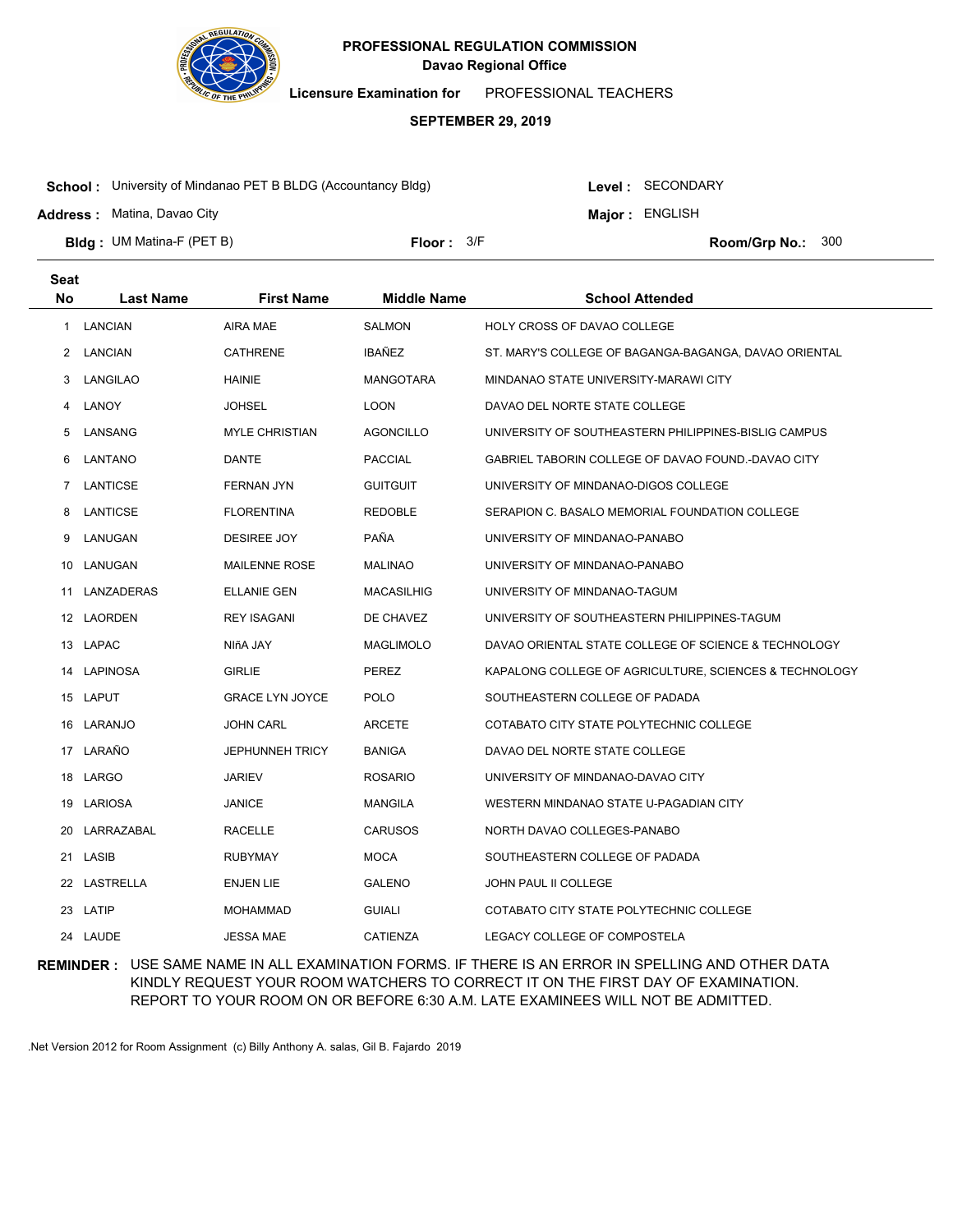

**Licensure Examination for**  PROFESSIONAL TEACHERS

### **SEPTEMBER 29, 2019**

**School :** University of Mindanao PET B BLDG (Accountancy Bldg)

Level : SECONDARY

**Major : ENGLISH** 

**Address :** Matina, Davao City

**Bldg : Floor : Room/Grp No.:** UM Matina-F (PET B) Floor: 3/F Room/Grp No.: 301

| <b>Seat</b>  |                  |                        |                    |                                                          |
|--------------|------------------|------------------------|--------------------|----------------------------------------------------------|
| <b>No</b>    | <b>Last Name</b> | <b>First Name</b>      | <b>Middle Name</b> | <b>School Attended</b>                                   |
| $\mathbf{1}$ | <b>LAURENTE</b>  | FAITH JOY              | <b>TALISAY</b>     | SERAPION C. BASALO MEMORIAL FOUNDATION COLLEGE           |
|              | 2 LAURENTE       | <b>JAENEE</b>          | <b>SENIEDO</b>     | DAVAO WINCHESTER COLLEGES                                |
| 3            | LAURITO          | <b>APRIL MAE</b>       | <b>FEGARIDO</b>    | UNIVERSITY OF SOUTHEASTERN PHILIPPINES-DAVAO CITY        |
| 4            | LAURON           | CARL JALOU             | OHIL               | UNIVERSITY OF SOUTHEASTERN PHILIPPINES-BISLIG CAMPUS     |
| 5            | LAURON           | <b>SHAIRA</b>          | <b>VIOLA</b>       | HINATUAN SOUTHERN COLLEGE (for.USP)                      |
| 6            | LAVILLA          | <b>KAVIN FIF</b>       | <b>OLEA</b>        | UNIVERSITY OF THE IMMACULATE CONCEPTION-DAVAO            |
| 7            | LAVISORES        | <b>ARNOLD ROUMEL</b>   | LADERA             | ATENEO DE DAVAO UNIVERSITY                               |
| 8            | <b>LEGAR</b>     | <b>JHOANA</b>          | <b>PONTAWE</b>     | UNIVERSITY OF SOUTHEASTERN PHILIPPINES-DAVAO CITY        |
| 9            | LEGARA           | <b>MARIA ROSEFILDA</b> | MONTECALBO         | MONKAYO COLLEGE OF ARTS, SCIENCES & TECHNOLOGY           |
|              | 10 LEGASPINO     | <b>CRISTINE</b>        | LUMAGOD            | DAVAO ORIENTAL STATE COLLEGE OF SCIENCE & TECHNOLOGY     |
|              | 11 LEGASPINO     | <b>JESIL</b>           | CAPE               | LICEO DE DAVAO                                           |
|              | 12 LEGIS         | <b>GERNICLAR</b>       | <b>SUMAMBOT</b>    | DAVAO ORIENTAL STATE COLLEGE OF SCIENCE & TECHNOLOGY     |
|              | 13 LENDIO        | <b>RICA</b>            | <b>LUMINGKIT</b>   | COMPOSTELA VALLEY STATE COLLEGE - MAIN                   |
| 14           | <b>LENTORIO</b>  | VAMY                   | <b>ENRIQUEZ</b>    | UNIVERSITY OF MINDANAO-PANABO                            |
|              | 15 LEONES        | <b>JELMAR</b>          | <b>BUCOY</b>       | UNIVERSITY OF SOUTHEASTERN PHILIPPINES-TAGUM             |
| 16           | <b>LEONES</b>    | <b>LORISEL</b>         | LAGURA             | GOVERNOR GENEROSO COLLEGE OF ARTS, SCIENCES & TECHNOLOBY |
|              | 17 LEONES        | <b>MAY ANN</b>         | <b>ALBARRACIN</b>  | SOUTHEASTERN COLLEGE OF PADADA                           |
| 18           | LEONOR           | <b>WELLA ROSE</b>      | <b>BALBIDO</b>     | COMPOSTELA VALLEY STATE COLLEGE - MAIN                   |
| 19           | LEOPOLDO         | <b>MARIBETH</b>        | LADERA             | MONKAYO COLLEGE OF ARTS, SCIENCES & TECHNOLOGY           |
|              | 20 LEPARDO       | APRIL JEAN             | <b>REYES</b>       | COR JESU COLLEGE (HOLY CROSS OF DIGOS)                   |
|              | 21 LIBRES        | <b>XYRELL FE</b>       | <b>MONREAL</b>     | COMPOSTELA VALLEY STATE COLLEGE - MARAGUSAN BRANCH       |
|              | 22 LICARTE       | ELSIE JOY              | <b>DAGPIN</b>      | NORTH DAVAO COLLEGES-PANABO                              |
| 23           | <b>LICONG</b>    | <b>CRYSTAL SHEEN</b>   | ABANGIN            | UNIVERSITY OF SOUTHEASTERN PHILIPPINES-TAGUM             |
|              | 24 LICOT         | LOLITO JR              | <b>DUCANTE</b>     | COMPOSTELA VALLEY STATE COLLEGE - MARAGUSAN BRANCH       |
|              |                  |                        |                    |                                                          |

**REMINDER :** USE SAME NAME IN ALL EXAMINATION FORMS. IF THERE IS AN ERROR IN SPELLING AND OTHER DATA KINDLY REQUEST YOUR ROOM WATCHERS TO CORRECT IT ON THE FIRST DAY OF EXAMINATION. REPORT TO YOUR ROOM ON OR BEFORE 6:30 A.M. LATE EXAMINEES WILL NOT BE ADMITTED.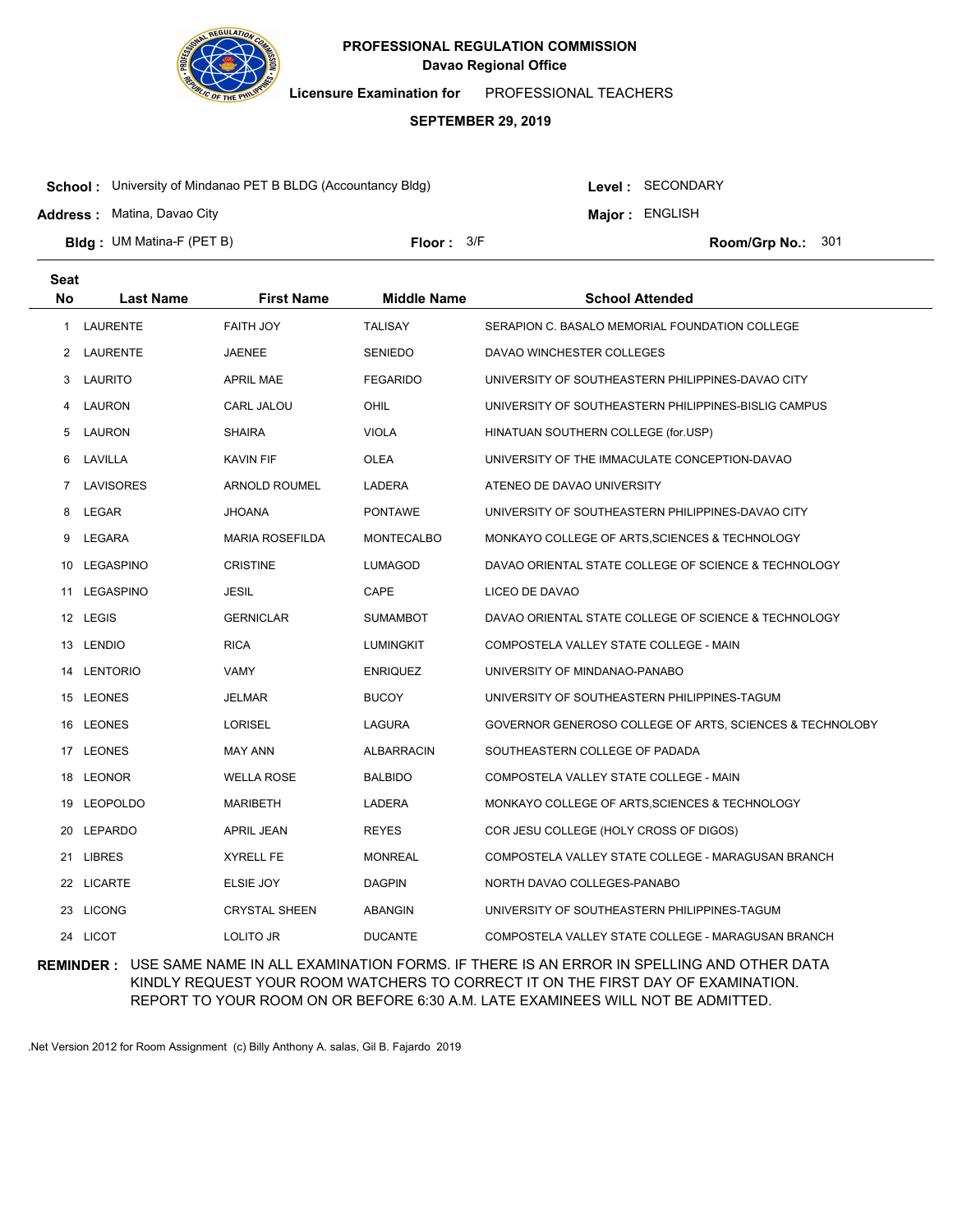

**Licensure Examination for**  PROFESSIONAL TEACHERS

#### **SEPTEMBER 29, 2019**

**School :** University of Mindanao PET B BLDG (Accountancy Bldg)

**Address :** Matina, Davao City

**Seat**

Level : SECONDARY

**Major : ENGLISH** 

**Bldg : Floor : Room/Grp No.:** UM Matina-F (PET B)

Floor:  $3/F$  Room/Grp No.: 302

| υσαι        |                  |                       |                    |                                                           |
|-------------|------------------|-----------------------|--------------------|-----------------------------------------------------------|
| <b>No</b>   | <b>Last Name</b> | <b>First Name</b>     | <b>Middle Name</b> | <b>School Attended</b>                                    |
|             | 1 LIGAN          | <b>APRILENE</b>       | CAÑABERAL          | SOUTHEASTERN COLLEGE OF PADADA                            |
|             | 2 LIGAS          | LLOYD RENZ            | <b>DALIT</b>       | ASSUMPTION COLLEGE OF NABUNTURAN                          |
| 3           | LIGASAN          | <b>ELIENNY</b>        | <b>CURARATON</b>   | HOLY CROSS COLLEGE OF CALINAN                             |
| 4           | LIGASAN          | <b>JOYLANE</b>        | <b>BADUDAO</b>     | NORTH DAVAO COLLEGES-PANABO                               |
| 5           | LIGASAN          | <b>KAREN MICHELLE</b> | QUIAO              | LEGACY COLLEGE OF COMPOSTELA                              |
| 6           | LIM              | <b>CHRISTINE</b>      | <b>ARIBON</b>      | NOTRE DAME RVM COLLEGE OF COTABATO-COTABATO CITY          |
| $7^{\circ}$ | LIM              | JANICE                | <b>TAMPARONG</b>   | COMPOSTELA VALLEY STATE COLLEGE - MARAGUSAN BRANCH        |
| 8           | LIM              | LY-ANN                | <b>ODRON</b>       | ANDRES SORIANO COLLEGE                                    |
| 9           | LIMBADAN         | <b>JOYCE</b>          | CAMPAAN            | GOVERNOR GENEROSO COLLEGE OF ARTS, SCIENCES & TECHNOLOBY  |
| 10          | LIMCATSON        | <b>MARY GRACE</b>     | LIBAN              | ST. MARY'S COLLEGE OF BAGANGA-BAGANGA, DAVAO ORIENTAL     |
| 11          | <b>LINARES</b>   | <b>LORENA</b>         | <b>BURON</b>       | KAPALONG COLLEGE OF AGRICULTURE, SCIENCES & TECHNOLOGY    |
|             | 12 LINSAG        | <b>LYCHA</b>          | CALIG-ONAN         | ST. MARY'S COLLEGE OF BAGANGA-BAGANGA, DAVAO ORIENTAL     |
|             | 13 LIPOLES       | RELLY                 | UTI                | SOUTHERN MINDANAO INSTITUTE OF TECHNOLOGY                 |
|             | 14 LIRA          | RHEA HAZEL MAE        | CALAWIGAN          | NOTRE DAME OF MIDSAYAP COLLEGE                            |
|             | 15 LIRAZAN       | <b>KIMBERLY</b>       | ORTEGA             | DAVAO DEL NORTE STATE COLLEGE                             |
|             | 16 LIWAGON       | <b>MARIE JOFELYN</b>  | BALABAG            | BUKIDNON STATE UNIVERSITY-MARAGUSAN EXTERNAL STUDIES CTR. |
|             | 17 LIZA          | <b>MYREEN</b>         | <b>VIRTUDAZO</b>   | SURIGAO STATE COLLEGE OF TECHNOLOGY                       |
|             | 18 LLACUNA       | <b>APRIL ROSE</b>     | <b>OBRIQUE</b>     | BUKIDNON STATE UNIVERSITY-(FOR BUKIDNON STATE COLL)- MAIN |
| 19.         | LLANOS           | <b>AURALIE</b>        | <b>BUTRON</b>      | KAPALONG COLLEGE OF AGRICULTURE, SCIENCES & TECHNOLOGY    |
|             | 20 LLEGO         | <b>GRETCHEL</b>       | <b>BENTILANON</b>  | JOHN PAUL II COLLEGE                                      |
|             | 21 LLEJES        | PRECIOUS FAITH        | <b>FLORENO</b>     | SOUTHEASTERN COLLEGE OF PADADA                            |
|             | 22 LLORCA        | <b>GEMMA VEI</b>      | <b>REMENTISO</b>   | KAPALONG COLLEGE OF AGRICULTURE, SCIENCES & TECHNOLOGY    |
|             | 23 LLURAG        | <b>JANREL</b>         | <b>BEÑALES</b>     | ILLANA BAY INTEGRATED COMPUTER COLLEGE, INC.-MAGUINDANAO  |
|             |                  |                       |                    |                                                           |

**REMINDER :** USE SAME NAME IN ALL EXAMINATION FORMS. IF THERE IS AN ERROR IN SPELLING AND OTHER DATA KINDLY REQUEST YOUR ROOM WATCHERS TO CORRECT IT ON THE FIRST DAY OF EXAMINATION. REPORT TO YOUR ROOM ON OR BEFORE 6:30 A.M. LATE EXAMINEES WILL NOT BE ADMITTED.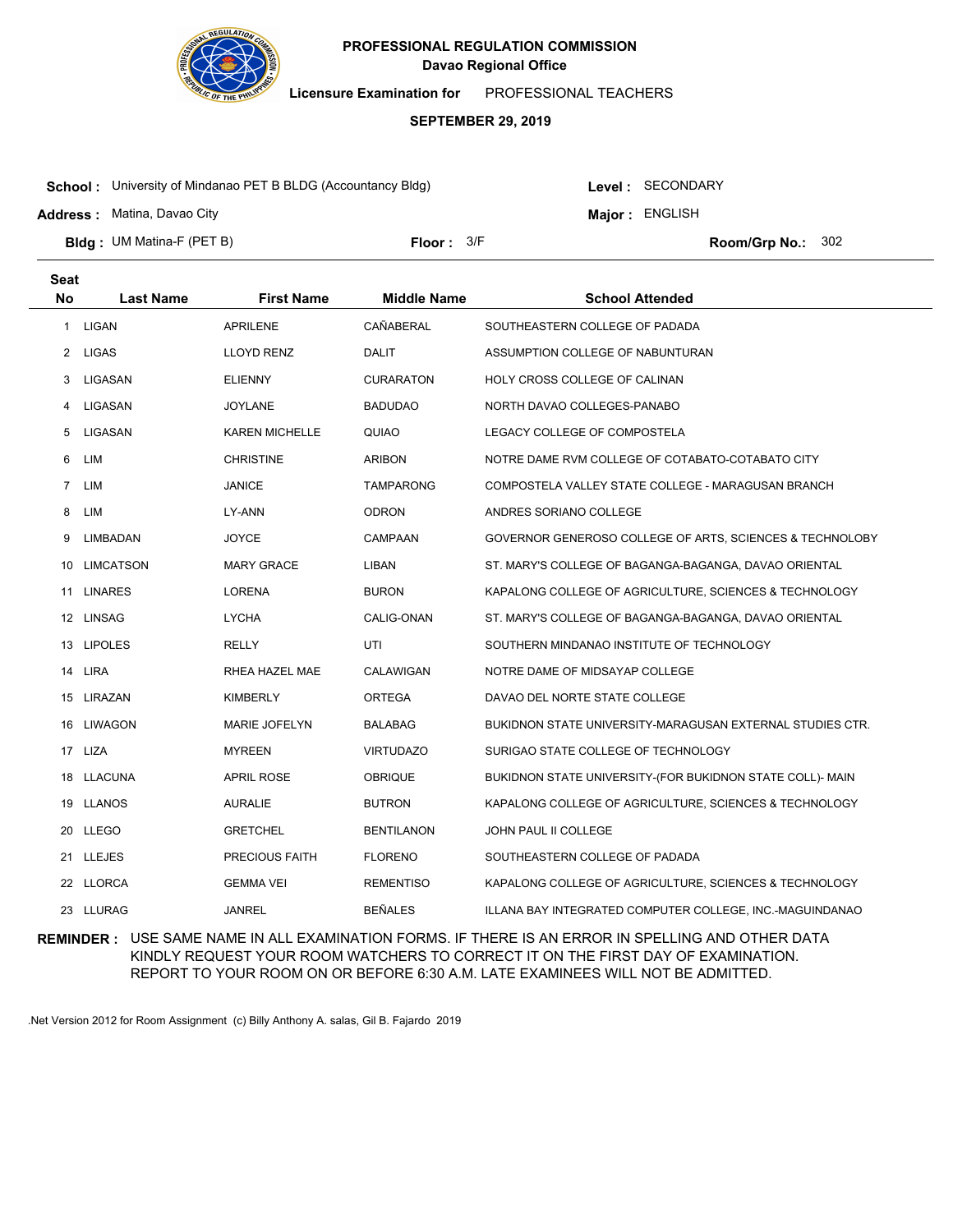

**Licensure Examination for**  PROFESSIONAL TEACHERS

### **SEPTEMBER 29, 2019**

**School :** University of Mindanao PET B BLDG (Accountancy Bldg)

Level : SECONDARY

**Major : ENGLISH** 

**Address :** Matina, Davao City

**Bldg : Floor : Room/Grp No.:** UM Matina-F (PET B) Floor:  $3/5$  Room/Grp No.: 303

| Seat         |                  |                      |                    |                                                           |
|--------------|------------------|----------------------|--------------------|-----------------------------------------------------------|
| <b>No</b>    | <b>Last Name</b> | <b>First Name</b>    | <b>Middle Name</b> | <b>School Attended</b>                                    |
| 1            | <b>LOBERANES</b> | <b>ROJEAN</b>        | <b>MANTALABA</b>   | UNIVERSITY OF MINDANAO-TAGUM                              |
| $\mathbf{2}$ | LOGRONIO         | <b>JENNELYN</b>      | OLALO              | GOVERNOR GENEROSO COLLEGE OF ARTS, SCIENCES & TECHNOLOBY  |
| 3            | <b>LOLO</b>      | <b>KATHLEN JILL</b>  | <b>DIVINO</b>      | UNIVERSITY OF SOUTHEASTERN PHILIPPINES-DAVAO CITY         |
| 4            | <b>LOMABAO</b>   | <b>NURHANNIE</b>     | <b>ISRAEL</b>      | UNIVERSITY OF SOUTHEASTERN PHILIPPINES-TAGUM              |
| 5            | <b>LONGAKIT</b>  | <b>JILL</b>          | <b>SEBALDA</b>     | KAPALONG COLLEGE OF AGRICULTURE, SCIENCES & TECHNOLOGY    |
| 6            | LONGAQUIT        | <b>MELODINA</b>      | QUIZONA            | BUKIDNON STATE UNIVERSITY-MARAGUSAN EXTERNAL STUDIES CTR. |
| $7^{\circ}$  | LONGOS           | <b>KEVIN VIC</b>     | <b>LLANO</b>       | SURIGAO STATE COLLEGE OF TECHNOLOGY                       |
| 8            | LOOC             | <b>REZEL</b>         | <b>MONSANTO</b>    | LEGACY COLLEGE OF COMPOSTELA                              |
| 9            | <b>LOOD</b>      | <b>MILES</b>         | LABASANO           | UNIVERSITY OF SOUTHEASTERN PHILIPPINES-TAGUM              |
|              | 10 LOPEZ         | <b>ARVIL JOHN</b>    | <b>PINEDA</b>      | <b>HOLY CROSS OF DAVAO COLLEGE</b>                        |
| 11           | LOQUEÑO          | <b>ARNEL</b>         | <b>BANGAY</b>      | SERAPION C. BASALO MEMORIAL FOUNDATION COLLEGE            |
|              | 12 LOQUIAS       | <b>HONEYLYN</b>      | <b>PABILONA</b>    | SOUTHERN BAPTIST COLLEGE                                  |
|              | 13 LOR           | JOY LEEN GRACE       | <b>BALBARINO</b>   | NORTH DAVAO COLLEGES-PANABO                               |
| 14           | LORA             | <b>GENALYN</b>       | PIEDAD             | UNIVERSITY OF SOUTHEASTERN PHILIPPINES-DAVAO CITY         |
| 15           | LOVINO           | <b>JEZEL</b>         | <b>GREGORIO</b>    | DAVAO VISION COLLEGES, INC- CATALUNAN, DAVAO CITY         |
| 16           | LOVITOS          | <b>HILARIO</b>       | <b>CENITA</b>      | SERAPION C. BASALO MEMORIAL FOUNDATION COLLEGE            |
| 17           | LOVITOS          | <b>JASON</b>         | <b>REDIDO</b>      | SOUTHEASTERN COLLEGE OF PADADA                            |
| 18           | LOVITOS          | <b>LEX GENER</b>     | <b>MACALINO</b>    | SOUTHEASTERN COLLEGE OF PADADA                            |
|              | 19 LOZADA        | ABEGAIL              | <b>LLOVERAS</b>    | DAVAO DEL NORTE STATE COLLEGE                             |
| 20           | <b>LUBIANO</b>   | <b>ROLE JEAN</b>     | <b>CUBELO</b>      | GOVERNOR GENEROSO COLLEGE OF ARTS, SCIENCES & TECHNOLOBY  |
|              | 21 LUBRIGAS      | <b>CHRISTINE MAY</b> | <b>TOMABIENE</b>   | NOTRE DAME UNIVERSITY                                     |

**REMINDER :** USE SAME NAME IN ALL EXAMINATION FORMS. IF THERE IS AN ERROR IN SPELLING AND OTHER DATA KINDLY REQUEST YOUR ROOM WATCHERS TO CORRECT IT ON THE FIRST DAY OF EXAMINATION. REPORT TO YOUR ROOM ON OR BEFORE 6:30 A.M. LATE EXAMINEES WILL NOT BE ADMITTED.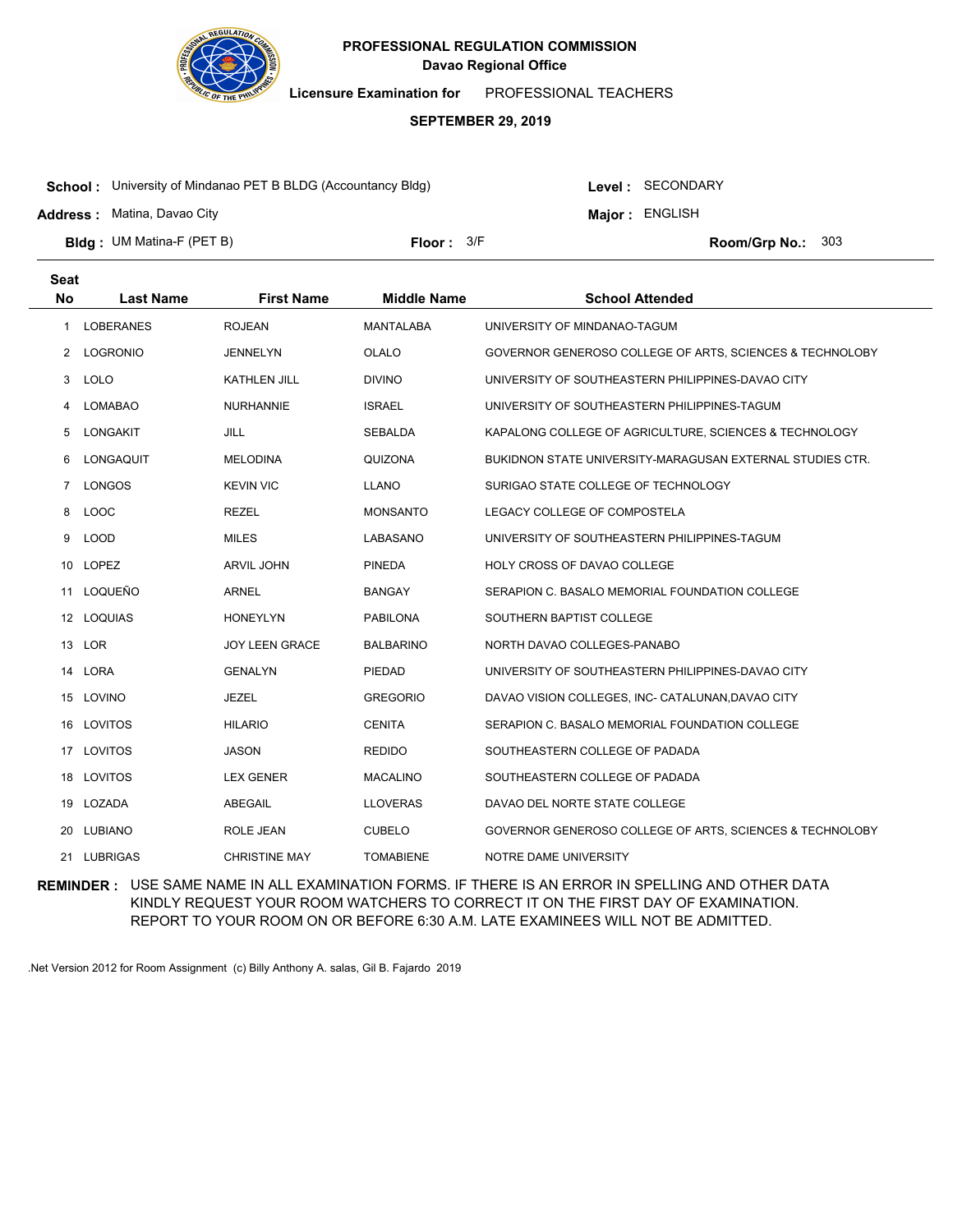

**Licensure Examination for**  PROFESSIONAL TEACHERS

## **SEPTEMBER 29, 2019**

**School :** University of Mindanao PET B BLDG (Accountancy Bldg)

Level : SECONDARY

**Major : ENGLISH** 

**Address :** Matina, Davao City

**Bldg : Floor : Room/Grp No.:** UM Matina-F (PET B) Floor:  $3/5$  Room/Grp No.: 304

| <b>Seat</b> |                  |                    |                    |                                                          |
|-------------|------------------|--------------------|--------------------|----------------------------------------------------------|
| <b>No</b>   | <b>Last Name</b> | <b>First Name</b>  | <b>Middle Name</b> | <b>School Attended</b>                                   |
| 1           | LUCASIA          | CORAZON            | <b>NERI</b>        | HOLY CROSS OF DAVAO COLLEGE-BABAK                        |
| 2           | LUCERO           | RHOANN JOY         | ANG                | JOHN PAUL II COLLEGE                                     |
| 3           | LUCHAVEZ         | <b>ROSAMAY</b>     | <b>RADEN</b>       | GOVERNOR GENEROSO COLLEGE OF ARTS, SCIENCES & TECHNOLOBY |
| 4           | <b>LUCOB</b>     | <b>MARY ANN</b>    | <b>CATABIJAN</b>   | KAPALONG COLLEGE OF AGRICULTURE, SCIENCES & TECHNOLOGY   |
| 5           | LUGANIO          | <b>HAZEL MAE</b>   | <b>ABIERA</b>      | UNIVERSITY OF SOUTHEASTERN PHILIPPINES-TAGUM             |
| 6           | <b>LUHONG</b>    | <b>JAMES RYAN</b>  | APOT               | QUEZON INSTITUTE OF TECHNOLOGY                           |
| 7           | LUMA-AS          | <b>PATRICIA</b>    | <b>ELLANA</b>      | UNIVERSITY OF SOUTHEASTERN PHILIPPINES-DAVAO CITY        |
| 8           | LUMAAD           | CARLITO JR         | <b>BIAD</b>        | UNIVERSITY OF SOUTHEASTERN PHILIPPINES-TAGUM             |
| 9           | <b>LUMACTOD</b>  | <b>MARICEL</b>     | <b>CARDIENTE</b>   | HOLY CROSS COLLEGE OF CALINAN                            |
| 10          | LUMAGBAS         | <b>MARLYN</b>      | <b>BALORIA</b>     | MONKAYO COLLEGE OF ARTS, SCIENCES & TECHNOLOGY           |
| 11          | LUMAMBA          | <b>HANIVAL</b>     | <b>TURA</b>        | AGRO-INDUSTRIAL FOUNDATION COLLEGES OF THE PHILIPPINES   |
|             | 12 LUMANOG       | <b>EUNILA</b>      | <b>ONAS</b>        | HOLY CROSS COLLEGE OF SASA, INC.                         |
| 13          | LUMANTAS         | <b>FRANCES LYN</b> | <b>CONCHA</b>      | UNIVERSITY OF SOUTHEASTERN PHILIPPINES-TAGUM             |
| 14          | LUMENDA          | <b>NORAIDA</b>     | <b>SINSUAT</b>     | SOUTHERN PHILIPPINE ACADEMY COLLEGE, INC                 |
|             | 15 LUMIGUID      | <b>JOSEPH</b>      | <b>SARAUS</b>      | MONKAYO COLLEGE OF ARTS, SCIENCES & TECHNOLOGY           |
| 16          | LUMIKID          | <b>IVY</b>         | <b>BASIA</b>       | JOHN PAUL II COLLEGE                                     |
| 17          | <b>LUMONGSOD</b> | <b>FATIMA</b>      | <b>ALLA</b>        | SAINT PAUL UNIVERSITY-SURIGAO                            |
|             | 18 LUNA          | <b>EVY</b>         | <b>EMUY</b>        | ST. MARY'S COLLEGE OF BAGANGA-BAGANGA, DAVAO ORIENTAL    |
| 19          | LUNA             | ROVELYN JESSAH     | <b>DUMANDAN</b>    | KAPALONG COLLEGE OF AGRICULTURE, SCIENCES & TECHNOLOGY   |
| 20          | <b>LUNAR</b>     | <b>IAN</b>         | <b>GUMAPAC</b>     | UNIVERSITY OF SOUTHEASTERN PHILIPPINES-TAGUM             |
|             | 21 LUNTAYAO      | <b>RODMAN</b>      | <b>BUCTOLAN</b>    | NOTRE DAME UNIVERSITY                                    |

**REMINDER :** USE SAME NAME IN ALL EXAMINATION FORMS. IF THERE IS AN ERROR IN SPELLING AND OTHER DATA KINDLY REQUEST YOUR ROOM WATCHERS TO CORRECT IT ON THE FIRST DAY OF EXAMINATION. REPORT TO YOUR ROOM ON OR BEFORE 6:30 A.M. LATE EXAMINEES WILL NOT BE ADMITTED.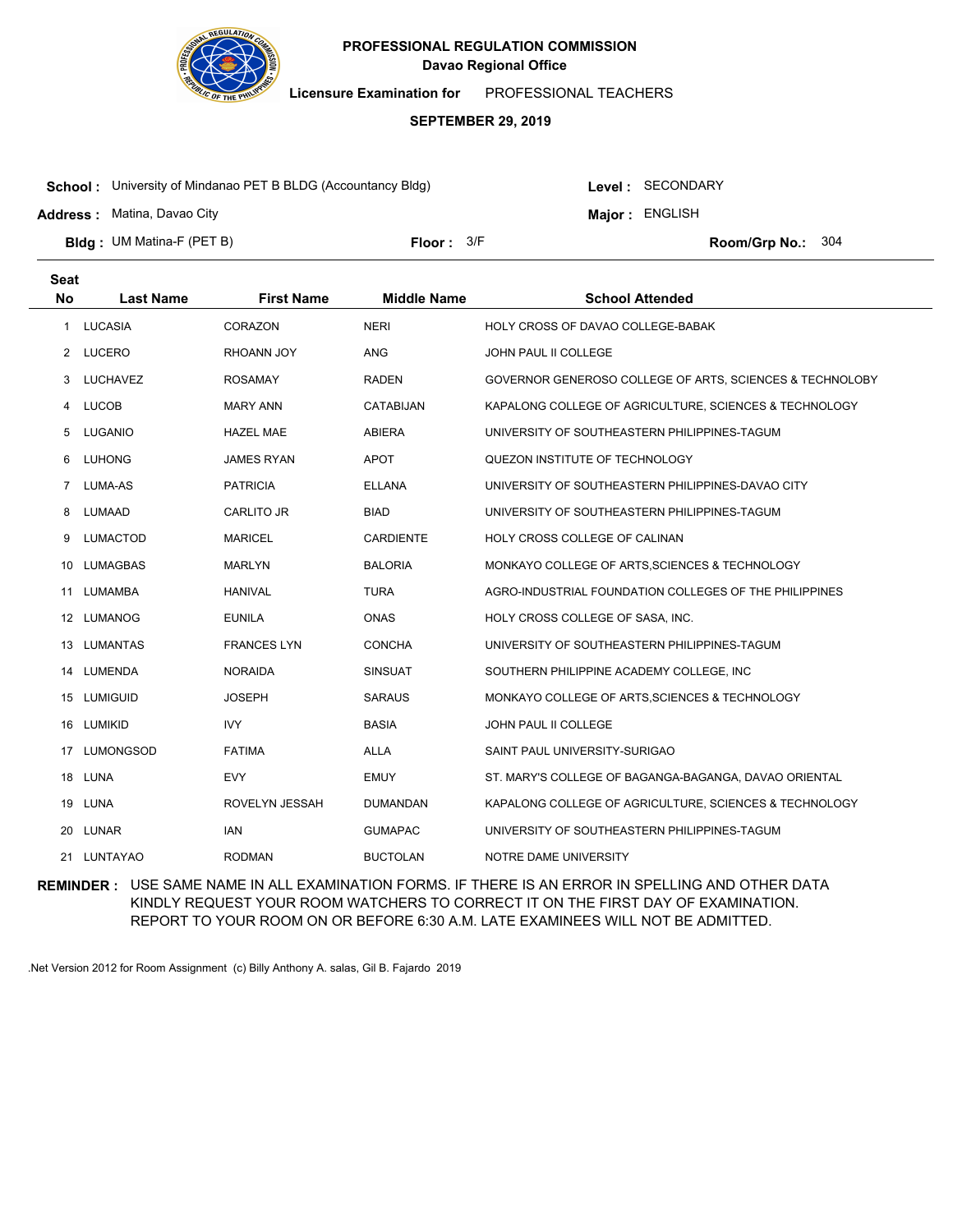

**Licensure Examination for**  PROFESSIONAL TEACHERS

### **SEPTEMBER 29, 2019**

**School :** University of Mindanao-Senior High School Embassy Bldg

**Address :** Bonifacio St., Davao City

Level : SECONDARY **Major : ENGLISH** 

**Bldg : Floor : Room/Grp No.:** UM-Embassy Floor: 2/F Room/Grp No.: 305

| <b>Seat</b> |                    |                     |                    |                                                          |
|-------------|--------------------|---------------------|--------------------|----------------------------------------------------------|
| <b>No</b>   | <b>Last Name</b>   | <b>First Name</b>   | <b>Middle Name</b> | <b>School Attended</b>                                   |
| 1           | <b>LURICA</b>      | <b>LOVELY GRACE</b> | <b>MADULIN</b>     | QUEZON INSTITUTE OF TECHNOLOGY                           |
| 2           | LUZARITA           | <b>GERALDENE</b>    | <b>MIQUE</b>       | UNIVERSITY OF SOUTHEASTERN PHILIPPINES-BISLIG CAMPUS     |
| 3           | <b>MAALAM</b>      | <b>JOAN</b>         | CATILOC            | UNIVERSITY OF SOUTHEASTERN PHILIPPINES-COMPOSTEAL CENTER |
| 4           | <b>MAASIN</b>      | <b>ROSELLE</b>      | <b>VERZOSA</b>     | SAN PEDRO COLLEGE-DAVAO CITY                             |
| 5           | <b>MABANDING</b>   | <b>JOSEFA</b>       | <b>LINO</b>        | LEGACY COLLEGE OF COMPOSTELA                             |
| 6           | <b>MABANTA</b>     | <b>RACHELLE</b>     | SANIEL             | UNIVERSITY OF MINDANAO-PANABO                            |
| 7           | <b>MABIDO</b>      | <b>APRIL MAE</b>    | <b>JOSOL</b>       | SOUTHERN TECHNOLOGICAL INSTITUTE OF THE PHILIPPINES      |
| 8           | <b>MABOLOC</b>     | <b>KIMBERLY</b>     | <b>GARAY</b>       | DAVAO DEL NORTE STATE COLLEGE                            |
| 9           | <b>MACABANDING</b> | RAIHANA             | <b>PANARABON</b>   | MINDANAO STATE UNIVERSITY-MAGUINDANAO                    |
| 10          | <b>MACABUAT</b>    | JUHAINA             | CAMPO              | COTABATO CITY STATE POLYTECHNIC COLLEGE                  |
| 11          | <b>MACADATO</b>    | <b>SOHAILA</b>      | <b>BONGCARAWAN</b> | COTABATO CITY STATE POLYTECHNIC COLLEGE                  |
| 12          | <b>MACADAWAN</b>   | MAYLA               | <b>NICOLAS</b>     | UNIVERSITY OF MINDANAO-DAVAO CITY                        |
| 13          | <b>MACAHITO</b>    | <b>EREMAR</b>       | <b>AYAGINA</b>     | COMPOSTELA VALLEY STATE COLLEGE - MONTEVISTA BRANCH      |
| 14          | <b>MACAM</b>       | <b>PRECILA</b>      | <b>PEREZ</b>       | LYCEUM NORTHWESTERN-F.T. DUQUE COLLEGE-URDANETA          |
| 15          | <b>MACANDANG</b>   | <b>FEBY</b>         | <b>ELTAGONDE</b>   | SOUTHEASTERN COLLEGE OF PADADA                           |
| 16          | <b>MACAPOBRE</b>   | <b>BRIAN</b>        | <b>MAGBUNAL</b>    | COMPOSTELA VALLEY STATE COLLEGE - MARAGUSAN BRANCH       |
| 17          | <b>MACAPUNO</b>    | <b>DIVINE</b>       | <b>REDULLA</b>     | UNIVERSITY OF MINDANAO-DAVAO CITY                        |
| 18          | <b>MACARARAB</b>   | <b>ALMIRA</b>       | <b>RENAWAN</b>     | NOTRE DAME UNIVERSITY                                    |
| 19          | <b>MACARAYO</b>    | <b>LOWELYN</b>      | <b>FUENTES</b>     | UNIVERSITY OF SOUTHEASTERN PHILIPPINES-BISLIG CAMPUS     |
| 20          | <b>MACARTHUR</b>   | <b>NHORSIDA</b>     | <b>OMIPLE</b>      | DE LA VIDA COLLEGE                                       |
|             | 21 MACHON          | <b>GLORYLEN</b>     | <b>ANTONIO</b>     | UNIVERSITY OF MINDANAO-TAGUM                             |

**REMINDER :** USE SAME NAME IN ALL EXAMINATION FORMS. IF THERE IS AN ERROR IN SPELLING AND OTHER DATA KINDLY REQUEST YOUR ROOM WATCHERS TO CORRECT IT ON THE FIRST DAY OF EXAMINATION. REPORT TO YOUR ROOM ON OR BEFORE 6:30 A.M. LATE EXAMINEES WILL NOT BE ADMITTED.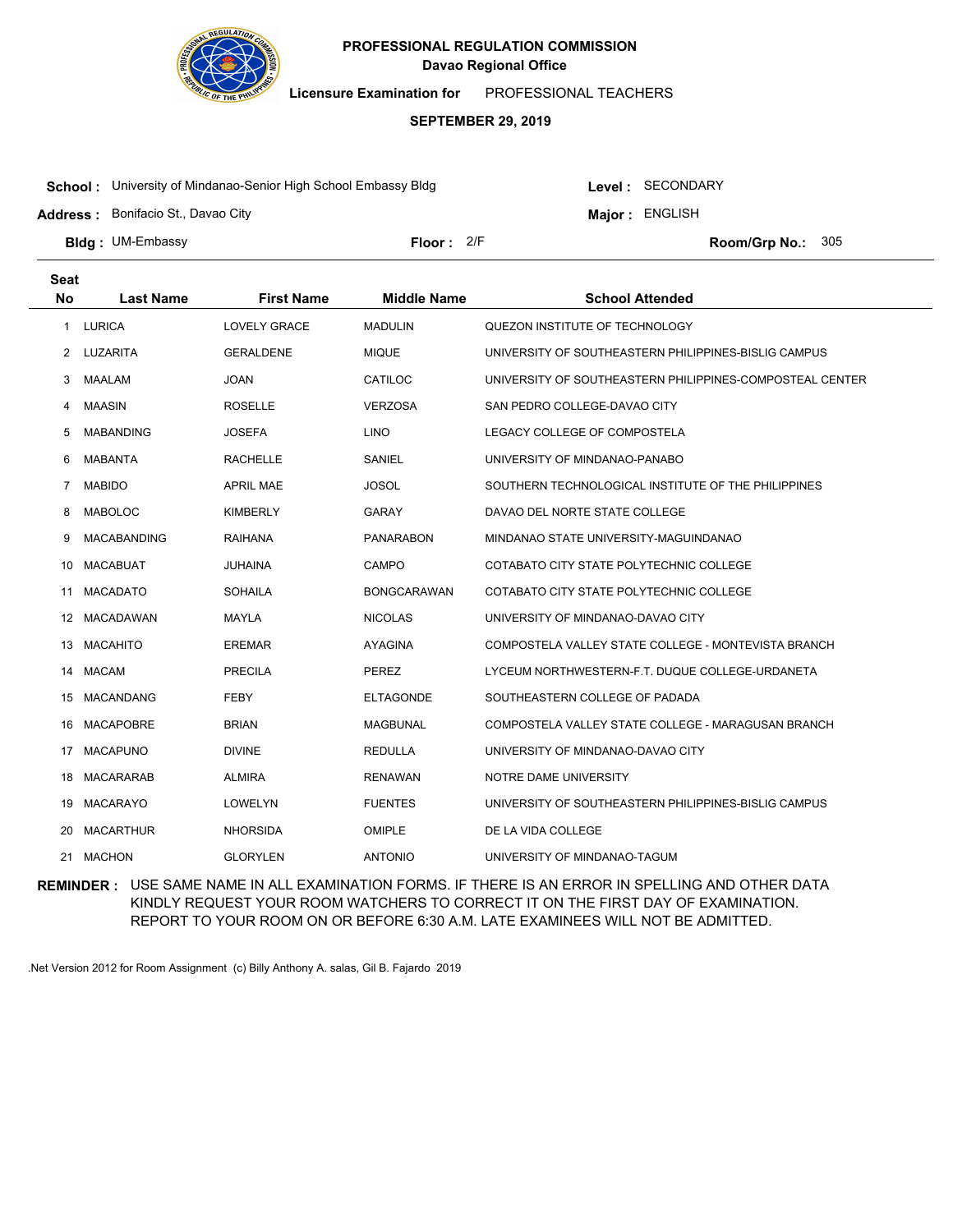

**Licensure Examination for**  PROFESSIONAL TEACHERS

### **SEPTEMBER 29, 2019**

**School :** University of Mindanao-Senior High School Embassy Bldg

**Address :** Bonifacio St., Davao City

Level : SECONDARY **Major : ENGLISH** 

**Bldg : Floor : Room/Grp No.:** UM-Embassy Floor: 2/F Room/Grp No.: 306

| <b>Seat</b>  |                  |                       |                    |                                                           |
|--------------|------------------|-----------------------|--------------------|-----------------------------------------------------------|
| <b>No</b>    | <b>Last Name</b> | <b>First Name</b>     | <b>Middle Name</b> | <b>School Attended</b>                                    |
| $\mathbf{1}$ | <b>MACK</b>      | <b>RHEA MEL</b>       | <b>PORTO</b>       | UNIVERSITY OF MINDANAO-TAGUM                              |
| 2            | <b>MACOL</b>     | <b>HONEY LYN</b>      | <b>MIRAMONTE</b>   | UNIVERSITY OF SOUTHEASTERN PHILIPPINES-BISLIG CAMPUS      |
| 3            | <b>MACOTIN</b>   | <b>RENE</b>           | JAKOSALEM          | SOUTHEASTERN COLLEGE OF PADADA                            |
| 4            | <b>MADA</b>      | <b>RESMIE</b>         | <b>MANGUKA</b>     | NOTRE DAME OF SALAMAN COLLEGE                             |
| 5            | <b>MADANGUIT</b> | <b>MARIA ANGELICA</b> | <b>RANES</b>       | BUKIDNON STATE UNIVERSITY-MARAGUSAN EXTERNAL STUDIES CTR. |
| 6            | <b>MADELO</b>    | <b>KENNETH</b>        | <b>LABRES</b>      | GABRIEL TABORIN COLLEGE OF DAVAO FOUND.-DAVAO CITY        |
| 7            | <b>MADERSE</b>   | <b>DONNA</b>          | <b>BALLARTA</b>    | HOLY CROSS COLLEGE OF CALINAN                             |
| 8            | <b>MADRAZO</b>   | <b>NOLIMAE</b>        | <b>MAQUILAN</b>    | LEGACY COLLEGE OF COMPOSTELA                              |
| 9            | <b>MADRIA</b>    | <b>DIVINA</b>         | <b>ANGUE</b>       | NORTH DAVAO COLLEGES-PANABO                               |
| 10           | MAG-ASO          | AMMY JANE             | BAGA-AN            | JOHN PAUL II COLLEGE                                      |
| 11           | <b>MAGALING</b>  | <b>JOEY MAY</b>       | QUILLA             | RAMON MAGSAYSAY MEMORIAL COLLEGE-MARBEL                   |
| 12           | <b>MAGBUTONG</b> | <b>MERA CHONA</b>     | <b>MONSON</b>      | DAVAO ORIENTAL STATE COLLEGE OF SCIENCE & TECHNOLOGY      |
| 13           | <b>MAGDADARO</b> | <b>EURIKA</b>         | <b>TEPAIT</b>      | BUKIDNON STATE UNIVERSITY-(FOR BUKIDNON STATE COLL)- MAIN |
| 14           | MAGDADARO        | <b>JOVALYN</b>        | <b>ENON</b>        | <b>HOLY CROSS OF BANSALAN JUNIOR COLLEGE</b>              |
| 15           | MAGDADARO        | <b>SYRIL JADE</b>     | ENCALLADO          | SOUTHEASTERN COLLEGE OF PADADA                            |
| 16           | <b>MAGDULA</b>   | <b>ABIGAIL</b>        | <b>MARQUEZ</b>     | UNIVERSITY OF SOUTHEASTERN PHILIPPINES-DAVAO CITY         |
| 17           | <b>MAGHINAY</b>  | <b>DONNESSA</b>       | MANTE              | BUKIDNON STATE UNIVERSITY-MARAGUSAN EXTERNAL STUDIES CTR. |
| 18           | <b>MAGKIDONG</b> | <b>ROMY ALVIN</b>     | <b>MASINADING</b>  | <b>BROKENSHIRE COLLEGE</b>                                |
| 19           | MAGLASANG        | <b>ANNABEL</b>        | <b>JORILLO</b>     | BUKIDNON STATE UNIVERSITY-MARAGUSAN EXTERNAL STUDIES CTR. |
| 20           | MAGLASANG        | <b>JAYVEE</b>         | <b>NEGRO</b>       | GABRIEL TABORIN COLLEGE OF DAVAO FOUND.-DAVAO CITY        |
| 21           | <b>MAGLASANG</b> | <b>RUTH</b>           | <b>AMARO</b>       | UNIVERSITY OF MINDANAO-DIGOS COLLEGE                      |

**REMINDER :** USE SAME NAME IN ALL EXAMINATION FORMS. IF THERE IS AN ERROR IN SPELLING AND OTHER DATA KINDLY REQUEST YOUR ROOM WATCHERS TO CORRECT IT ON THE FIRST DAY OF EXAMINATION. REPORT TO YOUR ROOM ON OR BEFORE 6:30 A.M. LATE EXAMINEES WILL NOT BE ADMITTED.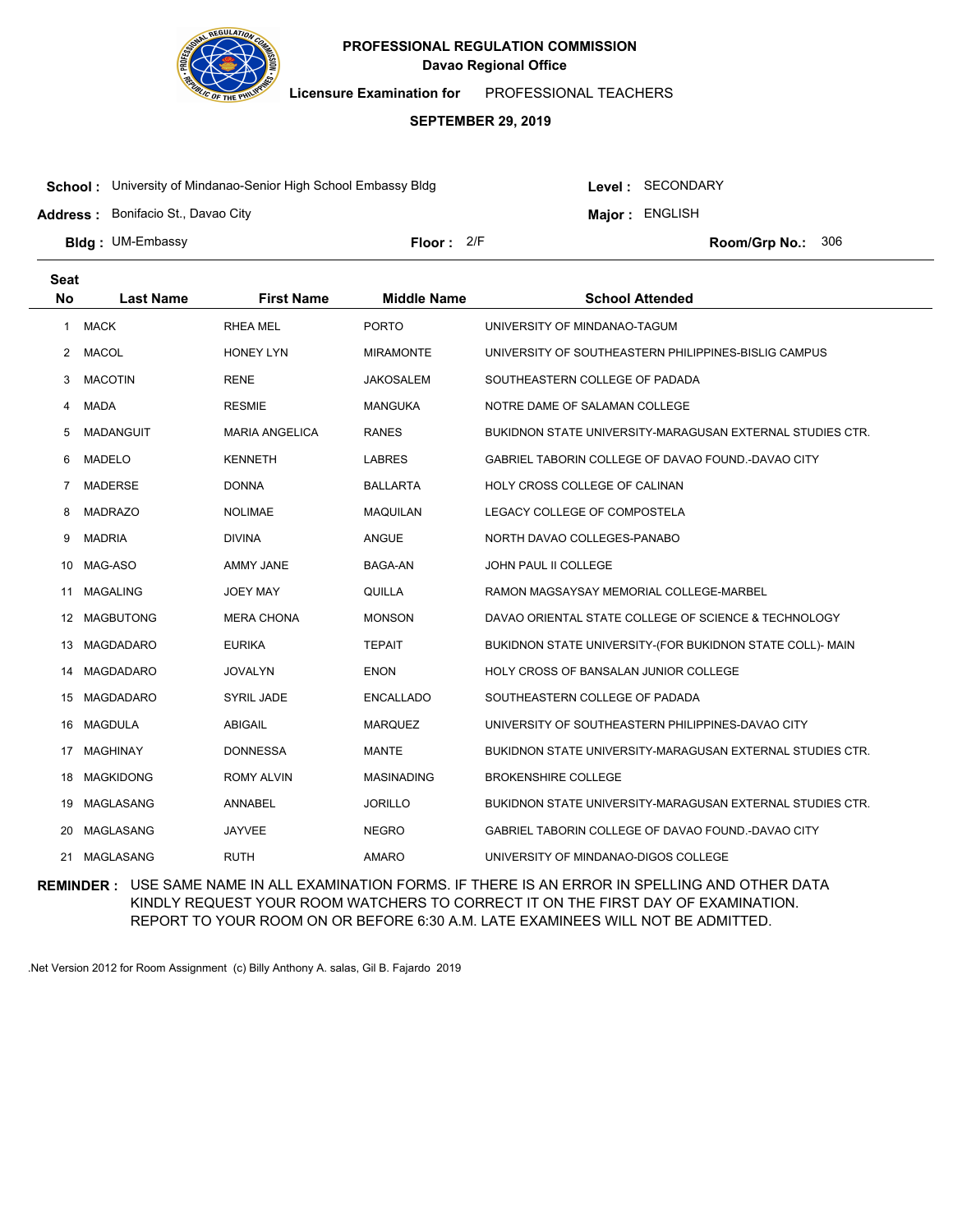

**Licensure Examination for**  PROFESSIONAL TEACHERS

### **SEPTEMBER 29, 2019**

**School :** University of Mindanao-Senior High School Embassy Bldg

**Address :** Bonifacio St., Davao City

Level : SECONDARY

**Major : ENGLISH** 

**Bldg : Floor : Room/Grp No.:** UM-Embassy Floor:  $2/F$  Room/Gro No.: 307

**Last Name First Name Middle Name School Attended Seat No** 1 MAGLENTE MARA MONICA DAVAO ORIENTAL STATE COLLEGE OF SCIENCE & TECHNOLOGY 2 MAGPANTAY RONIE GASCO GOVERNOR GENEROSO COLLEGE OF ARTS, SCIENCES & TECHNOLOBY 3 MAGPUYO EDUARD JAMES GUTIERREZ KAPALONG COLLEGE OF AGRICULTURE, SCIENCES & TECHNOLOGY 4 MAGSAYO BEVERLY URQUIZA MINDANAO STATE UNIVERSITY-NAAWAN 5 MAGTANGOB CHARITY KENTH DONGUILA LEGACY COLLEGE OF COMPOSTELA 6 MAGUID ANALYN RAGANDAN NOTRE DAME UNIVERSITY 7 MAHINAY BABY JEAN MARA-ASIN BUKIDNON STATE UNIVERSITY-MONKAYO EXTERNAL STUDIES CTR. 8 MAHINAY MARIAN JOY ALINTON GOVERNOR GENEROSO COLLEGE OF ARTS, SCIENCES & TECHNOLOBY 9 MAHOMOT JESSEL SALANG HOLY CROSS COLLEGE OF CALINAN 10 MAHUMOT DAISY BALON TAGUM CITY COLLEGE OF SCIENCE AND TECHNOLOGY-TAGUM 11 MAKILAN DOREEN FRUCTUOSO UNIVERSITY OF SOUTHEASTERN PHILIPPINES-DAVAO CITY 12 MALACURA JAEN GULLES UNIVERSITY OF SOUTHEASTERN PHILIPPINES-DAVAO CITY 13 MALAKI RUBELYN DOGOY BUKIDNON STATE UNIVERSITY-(FOR BUKIDNON STATE COLL)- MAIN 14 MALAWI ASRIPAH SANGCOPAN HINATUAN SOUTHERN COLLEGE (for.USP) 15 MALAZARTE CLAUDETTE ANN COMOYLAO ASSUMPTION COLLEGE OF NABUNTURAN 16 MALINAO ANNALOU MANAYAN KAPALONG COLLEGE OF AGRICULTURE, SCIENCES & TECHNOLOGY 17 MALINAO CRISTIAN JAY TRAPAL MONKAYO COLLEGE OF ARTS,SCIENCES & TECHNOLOGY 18 MALINGAWA CATRINA LANGGAM DAVAO ORIENTAL STATE COLLEGE OF SCIENCE & TECHNOLOGY 19 MALINOG GERLIE GERLIE RIZAGA COMPOSTELA VALLEY STATE COLLEGE - MAIN 20 MALNEGRO LOREJAY CADUNGOG MONKAYO COLLEGE OF ARTS,SCIENCES & TECHNOLOGY 21 MALOOY **JENEVIE KADUSALE SURIGAO STATE COLLEGE OF TECHNOLOGY** 

**REMINDER :** USE SAME NAME IN ALL EXAMINATION FORMS. IF THERE IS AN ERROR IN SPELLING AND OTHER DATA KINDLY REQUEST YOUR ROOM WATCHERS TO CORRECT IT ON THE FIRST DAY OF EXAMINATION. REPORT TO YOUR ROOM ON OR BEFORE 6:30 A.M. LATE EXAMINEES WILL NOT BE ADMITTED.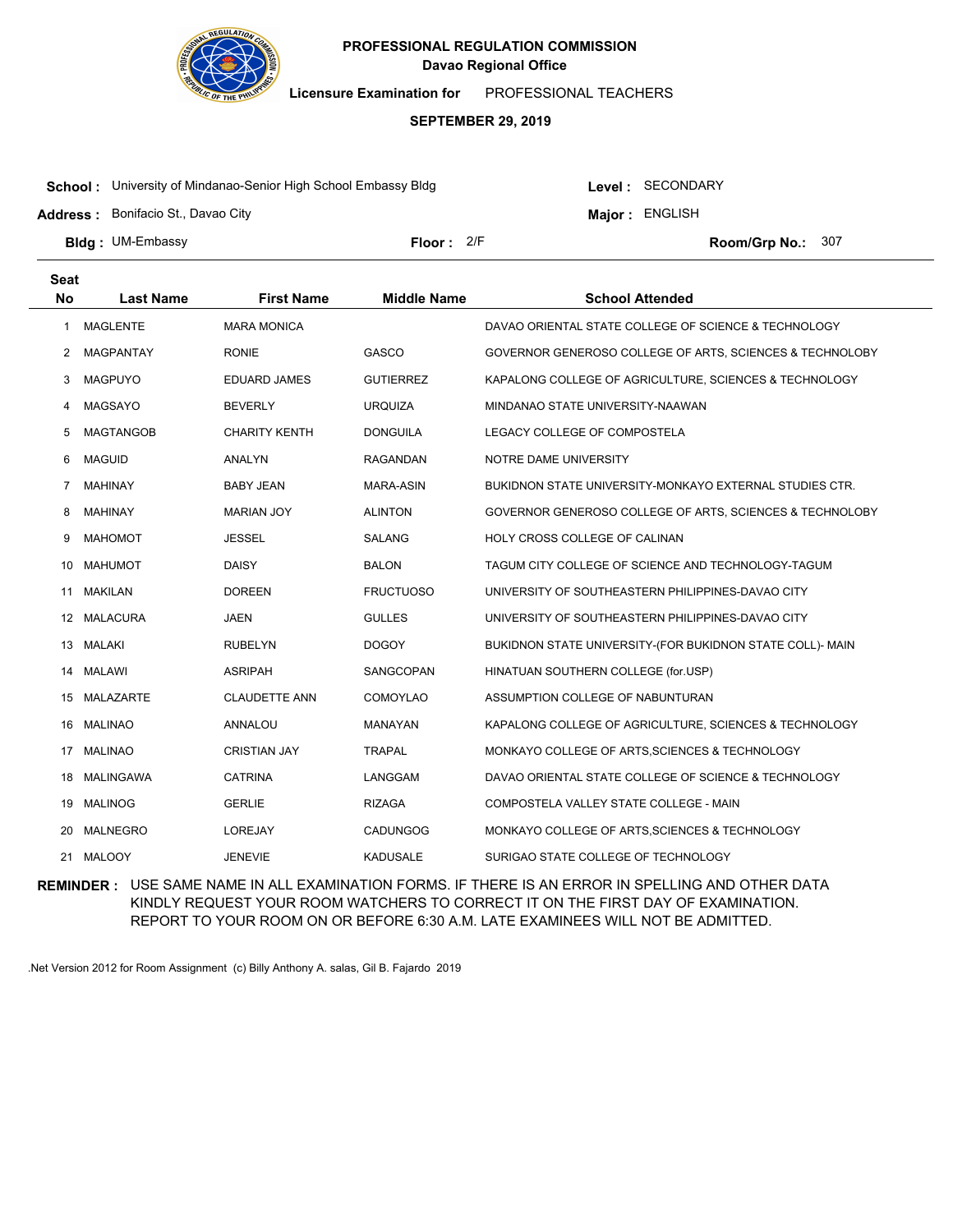

**Licensure Examination for**  PROFESSIONAL TEACHERS

### **SEPTEMBER 29, 2019**

**School :** University of Mindanao-Senior High School Embassy Bldg

Level : SECONDARY

**Major : ENGLISH** 

**Address :** Bonifacio St., Davao City

**Bldg : Floor : Room/Grp No.:** UM-Embassy Floor: 2/F Room/Grp No.: 308

| <b>Seat</b>          |                  |                     |                    |                                                       |
|----------------------|------------------|---------------------|--------------------|-------------------------------------------------------|
| <b>No</b>            | <b>Last Name</b> | <b>First Name</b>   | <b>Middle Name</b> | <b>School Attended</b>                                |
| 1                    | <b>MALUYAN</b>   | <b>BELLA FEB</b>    | <b>OLIVEROS</b>    | DAVAO VISION COLLEGES, INC- CATALUNAN, DAVAO CITY     |
| $\mathbf{2}^{\circ}$ | <b>MAMA</b>      | <b>FAIRODZ</b>      | ALI                | COTABATO CITY STATE POLYTECHNIC COLLEGE               |
| 3                    | MAMA             | <b>NORMINA</b>      | <b>AKMAD</b>       | NOTRE DAME OF SALAMAN COLLEGE                         |
| 4                    | <b>MAMABA</b>    | <b>VENICE</b>       | BACARON            | UNIVERSITY OF MINDANAO-TAGUM                          |
| 5                    | <b>MAMALIAS</b>  | <b>MARVELYN</b>     | <b>VILLEGAS</b>    | UNIVERSITY OF MINDANAO-DIGOS COLLEGE                  |
| 6                    | <b>MAMANGKAT</b> | <b>NORHASANA</b>    | <b>EBRAHIM</b>     | COTABATO CITY STATE POLYTECHNIC COLLEGE               |
| $7^{\circ}$          | <b>MAMATO</b>    | <b>FLORDELIZA</b>   | <b>NOJA</b>        | ST. THOMAS MORE SCHOOL OF LAW & BUSINESS - TAGUM CITY |
| 8                    | <b>MAMBAYAO</b>  | <b>MALEJA</b>       | <b>UMBOL</b>       | SHARIFF KABUNSUAN COLLEGE                             |
| 9                    | <b>MAMOLO</b>    | MARY JOY            | <b>ARANAS</b>      | SOUTHEASTERN COLLEGE OF PADADA                        |
| 10                   | <b>MAMPEN</b>    | SARAH JANE          | <b>DATUMAMA</b>    | DE LA VIDA COLLEGE                                    |
| 11                   | <b>MAMUSOG</b>   | <b>JONA MARIEL</b>  | <b>MACAHINE</b>    | MATS COLLEGE OF TECHNOLOGY                            |
|                      | 12 MANAGA        | <b>GABELLE JEAN</b> | <b>RECAMARA</b>    | PHILIPPINE COLLEGE OF TECHNOLOGY                      |
| 13                   | MANAGAD          | <b>MYCA</b>         | <b>DELLIMA</b>     | NOTRE DAME OF SALAMAN COLLEGE                         |
| 14                   | <b>MANATAD</b>   | <b>HANOL</b>        | <b>APARICIO</b>    | LEGACY COLLEGE OF COMPOSTELA                          |
| 15                   | <b>MANCHA</b>    | <b>JONNA BETH</b>   | <b>MAITEM</b>      | ASSUMPTION COLLEGE OF NABUNTURAN                      |
| 16                   | <b>MANDABON</b>  | <b>RAQUILO</b>      | SUMALILING         | DAVAO ORIENTAL STATE COLLEGE OF SCIENCE & TECHNOLOGY  |
| 17                   | MANDAHAY         | <b>JAYMAR</b>       | <b>TENORIO</b>     | DAVAO VISION COLLEGES, INC- CATALUNAN, DAVAO CITY     |
| 18                   | <b>MANDANTE</b>  | <b>ARNOLD</b>       | <b>SUERTO</b>      | COMPOSTELA VALLEY STATE COLLEGE - MARAGUSAN BRANCH    |
| 19                   | <b>MANDIN</b>    | <b>MARA CEL</b>     | <b>BUDIONGAN</b>   | DAVAO CENTRAL COLLEGE                                 |
| 20                   | <b>MANDING</b>   | <b>JAMERA</b>       | <b>DISOMIMBA</b>   | UNIVERSITY OF SOUTHEASTERN PHILIPPINES-BISLIG CAMPUS  |
| 21                   | <b>MANDONO</b>   | <b>SAIMA</b>        | <b>ALIODEN</b>     | SULTAN KUDARAT ISLAMIC ACADEMY                        |

**REMINDER :** USE SAME NAME IN ALL EXAMINATION FORMS. IF THERE IS AN ERROR IN SPELLING AND OTHER DATA KINDLY REQUEST YOUR ROOM WATCHERS TO CORRECT IT ON THE FIRST DAY OF EXAMINATION. REPORT TO YOUR ROOM ON OR BEFORE 6:30 A.M. LATE EXAMINEES WILL NOT BE ADMITTED.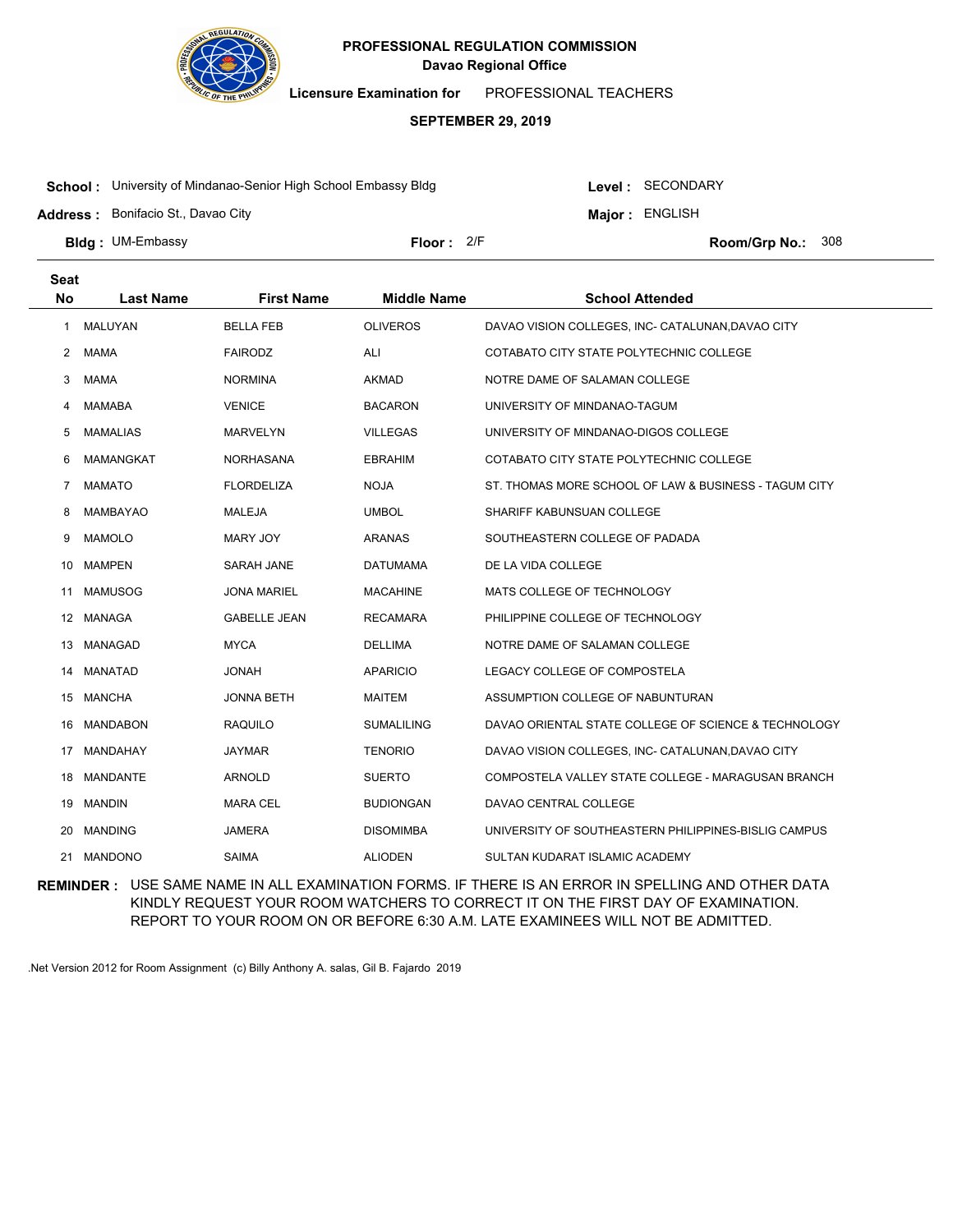

**Licensure Examination for**  PROFESSIONAL TEACHERS

### **SEPTEMBER 29, 2019**

**School :** University of Mindanao-Senior High School Embassy Bldg

Level : SECONDARY

**Major : ENGLISH** 

**Address :** Bonifacio St., Davao City

**Bldg : Floor : Room/Grp No.:** UM-Embassy Floor: 2/F Room/Grp No.: 309

| <b>Seat</b><br><b>No</b> | <b>Last Name</b>    | <b>First Name</b>   | <b>Middle Name</b> | <b>School Attended</b>                               |
|--------------------------|---------------------|---------------------|--------------------|------------------------------------------------------|
| 1                        | <b>MANEJA</b>       | <b>REY PJ</b>       | <b>HIBAYA</b>      | SOUTHEASTERN COLLEGE OF PADADA                       |
| 2                        | MANGELEN            | <b>BAI JOMANAH</b>  | <b>ZACARIA</b>     | NOTRE DAME UNIVERSITY                                |
| 3                        | <b>MANGILIMUTAN</b> | <b>ELLEN MAE</b>    | <b>BITANGA</b>     | ASSUMPTION COLLEGE OF NABUNTURAN                     |
| 4                        | <b>MANGRAG</b>      | <b>DIVINE</b>       | <b>ESPARTERO</b>   | NOTRE DAME OF SALAMAN COLLEGE                        |
| 5                        | <b>MANGRAG</b>      | <b>NORHAYA</b>      | <b>ESMAIL</b>      | SHARIFF KABUNSUAN COLLEGE                            |
| 6                        | <b>MANGUIRAN</b>    | <b>EDILYN</b>       | <b>MADRID</b>      | HOLY CHILD SCHOOL OF DAVAO                           |
| 7                        | <b>MANGULAMAS</b>   | <b>GAVIN JOHN</b>   | <b>LOSARIA</b>     | NOTRE DAME UNIVERSITY                                |
| 8                        | <b>MANGYAO</b>      | <b>MERCYLIN</b>     |                    | ASSUMPTION COLLEGE OF DAVAO                          |
| 9                        | <b>MANIAGO</b>      | <b>LOVELY RUTH</b>  | <b>RASONABE</b>    | UNIVERSITY OF MINDANAO-DIGOS COLLEGE                 |
| 10                       | MANIG               | DYNNA DAWN          | <b>ACANA</b>       | SOUTHERN MINDANAO INSTITUTE OF TECHNOLOGY            |
| 11                       | <b>MANILI</b>       | <b>DORIS</b>        | <b>DURAIN</b>      | UNIVERSITY OF MINDANAO-DAVAO CITY                    |
| 12                       | <b>MANIQUEZ</b>     | <b>SHAIRA FAITH</b> | <b>GICALE</b>      | UNIVERSITY OF SOUTHEASTERN PHILIPPINES-TAGUM         |
| 13                       | MANLA               | <b>JENNE</b>        | <b>AUTIDA</b>      | COMPOSTELA VALLEY STATE COLLEGE - NEW BATAAN BRANCH  |
| 14                       | <b>MANLA</b>        | RACHELE JOY         | CAGAS              | COMPOSTELA VALLEY STATE COLLEGE - MARAGUSAN BRANCH   |
| 15                       | <b>MANLANGIT</b>    | <b>JELLY JOY</b>    |                    | COMPOSTELA VALLEY STATE COLLEGE - NEW BATAAN BRANCH  |
| 16                       | MANLANGIT           | <b>RONEL</b>        | <b>MATURAN</b>     | UNIVERSITY OF SOUTHEASTERN PHILIPPINES-BISLIG CAMPUS |
| 17                       | MANLAPUZ            | <b>DIOLITA</b>      | <b>BARLOBENTO</b>  | NORTH DAVAO COLLEGES-PANABO                          |
| 18                       | MANLOSA             | <b>CHRISTINE</b>    | <b>MARAQUIO</b>    | DAVAO DEL NORTE STATE COLLEGE                        |
| 19                       | <b>MANRIQUE</b>     | <b>KENNETH</b>      | MANDATE            | NOTRE DAME RVM COLLEGE OF COTABATO-COTABATO CITY     |
| 20                       | <b>MANSUETO</b>     | <b>SANDY MAY</b>    | GONO               | UNIVERSITY OF MINDANAO-TAGUM                         |
| 21                       | <b>MANTABUTE</b>    | <b>FAMELA</b>       | <b>LIWANAG</b>     | UNIVERSITY OF SOUTHEASTERN PHILIPPINES-TAGUM         |

**REMINDER :** USE SAME NAME IN ALL EXAMINATION FORMS. IF THERE IS AN ERROR IN SPELLING AND OTHER DATA KINDLY REQUEST YOUR ROOM WATCHERS TO CORRECT IT ON THE FIRST DAY OF EXAMINATION. REPORT TO YOUR ROOM ON OR BEFORE 6:30 A.M. LATE EXAMINEES WILL NOT BE ADMITTED.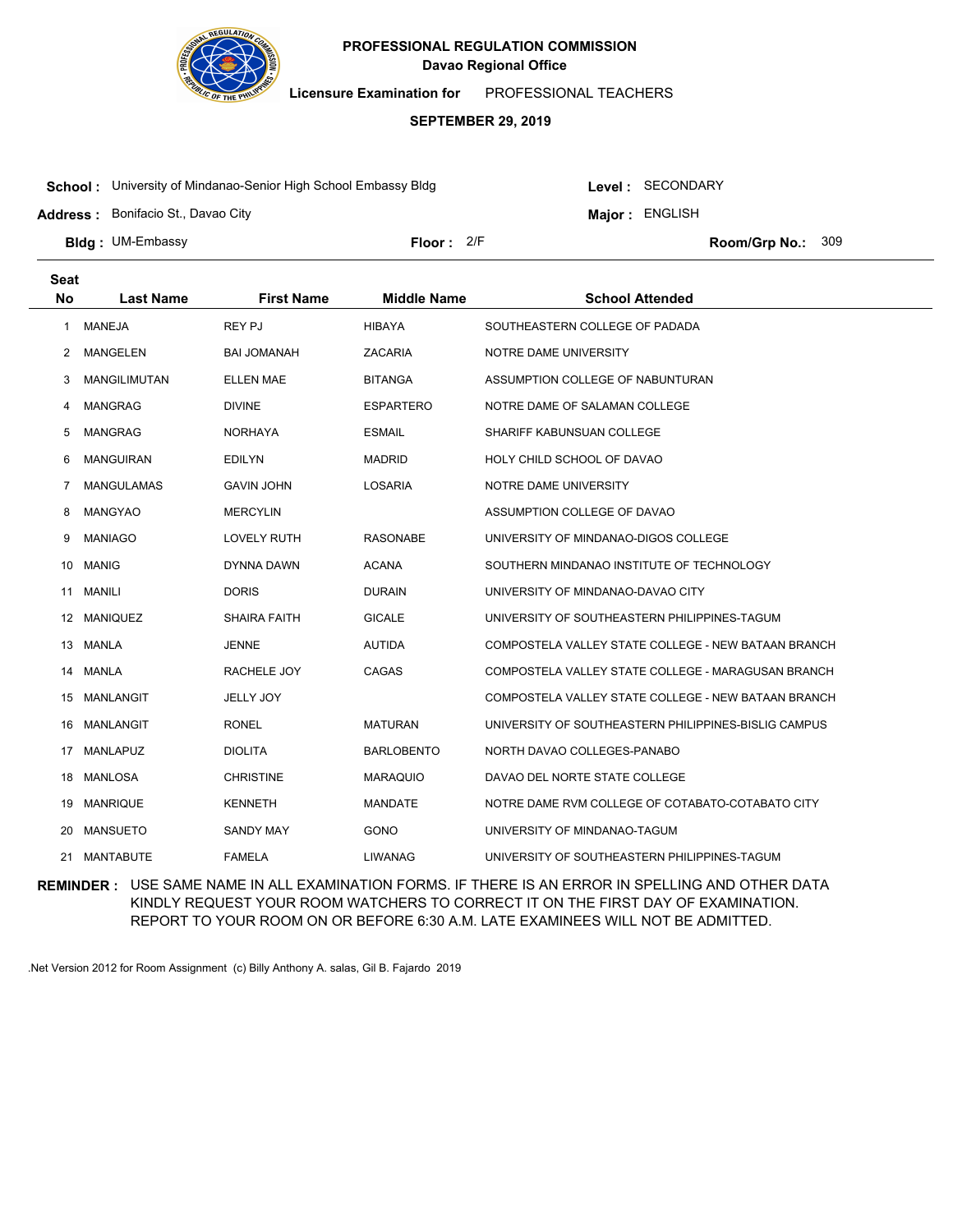

**Licensure Examination for**  PROFESSIONAL TEACHERS

### **SEPTEMBER 29, 2019**

**School :** University of Mindanao-Senior High School Embassy Bldg

Level : SECONDARY

**Major : ENGLISH** 

**Address :** Bonifacio St., Davao City

**Bldg : Floor : Room/Grp No.:** UM-Embassy Floor: 2/F Room/Grp No.: 310

| <b>Seat</b>    |                    |                       |                    |                                                      |
|----------------|--------------------|-----------------------|--------------------|------------------------------------------------------|
| <b>No</b>      | <b>Last Name</b>   | <b>First Name</b>     | <b>Middle Name</b> | <b>School Attended</b>                               |
| 1              | <b>MANTALABA</b>   | ANGEL ME              | AVANCEÑA           | SERAPION C. BASALO MEMORIAL FOUNDATION COLLEGE       |
| 2              | <b>MANTAWIL</b>    | <b>ASLAMIA</b>        | SALANGANI          | MINDANAO STATE UNIVERSITY-MAGUINDANAO                |
| 3              | <b>MANTIQUILLA</b> | <b>CHERYL</b>         | <b>RONGCO</b>      | UNIVERSITY OF MINDANAO-DAVAO CITY                    |
| 4              | <b>MANTOG</b>      | <b>MARY ANN</b>       | PAGANDAHAN         | UNIVERSITY OF SOUTHEASTERN PHILIPPINES-DAVAO CITY    |
| 5              | <b>MANZON</b>      | QUEENETTE             | <b>DEMOTOR</b>     | UNIVERSITY OF SOUTHEASTERN PHILIPPINES-TAGUM         |
| 6              | MAPAA              | <b>MARIENELLA</b>     |                    | DAVAO ORIENTAL STATE COLLEGE OF SCIENCE & TECHNOLOGY |
| $\overline{7}$ | <b>MAPAIT</b>      | <b>KINNETH</b>        | <b>PONCE</b>       | NORTH DAVAO COLLEGE-TAGUM FOUNDATION                 |
| 8              | <b>MAPALO</b>      | <b>SANSHINE</b>       | <b>RELAMPAGOS</b>  | DAVAO CENTRAL COLLEGE                                |
| 9              | <b>MAPAYO</b>      | <b>ROCELYN</b>        | <b>CLAUDIAN</b>    | COMPOSTELA VALLEY STATE COLLEGE - MARAGUSAN BRANCH   |
| 10             | <b>MAQUILAN</b>    | <b>MELJADE</b>        | VILLANUEVA         | COMPOSTELA VALLEY STATE COLLEGE - MAIN               |
| 11             | <b>MARABULAS</b>   | <b>ELVIE</b>          | <b>COMENDADOR</b>  | UNIVERSITY OF MINDANAO-TAGUM                         |
|                | 12 MARANAN         | <b>CYNTHIA</b>        | COLAS              | SAINT PETER'S COLLEGE OF TORIL                       |
| 13             | <b>MARAON</b>      | <b>HAREN</b>          | COMACASAR          | MINDANAO STATE UNIVERSITY-MAGUINDANAO                |
| 14             | <b>MARBONES</b>    | <b>LEONARDA</b>       | <b>PADAY</b>       | NORTH DAVAO COLLEGES-PANABO                          |
|                | 15 MARCHAN         | <b>MARIA ELENA</b>    | <b>MAHINAY</b>     | NORTH DAVAO COLLEGES-PANABO                          |
| 16             | <b>MARCIANO</b>    | <b>CHARISSE FAITH</b> | LABAYAN            | ASSUMPTION COLLEGE OF NABUNTURAN                     |
| 17             | <b>MARCOS</b>      | <b>JIFREL</b>         | <b>GUILLAS</b>     | ACES TAGUM COLLEGE                                   |
|                | 18 MARGALLO        | <b>CHERRY JANE</b>    | LARGO              | DAVAO CENTRAL COLLEGE                                |
| 19             | <b>MARGEN</b>      | <b>NORVIE JHUN</b>    |                    | SURIGAO STATE COLLEGE OF TECHNOLOGY                  |
| 20             | <b>MARIANO</b>     | <b>ELVIE JEAN</b>     | <b>SAMUEL</b>      | DE LA VIDA COLLEGE                                   |
| 21             | <b>MARIANO</b>     | <b>RENALYN</b>        | <b>SARCAUGA</b>    | <b>JOHN PAUL II COLLEGE</b>                          |

**REMINDER :** USE SAME NAME IN ALL EXAMINATION FORMS. IF THERE IS AN ERROR IN SPELLING AND OTHER DATA KINDLY REQUEST YOUR ROOM WATCHERS TO CORRECT IT ON THE FIRST DAY OF EXAMINATION. REPORT TO YOUR ROOM ON OR BEFORE 6:30 A.M. LATE EXAMINEES WILL NOT BE ADMITTED.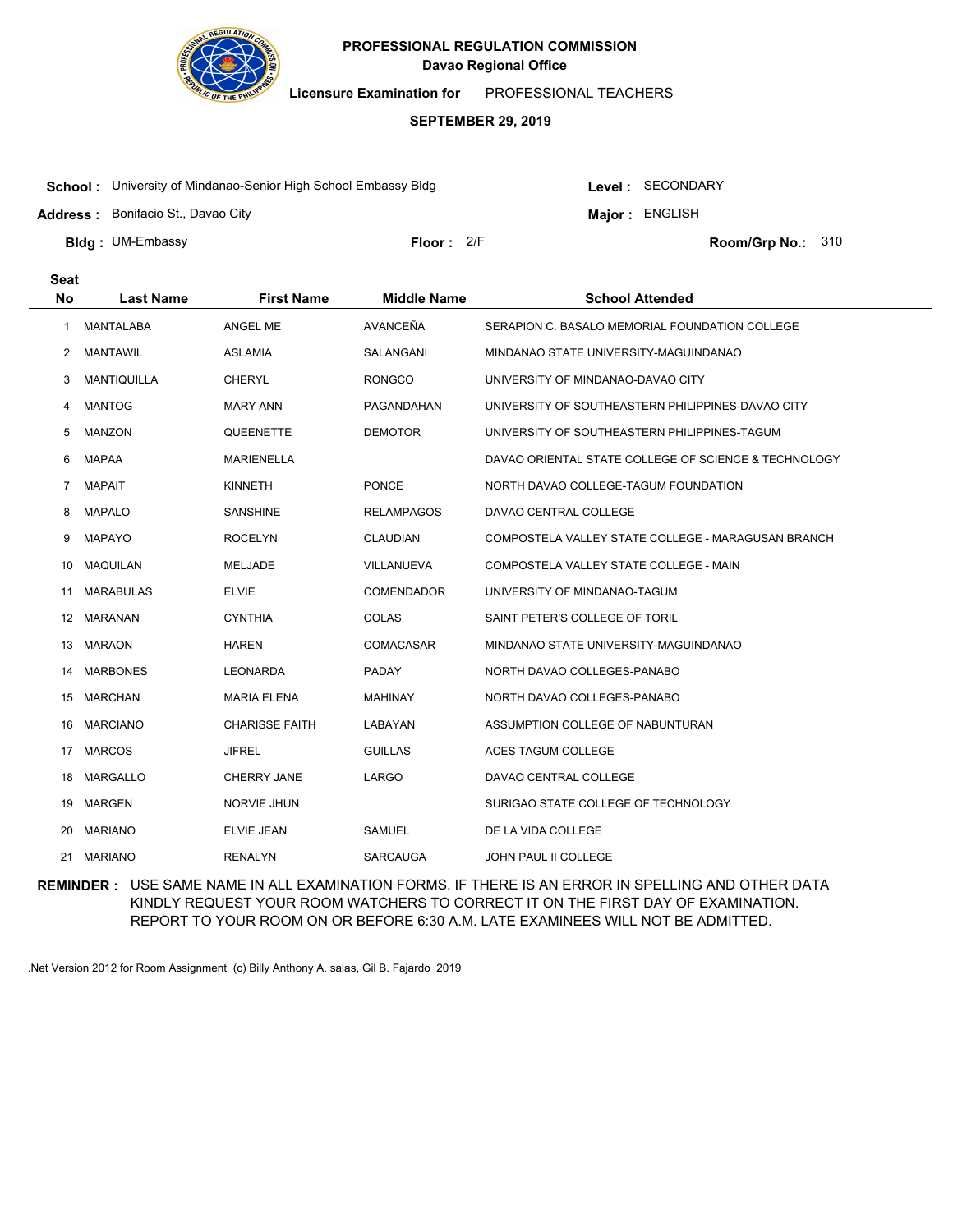

**Licensure Examination for**  PROFESSIONAL TEACHERS

### **SEPTEMBER 29, 2019**

**School :** University of Mindanao-Senior High School Embassy Bldg

Level : SECONDARY

**Major : ENGLISH** 

**Address :** Bonifacio St., Davao City

**Bldg : Floor : Room/Grp No.:** UM-Embassy

Floor: 2/F Room/Grp No.: 311

| <b>Seat</b> |                   |                       |                    |                                                          |
|-------------|-------------------|-----------------------|--------------------|----------------------------------------------------------|
| <b>No</b>   | <b>Last Name</b>  | <b>First Name</b>     | <b>Middle Name</b> | <b>School Attended</b>                                   |
| 1           | <b>MARIBAO</b>    | <b>CHRISTINE JANE</b> | CASONA             | MONKAYO COLLEGE OF ARTS, SCIENCES & TECHNOLOGY           |
| 2           | <b>MARIGA</b>     | <b>JEHANA</b>         | <b>KASAN</b>       | NOTRE DAME RVM COLLEGE OF COTABATO-COTABATO CITY         |
| 3           | <b>MARIJUAN</b>   | YU KHERONNIE          | <b>BASICONG</b>    | PHILIPPINE NORMAL UNIVERSITY- MINDANAO                   |
| 4           | <b>MARIMON</b>    | <b>DAWN</b>           | PAGANDAHAN         | UNIVERSITY OF SOUTHEASTERN PHILIPPINES-TAGUM             |
| 5           | <b>MARINDUQUE</b> | <b>JONAISAH</b>       | LINAZA             | UNIVERSITY OF SOUTHEASTERN PHILIPPINES-DAVAO CITY        |
| 6           | <b>MARINGKE</b>   | <b>MINERVA</b>        | <b>BETER</b>       | GOVERNOR GENEROSO COLLEGE OF ARTS, SCIENCES & TECHNOLOBY |
| 7           | <b>MARRON</b>     | <b>KEZIAH BAVE</b>    | <b>MARTINEZ</b>    | UNIVERSITY OF MINDANAO-DAVAO CITY                        |
| 8           | <b>MARTIN</b>     | AHLA MAE              | <b>HUMOL</b>       | LEGACY COLLEGE OF COMPOSTELA                             |
| 9           | <b>MARTINEZ</b>   | <b>CHERISSE</b>       | <b>GARCIA</b>      | ACES TAGUM COLLEGE                                       |
| 10          | <b>MARTINEZ</b>   | <b>EMIE ROSE</b>      | <b>GABILA</b>      | ASSUMPTION COLLEGE OF DAVAO                              |
| 11          | <b>MARTINEZ</b>   | <b>VANESSA</b>        |                    | ASSUMPTION COLLEGE OF NABUNTURAN                         |
|             | 12 MARTIREZ       | <b>JESSREAL JOHN</b>  | PELIÑO             | NOTRE DAME UNIVERSITY                                    |
| 13          | MASANGUID         | <b>JOANNA</b>         | <b>TAÑO</b>        | DAVAO ORIENTAL STATE COLLEGE OF SCIENCE & TECHNOLOGY     |
| 14          | <b>MASUELA</b>    | <b>MACHRIME GRACE</b> | <b>BABAO</b>       | HOLY CROSS COLLEGE OF SASA, INC.                         |
|             | 15 MATA           | <b>DANIELLA</b>       | <b>PARONDA</b>     | ASSUMPTION COLLEGE OF DAVAO                              |
| 16          | <b>MATALIB</b>    | <b>MARICEL</b>        | <b>POGPOG</b>      | LICEO DE DAVAO                                           |
| 17          | <b>MATANGCAS</b>  | <b>LINDSAY ELLEAH</b> | <b>BENTULAN</b>    | SAN PEDRO COLLEGE-DAVAO CITY                             |
| 18          | MATEO             | <b>MARK ANTHONY</b>   | <b>TUNGA</b>       | QUEZON INSTITUTE OF TECHNOLOGY                           |
| 19          | <b>MATIBAY</b>    | <b>MERRYCHRIS</b>     | <b>BAUGTO</b>      | LICEO DE DAVAO                                           |
| 20          | <b>MATO</b>       | <b>RAIMA</b>          | <b>MONIB</b>       | ILLANA BAY INTEGRATED COMPUTER COLLEGE, INC.-MAGUINDANAO |
|             | 21 MATUTINA       | <b>DIWANI ROSE</b>    | <b>JERVOSO</b>     | <b>ABADA COLLEGE</b>                                     |

**REMINDER :** USE SAME NAME IN ALL EXAMINATION FORMS. IF THERE IS AN ERROR IN SPELLING AND OTHER DATA KINDLY REQUEST YOUR ROOM WATCHERS TO CORRECT IT ON THE FIRST DAY OF EXAMINATION. REPORT TO YOUR ROOM ON OR BEFORE 6:30 A.M. LATE EXAMINEES WILL NOT BE ADMITTED.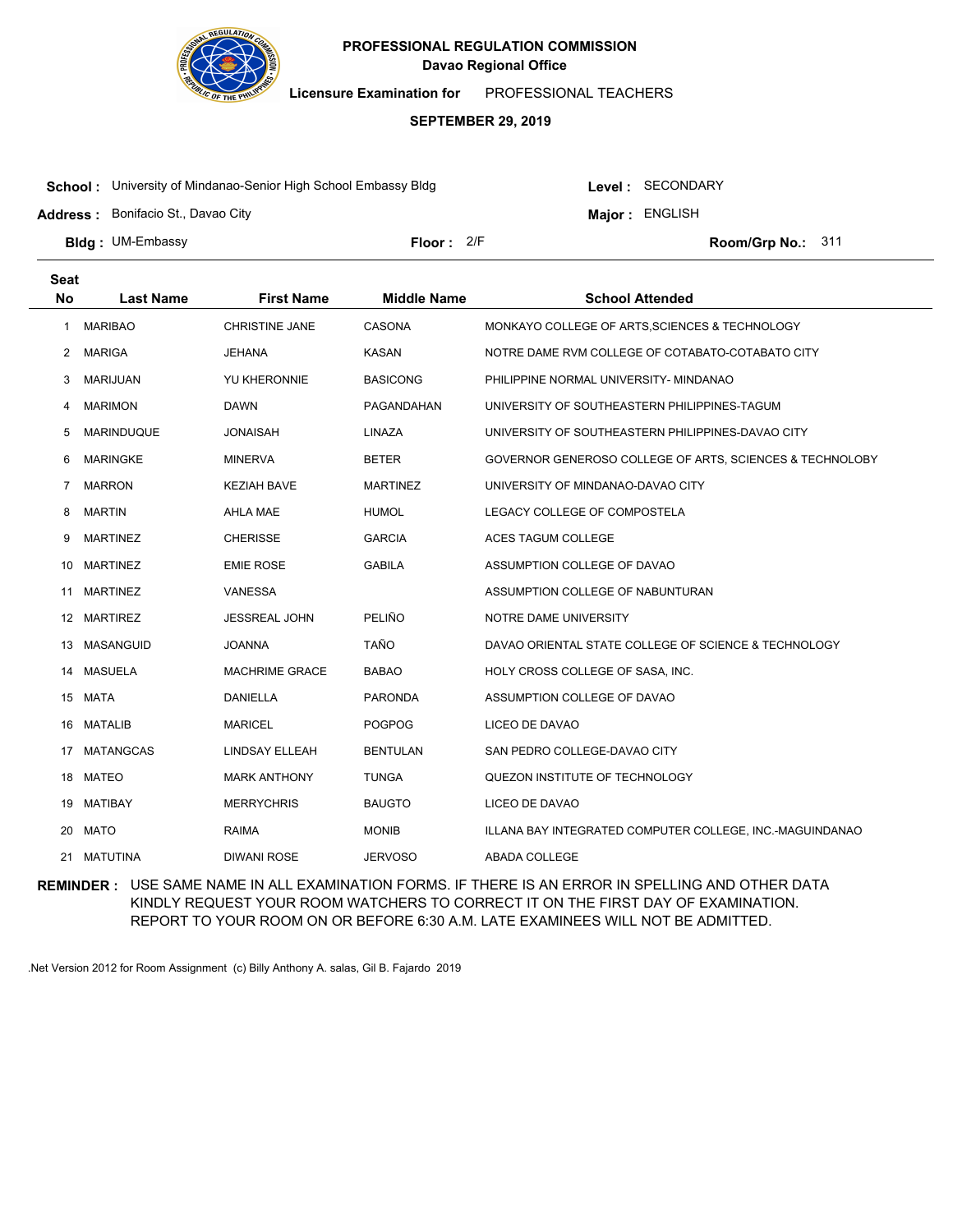

**Licensure Examination for**  PROFESSIONAL TEACHERS

### **SEPTEMBER 29, 2019**

**School :** University of Mindanao-Senior High School Embassy Bldg

Level : SECONDARY

**Major : ENGLISH** 

**Address :** Bonifacio St., Davao City

**Bldg : Floor : Room/Grp No.:** UM-Embassy

Floor: 2/F Room/Grp No.: 312

| <b>Seat</b><br><b>No</b> | <b>Last Name</b>   | <b>First Name</b>  | <b>Middle Name</b> | <b>School Attended</b>                                    |
|--------------------------|--------------------|--------------------|--------------------|-----------------------------------------------------------|
|                          |                    |                    |                    |                                                           |
| 1                        | <b>MAUNES</b>      | <b>JAYNOH</b>      | <b>INSEÑALES</b>   | SOUTHEASTERN COLLEGE OF PADADA                            |
| 2                        | <b>MAYAO</b>       | <b>KAREEN MAE</b>  | <b>DIZON</b>       | DAVAO ORIENTAL STATE COLLEGE OF SCIENCE & TECHNOLOGY      |
| 3                        | <b>MAYUGBA</b>     | <b>BERNARDO JR</b> | <b>CAMBONGGA</b>   | ASSUMPTION COLLEGE OF NABUNTURAN                          |
| 4                        | MEDALLA            | <b>MARICEL</b>     | <b>BAGUTSAY</b>    | HOLY CHILD SCHOOL OF DAVAO                                |
| 5                        | <b>MEJORADA</b>    | <b>JIREH</b>       |                    | UNIVERSITY OF MINDANAO-DIGOS COLLEGE                      |
| 6                        | <b>MEJOS</b>       | <b>MARY GERSAM</b> | <b>LORICA</b>      | UNIVERSITY OF SOUTHEASTERN PHILIPPINES-DAVAO CITY         |
| 7                        | <b>MELANCOLICO</b> | PIO JR.            | <b>RITAN</b>       | UNIVERSITY OF MINDANAO-DAVAO CITY                         |
| 8                        | <b>MELENDREZ</b>   | <b>JAYVEE MAY</b>  | <b>INCLONAR</b>    | BUKIDNON STATE UNIVERSITY-(FOR BUKIDNON STATE COLL)- MAIN |
| 9                        | <b>MELOD</b>       | <b>CONIE MAE</b>   | <b>MARTINA</b>     | SOUTHEASTERN COLLEGE OF PADADA                            |
| 10                       | <b>MENA</b>        | PRINCES JOY        | <b>GALAGAR</b>     | HOLY CROSS COLLEGE OF SASA, INC.                          |
| 11                       | <b>MENDE</b>       | <b>ZENETH</b>      | <b>BALAYO</b>      | DAVAO DEL NORTE STATE COLLEGE                             |
| 12                       | <b>MENDEZ</b>      | <b>DONNA MARIE</b> | <b>PASLON</b>      | KAPALONG COLLEGE OF AGRICULTURE, SCIENCES & TECHNOLOGY    |
| 13                       | <b>MENDEZ</b>      | <b>LEOBERT</b>     | <b>SALINAS</b>     | UNIVERSITY OF MINDANAO-DIGOS COLLEGE                      |
| 14                       | <b>MENDEZ</b>      | <b>VIVEKA</b>      | <b>BRANCA</b>      | AGUSAN DEL SUR COLLEGE                                    |
| 15                       | <b>MENDOZA</b>     | <b>GRACE</b>       | <b>OÑATE</b>       | UNIVERSITY OF SOUTHEASTERN PHILIPPINES-BISLIG CAMPUS      |
| 16                       | <b>MENDOZA</b>     | PEARL JOY          | <b>ALBIA</b>       | HINATUAN SOUTHERN COLLEGE (for.USP)                       |
| 17                       | <b>MENIONG</b>     | <b>ERNIE</b>       | <b>GUINTOLON</b>   | UNIVERSITY OF MINDANAO-DAVAO CITY                         |
| 18                       | MEÑOZA             | <b>MARIVIC</b>     | <b>RENOPAL</b>     | LEGACY COLLEGE OF COMPOSTELA                              |
| 19                       | <b>MERA</b>        | JUMALYN            | ABO                | UNIVERSITY OF MINDANAO-DAVAO CITY                         |
| 20                       | <b>MERIN</b>       | <b>NESTOR JOHN</b> | <b>ROFEROS</b>     | UNIVERSITY OF SOUTHEASTERN PHILIPPINES-DAVAO CITY         |
| 21                       | <b>MESIAS</b>      | <b>EVERLY</b>      | <b>TAPAYA</b>      | UNIVERSITY OF SOUTHEASTERN PHILIPPINES-BISLIG CAMPUS      |

**REMINDER :** USE SAME NAME IN ALL EXAMINATION FORMS. IF THERE IS AN ERROR IN SPELLING AND OTHER DATA KINDLY REQUEST YOUR ROOM WATCHERS TO CORRECT IT ON THE FIRST DAY OF EXAMINATION. REPORT TO YOUR ROOM ON OR BEFORE 6:30 A.M. LATE EXAMINEES WILL NOT BE ADMITTED.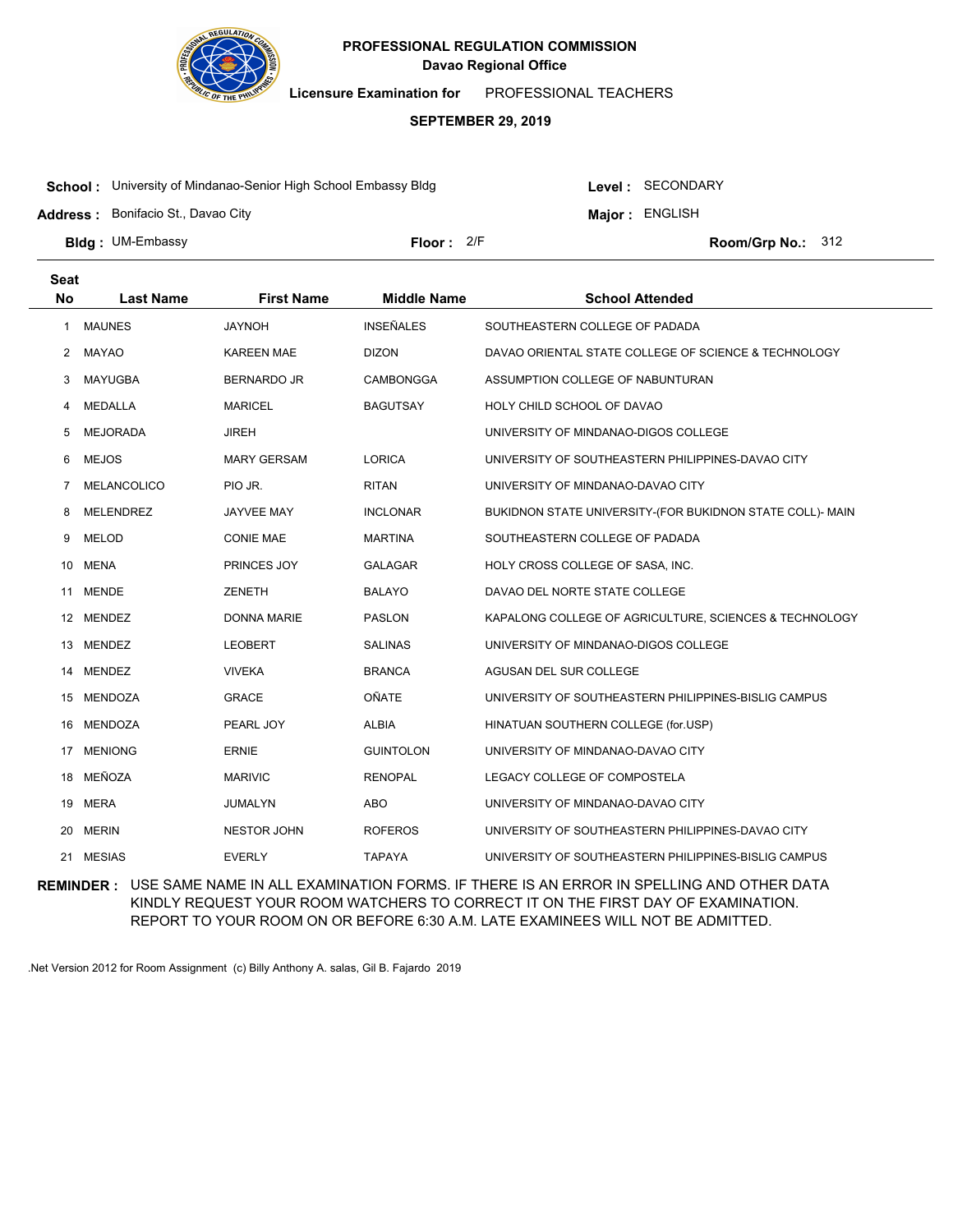

**Licensure Examination for**  PROFESSIONAL TEACHERS

### **SEPTEMBER 29, 2019**

**School :** University of Mindanao-Senior High School Embassy Bldg

**Address :** Bonifacio St., Davao City

Level : SECONDARY

**Major : ENGLISH** 

Floor: 2/F Room/Grp No.: 313

**Bldg : Floor : Room/Grp No.:** UM-Embassy

| <b>Seat</b> |                  |                           |                    |                                                          |
|-------------|------------------|---------------------------|--------------------|----------------------------------------------------------|
| <b>No</b>   | <b>Last Name</b> | <b>First Name</b>         | <b>Middle Name</b> | <b>School Attended</b>                                   |
| -1          | <b>MIANO</b>     | <b>ROSITTE JR</b>         | <b>OQUINA</b>      | DAVAO VISION COLLEGES, INC- CATALUNAN, DAVAO CITY        |
| 2           | <b>MIGUEL</b>    | <b>RHOZEHLITHE</b>        | <b>BANGQUIAO</b>   | SOUTHERN BAPTIST COLLEGE                                 |
| 3           | <b>MIGULLAS</b>  | ANGELA                    | <b>CRIZALDO</b>    | MONKAYO COLLEGE OF ARTS, SCIENCES & TECHNOLOGY           |
| 4           | <b>MIKUNUG</b>   | <b>JALIPA</b>             | <b>DIBARATUN</b>   | DE LA VIDA COLLEGE                                       |
| 5           | <b>MILAGROSA</b> | <b>JESSALYN</b>           | <b>LABAPIS</b>     | NOTRE DAME OF MIDSAYAP COLLEGE                           |
| 6           | <b>MILGAR</b>    | <b>WINEFHER</b>           | <b>PRESBITERO</b>  | KAPALONG COLLEGE OF AGRICULTURE, SCIENCES & TECHNOLOGY   |
| 7           | <b>MINANDANG</b> | <b>BAI TANTO</b>          | <b>DILANGALEN</b>  | MINDANAO STATE UNIVERSITY-MAGUINDANAO                    |
| 8           | <b>MINDORO</b>   | <b>HAZEL GWEN</b>         | <b>BERNALES</b>    | NOTRE DAME OF MIDSAYAP COLLEGE                           |
| 9           | <b>MINDORO</b>   | LOVELLE JOYCE GEMMA NUÑAL |                    | UNIVERSITY OF SOUTHEASTERN PHILIPPINES-BISLIG CAMPUS     |
| 10          | <b>MINOR</b>     | SHIELA GRACE              | <b>LOPEZ</b>       | KAPALONG COLLEGE OF AGRICULTURE, SCIENCES & TECHNOLOGY   |
| 11          | <b>MISAGAL</b>   | <b>CJAY</b>               | GILBUENA           | UNIVERSITY OF SOUTHEASTERN PHILIPPINES-BISLIG CAMPUS     |
|             | 12 MISSION       | <b>KIMBERLY</b>           | <b>ULGASAN</b>     | NORTH DAVAO COLLEGES-PANABO                              |
| 13          | <b>MOCAMAD</b>   | <b>SHANE</b>              | <b>IYO</b>         | UNIVERSITY OF SOUTHEASTERN PHILIPPINES-DAVAO CITY        |
| 14          | <b>MODALO</b>    | <b>DEXTER</b>             | <b>GONZAGA</b>     | UNIVERSITY OF MINDANAO-GUIANGA JUNIOR COLLEGE            |
| 15          | MOHAMAD          | <b>NORSIDA</b>            | <b>MODIN</b>       | ILLANA BAY INTEGRATED COMPUTER COLLEGE, INC.-MAGUINDANAO |
| 16          | <b>MOHAMAD</b>   | SAIDA                     | SABAN              | GANI L. ABPI COLLEGES, INC.                              |
| 17          | MOKAMAD          | <b>MALEHA</b>             | <b>SUMAGKA</b>     | COTABATO CITY STATE POLYTECHNIC COLLEGE                  |
| 18          | <b>MOLDE</b>     | <b>ALMIRA</b>             | <b>CABARDO</b>     | RIZAL MEMORIAL COLLEGE                                   |
| 19          | <b>MOLDEZ</b>    | <b>JOYCE</b>              | <b>RUMANILLOS</b>  | UNIVERSITY OF SOUTHEASTERN PHILIPPINES-TAGUM             |
| 20          | <b>MOLIJON</b>   | <b>NHILLEE MARIZ</b>      | <b>CUSTODIO</b>    | SOUTHEASTERN COLLEGE OF PADADA                           |
| 21          | <b>MOLINA</b>    | <b>DEFERSON</b>           | <b>BETARMOS</b>    | UNIVERSITY OF SOUTHEASTERN PHILIPPINES-DAVAO CITY        |

**REMINDER :** USE SAME NAME IN ALL EXAMINATION FORMS. IF THERE IS AN ERROR IN SPELLING AND OTHER DATA KINDLY REQUEST YOUR ROOM WATCHERS TO CORRECT IT ON THE FIRST DAY OF EXAMINATION. REPORT TO YOUR ROOM ON OR BEFORE 6:30 A.M. LATE EXAMINEES WILL NOT BE ADMITTED.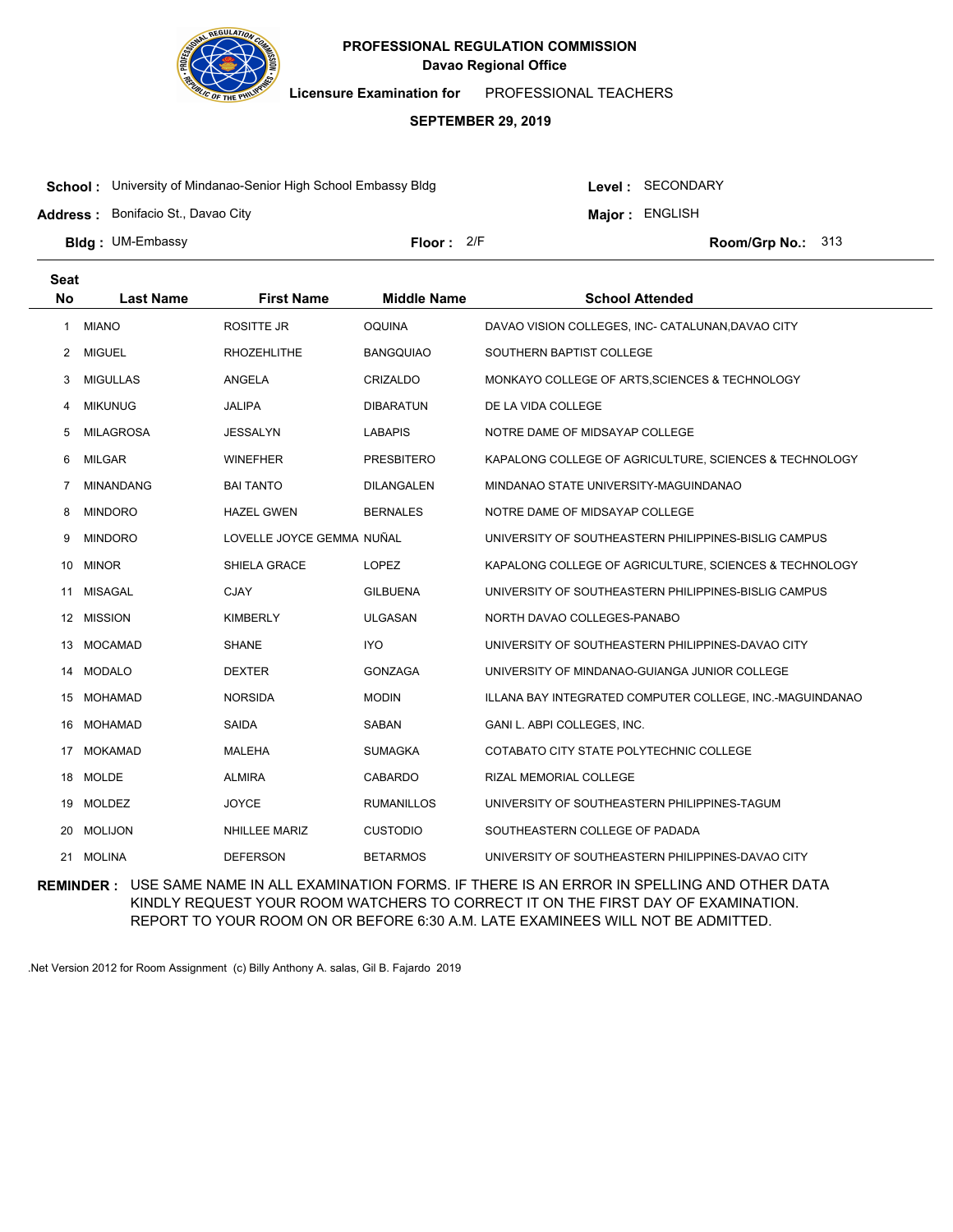

**Licensure Examination for**  PROFESSIONAL TEACHERS

### **SEPTEMBER 29, 2019**

**School :** University of Mindanao-Senior High School Embassy Bldg

**Address :** Bonifacio St., Davao City

Level : SECONDARY

**Major : ENGLISH** 

**Bldg : Floor : Room/Grp No.:** UM-Embassy Floor: 2/F Room/Grp No.: 314

| <b>Seat</b>    |                     |                      |                    |                                                           |
|----------------|---------------------|----------------------|--------------------|-----------------------------------------------------------|
| <b>No</b>      | <b>Last Name</b>    | <b>First Name</b>    | <b>Middle Name</b> | <b>School Attended</b>                                    |
| $\mathbf{1}$   | <b>MOLOUA</b>       | <b>NOBELYN</b>       | <b>SIVA</b>        | NORTH DAVAO COLLEGES-PANABO                               |
| 2              | <b>MONARES</b>      | <b>FRANCIS JR</b>    | <b>LABRILLAZO</b>  | KAPALONG COLLEGE OF AGRICULTURE, SCIENCES & TECHNOLOGY    |
| 3              | <b>MONDEJAR</b>     | <b>JAMES PATRICK</b> | ORTIZ              | SOUTHEASTERN COLLEGE OF PADADA                            |
| 4              | <b>MONDEJAR</b>     | <b>JESSA MAE</b>     | ORTIZ              | UNIVERSITY OF MINDANAO-DIGOS COLLEGE                      |
| 5              | <b>MONDEJAR</b>     | <b>MARJUN</b>        | <b>CAMUS</b>       | SERAPION C. BASALO MEMORIAL FOUNDATION COLLEGE            |
| 6              | <b>MONDEJAR</b>     | <b>ROBELYN</b>       | <b>ARENDAIN</b>    | SOUTHEASTERN COLLEGE OF PADADA                            |
| $\overline{7}$ | <b>MOÑERA</b>       | <b>MICHAEL JAY</b>   | <b>UGMARES</b>     | SOUTHEASTERN COLLEGE OF PADADA                            |
| 8              | <b>MONHIT</b>       | <b>MARIA TERESA</b>  | DE LA CERNA        | HOLY CROSS OF DAVAO COLLEGE                               |
| 9              | <b>MONLEON</b>      | <b>EVONIE</b>        | <b>ATWEL</b>       | NOTRE DAME OF KIDAPAWAN COLLEGE                           |
| 10             | <b>MONSANTO</b>     | <b>CHARLET</b>       | <b>TAMPIPI</b>     | SURIGAO STATE COLLEGE OF TECHNOLOGY                       |
| 11             | <b>MONSILAGAN</b>   | <b>ANTHONY</b>       | ABANGAYAN          | BUKIDNON STATE UNIVERSITY-MARAGUSAN EXTERNAL STUDIES CTR. |
| 12             | <b>MONTAJES</b>     | <b>RICHARD</b>       | <b>BARLOSCA</b>    | ASSUMPTION COLLEGE OF DAVAO                               |
| 13             | MONTAÑEZ            | <b>WINBOY</b>        | <b>BASIA</b>       | JOHN PAUL II COLLEGE                                      |
| 14             | <b>MONTE</b>        | <b>QUENNIE</b>       | <b>EROLON</b>      | SOUTHEASTERN COLLEGE OF PADADA                            |
| 15             | <b>MONTECILLO</b>   | ABEJAE               | <b>TAPIC</b>       | SOUTHEASTERN COLLEGE OF PADADA                            |
| 16             | <b>MONTEDERAMOS</b> | <b>MARRY WHIL</b>    | AMPO               | SAINT MICHAEL'S COLLEGE-SURIGAO DEL SUR                   |
| 17             | <b>MONTEFALCON</b>  | <b>JOHN PAUL</b>     | <b>CARBONERA</b>   | KAPALONG COLLEGE OF AGRICULTURE, SCIENCES & TECHNOLOGY    |
| 18             | <b>MONTEJO</b>      | <b>KRISTINE JANE</b> | <b>SARCIA</b>      | COMPOSTELA VALLEY STATE COLLEGE - MONTEVISTA BRANCH       |
| 19             | <b>MONTEJO</b>      | <b>VICENTE III</b>   | <b>ROJO</b>        | SOUTHEASTERN COLLEGE OF PADADA                            |
| 20             | <b>MONTERO</b>      | <b>PEPITO</b>        | <b>DIGMAN</b>      | UNIVERSITY OF MINDANAO-DIGOS COLLEGE                      |
| 21             | <b>MONTERO</b>      | <b>WENDY MAE</b>     | CATANDIHAN         | NORTH DAVAO COLLEGES-PANABO                               |

**REMINDER :** USE SAME NAME IN ALL EXAMINATION FORMS. IF THERE IS AN ERROR IN SPELLING AND OTHER DATA KINDLY REQUEST YOUR ROOM WATCHERS TO CORRECT IT ON THE FIRST DAY OF EXAMINATION. REPORT TO YOUR ROOM ON OR BEFORE 6:30 A.M. LATE EXAMINEES WILL NOT BE ADMITTED.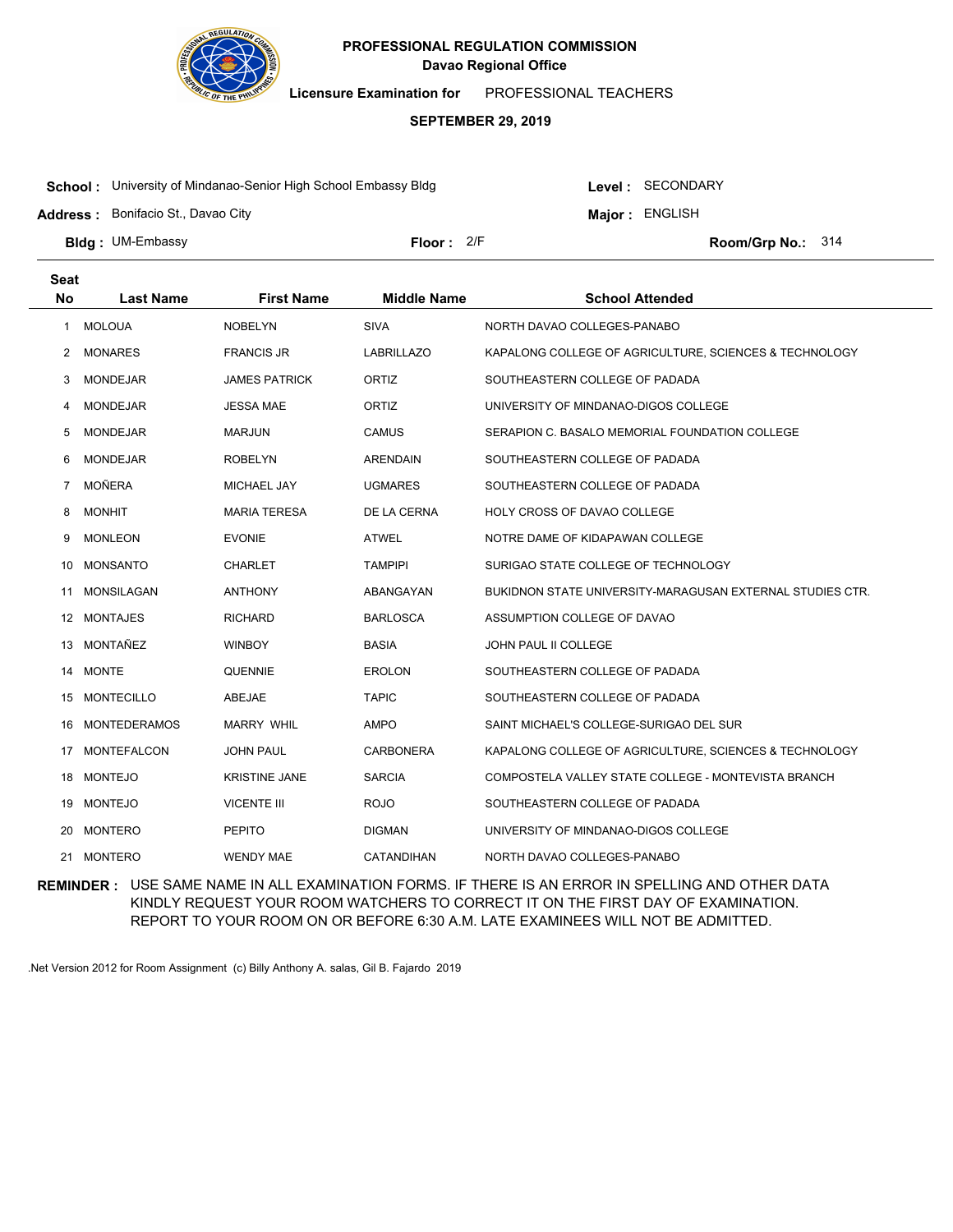

**Licensure Examination for**  PROFESSIONAL TEACHERS

### **SEPTEMBER 29, 2019**

**School :** University of Mindanao-Senior High School Embassy Bldg

Level : SECONDARY

**Major : ENGLISH** 

**Address :** Bonifacio St., Davao City

**Bldg : Floor : Room/Grp No.:** UM-Embassy

Floor: 2/F Room/Grp No.: 315

| <b>Seat</b> |                  |                     |                    |                                                           |
|-------------|------------------|---------------------|--------------------|-----------------------------------------------------------|
| <b>No</b>   | <b>Last Name</b> | <b>First Name</b>   | <b>Middle Name</b> | <b>School Attended</b>                                    |
| 1           | <b>MONTIBON</b>  | <b>GLYNES</b>       | <b>DAQUIPIL</b>    | BUKIDNON STATE UNIVERSITY-MARAGUSAN EXTERNAL STUDIES CTR. |
| 2           | <b>MONTILLA</b>  | <b>AMIEL</b>        | <b>ACAIN</b>       | UNIVERSITY OF MINDANAO-DAVAO CITY                         |
| 3           | <b>MONTILLA</b>  | <b>DANICA ROSE</b>  | <b>TROYO</b>       | UNIVERSITY OF MINDANAO-DAVAO CITY                         |
| 4           | <b>MOPAK</b>     | <b>NORHANA</b>      | <b>GALMAK</b>      | SOUTHERN MINDANAO INSTITUTE OF TECHNOLOGY                 |
| 5           | <b>MORADA</b>    | <b>RICKLYN</b>      | <b>ALMORA</b>      | <b>JOHN PAUL II COLLEGE</b>                               |
| 6           | <b>MORALES</b>   | <b>DEARL JEAN</b>   | <b>VELARDE</b>     | UNIVERSITY OF SOUTHEASTERN PHILIPPINES-DAVAO CITY         |
| 7           | <b>MORALES</b>   | <b>GLAIZA</b>       | <b>GAYLAN</b>      | NOTRE DAME RVM COLLEGE OF COTABATO-COTABATO CITY          |
| 8           | <b>MORALES</b>   | <b>PRINCE JIREH</b> | CABALLERO          | DAVAO DEL NORTE STATE COLLEGE                             |
| 9           | <b>MORENO</b>    | ANNABEL             | <b>TURBILA</b>     | SAINT PETER'S COLLEGE OF TORIL                            |
| 10          | <b>MORENO</b>    | <b>FLORAMIE</b>     | <b>PORAZO</b>      | ST. MARY'S COLLEGE OF BAGANGA-BAGANGA, DAVAO ORIENTAL     |
| 11          | MOSQUEZA         | <b>JENNIE FE</b>    | JARBADAN           | NORTH DAVAO COLLEGES-PANABO                               |
|             | 12 MOSQUITO      | <b>IREL</b>         | <b>PINGOS</b>      | HOLY CROSS OF DAVAO COLLEGE                               |
| 13          | MOVIDA           | <b>FERLINA</b>      | QUILANTANG         | COR JESU COLLEGE (HOLY CROSS OF DIGOS)                    |
| 14          | MULATO           | MARY JOY            | <b>SAMUYA</b>      | UNIVERSITY OF MINDANAO-TAGUM                              |
|             | 15 MULAY         | <b>RAMIL</b>        | <b>MANGARIN</b>    | HOLY CROSS OF DAVAO COLLEGE                               |
| 16          | MULLET           | <b>JELYN</b>        | ADLAWAN            | BUKIDNON STATE UNIVERSITY-MARAGUSAN EXTERNAL STUDIES CTR. |
|             | 17 MUÑEZ         | <b>IREN</b>         | <b>LERON</b>       | SOUTH PHILIPPINE ADVENTIST COLLEGE                        |
| 18          | <b>MUNGKAS</b>   | SITTIE ALEAH        | <b>MAULANA</b>     | UNIVERSITY OF SOUTHERN MINDANAO-KABACAN                   |
| 19          | <b>MURING</b>    | <b>NERMIEJANE</b>   | <b>ASINDIENTE</b>  | BUKIDNON STATE UNIVERSITY-MARAGUSAN EXTERNAL STUDIES CTR. |
|             | 20 MUSALI        | <b>KAIRIYA</b>      | <b>EDZLA</b>       | MINDANAO STATE UNIVERSITY-MAGUINDANAO                     |
|             | 21 MUSTAPHA      | <b>MARHAMA</b>      | <b>SABAN</b>       | DE LA VIDA COLLEGE                                        |

**REMINDER :** USE SAME NAME IN ALL EXAMINATION FORMS. IF THERE IS AN ERROR IN SPELLING AND OTHER DATA KINDLY REQUEST YOUR ROOM WATCHERS TO CORRECT IT ON THE FIRST DAY OF EXAMINATION. REPORT TO YOUR ROOM ON OR BEFORE 6:30 A.M. LATE EXAMINEES WILL NOT BE ADMITTED.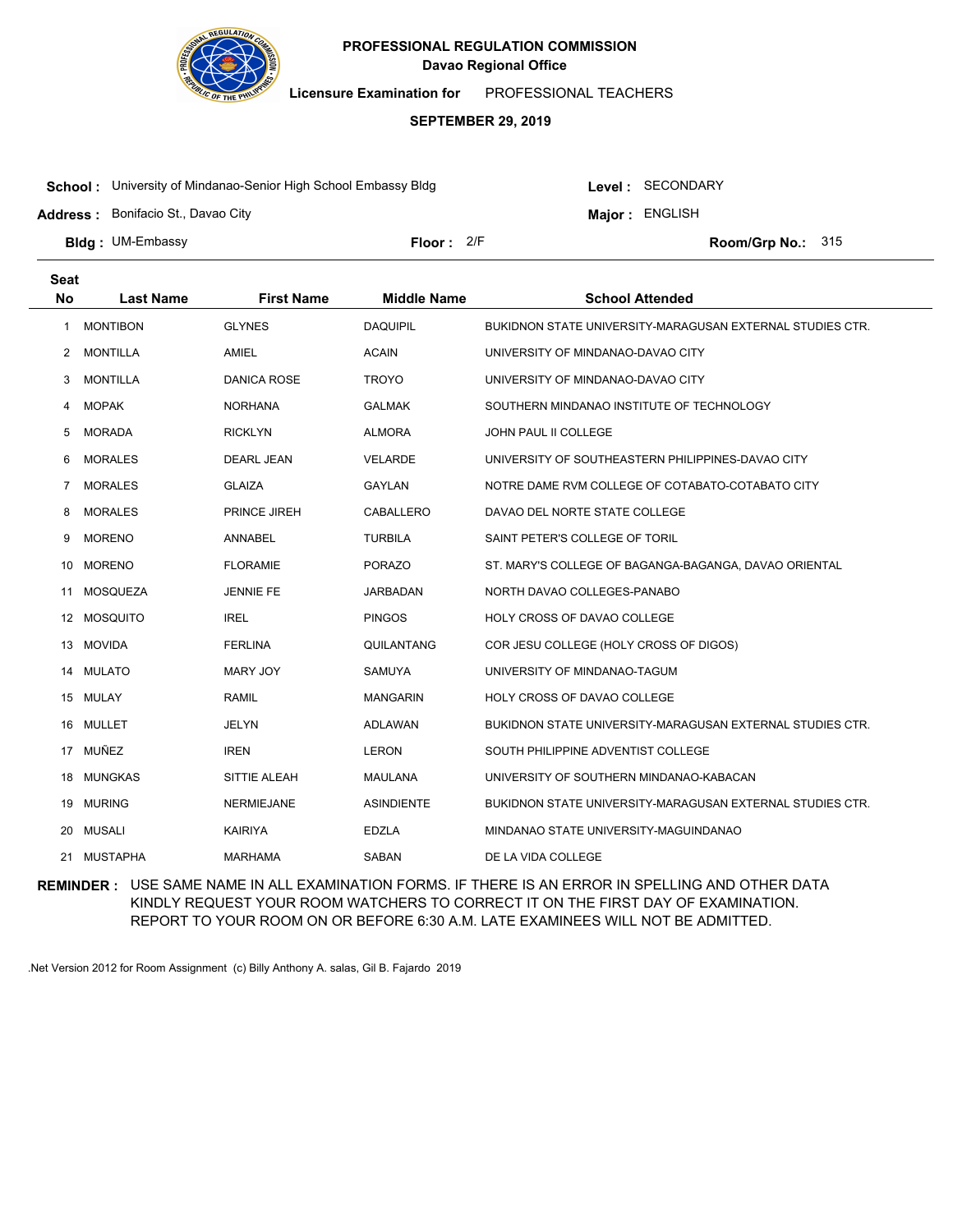

**Licensure Examination for**  PROFESSIONAL TEACHERS

### **SEPTEMBER 29, 2019**

**School :** University of Mindanao-Senior High School Embassy Bldg

**Address :** Bonifacio St., Davao City

Level : SECONDARY **Major : ENGLISH** 

**Bldg : Floor : Room/Grp No.:** UM-Embassy Floor: 2/F Room/Grp No.: 316

| <b>Seat</b> |                  |                       |                    |                                                           |
|-------------|------------------|-----------------------|--------------------|-----------------------------------------------------------|
| <b>No</b>   | <b>Last Name</b> | <b>First Name</b>     | <b>Middle Name</b> | <b>School Attended</b>                                    |
| 1           | <b>MUTO</b>      | <b>HAZEL ANN</b>      | <b>TANIO</b>       | SOUTHEASTERN COLLEGE OF PADADA                            |
| 2           | <b>MUYA</b>      | <b>MARIA AIZA</b>     | <b>OBLIGANA</b>    | ASSUMPTION COLLEGE OF NABUNTURAN                          |
| 3           | <b>NABAS</b>     | <b>ARLENE</b>         | LAUSA              | BUKIDNON STATE UNIVERSITY-MARAGUSAN EXTERNAL STUDIES CTR. |
| 4           | <b>NABAS</b>     | MICHELLE JANE         | CANJA              | UNIVERSITY OF MINDANAO-TAGUM                              |
| 5           | <b>NABONG</b>    | QUEENIE               | <b>TEJADA</b>      | KAPALONG COLLEGE OF AGRICULTURE, SCIENCES & TECHNOLOGY    |
| 6           | <b>NACASABOG</b> | <b>JUNEZA</b>         | <b>SALINO</b>      | PHILIPPINE NORMAL UNIVERSITY- MINDANAO                    |
| 7           | <b>NACION</b>    | <b>CHARLO</b>         | <b>IBAÑEZ</b>      | COMPOSTELA VALLEY STATE COLLEGE - MONTEVISTA BRANCH       |
| 8           | <b>NACIONAL</b>  | <b>RIZA</b>           | <b>BALAD</b>       | SOUTH UPI COLLEGE                                         |
| 9           | <b>NACUA</b>     | <b>LEONITO</b>        | <b>CAPUNO</b>      | SOUTHEASTERN COLLEGE OF PADADA                            |
| 10          | <b>NAHINE</b>    | <b>CLOE DIANE</b>     | CARDEÑO            | SOUTH PHILIPPINE ADVENTIST COLLEGE                        |
| 11          | <b>NAIG</b>      | <b>MA. LILIA ROSE</b> |                    | COR JESU COLLEGE (HOLY CROSS OF DIGOS)                    |
|             | 12 NALLA         | <b>HAZEL VOON</b>     | <b>LLOREN</b>      | NORTH DAVAO COLLEGES-PANABO                               |
| 13          | <b>NAMAN</b>     | <b>JESSA MAE</b>      | <b>NAGDAPARAN</b>  | SOUTHERN BAPTIST COLLEGE                                  |
| 14          | <b>NAMOC</b>     | <b>RICARDO JR</b>     | <b>DOMINGO</b>     | UNIVERSITY OF SOUTHEASTERN PHILIPPINES-DAVAO CITY         |
| 15          | <b>NANGKONG</b>  | <b>HARIMA</b>         | <b>SUGADOL</b>     | MINDANAO STATE UNIVERSITY-MAGUINDANAO                     |
| 16          | <b>NAPARAN</b>   | <b>EMMAN CLARK</b>    | <b>PLANOS</b>      | UNIVERSITY OF MINDANAO-DAVAO CITY                         |
| 17          | <b>NAPOLE</b>    | <b>DOLLY</b>          | <b>LLAMAS</b>      | HINATUAN SOUTHERN COLLEGE (for.USP)                       |
| 18          | <b>NAQUILA</b>   | <b>AIREEN</b>         | <b>DAGASDAS</b>    | HOLY CROSS COLLEGE OF CALINAN                             |
| 19          | <b>NAQUILA</b>   | PRUDENZ GENE          | <b>NUEVO</b>       | UNIVERSITY OF MINDANAO-DAVAO CITY                         |
| 20          | <b>NARVAEZ</b>   | <b>KURT HANZYLL</b>   | <b>DUMAGUIT</b>    | <b>EDENTON MISSION COLLEGE</b>                            |
|             | 21 NARVASA       | KIMBERLY JANE         | <b>DIGAL</b>       | ASSUMPTION COLLEGE OF NABUNTURAN                          |

**REMINDER :** USE SAME NAME IN ALL EXAMINATION FORMS. IF THERE IS AN ERROR IN SPELLING AND OTHER DATA KINDLY REQUEST YOUR ROOM WATCHERS TO CORRECT IT ON THE FIRST DAY OF EXAMINATION. REPORT TO YOUR ROOM ON OR BEFORE 6:30 A.M. LATE EXAMINEES WILL NOT BE ADMITTED.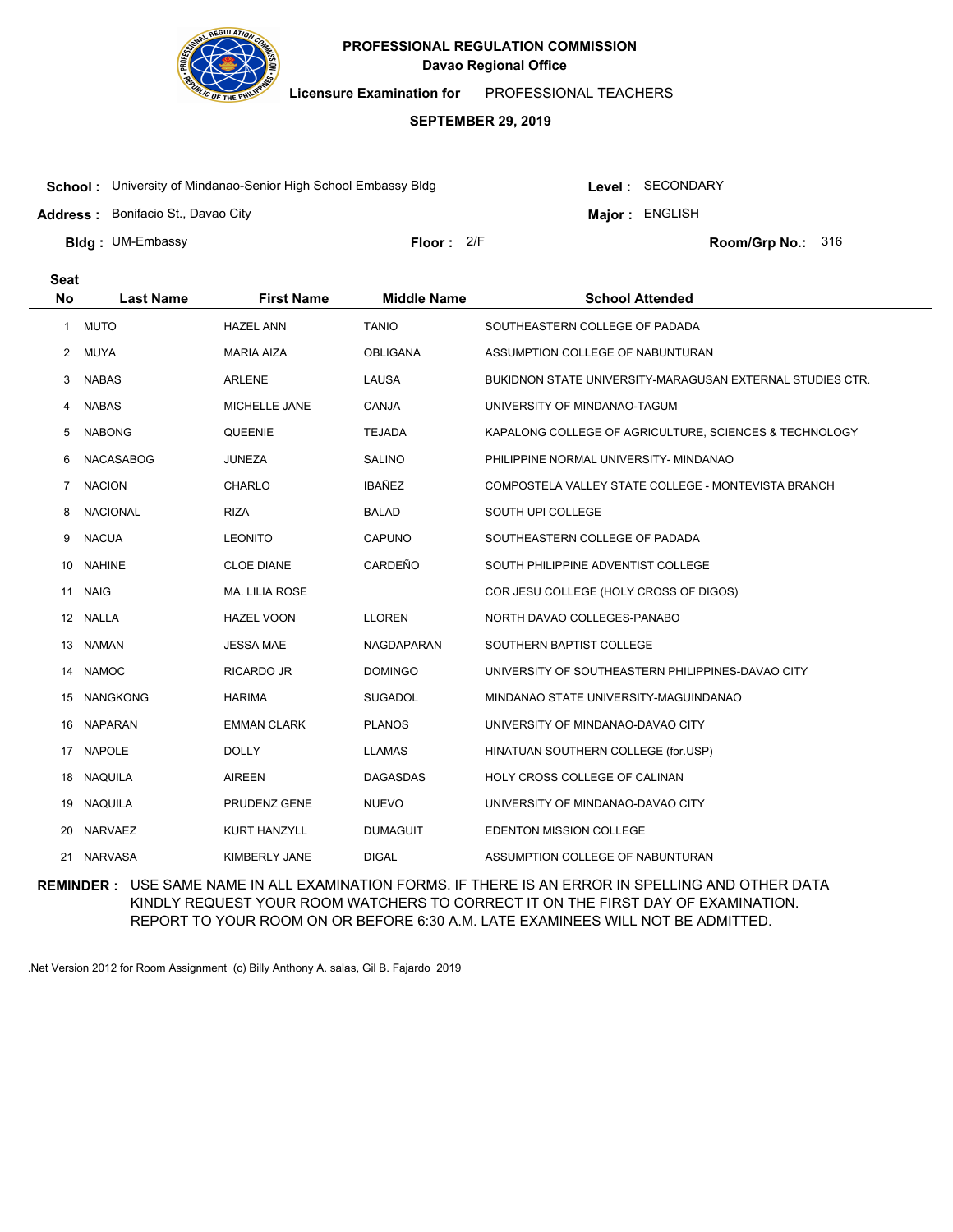

**Licensure Examination for**  PROFESSIONAL TEACHERS

### **SEPTEMBER 29, 2019**

**School :** University of Mindanao-Senior High School Embassy Bldg

**Address :** Bonifacio St., Davao City

Level : SECONDARY

**Major : ENGLISH** 

**Bldg : Floor : Room/Grp No.:** UM-Embassy Floor: 2/F Room/Grp No.: 317

| Seat         |                  |                       |                    |                                                          |
|--------------|------------------|-----------------------|--------------------|----------------------------------------------------------|
| <b>No</b>    | <b>Last Name</b> | <b>First Name</b>     | <b>Middle Name</b> | <b>School Attended</b>                                   |
| $\mathbf{1}$ | <b>NARVASA</b>   | <b>MERISSA</b>        | <b>ANDO</b>        | UNIVERSITY OF SOUTHEASTERN PHILIPPINES-BISLIG CAMPUS     |
| 2            | <b>NASION</b>    | ROGELIO JR            | <b>MORILLO</b>     | GOVERNOR GENEROSO COLLEGE OF ARTS, SCIENCES & TECHNOLOBY |
| 3            | <b>NASOL</b>     | <b>RIANE</b>          | <b>EWAYAN</b>      | DAVAO VISION COLLEGES, INC- CATALUNAN, DAVAO CITY        |
| 4            | <b>NATAD</b>     | <b>KARLA AIVANNE</b>  | <b>LINCUNA</b>     | UNIVERSITY OF MINDANAO-TAGUM                             |
| 5            | <b>NATAD</b>     | <b>VINCENT</b>        | <b>TAGACA</b>      | <b>CENTRAL MINDANAO UNIVERSITY</b>                       |
| 6            | <b>NATINGGOR</b> | <b>ALVIN JHON</b>     | <b>DALIGDIG</b>    | SOUTHEASTERN COLLEGE OF PADADA                           |
| $7^{\circ}$  | <b>NAUHA</b>     | <b>MARITES</b>        | <b>EDUARTE</b>     | NOTRE DAME OF MIDSAYAP COLLEGE                           |
| 8            | NAVAJA           | <b>SILVENA ERIKA</b>  | <b>NASSER</b>      | UNIVERSITY OF THE PHILIPPINES-MINDANAO                   |
| 9            | <b>NAVALE</b>    | SHELLA                | SABUNOD            | QUEZON INSTITUTE OF TECHNOLOGY                           |
| 10           | <b>NAVARRO</b>   | <b>HARRIAN JHOMAR</b> | <b>FRESCO</b>      | NOTRE DAME OF SALAMAN COLLEGE                            |
| 11           | <b>NAVARRO</b>   | <b>NORDIANA</b>       | <b>RADJAB</b>      | UNIVERSITY OF MINDANAO-DAVAO CITY                        |
|              | 12 NAZARENO      | <b>MICKAELA</b>       | <b>ABAPO</b>       | ATENEO DE DAVAO UNIVERSITY                               |
|              | 13 NECOR         | <b>REYCHEL</b>        | <b>DAJAY</b>       | NOTRE DAME OF MIDSAYAP COLLEGE                           |
|              | 14 NEÑEZA        | <b>GRETCHEN</b>       | <b>LERON</b>       | UNIVERSITY OF SOUTHEASTERN PHILIPPINES-TAGUM             |
| 15           | <b>NEONES</b>    | <b>LEONIE JEAN</b>    | OLOJAN             | UNIVERSITY OF MINDANAO-DIGOS COLLEGE                     |
| 16           | <b>NEPAL</b>     | <b>ELENA</b>          | <b>BURBE</b>       | RIZAL MEMORIAL COLLEGE                                   |
|              | 17 NGANGI        | MOHAMMAD BURHAN       | SABAN              | SULTAN KUDARAT ISLAMIC ACADEMY                           |
|              | 18 NGANGI        | <b>MOHAMMAD HUD</b>   | SABAN              | SULTAN KUDARAT ISLAMIC ACADEMY                           |
| 19           | <b>NIETES</b>    | <b>ELMEJANE</b>       | YLANAN             | DAVAO WINCHESTER COLLEGES                                |
|              | 20 NILLAS        | <b>JAYVAN</b>         | ABARIDO            | COMPOSTELA VALLEY STATE COLLEGE - MONTEVISTA BRANCH      |
|              | 21 NONOL         | AILEEN JANELLE        | <b>BRAVO</b>       | SOUTHEASTERN COLLEGE OF PADADA                           |

**REMINDER :** USE SAME NAME IN ALL EXAMINATION FORMS. IF THERE IS AN ERROR IN SPELLING AND OTHER DATA KINDLY REQUEST YOUR ROOM WATCHERS TO CORRECT IT ON THE FIRST DAY OF EXAMINATION. REPORT TO YOUR ROOM ON OR BEFORE 6:30 A.M. LATE EXAMINEES WILL NOT BE ADMITTED.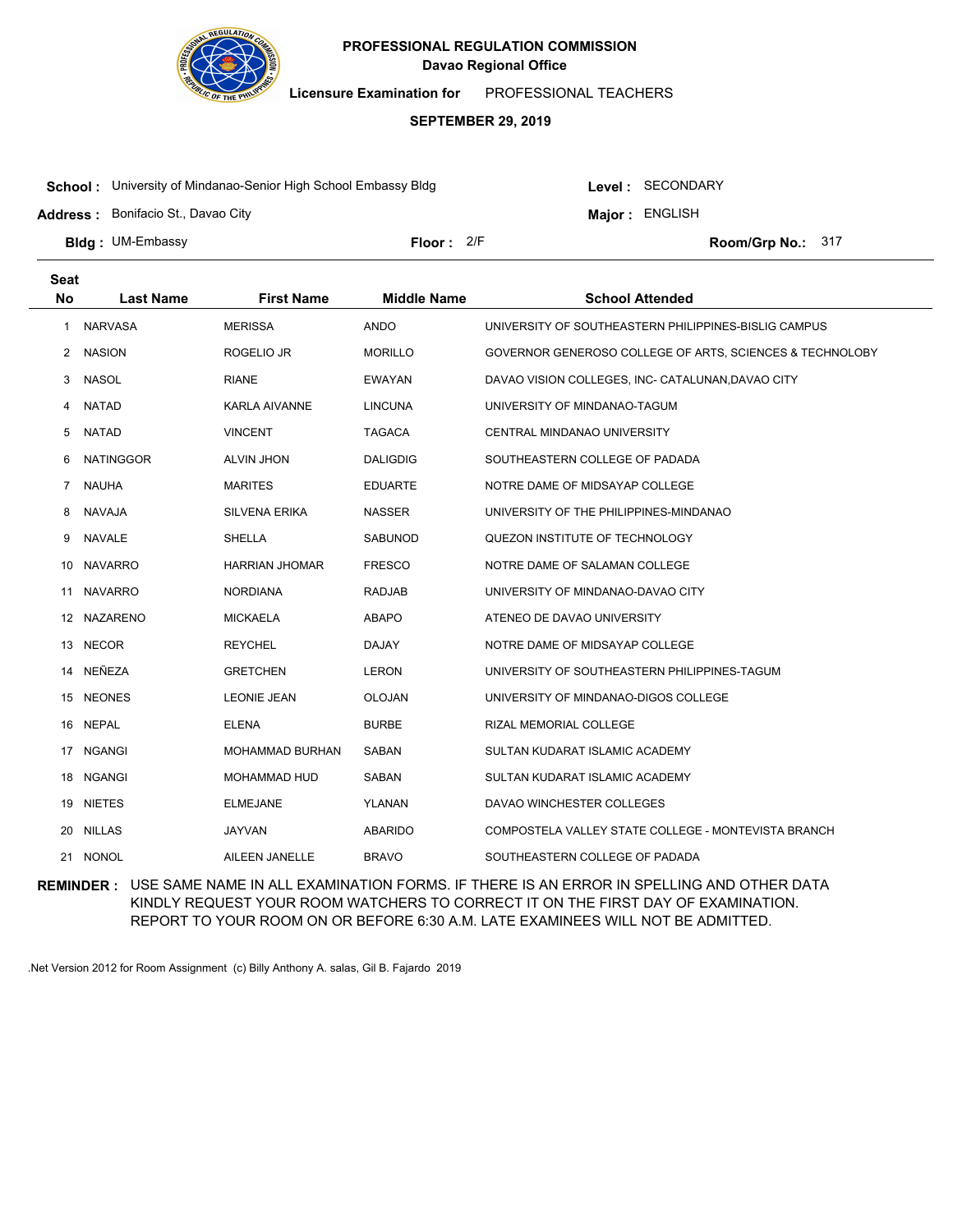

**Licensure Examination for**  PROFESSIONAL TEACHERS

### **SEPTEMBER 29, 2019**

**School :** University of Mindanao-Senior High School Embassy Bldg

**Address :** Bonifacio St., Davao City

Level : SECONDARY

**Major : ENGLISH** 

**Bldg : Floor : Room/Grp No.:** UM-Embassy

Floor: 2/F Room/Grp No.: 318

| <b>Seat</b>          |                  |                    |                    |                                                            |
|----------------------|------------------|--------------------|--------------------|------------------------------------------------------------|
| <b>No</b>            | <b>Last Name</b> | <b>First Name</b>  | <b>Middle Name</b> | <b>School Attended</b>                                     |
| 1                    | <b>NONOL</b>     | <b>JOSEPH JANE</b> | SAMAN              | SERAPION C. BASALO MEMORIAL FOUNDATION COLLEGE             |
| $\mathbf{2}^{\circ}$ | <b>NOOR</b>      | <b>ZAINAB</b>      | SALIGUIDAN         | COTABATO CITY STATE POLYTECHNIC COLLEGE                    |
| 3                    | <b>NOSEÑAS</b>   | <b>RUFFAME</b>     | ABAO               | SURIGAO STATE COLLEGE OF TECHNOLOGY                        |
| 4                    | <b>NOVICIO</b>   | <b>CHARMAE</b>     | <b>MONTEROYO</b>   | NORTH DAVAO COLLEGES-PANABO                                |
| 5                    | <b>NOYA</b>      | ABEGAIL            | <b>LINGO</b>       | DAVAO ORIENTAL STATE COLLEGE OF SCIENCE & TECHNOLOGY       |
| 6                    | <b>NUDQUE</b>    | <b>CHRISTIAN</b>   | <b>MENDOZA</b>     | GOVERNOR GENEROSO COLLEGE OF ARTS, SCIENCES & TECHNOLOBY   |
| $\overline{7}$       | <b>NUENAY</b>    | DANIEL JOHN        | <b>VILLANTES</b>   | UNIVERSITY OF SOUTHEASTERN PHILIPPINES-BISLIG CAMPUS       |
| 8                    | NUÑEZ            | <b>JOYCE</b>       | <b>BRAVO</b>       | SERAPION C. BASALO MEMORIAL FOUNDATION COLLEGE             |
| 9                    | NUÑEZ            | <b>RINAH FLOR</b>  | <b>ORTEGA</b>      | UNIVERSITY OF MINDANAO-DIGOS COLLEGE                       |
| 10                   | NUÑEZA           | <b>JENIEZ KAYE</b> | <b>REFESADA</b>    | PHILIPPINE NORMAL UNIVERSITY- MINDANAO                     |
| 11                   | NUÑEZA           | <b>JOHN CARLO</b>  | GAYANGAN           | UNIVERSITY OF MINDANAO-DAVAO CITY                          |
| 12                   | NUYANA           | <b>JOELYN</b>      | <b>LUCAGBO</b>     | UNIVERSITY OF MINDANAO-PANABO                              |
| 13                   | NUYNAY           | <b>JEANETH</b>     | <b>SEROJE</b>      | GOVERNOR GENEROSO COLLEGE OF ARTS, SCIENCES & TECHNOLOBY   |
| 14                   | <b>OBEDENCIO</b> | RHENA YSABELLE     | <b>PALOMARES</b>   | CENTRAL MINDANAO UNIVERSITY                                |
| 15                   | <b>OBEJA</b>     | <b>KENNY PAUL</b>  | <b>VENDIOLA</b>    | BUKIDNON STATE UNIVERSITY-COMPOSTELA EXTERNAL STUDIES CTR. |
| 16                   | <b>OBENSA</b>    | <b>GELLIE</b>      | <b>LUMALANG</b>    | JOHN PAUL II COLLEGE                                       |
| 17                   | <b>OBLIGADO</b>  | <b>JOEBEMARIE</b>  | <b>VIOLA</b>       | UNIVERSITY OF SOUTHEASTERN PHILIPPINES-BISLIG CAMPUS       |
| 18                   | <b>OCARES</b>    | <b>MARICEL</b>     | <b>MARIMON</b>     | BUKIDNON STATE UNIVERSITY-(FOR BUKIDNON STATE COLL)- MAIN  |
|                      | 19 OCAY          | <b>AILEEN</b>      | <b>ESTANERO</b>    | COMPOSTELA VALLEY STATE COLLEGE - MARAGUSAN BRANCH         |
| 20                   | <b>OCAY</b>      | <b>MARK KINLEE</b> | <b>EXALA</b>       | <b>HOLY CROSS OF DAVAO COLLEGE</b>                         |
| 21                   | <b>OCIONES</b>   | <b>CINDY MAE</b>   | <b>ROSAL</b>       | UNIVERSITY OF SOUTHEASTERN PHILIPPINES-DAVAO CITY          |

**REMINDER :** USE SAME NAME IN ALL EXAMINATION FORMS. IF THERE IS AN ERROR IN SPELLING AND OTHER DATA KINDLY REQUEST YOUR ROOM WATCHERS TO CORRECT IT ON THE FIRST DAY OF EXAMINATION. REPORT TO YOUR ROOM ON OR BEFORE 6:30 A.M. LATE EXAMINEES WILL NOT BE ADMITTED.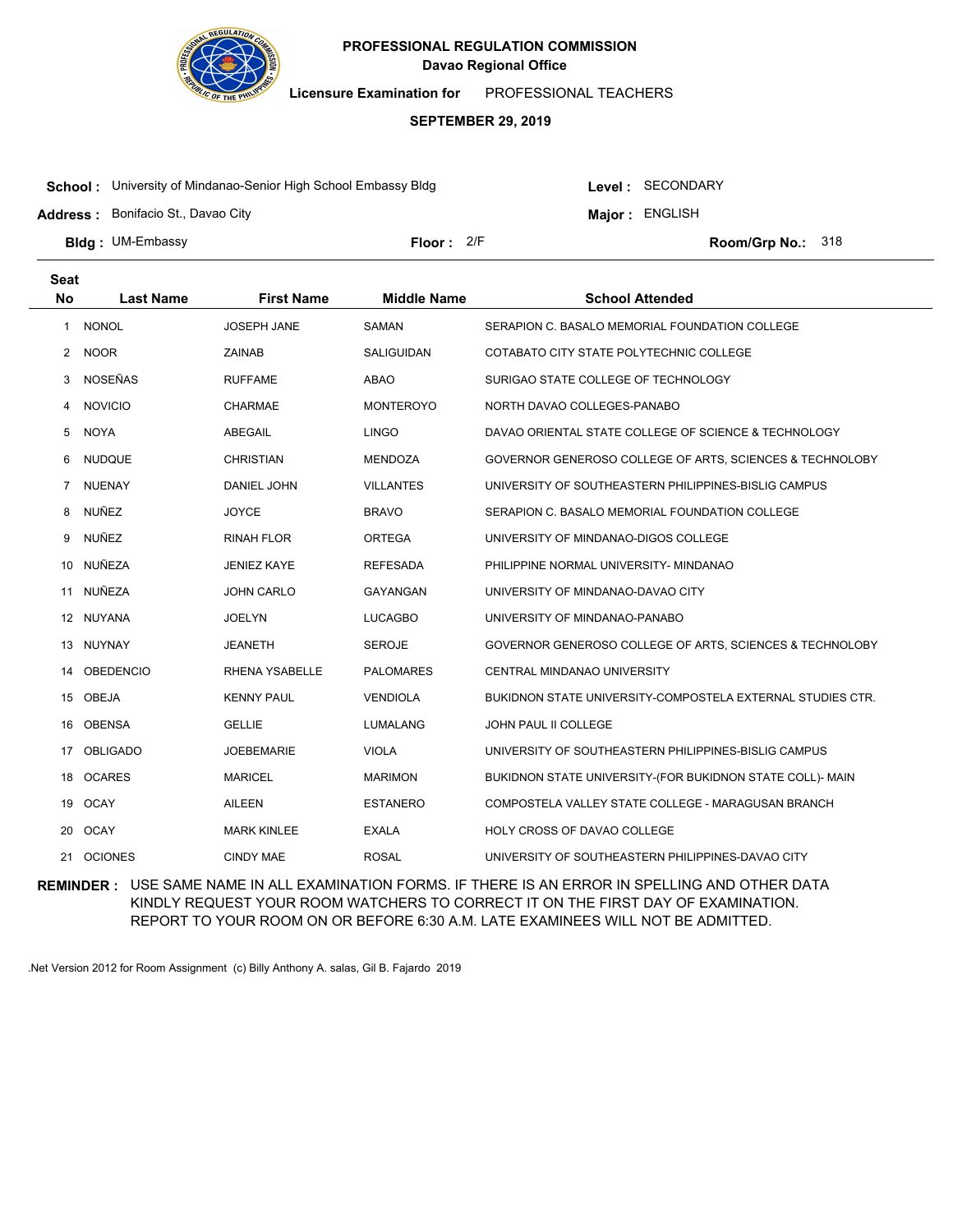

**Licensure Examination for**  PROFESSIONAL TEACHERS

### **SEPTEMBER 29, 2019**

**School :** University of Mindanao-Senior High School Embassy Bldg

Level : SECONDARY

**Major : ENGLISH** 

**Address :** Bonifacio St., Davao City

**Bldg : Floor : Room/Grp No.:** UM-Embassy

Floor: 2/F Room/Grp No.: 319

| <b>Seat</b> |                  |                   |                    |                                                           |
|-------------|------------------|-------------------|--------------------|-----------------------------------------------------------|
| <b>No</b>   | <b>Last Name</b> | <b>First Name</b> | <b>Middle Name</b> | <b>School Attended</b>                                    |
| 1           | <b>OCON</b>      | <b>NORELLIE</b>   | <b>PELARION</b>    | MATS COLLEGE OF TECHNOLOGY                                |
| 2           | <b>OCTAVIO</b>   | <b>JAY</b>        | <b>ABRAHAM</b>     | NORTH DAVAO COLLEGES-PANABO                               |
| 3           | <b>OCULAR</b>    | DANIELA DOMINIQUE | <b>AGUILON</b>     | HOLY CHILD COLLEGE OF BUTUAN                              |
| 4           | <b>OCULARES</b>  | <b>AIRISH</b>     | <b>CAIREL</b>      | UNIVERSITY OF SOUTHEASTERN PHILIPPINES-DAVAO CITY         |
| 5           | <b>OCUMEN</b>    | <b>CHERRY MAE</b> | <b>BROBO</b>       | COR JESU COLLEGE (HOLY CROSS OF DIGOS)                    |
| 6           | <b>OCZON</b>     | <b>EMMANUEL</b>   | <b>REPONTE</b>     | UNIVERSITY OF MINDANAO-TAGUM                              |
| $7^{\circ}$ | <b>OGATA</b>     | <b>CHARA</b>      | SAYOGAN            | DAVAO CENTRAL COLLEGE                                     |
| 8           | <b>OGSOC</b>     | JENE FLOR I       | <b>LINDAYAO</b>    | DAVAO WINCHESTER COLLEGES                                 |
| 9           | OLAER            | <b>MADEL</b>      | <b>BULORON</b>     | UNIVERSITY OF MINDANAO-DAVAO CITY                         |
| 10          | <b>OLAMA</b>     | <b>MARICAR</b>    | <b>FREIRES</b>     | HOLY CHILD SCHOOL OF DAVAO                                |
| 11          | OLIMPO           | <b>JEAN</b>       | <b>ALBITE</b>      | KAPALONG COLLEGE OF AGRICULTURE, SCIENCES & TECHNOLOGY    |
|             | 12 OLIVERIO      | <b>RONALDO</b>    | <b>CAPINDING</b>   | SAINT FRANCIS XAVIER COLLEGE                              |
| 13          | <b>OLIVEROS</b>  | DARRYL JAY        | <b>CAMUTA</b>      | SOUTH PHILIPPINE ADVENTIST COLLEGE                        |
| 14          | <b>OLQUINO</b>   | <b>CHERYL</b>     | <b>COMPOC</b>      | BUKIDNON STATE UNIVERSITY-MARAGUSAN EXTERNAL STUDIES CTR. |
| 15          | OMANI            | <b>JENIEVEB</b>   | <b>ADLAWAN</b>     | UNIVERSITY OF MINDANAO-DAVAO CITY                         |
| 16          | <b>OMAPAS</b>    | <b>JERALDINE</b>  | <b>PIALAGO</b>     | SOUTHEASTERN COLLEGE OF PADADA                            |
| 17          | <b>OMBAJEN</b>   | <b>EVA</b>        | <b>MATURAN</b>     | NORTH DAVAO COLLEGES-PANABO                               |
| 18          | OMBLERO          | <b>MARIEGEN</b>   | <b>MAAMBONG</b>    | COMPOSTELA VALLEY STATE COLLEGE - MAIN                    |
| 19          | <b>OMBLERO</b>   | <b>RONAH ANN</b>  | <b>TANIACAO</b>    | HOLY CHILD SCHOOL OF DAVAO                                |
| 20          | OMELES           | <b>CHEREL</b>     | <b>ROSAS</b>       | MINDANAO STATE UNIVERSITY-GEN. SANTOS CITY                |
|             | 21 OMIPING       | <b>NOREEN MAE</b> | <b>BUSICO</b>      | UNIVERSITY OF MINDANAO-DAVAO CITY                         |

**REMINDER :** USE SAME NAME IN ALL EXAMINATION FORMS. IF THERE IS AN ERROR IN SPELLING AND OTHER DATA KINDLY REQUEST YOUR ROOM WATCHERS TO CORRECT IT ON THE FIRST DAY OF EXAMINATION. REPORT TO YOUR ROOM ON OR BEFORE 6:30 A.M. LATE EXAMINEES WILL NOT BE ADMITTED.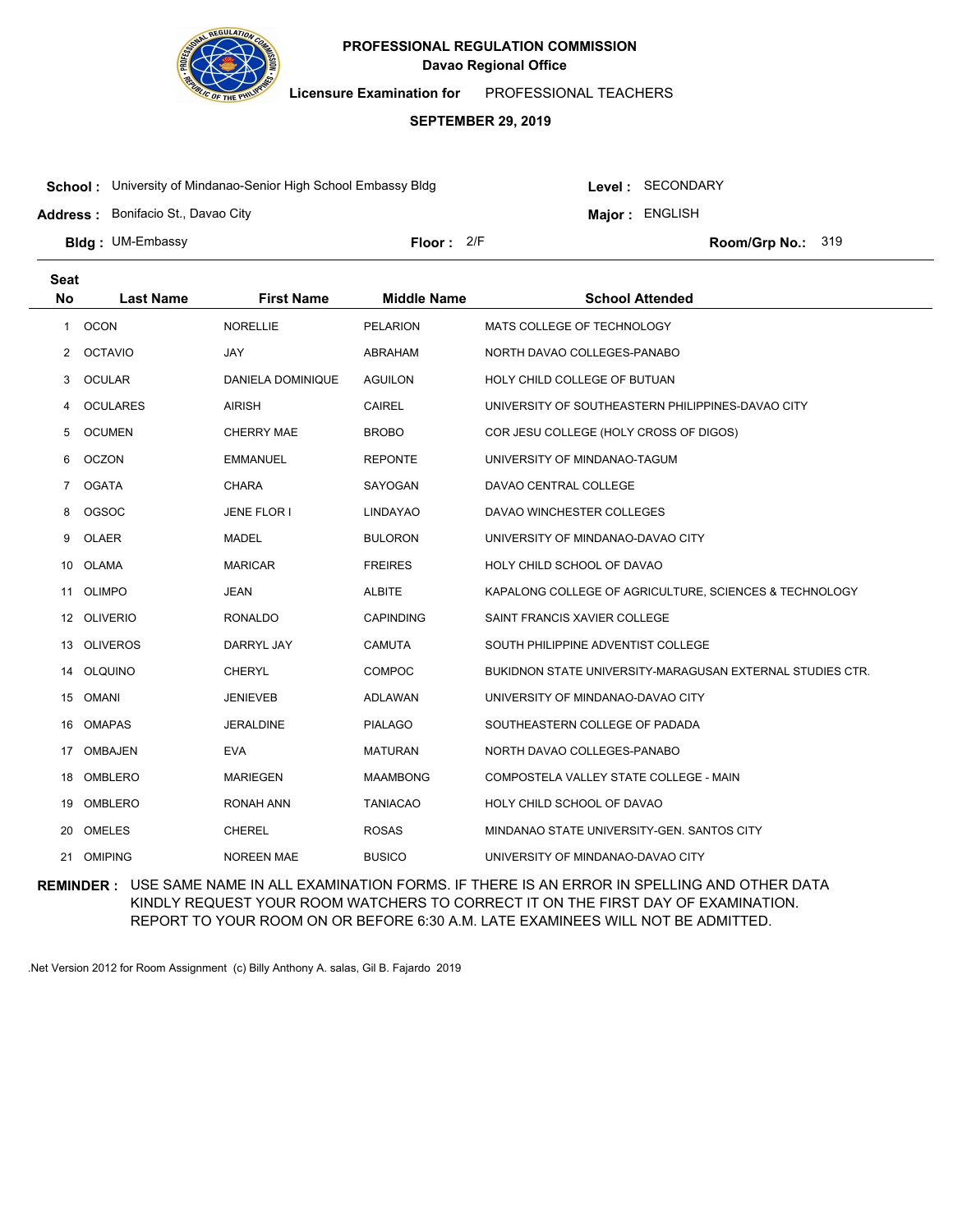

**Licensure Examination for**  PROFESSIONAL TEACHERS

### **SEPTEMBER 29, 2019**

**School :** University of Mindanao-Senior High School Embassy Bldg

Level : SECONDARY

**Major : ENGLISH** 

**Address :** Bonifacio St., Davao City

**Bldg : Floor : Room/Grp No.:** UM-Embassy Floor: 2/F Room/Grp No.: 320

| <b>Seat</b> |                  |                       |                    |                                                           |
|-------------|------------------|-----------------------|--------------------|-----------------------------------------------------------|
| <b>No</b>   | <b>Last Name</b> | <b>First Name</b>     | <b>Middle Name</b> | <b>School Attended</b>                                    |
| 1           | <b>OMPOY</b>     | <b>JOEANNA MARIE</b>  | <b>DIAMANTE</b>    | UNIVERSITY OF MINDANAO-DAVAO CITY                         |
| 2           | <b>ONDOY</b>     | <b>CRISLY</b>         | <b>GRENGIA</b>     | SERAPION C. BASALO MEMORIAL FOUNDATION COLLEGE            |
| 3           | OÑEZ             | <b>KAREN</b>          | <b>VILLARIN</b>    | SAINT MARY'S COLLEGE-TAGUM                                |
| 4           | <b>ONITA</b>     | <b>RITCHEL</b>        | <b>BALIAR</b>      | HINATUAN SOUTHERN COLLEGE (for.USP)                       |
| 5           | ONSAYAG          | <b>MAIDE</b>          | <b>POTENCIANDO</b> | SAINT VINCENT DE PAUL COLLEGE-BISLIG                      |
| 6           | ONSI             | <b>SANDRA</b>         | <b>MAKAPAMPANG</b> | COTABATO CITY STATE POLYTECHNIC COLLEGE                   |
| 7           | <b>ONSILAG</b>   | <b>JENETH</b>         | <b>RUFINO</b>      | UNIVERSITY OF SOUTHEASTERN PHILIPPINES-DAVAO CITY         |
| 8           | OPIMO            | <b>SHARMINE</b>       | <b>GEVEROLA</b>    | UNIVERSITY OF MINDANAO-DIGOS COLLEGE                      |
| 9           | <b>OPON</b>      | ENILYN                | <b>TEQUILL0</b>    | MATS COLLEGE OF TECHNOLOGY                                |
| 10          | <b>ORALIZA</b>   | <b>HANNAH SHILOH</b>  | <b>SOLERIA</b>     | SURIGAO STATE COLLEGE OF TECHNOLOGY                       |
| 11          | ORELLANO         | <b>LOIDA</b>          | LAGAWAN            | LEGACY COLLEGE OF COMPOSTELA                              |
| 12          | ORGANIZA         | <b>SWEET ROANNE</b>   | <b>SARMIENTO</b>   | UNIVERSITY OF SOUTHEASTERN PHILIPPINES-DAVAO CITY         |
|             | 13 ORIAS         | <b>MIRALUZ</b>        | <b>JALASAN</b>     | UNIVERSITY OF SOUTHEASTERN PHILIPPINES-BISLIG CAMPUS      |
| 14          | ORILLO           | <b>RIAFE</b>          | <b>LATORINO</b>    | UNIVERSITY OF SOUTHEASTERN PHILIPPINES-BISLIG CAMPUS      |
| 15          | <b>ORING</b>     | <b>JOVELYN</b>        | <b>TURA</b>        | BUKIDNON STATE UNIVERSITY-MARAGUSAN EXTERNAL STUDIES CTR. |
| 16          | <b>ORION</b>     | <b>JEANELYN</b>       | <b>AROLLADO</b>    | UNIVERSITY OF SOUTHERN MINDANAO-KABACAN                   |
| 17          | ORNIDO           | <b>EILEEN MAE</b>     | <b>OLASO</b>       | DAVAO CENTRAL COLLEGE                                     |
| 18          | <b>OROCIO</b>    | <b>MARIA CLARYSSE</b> | LABASTILLA         | UNIVERSITY OF SOUTHEASTERN PHILIPPINES-DAVAO CITY         |
| 19          | <b>OROCIO</b>    | <b>RAGELYN</b>        | CRUZ               | MONKAYO COLLEGE OF ARTS, SCIENCES & TECHNOLOGY            |
| 20          | ORTEGA           | <b>CINDY LYN</b>      | <b>TORMIS</b>      | SERAPION C. BASALO MEMORIAL FOUNDATION COLLEGE            |
|             | 21 ORTEGA        | <b>MICHELLE</b>       | <b>MAVALLE</b>     | SOUTHEASTERN COLLEGE OF PADADA                            |

**REMINDER :** USE SAME NAME IN ALL EXAMINATION FORMS. IF THERE IS AN ERROR IN SPELLING AND OTHER DATA KINDLY REQUEST YOUR ROOM WATCHERS TO CORRECT IT ON THE FIRST DAY OF EXAMINATION. REPORT TO YOUR ROOM ON OR BEFORE 6:30 A.M. LATE EXAMINEES WILL NOT BE ADMITTED.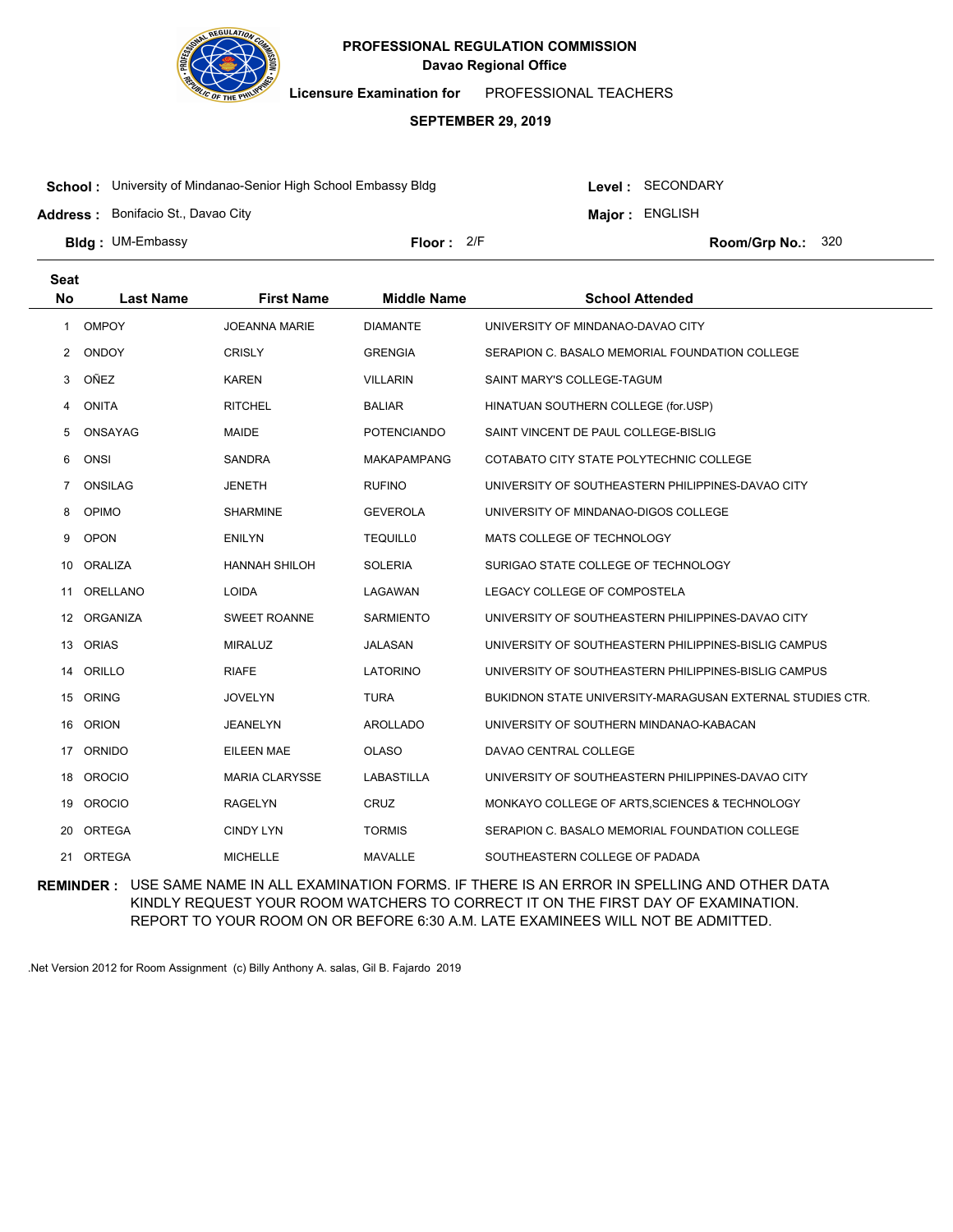

**Licensure Examination for**  PROFESSIONAL TEACHERS

### **SEPTEMBER 29, 2019**

**School :** University of Mindanao-Senior High School Embassy Bldg

**Address :** Bonifacio St., Davao City

Level : SECONDARY

**Major : ENGLISH** 

**Bldg : Floor : Room/Grp No.:** UM-Embassy

Floor: 2/F Room/Grp No.: 321

| <b>Seat</b>  |                  |                         |                    |                                                          |
|--------------|------------------|-------------------------|--------------------|----------------------------------------------------------|
| <b>No</b>    | <b>Last Name</b> | <b>First Name</b>       | <b>Middle Name</b> | <b>School Attended</b>                                   |
| $\mathbf{1}$ | OSIAS            | <b>ARBIE</b>            | <b>ROMAGOS</b>     | DAVAO VISION COLLEGES, INC- CATALUNAN, DAVAO CITY        |
| 2            | <b>OSMAN</b>     | <b>JAKE AMOR</b>        | <b>EUPEÑA</b>      | DAVAO ORIENTAL STATE COLLEGE OF SCIENCE & TECHNOLOGY     |
| 3            | <b>OTAZA</b>     | <b>MARIA IZLE DUANN</b> | <b>ANIGA</b>       | SOUTHEASTERN COLLEGE OF PADADA                           |
| 4            | <b>OTERO</b>     | <b>AUBREY JOI</b>       | <b>ESPINA</b>      | HOLY CROSS OF BANSALAN JUNIOR COLLEGE                    |
| 5            | <b>OZARAGA</b>   | KARYN HOPE              | <b>BALINGIT</b>    | KAPALONG COLLEGE OF AGRICULTURE, SCIENCES & TECHNOLOGY   |
| 6            | PABALAY          | LYRA MAE                | <b>SILAY</b>       | COTABATO CITY STATE POLYTECHNIC COLLEGE                  |
| 7            | PABILLARAN       | JAIVE                   | VALLEJO            | UNIVERSITY OF SOUTHEASTERN PHILIPPINES-BISLIG CAMPUS     |
| 8            | PABLO            | ANGEL LOU               | <b>BOQUE</b>       | JOSEFINA H. CERILLES STATE COLLEGE-BAYOG(for.WMSU)       |
| 9            | <b>PABUAYA</b>   | ARBIE JANE              | <b>HERNANI</b>     | UNIVERSITY OF MINDANAO-DAVAO CITY                        |
| 10           | <b>PACARO</b>    | <b>MARY ANN</b>         | <b>ALMENDRAS</b>   | UNIVERSITY OF MINDANAO-TAGUM                             |
| 11           | <b>PACATANG</b>  | <b>PAMELA</b>           | <b>GALLOS</b>      | KAPALONG COLLEGE OF AGRICULTURE, SCIENCES & TECHNOLOGY   |
| 12           | <b>PACIS</b>     | <b>ROXSAN</b>           | <b>ACOJEDO</b>     | SOUTHEASTERN COLLEGE OF PADADA                           |
| 13           | PADASAN          | <b>NORMINA</b>          | <b>GUIMBA</b>      | COTABATO CITY STATE POLYTECHNIC COLLEGE                  |
| 14           | PADERAN          | <b>DANIELLE LOUISE</b>  |                    | UNIVERSITY OF SOUTHEASTERN PHILIPPINES-TAGUM             |
| 15           | <b>PADERES</b>   | <b>JEALYN</b>           | <b>BALAIROS</b>    | UNIVERSITY OF SOUTHEASTERN PHILIPPINES-COMPOSTEAL CENTER |
| 16           | <b>PADERES</b>   | <b>MARY JOY</b>         | <b>YBANEZ</b>      | LEGACY COLLEGE OF COMPOSTELA                             |
| 17           | PADILLA          | <b>LLOYD ANTHONY</b>    | <b>EMBOLTORIO</b>  | DAVAO DEL NORTE STATE COLLEGE                            |
| 18           | PADILLA          | RAUIELA CELINE          | <b>MILGO</b>       | DAVAO CENTRAL COLLEGE                                    |
| 19           | <b>PADILLO</b>   | <b>JESSIL</b>           | <b>FERNANDEZ</b>   | SOUTHEASTERN COLLEGE OF PADADA                           |
| 20           | <b>PADOGDOG</b>  | RODRIGO JR              | AGRAVIADOR         | KAPALONG COLLEGE OF AGRICULTURE, SCIENCES & TECHNOLOGY   |
| 21           | PAGANDAHAN       | DAISY JANE              | <b>ONGCAY</b>      | KAPALONG COLLEGE OF AGRICULTURE, SCIENCES & TECHNOLOGY   |

**REMINDER :** USE SAME NAME IN ALL EXAMINATION FORMS. IF THERE IS AN ERROR IN SPELLING AND OTHER DATA KINDLY REQUEST YOUR ROOM WATCHERS TO CORRECT IT ON THE FIRST DAY OF EXAMINATION. REPORT TO YOUR ROOM ON OR BEFORE 6:30 A.M. LATE EXAMINEES WILL NOT BE ADMITTED.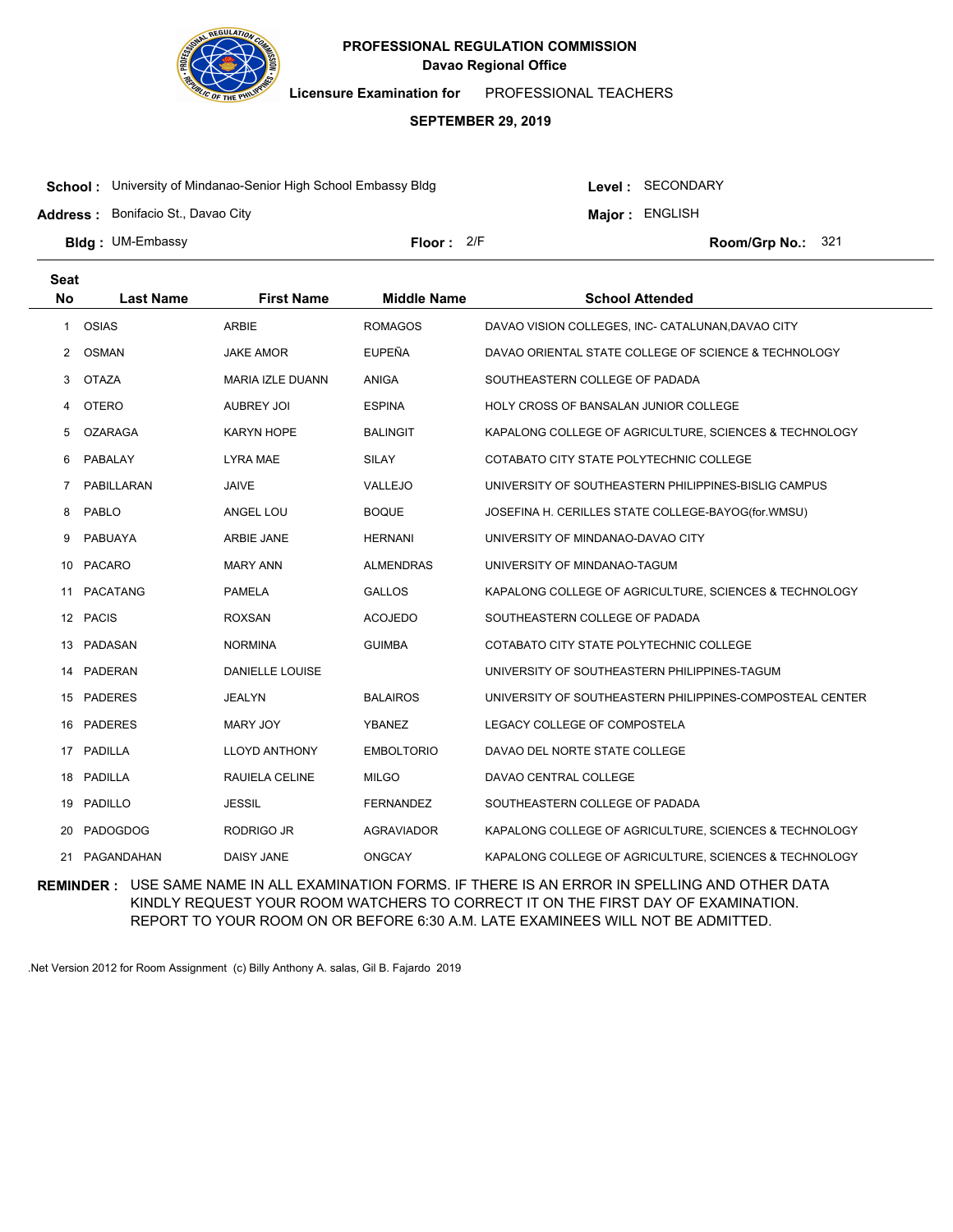

**Licensure Examination for**  PROFESSIONAL TEACHERS

#### **SEPTEMBER 29, 2019**

**School :** University of Mindanao-Senior High School Embassy Bldg

Level : SECONDARY

**Major : ENGLISH** 

**Address :** Bonifacio St., Davao City

**Bldg : Floor : Room/Grp No.:** UM-Embassy Floor: 3/F Room/Grp No.: 322

| <b>Seat</b> |                  |                      |                    |                                                       |
|-------------|------------------|----------------------|--------------------|-------------------------------------------------------|
| <b>No</b>   | <b>Last Name</b> | <b>First Name</b>    | <b>Middle Name</b> | <b>School Attended</b>                                |
| 1           | <b>PAGARAYON</b> | <b>JENNY MAE</b>     | <b>GABISAN</b>     | UNIVERSITY OF SOUTHEASTERN PHILIPPINES-TAGUM          |
| $^{2}$      | PAGAS            | <b>CHARLIE</b>       | <b>MALIGRO</b>     | HOLY CROSS COLLEGE OF CALINAN                         |
| 3           | PAGOLONG         | <b>CHARLOTTE</b>     | <b>MANTILLA</b>    | MATS COLLEGE OF TECHNOLOGY                            |
| 4           | PAGTACONAN       | <b>JOVEGUEL</b>      | <b>HERNANDEZ</b>   | UNIVERSITY OF THE PHILIPPINES-MINDANAO                |
| 5           | PAHUYO           | <b>RONNEL</b>        | <b>BUSIA</b>       | JOHN PAUL II COLLEGE                                  |
| 6           | <b>PAICA</b>     | <b>SYDNEY</b>        | BRABANTE           | DAVAO ORIENTAL STATE COLLEGE OF SCIENCE & TECHNOLOGY  |
| $7^{\circ}$ | <b>PALAC</b>     | <b>MARY ROSE</b>     | <b>AHORRO</b>      | UNIVERSITY OF MINDANAO-DAVAO CITY                     |
| 8           | <b>PALARAO</b>   | ERMAJANE             | SALGAN             | WESTERN MINDANAO STATE U-PAGADIAN CITY                |
| 9           | PALBAN           | <b>ARCELY</b>        | LASCUÑA            | UNIVERSITY OF SOUTHEASTERN PHILIPPINES-TAGUM          |
| 10          | PALGAN           | <b>MARVELOU</b>      | <b>BOLOS</b>       | <b>JOHN PAUL II COLLEGE</b>                           |
| 11          | <b>PALMA GIL</b> | <b>KATHLEEN JAY</b>  | <b>CARRIEDO</b>    | DAVAO ORIENTAL STATE COLLEGE OF SCIENCE & TECHNOLOGY  |
|             | 12 PALO          | <b>ARIEL JAY</b>     | <b>CAMPOS</b>      | UNIVERSITY OF SOUTHEASTERN PHILIPPINES-DAVAO CITY     |
| 13          | <b>PALOMAR</b>   | <b>AUBREY</b>        | <b>ELUDO</b>       | ASSUMPTION COLLEGE OF NABUNTURAN                      |
| 14          | PAMACLAWAN       | <b>GERALD NICO</b>   | MAGLASANG          | UNIVERSITY OF SOUTHEASTERN PHILIPPINES-TAGUM          |
| 15          | <b>PAMPLONA</b>  | <b>JONNEL</b>        | LANIBA             | DAVAO WINCHESTER COLLEGES                             |
| 16          | PAÑA             | ELEUZAR QUIN         | RAMO               | LEGACY COLLEGE OF COMPOSTELA                          |
|             | 17 PANASILAN     | <b>LAWRENCE EMIL</b> | <b>PADIGOS</b>     | MINDANAO KOKUSAI DAIGAKU                              |
| 18          | PANAY            | <b>RECHEL</b>        | <b>ANTONIO</b>     | SOUTHEASTERN COLLEGE OF PADADA                        |
| 19          | PANDAYAN         | <b>JOELLANE</b>      | CALVO              | HOLY CROSS OF BANSALAN JUNIOR COLLEGE                 |
| 20          | PANDIAN          | <b>DANILYN</b>       | <b>SENOGBOHAN</b>  | ST. THOMAS MORE SCHOOL OF LAW & BUSINESS - TAGUM CITY |
| 21          | PANDIAN          | <b>JAYMEL</b>        | <b>INTO</b>        | HOLY CHILD SCHOOL OF DAVAO                            |

**REMINDER :** USE SAME NAME IN ALL EXAMINATION FORMS. IF THERE IS AN ERROR IN SPELLING AND OTHER DATA KINDLY REQUEST YOUR ROOM WATCHERS TO CORRECT IT ON THE FIRST DAY OF EXAMINATION. REPORT TO YOUR ROOM ON OR BEFORE 6:30 A.M. LATE EXAMINEES WILL NOT BE ADMITTED.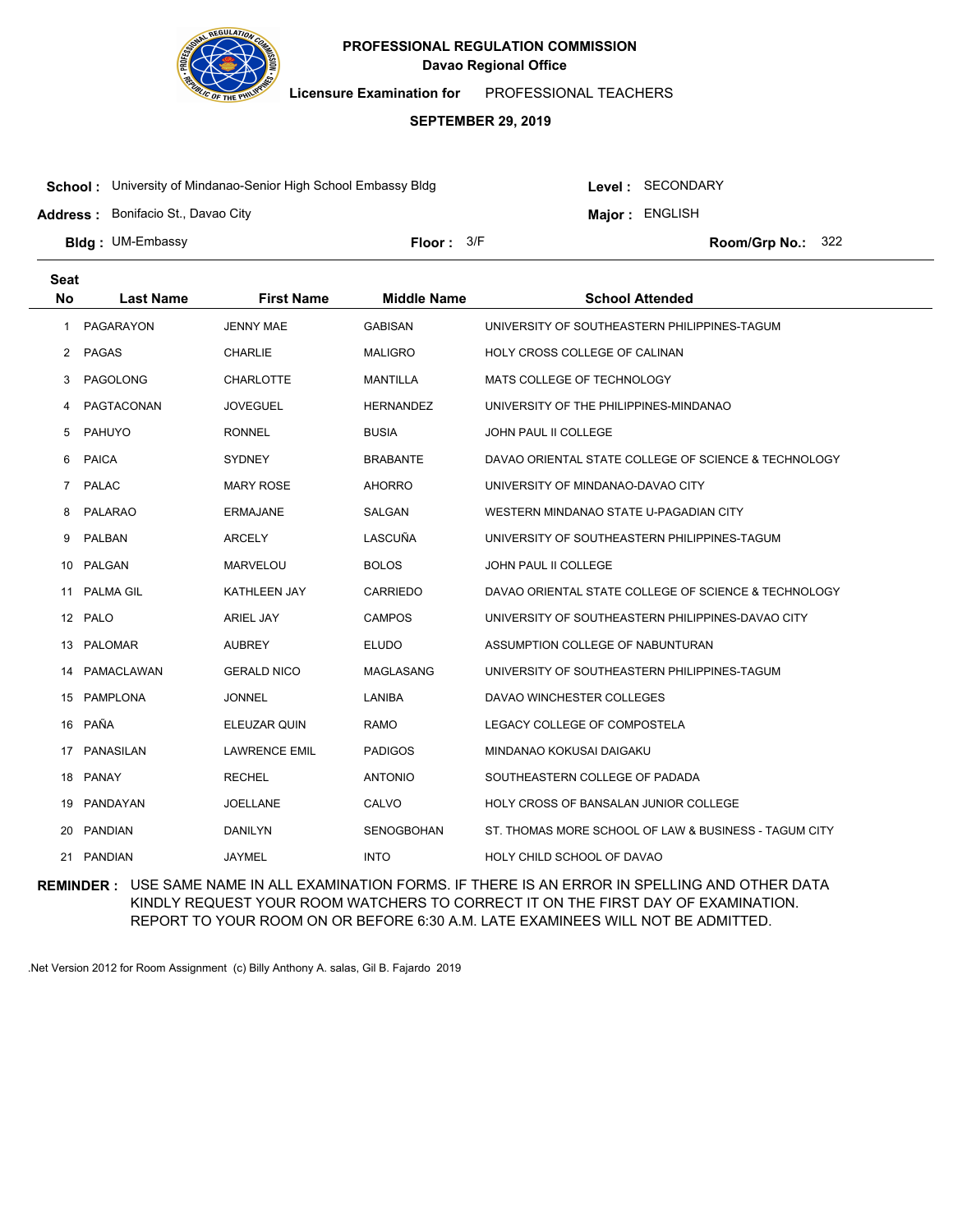

**Licensure Examination for**  PROFESSIONAL TEACHERS

#### **SEPTEMBER 29, 2019**

**School :** University of Mindanao-Senior High School Embassy Bldg

Level : SECONDARY

**Major : ENGLISH** 

**Address :** Bonifacio St., Davao City

**Bldg : Floor : Room/Grp No.:** UM-Embassy Floor: 3/F Room/Grp No.: 323

| <b>Seat</b>  |                  |                       |                    |                                                       |
|--------------|------------------|-----------------------|--------------------|-------------------------------------------------------|
| <b>No</b>    | <b>Last Name</b> | <b>First Name</b>     | <b>Middle Name</b> | <b>School Attended</b>                                |
| 1            | <b>PANDOY</b>    | <b>NOVABELLE</b>      | <b>PADERNAL</b>    | UNIVERSITY OF SOUTHEASTERN PHILIPPINES-DAVAO CITY     |
| 2            | PANGARAWAN       | <b>JEOVANIE</b>       | <b>ABAPO</b>       | ASSUMPTION COLLEGE OF DAVAO                           |
| 3            | <b>PANGATO</b>   | <b>AIZA</b>           | <b>CATUBIG</b>     | UNIVERSITY OF SOUTHERN MINDANAO-KABACAN               |
| 4            | <b>PANGILAN</b>  | <b>ALLEN</b>          | <b>MIGUEL</b>      | SOUTHEASTERN COLLEGE OF PADADA                        |
| 5            | <b>PANINSORO</b> | <b>RESWEETCEL</b>     | <b>BERO</b>        | UNIVERSITY OF MINDANAO-DIGOS COLLEGE                  |
| 6            | <b>PANO</b>      | <b>GERICKA SHAINE</b> | <b>TANDOY</b>      | UNIVERSITY OF MINDANAO-DIGOS COLLEGE                  |
| $\mathbf{7}$ | <b>PANTALEON</b> | <b>KENNETH ROY</b>    | <b>DIONIO</b>      | DAVAO ORIENTAL STATE COLLEGE OF SCIENCE & TECHNOLOGY  |
| 8            | <b>PANTOJA</b>   | <b>CRISTINE MAE</b>   | <b>BACALSO</b>     | UNIVERSITY OF MINDANAO-DIGOS COLLEGE                  |
| 9            | <b>PANTOJAN</b>  | <b>LEAH MAE</b>       | <b>ALCASID</b>     | UNIVERSITY OF MINDANAO-DIGOS COLLEGE                  |
| 10           | <b>PAO</b>       | <b>NORHANA</b>        | <b>BARAMBANGAN</b> | DE LA VIDA COLLEGE                                    |
| 11           | <b>PAPAS</b>     | <b>JACINTO JR</b>     | <b>AMPARA</b>      | AGUSAN DEL SUR COLLEGE                                |
|              | 12 PAPASIN       | <b>JENECEL</b>        | <b>GENETIALIZA</b> | UNIVERSITY OF MINDANAO-DAVAO CITY                     |
| 13           | PAQUIAO          | <b>ERNEPHINE</b>      | <b>CORTEZ</b>      | UNIVERSITY OF SOUTHEASTERN PHILIPPINES-BISLIG CAMPUS  |
| 14           | PAQUINGAN        | <b>RUEL JR</b>        | <b>SINCERO</b>     | UNIVERSITY OF SOUTHEASTERN PHILIPPINES-TAGUM          |
|              | 15 PARACUELES    | JAY LORD              | <b>PERGURA</b>     | SOUTHERN CHRISTIAN COLLEGE                            |
|              | 16 PARAON        | <b>REYSIE JOEY</b>    | LAYAG              | NOTRE DAME OF MIDSAYAP COLLEGE                        |
| 17           | PARCON           | <b>DYAN KIEM</b>      | <b>RICO</b>        | DAVAO DEL NORTE STATE COLLEGE                         |
|              | 18 PARDILLO      | <b>APRIL JOY</b>      | <b>BAUYOT</b>      | UNIVERSITY OF MINDANAO-DIGOS COLLEGE                  |
| 19           | PARREÑAS         | <b>ROLIZA</b>         | <b>ESPAÑOLA</b>    | ST. THOMAS MORE SCHOOL OF LAW & BUSINESS - TAGUM CITY |
| 20           | <b>PARTULAN</b>  | <b>JAY IAN</b>        | <b>ACULIADOR</b>   | UNIVERSITY OF SOUTHEASTERN PHILIPPINES-DAVAO CITY     |
|              | 21 PASAPORTE     | <b>GENESIS FAITH</b>  | <b>RABANES</b>     | SOUTHEASTERN COLLEGE OF PADADA                        |

**REMINDER :** USE SAME NAME IN ALL EXAMINATION FORMS. IF THERE IS AN ERROR IN SPELLING AND OTHER DATA KINDLY REQUEST YOUR ROOM WATCHERS TO CORRECT IT ON THE FIRST DAY OF EXAMINATION. REPORT TO YOUR ROOM ON OR BEFORE 6:30 A.M. LATE EXAMINEES WILL NOT BE ADMITTED.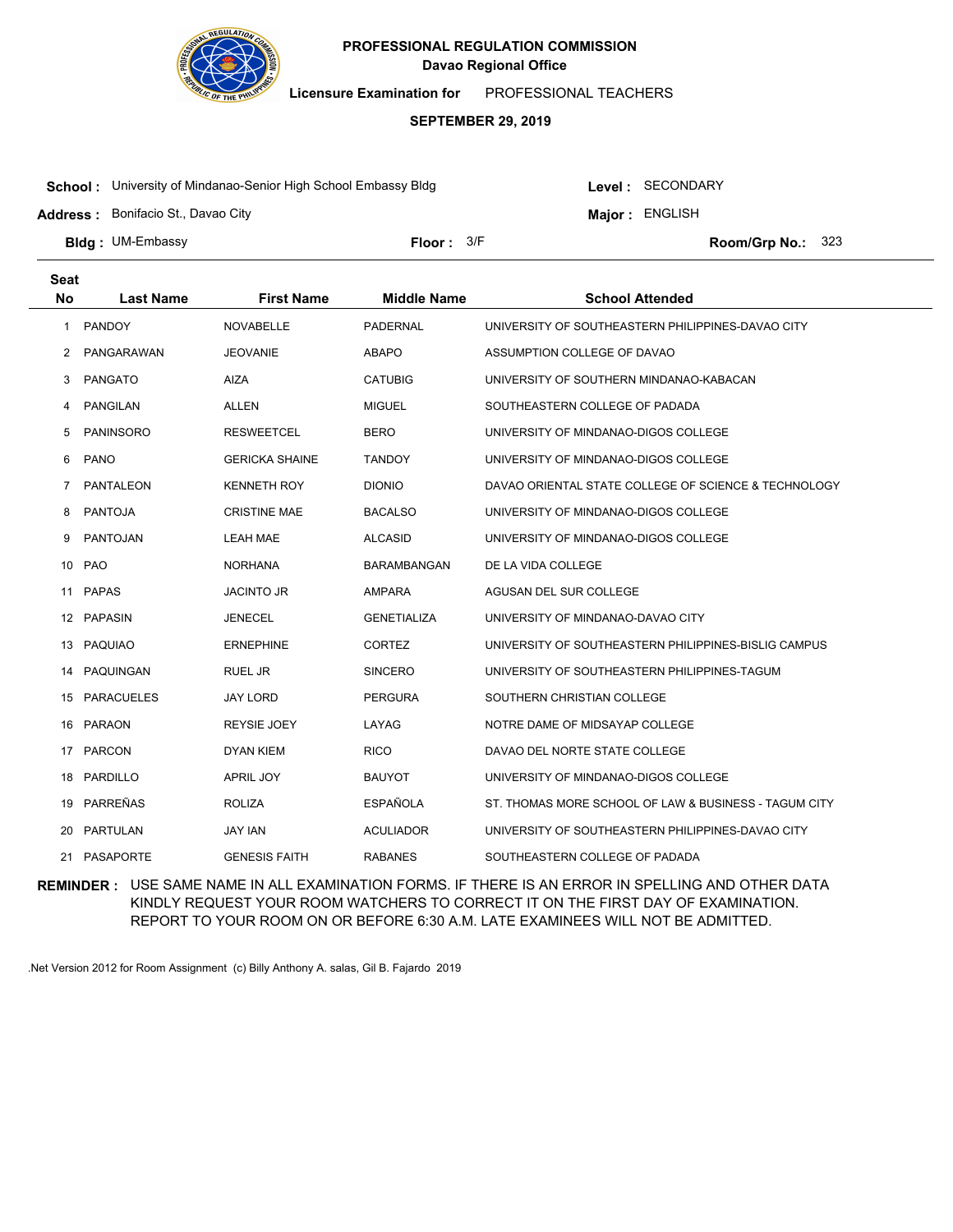

**Licensure Examination for**  PROFESSIONAL TEACHERS

#### **SEPTEMBER 29, 2019**

**School :** University of Mindanao-Senior High School Embassy Bldg

Level : SECONDARY

**Major : ENGLISH** 

**Address :** Bonifacio St., Davao City

**Bldg : Floor : Room/Grp No.:** UM-Embassy Floor:  $3/5$  3/F Room/Grp No.: 324

| <b>Seat</b>    |                  |                        |                    |                                                           |  |
|----------------|------------------|------------------------|--------------------|-----------------------------------------------------------|--|
| <b>No</b>      | <b>Last Name</b> | <b>First Name</b>      | <b>Middle Name</b> | <b>School Attended</b>                                    |  |
| 1              | PASAYLO-ON       | DAISY JEAN             | CALISAGAN          | KAPALONG COLLEGE OF AGRICULTURE, SCIENCES & TECHNOLOGY    |  |
| $^{2}$         | PASCO            | <b>JHAZMINE EUNICE</b> | <b>ARARAO</b>      | UNIVERSITY OF SOUTHEASTERN PHILIPPINES-DAVAO CITY         |  |
| 3              | PASCO            | <b>JOSEL</b>           | <b>OSONERO</b>     | FATHER SATURNINO URIOS UNIVERSITY (URIOS COLL)            |  |
| 4              | PASCO            | MARIA ALEAH JADE       | <b>MALAGANTE</b>   | GOVERNOR GENEROSO COLLEGE OF ARTS, SCIENCES & TECHNOLOBY  |  |
| 5              | <b>PASION</b>    | <b>MICHELLE</b>        | <b>AYON</b>        | DAVAO VISION COLLEGES, INC- CATALUNAN, DAVAO CITY         |  |
| 6              | <b>PATALINO</b>  | <b>DONALD</b>          | ZONIO              | UNIVERSITY OF SOUTHEASTERN PHILIPPINES-TAGUM              |  |
| $\overline{7}$ | PATEÑO           | <b>JACKIE LOU</b>      | ENGALAN            | KAPALONG COLLEGE OF AGRICULTURE, SCIENCES & TECHNOLOGY    |  |
| 8              | <b>PATES</b>     | <b>MARY GRACE</b>      | <b>BULWA</b>       | UNIVERSITY OF SOUTHEASTERN PHILIPPINES-TAGUM              |  |
| 9              | PATIDUNGAN       | <b>MARY FEL</b>        | <b>AVILA</b>       | UNIVERSITY OF SOUTHEASTERN PHILIPPINES-BISLIG CAMPUS      |  |
| 10             | <b>PATOC</b>     | <b>KIM CHARL</b>       | <b>EJORANGO</b>    | UNIVERSITY OF SOUTHEASTERN PHILIPPINES-DAVAO CITY         |  |
| 11             | <b>PATUNOB</b>   | VI JAY                 | <b>BALAGAO</b>     | COMPOSTELA VALLEY STATE COLLEGE - MONTEVISTA BRANCH       |  |
|                | 12 PAULAR        | SARAH MAE              | <b>AQUINO</b>      | SURIGAO STATE COLLEGE OF TECHNOLOGY                       |  |
|                | 13 PAYAO         | <b>NORELYN</b>         | CABADSAN           | SURIGAO STATE COLLEGE OF TECHNOLOGY                       |  |
|                | 14 PAYAO         | VANESSA                | <b>VESMANOS</b>    | UNIVERSITY OF MINDANAO-PANABO                             |  |
|                | 15 PAYODON       | <b>ROSELIE</b>         | <b>ANDAYA</b>      | JOHN PAUL II COLLEGE                                      |  |
|                | 16 PAYOT         | <b>SHERRADEE</b>       | PANALIGAN          | COR JESU COLLEGE (HOLY CROSS OF DIGOS)                    |  |
| 17             | PECHON           | JANIZA                 | <b>ESTARDO</b>     | UNIVERSITY OF SOUTHEASTERN PHILIPPINES-DAVAO CITY         |  |
| 18             | PEDRITA          | <b>DONIESA</b>         | LADA               | UNIVERSITY OF SOUTHEASTERN PHILIPPINES-TAGUM              |  |
| 19             | PEDRITA          | <b>HERMILY</b>         | <b>VILLACRUSIS</b> | BUKIDNON STATE UNIVERSITY-MARAGUSAN EXTERNAL STUDIES CTR. |  |
|                | 20 PELALE        | <b>JUSTINE</b>         | <b>ALFORJAS</b>    | JOHN PAUL II COLLEGE                                      |  |
|                | 21 PELARCO       | <b>CHRISTIAN DALE</b>  | BARCELLANO         | MONKAYO COLLEGE OF ARTS, SCIENCES & TECHNOLOGY            |  |

**REMINDER :** USE SAME NAME IN ALL EXAMINATION FORMS. IF THERE IS AN ERROR IN SPELLING AND OTHER DATA KINDLY REQUEST YOUR ROOM WATCHERS TO CORRECT IT ON THE FIRST DAY OF EXAMINATION. REPORT TO YOUR ROOM ON OR BEFORE 6:30 A.M. LATE EXAMINEES WILL NOT BE ADMITTED.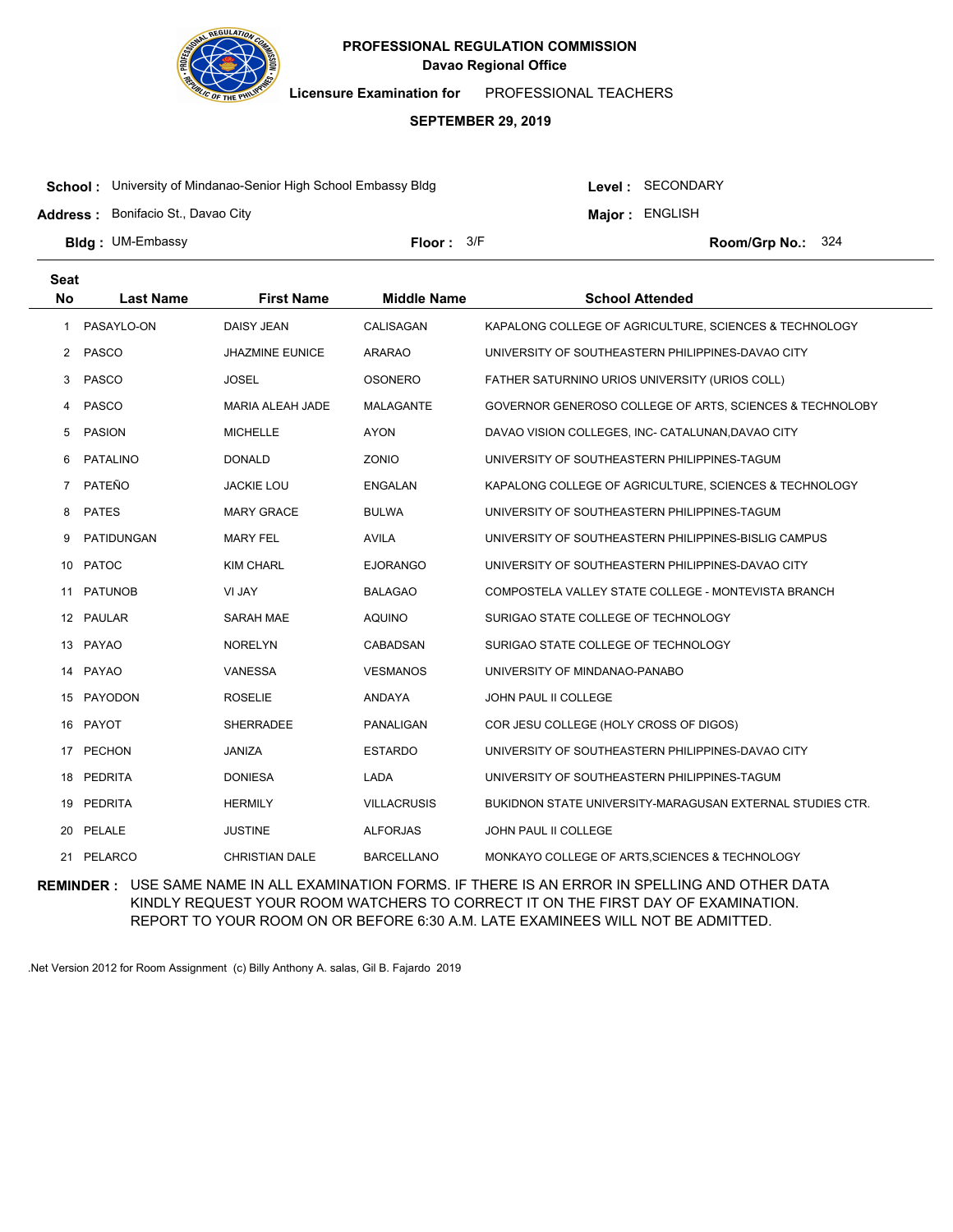

**Licensure Examination for**  PROFESSIONAL TEACHERS

### **SEPTEMBER 29, 2019**

**School :** University of Mindanao-Bolton Legal Educ. & Commerce Annex

**Address :** Bolton St., Davao City

**Major : ENGLISH** 

Level : SECONDARY

**Bldg: UM-Bolton** 

**Floor :** G/F LEGAL

Room/Grp No.: 325

| <b>Seat</b> |                  |                       |                    |                                                          |
|-------------|------------------|-----------------------|--------------------|----------------------------------------------------------|
| <b>No</b>   | <b>Last Name</b> | <b>First Name</b>     | <b>Middle Name</b> | <b>School Attended</b>                                   |
| 1           | PELAYO           | <b>ELMAN</b>          | CAÑEDA             | NORTH DAVAO COLLEGES-PANABO                              |
| 2           | PELENIO          | <b>JOSHUA</b>         | <b>ROSALINDA</b>   | UNIVERSITY OF MINDANAO-TAGUM                             |
| 3           | <b>PELINGON</b>  | <b>JENYZA KAYE</b>    | AÑANA              | UNIVERSITY OF SOUTHEASTERN PHILIPPINES-DAVAO CITY        |
| 4           | <b>PELISCO</b>   | ROLAN JR.             | <b>MURCIA</b>      | GOVERNOR GENEROSO COLLEGE OF ARTS, SCIENCES & TECHNOLOBY |
| 5           | <b>PENDON</b>    | <b>GRAY ANNE</b>      | <b>PANES</b>       | CHRISTIAN COLLEGES OF SOUTHEAST ASIA                     |
| 6           | <b>PENSADER</b>  | <b>MESHAEL</b>        | <b>GUISONGAN</b>   | NORTH DAVAO COLLEGES-PANABO                              |
| 7           | PERMANGIL        | <b>JHONN CARLO</b>    | <b>BASA</b>        | UNIVERSITY OF SOUTHEASTERN PHILIPPINES-DAVAO CITY        |
| 8           | <b>PERNITO</b>   | <b>APRIL MARY</b>     | <b>MOLO</b>        | AGUSAN DEL SUR COLLEGE                                   |
| 9           | <b>PERODES</b>   | <b>JANEREIL</b>       | <b>DUMANJOG</b>    | SURIGAO STATE COLLEGE OF TECHNOLOGY                      |
| 10          | <b>PERSIGAS</b>  | <b>JOCELYN</b>        | <b>MOLERO</b>      | UNIVERSITY OF SOUTHEASTERN PHILIPPINES-COMPOSTEAL CENTER |
|             | 11 PESAÑA        | <b>JIREH MAE</b>      | CABUG-0S           | UNIVERSITY OF MINDANAO-TAGUM                             |
|             | 12 PESCOS        | <b>MARLON JR</b>      | <b>ANTOLIN</b>     | DAVAO DEL NORTE STATE COLLEGE                            |
| 13          | PIAD             | <b>JEAN</b>           | SARTE              | SOUTH EAST ASIAN INSTITUTE OF TECHNOLOGY - TUPI          |
| 14          | <b>PIAMONTE</b>  | <b>JANINE</b>         | <b>ENRIQUEZ</b>    | DAVAO WINCHESTER COLLEGES                                |
| 15          | <b>PIASTRO</b>   | <b>ARIANNE JANE</b>   | <b>PANOREL</b>     | LEGACY COLLEGE OF COMPOSTELA                             |
| 16          | <b>PICARDO</b>   | <b>MARIA CLARISSA</b> | <b>DAMALERIO</b>   | HOLY CROSS OF DAVAO COLLEGE                              |
|             | 17 PICHON        | <b>ELISAH GAY</b>     | <b>TAYAO</b>       | CHRISTIAN COLLEGES OF SOUTHEAST ASIA                     |
| 18          | <b>PIELAGO</b>   | <b>AILYN</b>          | PAMULAGAN          | KAPALONG COLLEGE OF AGRICULTURE, SCIENCES & TECHNOLOGY   |
| 19          | <b>PILIAS</b>    | <b>JAMMAAL EARVIN</b> | <b>ATON</b>        | KAPALONG COLLEGE OF AGRICULTURE, SCIENCES & TECHNOLOGY   |
| 20          | PILLADO          | EDEN JOY              | <b>BARRERA</b>     | KING'S COLLEGE OF MARBEL                                 |
| 21          | PIMENTEL         | <b>GLADYS MYR</b>     | LANTAYA            | QUEZON INSTITUTE OF TECHNOLOGY                           |

**REMINDER :** USE SAME NAME IN ALL EXAMINATION FORMS. IF THERE IS AN ERROR IN SPELLING AND OTHER DATA KINDLY REQUEST YOUR ROOM WATCHERS TO CORRECT IT ON THE FIRST DAY OF EXAMINATION. REPORT TO YOUR ROOM ON OR BEFORE 6:30 A.M. LATE EXAMINEES WILL NOT BE ADMITTED.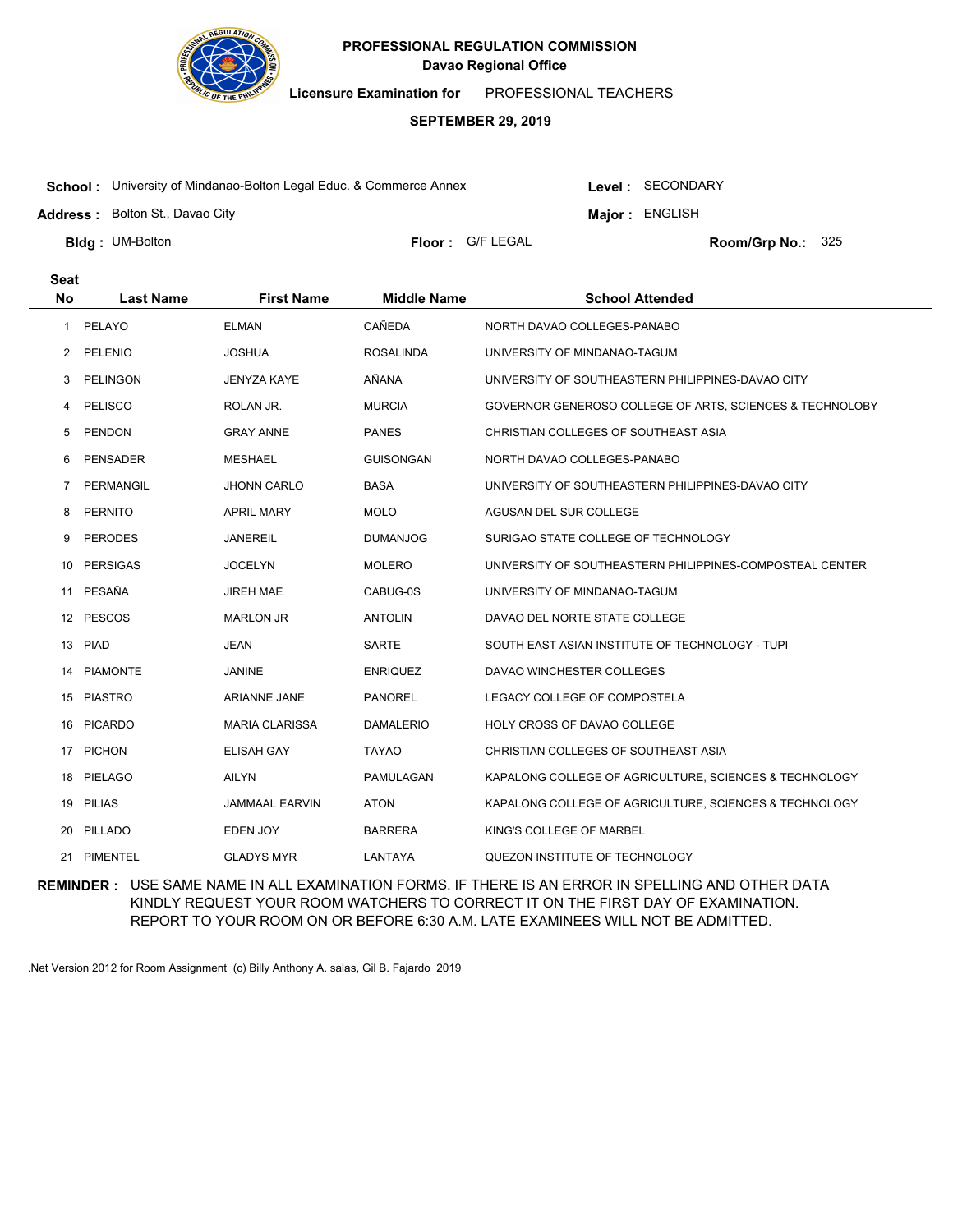

**Licensure Examination for**  PROFESSIONAL TEACHERS

### **SEPTEMBER 29, 2019**

**School :** University of Mindanao-Bolton Legal Educ. & Commerce Annex

**Address :** Bolton St., Davao City

Level : SECONDARY

**Major : ENGLISH** 

**Bldg: UM-Bolton** 

**Floor :** G/F LEGAL

Room/Grp No.: 326

| <b>Seat</b> |                  |                     |                     |                                                        |
|-------------|------------------|---------------------|---------------------|--------------------------------------------------------|
| <b>No</b>   | <b>Last Name</b> | <b>First Name</b>   | <b>Middle Name</b>  | <b>School Attended</b>                                 |
| 1           | <b>PIMENTEL</b>  | <b>MEL ROSE</b>     | <b>FELIPE</b>       | COTABATO FOUNDATION COLLEGE OF SCIENCE & TECHNOLOGY    |
| 2           | <b>PINAGAYAO</b> | <b>ISHNAIDA</b>     | <b>AKIL</b>         | QUEZON COLLEGES OF SOUTHERN PHILLIPINES                |
| 3           | <b>PIODO</b>     | <b>CARSTEN</b>      | <b>ECLE</b>         | SURIGAO STATE COLLEGE OF TECHNOLOGY                    |
| 4           | <b>PIOQUID</b>   | <b>TRISHA JOYCE</b> | <b>TECSON</b>       | COMPOSTELA VALLEY STATE COLLEGE - MARAGUSAN BRANCH     |
| 5           | <b>PLANCO</b>    | <b>JERAMAE</b>      | <b>OBADO</b>        | SOUTHEASTERN COLLEGE OF PADADA                         |
| 6           | <b>PLANOS</b>    | ALOJA JOY           | <b>PRESENTE</b>     | COMPOSTELA VALLEY STATE COLLEGE - MARAGUSAN BRANCH     |
| $7^{\circ}$ | PLAZA            | <b>LILY GRACE</b>   | <b>ESPERANCILLA</b> | MONKAYO COLLEGE OF ARTS, SCIENCES & TECHNOLOGY         |
| 8           | <b>PLAZOS</b>    | <b>JANEROSE</b>     | <b>WO</b>           | JOHN PAUL II COLLEGE                                   |
| 9           | <b>POLANCOS</b>  | <b>GHENLO</b>       | <b>TOYOGON</b>      | MONKAYO COLLEGE OF ARTS, SCIENCES & TECHNOLOGY         |
| 10          | <b>POLINAR</b>   | <b>CRYSTAL MAE</b>  | <b>VERTUDAZO</b>    | UNIVERSITY OF SOUTHEASTERN PHILIPPINES-TAGUM           |
| 11          | <b>POMBO</b>     | <b>JASMIN</b>       | <b>PUYOS</b>        | UNIVERSITY OF SOUTHEASTERN PHILIPPINES-BISLIG CAMPUS   |
|             | 12 PONCE         | <b>JENNY MARIE</b>  | <b>ZABALA</b>       | UNIVERSITY OF MINDANAO-TAGUM                           |
| 13          | <b>PONDANG</b>   | <b>JESUSA</b>       | <b>BACARO</b>       | UNIVERSITY OF SOUTHEASTERN PHILIPPINES-DAVAO CITY      |
| 14          | PONDAR           | <b>CRISTY ROSE</b>  | <b>DIVINAGRACIA</b> | LEGACY COLLEGE OF COMPOSTELA                           |
| 15          | PONGOS           | <b>KIRSTY MAE</b>   | <b>NOVINO</b>       | SOUTHEASTERN COLLEGE OF PADADA                         |
| 16          | <b>PONO</b>      | <b>NOVA ANDREA</b>  | <b>JUMALON</b>      | KAPALONG COLLEGE OF AGRICULTURE, SCIENCES & TECHNOLOGY |
| 17          | PORAL            | ANGELIH GRACE       | <b>GANADOS</b>      | UNIVERSITY OF MINDANAO-DAVAO CITY                      |
| 18          | PORE             | <b>JASMIN</b>       | <b>MALIMBOG</b>     | HOLY CROSS OF DAVAO COLLEGE                            |
| 19          | <b>PORLARES</b>  | <b>JOMMEL</b>       | <b>DULOGIN</b>      | UNIVERSITY OF SOUTHEASTERN PHILIPPINES-DAVAO CITY      |
| 20          | <b>PORRAS</b>    | <b>ANTHONY</b>      | <b>ARROZ</b>        | UNIVERSITY OF SOUTHEASTERN PHILIPPINES-DAVAO CITY      |
|             | 21 PORRAS        | LYDEL               | LAPAD               | UNIVERSITY OF SOUTHERN MINDANAO-KABACAN                |

**REMINDER :** USE SAME NAME IN ALL EXAMINATION FORMS. IF THERE IS AN ERROR IN SPELLING AND OTHER DATA KINDLY REQUEST YOUR ROOM WATCHERS TO CORRECT IT ON THE FIRST DAY OF EXAMINATION. REPORT TO YOUR ROOM ON OR BEFORE 6:30 A.M. LATE EXAMINEES WILL NOT BE ADMITTED.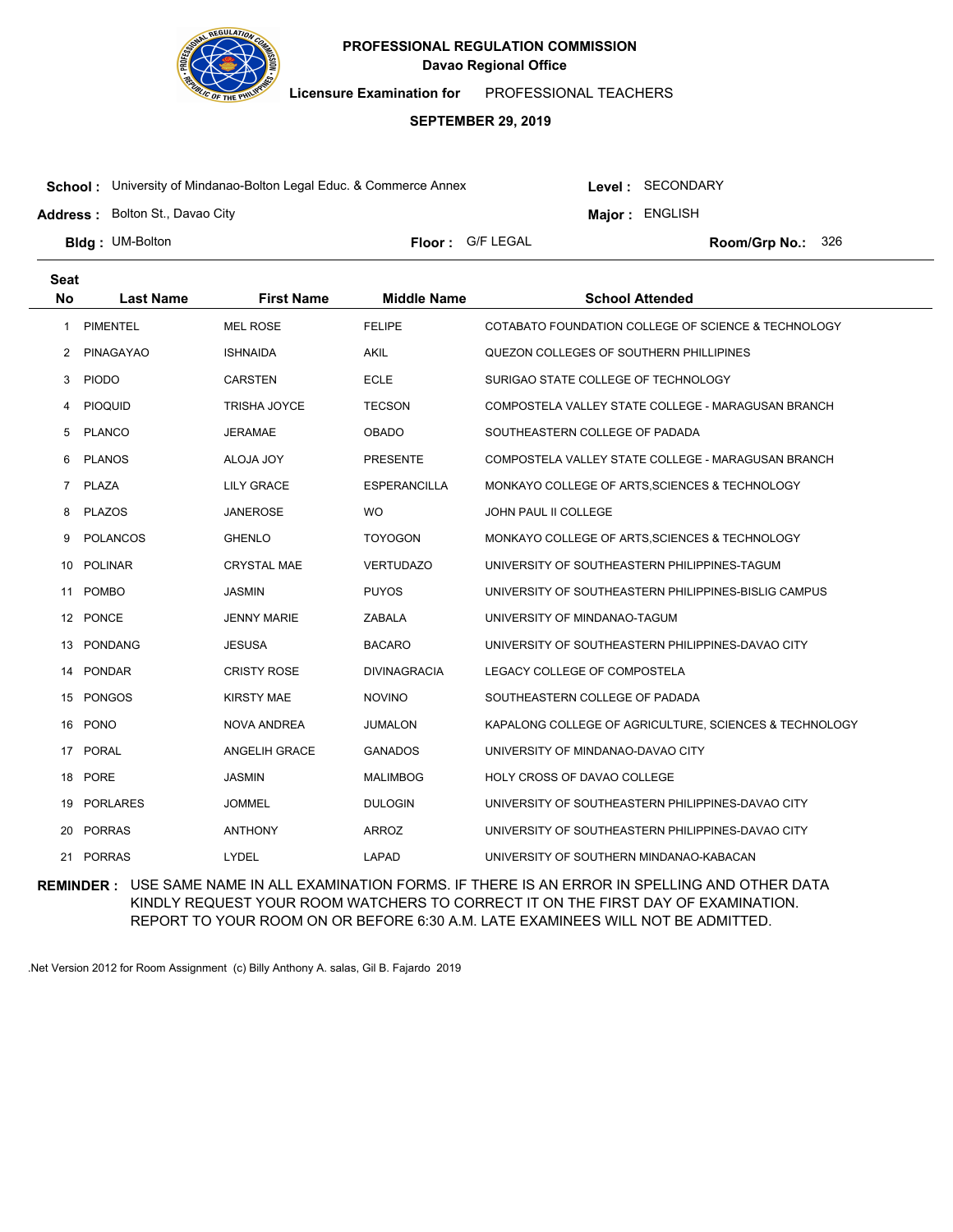

**Licensure Examination for**  PROFESSIONAL TEACHERS

### **SEPTEMBER 29, 2019**

**School :** University of Mindanao-Bolton Legal Educ. & Commerce Annex

Level : SECONDARY

**Major : ENGLISH** 

**Address :** Bolton St., Davao City

**Bldg: UM-Bolton** 

**Floor :** G/F COMMERCE

Room/Grp No.: 327

| <b>Seat</b> |                  |                         |                    |                                                        |
|-------------|------------------|-------------------------|--------------------|--------------------------------------------------------|
| <b>No</b>   | <b>Last Name</b> | <b>First Name</b>       | <b>Middle Name</b> | <b>School Attended</b>                                 |
| 1           | <b>POSADAS</b>   | <b>KRECIEL</b>          | QUISMUNDO          | COTABATO CITY STATE POLYTECHNIC COLLEGE                |
| 2           | POSIA            | MARY JOY                | <b>PURISIMA</b>    | UNIVERSITY OF MINDANAO-DAVAO CITY                      |
| 3           | <b>POTESTAS</b>  | <b>MARY YVONNE</b>      |                    | JOHN PAUL II COLLEGE                                   |
| 4           | POYOS            | ANGEL GRACE             | <b>MIJARES</b>     | UNIVERSITY OF SOUTHEASTERN PHILIPPINES-BISLIG CAMPUS   |
| 5           | <b>PRADIA</b>    | <b>MILANE</b>           | <b>TUANZON</b>     | JOHN PAUL II COLLEGE                                   |
| 6           | <b>PRECIOSO</b>  | <b>CAREEN ROSE</b>      | <b>TABID</b>       | PHILIPPINE NORMAL UNIVERSITY- MINDANAO                 |
| 7           | PREGLO           | <b>DAPHNE</b>           | <b>ARMILLA</b>     | SOUTHEASTERN COLLEGE OF PADADA                         |
| 8           | PREGLO           | EURADELLE DAWN          | <b>UROT</b>        | QUEZON INSTITUTE OF TECHNOLOGY                         |
| 9           | PREGLO           | <b>KENNETH</b>          | <b>ARNADO</b>      | SOUTHEASTERN COLLEGE OF PADADA                         |
| 10          | <b>PRESISTO</b>  | <b>HONEY JEAN</b>       | <b>PAGTANAN</b>    | KAPALONG COLLEGE OF AGRICULTURE, SCIENCES & TECHNOLOGY |
| 11          | <b>PRIETO</b>    | SHIELA MAE              | <b>MAGSOLING</b>   | UNIVERSITY OF MINDANAO-PANABO                          |
|             | 12 PUERTO        | <b>MARICAR</b>          | <b>DATUIN</b>      | HOLY CROSS COLLEGE OF CALINAN                          |
| 13          | <b>PUERTOS</b>   | <b>MARY GRACE</b>       | ESCABUSA           | COMPOSTELA VALLEY STATE COLLEGE - MARAGUSAN BRANCH     |
|             | 14 PUGO          | <b>HAZEL MAE</b>        | <b>LUMINARIAS</b>  | UNIVERSITY OF SOUTHEASTERN PHILIPPINES-TAGUM           |
| 15          | <b>PUKUNUM</b>   | <b>SOLIMA</b>           | <b>DUGASAN</b>     | HOLY CROSS COLLEGE OF CALINAN                          |
| 16          | <b>PUNO</b>      | <b>KATHLEEN ANNE</b>    | <b>ALQUIZAR</b>    | UNIVERSITY OF SOUTHEASTERN PHILIPPINES-DAVAO CITY      |
| 17          | PURGANAN         | <b>RUVI</b>             | <b>NAVARRO</b>     | AGUSAN DEL SUR COLLEGE                                 |
| 18          | <b>PUYA</b>      | <b>CHARINA PRINCESS</b> | <b>ANTAO</b>       | HOLY CROSS COLLEGE OF CALINAN                          |
| 19          | QUANO            | <b>DULCE</b>            | LAGUNA             | SAINT MARY'S COLLEGE-TAGUM                             |
| 20          | QUIAO            | TRISHA JANE             | <b>LUMIGUID</b>    | UNIVERSITY OF SOUTHEASTERN PHILIPPINES-TAGUM           |
| 21          | QUIBO-QUIBO      | <b>PAUL REAN FRED</b>   | <b>DOLAR</b>       | KAPALONG COLLEGE OF AGRICULTURE, SCIENCES & TECHNOLOGY |

**REMINDER :** USE SAME NAME IN ALL EXAMINATION FORMS. IF THERE IS AN ERROR IN SPELLING AND OTHER DATA KINDLY REQUEST YOUR ROOM WATCHERS TO CORRECT IT ON THE FIRST DAY OF EXAMINATION. REPORT TO YOUR ROOM ON OR BEFORE 6:30 A.M. LATE EXAMINEES WILL NOT BE ADMITTED.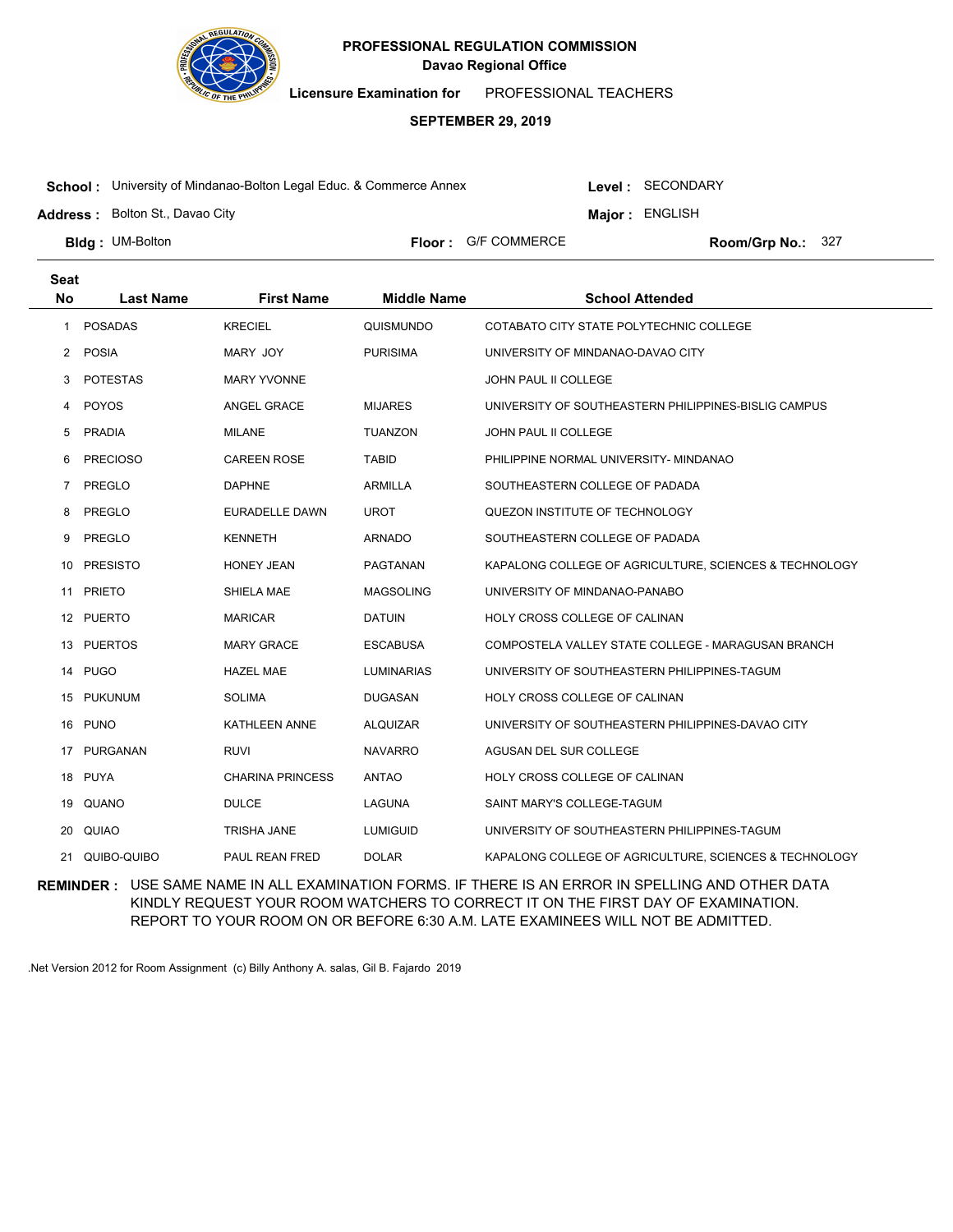

**Licensure Examination for**  PROFESSIONAL TEACHERS

# **SEPTEMBER 29, 2019**

**School :** University of Mindanao-Bolton Legal Educ. & Commerce Annex

Level : SECONDARY

**Major : ENGLISH** 

**Address :** Bolton St., Davao City

**Bldg: UM-Bolton** 

**Floor :** G/F COMMERCE

Room/Grp No.: 328

| <b>Seat</b>    |                  |                    |                    |                                                           |
|----------------|------------------|--------------------|--------------------|-----------------------------------------------------------|
| <b>No</b>      | <b>Last Name</b> | <b>First Name</b>  | <b>Middle Name</b> | <b>School Attended</b>                                    |
| 1              | QUIDANG          | <b>ERMAFE</b>      | CEÑAL              | COMPOSTELA VALLEY STATE COLLEGE - MARAGUSAN BRANCH        |
| 2              | QUIJANO          | <b>EVELYN MAY</b>  | <b>PEREZ</b>       | SAINT MARY'S COLLEGE-TAGUM                                |
| 3              | QUIJANO          | <b>TEOFISTO JR</b> | <b>ESPIRITU</b>    | SOUTHERN MINDANAO INSTITUTE OF TECHNOLOGY                 |
| 4              | QUILLAN          | <b>ASCHE</b>       | <b>DELA CERNA</b>  | BUKIDNON STATE UNIVERSITY-MARAGUSAN EXTERNAL STUDIES CTR. |
| 5              | QUILLO           | <b>ARA</b>         | <b>ASPACIO</b>     | HOLY CHILD SCHOOL OF DAVAO                                |
| 6              | QUIMADA          | <b>JONAVEL</b>     | <b>CAPA</b>        | SOUTHEASTERN COLLEGE OF PADADA                            |
| $\overline{7}$ | QUIMPAN          | <b>JOZABETH</b>    | <b>CASICNAN</b>    | DAVAO ORIENTAL STATE COLLEGE OF SCIENCE & TECHNOLOGY      |
| 8              | <b>QUINTO</b>    | <b>SHONAMAE</b>    | <b>BELUAN</b>      | SURIGAO STATE COLLEGE OF TECHNOLOGY                       |
| 9              | <b>QUIROL</b>    | <b>CHARLENE</b>    | <b>LONGAKIT</b>    | UNIVERSITY OF SOUTHEASTERN PHILIPPINES-TAGUM              |
| 10             | QUISE            | <b>JIMELITA</b>    | LATIBAN            | MONKAYO COLLEGE OF ARTS, SCIENCES & TECHNOLOGY            |
|                | 11 QUITO         | <b>SHIRLY</b>      | <b>DURA</b>        | SOUTHEASTERN COLLEGE OF PADADA                            |
| 12             | <b>RABACA</b>    | <b>MERCY</b>       | LARAGA             | CENTRAL MINDANAO UNIVERSITY                               |
| 13             | <b>RABOR</b>     | <b>SHEILAMAE</b>   | <b>ARNOZA</b>      | SERAPION C. BASALO MEMORIAL FOUNDATION COLLEGE            |
|                | 14 RACHO         | <b>IRENE</b>       | <b>ALBIOS</b>      | SERAPION C. BASALO MEMORIAL FOUNDATION COLLEGE            |
| 15             | <b>RACSA</b>     | <b>JOFELYN</b>     | VALDEZ             | ST. THOMAS MORE SCHOOL OF LAW & BUSINESS - TAGUM CITY     |
| 16.            | <b>RADIAMODA</b> | <b>JUNAINA</b>     | <b>PIRINO</b>      | LAKE LANAO COLLEGE, INC.                                  |
| 17             | <b>RADIN</b>     | <b>CYPRESS</b>     | <b>TAGLOCOP</b>    | BUKIDNON STATE UNIVERSITY-MARAGUSAN EXTERNAL STUDIES CTR. |
| 18             | <b>RAFAEL</b>    | <b>EJEESON</b>     | <b>HIBAYA</b>      | ASSUMPTION COLLEGE OF DAVAO                               |
| 19             | <b>RAGANAS</b>   | <b>ELBEN</b>       | <b>BURGOS</b>      | GABRIEL TABORIN COLLEGE OF DAVAO FOUND.-DAVAO CITY        |
| 20             | <b>RAGANAS</b>   | <b>RIZA</b>        | <b>BONGAT</b>      | LEGACY COLLEGE OF COMPOSTELA                              |
| 21             | <b>RAKIM</b>     | AL-HIDAYA          | <b>PANGCOGA</b>    | <b>JOHN PAUL II COLLEGE</b>                               |

**REMINDER :** USE SAME NAME IN ALL EXAMINATION FORMS. IF THERE IS AN ERROR IN SPELLING AND OTHER DATA KINDLY REQUEST YOUR ROOM WATCHERS TO CORRECT IT ON THE FIRST DAY OF EXAMINATION. REPORT TO YOUR ROOM ON OR BEFORE 6:30 A.M. LATE EXAMINEES WILL NOT BE ADMITTED.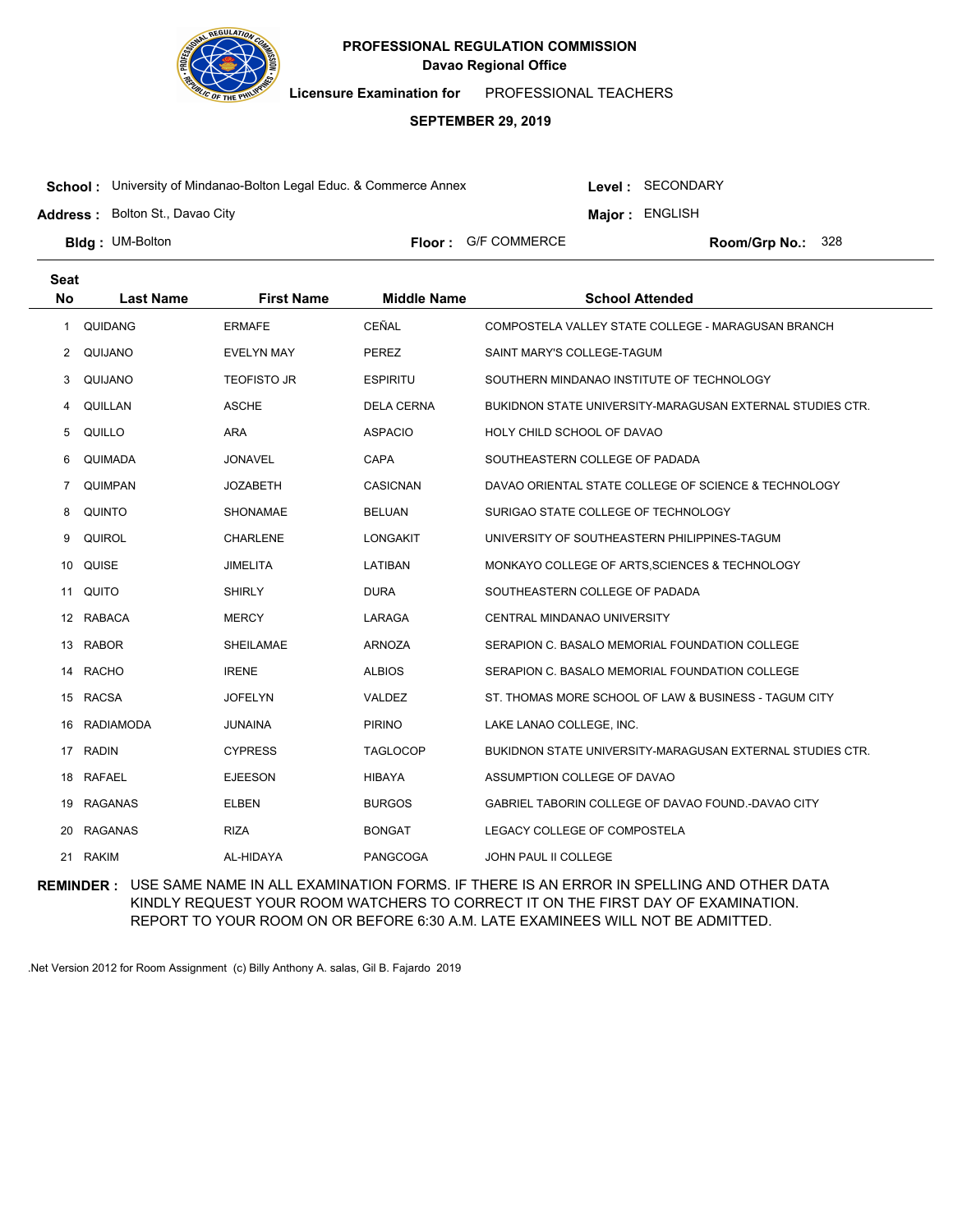

**Licensure Examination for**  PROFESSIONAL TEACHERS

# **SEPTEMBER 29, 2019**

**School :** University of Mindanao-Bolton Legal Educ. & Commerce Annex

Level : SECONDARY

**Major : ENGLISH** 

**Address :** Bolton St., Davao City

**Bldg: UM-Bolton** 

**Floor :** G/F COMMERCE

Room/Grp No.: 329

| <b>Seat</b>  |                  |                        |                    |                                                        |
|--------------|------------------|------------------------|--------------------|--------------------------------------------------------|
| <b>No</b>    | <b>Last Name</b> | <b>First Name</b>      | <b>Middle Name</b> | <b>School Attended</b>                                 |
| $\mathbf{1}$ | <b>RAMA</b>      | <b>MARY JOY</b>        | <b>ELSISURA</b>    | UNIVERSITY OF SOUTHEASTERN PHILIPPINES-DAVAO CITY      |
| 2            | RAMAYLA          | <b>JEIAN</b>           | <b>BALORIA</b>     | UNIVERSITY OF MINDANAO-PANABO                          |
| 3            | <b>RAMILLETE</b> | <b>RACHELLE</b>        | <b>ALAYON</b>      | DAVAO CENTRAL COLLEGE                                  |
| 4            | <b>RAMIREZ</b>   | <b>MAE</b>             | CASAGDA            | HINATUAN SOUTHERN COLLEGE (for.USP)                    |
| 5            | <b>RAMIREZ</b>   | <b>RICKY</b>           | <b>PAULINO</b>     | MINDANAO STATE UNIVERSITY-MAGUINDANAO                  |
| 6            | <b>RAMON</b>     | <b>MARY JANE</b>       | <b>ALFEREZ</b>     | UNIVERSITY OF MINDANAO-DAVAO CITY                      |
| 7            | <b>RAMOS</b>     | <b>AMELYN</b>          | <b>CABELING</b>    | SERAPION C. BASALO MEMORIAL FOUNDATION COLLEGE         |
| 8            | <b>RAMOS</b>     | <b>DEO BENIDICT</b>    | <b>EULIN</b>       | UNIVERSITY OF SOUTHEASTERN PHILIPPINES-DAVAO CITY      |
| 9            | <b>RAMOS</b>     | <b>DIONAMEL</b>        | <b>MANZANARES</b>  | COMPOSTELA VALLEY STATE COLLEGE - MAIN                 |
| 10           | RANARA           | <b>CRISTAN VINCENT</b> | <b>TOMPONG</b>     | LICEO DE DAVAO                                         |
| 11           | <b>RANARA</b>    | <b>TENESSA JELLE</b>   | <b>AUSTRAL</b>     | UNIVERSITY OF THE IMMACULATE CONCEPTION-DAVAO          |
|              | 12 RANOCO        | <b>MARJORY</b>         | BAG-O              | NORTH DAVAO COLLEGES-PANABO                            |
| 13           | <b>RASALAN</b>   | <b>IHSAN JAN</b>       | LANTANG            | KAPALONG COLLEGE OF AGRICULTURE, SCIENCES & TECHNOLOGY |
| 14           | <b>RASONABE</b>  | <b>GLORILIE ANN</b>    | <b>PACILAN</b>     | COR JESU COLLEGE (HOLY CROSS OF DIGOS)                 |
| 15           | RASONABE         | <b>HONNEY JEAN</b>     | <b>MARTORILLAS</b> | AGUSAN DEL SUR COLLEGE                                 |
| 16           | <b>RAZONABLE</b> | <b>ROSE ANNE</b>       | <b>ESPADILLA</b>   | UNIVERSITY OF SOUTHEASTERN PHILIPPINES-TAGUM           |
| 17           | REBALDE          | <b>VINA</b>            | LANGCAPONE         | DAVAO DEL NORTE STATE COLLEGE                          |
|              | 18 RECLA         | SHERYL                 | LEBOSANA           | SOUTHEASTERN COLLEGE OF PADADA                         |
| 19           | <b>REDOBLE</b>   | <b>MARY JESS</b>       | LAPE               | UNIVERSITY OF SOUTHEASTERN PHILIPPINES-BISLIG CAMPUS   |
| 20           | <b>REGALA</b>    | <b>JEANNE MAE</b>      | <b>LUMANTA</b>     | KAPALONG COLLEGE OF AGRICULTURE, SCIENCES & TECHNOLOGY |
|              | 21 REGIDOR       | LILIBETH               | SANICO             | SOUTHEASTERN COLLEGE OF PADADA                         |

**REMINDER :** USE SAME NAME IN ALL EXAMINATION FORMS. IF THERE IS AN ERROR IN SPELLING AND OTHER DATA KINDLY REQUEST YOUR ROOM WATCHERS TO CORRECT IT ON THE FIRST DAY OF EXAMINATION. REPORT TO YOUR ROOM ON OR BEFORE 6:30 A.M. LATE EXAMINEES WILL NOT BE ADMITTED.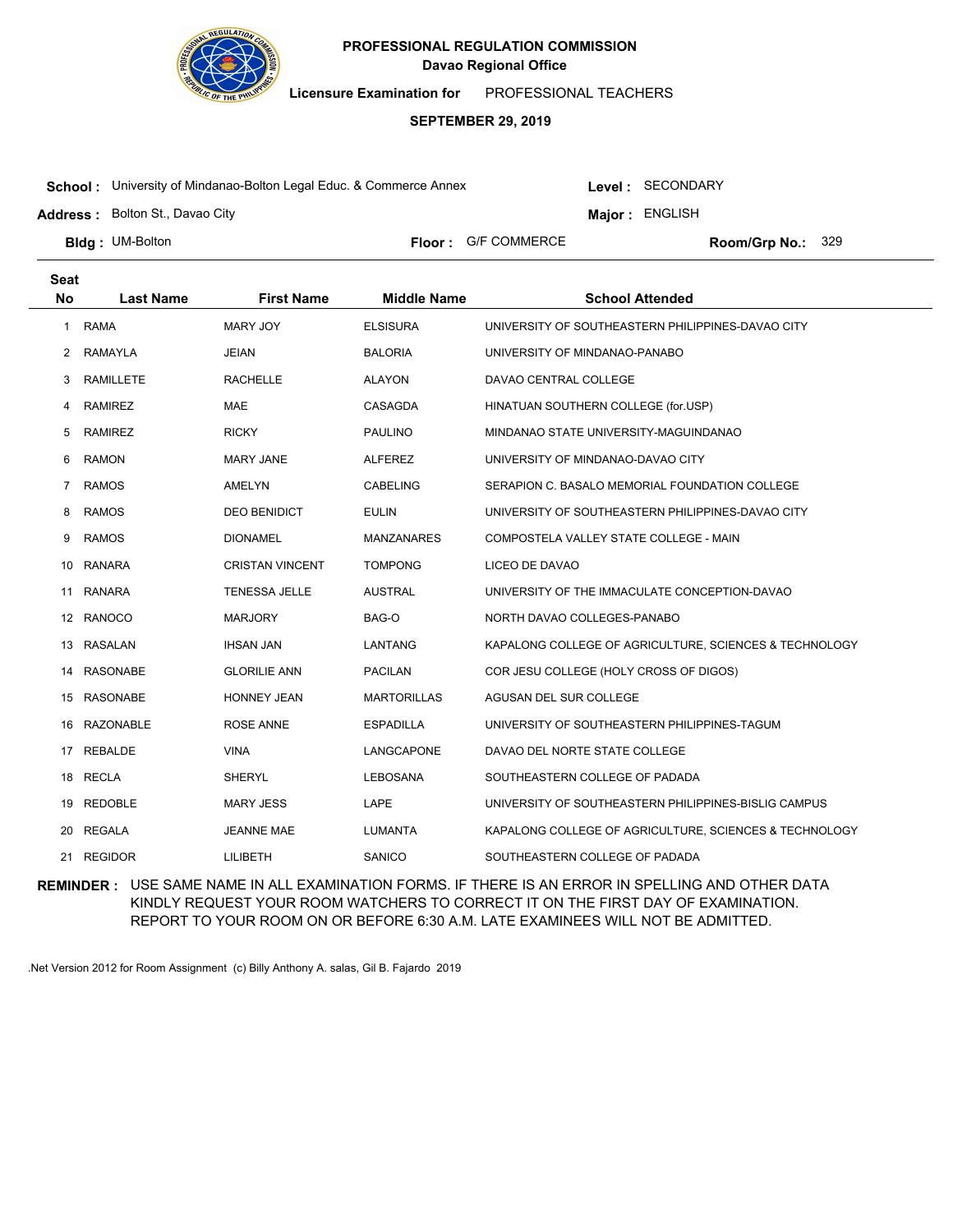

**Licensure Examination for**  PROFESSIONAL TEACHERS

# **SEPTEMBER 29, 2019**

**School :** University of Mindanao-Bolton Legal Educ. & Commerce Annex

Level : SECONDARY

**Major : ENGLISH** 

**Address :** Bolton St., Davao City

**Bldg: UM-Bolton** 

**Floor :** 2/F COMMERCE

Room/Grp No.: 330

| <b>Seat</b>    |                     |                       |                    |                                                          |
|----------------|---------------------|-----------------------|--------------------|----------------------------------------------------------|
| <b>No</b>      | <b>Last Name</b>    | <b>First Name</b>     | <b>Middle Name</b> | <b>School Attended</b>                                   |
| 1              | <b>REGINIO</b>      | <b>LOVELAINE</b>      | <b>ORTEGA</b>      | GOVERNOR GENEROSO COLLEGE OF ARTS, SCIENCES & TECHNOLOBY |
| 2              | <b>REGNER</b>       | <b>EUJAY</b>          | <b>BATERNA</b>     | UNIVERSITY OF SOUTHEASTERN PHILIPPINES-DAVAO CITY        |
| 3              | <b>REGONAS</b>      | <b>AIZA</b>           | <b>BAYOT</b>       | SOUTH UPI COLLEGE                                        |
| 4              | <b>RELLIN</b>       | DONNA JEIN            | LASACA             | UNIVERSITY OF SOUTHEASTERN PHILIPPINES-TAGUM             |
| 5              | <b>REMOLADO</b>     | JADE                  | <b>LENTEJAS</b>    | UNIVERSITY OF MINDANAO-PANABO                            |
| 6              | <b>REMOLANO</b>     | ALYSSA LOUISE         | <b>ALBAO</b>       | DAVAO ORIENTAL STATE COLLEGE OF SCIENCE & TECHNOLOGY     |
| $\overline{7}$ | <b>REMONDE</b>      | <b>ARIANE PRINCES</b> | <b>MAARAB</b>      | COMPOSTELA VALLEY STATE COLLEGE - MARAGUSAN BRANCH       |
| 8              | <b>REMORERAS</b>    | <b>LOCEL</b>          | <b>DACALOS</b>     | NORTH DAVAO COLLEGES-PANABO                              |
| 9              | <b>REMORERAS</b>    | <b>RHYS</b>           | <b>MONTILDE</b>    | CENTRAL MINDANAO UNIVERSITY                              |
| 10             | <b>REMPERAS</b>     | NOEL JR               | <b>DACAR</b>       | JOHN PAUL II COLLEGE                                     |
| 11             | <b>REPONTE</b>      | <b>BEA DANIELLE</b>   | <b>ERECRE</b>      | ATENEO DE DAVAO UNIVERSITY                               |
| 12             | <b>REPONTE</b>      | <b>MARIA FE</b>       | <b>ABACON</b>      | SOUTHEASTERN COLLEGE OF PADADA                           |
| 13             | <b>REPONTE</b>      | RIZA NIñA             | <b>ALSOLA</b>      | UNIVERSITY OF MINDANAO-DIGOS COLLEGE                     |
|                | 14 REPUELA          | <b>MERRY JOY</b>      | <b>MORALA</b>      | KAPALONG COLLEGE OF AGRICULTURE, SCIENCES & TECHNOLOGY   |
| 15             | <b>RESURRECCION</b> | <b>SHANE</b>          | <b>MENDOZA</b>     | COMPOSTELA VALLEY STATE COLLEGE - MAIN                   |
|                | 16 RETIS            | <b>CHARLENE</b>       | <b>YNTONG</b>      | NOTRE DAME UNIVERSITY                                    |
| 17             | <b>RETIZA</b>       | <b>GRACE</b>          | <b>TISMO</b>       | COR JESU COLLEGE (HOLY CROSS OF DIGOS)                   |
| 18             | <b>RETIZA</b>       | <b>JENOVA ROSE</b>    | <b>BUSTAMANTE</b>  | LICEO DE DAVAO                                           |
| 19             | REVIL               | <b>MARKEM</b>         | <b>AREJA</b>       | UNIVERSITY OF SOUTHEASTERN PHILIPPINES-BISLIG CAMPUS     |
| 20             | <b>REYES</b>        | <b>CHARLOTTE</b>      | <b>BERSANO</b>     | UNIVERSITY OF SOUTHEASTERN PHILIPPINES-TAGUM             |
| 21             | <b>REYES</b>        | <b>CRISTY</b>         | <b>ROSALES</b>     | MONKAYO COLLEGE OF ARTS SCIENCES & TECHNOLOGY            |

**REMINDER :** USE SAME NAME IN ALL EXAMINATION FORMS. IF THERE IS AN ERROR IN SPELLING AND OTHER DATA KINDLY REQUEST YOUR ROOM WATCHERS TO CORRECT IT ON THE FIRST DAY OF EXAMINATION. REPORT TO YOUR ROOM ON OR BEFORE 6:30 A.M. LATE EXAMINEES WILL NOT BE ADMITTED.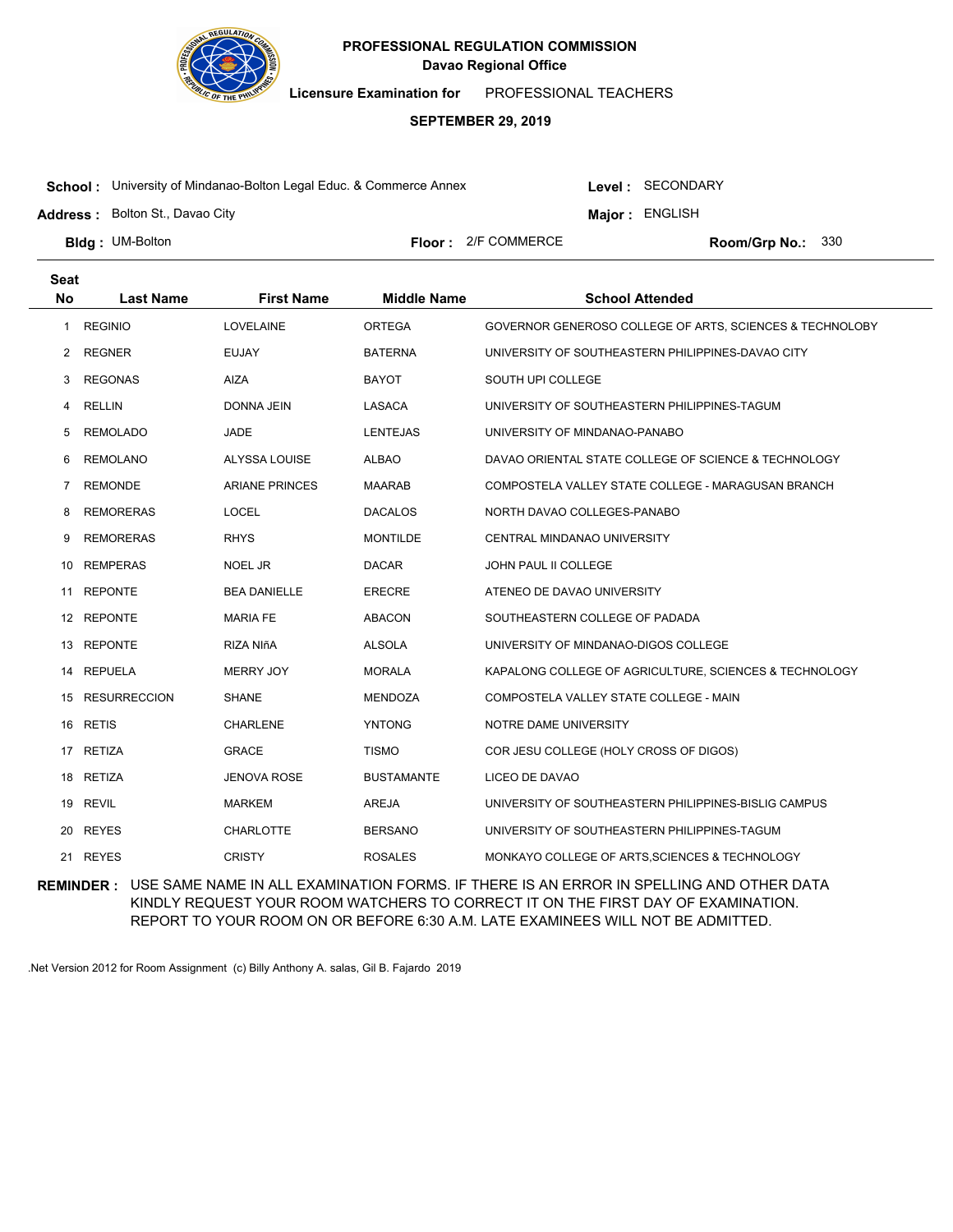

**Licensure Examination for**  PROFESSIONAL TEACHERS

# **SEPTEMBER 29, 2019**

**School :** University of Mindanao-Bolton Legal Educ. & Commerce Annex

**Address :** Bolton St., Davao City

Level : SECONDARY

**Major : ENGLISH** 

**Bldg: UM-Bolton** 

**Floor :** 2/F COMMERCE

Room/Grp No.: 331

| <b>Seat</b>    |                   |                        |                    |                                                          |
|----------------|-------------------|------------------------|--------------------|----------------------------------------------------------|
| <b>No</b>      | <b>Last Name</b>  | <b>First Name</b>      | <b>Middle Name</b> | <b>School Attended</b>                                   |
| 1              | <b>REYES</b>      | <b>JUVELYN</b>         | <b>RENDON</b>      | KAPALONG COLLEGE OF AGRICULTURE, SCIENCES & TECHNOLOGY   |
| $\overline{2}$ | <b>RINDON</b>     | <b>MARVIN</b>          | GEÑER              | UNIVERSITY OF SOUTHEASTERN PHILIPPINES-TAGUM             |
| 3              | <b>RIOS</b>       | <b>IRENE</b>           | <b>ALAMEDA</b>     | COMPOSTELA VALLEY STATE COLLEGE - MARAGUSAN BRANCH       |
| 4              | <b>RIVAS</b>      | <b>CHRISTIANNE MAE</b> | <b>REAL</b>        | UNIVERSITY OF SOUTHEASTERN PHILIPPINES-BISLIG CAMPUS     |
| 5              | <b>RIVAS</b>      | <b>IMAE</b>            | <b>RUTA</b>        | DAVAO WINCHESTER COLLEGES                                |
| 6              | <b>RIVERA</b>     | <b>ROSALIE</b>         | <b>BENJAMIN</b>    | UNIVERSITY OF MINDANAO-COTABATO COLLEGE                  |
| 7              | <b>RIVERA</b>     | <b>ROSEMARIE</b>       | <b>CABAÑERO</b>    | SERAPION C. BASALO MEMORIAL FOUNDATION COLLEGE           |
| 8              | <b>RIZALDO</b>    | <b>RUELYN</b>          | <b>MANIT</b>       | UNIVERSITY OF MINDANAO-DAVAO CITY                        |
| 9              | <b>ROCABERTE</b>  | <b>ANDRIEA MAE</b>     | <b>BULAT-AG</b>    | SOUTHEASTERN COLLEGE OF PADADA                           |
| 10             | ROCHA             | <b>AIKA</b>            | <b>ALCOSEBA</b>    | JOHN PAUL II COLLEGE                                     |
| 11             | <b>ROCHA</b>      | PAULA MAE              | ALINGALAN          | ASSUMPTION COLLEGE OF DAVAO                              |
|                | 12 ROCO           | LOWIE JAY              | <b>LOFRANCO</b>    | SOUTHEASTERN COLLEGE OF PADADA                           |
| 13             | <b>RODRIGUEZ</b>  | <b>GERALD</b>          | <b>CABINTOY</b>    | UNIVERSITY OF SOUTHEASTERN PHILIPPINES-BISLIG CAMPUS     |
| 14             | <b>RODRIGUEZ</b>  | <b>JULIET</b>          | <b>EBAD</b>        | UNIVERSITY OF MINDANAO-TAGUM                             |
| 15             | RODRIGUEZ         | <b>RAISSA</b>          | <b>MORANO</b>      | <b>HOLY CROSS COLLEGE OF CALINAN</b>                     |
| 16             | <b>ROJAS</b>      | <b>RODINA</b>          | <b>DINDIN</b>      | COR JESU COLLEGE (HOLY CROSS OF DIGOS)                   |
| 17             | <b>ROLLON</b>     | <b>MELISA</b>          | <b>BIOL</b>        | KAPALONG COLLEGE OF AGRICULTURE, SCIENCES & TECHNOLOGY   |
| 18             | <b>ROMA</b>       | <b>APRIL NICOLE</b>    | <b>MUNDAN</b>      | SAINT PETER'S COLLEGE OF TORIL                           |
| 19             | <b>ROMAGUERA</b>  | <b>CHERISH</b>         | <b>ELLO</b>        | UNIVERSITY OF SOUTHEASTERN PHILIPPINES-COMPOSTEAL CENTER |
| 20             | <b>ROMANILLOS</b> | <b>NADAIN MAE</b>      | <b>LOZARITA</b>    | UNIVERSITY OF SOUTHEASTERN PHILIPPINES-TAGUM             |
| 21             | <b>ROMERO</b>     | <b>AIMEE</b>           | <b>FIGUERAS</b>    | SURIGAO DEL SUR STATE UNIVERSITY- MAIN CAMPUS            |

**REMINDER :** USE SAME NAME IN ALL EXAMINATION FORMS. IF THERE IS AN ERROR IN SPELLING AND OTHER DATA KINDLY REQUEST YOUR ROOM WATCHERS TO CORRECT IT ON THE FIRST DAY OF EXAMINATION. REPORT TO YOUR ROOM ON OR BEFORE 6:30 A.M. LATE EXAMINEES WILL NOT BE ADMITTED.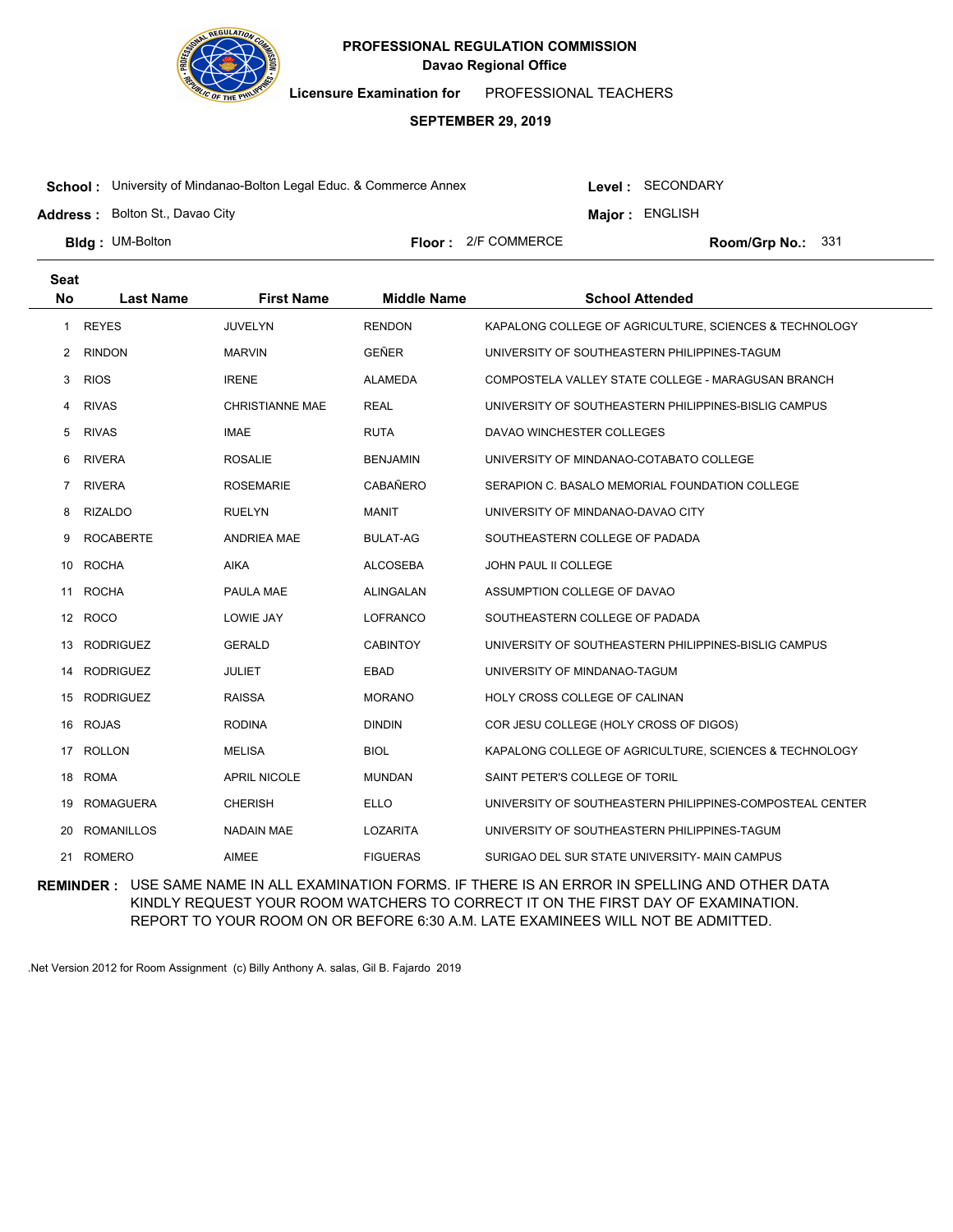

**Licensure Examination for**  PROFESSIONAL TEACHERS

### **SEPTEMBER 29, 2019**

**School :** University of Mindanao-Bolton Legal Educ. & Commerce Annex

Level : SECONDARY

**Major : ENGLISH** 

**Address :** Bolton St., Davao City

**Bldg: UM-Bolton** 

**Floor :** 2/F COMMERCE

Room/Grp No.: 332

| <b>Seat</b> |                  |                     |                    |                                                           |
|-------------|------------------|---------------------|--------------------|-----------------------------------------------------------|
| <b>No</b>   | <b>Last Name</b> | <b>First Name</b>   | <b>Middle Name</b> | <b>School Attended</b>                                    |
| 1           | <b>RONQUILLO</b> | <b>RONRON</b>       | CORALDE            | HINATUAN SOUTHERN COLLEGE (for.USP)                       |
| 2           | <b>ROSADA</b>    | LORIE MAE           | <b>SECUYA</b>      | ASSUMPTION COLLEGE OF DAVAO                               |
| 3           | <b>ROSALES</b>   | JADE JAZEL          | <b>CALAMBA</b>     | GABRIEL TABORIN COLLEGE OF DAVAO FOUND.-DAVAO CITY        |
| 4           | <b>ROSALES</b>   | SHANNEY LOU         | <b>ARDIENTE</b>    | RAMON MAGSAYSAY MEMORIAL COLLEGE-MARBEL                   |
| 5           | <b>ROSALINDA</b> | <b>NHELJOY</b>      | <b>FLORENTINO</b>  | BUKIDNON STATE UNIVERSITY-MARAGUSAN EXTERNAL STUDIES CTR. |
| 6           | <b>ROSAS</b>     | <b>MADELYN</b>      | <b>CADUHAY</b>     | MONKAYO COLLEGE OF ARTS, SCIENCES & TECHNOLOGY            |
| 7           | <b>ROSILLO</b>   | <b>NORIE JEAN</b>   | <b>PANOS</b>       | GABRIEL TABORIN COLLEGE OF DAVAO FOUND.-DAVAO CITY        |
| 8           | <b>ROVENIAL</b>  | LEAH                | <b>BERTULFO</b>    | DAVAO WINCHESTER COLLEGES                                 |
| 9           | <b>RUBA</b>      | <b>GLADYS GAY</b>   | <b>ASEO</b>        | HOLY CROSS OF DAVAO COLLEGE                               |
| 10          | <b>RUBI</b>      | <b>LORAINE</b>      | <b>BOTONA</b>      | ATENEO DE DAVAO UNIVERSITY                                |
| 11          | <b>RUDINAS</b>   | <b>JESSEL</b>       | PANGLILINGAN       | SOUTHEASTERN COLLEGE OF PADADA                            |
|             | 12 RUFINO        | <b>MERRY JOY</b>    | <b>TUBIL</b>       | BUKIDNON STATE UNIVERSITY-(FOR BUKIDNON STATE COLL)- MAIN |
| 13          | <b>RUNAS</b>     | <b>MARIANNE</b>     | NALANGAN           | UNIVERSITY OF SOUTHEASTERN PHILIPPINES-TAGUM              |
| 14          | <b>RUPIN</b>     | <b>LELIBETH</b>     | <b>ELESTRIO</b>    | SOUTHEASTERN COLLEGE OF PADADA                            |
| 15          | <b>RUSIA</b>     | PHILIP ANGELO       | <b>CAJES</b>       | MONKAYO COLLEGE OF ARTS, SCIENCES & TECHNOLOGY            |
| 16          | SAAVEDRA         | <b>KEENTH JUGIE</b> | <b>AMOLO</b>       | DAVAO ORIENTAL STATE COLLEGE OF SCIENCE & TECHNOLOGY      |
| 17          | SAAVEDRA         | SHELLANE GRACE      | <b>FUENTES</b>     | SOUTHEASTERN COLLEGE OF PADADA                            |
| 18          | SABANAL          | <b>WYNIEL</b>       | <b>GARCIANO</b>    | PHILIPPINE NORMAL UNIVERSITY- MINDANAO                    |
| 19.         | SABANDAL         | <b>RACHEL</b>       | <b>TORROBA</b>     | UNIVERSITY OF SOUTHEASTERN PHILIPPINES-BISLIG CAMPUS      |
| 20          | SABANG           | LAIZA               | <b>LIMBA</b>       | SOUTHERN MINDANAO INSTITUTE OF TECHNOLOGY                 |
| 21          | <b>SABENORIO</b> | <b>GLENDA</b>       | <b>BENTULAN</b>    | LEYTE NORMAL UNIVERSITY                                   |

**REMINDER :** USE SAME NAME IN ALL EXAMINATION FORMS. IF THERE IS AN ERROR IN SPELLING AND OTHER DATA KINDLY REQUEST YOUR ROOM WATCHERS TO CORRECT IT ON THE FIRST DAY OF EXAMINATION. REPORT TO YOUR ROOM ON OR BEFORE 6:30 A.M. LATE EXAMINEES WILL NOT BE ADMITTED.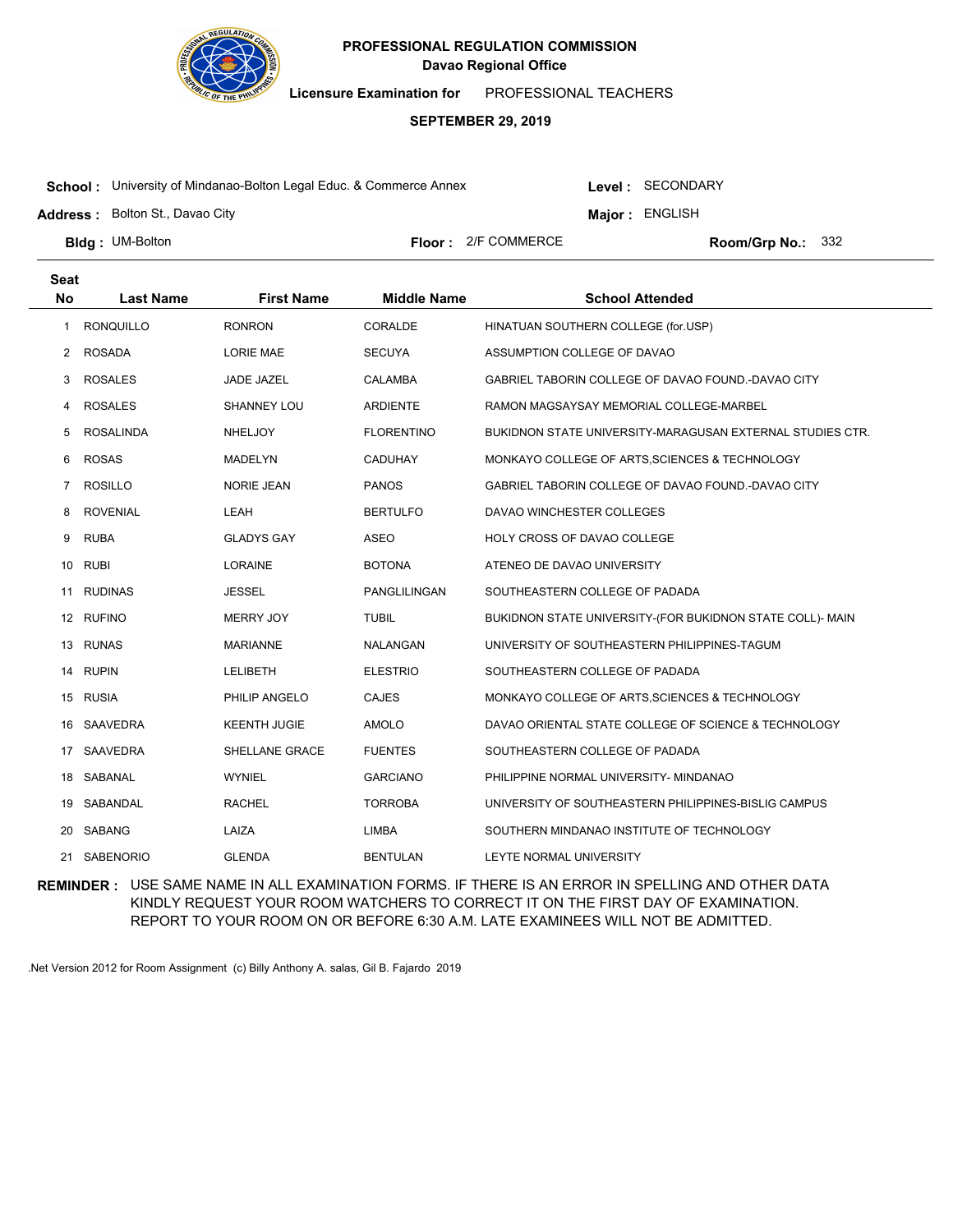

**Licensure Examination for**  PROFESSIONAL TEACHERS

### **SEPTEMBER 29, 2019**

**School :** University of Mindanao-Bolton Legal Educ. & Commerce Annex

Level : SECONDARY

**Major : ENGLISH** 

**Address :** Bolton St., Davao City

**Bldg: UM-Bolton** 

**Floor :** 2/F COMMERCE

Room/Grp No.: 333

| <b>Seat</b>    |                   |                        |                    |                                                           |
|----------------|-------------------|------------------------|--------------------|-----------------------------------------------------------|
| <b>No</b>      | <b>Last Name</b>  | <b>First Name</b>      | <b>Middle Name</b> | <b>School Attended</b>                                    |
| 1              | <b>SABIDOR</b>    | <b>LEOMILYN</b>        | <b>AMORA</b>       | BUKIDNON STATE UNIVERSITY-MARAGUSAN EXTERNAL STUDIES CTR. |
| $\mathbf{2}$   | SAGOT             | JICEL-AN               | <b>LAQUINTA</b>    | KAPALONG COLLEGE OF AGRICULTURE, SCIENCES & TECHNOLOGY    |
| 3              | <b>SAHITARIOS</b> | <b>ROSALINA</b>        | <b>SEPADA</b>      | UNIVERSITY OF SOUTHEASTERN PHILIPPINES-DAVAO CITY         |
| 4              | SAIDALI           | <b>PAISAL</b>          | <b>TINO</b>        | SHARIFF KABUNSUAN COLLEGE                                 |
| 5              | SAIGAD            | <b>EDRACHIEL</b>       | <b>TUMANDO</b>     | COMPOSTELA VALLEY STATE COLLEGE - NEW BATAAN BRANCH       |
| 6              | <b>SAJONIA</b>    | <b>JEZA</b>            | RANARA             | MONKAYO COLLEGE OF ARTS, SCIENCES & TECHNOLOGY            |
| $\overline{7}$ | <b>SAKILI</b>     | <b>NASIRA</b>          | <b>SAHIBIL</b>     | UNIVERSITY OF MINDANAO-DAVAO CITY                         |
| 8              | SALAGA            | <b>HAZEL</b>           | <b>SALAS</b>       | UNIVERSITY OF SOUTHEASTERN PHILIPPINES-DAVAO CITY         |
| 9              | SALAMA            | <b>WARDA</b>           | <b>TONO</b>        | SHARIFF KABUNSUAN COLLEGE                                 |
|                | 10 SALANG         | <b>ALJON RAY</b>       | <b>GASCON</b>      | UNIVERSITY OF SOUTHEASTERN PHILIPPINES-TAGUM              |
| 11             | SALAYSAY          | <b>MARGEN</b>          | MALINAO            | NORTH DAVAO COLLEGES-PANABO                               |
| 12             | SALDAÑA           | ARIAN-LYN              | CAÑETE             | NOTRE DAME OF SALAMAN COLLEGE                             |
| 13             | SALDUA            | <b>JEMAICA</b>         | <b>EDUARDO</b>     | MONKAYO COLLEGE OF ARTS, SCIENCES & TECHNOLOGY            |
| 14             | SALDUA            | <b>JESSA</b>           | <b>ALAO</b>        | MONKAYO COLLEGE OF ARTS, SCIENCES & TECHNOLOGY            |
| 15             | <b>SALIG</b>      | <b>CHRISTINE PEARL</b> | <b>ALEMARIN</b>    | UNIVERSITY OF SOUTHEASTERN PHILIPPINES-DAVAO CITY         |
| 16             | SALIGAN           | SIERAH LEE             | PARABACUEL         | COMPOSTELA VALLEY STATE COLLEGE - MONTEVISTA BRANCH       |
|                | 17 SALILIN        | <b>JERICA MAE</b>      | QUICO              | UNIVERSITY OF SOUTHEASTERN PHILIPPINES-BISLIG CAMPUS      |
| 18             | <b>SALINAS</b>    | <b>CRIS JAY</b>        |                    | SOUTHEASTERN COLLEGE OF PADADA                            |
| 19             | SALIOT            | <b>ROBERT</b>          | <b>GUANZON</b>     | JOHN PAUL II COLLEGE                                      |
| 20             | <b>SALIP</b>      | <b>RENA JADE</b>       |                    | KAPALONG COLLEGE OF AGRICULTURE, SCIENCES & TECHNOLOGY    |
|                | 21 SALLE          | <b>AUBREY</b>          | <b>MAHAIT</b>      | UNIVERSITY OF SOUTHEASTERN PHILIPPINES-DAVAO CITY         |

**REMINDER :** USE SAME NAME IN ALL EXAMINATION FORMS. IF THERE IS AN ERROR IN SPELLING AND OTHER DATA KINDLY REQUEST YOUR ROOM WATCHERS TO CORRECT IT ON THE FIRST DAY OF EXAMINATION. REPORT TO YOUR ROOM ON OR BEFORE 6:30 A.M. LATE EXAMINEES WILL NOT BE ADMITTED.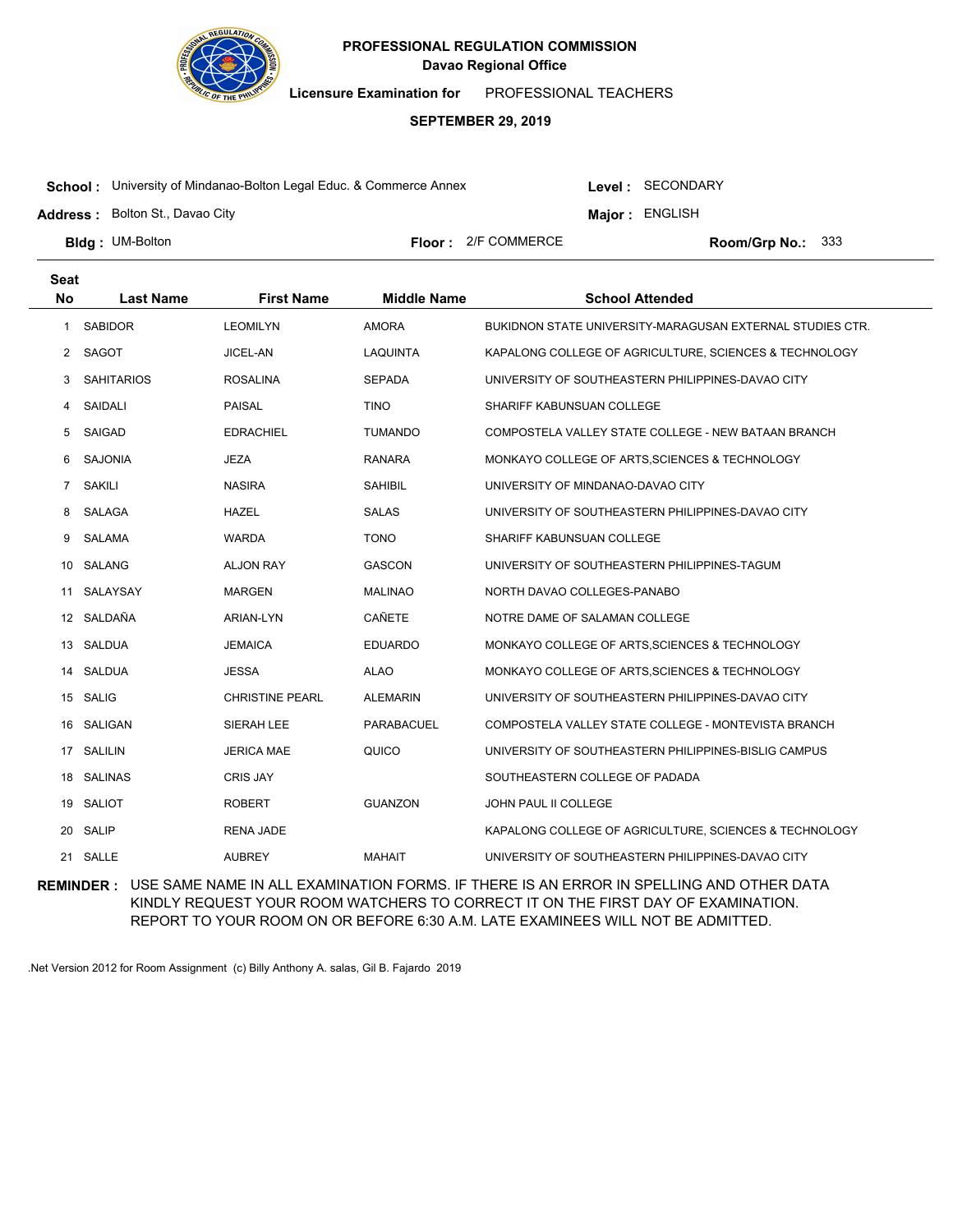

**Licensure Examination for**  PROFESSIONAL TEACHERS

### **SEPTEMBER 29, 2019**

**School :** University of Mindanao-Bolton Legal Educ. & Commerce Annex

Level : SECONDARY

**Major : ENGLISH** 

**Address :** Bolton St., Davao City

**Bldg: UM-Bolton** 

**Floor :** 2/F COMMERCE

Room/Grp No.: 334

| <b>Seat</b>  |                  |                      |                    |                                                        |
|--------------|------------------|----------------------|--------------------|--------------------------------------------------------|
| <b>No</b>    | <b>Last Name</b> | <b>First Name</b>    | <b>Middle Name</b> | <b>School Attended</b>                                 |
| $\mathbf{1}$ | SALTE            | DEBBY BOONE          | <b>TIEMPO</b>      | UNIVERSITY OF SOUTHEASTERN PHILIPPINES-BISLIG CAMPUS   |
| 2            | SALUMBRO         | <b>CHRISTY JEAN</b>  | <b>BASALO</b>      | UNIVERSITY OF SOUTHEASTERN PHILIPPINES-DAVAO CITY      |
| 3            | SALVA            | <b>JUVY</b>          | <b>GOMEZ</b>       | NORTH DAVAO COLLEGES-PANABO                            |
| 4            | SALWANG          | <b>SANDRA</b>        | <b>RASID</b>       | GANI L. ABPI COLLEGES, INC.                            |
| 5            | SAMAN            | <b>AILYN</b>         | <b>MOT</b>         | STRATFORD INTERNATIONAL SCHOOL                         |
| 6            | <b>SAMPILO</b>   | <b>NILO</b>          | <b>COTIC</b>       | MONKAYO COLLEGE OF ARTS, SCIENCES & TECHNOLOGY         |
| 7            | <b>SAMSON</b>    | <b>ANGELICA</b>      | <b>TABANAO</b>     | NOTRE DAME OF MIDSAYAP COLLEGE                         |
| 8            | <b>SAN PABLO</b> | LANIE                | QUEZADA            | DAVAO WINCHESTER COLLEGES                              |
| 9            | SANCHEZ          | <b>ANTHONY JAY</b>   | <b>SARABILLO</b>   | SOUTHEASTERN COLLEGE OF PADADA                         |
| 10           | SANCHEZ          | <b>DONNA MAE</b>     | <b>MAGDULA</b>     | DAVAO ORIENTAL STATE COLLEGE OF SCIENCE & TECHNOLOGY   |
| 11           | SANCHEZ          | <b>HAZIL</b>         | <b>FAMILLEZA</b>   | UNIVERSITY OF SOUTHEASTERN PHILIPPINES-TAGUM           |
|              | 12 SANCHEZ       | <b>MARIA CHONA</b>   | <b>MILANO</b>      | UNIVERSITY OF MINDANAO-DAVAO CITY                      |
| 13           | <b>SANCHEZ</b>   | <b>MARK</b>          | <b>ALVIOLA</b>     | UNIVERSITY OF MINDANAO-DIGOS COLLEGE                   |
| 14           | SANDAYAN         | <b>SHAHANNIE</b>     | <b>TAGLE</b>       | NOTRE DAME RVM COLLEGE OF COTABATO-COTABATO CITY       |
|              | 15 SANDO         | <b>CRISTINE JOY</b>  | LINAZA             | HOLY CROSS COLLEGE OF CALINAN                          |
| 16           | SANTERO          | DIANA MAY            | <b>ESTEBAN</b>     | KAPALONG COLLEGE OF AGRICULTURE, SCIENCES & TECHNOLOGY |
| 17           | SANTILLAN        | <b>RACHEL</b>        | VILLABRILLE        | UNIVERSITY OF SOUTHEASTERN PHILIPPINES-DAVAO CITY      |
| 18           | <b>SANTOS</b>    | <b>NONA MARIE</b>    | CAHAYAG            | KAPALONG COLLEGE OF AGRICULTURE, SCIENCES & TECHNOLOGY |
| 19           | SAPE             | <b>ARIANNE GRACE</b> | <b>MORALIDAD</b>   | SOUTHERN MINDANAO INSTITUTE OF TECHNOLOGY              |
| 20           | <b>SAPIO</b>     | <b>TEODORO JR</b>    | <b>OCHO</b>        | ASSUMPTION COLLEGE OF NABUNTURAN                       |
|              | 21 SAPOIS        | <b>JEZZEL</b>        | <b>GALINO</b>      | ACES TAGUM COLLEGE                                     |

**REMINDER :** USE SAME NAME IN ALL EXAMINATION FORMS. IF THERE IS AN ERROR IN SPELLING AND OTHER DATA KINDLY REQUEST YOUR ROOM WATCHERS TO CORRECT IT ON THE FIRST DAY OF EXAMINATION. REPORT TO YOUR ROOM ON OR BEFORE 6:30 A.M. LATE EXAMINEES WILL NOT BE ADMITTED.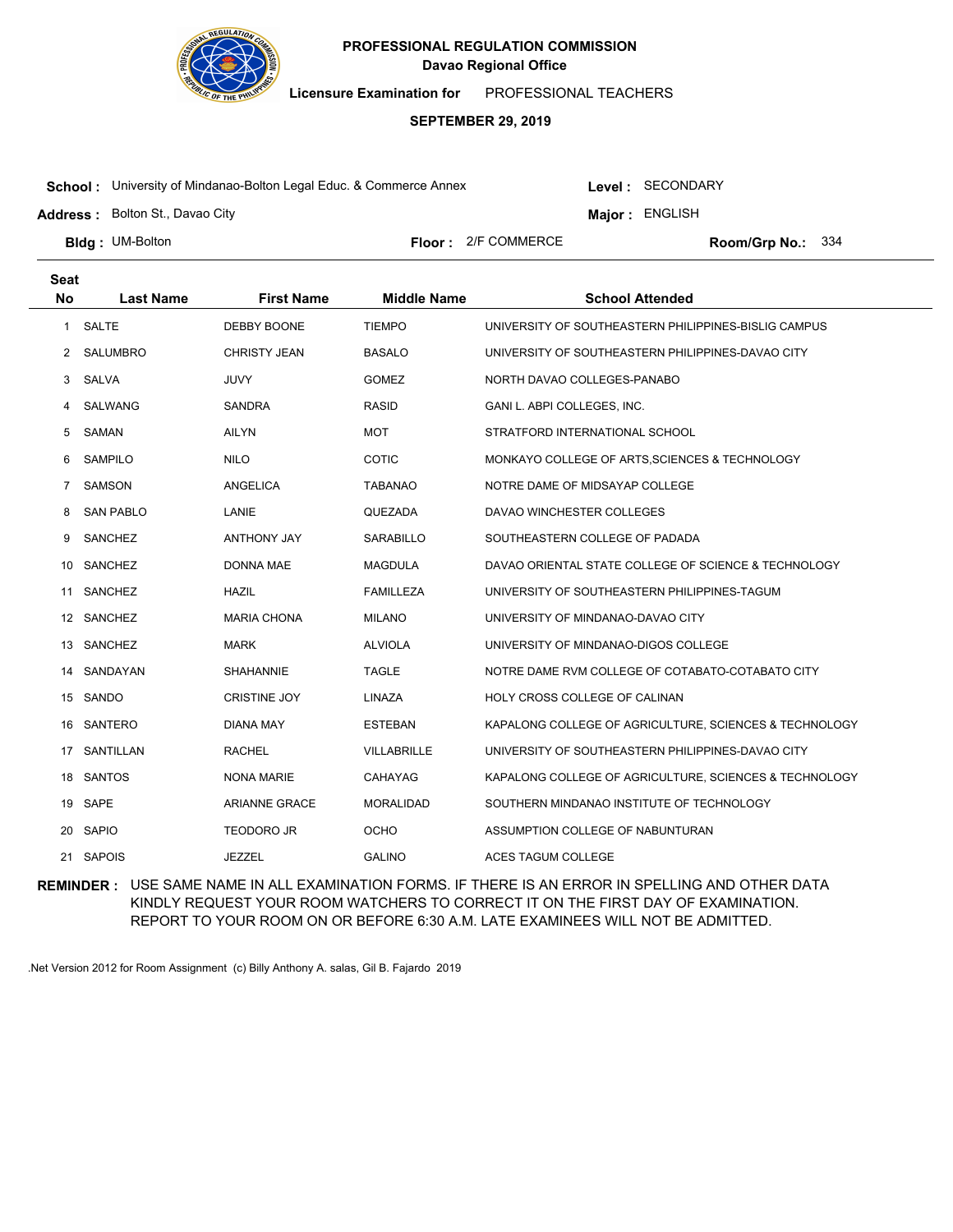

**Licensure Examination for**  PROFESSIONAL TEACHERS

### **SEPTEMBER 29, 2019**

**School :** University of Mindanao-Bolton Legal Educ. & Commerce Annex

Level : SECONDARY

**Major : ENGLISH** 

**Address :** Bolton St., Davao City

**Bldg: UM-Bolton** 

**Floor :** 2/F COMMERCE

Room/Grp No.: 335

| <b>Seat</b>    |                   |                                   |                     |                                                       |
|----------------|-------------------|-----------------------------------|---------------------|-------------------------------------------------------|
| <b>No</b>      | <b>Last Name</b>  | <b>First Name</b>                 | <b>Middle Name</b>  | <b>School Attended</b>                                |
| $\mathbf{1}$   | <b>SARABIA</b>    | <b>KATHERINE</b>                  | <b>DOLEDO</b>       | UNIVERSITY OF MINDANAO-TAGUM                          |
| 2              | SARABIA           | <b>REAH MAE</b>                   | CATALO              | UNIVERSITY OF MINDANAO-DIGOS COLLEGE                  |
| 3              | SARAGENA          | <b>NOVY GAIL</b>                  |                     | COR JESU COLLEGE (HOLY CROSS OF DIGOS)                |
| 4              | SARDA             | LEYLA                             |                     | SOUTHEASTERN COLLEGE OF PADADA                        |
| 5              | SARDIDO           | JEKYLL                            | <b>TENEBRO</b>      | SOUTHEASTERN COLLEGE OF PADADA                        |
| 6              | SAREN             | <b>ERIC BENZ</b>                  | <b>ANTIA</b>        | COMPOSTELA VALLEY STATE COLLEGE - MONTEVISTA BRANCH   |
| $\overline{7}$ | SARIFA            | SHEENY GRACE                      | <b>CORRIA</b>       | UNIVERSITY OF MINDANAO-TAGUM                          |
| 8              | SARILLANA         | <b>MERENE KHEIN</b>               | <b>PAMON</b>        | HOLY CROSS COLLEGE OF CALINAN                         |
| 9              | SAROL             | <b>MARY KRIS</b>                  | <b>HORMACHUELOS</b> | SERAPION C. BASALO MEMORIAL FOUNDATION COLLEGE        |
| 10             | <b>SARPAMONES</b> | <b>MICHEL</b>                     | <b>ALDEP</b>        | ASSUMPTION COLLEGE OF NABUNTURAN                      |
| 11             | <b>SARSONA</b>    | <b>ELANJAY</b>                    | <b>BASTASA</b>      | UNIVERSITY OF SOUTHEASTERN PHILIPPINES-TAGUM          |
|                | 12 SASANG         | <b>FAIDAH</b>                     | <b>TEUTODA</b>      | MONKAYO COLLEGE OF ARTS, SCIENCES & TECHNOLOGY        |
| 13             | SASE              | RHEA MAE                          | <b>BETINOL</b>      | SOUTHEASTERN COLLEGE OF PADADA                        |
|                | 14 SATLO          | <b>ARMIYA</b>                     | <b>LADSAK</b>       | MINDANAO STATE UNIVERSITY-MAGUINDANAO                 |
|                | 15 SAWAN          | ABIGAIL                           | <b>BATINGANA</b>    | ATENEO DE DAVAO UNIVERSITY                            |
| 16             | SAY-A             | <b>JOVEL</b>                      | <b>CAAYOHAN</b>     | UNIVERSITY OF SOUTHEASTERN PHILIPPINES-TAGUM          |
|                | 17 SAYASA         | <b>GANNDA ERICA MARIKIT DAYOT</b> |                     | DE LA SALLE UNIVERSITY-DASMARI?AS                     |
|                | 18 SAYCON         | <b>CHRISTEL ANN</b>               | <b>MASIGBAD</b>     | UNIVERSITY OF SOUTHEASTERN PHILIPPINES-TAGUM          |
|                | 19 SAYMAN         | <b>DANNY</b>                      | <b>ACASO</b>        | ST. MARY'S COLLEGE OF BAGANGA-BAGANGA, DAVAO ORIENTAL |
|                | 20 SAYON          | <b>JANICE</b>                     | <b>GENEROSA</b>     | DAVAO DEL NORTE STATE COLLEGE                         |
|                | 21 SEBALDA        | <b>RESYL</b>                      | <b>CUBAR</b>        | SOUTHEASTERN COLLEGE OF PADADA                        |

**REMINDER :** USE SAME NAME IN ALL EXAMINATION FORMS. IF THERE IS AN ERROR IN SPELLING AND OTHER DATA KINDLY REQUEST YOUR ROOM WATCHERS TO CORRECT IT ON THE FIRST DAY OF EXAMINATION. REPORT TO YOUR ROOM ON OR BEFORE 6:30 A.M. LATE EXAMINEES WILL NOT BE ADMITTED.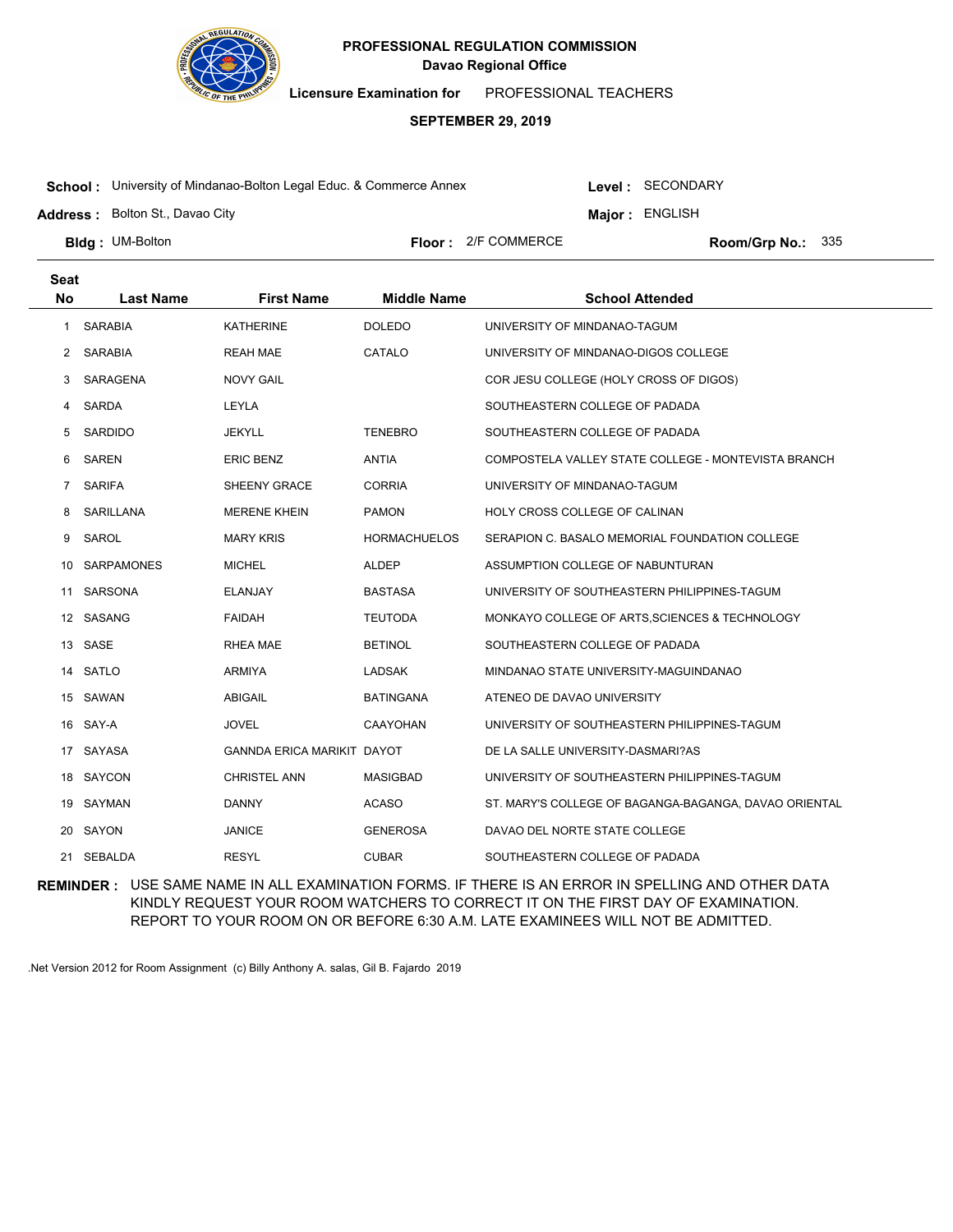

**Licensure Examination for**  PROFESSIONAL TEACHERS

### **SEPTEMBER 29, 2019**

**School :** University of Mindanao-Bolton Legal Educ. & Commerce Annex

Level : SECONDARY

**Major : ENGLISH** 

**Address :** Bolton St., Davao City

**Bldg: UM-Bolton** 

**Floor :** 2/F COMMERCE

Room/Grp No.: 336

| <b>Seat</b> |                  |                                      |                    |                                                           |
|-------------|------------------|--------------------------------------|--------------------|-----------------------------------------------------------|
| <b>No</b>   | <b>Last Name</b> | <b>First Name</b>                    | <b>Middle Name</b> | <b>School Attended</b>                                    |
| 1           | <b>SEBIDAN</b>   | <b>LORLYN</b>                        | <b>DUMABOC</b>     | BUKIDNON STATE UNIVERSITY-MARAGUSAN EXTERNAL STUDIES CTR. |
| 2           | <b>SEDIK</b>     | <b>FARIZHA</b>                       | <b>PANGA</b>       | ANTONIO R. PACHECO COLLEGE, INC.                          |
| 3           | <b>SEDIMO</b>    | <b>MARIANE MAE</b>                   | <b>BANUELOS</b>    | SOUTHEASTERN COLLEGE OF PADADA                            |
| 4           | <b>SEDONIO</b>   | <b>MARY GRACE</b>                    | <b>DEGUIÑON</b>    | UNIVERSITY OF SOUTHERN MINDANAO-KABACAN                   |
| 5.          | <b>SEGARA</b>    | <b>LEMUEL</b>                        | <b>JUBAY</b>       | SAINT PETER'S COLLEGE OF TORIL                            |
| 6           | <b>SEGUERRA</b>  | <b>HANNA FRANCIS</b>                 | <b>PAGSUGUIRON</b> | NORTH DAVAO COLLEGES-PANABO                               |
| 7           | <b>SENABRE</b>   | <b>JOHN ROBERT</b>                   | LOZANO             | ILLANA BAY INTEGRATED COMPUTER COLLEGE, INC.-MAGUINDANAO  |
| 8           | <b>SEPADA</b>    | <b>KEVINN LLOYD</b>                  | <b>RICALDE</b>     | ASSUMPTION COLLEGE OF DAVAO                               |
| 9           | <b>SERAPIO</b>   | <b>HANIFA</b>                        | <b>BAUTISTA</b>    | DAVAO DEL NORTE STATE COLLEGE                             |
| 10          | <b>SERASPE</b>   | <b>STEPHANIE</b>                     | <b>TAIR</b>        | UNIVERSITY OF SOUTHEASTERN PHILIPPINES-BISLIG CAMPUS      |
| 11          | <b>SERATO</b>    | ANGIE                                | <b>GUITAYGOLAO</b> | ASSUMPTION COLLEGE OF NABUNTURAN                          |
|             | 12 SERENIO       | <b>KELLY RUTH</b>                    | <b>IBAÑEZ</b>      | ATENEO DE DAVAO UNIVERSITY                                |
| 13          | SEREÑO           | <b>SHIRLYN</b>                       | <b>DELA SILVA</b>  | UNIVERSITY OF SOUTHEASTERN PHILIPPINES-BISLIG CAMPUS      |
|             | 14 SERNA         | <b>JUDY ANN</b>                      | <b>TAJOS</b>       | <b>JOHN PAUL II COLLEGE</b>                               |
| 15          | SERRA            | <b>CHRISTOPHER</b>                   | LARANJO            | ACES TAGUM COLLEGE                                        |
| 16          | SERRA            | <b>EDUARD KING</b>                   | <b>SUMALAWA</b>    | SAINT FRANCIS XAVIER COLLEGE                              |
| 17          | SERRANO          | <b>YVONNE</b>                        | <b>UBUNGEN</b>     | UNIVERSITY OF MINDANAO-DIGOS COLLEGE                      |
| 18          | <b>SEVILLANO</b> | ANGELICA VEE                         | <b>SECULARIS</b>   | JOHN PAUL II COLLEGE                                      |
| 19          | SEVILLO          | <b>MARY GRACE</b>                    | <b>RAZO</b>        | MOUNT CARMEL COLLEGE-AGUSAN DEL SUR                       |
| 20          | <b>SIANO</b>     | <b>JUSTINE CLEAR DIANNE DANIELES</b> |                    | UNIVERSITY OF MINDANAO-DAVAO CITY                         |
|             | 21 SIAROT        | ANGELLIE                             | <b>ALIVIO</b>      | UNIVERSITY OF SOUTHEASTERN PHILIPPINES-DAVAO CITY         |

**REMINDER :** USE SAME NAME IN ALL EXAMINATION FORMS. IF THERE IS AN ERROR IN SPELLING AND OTHER DATA KINDLY REQUEST YOUR ROOM WATCHERS TO CORRECT IT ON THE FIRST DAY OF EXAMINATION. REPORT TO YOUR ROOM ON OR BEFORE 6:30 A.M. LATE EXAMINEES WILL NOT BE ADMITTED.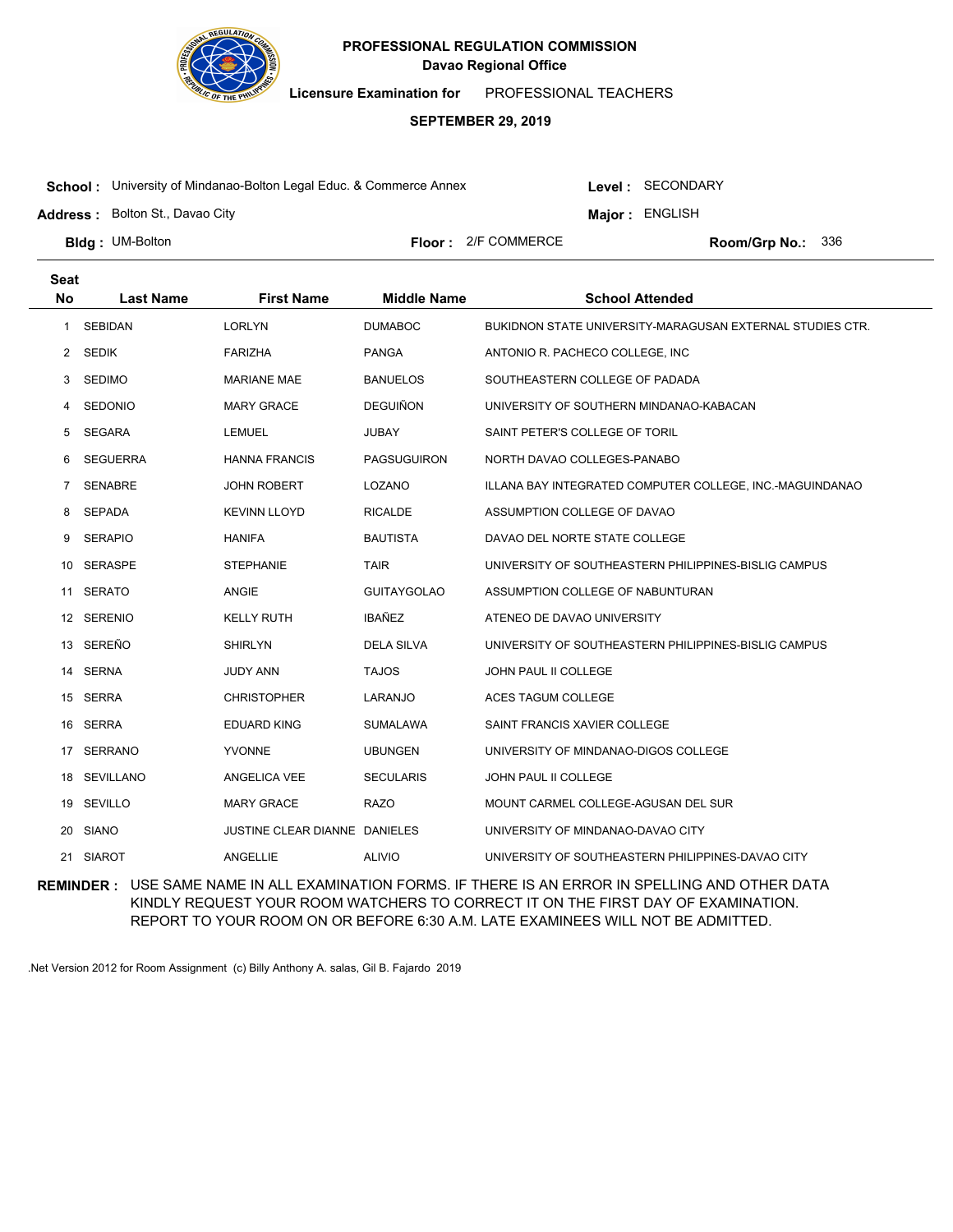

**Licensure Examination for**  PROFESSIONAL TEACHERS

# **SEPTEMBER 29, 2019**

**School :** University of Mindanao-Bolton Legal Educ. & Commerce Annex

Level : SECONDARY

**Major : ENGLISH** 

**Address :** Bolton St., Davao City

**Bldg: UM-Bolton** 

**Floor :** 2/F COMMERCE

Room/Grp No.: 337

| <b>Seat</b> |                  |                       |                    |                                                           |
|-------------|------------------|-----------------------|--------------------|-----------------------------------------------------------|
| <b>No</b>   | <b>Last Name</b> | <b>First Name</b>     | <b>Middle Name</b> | <b>School Attended</b>                                    |
| 1           | SIBAL            | <b>MARICAR</b>        | <b>GUIAPAL</b>     | NOTRE DAME OF SALAMAN COLLEGE                             |
| 2           | <b>SIGLOS</b>    | <b>ALEMAR</b>         | <b>MAGAPAN</b>     | DAVAO WINCHESTER COLLEGES                                 |
| 3           | SILAGAN          | <b>MARISSA</b>        | <b>MACABALE</b>    | GOVERNOR GENEROSO COLLEGE OF ARTS, SCIENCES & TECHNOLOBY  |
| 4           | SILANOVA         | <b>LADY LYN</b>       | <b>GANTE</b>       | BUKIDNON STATE UNIVERSITY-MARAGUSAN EXTERNAL STUDIES CTR. |
| 5           | SILAWAN          | <b>JESSEL</b>         | <b>DAMON</b>       | UNIVERSITY OF SOUTHEASTERN PHILIPPINES-TAGUM              |
| 6           | <b>SILVOSA</b>   | <b>LEONELLA MARIE</b> | <b>TENORIO</b>     | <b>XAVIER UNIVERSITY</b>                                  |
| 7           | SIMBAJON         | <b>ALLANA</b>         | CADAO              | UNIVERSITY OF SOUTHEASTERN PHILIPPINES-DAVAO CITY         |
| 8           | SIMBAJON         | <b>FAMILA</b>         | LIMANA             | GOVERNOR GENEROSO COLLEGE OF ARTS, SCIENCES & TECHNOLOBY  |
| 9           | <b>SIMBOLAS</b>  | <b>KATRINA JEAN</b>   | <b>RAMOS</b>       | DAVAO ORIENTAL STATE COLLEGE OF SCIENCE & TECHNOLOGY      |
| 10          | <b>SIMBORIO</b>  | NIÑA JHAEMARIELLE     | <b>LITON</b>       | COR JESU COLLEGE (HOLY CROSS OF DIGOS)                    |
| 11          | <b>SIMON</b>     | <b>JOSEPH GERALD</b>  | <b>COLEGADO</b>    | NORTH DAVAO COLLEGES-PANABO                               |
|             | 12 SINAS         | <b>ALYSA MAE</b>      | GAYHE              | UNIVERSITY OF SOUTHEASTERN PHILIPPINES-DAVAO CITY         |
| 13          | SINDAY           | <b>MICHAEL</b>        | <b>PIODO</b>       | UNIVERSITY OF SOUTHEASTERN PHILIPPINES-BISLIG CAMPUS      |
| 14          | SINGAYAN         | <b>SHAIKHA</b>        | <b>TANGKULO</b>    | UNIVERSITY OF SOUTHERN MINDANAO-KABACAN                   |
| 15          | <b>SINOPE</b>    | <b>ERICKA MAY</b>     | APAT               | UNIVERSITY OF SOUTHEASTERN PHILIPPINES-DAVAO CITY         |
| 16          | SIPE             | <b>RICA</b>           | <b>BEGORDAN</b>    | COMPOSTELA VALLEY STATE COLLEGE - MAIN                    |
| 17          | <b>SITOY</b>     | <b>DAISY</b>          | LASACA             | KAPALONG COLLEGE OF AGRICULTURE, SCIENCES & TECHNOLOGY    |
| 18          | SOBOSOBO         | <b>AISHA</b>          | <b>ALIMEOS</b>     | DAVAO ORIENTAL STATE COLLEGE OF SCIENCE & TECHNOLOGY      |
| 19          | SOBRECAREY       | <b>CHARMAINE</b>      | <b>BAGUIOHANON</b> | HOLY CHILD SCHOOL OF DAVAO                                |
| 20          | <b>SOCONG</b>    | <b>GEMMA</b>          | <b>BERNADEZ</b>    | SAINT PETER'S COLLEGE OF TORIL                            |
|             | 21 SOLANA        | <b>GUIA JANE</b>      | <b>SUMASTRE</b>    | HOLY CHILD SCHOOL OF DAVAO                                |

**REMINDER :** USE SAME NAME IN ALL EXAMINATION FORMS. IF THERE IS AN ERROR IN SPELLING AND OTHER DATA KINDLY REQUEST YOUR ROOM WATCHERS TO CORRECT IT ON THE FIRST DAY OF EXAMINATION. REPORT TO YOUR ROOM ON OR BEFORE 6:30 A.M. LATE EXAMINEES WILL NOT BE ADMITTED.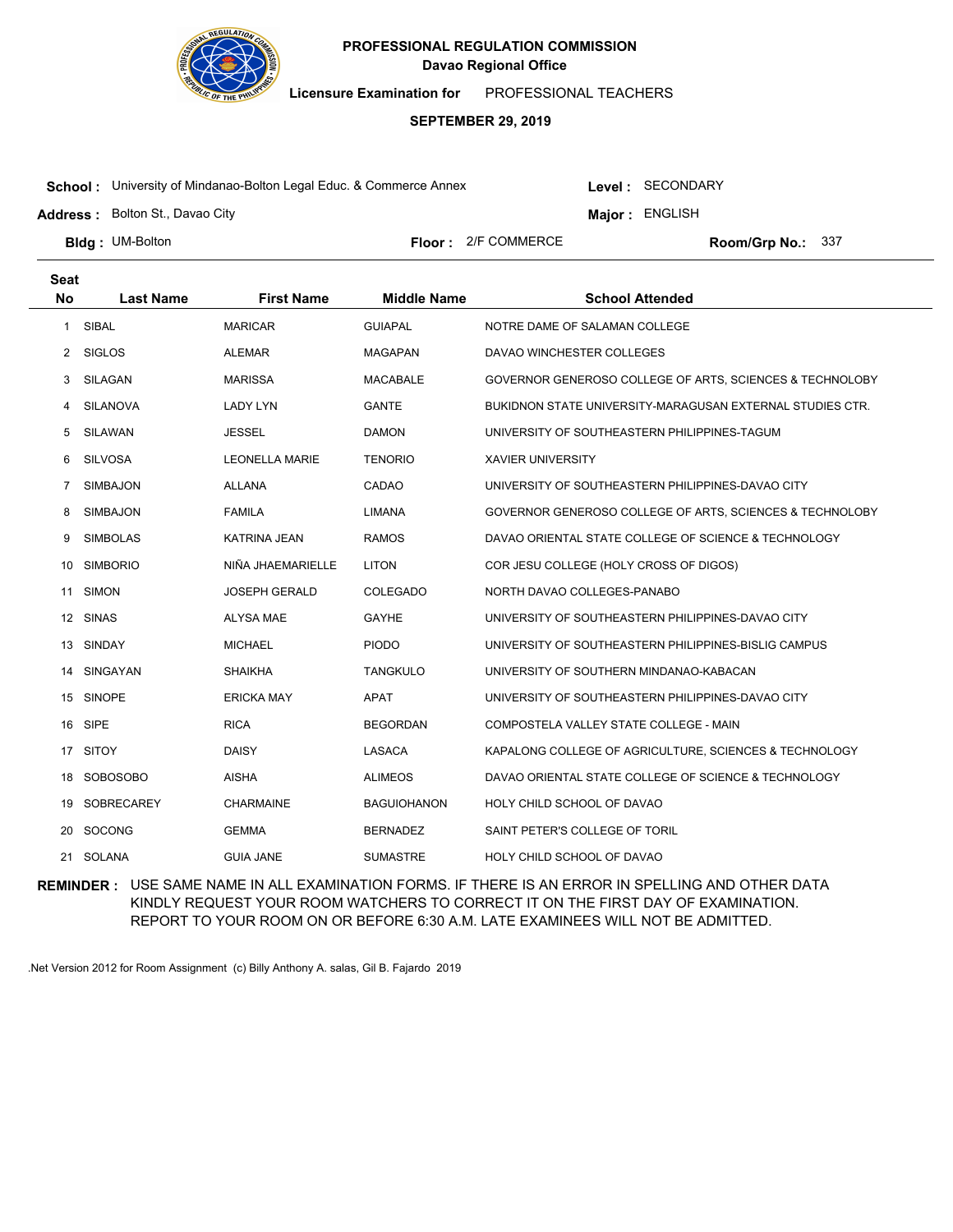

**Licensure Examination for**  PROFESSIONAL TEACHERS

# **SEPTEMBER 29, 2019**

**School :** University of Mindanao-Bolton Legal Educ. & Commerce Annex

Level : SECONDARY

**Major : ENGLISH** 

**Address :** Bolton St., Davao City

**Bldg: UM-Bolton** 

**Floor :** 2/F COMMERCE

Room/Grp No.: 338

| <b>Seat</b>  |                  |                       |                    |                                                          |
|--------------|------------------|-----------------------|--------------------|----------------------------------------------------------|
| <b>No</b>    | <b>Last Name</b> | <b>First Name</b>     | <b>Middle Name</b> | <b>School Attended</b>                                   |
| $\mathbf{1}$ | SOLANA           | <b>RIZZA</b>          | <b>PATRICIO</b>    | LAPU-LAPU CITY COLLEGES - LAPU-LAPU CITY CEBU            |
| 2            | SOLANO           | <b>JAY</b>            | LAGARE             | KAPALONG COLLEGE OF AGRICULTURE, SCIENCES & TECHNOLOGY   |
| 3            | SOLAR            | <b>ROSELYN</b>        | <b>MERANO</b>      | MONKAYO COLLEGE OF ARTS, SCIENCES & TECHNOLOGY           |
| 4            | SOLARTE          | <b>MARIA SAMANTHA</b> | <b>CURSO</b>       | ASSUMPTION COLLEGE OF DAVAO                              |
| 5            | <b>SOLATORIO</b> | <b>JEAN</b>           | <b>TUBA</b>        | LEGACY COLLEGE OF COMPOSTELA                             |
| 6            | SOLAYMAN         | <b>JAYSON</b>         | <b>VELICARIA</b>   | NOTRE DAME UNIVERSITY                                    |
| 7            | SOLIS            | <b>ALMA</b>           | <b>VILLANUEVA</b>  | SOUTHEASTERN COLLEGE OF PADADA                           |
| 8            | <b>SOLIS</b>     | <b>JEASEREE</b>       | <b>GAVIOLA</b>     | MONKAYO COLLEGE OF ARTS, SCIENCES & TECHNOLOGY           |
| 9            | <b>SOLIS</b>     | <b>JHUN</b>           | <b>MARTINO</b>     | DAVAO VISION COLLEGES, INC- CATALUNAN, DAVAO CITY        |
| 10           | <b>SOLIS</b>     | <b>JOSHUA</b>         | <b>ARNADO</b>      | SOUTHEASTERN COLLEGE OF PADADA                           |
|              | 11 SOLIS         | <b>LADIE GRACE</b>    | LANIT              | UNIVERSITY OF SOUTHEASTERN PHILIPPINES-DAVAO CITY        |
|              | 12 SONGAHID      | <b>GLYNDA</b>         | <b>GUISAO</b>      | UNIVERSITY OF SOUTHEASTERN PHILIPPINES-COMPOSTEAL CENTER |
| 13           | SORIA            | SHECAINA GRACE        | <b>BARAQUEL</b>    | LEGACY COLLEGE OF COMPOSTELA                             |
| 14           | SOROÑO           | <b>ZYRHENE ROSE</b>   | <b>PACOL</b>       | DAVAO DEL NORTE STATE COLLEGE                            |
| 15           | SOSAS            | <b>JENALYN</b>        | <b>ISRAEL</b>      | UNIVERSITY OF SOUTHEASTERN PHILIPPINES-TAGUM             |
| 16           | SOSAS            | <b>MARY FIDELYN</b>   | LAWAG              | COR JESU COLLEGE (HOLY CROSS OF DIGOS)                   |
| 17           | SOSMEÑA          | <b>CHINKY</b>         | <b>MAMOLO</b>      | UNIVERSITY OF MINDANAO-DIGOS COLLEGE                     |
| 18           | SOSMEÑA          | <b>GENEVIE</b>        | <b>GARCIANO</b>    | COMPOSTELA VALLEY STATE COLLEGE - NEW BATAAN BRANCH      |
| 19           | SUAN             | <b>CLEEN</b>          | <b>SARO</b>        | GOVERNOR GENEROSO COLLEGE OF ARTS, SCIENCES & TECHNOLOBY |
| 20           | SUANER           | <b>CHINA LYN</b>      | <b>FELICIDARIO</b> | UNIVERSITY OF MINDANAO-TAGUM                             |
|              | 21 SUANSING      | <b>HIEZELME</b>       | <b>PAQUIT</b>      | DAVAO WINCHESTER COLLEGES                                |

**REMINDER :** USE SAME NAME IN ALL EXAMINATION FORMS. IF THERE IS AN ERROR IN SPELLING AND OTHER DATA KINDLY REQUEST YOUR ROOM WATCHERS TO CORRECT IT ON THE FIRST DAY OF EXAMINATION. REPORT TO YOUR ROOM ON OR BEFORE 6:30 A.M. LATE EXAMINEES WILL NOT BE ADMITTED.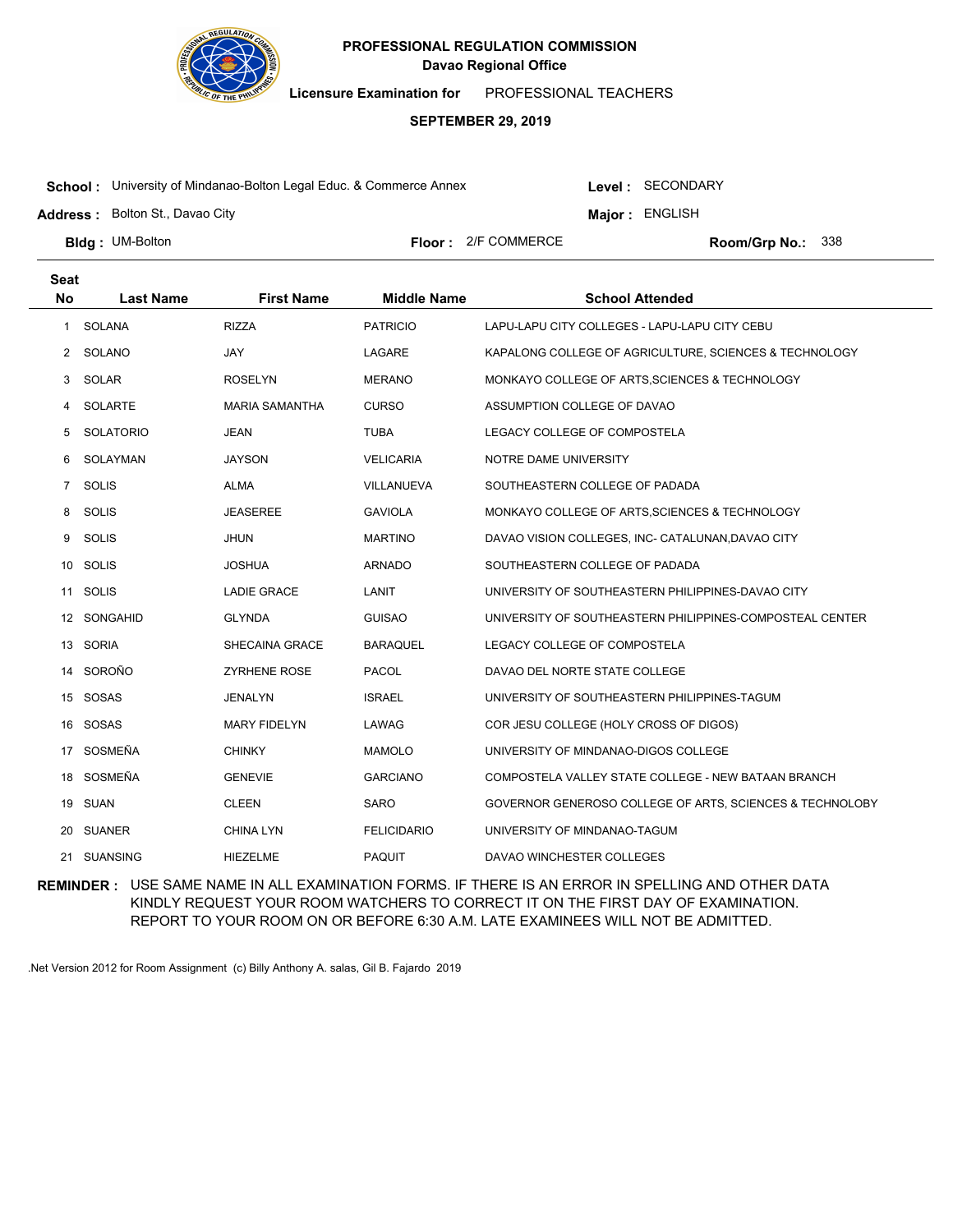

**Licensure Examination for**  PROFESSIONAL TEACHERS

### **SEPTEMBER 29, 2019**

**School :** University of Mindanao-Bolton Legal Educ. & Commerce Annex

Level : SECONDARY

**Major : ENGLISH** 

**Address :** Bolton St., Davao City

**Bldg: UM-Bolton** 

**Floor :** 2/F COMMERCE

Room/Grp No.: 339

| <b>Seat</b> |                  |                     |                    |                                                                     |
|-------------|------------------|---------------------|--------------------|---------------------------------------------------------------------|
| <b>No</b>   | <b>Last Name</b> | <b>First Name</b>   | <b>Middle Name</b> | <b>School Attended</b>                                              |
| -1          | <b>SUANSING</b>  | MICHAEL JONES       | CALACAR            | ASSUMPTION COLLEGE OF DAVAO                                         |
| 2           | <b>SUAREZ</b>    | <b>ALYSSA MARIE</b> | LANIT              | UNIVERSITY OF SOUTHEASTERN PHILIPPINES-DAVAO CITY                   |
| 3           | <b>SUAREZ</b>    | <b>RENZEL</b>       | MANUEL             | UNIVERSITY OF MINDANAO-DAVAO CITY                                   |
| 4           | <b>SUAREZ</b>    | ROGELIO JR          | <b>ADORNO</b>      | DAVAO WINCHESTER COLLEGES                                           |
| 5           | <b>SUBA</b>      | RONDA               | <b>DRIS</b>        | SHARIFF KABUNSUAN COLLEGE                                           |
| 6           | <b>SUBAC</b>     | PRECIOUS ANGEL      | <b>VILORIA</b>     | RAMON MAGSAYSAY MEMORIAL COLLEGE-MARBEL                             |
| 7           | <b>SUBANG</b>    | <b>ROWINDIEL</b>    | <b>TASONG</b>      | COMPOSTELA VALLEY STATE COLLEGE - MAIN                              |
| 8           | <b>SUBRIANO</b>  | ANNALUZ             | LUMAGOD            | SAINT VINCENT DE PAUL COLLEGE-BISLIG                                |
| 9           | <b>SUGANO</b>    | <b>HANNAH GRACE</b> | LAMERA             | KAPALONG COLLEGE OF AGRICULTURE, SCIENCES & TECHNOLOGY              |
| 10          | SUGANOB          | <b>MARJORIE</b>     | <b>MAGALANG</b>    | MONKAYO COLLEGE OF ARTS, SCIENCES & TECHNOLOGY                      |
| 11          | <b>SUICO</b>     | <b>JEFERSON</b>     | <b>FERRAREN</b>    | SOUTHEASTERN COLLEGE OF PADADA                                      |
|             | 12 SUIZO         | CHESKA JAVE         | <b>GEVEROLA</b>    | COR JESU COLLEGE (HOLY CROSS OF DIGOS)                              |
|             | 13 SULARTE       | <b>KARL WILLIE</b>  | <b>GUBAC</b>       | JOHN PAUL II COLLEGE                                                |
| 14          | SULAYMAN         | ZAINUDIN            | <b>MAMADRA</b>     | NOTRE DAME RVM COLLEGE OF COTABATO-COTABATO CITY                    |
|             | 15 SULOTAN       | <b>NOEL</b>         | <b>BANGGAT</b>     | JOHN PAUL II COLLEGE                                                |
|             | 16 SULOTAN       | <b>RESIL</b>        | PALACAY            | UNIVERSITY OF MINDANAO-DAVAO CITY                                   |
| 17          | SULPOT           | <b>JENNA MAY</b>    | <b>GANOY</b>       | SOUTHEASTERN COLLEGE OF PADADA                                      |
|             | 18 SULTAN        | <b>SAIPODEN</b>     | <b>BATUWAAN</b>    | QUEZON INSTITUTE OF TECHNOLOGY                                      |
| 19          | <b>SUMALINOG</b> | <b>NEIL JOHN</b>    | <b>PAMOCINO</b>    | ATENEO DE DAVAO UNIVERSITY                                          |
| 20          | <b>SUMALINOG</b> | SHISEYA JAN         | MANAYAN            | ATENEO DE DAVAO UNIVERSITY                                          |
| 21          | <b>SUMAMPONG</b> | <b>EDIZA</b>        | LUTAY              | <b>GOVERNOR GENEROSO COLLEGE OF ARTS, SCIENCES &amp; TECHNOLOBY</b> |

**REMINDER :** USE SAME NAME IN ALL EXAMINATION FORMS. IF THERE IS AN ERROR IN SPELLING AND OTHER DATA KINDLY REQUEST YOUR ROOM WATCHERS TO CORRECT IT ON THE FIRST DAY OF EXAMINATION. REPORT TO YOUR ROOM ON OR BEFORE 6:30 A.M. LATE EXAMINEES WILL NOT BE ADMITTED.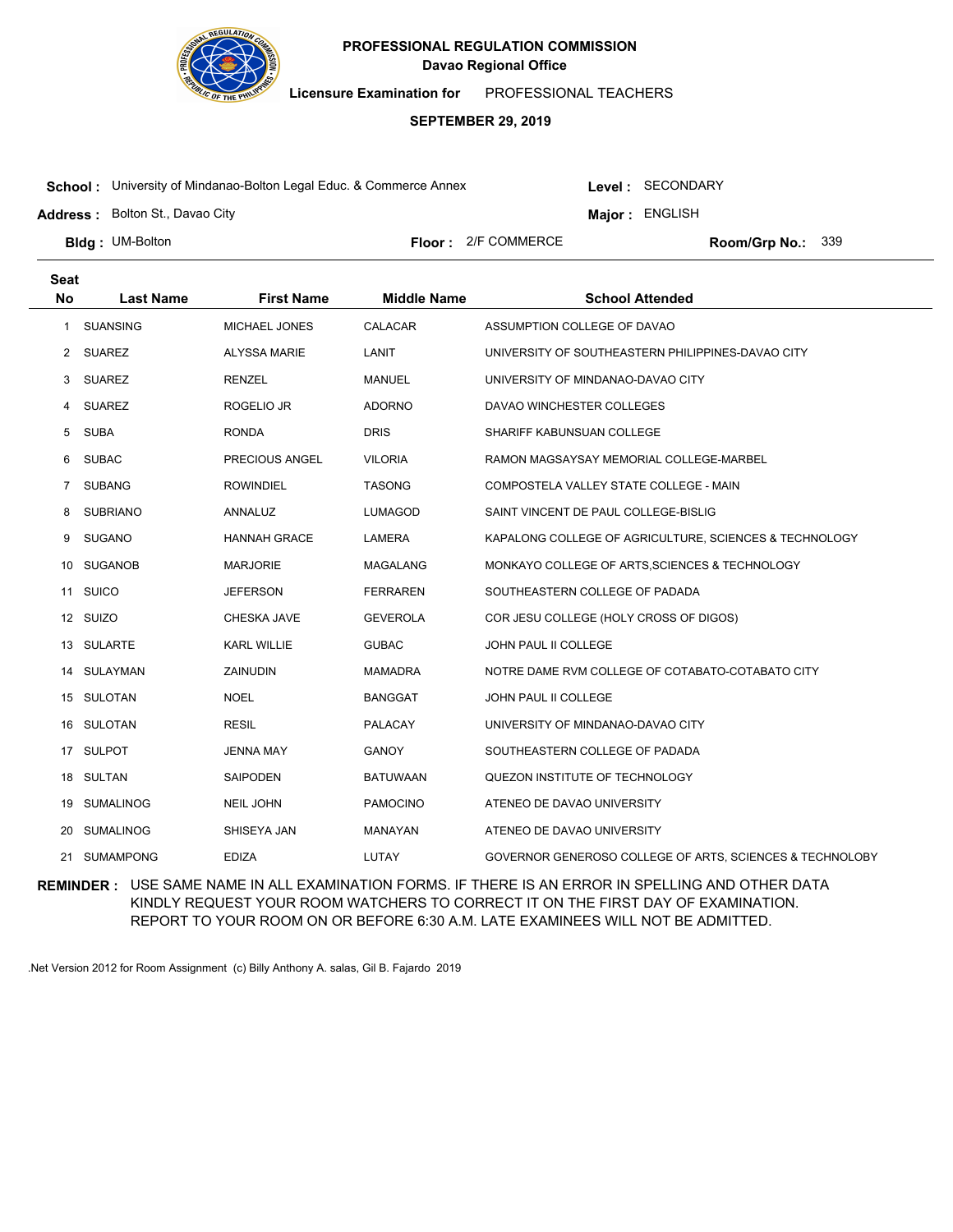

**Licensure Examination for**  PROFESSIONAL TEACHERS

### **SEPTEMBER 29, 2019**

**School :** University of Mindanao-Bolton Legal Educ. & Commerce Annex

**Address :** Bolton St., Davao City

Level : SECONDARY

**Major : ENGLISH** 

**Bldg: UM-Bolton** 

**Floor :** 2/F COMMERCE

Room/Grp No.: 340

| <b>Seat</b>    |                  |                      |                    |                                                          |
|----------------|------------------|----------------------|--------------------|----------------------------------------------------------|
| <b>No</b>      | <b>Last Name</b> | <b>First Name</b>    | <b>Middle Name</b> | <b>School Attended</b>                                   |
| 1              | <b>SUMANDAL</b>  | MAY-AN               | <b>IGNACIO</b>     | DE LA VIDA COLLEGE                                       |
| 2              | <b>SUMANDO</b>   | <b>NHIEREL</b>       | <b>PLAZA</b>       | SAINT FRANCIS XAVIER COLLEGE                             |
| 3              | <b>SUMAUANG</b>  | <b>REICHEL</b>       | <b>VERGARA</b>     | NOTRE DAME UNIVERSITY                                    |
| 4              | <b>SUMBID</b>    | <b>RIZALYN</b>       | <b>LANGITAN</b>    | LEGACY COLLEGE OF COMPOSTELA                             |
| 5              | <b>SUMILHIG</b>  | <b>JANICE</b>        | <b>IRAN</b>        | SERAPION C. BASALO MEMORIAL FOUNDATION COLLEGE           |
| 6              | <b>SUPNET</b>    | <b>JAKE REY</b>      | <b>SELIM</b>       | KAPALONG COLLEGE OF AGRICULTURE, SCIENCES & TECHNOLOGY   |
| $\overline{7}$ | <b>SUPNET</b>    | <b>ROSHELLIANE</b>   | <b>BENJAMIN</b>    | SULTAN KUDARAT STATE UNIVERSITY-TACURONG                 |
| 8              | <b>SUPSUPON</b>  | <b>CHRISTINE JOY</b> | <b>REMOROSA</b>    | HOLY CROSS COLLEGE OF CALINAN                            |
| 9              | <b>SURIBAS</b>   | <b>RICCA MAE</b>     | <b>ANCHETA</b>     | UNIVERSITY OF SOUTHEASTERN PHILIPPINES-DAVAO CITY        |
| 10             | SUSAS            | <b>ESTELLA</b>       | <b>BAILLO</b>      | GOVERNOR GENEROSO COLLEGE OF ARTS, SCIENCES & TECHNOLOBY |
| 11             | SUSON            | <b>RICA</b>          | <b>ORONOS</b>      | KAPALONG COLLEGE OF AGRICULTURE, SCIENCES & TECHNOLOGY   |
|                | 12 SUYOD         | <b>JEMIMAH</b>       | <b>PARASDAS</b>    | JOHN PAUL II COLLEGE                                     |
| 13             | TABALANZA        | <b>BABY JEANNE</b>   | <b>FAMOR</b>       | UNIVERSITY OF MINDANAO-PANABO                            |
| 14             | TABAR            | <b>ALYANA GIZA</b>   | <b>GUERTA</b>      | HINATUAN SOUTHERN COLLEGE (for.USP)                      |
|                | 15 TABUGA        | <b>GIVIEANN</b>      | <b>CORDOVA</b>     | UNIVERSITY OF MINDANAO-PANABO                            |
| 16             | TAC-AN           | <b>ELRICK</b>        | <b>RONDEZ</b>      | KAPALONG COLLEGE OF AGRICULTURE, SCIENCES & TECHNOLOGY   |
| 17             | <b>TACULOD</b>   | <b>NEVIN</b>         | <b>CALAMOHOY</b>   | SAINT FRANCIS XAVIER COLLEGE                             |
|                | 18 TACUMBA       | <b>JENELYN</b>       | <b>CASTROVERDE</b> | KAPALONG COLLEGE OF AGRICULTURE, SCIENCES & TECHNOLOGY   |
| 19             | <b>TADEO</b>     | <b>GLAIZA</b>        | <b>FERRER</b>      | KAPALONG COLLEGE OF AGRICULTURE, SCIENCES & TECHNOLOGY   |
| 20             | <b>TADO</b>      | SACHE MOZYLL         | <b>MIGUE</b>       | UNIVERSITY OF SOUTHEASTERN PHILIPPINES-COMPOSTEAL CENTER |
|                | 21 TAER          | <b>ARA THEA</b>      | <b>PAGUTE</b>      | UNIVERSITY OF SOUTHEASTERN PHILIPPINES-BISLIG CAMPUS     |

**REMINDER :** USE SAME NAME IN ALL EXAMINATION FORMS. IF THERE IS AN ERROR IN SPELLING AND OTHER DATA KINDLY REQUEST YOUR ROOM WATCHERS TO CORRECT IT ON THE FIRST DAY OF EXAMINATION. REPORT TO YOUR ROOM ON OR BEFORE 6:30 A.M. LATE EXAMINEES WILL NOT BE ADMITTED.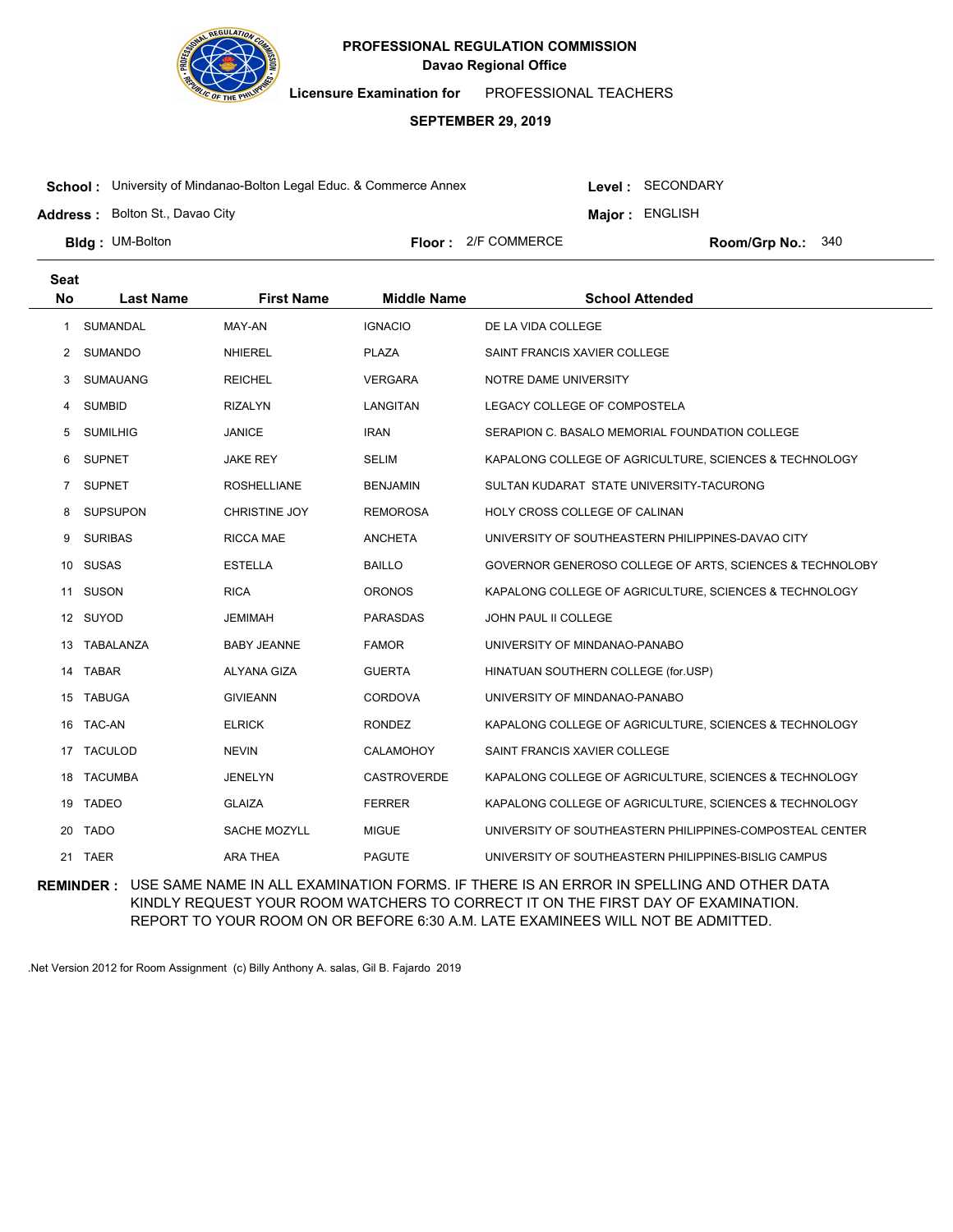

**Licensure Examination for**  PROFESSIONAL TEACHERS

# **SEPTEMBER 29, 2019**

**School :** University of Mindanao-Bolton Legal Educ. & Commerce Annex

Level : SECONDARY

**Major : ENGLISH** 

**Address :** Bolton St., Davao City

**Bldg: UM-Bolton** 

**Floor :**  $3/F$  COMMERCE

Room/Grp No.: 341

| <b>Seat</b> |                  |                      |                    |                                                          |
|-------------|------------------|----------------------|--------------------|----------------------------------------------------------|
| <b>No</b>   | <b>Last Name</b> | <b>First Name</b>    | <b>Middle Name</b> | <b>School Attended</b>                                   |
| 1           | <b>TAGAB</b>     | <b>JAY</b>           | LANIC              | UNIVERSITY OF SOUTHEASTERN PHILIPPINES-BISLIG CAMPUS     |
| 2           | <b>TAGADI-AD</b> | <b>FRENCH DEXTER</b> | <b>MONGCAL</b>     | UNIVERSITY OF SOUTHEASTERN PHILIPPINES-BISLIG CAMPUS     |
| 3           | <b>TAGALOGON</b> | <b>KRYSS</b>         | CAPILI             | ASSUMPTION COLLEGE OF DAVAO                              |
| 4           | TAGAPULOTAN      | <b>ELLA GRACE</b>    | <b>HIPONIA</b>     | LEGACY COLLEGE OF COMPOSTELA                             |
| 5           | <b>TAGOY</b>     | <b>CHERRY MAE</b>    | <b>CONDES</b>      | SAINT PETER'S COLLEGE OF TORIL                           |
| 6           | TAGRA            | <b>KHARIN JOY</b>    | <b>TITOY</b>       | UNIVERSITY OF SOUTHEASTERN PHILIPPINES-DAVAO CITY        |
| 7           | <b>TAGUSE</b>    | <b>KRYSTEL KATE</b>  | <b>USO</b>         | HOLY CROSS OF DAVAO COLLEGE                              |
| 8           | <b>TAHAMIN</b>   | SHERRY FAYE          | <b>UNABIA</b>      | MATI DOCTORS COLLEGE                                     |
| 9           | <b>TALADRO</b>   | MA. ELYZA            | <b>MAYOR</b>       | COR JESU COLLEGE (HOLY CROSS OF DIGOS)                   |
| 10.         | <b>TALE</b>      | LAISSA               | <b>MAMACUS</b>     | UNIVERSITY OF MINDANAO-TAGUM                             |
|             | 11 TALIB         | <b>HASSIM</b>        | ADAM               | MINDANAO STATE UNIVERSITY-MAGUINDANAO                    |
| 12          | <b>TALIP</b>     | <b>ANDREA</b>        | <b>OCIONES</b>     | UNIVERSITY OF SOUTHEASTERN PHILIPPINES-DAVAO CITY        |
| 13          | <b>TAMARION</b>  | <b>DESSAH JEAN</b>   | <b>LACIA</b>       | UNIVERSITY OF MINDANAO-DAVAO CITY                        |
| 14          | TAMBALANGON      | REYNOLFO JR.         | <b>JOSOL</b>       | UNIVERSITY OF MINDANAO-DAVAO CITY                        |
| 15          | <b>TAMBOLERO</b> | <b>JAMILLE RAY</b>   | <b>BAGOT</b>       | NORTHWEST SAMAR STATE UNIVERSITY (FOR.TIBURCIO TANCINCO) |
| 16          | <b>TAMO</b>      | <b>JOVELYN</b>       | <b>GUTIERREZ</b>   | SOUTHEASTERN COLLEGE OF PADADA                           |
| 17          | <b>TAMPARONG</b> | <b>LUGIELYN</b>      | <b>BALUG</b>       | DAVAO DEL NORTE STATE COLLEGE                            |
| 18          | <b>TAN</b>       | <b>ROSS ANTHONY</b>  | <b>EUSEBIO</b>     | GOVERNOR GENEROSO COLLEGE OF ARTS, SCIENCES & TECHNOLOBY |
| 19          | <b>TANATO</b>    | <b>DONNA MAE</b>     |                    | LEGACY COLLEGE OF COMPOSTELA                             |
| 20          | <b>TANAWAN</b>   | RICCA JOY            | <b>BAGO</b>        | SOUTHEASTERN COLLEGE OF PADADA                           |
| 21          | TANDA            | <b>MARIANNE</b>      | <b>ESPADON</b>     | MONKAYO COLLEGE OF ARTS. SCIENCES & TECHNOLOGY           |

**REMINDER :** USE SAME NAME IN ALL EXAMINATION FORMS. IF THERE IS AN ERROR IN SPELLING AND OTHER DATA KINDLY REQUEST YOUR ROOM WATCHERS TO CORRECT IT ON THE FIRST DAY OF EXAMINATION. REPORT TO YOUR ROOM ON OR BEFORE 6:30 A.M. LATE EXAMINEES WILL NOT BE ADMITTED.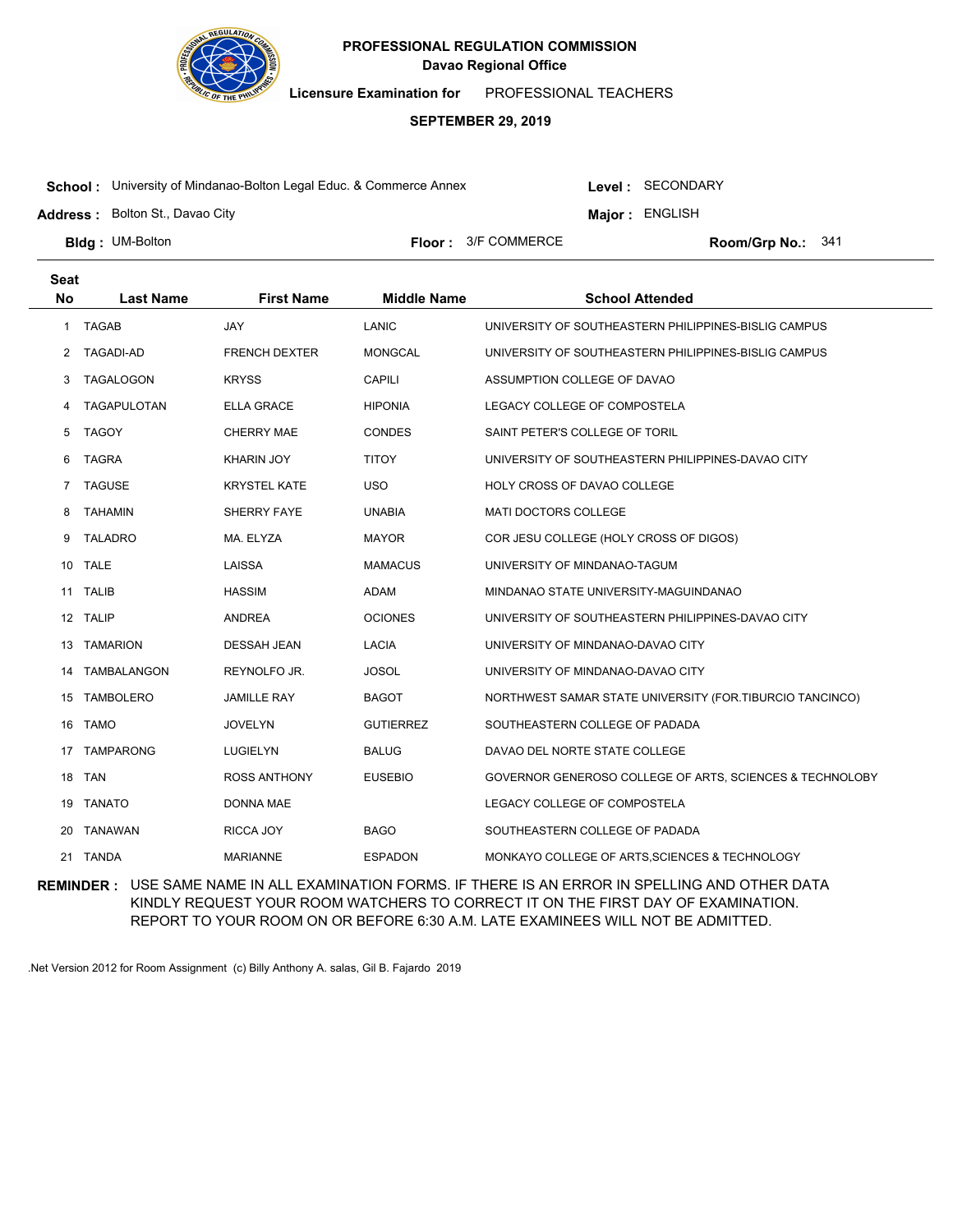

**Licensure Examination for**  PROFESSIONAL TEACHERS

### **SEPTEMBER 29, 2019**

**School :** University of Mindanao-Bolton Legal Educ. & Commerce Annex

Level : SECONDARY

**Major : ENGLISH** 

**Address :** Bolton St., Davao City

**Bldg: UM-Bolton** 

**Floor :**  $3/F$  COMMERCE

Room/Grp No.: 342

| <b>Seat</b>    |                  |                        |                    |                                                            |
|----------------|------------------|------------------------|--------------------|------------------------------------------------------------|
| <b>No</b>      | <b>Last Name</b> | <b>First Name</b>      | <b>Middle Name</b> | <b>School Attended</b>                                     |
| 1              | TANDUYAN         | <b>EILEEN</b>          | <b>NUÑEZ</b>       | SERAPION C. BASALO MEMORIAL FOUNDATION COLLEGE             |
| 2              | <b>TANGUAMOS</b> | <b>MELODY MARIE</b>    | <b>BUGAS</b>       | UNIVERSITY OF MINDANAO-TAGUM                               |
| 3              | <b>TANGUAN</b>   | <b>JAMES RAZEL</b>     | <b>BURBANO</b>     | UNIVERSITY OF MINDANAO-DAVAO CITY                          |
| 4              | <b>TANTING</b>   | <b>RAFAEL</b>          | <b>CUTAY</b>       | SOUTHEASTERN COLLEGE OF PADADA                             |
| 5              | <b>TANTOY</b>    | DAIAN JOSIE            | <b>SORIANO</b>     | DAVAO DEL NORTE STATE COLLEGE                              |
| 6              | <b>TANUDRA</b>   | ALBIN MAE CAROLINE     | <b>CUYOS</b>       | NORTH DAVAO COLLEGES-PANABO                                |
| $\overline{7}$ | <b>TAPIA</b>     | <b>JOFORD</b>          | <b>LIDONA</b>      | BUKIDNON STATE UNIVERSITY-(FOR BUKIDNON STATE COLL)- MAIN  |
| 8              | <b>TAPIC</b>     | <b>NICOLLE TRICCIA</b> | CANDUNTOL          | SAN PEDRO COLLEGE-DAVAO CITY                               |
| 9              | TARAN            | <b>HARLY MAY</b>       | <b>REFORMINA</b>   | MONKAYO COLLEGE OF ARTS, SCIENCES & TECHNOLOGY             |
| 10             | TAROY            | QUEENNIE               |                    | UNIVERSITY OF MINDANAO-DAVAO CITY                          |
| 11             | <b>TARRAYO</b>   | <b>KAY JANE</b>        | LANGGOY            | UNIVERSITY OF SOUTHEASTERN PHILIPPINES-TAGUM               |
|                | 12 TAUNGGAAN     | RAZIL                  | <b>AYOC</b>        | UNIVERSITY OF MINDANAO-TAGUM                               |
| 13             | TAUTO-AN         | <b>OLIVE GRACE</b>     | <b>PAGADO</b>      | LICEO DE DAVAO                                             |
| 14             | <b>TAYONG</b>    | <b>WILLIAM PAUL</b>    | <b>ASALDO</b>      | GENSANTOS FOUNDATION COLLEGE, INC.                         |
|                | 15 TE            | <b>ROBERT</b>          | <b>MAGIDGAD</b>    | BUKIDNON STATE UNIVERSITY-NEW BATAAN EXTERNAL STUDIES CTR. |
| 16             | TE UN            | <b>DAPHNE AHRENCE</b>  | <b>JIMENEZ</b>     | HOLY CROSS OF DAVAO COLLEGE                                |
|                | 17 TECSON        | APPLE JOY              | <b>INOG</b>        | HOLY CROSS OF BANSALAN JUNIOR COLLEGE                      |
| 18             | <b>TECSON</b>    | <b>HYENA JOY</b>       | <b>BALINANG</b>    | ACES TAGUM COLLEGE                                         |
| 19             | <b>TEJADA</b>    | <b>ELENEL</b>          | AMAZONA            | SOUTHEASTERN COLLEGE OF PADADA                             |
| 20             | <b>TEJERO</b>    | <b>BEVERLY</b>         | <b>SABANAL</b>     | NORTH DAVAO COLLEGE-TAGUM FOUNDATION                       |
|                | 21 TEJOR         | JEZZEL JOY             | <b>GOMEZ</b>       | HINATUAN SOUTHERN COLLEGE (for.USP)                        |

**REMINDER :** USE SAME NAME IN ALL EXAMINATION FORMS. IF THERE IS AN ERROR IN SPELLING AND OTHER DATA KINDLY REQUEST YOUR ROOM WATCHERS TO CORRECT IT ON THE FIRST DAY OF EXAMINATION. REPORT TO YOUR ROOM ON OR BEFORE 6:30 A.M. LATE EXAMINEES WILL NOT BE ADMITTED.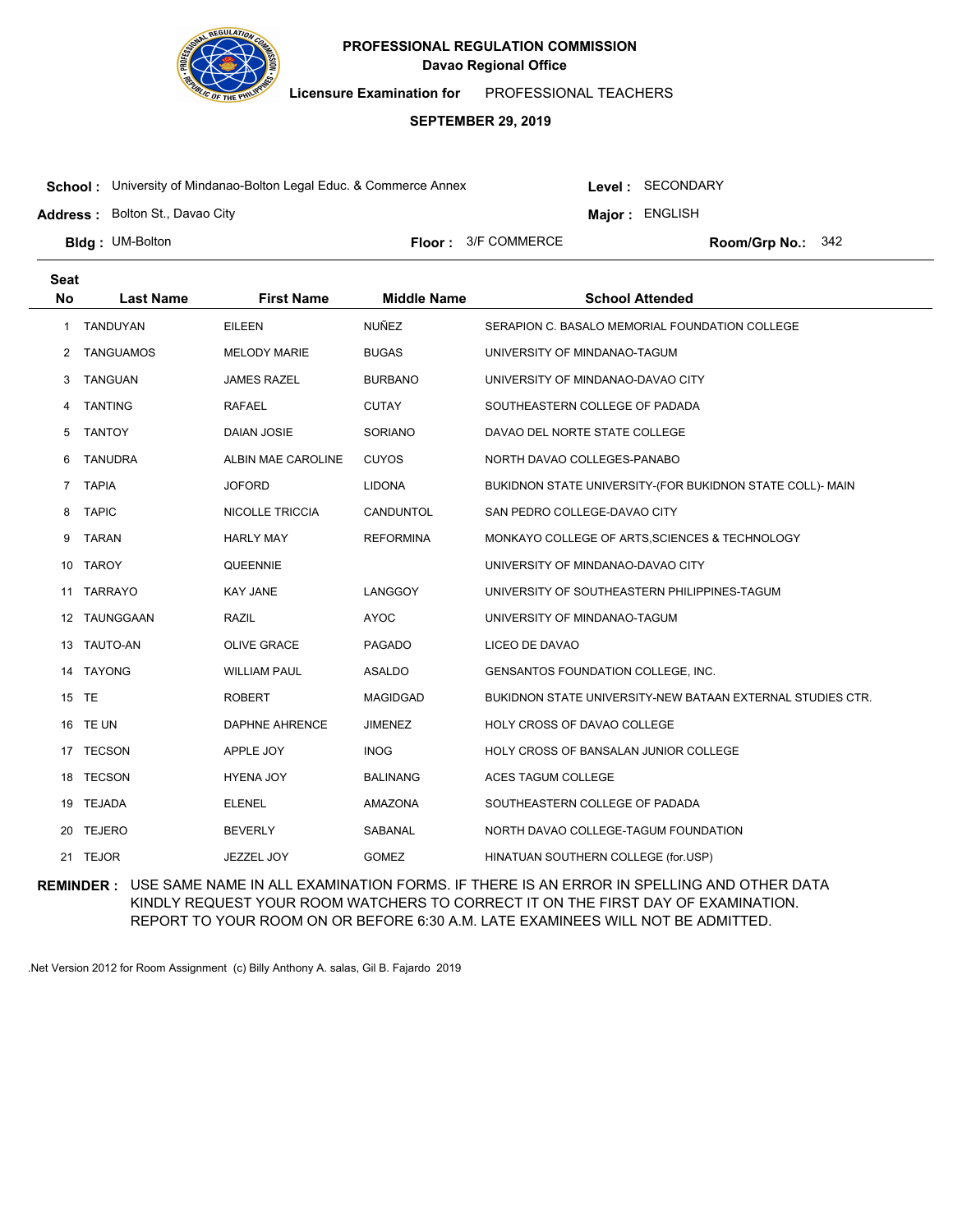

**Licensure Examination for**  PROFESSIONAL TEACHERS

### **SEPTEMBER 29, 2019**

**School :** University of Mindanao-Bolton Legal Educ. & Commerce Annex

Level : SECONDARY

**Major : ENGLISH** 

**Address :** Bolton St., Davao City

**Bldg: UM-Bolton** 

**Floor :**  $3/F$  COMMERCE

Room/Grp No.: 343

| Seat<br><b>No</b> |                  |                        |                    |                                                           |
|-------------------|------------------|------------------------|--------------------|-----------------------------------------------------------|
|                   | <b>Last Name</b> | <b>First Name</b>      | <b>Middle Name</b> | <b>School Attended</b>                                    |
| $\mathbf{1}$      | <b>TELEWIK</b>   | <b>JESSIBEL</b>        | <b>JUYAMAG</b>     | HINATUAN SOUTHERN COLLEGE (for.USP)                       |
| 2                 | <b>TEMPLADO</b>  | <b>JOSELITO</b>        | <b>RANES</b>       | MONKAYO COLLEGE OF ARTS, SCIENCES & TECHNOLOGY            |
| 3                 | <b>TEÑAJORA</b>  | MARY JHOY              | <b>CAJES</b>       | BUKIDNON STATE UNIVERSITY-MARAGUSAN EXTERNAL STUDIES CTR. |
| 4                 | TEO              | KAYE                   | <b>CENIA</b>       | UNIVERSITY OF SOUTHEASTERN PHILIPPINES-DAVAO CITY         |
| 5                 | TERANTE          | <b>DECYJANE</b>        | <b>IYOG</b>        | NORTH DAVAO COLLEGE-TAGUM FOUNDATION                      |
| 6                 | <b>TERENCIO</b>  | <b>ESPERANZA</b>       | <b>PENIG</b>       | SOUTHERN MINDANAO INSTITUTE OF TECHNOLOGY                 |
| 7                 | <b>TERENCIO</b>  | <b>GABRIELA MARIE</b>  | <b>ANCOG</b>       | LICEO DE DAVAO                                            |
| 8                 | <b>TERNIO</b>    | <b>FLORENCE JANE</b>   | <b>MAMANAO</b>     | SOUTHEASTERN COLLEGE OF PADADA                            |
| 9                 | <b>TERO</b>      | <b>HANNA LYN</b>       | <b>DUMAYAC</b>     | DAVAO DEL NORTE STATE COLLEGE                             |
| 10                | <b>TESORIO</b>   | DANNA AKITA            | <b>DAGATAN</b>     | UNIVERSITY OF MINDANAO-DAVAO CITY                         |
|                   | 11 TIBAS         | <b>IAN CHRISTOPHER</b> | SAY-A              | SERAPION C. BASALO MEMORIAL FOUNDATION COLLEGE            |
| 12                | <b>TIGAO</b>     | SHIELA MAE             | <b>UBA</b>         | SOUTHEASTERN COLLEGE OF PADADA                            |
|                   | 13 TIGOL         | <b>WILMAR</b>          |                    | HOLY CROSS OF DAVAO COLLEGE-BABAK                         |
| 14                | <b>TILOD</b>     | <b>HAZEL</b>           | <b>TADIAN</b>      | COMPOSTELA VALLEY STATE COLLEGE - NEW BATAAN BRANCH       |
| 15                | <b>TIMBANG</b>   | <b>VICTOR JR</b>       | CASAGDA            | COMPOSTELA VALLEY STATE COLLEGE - NEW BATAAN BRANCH       |
| 16                | <b>TINGCANG</b>  | <b>RIOGIE</b>          | <b>BACUNA</b>      | SERAPION C. BASALO MEMORIAL FOUNDATION COLLEGE            |
|                   | 17 TINGSON       | CHIZKA VALERIE         | CAGAMPANG          | SOUTHEASTERN COLLEGE OF PADADA                            |
| 18                | <b>TINONG</b>    | <b>HANAH ANGELA</b>    | <b>CLARABAL</b>    | DAVAO ORIENTAL STATE COLLEGE OF SCIENCE & TECHNOLOGY      |
| 19                | <b>TIRAMBULO</b> | <b>LARA JEAN</b>       | <b>SABELLINA</b>   | HOLY CROSS OF BANSALAN JUNIOR COLLEGE                     |
| 20                | <b>TIRAMBULO</b> | <b>WARREN</b>          | LARGO              | SOUTHEASTERN COLLEGE OF PADADA                            |
|                   | 21 TOH           | <b>VILMA</b>           | <b>DECAPARON</b>   | SOUTHEASTERN COLLEGE OF PADADA                            |

**REMINDER :** USE SAME NAME IN ALL EXAMINATION FORMS. IF THERE IS AN ERROR IN SPELLING AND OTHER DATA KINDLY REQUEST YOUR ROOM WATCHERS TO CORRECT IT ON THE FIRST DAY OF EXAMINATION. REPORT TO YOUR ROOM ON OR BEFORE 6:30 A.M. LATE EXAMINEES WILL NOT BE ADMITTED.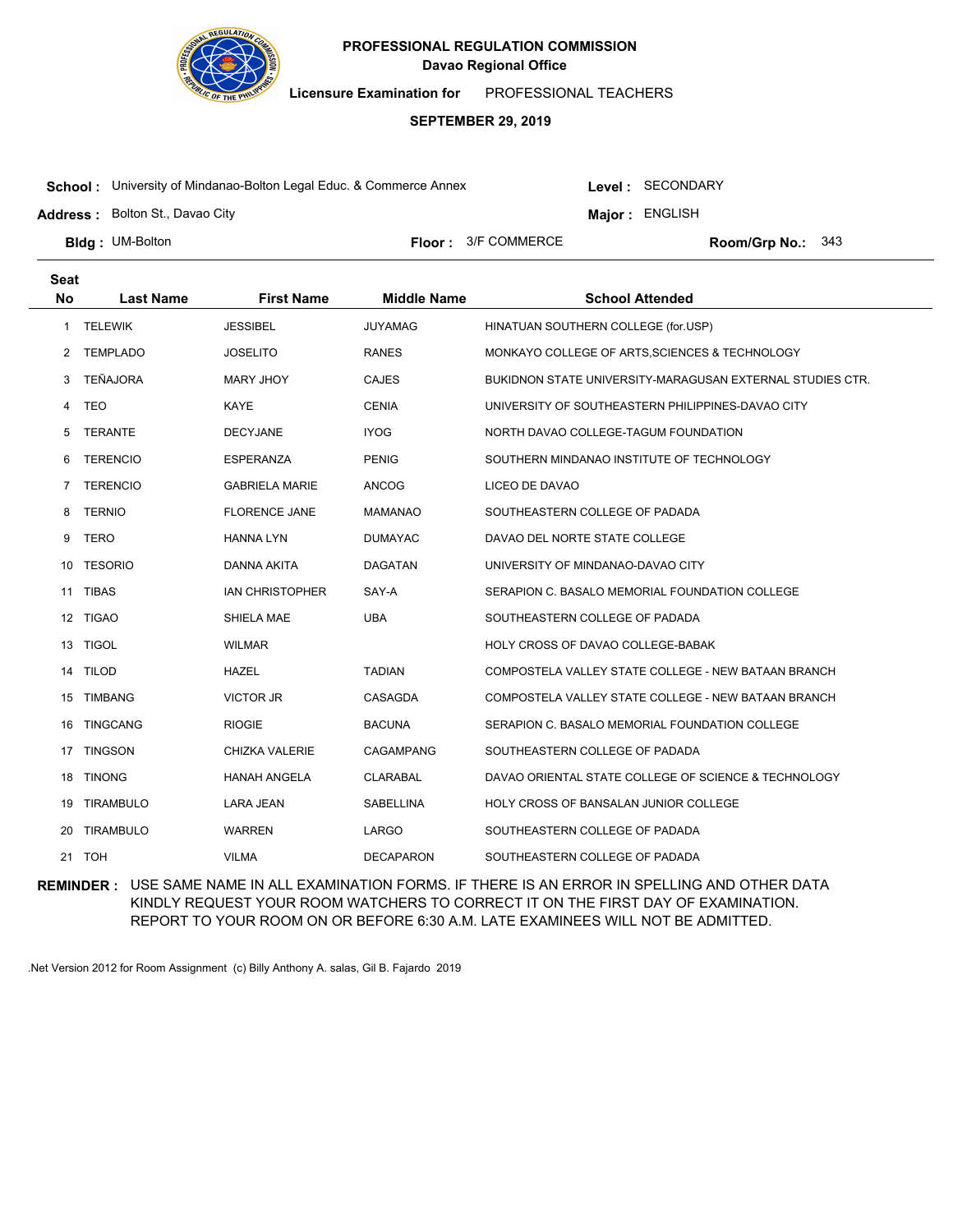

**Licensure Examination for**  PROFESSIONAL TEACHERS

### **SEPTEMBER 29, 2019**

**School :** University of Mindanao-Bolton Legal Educ. & Commerce Annex

Level : SECONDARY

**Major : ENGLISH** 

**Address :** Bolton St., Davao City

**Bldg: UM-Bolton** 

**Floor :**  $3/F$  COMMERCE

Room/Grp No.: 344

| <b>Seat</b>  |                   |                      |                    |                                                           |
|--------------|-------------------|----------------------|--------------------|-----------------------------------------------------------|
| <b>No</b>    | <b>Last Name</b>  | <b>First Name</b>    | <b>Middle Name</b> | <b>School Attended</b>                                    |
| $\mathbf{1}$ | <b>TOKAL</b>      | LAILANI              | <b>BARAT</b>       | ILLANA BAY INTEGRATED COMPUTER COLLEGE, INC.-MAGUINDANAO  |
| $\mathbf{2}$ | <b>TOL</b>        | <b>LADY ROSE</b>     | LABANDOK           | SERAPION C. BASALO MEMORIAL FOUNDATION COLLEGE            |
| 3            | <b>TOLEDO</b>     | CAROL JEAN           | <b>ERNAL</b>       | <b>ACES TAGUM COLLEGE</b>                                 |
| 4            | <b>TOLERO</b>     | <b>GERARD</b>        | <b>FEBRIA</b>      | UNIVERSITY OF SOUTHEASTERN PHILIPPINES-TAGUM              |
| 5            | <b>TOLINO</b>     | <b>RICKALETH</b>     | <b>RESPICIO</b>    | SULTAN KUDARAT STATE UNIVERSITY-KALAMANSIG                |
| 6            | <b>TOMAS</b>      | ROSE MARIE           | LABAWAN            | DAVAO VISION COLLEGES, INC- CATALUNAN, DAVAO CITY         |
| 7            | <b>TOMAWIS</b>    | <b>WAFA</b>          | <b>TAGO</b>        | MINDANAO STATE UNIVERSITY-MAGUINDANAO                     |
| 8            | <b>TORALBA</b>    | DANIEL               | CARLOM             | MONKAYO COLLEGE OF ARTS, SCIENCES & TECHNOLOGY            |
| 9            | <b>TORCENDE</b>   | <b>ROSELLE</b>       | <b>MAHINAY</b>     | UNIVERSITY OF SOUTHEASTERN PHILIPPINES-TAGUM              |
| 10           | <b>TORENO</b>     | <b>GINA</b>          | <b>BAQUERO</b>     | BUKIDNON STATE UNIVERSITY-MARAGUSAN EXTERNAL STUDIES CTR. |
| 11           | <b>TORMON</b>     | <b>MARY ANN</b>      | <b>NAVARRETE</b>   | DAVAO DEL NORTE STATE COLLEGE                             |
| 12           | <b>TORRALBA</b>   | EVA JANE             | <b>TEJADA</b>      | KAPALONG COLLEGE OF AGRICULTURE, SCIENCES & TECHNOLOGY    |
| 13           | <b>TORREGOSA</b>  | ANALYN               | <b>TUAZON</b>      | LEGACY COLLEGE OF COMPOSTELA                              |
| 14           | <b>TORREMOCHA</b> | <b>VIRGEL</b>        | <b>SALAS</b>       | UNIVERSITY OF SOUTHERN PHILIPPINES                        |
| 15           | <b>TORRES</b>     | JAY                  | <b>MABANAG</b>     | NORTH DAVAO COLLEGES-PANABO                               |
| 16           | <b>TORRES</b>     | <b>JECHELLE KATE</b> | VILLADAREZ         | UNIVERSITY OF SOUTHEASTERN PHILIPPINES-DAVAO CITY         |
|              | 17 TORRES         | <b>JESSCE</b>        | AÑORA              | UNIVERSITY OF MINDANAO-DAVAO CITY                         |
| 18           | <b>TORRES</b>     | <b>JOHNY</b>         | <b>GULENG</b>      | KAPALONG COLLEGE OF AGRICULTURE, SCIENCES & TECHNOLOGY    |
| 19           | <b>TORRES</b>     | <b>MARY JOY</b>      | RAMIN              | DAVAO WINCHESTER COLLEGES                                 |
| 20           | <b>TORRES</b>     | REA JOY              | <b>SERRANO</b>     | MONKAYO COLLEGE OF ARTS, SCIENCES & TECHNOLOGY            |
|              | 21 TRAPAL         | <b>MERLRIES</b>      | <b>DANIEL</b>      | MONKAYO COLLEGE OF ARTS. SCIENCES & TECHNOLOGY            |

**REMINDER :** USE SAME NAME IN ALL EXAMINATION FORMS. IF THERE IS AN ERROR IN SPELLING AND OTHER DATA KINDLY REQUEST YOUR ROOM WATCHERS TO CORRECT IT ON THE FIRST DAY OF EXAMINATION. REPORT TO YOUR ROOM ON OR BEFORE 6:30 A.M. LATE EXAMINEES WILL NOT BE ADMITTED.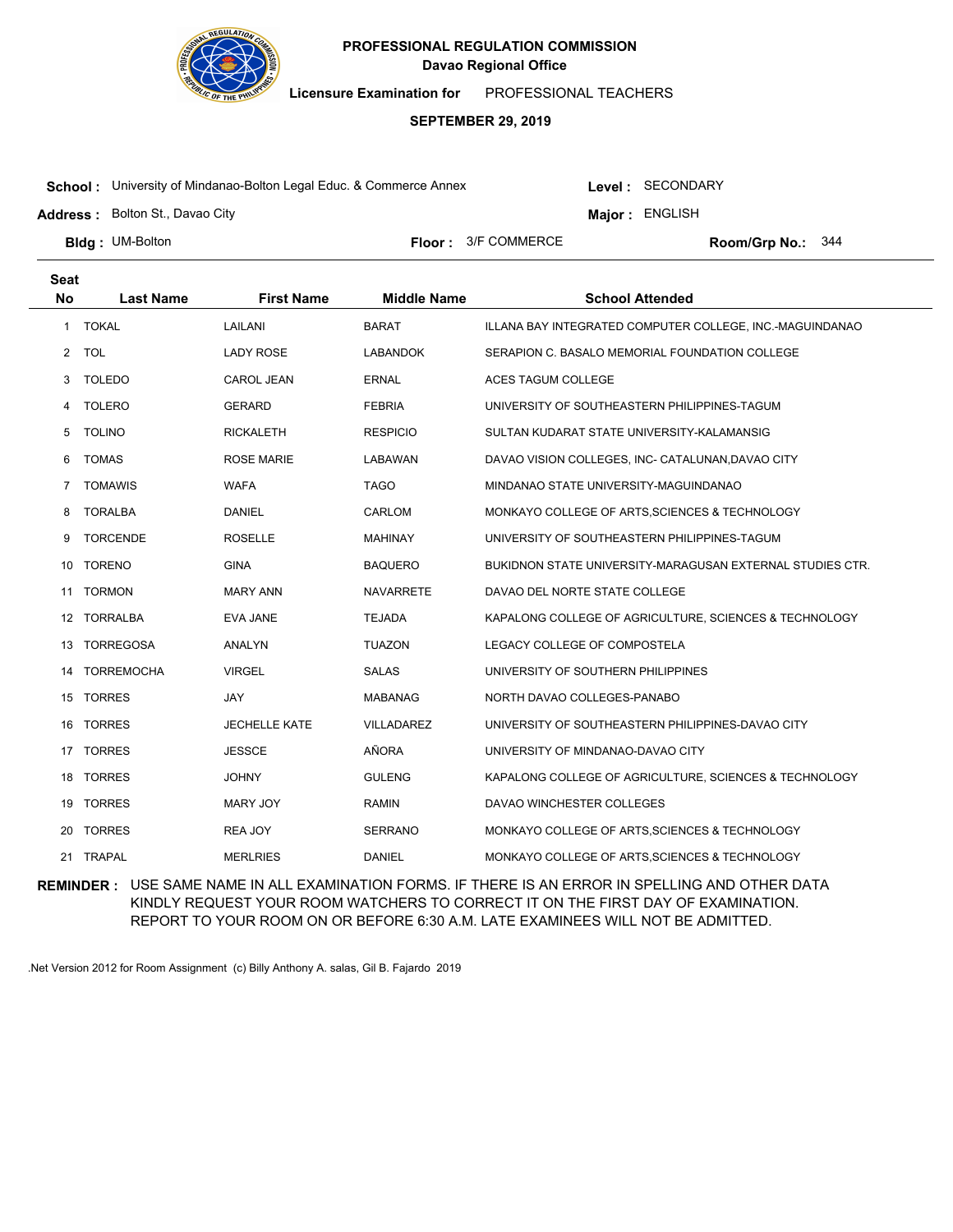

**Licensure Examination for**  PROFESSIONAL TEACHERS

### **SEPTEMBER 29, 2019**

**School :** University of Mindanao-Bolton Legal Educ. & Commerce Annex

Level : SECONDARY

**Major : ENGLISH** 

**Address :** Bolton St., Davao City

**Bldg: UM-Bolton** 

**Floor :**  $3/F$  COMMERCE

Room/Grp No.: 345

| <b>Seat</b> |                  |                    |                    |                                                           |
|-------------|------------------|--------------------|--------------------|-----------------------------------------------------------|
| <b>No</b>   | <b>Last Name</b> | <b>First Name</b>  | <b>Middle Name</b> | <b>School Attended</b>                                    |
| 1           | <b>TRASMONTE</b> | <b>FLORANTE</b>    | <b>REANO</b>       | SOUTHEASTERN COLLEGE OF PADADA                            |
| 2           | <b>TRASMONTE</b> | <b>RETCHEN</b>     | <b>REANO</b>       | SOUTHEASTERN COLLEGE OF PADADA                            |
| 3           | TRAVILLA         | <b>JESSER</b>      | <b>BASCO</b>       | HOLY CROSS COLLEGE OF CALINAN                             |
| 4           | <b>TUAN</b>      | <b>MARDIYA</b>     | ABUBAKAR           | GANI L. ABPI COLLEGES, INC.                               |
| 5           | <b>TUBA</b>      | LHEMAE             | <b>TIAD</b>        | BUKIDNON STATE UNIVERSITY-MARAGUSAN EXTERNAL STUDIES CTR. |
| 6           | TUBAC            | <b>ROBERLY</b>     | CAYANONG           | COR JESU COLLEGE (HOLY CROSS OF DIGOS)                    |
| 7           | <b>TUBAY</b>     | <b>JUDY ANN</b>    | ORILLO             | UNIVERSITY OF SOUTHEASTERN PHILIPPINES-BISLIG CAMPUS      |
| 8           | <b>TUBIANO</b>   | <b>RICO</b>        | <b>CADUNGOG</b>    | UNIVERSITY OF SOUTHEASTERN PHILIPPINES-TAGUM              |
| 9           | <b>TULI</b>      | ROVINA DANIELLA    | <b>MARDO</b>       | JOHN PAUL II COLLEGE                                      |
| 10          | <b>TUMAMPOC</b>  | <b>JENY</b>        | <b>BUSCATO</b>     | JOHN PAUL II COLLEGE                                      |
|             | 11 TUMANDING     | <b>JOCEL</b>       | ARMERO             | DAVAO VISION COLLEGES, INC- CATALUNAN, DAVAO CITY         |
| 12          | <b>TUMINDEG</b>  | SORAIDA            | LATIP              | UNIVERSITY OF SOUTHERN MINDANAO-KABACAN                   |
| 13          | TUN              | <b>LUCKY</b>       | <b>SUMAMPONG</b>   | BUKIDNON STATE UNIVERSITY-MARAGUSAN EXTERNAL STUDIES CTR. |
|             | 14 TUNGON        | <b>BERNADETH</b>   | <b>ALE</b>         | SOUTHEASTERN COLLEGE OF PADADA                            |
| 15          | <b>TURTUR</b>    | <b>MARVIN</b>      | <b>IGCALINOS</b>   | NORTH DAVAO COLLEGES-PANABO                               |
| 16          | <b>UBALDE</b>    | LUZVIMINDA         | <b>LINGATONG</b>   | ACES TAGUM COLLEGE                                        |
|             | 17 UBANAN        | <b>ELKI MAE</b>    | <b>LLORCA</b>      | KAPALONG COLLEGE OF AGRICULTURE, SCIENCES & TECHNOLOGY    |
| 18          | <b>UDANI</b>     | <b>ANILIA JANE</b> | <b>GOMEZ</b>       | DAVAO WINCHESTER COLLEGES                                 |
| 19          | <b>UDAY</b>      | <b>SHAIRA</b>      | <b>DIUYAN</b>      | DE LA VIDA COLLEGE                                        |
| 20          | <b>UDIEL</b>     | <b>DANIEL</b>      | SABDULLAH          | DE LA VIDA COLLEGE                                        |
| 21          | <b>UGMARES</b>   | <b>MARILOU</b>     | <b>MASIBOG</b>     | SOUTHEASTERN COLLEGE OF PADADA                            |

**REMINDER :** USE SAME NAME IN ALL EXAMINATION FORMS. IF THERE IS AN ERROR IN SPELLING AND OTHER DATA KINDLY REQUEST YOUR ROOM WATCHERS TO CORRECT IT ON THE FIRST DAY OF EXAMINATION. REPORT TO YOUR ROOM ON OR BEFORE 6:30 A.M. LATE EXAMINEES WILL NOT BE ADMITTED.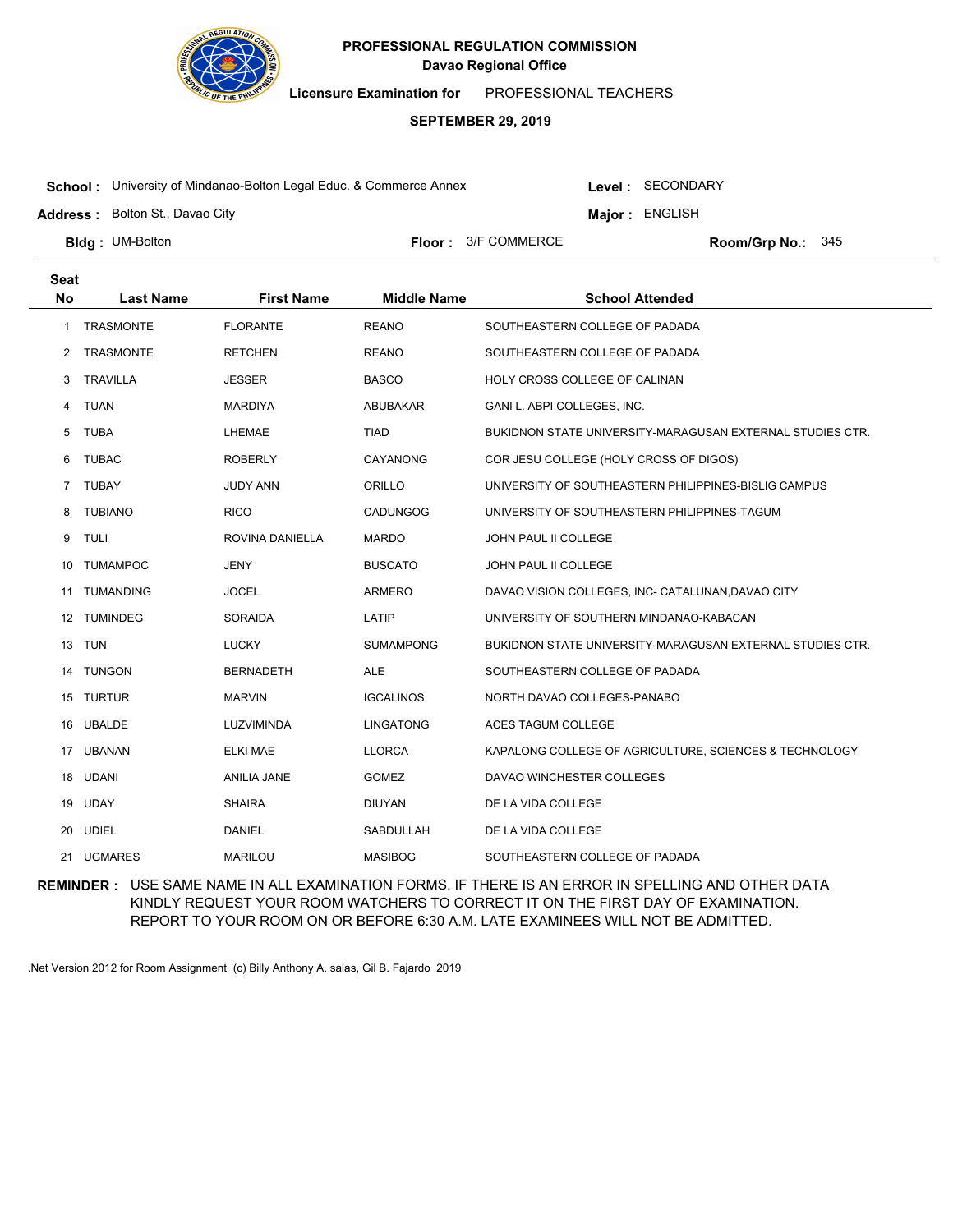

**Licensure Examination for**  PROFESSIONAL TEACHERS

# **SEPTEMBER 29, 2019**

**School :** University of Mindanao-Bolton Legal Educ. & Commerce Annex

Level : SECONDARY

**Major : ENGLISH** 

**Address :** Bolton St., Davao City

**Bldg: UM-Bolton** 

**Floor :**  $3/F$  COMMERCE

Room/Grp No.: 346

| <b>Seat</b>  |                  |                      |                    |                                                        |
|--------------|------------------|----------------------|--------------------|--------------------------------------------------------|
| <b>No</b>    | <b>Last Name</b> | <b>First Name</b>    | <b>Middle Name</b> | <b>School Attended</b>                                 |
| 1            | <b>UMACOB</b>    | <b>OFELIA</b>        | <b>PUSOD</b>       | KAPALONG COLLEGE OF AGRICULTURE, SCIENCES & TECHNOLOGY |
| 2            | UMBAY            | LOVELYN              | <b>GUBA</b>        | HOLY CROSS OF DAVAO COLLEGE                            |
| 3            | <b>UMBROSA</b>   | <b>MARIA LUISA</b>   | <b>CAMATURA</b>    | UNIVERSITY OF SOUTHEASTERN PHILIPPINES-TAGUM           |
| 4            | <b>UMPAR</b>     | <b>FARHAN</b>        | <b>MACABINTAL</b>  | COTABATO CITY STATE POLYTECHNIC COLLEGE                |
| 5            | <b>UNAY</b>      | <b>GABRIEL MARK</b>  | <b>CHANG</b>       | ATENEO DE DAVAO UNIVERSITY                             |
| 6            | <b>UNDANGAN</b>  | <b>LUZ</b>           | <b>PALMERO</b>     | UNIVERSITY OF MINDANAO-TAGUM                           |
| $\mathbf{7}$ | <b>UNOS</b>      | <b>MOH'D FAHRIS</b>  | <b>USMAN</b>       | MINDANAO STATE UNIVERSITY-MAGUINDANAO                  |
| 8            | <b>UNOS</b>      | <b>NORAIDA</b>       | <b>MEDTED</b>      | MINDANAO STATE UNIVERSITY-MAGUINDANAO                  |
| 9            | <b>USMAN</b>     | SITTIE FAIROUZ       | PAGADUAN           | NOTRE DAME UNIVERSITY                                  |
| 10           | <b>USOP</b>      | <b>MOHAMAD RAIZ</b>  | <b>AKMAD</b>       | GANI L. ABPI COLLEGES, INC.                            |
|              | 11 UTAY          | SHELEMIAH            | <b>CUATON</b>      | DAVAO CENTRAL COLLEGE                                  |
|              | 12 UTTO          | <b>BAISELYN</b>      | <b>MANDO</b>       | NOTRE DAME UNIVERSITY                                  |
|              | 13 UTTO          | <b>PATRICIA</b>      | KABUGATAN          | QUEZON COLLEGES OF SOUTHERN PHILLIPINES                |
|              | 14 UY            | <b>MARY GRACE</b>    | <b>DAISOG</b>      | JOSE MARIA COLLEGE                                     |
|              | 15 UY            | <b>TRICIA RUBIE</b>  | <b>MAHINAY</b>     | UNIVERSITY OF SOUTHEASTERN PHILIPPINES-DAVAO CITY      |
| 16           | <b>UYANGUREN</b> | <b>DAISERY</b>       | <b>ISRAEL</b>      | UNIVERSITY OF MINDANAO-DIGOS COLLEGE                   |
|              | 17 VALDESCO      | <b>BEVERLY CLAIR</b> | CANOY              | LEGACY COLLEGE OF COMPOSTELA                           |
| 18           | VALDEZ           | <b>JIASTE</b>        | <b>DAUNGCAY</b>    | ST. THOMAS MORE SCHOOL OF LAW & BUSINESS - TAGUM CITY  |
|              | 19 VALDEZ        | JOSSIE MAE           | LAROA              | UNIVERSITY OF MINDANAO-PENAPLATA                       |
|              | 20 VALE          | <b>BEBELYN</b>       | <b>PALMERO</b>     | SOUTHEASTERN COLLEGE OF PADADA                         |
|              | 21 VALENCIA      | <b>KATHYRINE</b>     | <b>SALVA</b>       | COMPOSTELA VALLEY STATE COLLEGE - MARAGUSAN BRANCH     |

**REMINDER :** USE SAME NAME IN ALL EXAMINATION FORMS. IF THERE IS AN ERROR IN SPELLING AND OTHER DATA KINDLY REQUEST YOUR ROOM WATCHERS TO CORRECT IT ON THE FIRST DAY OF EXAMINATION. REPORT TO YOUR ROOM ON OR BEFORE 6:30 A.M. LATE EXAMINEES WILL NOT BE ADMITTED.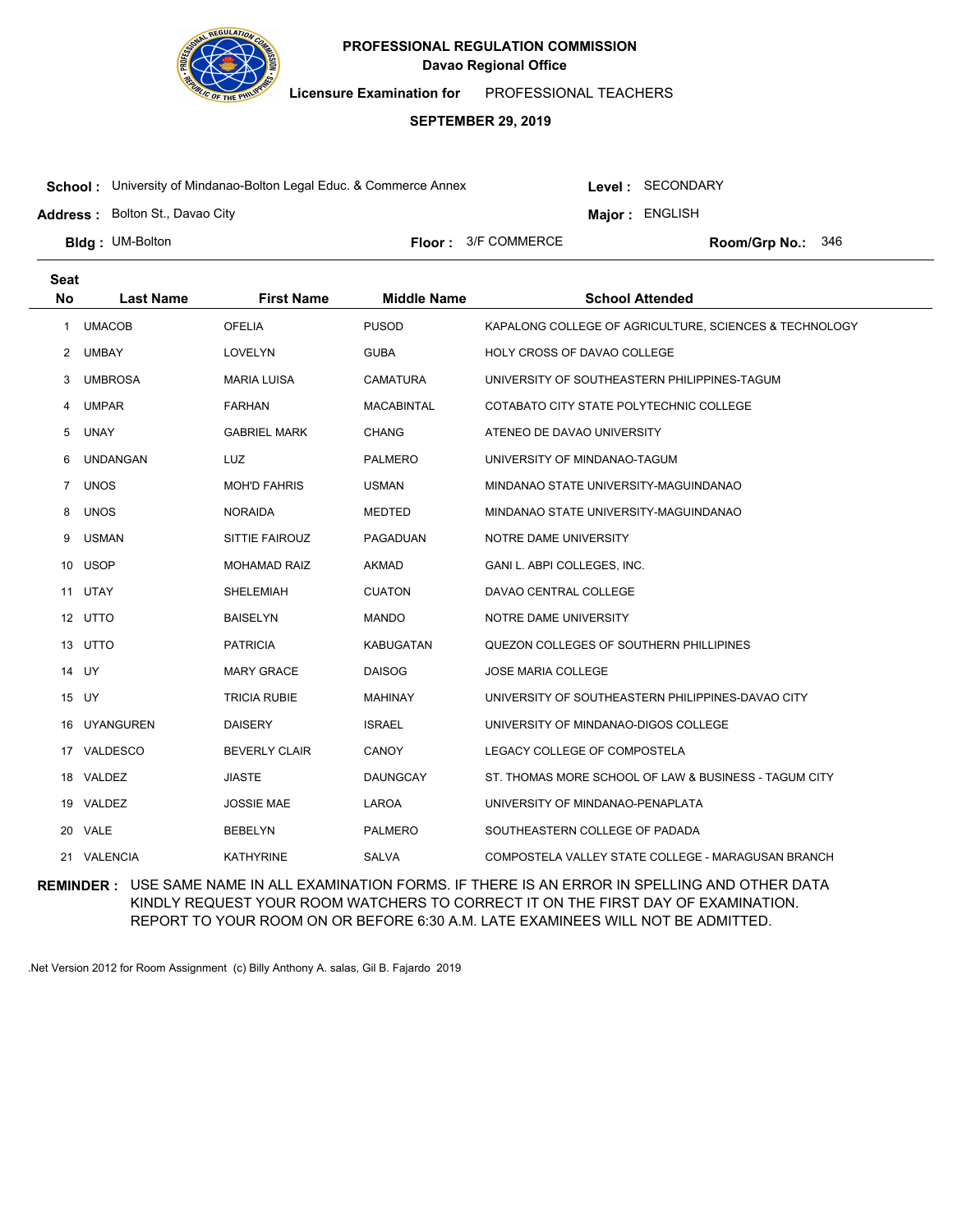

**Licensure Examination for**  PROFESSIONAL TEACHERS

### **SEPTEMBER 29, 2019**

**School :** University of Mindanao-Bolton Legal Educ. & Commerce Annex

Level : SECONDARY

**Major : ENGLISH** 

**Address :** Bolton St., Davao City

**Bldg: UM-Bolton** 

**Floor :**  $3/F$  COMMERCE

Room/Grp No.: 347

| <b>Seat</b>  |                  |                             |                    |                                                        |
|--------------|------------------|-----------------------------|--------------------|--------------------------------------------------------|
| <b>No</b>    | <b>Last Name</b> | <b>First Name</b>           | <b>Middle Name</b> | <b>School Attended</b>                                 |
| $\mathbf{1}$ | VALENTON         | <b>MARJORIE</b>             | <b>LAGNASON</b>    | SOUTHEASTERN COLLEGE OF PADADA                         |
| $\mathbf{2}$ | VALERIO          | MATHELENE                   | <b>BASTE</b>       | RIZAL MEMORIAL COLLEGE                                 |
| 3            | <b>VALIOS</b>    | <b>GLORIBELLE</b>           | <b>CALING</b>      | KAPALONG COLLEGE OF AGRICULTURE, SCIENCES & TECHNOLOGY |
| 4            | VALLEJOS         | <b>NICOLE ROSS</b>          |                    | UNIVERSITY OF MINDANAO-TAGUM                           |
| 5            | VALLENTE         | <b>GRACE</b>                | CAÑAR              | UNIVERSITY OF SOUTHEASTERN PHILIPPINES-DAVAO CITY      |
| 6            | VALLENTE         | <b>JONIEL</b>               | PANTA              | ACES TAGUM COLLEGE                                     |
| $7^{\circ}$  | VALLESER         | <b>NOVILYN</b>              | <b>TAN</b>         | HOLY CROSS OF DAVAO COLLEGE                            |
| 8            | VANTILAN         | ARIAN JOY                   | <b>CASTARDO</b>    | COR JESU COLLEGE (HOLY CROSS OF DIGOS)                 |
| 9            | VARGAS           | <b>DAZZLE</b>               | SAB                | JOHN PAUL II COLLEGE                                   |
| 10           | VARGAS           | <b>JOHN GABRIEL</b>         | <b>BEDUA</b>       | NOTRE DAME OF MIDSAYAP COLLEGE                         |
| 11           | VARON            | <b>CECIL</b>                | <b>TUGAP</b>       | UNIVERSITY OF MINDANAO-TAGUM                           |
|              | 12 VARON         | HAZEL                       | <b>TUGAP</b>       | UNIVERSITY OF MINDANAO-PANABO                          |
| 13           | VARQUEZ          | <b>MARK ESMAEL</b>          | <b>MANTILLA</b>    | SAINT THERESA COLLEGE-TANDAG                           |
| 14           | VASQUEZ          | VIC AN                      | <b>LINDO</b>       | HINATUAN SOUTHERN COLLEGE (for.USP)                    |
|              | 15 VEGA          | <b>MARIBETH</b>             | <b>GALLUR</b>      | UNIVERSITY OF MINDANAO-DAVAO CITY                      |
| 16           | VELARDE          | DESERE JANE                 | <b>URTEZUELA</b>   | UNIVERSITY OF SOUTHEASTERN PHILIPPINES-TAGUM           |
| 17           | VELARDE          | <b>MARIMAR</b>              | <b>AZARCON</b>     | UNIVERSITY OF MINDANAO-DAVAO CITY                      |
|              | 18 VELASCO       | KAYE DIMPLE ROSENDA ANGCAAN |                    | UNIVERSITY OF SOUTHEASTERN PHILIPPINES-TAGUM           |
| 19           | <b>VELASCO</b>   | <b>SHEILA</b>               | ABECASIO           | DAVAO VISION COLLEGES, INC- CATALUNAN, DAVAO CITY      |
| 20           | VELASQUEZ        | <b>GERALDINE</b>            | <b>BARBETCHO</b>   | COMPOSTELA VALLEY STATE COLLEGE - MARAGUSAN BRANCH     |
|              | 21 VELILA        | <b>ALUNA MARIE</b>          | YONTING            | COR JESU COLLEGE (HOLY CROSS OF DIGOS)                 |

**REMINDER :** USE SAME NAME IN ALL EXAMINATION FORMS. IF THERE IS AN ERROR IN SPELLING AND OTHER DATA KINDLY REQUEST YOUR ROOM WATCHERS TO CORRECT IT ON THE FIRST DAY OF EXAMINATION. REPORT TO YOUR ROOM ON OR BEFORE 6:30 A.M. LATE EXAMINEES WILL NOT BE ADMITTED.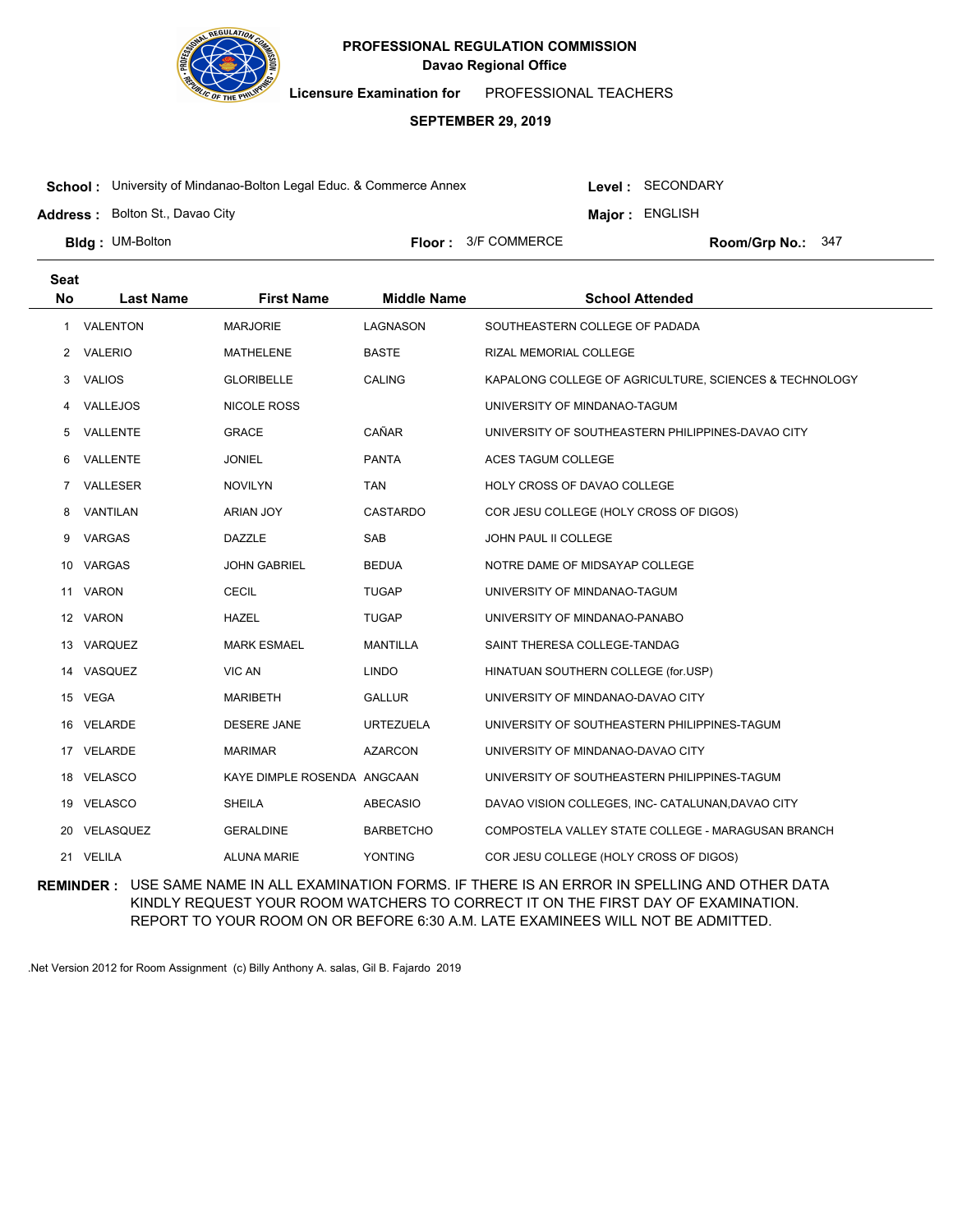

**Licensure Examination for**  PROFESSIONAL TEACHERS

# **SEPTEMBER 29, 2019**

**School :** University of Mindanao-Bolton Legal Educ. & Commerce Annex

Level : SECONDARY

**Major : ENGLISH** 

**Address :** Bolton St., Davao City

**Bldg: UM-Bolton** 

**Floor :**  $3/F$  COMMERCE

Room/Grp No.: 348

| <b>Seat</b> |                   |                         |                    |                                                           |
|-------------|-------------------|-------------------------|--------------------|-----------------------------------------------------------|
| <b>No</b>   | <b>Last Name</b>  | <b>First Name</b>       | <b>Middle Name</b> | <b>School Attended</b>                                    |
| 1.          | <b>VERACION</b>   | <b>JEANIFEL</b>         | <b>JARANTILLA</b>  | UNIVERSITY OF SOUTHEASTERN PHILIPPINES-BISLIG CAMPUS      |
| 2           | <b>VERALLO</b>    | <b>JERALD NERIE MAE</b> | <b>ESQUILONA</b>   | MONKAYO COLLEGE OF ARTS, SCIENCES & TECHNOLOGY            |
| 3           | <b>VERANA</b>     | <b>FREDERICK</b>        | <b>MANDAYA</b>     | DAVAO ORIENTAL STATE COLLEGE OF SCIENCE & TECHNOLOGY      |
| 4           | <b>VERANO</b>     | <b>APRIL JADE</b>       | ANDALAN            | UNIVERSITY OF SOUTHERN MINDANAO-KABACAN                   |
| 5           | <b>VERANO</b>     | <b>JEAN ROSE</b>        | ANSAY              | SOUTHEASTERN COLLEGE OF PADADA                            |
| 6           | <b>VERGARA</b>    | JOANNE LYKA             | <b>FLORES</b>      | UNIVERSITY OF SOUTHEASTERN PHILIPPINES-DAVAO CITY         |
| 7           | <b>VERGARA</b>    | <b>LEE CHRISTIAN</b>    | <b>BIRONDO</b>     | ATENEO DE DAVAO UNIVERSITY                                |
| 8           | <b>VERGARA</b>    | <b>QUEEN MELANIE</b>    | <b>TOÑACAO</b>     | UNIVERSITY OF MINDANAO-DAVAO CITY                         |
| 9           | <b>VERGARA</b>    | SHELLA MAE              | <b>OMPOC</b>       | UNIVERSITY OF MINDANAO-DAVAO CITY                         |
| 10          | <b>VERMISO</b>    | <b>KENNY</b>            | <b>BALAGOT</b>     | BUKIDNON STATE UNIVERSITY-(FOR BUKIDNON STATE COLL)- MAIN |
|             | 11 VEROY          | <b>ARNET</b>            | <b>UBAT</b>        | ST. MARY'S COLLEGE OF BAGANGA-BAGANGA, DAVAO ORIENTAL     |
| 12          | <b>VEROY</b>      | <b>CRIS</b>             | <b>CASTAÑARES</b>  | ST. MARY'S COLLEGE OF BAGANGA-BAGANGA, DAVAO ORIENTAL     |
|             | 13 VIANA          | <b>GENILIE</b>          | <b>DIOLA</b>       | KAPALONG COLLEGE OF AGRICULTURE, SCIENCES & TECHNOLOGY    |
|             | 14 VICEDO         | RONAH MAE               | <b>ALOY</b>        | ASSUMPTION COLLEGE OF DAVAO                               |
| 15          | <b>VICENTE</b>    | ARIEL                   | PADAYAG            | UNIVERSITY OF MINDANAO-DIGOS COLLEGE                      |
| 16          | <b>VICENTE</b>    | <b>CLAIRE JOY</b>       | QUILOJANO          | UNIVERSITY OF MINDANAO-DIGOS COLLEGE                      |
| 17          | <b>VILLABETO</b>  | FEL GRACE               | <b>FLORDELIZA</b>  | KAPALONG COLLEGE OF AGRICULTURE, SCIENCES & TECHNOLOGY    |
| 18          | <b>VILLACORTA</b> | <b>LUMEL</b>            | <b>NONAT</b>       | SOUTH PHILIPPINE ADVENTIST COLLEGE                        |
| 19          | <b>VILLAFLOR</b>  | <b>JOVY</b>             | SABANAL            | UNIVERSITY OF SOUTHEASTERN PHILIPPINES-COMPOSTEAL CENTER  |
| 20          | <b>VILLAGRA</b>   | <b>JENNY</b>            | <b>OMILA</b>       | SOUTHERN LEYTE STATE UNIVERSITY-T.OPPUS                   |
|             | 21 VILLAHERMOSA   | <b>KYLA JANE</b>        | <b>AGBO</b>        | SOUTHEASTERN COLLEGE OF PADADA                            |

**REMINDER :** USE SAME NAME IN ALL EXAMINATION FORMS. IF THERE IS AN ERROR IN SPELLING AND OTHER DATA KINDLY REQUEST YOUR ROOM WATCHERS TO CORRECT IT ON THE FIRST DAY OF EXAMINATION. REPORT TO YOUR ROOM ON OR BEFORE 6:30 A.M. LATE EXAMINEES WILL NOT BE ADMITTED.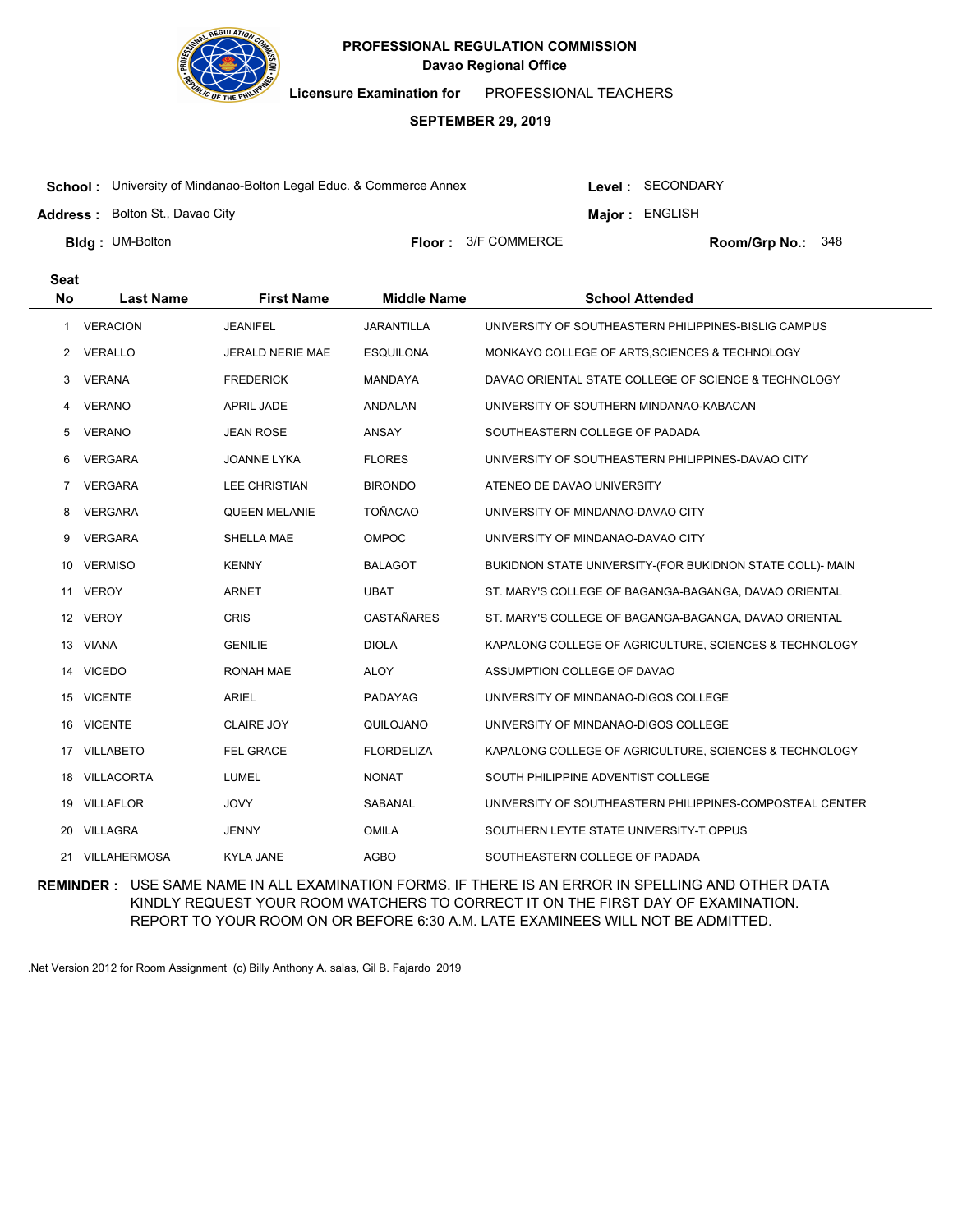

**Licensure Examination for**  PROFESSIONAL TEACHERS

### **SEPTEMBER 29, 2019**

**School :** University of Mindanao-Bolton Legal Educ. & Commerce Annex

Level : SECONDARY

**Major : ENGLISH** 

**Address :** Bolton St., Davao City

**Bldg: UM-Bolton** 

**Floor :**  $3/F$  COMMERCE

Room/Grp No.: 349

| <b>Seat</b> |                     |                     |                     |                                                           |
|-------------|---------------------|---------------------|---------------------|-----------------------------------------------------------|
| <b>No</b>   | <b>Last Name</b>    | <b>First Name</b>   | <b>Middle Name</b>  | <b>School Attended</b>                                    |
| 1           | <b>VILLAHERMOSA</b> | <b>MARY LYNN</b>    | <b>CUICO</b>        | SOUTHEASTERN COLLEGE OF PADADA                            |
| 2           | VILLALONGJA         | <b>ELLAH MAE</b>    | <b>PARCON</b>       | HOLY CROSS OF DAVAO COLLEGE                               |
| 3           | <b>VILLAMOR</b>     | DAYLYN MAE          |                     | SOUTHEASTERN COLLEGE OF PADADA                            |
| 4           | <b>VILLAMOR</b>     | <b>DENNIS</b>       | LERIO               | SURIGAO STATE COLLEGE OF TECHNOLOGY                       |
| 5           | <b>VILLAMOR</b>     | <b>FLORELYNE</b>    | <b>SULLANO</b>      | UNIVERSITY OF MINDANAO-TAGUM                              |
| 6           | <b>VILLAMOR</b>     | <b>ROSA MAE</b>     | <b>FERNANDEZ</b>    | COMPOSTELA VALLEY STATE COLLEGE - MARAGUSAN BRANCH        |
| 7           | VILLANUEVA          | <b>CHEEKEE</b>      | <b>MEJIA</b>        | UNIVERSITY OF SOUTHEASTERN PHILIPPINES-DAVAO CITY         |
| 8           | VILLANUEVA          | <b>INEZ</b>         | <b>DELOS SANTOS</b> | COMPOSTELA VALLEY STATE COLLEGE - MAIN                    |
| 9           | VILLANUEVA          | PRINCESS GARTHLEE   |                     | SOUTHERN CHRISTIAN COLLEGE                                |
| 10          | VILLANUEVA          | <b>VIA</b>          | <b>PONTE</b>        | UNIVERSITY OF SOUTHEASTERN PHILIPPINES-BISLIG CAMPUS      |
|             | 11 VILLAPAZ         | <b>MARVIN</b>       | <b>RIGATES</b>      | SOUTHEASTERN COLLEGE OF PADADA                            |
|             | 12 VILLAR           | <b>AXL ROSE</b>     | <b>DAVO</b>         | SOUTHEASTERN COLLEGE OF PADADA                            |
| 13          | VILLAR              | <b>DIANNE GRACE</b> |                     | UNIVERSITY OF MINDANAO-DIGOS COLLEGE                      |
|             | 14 VILLAR           | <b>MAE ANGILENE</b> | <b>NAHINE</b>       | HOLY CROSS OF BANSALAN JUNIOR COLLEGE                     |
|             | 15 VILLARBA         | <b>MARY ANN</b>     | <b>FRANCISCO</b>    | SOUTHERN CHRISTIAN COLLEGE                                |
| 16.         | VILLARMINO          | DONA MAE            | <b>CAYUGA</b>       | DAVAO VISION COLLEGES, INC- CATALUNAN, DAVAO CITY         |
|             | 17 VILLASON         | <b>REYJEAN</b>      | ACEDO               | UNIVERSITY OF SOUTHEASTERN PHILIPPINES-TAGUM              |
|             | 18 VILLAVER         | <b>MARIBETH</b>     | <b>RAMA</b>         | BUKIDNON STATE UNIVERSITY-(FOR BUKIDNON STATE COLL)- MAIN |
| 19          | <b>VILLEGAS</b>     | <b>JOVEN</b>        | <b>MAMOSO</b>       | RAMON MAGSAYSAY MEMORIAL COLLEGE-MARBEL                   |
|             | 20 VILLEGAS         | <b>PAMELA</b>       | <b>TOMONAS</b>      | UNIVERSITY OF SOUTHEASTERN PHILIPPINES-TAGUM              |
|             | 21 VILLEGAS         | <b>RILOU MAE</b>    | <b>ECHAVEZ</b>      | HOLY CROSS COLLEGE OF CALINAN                             |

**REMINDER :** USE SAME NAME IN ALL EXAMINATION FORMS. IF THERE IS AN ERROR IN SPELLING AND OTHER DATA KINDLY REQUEST YOUR ROOM WATCHERS TO CORRECT IT ON THE FIRST DAY OF EXAMINATION. REPORT TO YOUR ROOM ON OR BEFORE 6:30 A.M. LATE EXAMINEES WILL NOT BE ADMITTED.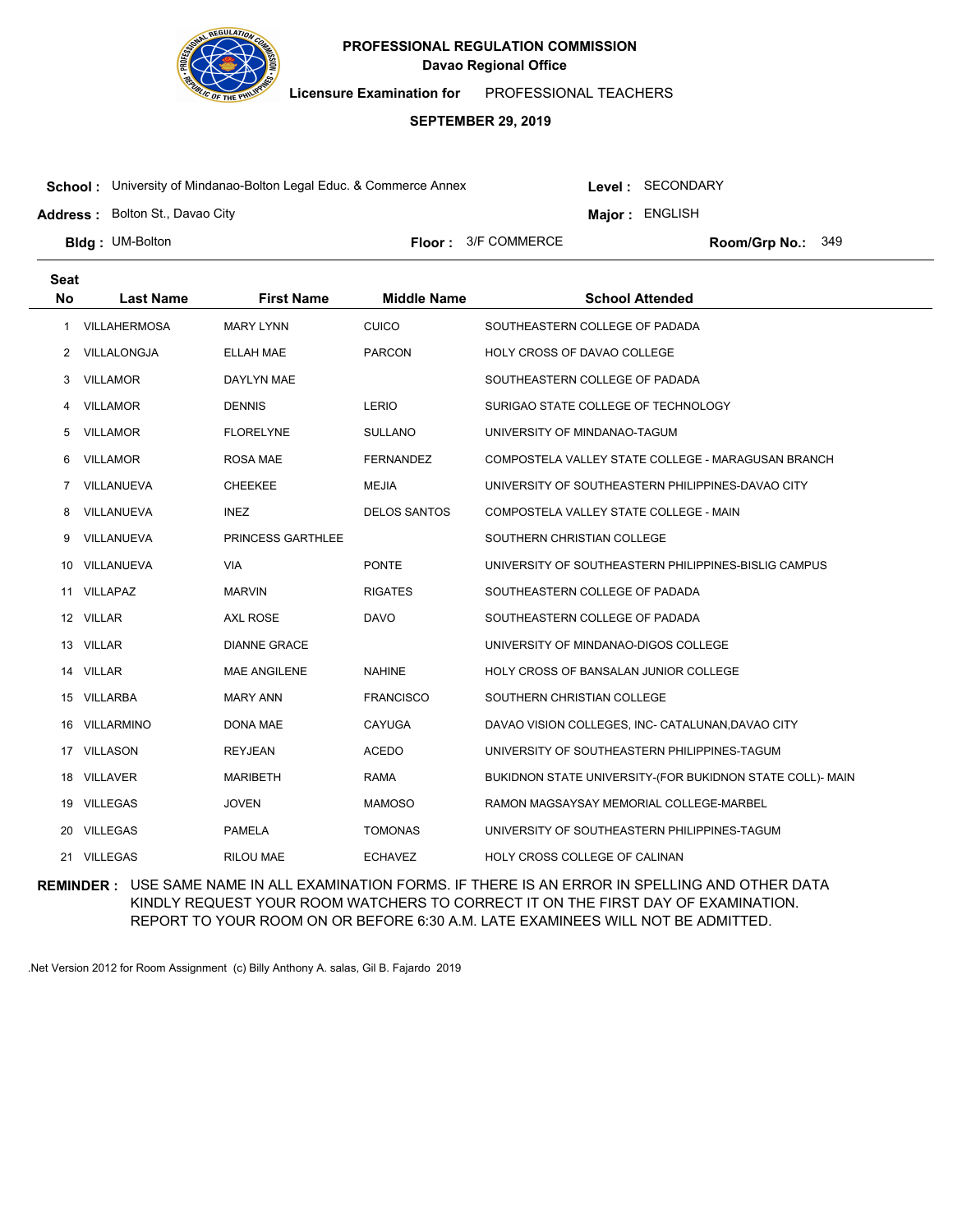

**Licensure Examination for**  PROFESSIONAL TEACHERS

### **SEPTEMBER 29, 2019**

**School :** University of Mindanao-Bolton Legal Educ. & Commerce Annex

Level : SECONDARY

**Major : ENGLISH** 

**Address :** Bolton St., Davao City

**Bldg: UM-Bolton** 

**Floor :**  $3/F$  COMMERCE

Room/Grp No.: 350

| <b>Seat</b><br><b>No</b> | <b>Last Name</b>  | <b>First Name</b>     | <b>Middle Name</b> | <b>School Attended</b>                               |
|--------------------------|-------------------|-----------------------|--------------------|------------------------------------------------------|
|                          |                   |                       |                    |                                                      |
|                          | 1 VIOLA           | <b>MARY CHRISTINE</b> | <b>RENDON</b>      | HINATUAN SOUTHERN COLLEGE (for.USP)                  |
| 2                        | <b>VIOLA</b>      | <b>MICAH</b>          | <b>GANANCIAL</b>   | UNIVERSITY OF SOUTHEASTERN PHILIPPINES-TAGUM         |
| 3                        | <b>VIOLON</b>     | <b>CARYL THERESE</b>  | <b>ALBA</b>        | SOUTHEASTERN COLLEGE OF PADADA                       |
| 4                        | <b>VIOS</b>       | <b>FAITH APRIL</b>    | <b>TAN</b>         | NOTRE DAME UNIVERSITY                                |
| 5                        | <b>VIRGINIA</b>   | <b>JEFRIL</b>         | CAREL              | NOTRE DAME OF KIDAPAWAN COLLEGE                      |
| 6                        | <b>VISITACION</b> | <b>JOHN BENJIE</b>    | <b>DAGAT</b>       | NOTRE DAME RVM COLLEGE OF COTABATO-COTABATO CITY     |
| $\overline{7}$           | <b>VISMANOS</b>   | <b>DEMIE</b>          | <b>BACARO</b>      | ATENEO DE DAVAO UNIVERSITY                           |
| 8                        | <b>VISTAL</b>     | ESTHER JOY            | <b>CADITE</b>      | UNIVERSITY OF THE IMMACULATE CONCEPTION-DAVAO        |
| 9                        | <b>VISTAR</b>     | <b>RASTY JAMES</b>    | <b>FLORES</b>      | MATS COLLEGE OF TECHNOLOGY                           |
|                          | 10 VISUYAN        | <b>NIERLYN</b>        | <b>BAROTE</b>      | COMPOSTELA VALLEY STATE COLLEGE - MAIN               |
| 11                       | <b>VITUALLA</b>   | MARCHIE               | <b>REMULTA</b>     | UNIVERSITY OF SOUTHEASTERN PHILIPPINES-DAVAO CITY    |
|                          | 12 VITUALLA       | <b>MARIA TERESA</b>   | ABO-ABO            | HOLY CROSS COLLEGE OF CALINAN                        |
|                          | 13 WAHAB          | <b>BAI MON</b>        | <b>ALON</b>        | MINDANAO CAPITOL COLLEGE                             |
|                          | 14 WAHAB          | <b>BAI SAN</b>        | <b>ALON</b>        | MINDANAO CAPITOL COLLEGE                             |
|                          | 15 WALOC          | <b>ROTCHEL</b>        | <b>NAIDAS</b>      | SOUTHEASTERN COLLEGE OF PADADA                       |
| 16                       | WAMELDA           | <b>APRIL LEE</b>      | <b>GUARDADOS</b>   | SOUTHEASTERN COLLEGE OF PADADA                       |
|                          | 17 WARQUE         | <b>ALBERT</b>         | <b>LABUGA</b>      | QUEZON INSTITUTE OF TECHNOLOGY                       |
|                          | 18 WATING         | <b>CZELLESTTE</b>     | <b>TIAGO</b>       | DAVAO ORIENTAL STATE COLLEGE OF SCIENCE & TECHNOLOGY |
|                          | 19 WHITE          | <b>JESSAMAE</b>       | <b>MOTTO</b>       | SOUTHEASTERN COLLEGE OF PADADA                       |
|                          | 20 YANGAN         | SHIELA MAE            | <b>BALDEMOR</b>    | UNIVERSITY OF SOUTHEASTERN PHILIPPINES-BISLIG CAMPUS |
|                          | 21 YANGCO         | <b>MAC ROSE</b>       | <b>BARIL</b>       | COMPOSTELA VALLEY STATE COLLEGE - MARAGUSAN BRANCH   |

**REMINDER :** USE SAME NAME IN ALL EXAMINATION FORMS. IF THERE IS AN ERROR IN SPELLING AND OTHER DATA KINDLY REQUEST YOUR ROOM WATCHERS TO CORRECT IT ON THE FIRST DAY OF EXAMINATION. REPORT TO YOUR ROOM ON OR BEFORE 6:30 A.M. LATE EXAMINEES WILL NOT BE ADMITTED.